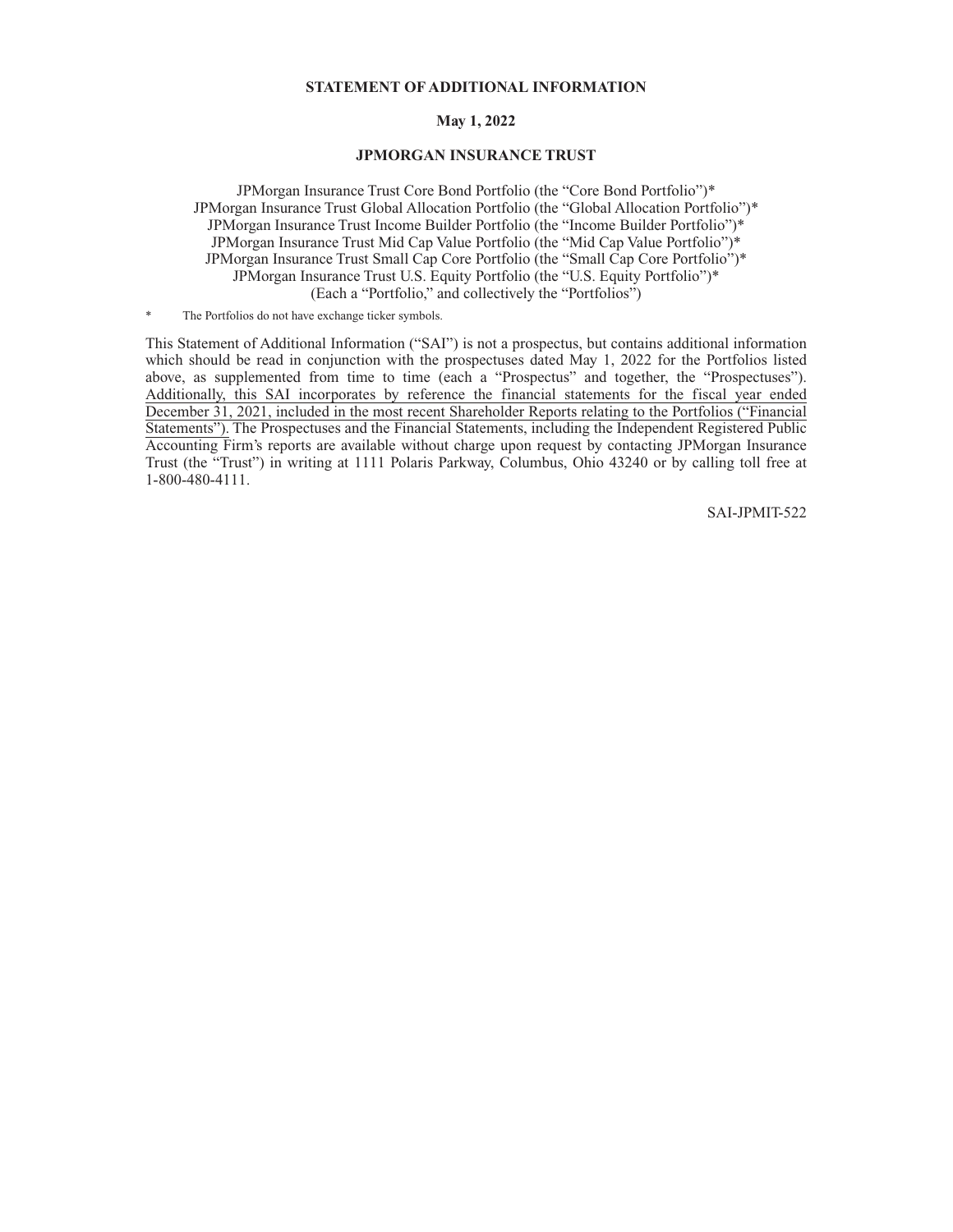# **TABLE OF CONTENTS**

|                                                                                  | $\overline{2}$ |
|----------------------------------------------------------------------------------|----------------|
|                                                                                  | $\overline{3}$ |
|                                                                                  | $\overline{7}$ |
|                                                                                  | 9              |
|                                                                                  | 10             |
|                                                                                  | 10             |
|                                                                                  | 11             |
|                                                                                  | 12             |
|                                                                                  | 12             |
| Impact of Market Conditions on the Risks Associated with Debt Securities         | 16             |
|                                                                                  | 17             |
|                                                                                  | 17             |
|                                                                                  | 18             |
|                                                                                  | 27             |
|                                                                                  | 27             |
|                                                                                  | 29             |
|                                                                                  | 32             |
|                                                                                  | 33             |
|                                                                                  | 37             |
|                                                                                  | 39             |
|                                                                                  | 42             |
|                                                                                  | 44             |
| Risks Related to GSE Credit Risk Transfer Securities and GSE Credit-Linked Notes | 48             |
|                                                                                  | 49             |
|                                                                                  | 56             |
|                                                                                  | 57             |
|                                                                                  | 58             |
|                                                                                  |                |
|                                                                                  | 58             |
|                                                                                  | 59             |
|                                                                                  | 60             |
|                                                                                  | 60             |
|                                                                                  | 61             |
|                                                                                  | 61             |
|                                                                                  | 62             |
|                                                                                  | 63             |
|                                                                                  | 64             |
|                                                                                  | 65             |
|                                                                                  | 68             |
|                                                                                  | 68             |
|                                                                                  | 68             |
|                                                                                  | 68             |
| When-Issued Securities, Delayed Delivery Securities and Forward Commitments      | 69             |
| ADDITIONAL INFORMATION REGARDING PORTFOLIO INVESTMENT                            | 70             |
|                                                                                  | 70             |
|                                                                                  | 70             |
|                                                                                  | 71             |
|                                                                                  | 71             |
|                                                                                  | 72             |
|                                                                                  | 81             |
|                                                                                  | 82             |
|                                                                                  | 83             |
|                                                                                  | 84             |
|                                                                                  | 86             |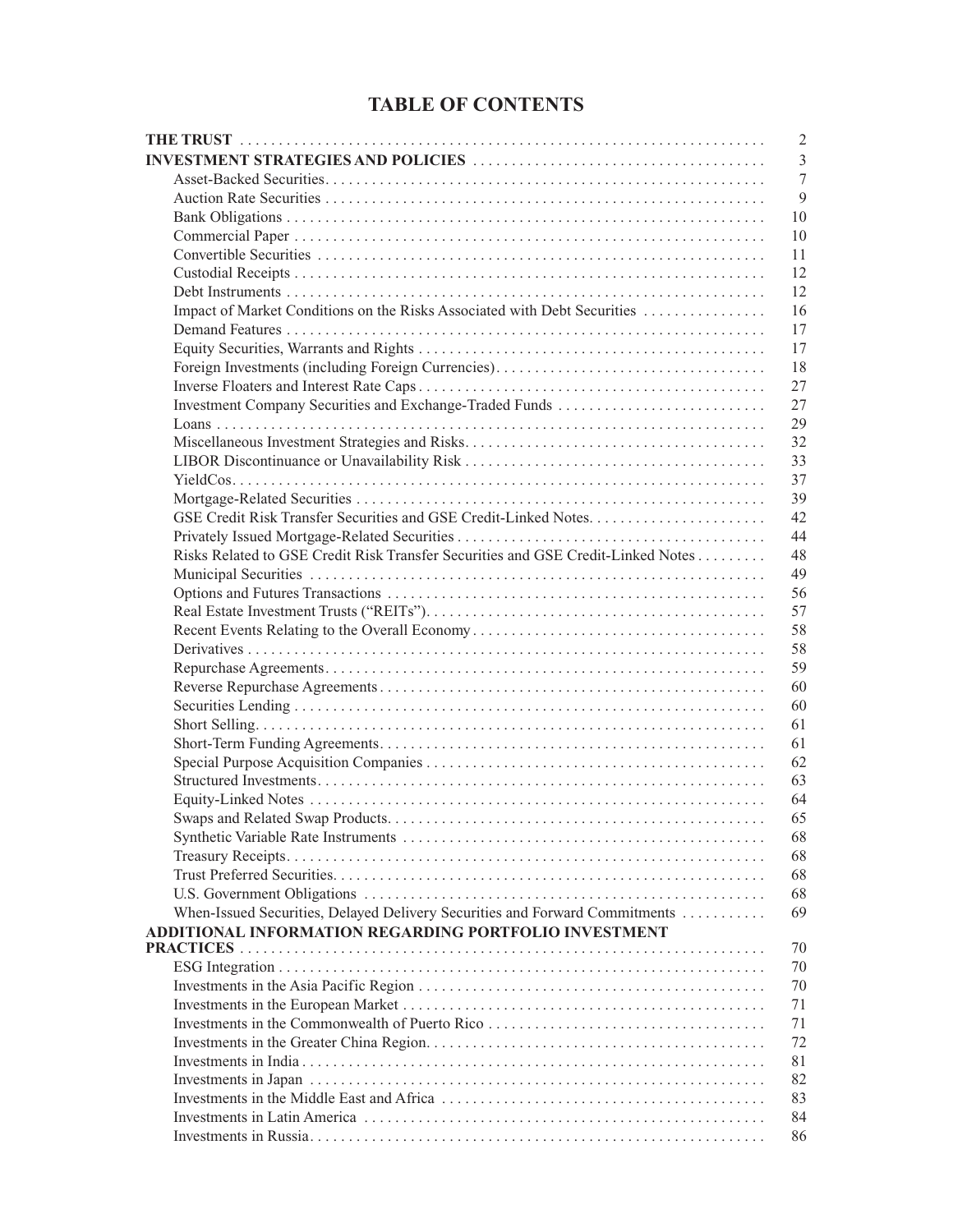|                                                | 87    |
|------------------------------------------------|-------|
|                                                | 87    |
|                                                | 88    |
|                                                | 88    |
|                                                | 88    |
|                                                | 89    |
|                                                | 91    |
|                                                | 91    |
|                                                | 92    |
|                                                |       |
|                                                | 95    |
| ADDITIONAL PURCHASE AND REDEMPTION INFORMATION | 97    |
|                                                | 98    |
|                                                | 104   |
|                                                | 108   |
|                                                | 109   |
|                                                | 110   |
|                                                | 112   |
|                                                | 113   |
|                                                | 115   |
|                                                | 117   |
|                                                | 122   |
|                                                | 123   |
|                                                | 123   |
|                                                | 125   |
|                                                | 125   |
|                                                | 126   |
|                                                | 126   |
|                                                | 127   |
|                                                | 128   |
|                                                | 128   |
|                                                | 128   |
|                                                | 128   |
|                                                | 130   |
|                                                | 130   |
|                                                | 134   |
|                                                | 136   |
|                                                | 136   |
|                                                | 136   |
|                                                | 141   |
|                                                | 142   |
|                                                | 143   |
|                                                | 147   |
|                                                | 148   |
|                                                |       |
|                                                | 148   |
|                                                | 149   |
|                                                | $A-1$ |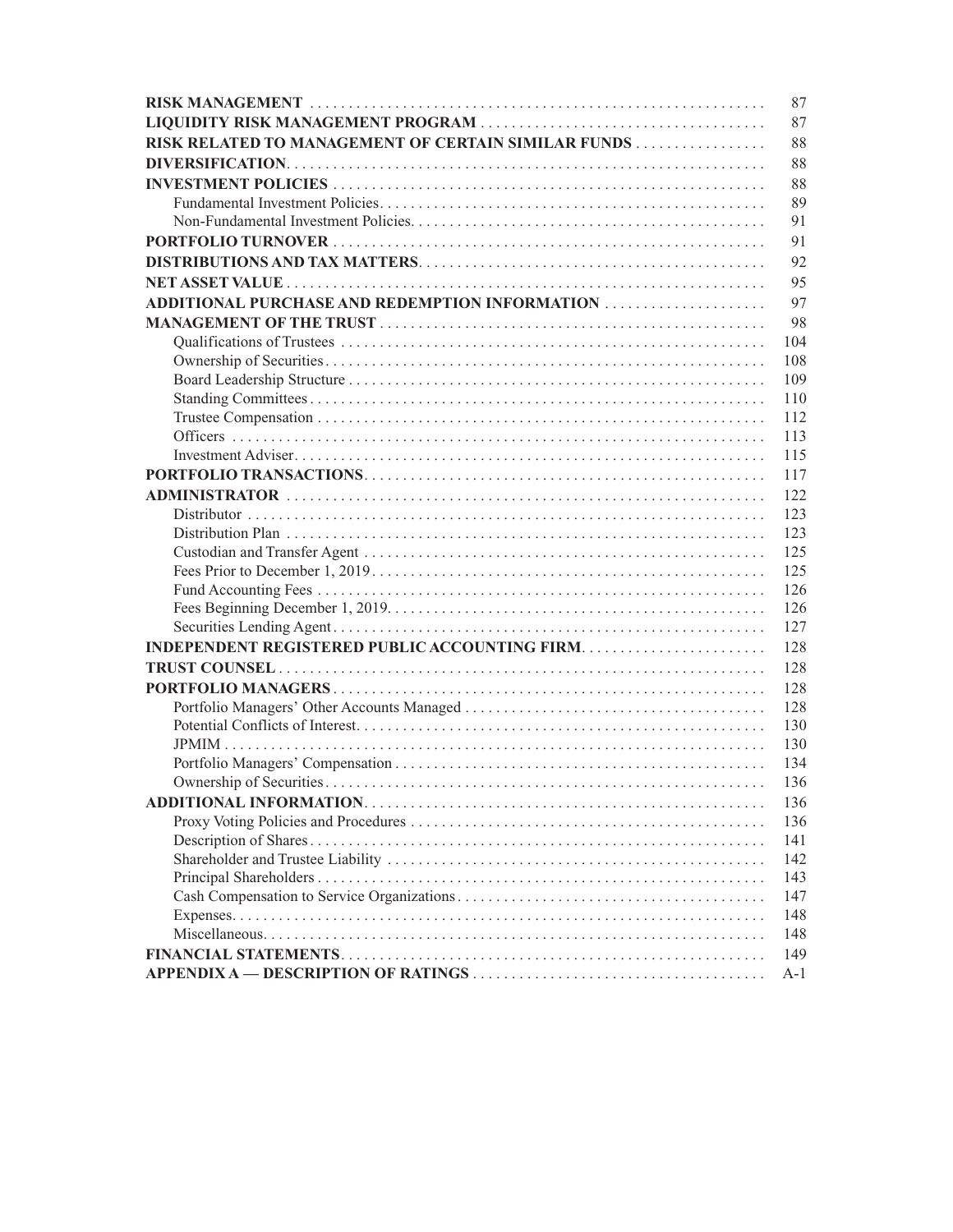# **THE TRUST**

<span id="page-3-0"></span>JPMorgan Insurance Trust (formerly called the JPMorgan Investment Trust and The One Group Investment Trust) (the "Trust") is an open-end management investment company. The Trust was formed as a Massachusetts business trust on June 7, 1993. The Trust consists of six series of units of beneficial interest ("Shares"), each representing interests in one of the following separate investment portfolios:

Core Bond Portfolio Global Allocation Portfolio Income Builder Portfolio Mid Cap Value Portfolio Small Cap Core Portfolio U.S. Equity Portfolio

# **Share Classes**

The Board of Trustees of the Portfolios has authorized the issuance of the following classes of shares of the Portfolios:

| Core Bond Portfolio         | Class 1 and Class 2 |
|-----------------------------|---------------------|
| Global Allocation Portfolio | Class 1 and Class 2 |
| Income Builder Portfolio    | Class 1 and Class 2 |
| Mid Cap Value Portfolio     | Class 1             |
| Small Cap Core Portfolio    | Class 1 and Class 2 |
| U.S. Equity Portfolio       | Class 1 and Class 2 |

The shares of the Portfolios are collectively referred to in this SAI as the "Shares."

### **Name Changes**

Effective May 1, 2006, JPMorgan Insurance Trust and some of its Portfolios were renamed with the approval of the Board of Trustees:

# **Prior Name** New Name as of May 1, 2006

| <b>JPM</b> organ Investment Trust Bond Portfolio                  | <b>JPMorgan Insurance Trust Core Bond Portfolio</b>       |
|-------------------------------------------------------------------|-----------------------------------------------------------|
| <b>JPM</b> organ Investment Trust Diversified Equity<br>Portfolio | JPM organ Insurance Trust Diversified Equity<br>Portfolio |
| <b>JPM</b> organ Investment Trust Mid Cap Value                   | JPM organ Insurance Trust Diversified Mid Cap             |
| Portfolio                                                         | Value Portfolio                                           |
| Effective April 25, 2009 the following Portfolios were renamed:   |                                                           |
| <b>Prior Name</b>                                                 | New Name as of April 25, 2009                             |
| JPMorgan Insurance Trust Diversified Equity<br>Portfolio          | JPM organ Insurance Trust U.S. Equity Portfolio           |
| JPM organ Insurance Trust Diversified Mid Cap<br>Value Portfolio  | JPMorgan Insurance Trust Mid Cap Value Portfolio          |
| JPM organ Insurance Trust Small Cap Equity<br>Portfolio           | JPM organ Insurance Trust Small Cap Core<br>Portfolio     |

For ease of reference, this SAI sometimes refers to certain Portfolios collectively, as the "Equity Portfolios."

The Equity Portfolios include:

- 1. Mid Cap Value Portfolio,
- 2. Small Cap Core Portfolio, and
- 3. U.S. Equity Portfolio.

All of the Portfolios are diversified, as defined under the Investment Company Act of 1940, as amended (the "1940 Act"). Current 1940 Act diversification requirements require that with respect to 75% of the assets of a Portfolio, the Portfolio may not invest more than 5% of its total assets in the securities of any one issuer or own more than 10% of the outstanding voting securities of any one issuer, except cash or cash items, obligations of the U.S. government, its agencies and instrumentalities, and securities of other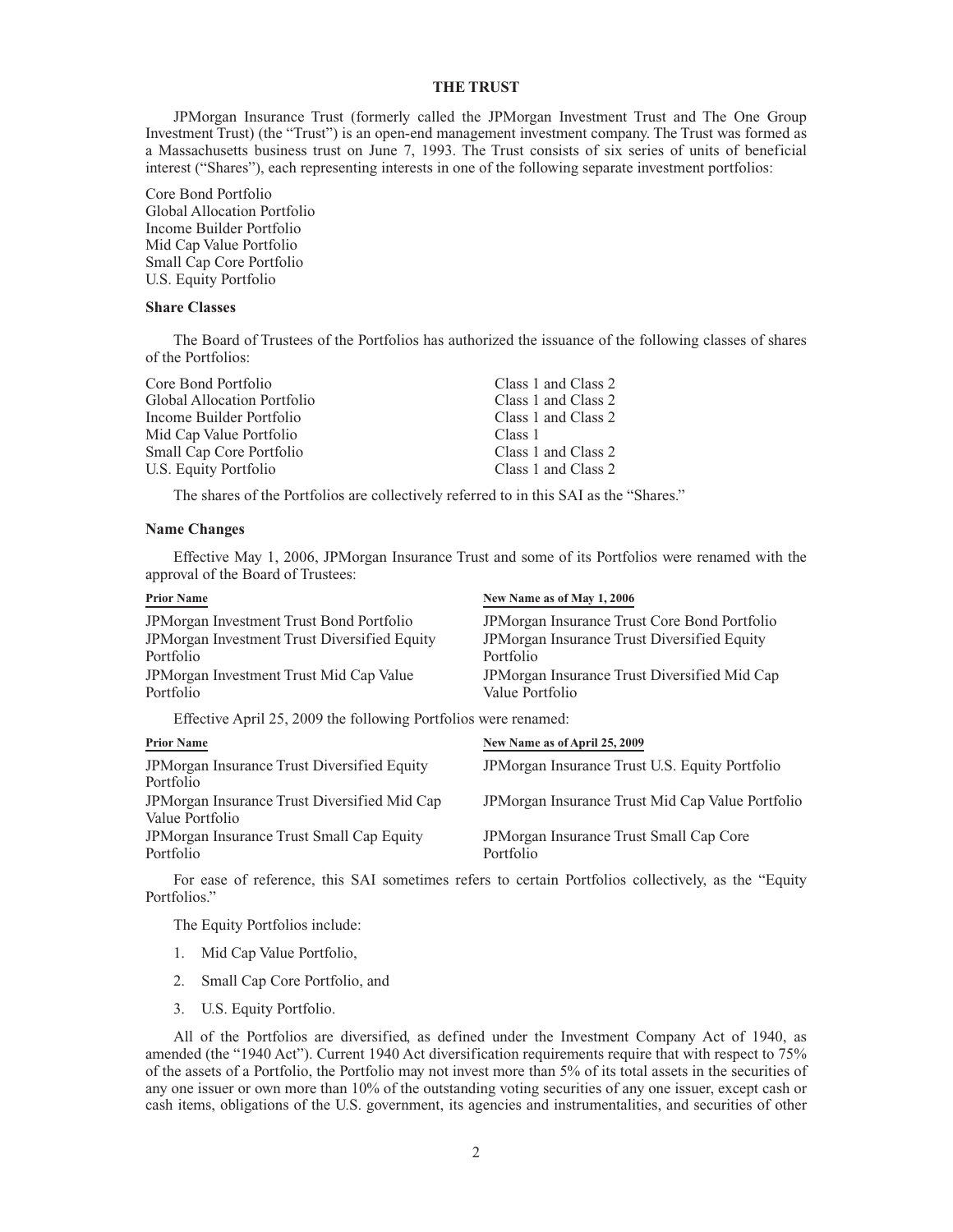<span id="page-4-0"></span>investment companies. As for the other 25% of a Portfolio's assets not subject to the limitation described above, there is no limitation on investment of these assets under the 1940 Act, so that all of such assets may be invested in securities of any one issuer.

In addition, all of the Portfolios will comply with the diversification requirements imposed by the Internal Revenue Code of 1986, as amended (the "Code") for qualification as a regulated investment company. See "Distributions and Tax Matters."

REORGANIZATIONS OF JPMORGAN INSURANCE TRUST PORTFOLIOS. On April 24, 2009, certain JPMorgan Insurance Trust Portfolios were involved in reorganizations with series of J.P. Morgan Series Trust II and with JPMorgan Insurance Trust Government Bond Portfolio as follows:

| <b>Acquired Portfolios</b>                                   | <b>Acquiring Portfolios</b>                         |
|--------------------------------------------------------------|-----------------------------------------------------|
| <b>JPMorgan Insurance Trust Government Bond</b><br>Portfolio | <b>JPMorgan Insurance Trust Core Bond Portfolio</b> |
| <b>JPMorgan Bond Portfolio</b>                               | <b>JPMorgan Insurance Trust Core Bond Portfolio</b> |
| JPM organ Mid Cap Value Portfolio                            | JPM organ Insurance Trust Mid Cap Value Portfolio   |
| <b>JPMorgan Small Company Portfolio</b>                      | JPMorgan Insurance Trust Small Cap Core             |
|                                                              | Portfolio                                           |
| JPM organ U.S. Large Cap Core Equity Portfolio               | JPM organ Insurance Trust U.S. Equity Portfolio     |

Much of the information in this SAI expands upon subjects discussed in the Prospectuses. You should not invest in the Portfolios without first reading the applicable Portfolio's Prospectus.

# **INVESTMENT STRATEGIES AND POLICIES**

As noted in the applicable Prospectuses for each of the Portfolios, in addition to the main investment strategy and the main investment risks described in the Prospectuses, each Portfolio may employ other investment strategies and may be subject to other risks, which are described below. The Portfolios may engage in the practices described below to the extent consistent with their investment objectives, strategies, polices and restrictions. However, no Portfolio is required to engage in any particular transaction or purchase any particular type of security or investment even if to do so might benefit the Portfolio. The Portfolios are not subject to registration as a "commodity pool operator" as defined in the Commodity Exchange Act because the Portfolios have claimed an exclusion from that definition. Because the following is a combined description of investment strategies of all of the Portfolios, certain matters described herein may not apply to particular Portfolios. In this SAI, "Adviser" refers to J.P. Morgan Investment Management Inc. ("JPMIM").

The Portfolios invest in a variety of securities and employ a number of investment techniques. What follows is a list of some of the securities and techniques which may be utilized by the Portfolios.

| PORTFOLIO NAME                                                                                                                                                                                                                | <b>PORTFOLIO CODE</b> |
|-------------------------------------------------------------------------------------------------------------------------------------------------------------------------------------------------------------------------------|-----------------------|
| JPMorgan Insurance Trust Core Bond Portfolio                                                                                                                                                                                  |                       |
| JPMorgan Insurance Trust Global Allocation Portfolio                                                                                                                                                                          | 2                     |
| JPM organ Insurance Trust Income Builder Portfolio                                                                                                                                                                            | 3                     |
| JPM organ Insurance Trust Mid Cap Value Portfolio                                                                                                                                                                             | 4                     |
| JPM organ Insurance Trust Small Cap Core Portfolio                                                                                                                                                                            | 5                     |
| JPMorgan Insurance Trust U.S. Equity Portfolio                                                                                                                                                                                | 6                     |
| <b>Instrument</b>                                                                                                                                                                                                             | <b>Portfolio Code</b> |
| Adjustable Rate Mortgage Loans ("ARMs"): Loans in a mortgage pool<br>which provide for a fixed initial mortgage interest rate for a specified period<br>of time, after which the rate may be subject to periodic adjustments. | $1 - 5$               |
| Asset-Backed Securities: Securities secured by company receivables, home<br>equity loans, truck and auto loans, leases, credit card receivables and other<br>securities backed by other types of receivables or other assets. | $1 - 5$               |
| Auction Rate Securities: Auction rate municipal securities and auction rate<br>preferred securities issued by closed-end investment companies.                                                                                | $3-5$                 |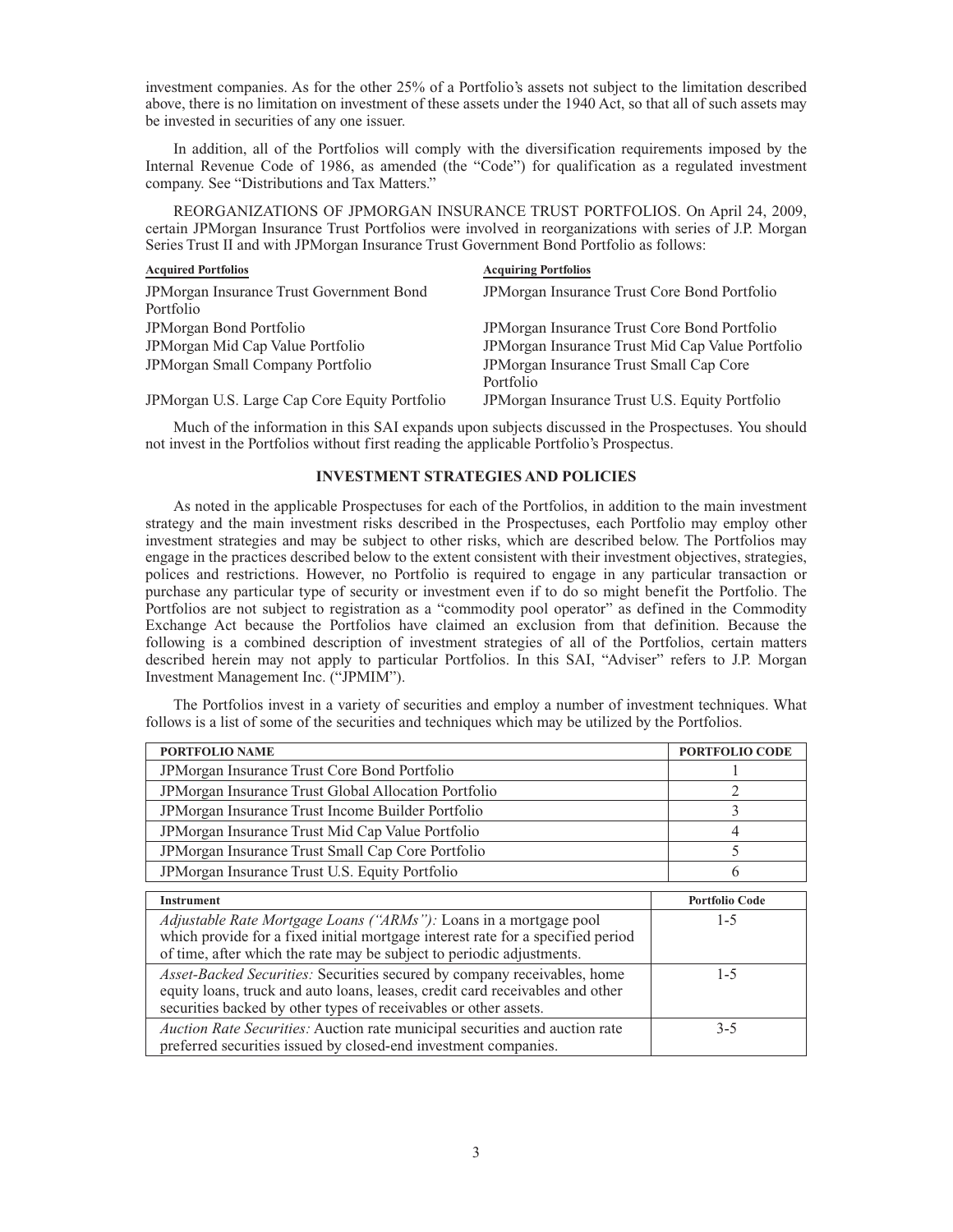| <b>Instrument</b>                                                                                                                                                                                                                                                                                                                                                                                                                                                                                        | <b>Portfolio Code</b> |
|----------------------------------------------------------------------------------------------------------------------------------------------------------------------------------------------------------------------------------------------------------------------------------------------------------------------------------------------------------------------------------------------------------------------------------------------------------------------------------------------------------|-----------------------|
| Bank Obligations: Bankers' acceptances, certificates of deposit and time<br>deposits. Bankers' acceptances are bills of exchange or time drafts drawn on<br>and accepted by a commercial bank. Maturities are generally six months or<br>less. Certificates of deposit are negotiable certificates issued by a bank for a<br>specified period of time and earning a specified return. Time deposits are<br>non-negotiable receipts issued by a bank in exchange for the deposit of<br>funds.             | $1-6$                 |
| Borrowings: A Portfolio may borrow for temporary purposes and/or for<br>investment purposes. Such a practice will result in leveraging of a Portfolio's<br>assets and may cause a Portfolio to liquidate portfolio positions when it<br>would not be advantageous to do so. A Portfolio must maintain continuous<br>asset coverage of 300% of the amount borrowed, with the exception for<br>borrowings not in excess of 5% of a Portfolio's total assets made for<br>temporary administrative purposes. | $1-6$                 |
| Brady Bonds: Securities created through the exchange of existing<br>commercial bank loans to public and private entities in certain emerging<br>markets for new bonds in connection with debt restructurings.                                                                                                                                                                                                                                                                                            | $2 - 5$               |
| Call and Put Options: A call option gives the buyer the right to buy, and<br>obligates the seller of the option to sell a security, at a specified price at a<br>future date. A put option gives the buyer the right to sell, and obligates the<br>seller of the option to buy, a security at a specified price at a future date. A<br>Portfolio will sell only covered call and secured put options.                                                                                                    | $1-6$                 |
| Commercial Paper: Secured and unsecured short-term promissory notes<br>issued by corporations and other entities. Maturities generally vary from a<br>few days to nine months.                                                                                                                                                                                                                                                                                                                           | $1-6$                 |
| Commodity-Linked Derivatives: Instruments whose value derives from the<br>price of a commodity, including commodity futures and commodity options.                                                                                                                                                                                                                                                                                                                                                       | $\overline{2}$        |
| Common Stock: Shares of ownership of a company.                                                                                                                                                                                                                                                                                                                                                                                                                                                          | $2 - 6$               |
| Common Stock Warrants and Rights: Securities, typically issued with<br>preferred stock or bonds, that give the holder the right to buy a proportionate<br>amount of common stock at a specified price.                                                                                                                                                                                                                                                                                                   | $2 - 6$               |
| Contract for Differences: An arrangement made in a futures contract<br>whereby differences in settlement are made through cash payments, rather<br>than the delivery of goods or services.                                                                                                                                                                                                                                                                                                               | $2 - 3$               |
| Convertible Securities: Bonds or preferred stock that can convert to common<br>stock including contingent convertible securities.                                                                                                                                                                                                                                                                                                                                                                        | $1-6$                 |
| Corporate Debt Securities: May include bonds and other debt securities of<br>domestic and foreign issuers, including obligations of industrial, utility,<br>banking and other corporate issuers.                                                                                                                                                                                                                                                                                                         | $1-6$                 |
| Credit Default Swaps ("CDSs"): A swap agreement between two parties<br>pursuant to which one party pays the other a fixed periodic coupon for the<br>specified life of the agreement. The other party makes no payment unless a<br>credit event, relating to a predetermined reference asset, occurs. If such an<br>event occurs, the party will then make a payment to the first party, and the<br>swap will terminate.                                                                                 | $1-3, 5$              |
| Custodial Receipts: A Portfolio may acquire securities in the form of<br>custodial receipts that evidence ownership of future interest payments,<br>principal payments or both on certain U.S. Treasury notes or bonds in<br>connection with programs sponsored by banks and brokerage firms. These<br>are not considered to be U.S. government securities. These notes and bonds<br>are held in custody by a bank on behalf of the owners of the receipts.                                              | $1 - 3$               |
| Demand Features: Securities that are subject to puts and standby<br>commitments to purchase the securities at a fixed price (usually with accrued<br>interest) within a fixed period of time following demand by a Portfolio.                                                                                                                                                                                                                                                                            | $1 - 5$               |
| <i>Emerging Market Securities: Securities issued by issuers or governments in</i><br>countries with emerging economies or securities markets which may be<br>undergoing significant evolution and rapid development.                                                                                                                                                                                                                                                                                     | $1-6$                 |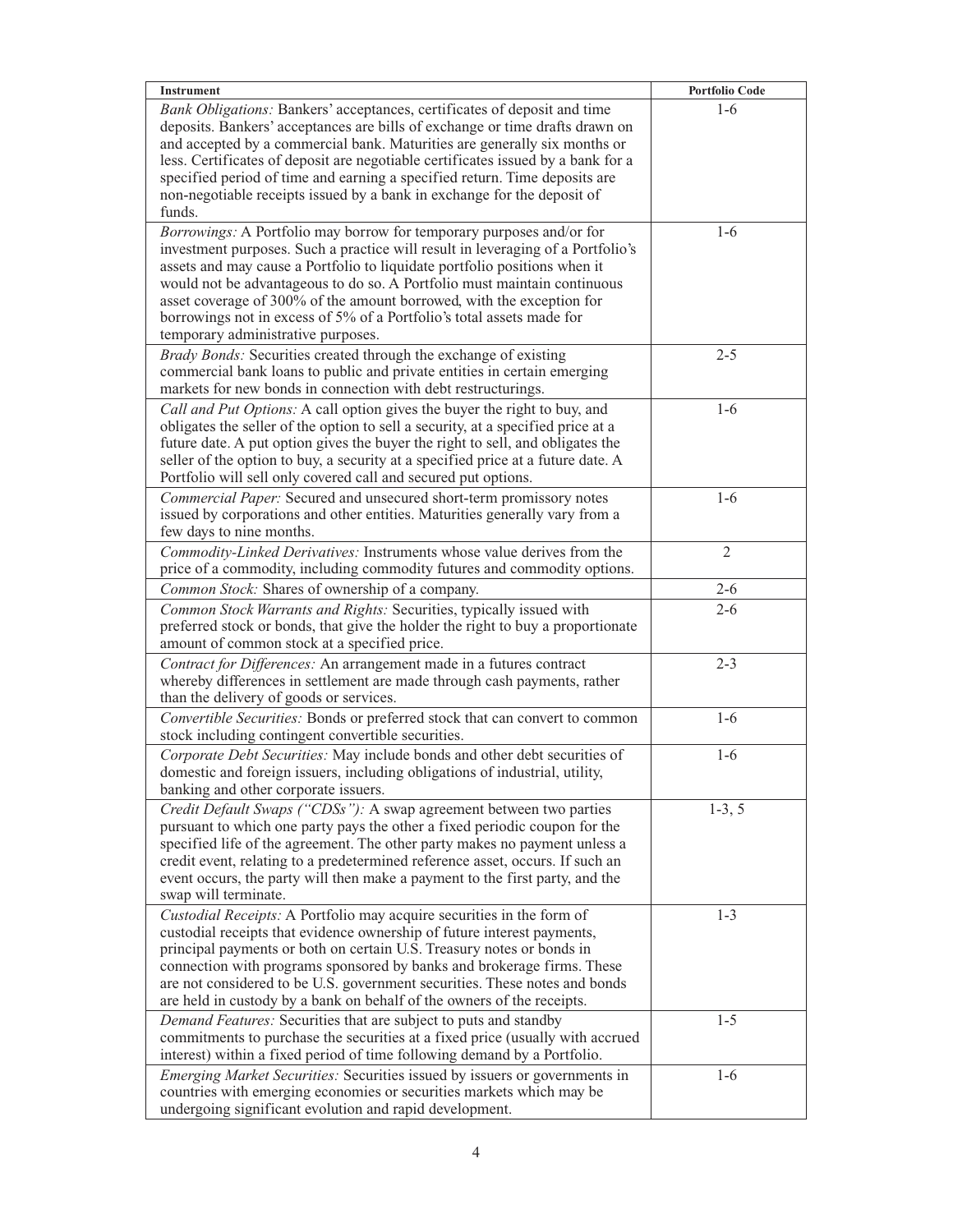| <b>Instrument</b>                                                                                                                                                                                                                                                                                                                                                                                                                                                                                                                                            | <b>Portfolio Code</b> |
|--------------------------------------------------------------------------------------------------------------------------------------------------------------------------------------------------------------------------------------------------------------------------------------------------------------------------------------------------------------------------------------------------------------------------------------------------------------------------------------------------------------------------------------------------------------|-----------------------|
| <i>Exchange Traded Funds ("ETFs")</i> : Ownership interest in unit investment<br>trusts, depositary receipts and other pooled investment vehicles that hold a<br>portfolio of securities or stocks designed to track the price performance and<br>dividend yield of a particular broad-based, sector or international index.<br>ETFs include a wide range of investments.                                                                                                                                                                                    | $1 - 6$               |
| Foreign Currency Transactions: Strategies used to hedge against currency<br>risks, for other risk management purposes or to increase income or gain to a<br>Portfolio. These strategies may consist of use of any of the following: options<br>on currencies, currency futures, options on such futures, forward foreign<br>currency transactions (including non-deliverable forwards ("NDFs")),<br>forward rate agreements and currency swaps, caps and floors. Certain<br>Portfolios may engage in such transactions in both U.S. and non-U.S.<br>markets. | $2 - 6$               |
| Foreign Investments: Equity and debt securities (e.g., bonds and commercial<br>paper) of foreign entities and obligations of foreign branches of U.S. banks<br>and foreign banks. Foreign securities may also include American Depositary<br>Receipts ("ADRs"), Global Depositary Receipts ("GDRs"), European<br>Depositary Receipts ("EDRs") and American Depositary Securities.                                                                                                                                                                            | $1-6$                 |
| High Yield/High Risk Securities/Junk Bonds: Securities that are generally<br>rated below investment grade by the primary rating agencies or are unrated<br>but are deemed by a Portfolio's Adviser to be of comparable quality.                                                                                                                                                                                                                                                                                                                              | $2 - 5$               |
| Inflation-Linked Debt Securities: Fixed and floating rate debt securities of<br>varying maturities issued by the U.S. government as well as securities issued<br>by other entities such as corporations, foreign governments and foreign<br>issuers.                                                                                                                                                                                                                                                                                                         | $1 - 5$               |
| Initial Public Offerings ("IPOs"): A transaction in which a previously<br>private company makes its first sale of stock to the public.                                                                                                                                                                                                                                                                                                                                                                                                                       | $1-6$                 |
| Interfund Lending: Involves lending money and borrowing money for<br>temporary purposes through a credit facility.                                                                                                                                                                                                                                                                                                                                                                                                                                           | $1 - 6$               |
| Inverse Floating Rate Instruments: Leveraged variable debt instruments with<br>interest rates that reset in the opposite direction from the market rate of<br>interest to which the inverse floater is indexed.                                                                                                                                                                                                                                                                                                                                              | $1 - 5$               |
| Investment Company Securities: Shares of other investment companies,<br>including funds for which the Adviser and/or its affiliates serve as<br>investment adviser or administrator. The Adviser will waive certain fees<br>when investing in funds for which it serves as investment adviser, to the<br>extent required by law or by contract.                                                                                                                                                                                                              | $1-6$                 |
| Loan Assignments and Participations: Assignments of, or participations in,<br>all or a portion of loans to corporations or to governments, including<br>governments of less developed countries.                                                                                                                                                                                                                                                                                                                                                             | $1 - 5$               |
| Master Limited Partnerships: Limited partnerships that are publicly traded<br>on a securities exchange.                                                                                                                                                                                                                                                                                                                                                                                                                                                      | $2 - 6$               |
| Mortgages (Directly Held): Debt instruments secured by real property.                                                                                                                                                                                                                                                                                                                                                                                                                                                                                        | $1 - 4$               |
| Mortgage-Backed Securities: Debt obligations secured by real estate loans<br>and pools of loans such as collateralized mortgage obligations ("CMOs"),<br>commercial mortgage-backed securities ("CMBSs") and other asset-backed<br>structures.                                                                                                                                                                                                                                                                                                               | $1 - 5$               |
| Mortgage Dollar Rolls: A transaction in which a Portfolio sells securities for<br>delivery in a current month and simultaneously contracts with the same party<br>to repurchase similar but not identical securities on a specified future date.                                                                                                                                                                                                                                                                                                             | $1-4, 5$              |
| Municipal Securities: Securities issued by a state or political subdivision to<br>obtain funds for various public purposes. Municipal securities include,<br>among others, private activity bonds and industrial development bonds, as<br>well as general obligation notes, tax anticipation notes, bond anticipation<br>notes, revenue anticipation notes, other short-term tax-exempt obligations,<br>municipal leases, obligations of municipal housing authorities and single-<br>family revenue bonds.                                                  | $1 - 5$               |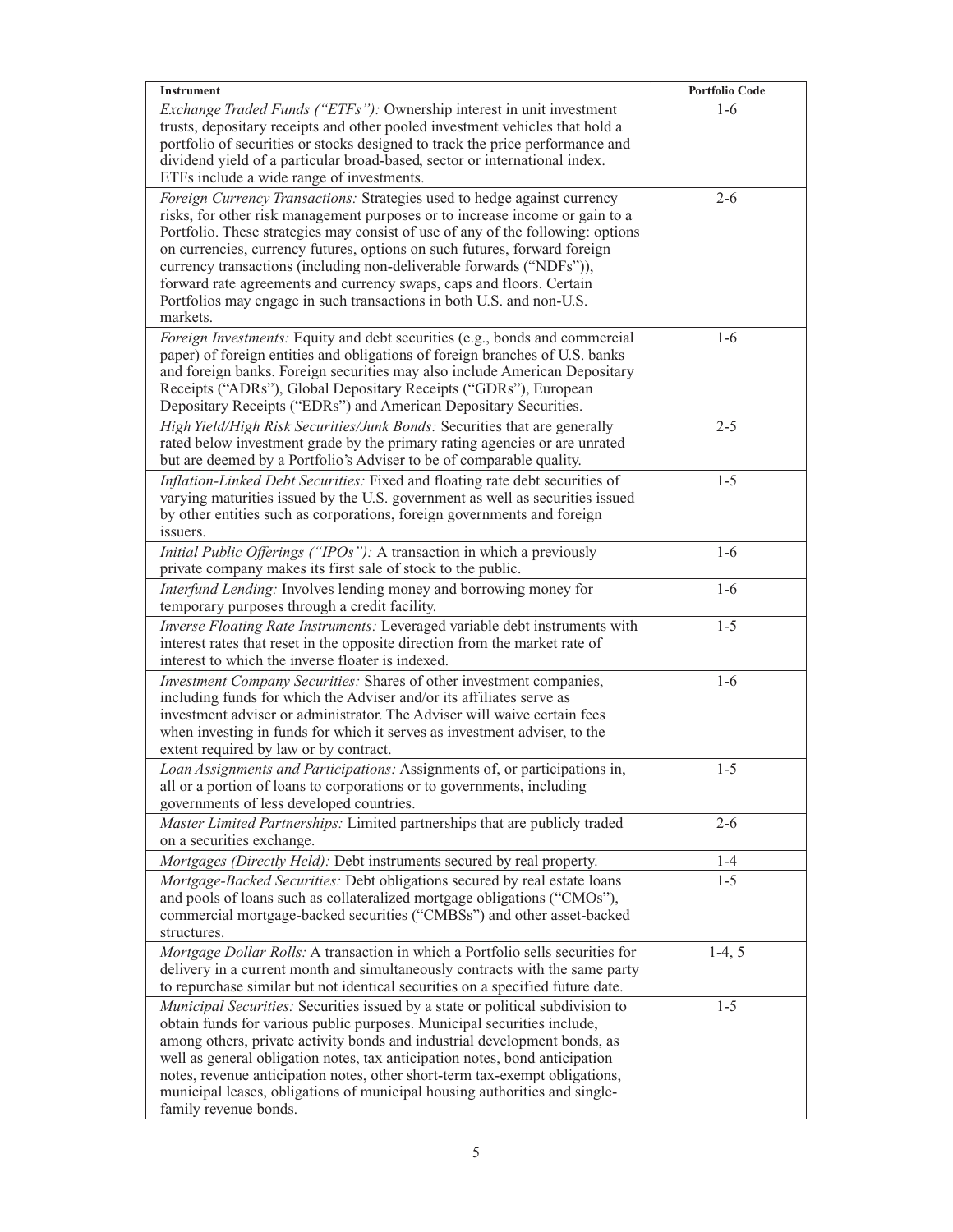| Instrument                                                                                                                                                                                                                                                                                                                                                                                                           | <b>Portfolio Code</b> |
|----------------------------------------------------------------------------------------------------------------------------------------------------------------------------------------------------------------------------------------------------------------------------------------------------------------------------------------------------------------------------------------------------------------------|-----------------------|
| New Financial Products: New options and futures contracts and other<br>financial products continue to be developed and a Portfolio may invest in<br>such options, contracts and products.                                                                                                                                                                                                                            | $1-6$                 |
| Obligations of Supranational Agencies: Obligations which are chartered to<br>promote economic development and are supported by various governments<br>and governmental agencies.                                                                                                                                                                                                                                     | $1 - 5$               |
| Options and Futures Transactions: A Portfolio may purchase and sell (a)<br>exchange traded and over-the-counter put and call options on securities,<br>indexes of securities and futures contracts on securities, indexes of securities,<br>interest rate futures contracts and interest rate swaps and (b) futures contracts<br>on securities and indexes of securities.                                            | $1-6$                 |
| Preferred Stock: A class of stock that generally pays a dividend at a specified<br>rate and has preference over common stock in the payment of dividends and<br>in liquidation.                                                                                                                                                                                                                                      | $1-6$                 |
| Private Placements, Restricted Securities and Other Unregistered Securities:<br>Securities not registered under the Securities Act of 1933, such as privately<br>placed commercial paper and Rule 144A securities.                                                                                                                                                                                                   | $1-6$                 |
| Real Estate Investment Trusts ("REITs"): Pooled investment vehicles which<br>invest primarily in income producing real estate or real estate related loans or<br>interest.                                                                                                                                                                                                                                           | $1-6$                 |
| Repurchase Agreements: The purchase of a security and the simultaneous<br>commitment to return the security to the seller at an agreed upon price on an<br>agreed upon date. This is treated as a loan.                                                                                                                                                                                                              | $1 - 6$               |
| Reverse Repurchase Agreements: The sale of a security and the simultaneous<br>commitment to buy the security back at an agreed upon price on an agreed<br>upon date. This is treated as a borrowing by a Portfolio.                                                                                                                                                                                                  | $1 - 6$               |
| Securities Issued in Connection with Reorganizations and Corporate<br>Restructurings: In connection with reorganizing or restructuring of an issuer,<br>an issuer may issue common stock or other securities to holders of its debt<br>securities.                                                                                                                                                                   | $1-6$                 |
| Securities Lending: The lending of up to 331/3% of a Portfolio's total assets.<br>In return, the Portfolio will receive cash, other securities, and/or letters of<br>credit as collateral.                                                                                                                                                                                                                           | $1-4, 6$              |
| Short Selling: A Portfolio sells a security it does not own in anticipation of a<br>decline in the market value of the security. To complete the transaction, a<br>Portfolio must borrow the security to make delivery to the buyer. A Portfolio<br>is obligated to replace the security borrowed by purchasing it subsequently at<br>the market price at the time of replacement.                                   | $2-3, 5$              |
| Short-Term Funding Agreements: Agreements issued by banks and highly<br>rated U.S. insurance companies such as Guaranteed Investment Contracts<br>("GICs") and Bank Investment Contracts ("BICs").                                                                                                                                                                                                                   | $1-6$                 |
| Sovereign Obligations: Investments in debt obligations issued or guaranteed<br>by a foreign sovereign government or its agencies, authorities or political<br>subdivisions.                                                                                                                                                                                                                                          | $1-6$                 |
| Stripped Mortgage-Backed Securities: Derivative multi-class mortgage<br>securities which are usually structured with two classes of shares that receive<br>different proportions of the interest and principal from a pool of mortgage<br>assets. These include Interest-Only ("IO") and Principal-Only ("PO")<br>securities issued outside a Real Estate Mortgage Investment Conduit<br>("REMIC") or CMO structure. | $1-6$                 |
| Structured Investments: A security having a return tied to an underlying<br>index or other security or asset class. Structured investments generally are<br>individually negotiated agreements and may be traded over-the-counter.<br>Structured investments are organized and operated to restructure the<br>investment characteristics of the underlying security.                                                 | $1 - 5$               |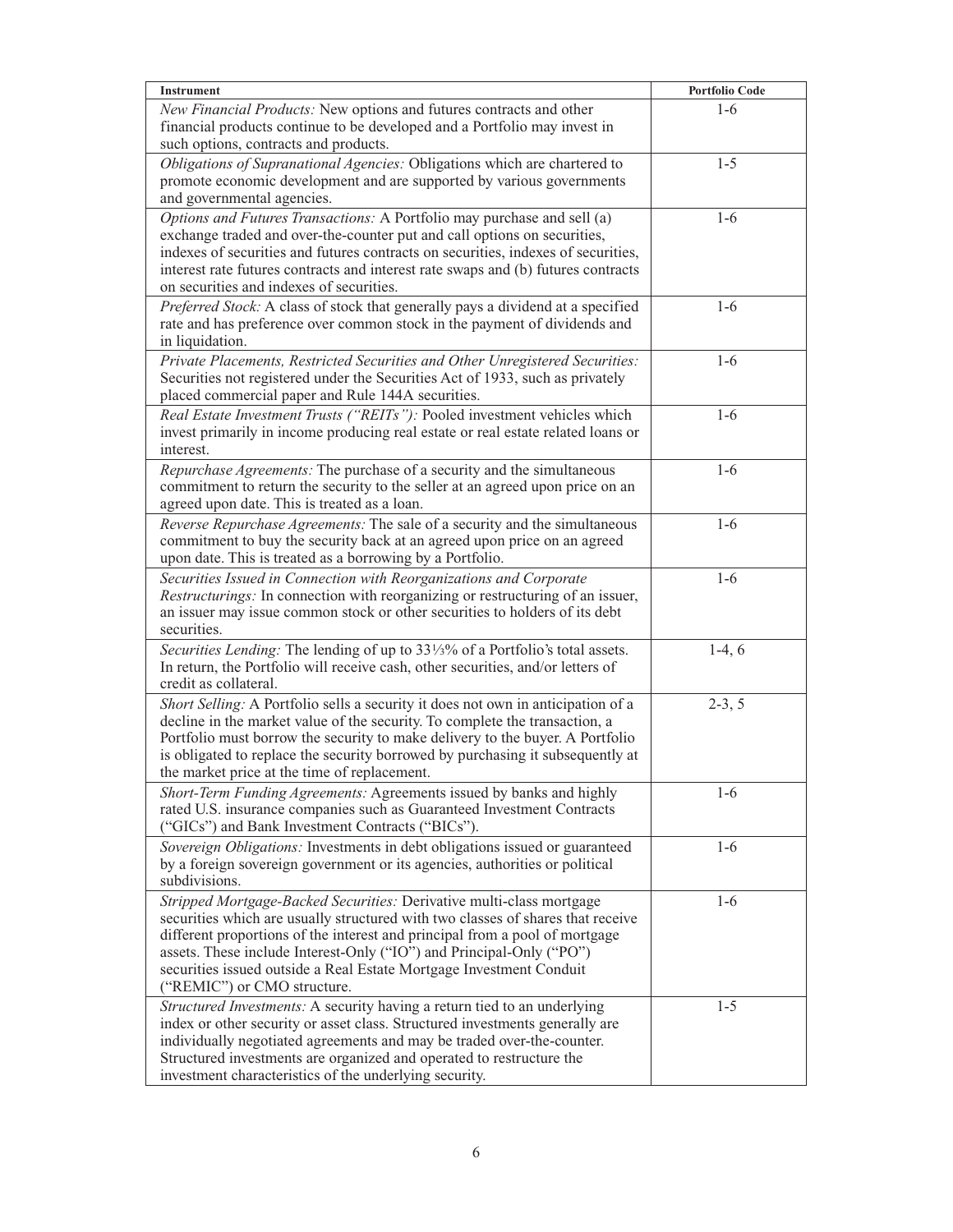<span id="page-8-0"></span>

| <b>Instrument</b>                                                                                                                                                                                                                                                                                                                                                                                                                                                                                                                                        | <b>Portfolio Code</b> |
|----------------------------------------------------------------------------------------------------------------------------------------------------------------------------------------------------------------------------------------------------------------------------------------------------------------------------------------------------------------------------------------------------------------------------------------------------------------------------------------------------------------------------------------------------------|-----------------------|
| Swaps and Related Swap Products: Swaps involve an exchange of<br>obligations by two parties. Caps and floors entitle a purchaser to a principal<br>amount from the seller of the cap or floor to the extent that a specified index<br>exceeds or falls below a predetermined interest rate or amount. A Portfolio<br>may enter into these transactions to manage its exposure to changing interest<br>rates and other factors.                                                                                                                           | $1 - 6$               |
| Synthetic Variable Rate Instruments: Instruments that generally involve the<br>deposit of a long-term tax exempt bond in a custody or trust arrangement<br>and the creation of a mechanism to adjust the long-term interest rate on the<br>bond to a variable short-term rate and a right (subject to certain conditions)<br>on the part of the purchaser to tender it periodically to a third party at par.                                                                                                                                             | $2 - 5$               |
| Temporary Defensive Positions: To respond to unusual circumstances a<br>Portfolio may invest in cash and cash equivalents for temporary defensive<br>purposes.                                                                                                                                                                                                                                                                                                                                                                                           | $1-6$                 |
| Treasury Receipts: A Portfolio may purchase interests in separately traded<br>interest and principal component parts of U.S. Treasury obligations that are<br>issued by banks or brokerage firms and that are created by depositing U.S.<br>Treasury notes and U.S. Treasury bonds into a special account at a custodian<br>bank. Receipts include Treasury Receipts ("TRs"), Treasury Investment<br>Growth Receipts ("TIGRs"), and Certificates of Accrual on Treasury<br>Securities ("CATS").                                                          | $1 - 6$               |
| Trust Preferreds: Securities with characteristics of both subordinated debt<br>and preferred stock. Trust preferreds are generally long-term securities that<br>make periodic fixed or variable interest payments.                                                                                                                                                                                                                                                                                                                                       | $1-6$                 |
| U.S. Government Agency Securities: Securities issued by agencies and<br>instrumentalities of the U.S. government. These include all types of<br>securities issued by the Government National Mortgage Association<br>("Ginnie Mae"), the Federal National Mortgage Association ("Fannie Mae")<br>and the Federal Home Loan Mortgage Corporation ("Freddie Mac"),<br>including funding notes, subordinated benchmark notes, CMOs and<br>REMICs.                                                                                                           | $1-6$                 |
| U.S. Government Obligations: May include direct obligations of the U.S.<br>Treasury, including Treasury bills, notes and bonds, all of which are backed<br>as to principal and interest payments by the full faith and credit of the United<br>States, and separately traded principal and interest component parts of such<br>obligations that are transferable through the Federal book-entry system<br>known as Separate Trading of Registered Interest and Principal of Securities<br>("STRIPS") and Coupons Under Book-Entry Safekeeping ("CUBES"). | $1-6$                 |
| Variable and Floating Rate Instruments: Obligations with interest rates<br>which are reset daily, weekly, quarterly or some other frequency and which<br>may be payable to a Portfolio on demand or at the expiration of a specified<br>term.                                                                                                                                                                                                                                                                                                            | $1-5$                 |
| When-Issued Securities, Delayed Delivery Securities and Forward<br>Commitments: Purchase or contract to purchase securities at a fixed price for<br>delivery at a future date.                                                                                                                                                                                                                                                                                                                                                                           | $1-6$                 |
| Zero-Coupon, Pay-in-Kind and Deferred Payment Securities: Zero-coupon<br>securities are securities that are sold at a discount to par value and on which<br>interest payments are not made during the life of the security. Pay-in-kind<br>securities are securities that have interest payable by delivery of additional<br>securities. Deferred payment securities are zero-coupon debt securities<br>which convert on a specified date to interest bearing debt securities.                                                                           | $1 - 5$               |

# **Asset-Backed Securities**

Asset-backed securities consist of securities secured by company receivables, home equity loans, truck and auto loans, leases, or credit card receivables. Asset-backed securities also include other securities backed by other types of receivables or other assets, including collateralized debt obligations ("CDOs"), asset-backed commercial paper ("ABCP") and other similarly structured securities. CDOs include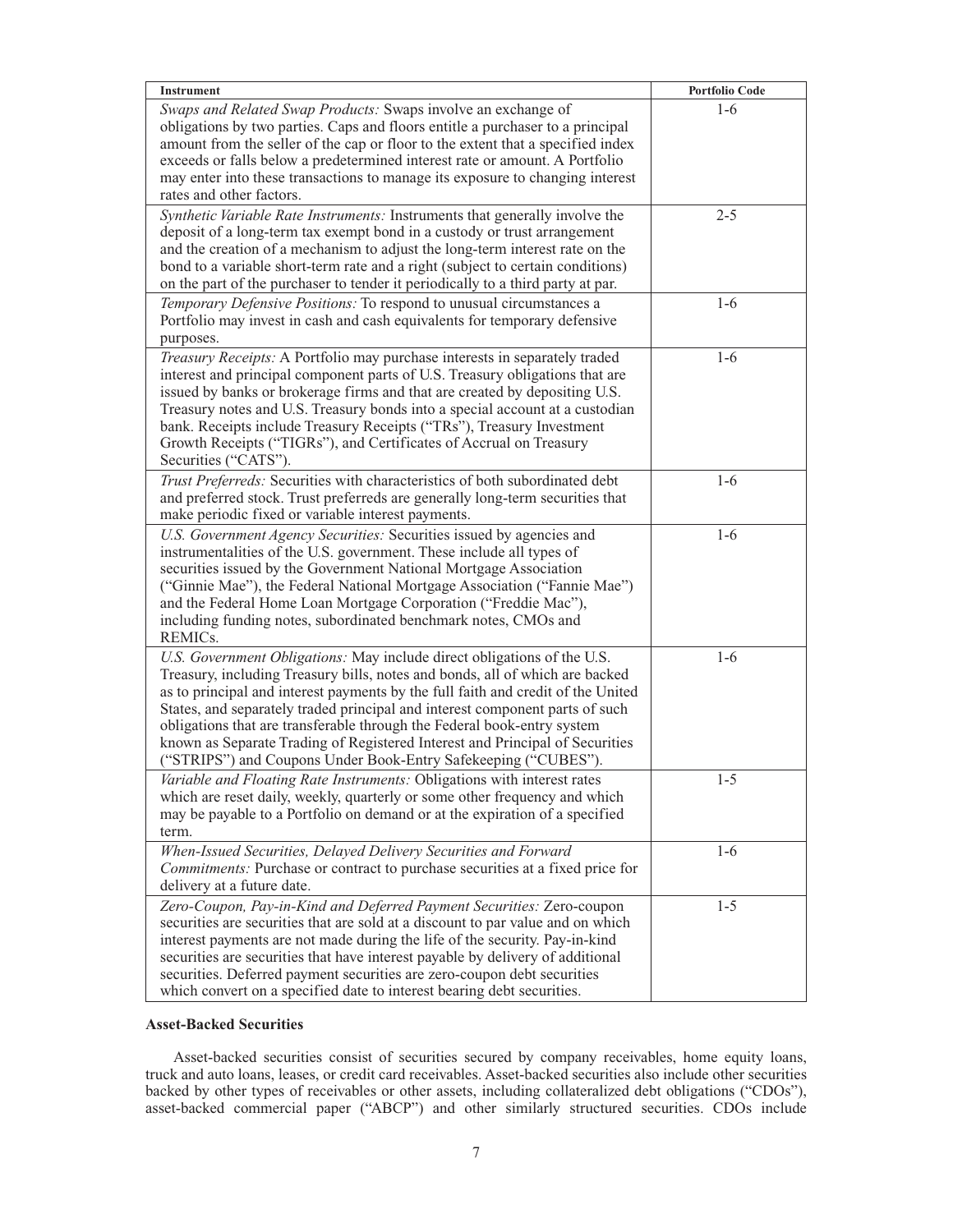collateralized loan obligations ("CLOs") and collateral bond obligations ("CBOs"). Such assets are generally securitized through the use of trusts or special purpose corporations. Asset-backed securities are backed by a pool of assets representing the obligations often of a number of different parties. Certain of these securities may be illiquid.

Asset-backed securities are generally subject to the risks of the underlying assets. In addition, assetbacked securities, in general, are subject to certain additional risks including depreciation, damage or loss of the collateral backing the security, failure of the collateral to generate the anticipated cash flow or in certain cases more rapid prepayment because of events affecting the collateral, such as accelerated prepayment of loans backing these securities or destruction of equipment subject to equipment trust certificates. In addition, the underlying assets (for example, the underlying home equity loans) may be refinanced or paid off prior to maturity during periods of increasing or declining interest rates. Changes in prepayment rates can result in greater price and yield volatility. If asset-backed securities are pre-paid, a Portfolio may have to reinvest the proceeds from the securities at a lower rate. Potential market gains on a security subject to prepayment risk may be more limited than potential market gains on a comparable security that is not subject to prepayment risk. Under certain prepayment rate scenarios, a Portfolio may fail to recover additional amounts paid (i.e., premiums) for securities with higher interest rates, resulting in an unexpected loss.

A CBO is a trust or other special purpose entity ("SPE") which is typically backed by a diversified pool of fixed income securities (which may include high risk, below investment grade securities). A CLO is a trust or other SPE that is typically collateralized by a pool of loans, which may include, among others, domestic and non-U.S. senior secured loans, senior unsecured loans, and subordinate corporate loans, including loans that may be rated below investment grade or equivalent unrated loans. While many CDOs may receive credit enhancement in the form of a senior-subordinate structure, over-collateralization or bond insurance, such enhancement may not always be present and may fail to protect a Portfolio against the risk of loss on default of the collateral. Certain CDOs may use derivatives contracts to create "synthetic" exposure to assets rather than holding such assets directly, which entails the risks of derivative instruments described elsewhere in this SAI. CDOs may charge management fees and administrative expenses, which are in addition to those of a Portfolio.

The cash flows for CDOs from the SPE usually are split into two or more portions, called tranches, varying in risk and yield. The riskiest portion is the "equity" tranche, which bears the first loss from defaults from the bonds or loans in the SPE and serves to protect the other, more senior tranches from default (though such protection is not complete). Since it is partially protected from defaults, a senior tranche from a CDO typically has higher ratings and lower yields than its underlying securities, and may be rated investment grade. Despite the protection from the equity tranche, CDO tranches can experience substantial losses due to actual defaults, downgrades of the underlying collateral by rating agencies, forced liquidation of the collateral pool due to a failure of coverage tests, increased sensitivity to defaults due to collateral default and disappearance of protecting tranches, market anticipation of defaults, as well as investor aversion to CDO securities as a class. Interest on certain tranches of a CDO may be paid in kind or deferred and capitalized (paid in the form of obligations of the same type rather than cash), which involves continued exposure to default risk with respect to such payments.

The risks of an investment in a CDO depend largely on the type of the collateral or securities and the class of the CDO in which a Portfolio invests. CDO tranches often have credit ratings and are typically issued in classes with various priorities. Normally, CDOs are privately offered and sold (that is, they are not registered under the securities laws), and may be subject to additional liquidity risks; however, an active dealer market may exist for CDOs, allowing a CDO to qualify for Rule 144A transactions. In addition to the normal risks associated with fixed income securities and asset-backed securities generally discussed elsewhere in this SAI, CDOs carry additional risks including, but not limited to: (i) the possibility that distributions from collateral securities will not be adequate to make interest or other payments; (ii) the risk that the collateral may default or decline in value or be downgraded, if rated by a nationally recognized statistical rating organization ("NRSRO"); (iii) a Portfolio may invest in tranches of CDOs that are subordinate to other tranches; (iv) the structure and complexity of the transaction and the legal documents could lead to disputes among investors regarding the characterization of proceeds; (v) the investment return achieved by the Portfolio could be significantly different than those predicted by financial models; (vi) the lack of a readily available secondary market for CDOs; (vii) risk of forced "fire sale" liquidation due to technical defaults such as coverage test failures; (viii) values may be volatile; (ix) disputes with the issuer may produce unexpected results; and (x) the CDO's manager may perform poorly.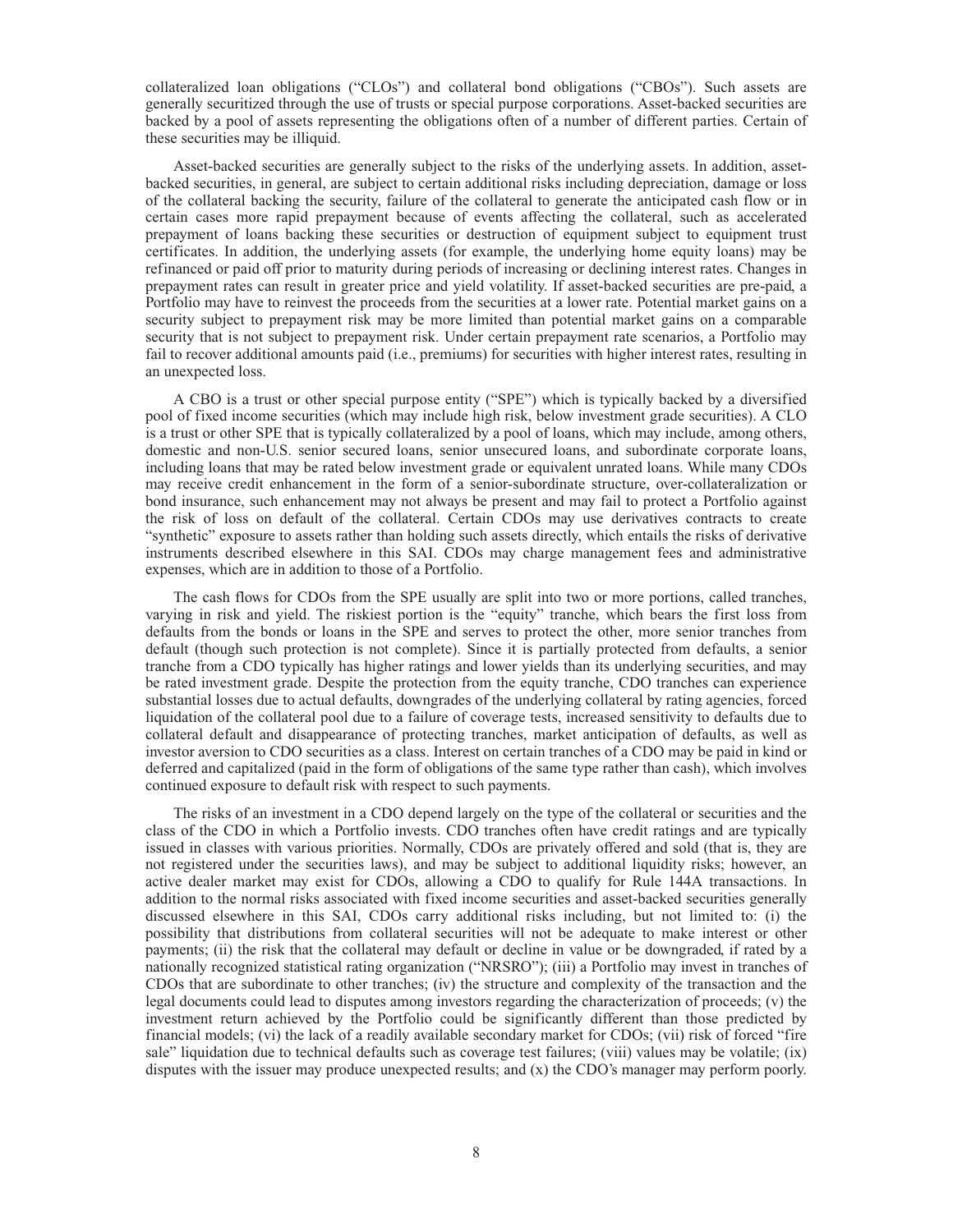<span id="page-10-0"></span>Certain Portfolios may purchase ABCP that is issued by conduits sponsored by banks, mortgage companies, investment banking firms, finance companies, hedge funds, private equity firms and special purpose finance entities. ABCP typically refers to a debt security with an original term to maturity of up to 270 days, the payment of which is supported from underlying assets, or one or more liquidity or credit support providers, or both. Assets backing ABCP, which may be included in revolving pools of assets with large numbers of obligors, include credit card, car loan and other consumer receivables and home or commercial mortgages, including subprime mortgages. To protect investors from the risk of non-payment, ABCP programs are generally structured with various protections, such as credit enhancement, liquidity support, and commercial paper stop issuance and wind-down triggers. There can be no guarantee that these protections will be sufficient to prevent losses to investors in ABCP. The repayment of ABCP issued by a conduit depends primarily on the conduit's ability to issue new ABCP, access to the liquidity or credit support and, to a lesser extent, cash collections received from the conduit's underlying asset portfolio. There could be losses to a Portfolio's investing in ABCP in the event that: (i) the Portfolio is unable to access the liquidity or credit support for the ABCP; (ii) the conduit is unable to issue new ABCP; (iii) credit or market deterioration in the conduit's underlying portfolio; and (iv) mismatches in the timing of the cash flows of the underlying asset interests the repayment obligations of maturing ABCP.

Some ABCP programs historically have provided for an extension of the maturity date of the ABCP if, on the related maturity date, the conduit is unable to access sufficient liquidity by issuing additional ABCP. This may delay the sale of the underlying collateral and a Portfolio may incur a loss if the value of the collateral deteriorates during the extension period. Alternatively, if collateral for ABCP deteriorates in value, the collateral may be required to be sold at inopportune times or at prices insufficient to repay the principal and interest on the ABCP. ABCP programs may provide for the issuance of subordinated notes as an additional form of credit enhancement. The subordinated notes are typically of a lower credit quality and have a higher risk of default. A Portfolio purchasing these subordinated notes will therefore have a higher likelihood of loss than investors in the senior notes.

Total Annual Fund Operating Expenses set forth in the fee table and Financial Highlights section of each Portfolio's Prospectuses do not include any expenses associated with investments in certain structured or synthetic products that may rely on the exception for the definition of "investment company" provided by Section 3(c)(1) or 3(c)(7) of the Investment Company Act of 1940, as amended (the "1940 Act").

### **Auction Rate Securities**

Auction rate securities consist of auction rate municipal securities and auction rate preferred securities sold through an auction process issued by closed-end investment companies, municipalities and governmental agencies. For more information on risks associated with municipal securities, see "Municipal Securities" below.

Provided that the auction mechanism is successful, auction rate securities usually permit the holder to sell the securities in an auction at par value at specified intervals. The dividend is reset by "Dutch" auction in which bids are made by broker-dealers and other institutions for a certain amount of securities at a specified minimum yield. The dividend rate set by the auction is the lowest interest or dividend rate that covers all securities offered for sale. While this process is designed to permit auction rate securities to be traded at par value, there is the risk that an auction will fail due to insufficient demand for the securities. Since February 2008, numerous auctions have failed due to insufficient demand for securities and have continued to fail for an extended period of time. Failed auctions may adversely impact the liquidity of auction rate securities investments. Although some issuers of auction rate securities are redeeming or are considering redeeming such securities, such issuers are not obligated to do so and, therefore, there is no guarantee that a liquid market will exist for a Portfolio's investments in auction rate securities at a time when the Portfolio wishes to dispose of such securities.

Dividends on auction rate preferred securities issued by a closed-end fund may be designated as exempt from federal income tax to the extent they are attributable to tax-exempt interest income earned by the closed-end fund on the securities in its portfolio and distributed to holders of the preferred securities. However, such designation may be made only if the closed-end fund treats preferred securities as equity securities for federal income tax purposes and the closed-end fund complies with certain requirements under the Code.

A Portfolio's investment in auction rate preferred securities of closed-end funds is subject to limitations on investments in other U.S. registered investment companies, which limitations are prescribed under the 1940 Act. Except as permitted by rule or exemptive order (see "Investment Company Securities and Exchange Traded Funds" below for more information), a Portfolio is generally prohibited from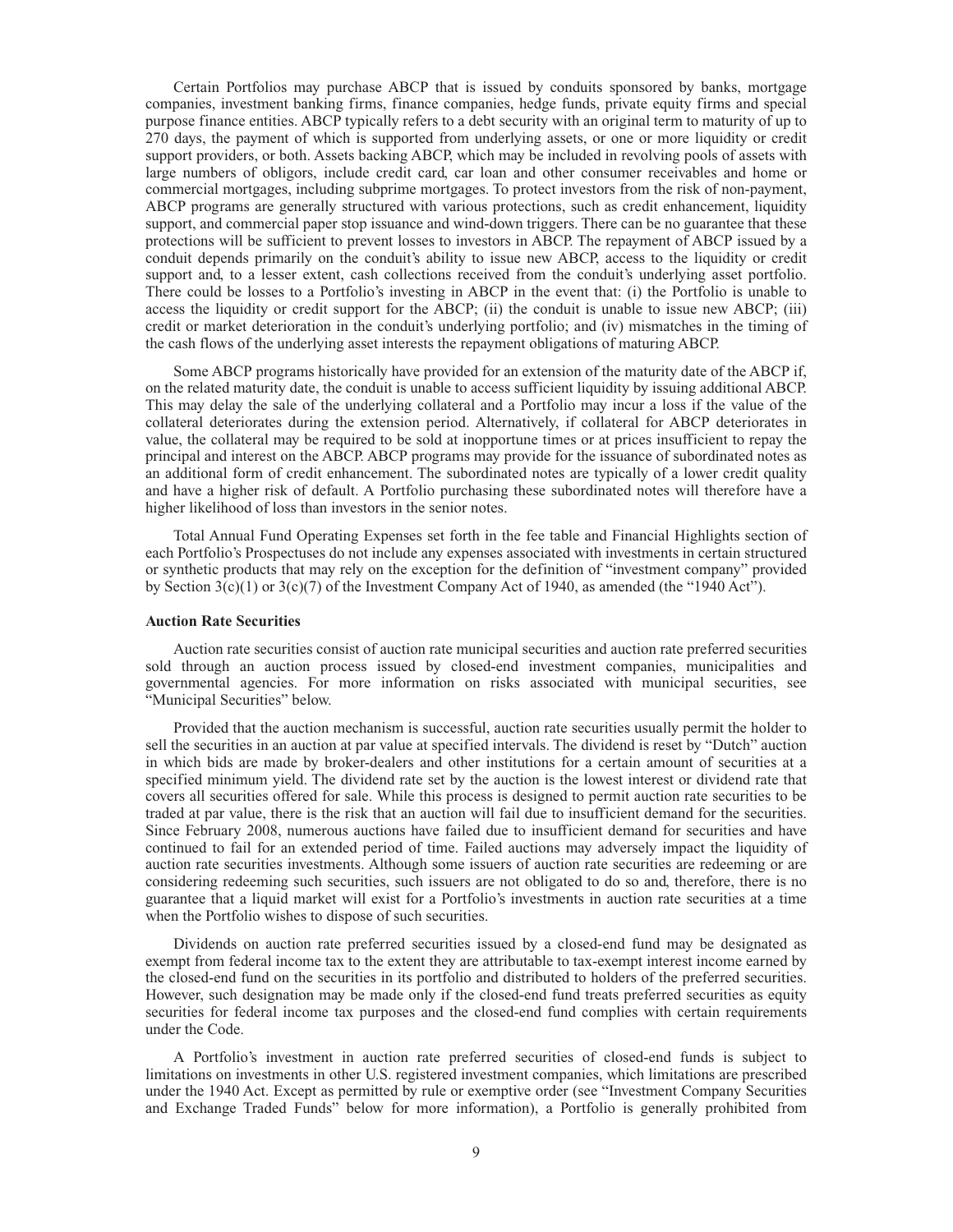<span id="page-11-0"></span>acquiring more than 3% of the voting securities of any other such investment company, and investing more than 5% of a Portfolio's total assets in securities of any one such investment company or more than 10% of its total assets in securities of all such investment companies. A Portfolio will indirectly bear its proportionate share of any management fees paid by such closed-end funds in addition to the advisory fee payable directly by the Portfolio.

# **Bank Obligations**

Bank obligations consist of bankers' acceptances, certificates of deposit, bank notes and time deposits.

Bankers' acceptances are negotiable drafts or bills of exchange typically drawn by an importer or exporter to pay for specific merchandise, which are "accepted" by a bank, meaning, in effect, that the bank unconditionally agrees to pay the face value of the instrument on maturity.

Certificates of deposit are negotiable certificates issued against funds deposited in a commercial bank or a savings and loan association for a definite period of time and earning a specified return. Certificates of deposit may also include those issued by foreign banks outside the United States ("U.S."). Such certificates of deposit include Eurodollar and Yankee certificates of deposits. Eurodollar certificates of deposit are U.S. dollar-denominated certificates of deposit issued by branches of foreign and domestic banks located outside the U.S. Yankee certificates of deposit are certificates of deposit issued by a U.S. branch of a foreign bank denominated in U.S. dollars and held in the U.S. Certain Portfolios may also invest in obligations (including banker's acceptances and certificates of deposit) denominated in foreign currencies (see "Foreign Investments (including Foreign Currencies)") herein. With regard to certificates of deposit issued by U.S. banks and savings and loan associations, to be eligible for purchase by a Portfolio, a certificate of deposit must be issued by (i) a domestic or foreign branch of a U.S. commercial bank which is a member of the Federal Reserve System or the deposits of which are insured by the Federal Deposit Insurance Corporation ("FDIC") or (ii) a domestic savings and loan association, the deposits of which are insured by the FDIC.

Time deposits are interest-bearing non-negotiable deposits at a bank or a savings and loan association that have a specific maturity date. A time deposit earns a specific rate of interest over a definite period of time. Time deposits cannot be traded on the secondary market.

The Portfolios will not invest in obligations for which a Portfolio's Adviser, or any of its affiliated persons, is the ultimate obligor or accepting bank, provided, however, that the Portfolios maintain demand deposits at their affiliated custodian, JPMorgan Chase Bank, N.A. ("JPMorgan Chase Bank").

Subject to a Portfolios' limitations on concentration in a particular industry, there is no limitation on the amount of a Portfolio's assets which may be invested in obligations of banks which meet the conditions set forth herein.

# **Commercial Paper**

Commercial paper is defined as short-term obligations, generally with maturities from 1 to 270 days issued by banks or bank holding companies, corporations and finance companies. Although commercial paper is generally unsecured, the Portfolios may also purchase secured commercial paper. In the event of a default of an issuer of secured commercial paper, a Portfolio may hold the securities and other investments that were pledged as collateral even if it does not invest in such securities or investments. In such a case, the Portfolio would take steps to dispose of such securities or investments in a commercially reasonable manner. Commercial paper includes master demand obligations. See "Debt Instruments-Variable and Floating Rate Instruments."

Certain Portfolios may also invest in Canadian commercial paper, which is commercial paper issued by a Canadian corporation or a Canadian counterpart of a U.S. corporation, and in Europaper, which is U.S. dollar denominated commercial paper of a foreign issuer. See "Risk Factors of Foreign Investments" below. Certain Portfolios may purchase commercial paper that is issued by conduits, including ABCP. Additional information about ABCP is included under "Asset Backed Securities".

**Each of the Portfolios may invest in commercial paper. For those Portfolios listed below, they may purchase commercial paper that meets the following criteria:**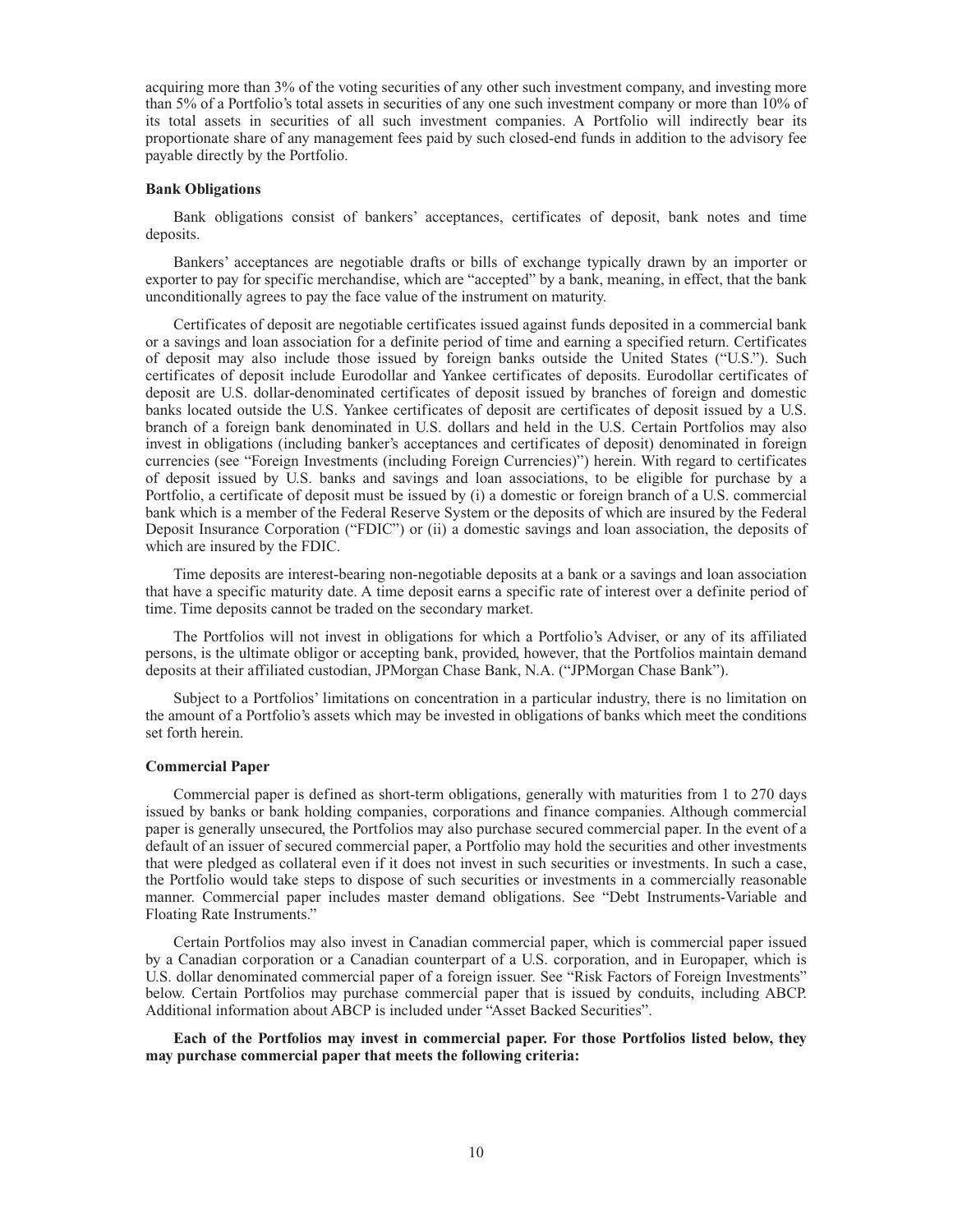<span id="page-12-0"></span>*Core Bond Portfolio.* The Core Bond Portfolio may purchase commercial paper consisting of issues rated at the time of purchase in the highest or second highest rating category by at least one NRSRO (such as A-2 or better by Standard & Poor's Corporation ("S&P"), Prime-2 or better by Moody's Investors Service, Inc. ("Moody's"), F2 or better by Fitch Ratings ("Fitch"), or R-2 or better by Dominion Bond Rating Service Limited ("DBRS")) or, if unrated, determined by the Adviser to be of comparable quality.

*Equity Portfolios.* The Equity Portfolios may purchase commercial paper consisting of issues rated at the time of purchase in the highest or second highest rating category by at least one NRSRO (such as A-2 or better by S&P, Prime-2 or better by Moody's, F2 or better by Fitch, or R-2 or better by Dominion) or, if unrated, determined by the Adviser to be of comparable quality.

#### **Convertible Securities**

Certain Portfolios may invest in convertible securities. Convertible securities include any debt securities or preferred stock which may be converted into common stock or which carry the right to purchase common stock. Generally, convertible securities entitle the holder to exchange the securities for a specified number of shares of common stock, usually of the same company, at specified prices within a certain period of time.

The terms of any convertible security determine its ranking in a company's capital structure. In the case of subordinated convertible debentures, the holders' claims on assets and earnings are subordinated to the claims of other creditors, and are senior to the claims of preferred and common shareholders. In the case of convertible preferred stock, the holders' claims on assets and earnings are subordinated to the claims of all creditors and are senior to the claims of common shareholders.

Convertible securities have characteristics similar to both debt and equity securities. Due to the conversion feature, the market value of convertible securities tends to move together with the market value of the underlying common stock. As a result, selection of convertible securities, to a great extent, is based on the potential for capital appreciation that may exist in the underlying stock. The value of convertible securities is also affected by prevailing interest rates, the credit quality of the issuer, and any call provisions. In some cases, the issuer may cause a convertible security to convert to common stock. In other situations, it may be advantageous for a Portfolio to cause the conversion of convertible securities to common stock. If a convertible security converts to common stock, a Portfolio may hold such common stock in its portfolio even if it does not ordinarily invest in common stock.

Certain Portfolios invest in contingent securities structured as contingent convertible securities also known as CoCos. Contingent convertible securities are typically issued by non-U.S. banks and are designed to behave like bonds in times of economic health yet absorb losses when a pre-determined trigger event occurs. A contingent convertible security is a hybrid debt security either convertible into equity at a predetermined share price or written down in value based on the specific terms of the individual security if a pre-specified trigger event occurs (the "Trigger Event"). Unlike traditional convertible securities, the conversion of a contingent convertible security from debt to equity is "contingent" and will occur only in the case of a Trigger Event. Trigger Events vary by instrument and are defined by the documents governing the contingent convertible security. Such Trigger Events may include a decline in the issuer's capital below a specified threshold level, increase in the issuer's risk weighted assets, the share price of the issuer falling to a particular level for a certain period of time and certain regulatory events.

Contingent convertible securities are subject to the credit, interest rate, high yield security, foreign security and markets risks associated with bonds and equities, and to the risks specific to convertible securities in general. Contingent convertible securities are also subject to additional risks specific to their structure including conversion risk. Because Trigger Events are not consistently defined among contingent convertible securities, this risk is greater for contingent convertible securities that are issued by banks with capital ratios close to the level specified in the Trigger Event.

In addition, coupon payments on contingent convertible securities are discretionary and may be cancelled by the issuer at any point, for any reason, and for any length of time. The discretionary cancellation of payments is not an event of default and there are no remedies to require re-instatement of coupon payments or payment of any past missed payments. Coupon payments may also be subject to approval by the issuer's regulator and may be suspended in the event there are insufficient distributable reserves. Due to uncertainty surrounding coupon payments, contingent convertible securities may be volatile and their price may decline rapidly in the event that coupon payments are suspended.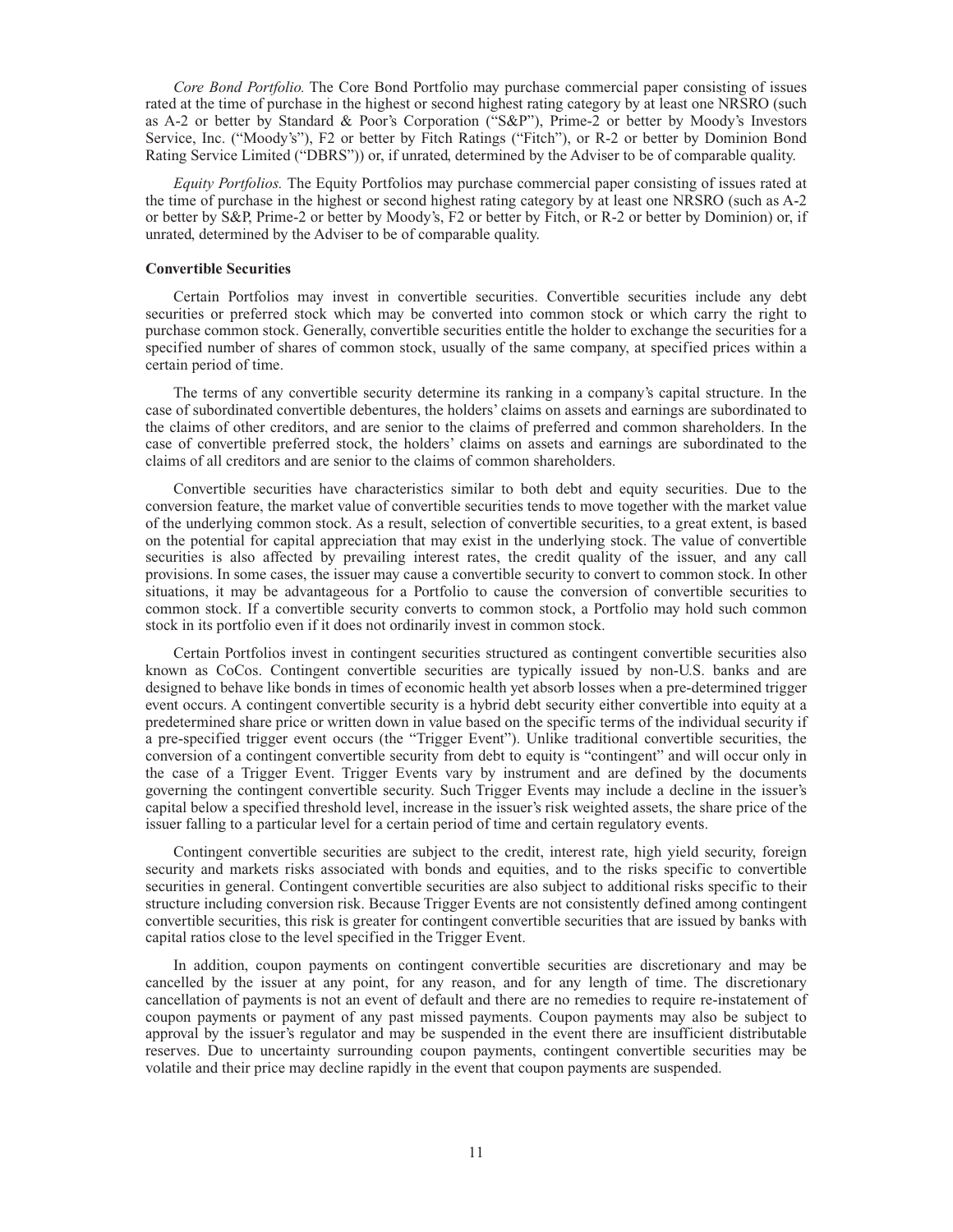<span id="page-13-0"></span>Contingent convertible securities typically are structurally subordinated to traditional convertible bonds in the issuer's capital structure. In certain scenarios, investors in contingent convertible securities may suffer a loss of capital ahead of equity holders or when equity holders do not. Contingent convertible securities are also subject to extension risk. Contingent convertible securities are perpetual instruments and may only be callable at pre-determined dates upon approval of the applicable regulatory authority. There is no guarantee that a Portfolio will receive return of principal on contingent convertible securities.

Convertible contingent securities are a newer form of instrument and the regulatory environment for these instruments continues to evolve. Because the market for contingent convertible securities is evolving, it is uncertain how the larger market for contingent convertible securities would react to a Trigger Event or coupon suspension applicable to a single issuer.

The value of contingent convertible securities is unpredictable and will be influenced by many factors such as: (i) the creditworthiness of the issuer and/or fluctuations in such issuer's applicable capital ratios; (ii) supply and demand for contingent convertible securities; (iii) general market conditions and available liquidity; and (iv) economic, financial and political events that affect the issuer, its particular market or the financial markets in general.

### **Custodial Receipts**

Certain Portfolios may acquire securities in the form of custodial receipts that evidence ownership of future interest payments, principal payments or both on certain U.S. Treasury notes or bonds in connection with programs sponsored by banks and brokerage firms. These are not considered U.S. government securities and are not backed by the full faith and credit of the U.S. government. These notes and bonds are held in custody by a bank on behalf of the owners of the receipts.

### **Debt Instruments**

The Portfolios may invest in debt instruments. Certain Portfolios may invest in below investment grade debt securities. The Core Bond Portfolio may invest in debt securities rated in any of the four investment grade rating categories.

**Below Investment Grade Securities.** Securities that were rated investment grade at the time of purchase may subsequently be rated below investment grade (BB+ or lower by S&P and Bal or lower by Moody's. Certain Portfolios that do not invest in below investment grade securities as a main investment strategy may nonetheless continue to hold such securities if the Adviser believes it is advantageous for the Portfolio to do so. The high degree of risk involved in these investments can result in substantial or total losses. These securities are subject to greater risk of loss, greater sensitivity to interest rate and economic changes, valuation difficulties, and a potential lack of a secondary or public market for securities. The market price of these securities also can change suddenly and unexpectedly.

**Corporate Debt Securities.** Corporate debt securities may include bonds and other debt securities of U.S. and non-U.S. issuers, including obligations of industrial, utility, banking and other corporate issuers. All debt securities are subject to the risk of an issuer's inability to meet principal and interest payments on the obligation and may also be subject to price volatility due to such factors as market interest rates, market perception of the creditworthiness of the issuer and general market liquidity.

**High Yield/High Risk Securities/Junk Bonds.** Certain Portfolios may invest in high yield securities, to varying degrees. High yield, high risk bonds are securities that are generally rated below investment grade by the primary rating agencies (BB+ or lower by S&P and Bal or lower by Moody's) or unrated but determined by the Portfolio's Adviser to be of comparable quality. Other terms used to describe such securities include "lower rated bonds," "non-investment grade bonds," "below investment grade bonds," and "junk bonds." These securities are considered to be high-risk investments.

High yield securities are regarded as predominately speculative. There is a greater risk that issuers of lower rated securities will default than issuers of higher rated securities. Issuers of lower rated securities generally are less creditworthy and may be highly indebted, financially distressed, or bankrupt. These issuers are more vulnerable to real or perceived economic changes, political changes or adverse industry developments. In addition, high yield securities are frequently subordinated to the prior payment of senior indebtedness. If an issuer fails to pay principal or interest, a Portfolio would experience a decrease in income and a decline in the market value of its investments. A Portfolio may also incur additional expenses in seeking recovery from the issuer.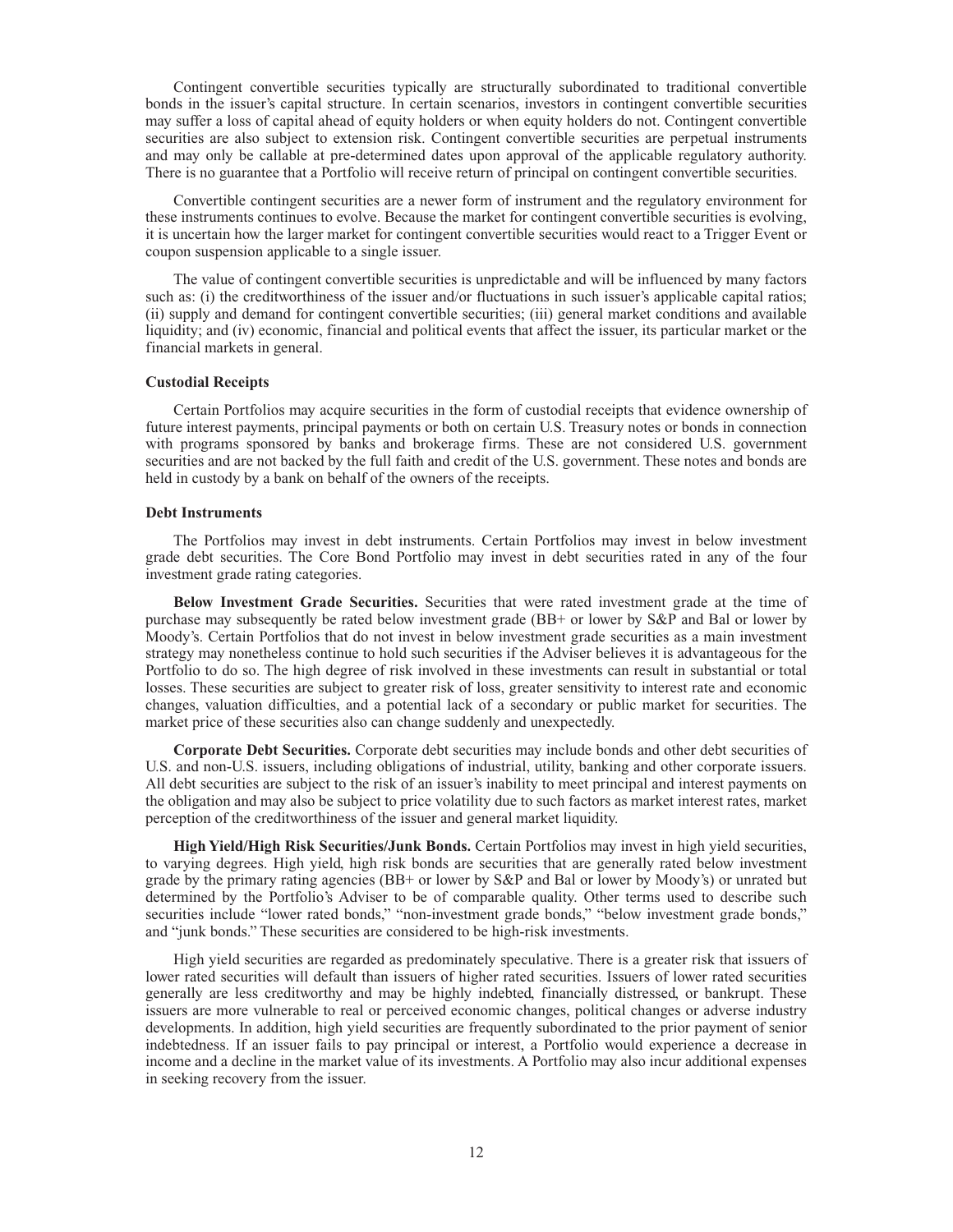The income and market value of lower rated securities may fluctuate more than higher rated securities. Non-investment grade securities are more sensitive to short-term corporate, economic and market developments. During periods of economic uncertainty and change, the market price of the investments in lower rated securities may be volatile. The default rate for high yield bonds tends to be cyclical, with defaults rising in periods of economic downturn.

It is often more difficult to value lower rated securities than higher rated securities. If an issuer's financial condition deteriorates, accurate financial and business information may be limited or unavailable. The lower rated investments may be thinly traded and there may be no established secondary market. Because of the lack of market pricing and current information for investments in lower rated securities, valuation of such investments is much more dependent on the judgment of the Adviser than is the case with higher rated securities. In addition, relatively few institutional purchasers may hold a major portion of an issue of lower-rated securities at times. As a result, a Portfolio that invests in lower rated securities may be required to sell investments at substantial losses or retain them indefinitely even where an issuer's financial condition is deteriorating.

Credit quality of non-investment grade securities can change suddenly and unexpectedly, and even recently issued credit ratings may not fully reflect the actual risks posed by a particular high-yield security.

Future legislation may have a possible negative impact on the market for high yield, high risk bonds. As an example, in the late 1980's, legislation required federally-insured savings and loan associations to divest their investments in high yield, high risk bonds. New legislation, if enacted, could have a material negative effect on a Portfolio's investments in lower rated securities.

**Inflation-Linked Debt Securities.** Inflation-linked securities include fixed and floating rate debt securities of varying maturities issued by the U.S. government, its agencies and instrumentalities, such as Treasury Inflation Protected Securities ("TIPS"), as well as securities issued by other entities such as corporations, municipalities, foreign governments and foreign issuers, including foreign issuers from emerging markets. See also "Foreign Investments (including Foreign Currencies)." Typically, such securities are structured as fixed income investments whose principal value is periodically adjusted according to the rate of inflation. The following two structures are common: (i) the U.S. Treasury and some other issuers issue inflation-linked securities that accrue inflation into the principal value of the security and (ii) other issuers may pay out the Consumer Price Index ("CPI") accruals as part of a semi-annual coupon. Other types of inflation-linked securities exist which use an inflation index other than the CPI.

Inflation-linked securities issued by the U.S. Treasury, such as TIPS, have maturities of approximately five, ten, or thirty years, although it is possible that securities with other maturities will be issued in the future. Typically, TIPS pay interest on a semi-annual basis equal to a fixed percentage of the inflationadjusted principal amount. For example, if a Portfolio purchased an inflation-indexed bond with a par value of \$1,000 and a 3% real rate of return coupon (payable 1.5% semi-annually), and the rate of inflation over the first six months was 1%, the mid-year par value of the bond would be \$1,010 and the first semiannual interest payment would be \$15.15 (\$1,010 times 1.5%). If inflation during the second half of the year resulted in the whole year's inflation of 3%, the end-of-year par value of the bond would be \$1,030 and the second semi-annual interest payment would be \$15.45 (\$1,030 times 1.5%).

If the periodic adjustment rate measuring inflation falls, the principal value of inflation-indexed bonds will be adjusted downward, and consequently the interest payable on these securities (calculated with respect to a smaller principal amount) will be reduced. Repayment of the original bond principal upon maturity (as adjusted for inflation) is guaranteed in the case of TIPS, even during a period of deflation, although the inflation-adjusted principal received could be less than the inflation-adjusted principal that had accrued to the bond at the time of purchase. However, the current market value of the bonds is not guaranteed and will fluctuate. Other inflation-related bonds exist which may or may not provide a similar guarantee. If a guarantee of principal is not provided, the adjusted principal value of the bond repaid at maturity may be less than the original principal.

The value of inflation-linked securities is expected to change in response to changes in real interest rates. Real interest rates in turn are tied to the relationship between nominal interest rates and the rate of inflation. Therefore, if the rate of inflation rises at a faster rate than nominal interest rates, real interest rates might decline, leading to an increase in value of inflation-linked securities.

While inflation-linked securities are expected to be protected from long-term inflationary trends, short-term increases in inflation may lead to a decline in value. If interest rates rise due to reasons other than inflation (for example, due to changes in currency exchange rates), investors in these securities may not be protected to the extent that the increase is not reflected in the bond's inflation measure.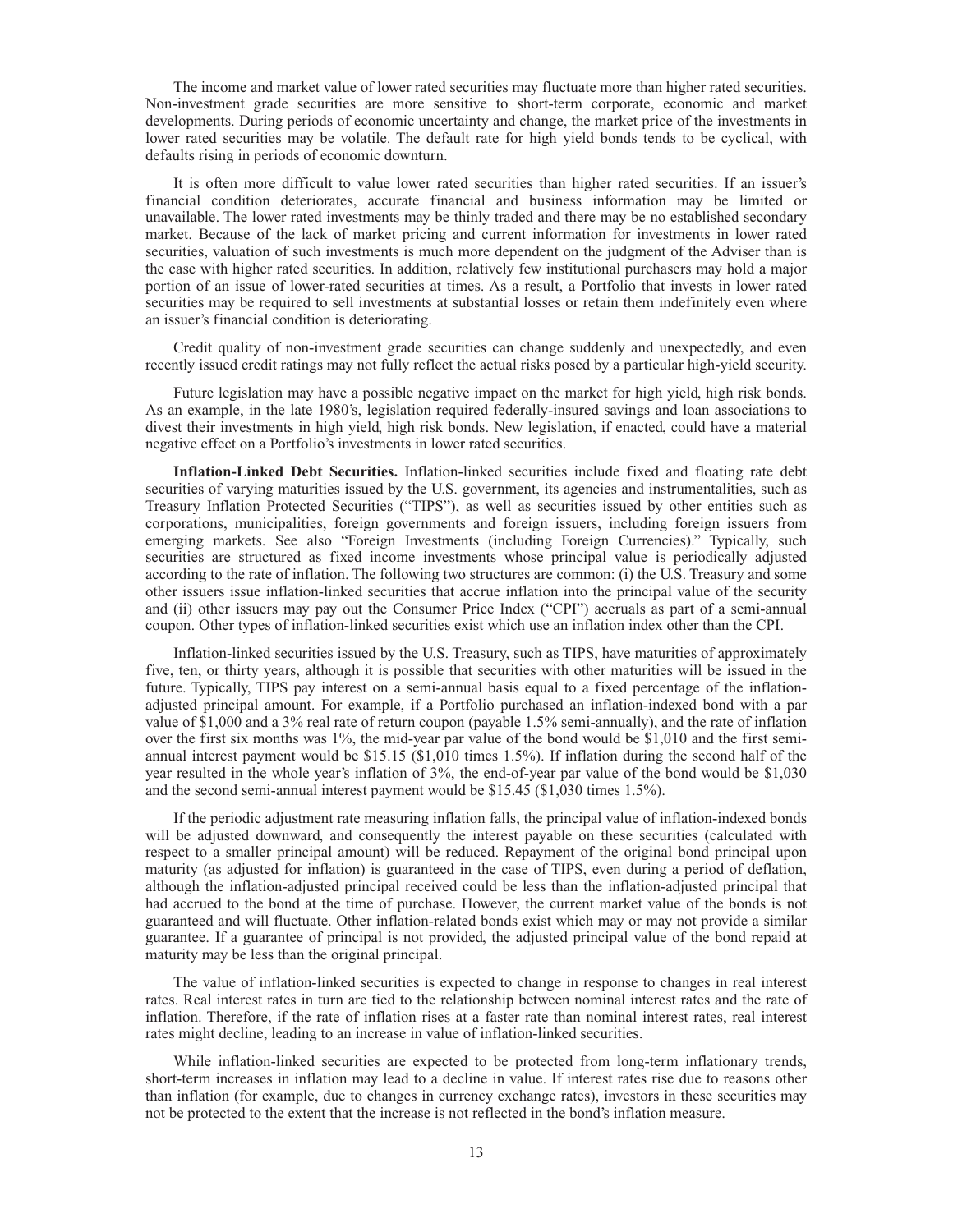The periodic adjustment of U.S. inflation-linked securities is tied to the Consumer Price Index for All Urban Consumers ("CPI-U"), which is not seasonally adjusted and which is calculated monthly by the U.S. Bureau of Labor Statistics. The CPI-U is a measurement of changes in the cost of living, made up of components such as housing, food, transportation and energy. Inflation-linked securities issued by a foreign government are generally adjusted to reflect a comparable inflation index calculated by that government. There can be no assurance that the CPI-U or a foreign inflation index will accurately measure the real rate of inflation in the prices of goods and services. Moreover, there can be no assurance that the rate of inflation in a foreign country will be correlated to the rate of inflation in the U.S.

Any increase in the principal amount of an inflation-linked security will be considered taxable ordinary income, even though investors do not receive their principal until maturity.

**Variable and Floating Rate Instruments.** Certain obligations purchased by the Portfolios may carry variable or floating rates of interest, may involve a conditional or unconditional demand feature and may include variable amount master demand notes. Variable and floating rate instruments are issued by a wide variety of issuers and may be issued for a wide variety of purposes, including as a method of reconstructing cash flows.

Subject to their investment objective policies and restrictions, certain Portfolios may acquire variable and floating rate instruments. A variable rate instrument is one whose terms provide for the adjustment of its interest rate on set dates and which, upon such adjustment, can reasonably be expected to have a market value that approximates its par value. Certain Portfolios may purchase extendable commercial notes. Extendable commercial notes are variable rate notes which normally mature within a short period of time (e.g., 1 month) but which may be extended by the issuer for a maximum maturity of thirteen months.

A floating rate instrument is one whose terms provide for the adjustment of its interest rate whenever a specified interest rate changes and which, at any time, can reasonably be expected to have a market value that approximates its par value. Floating rate instruments are frequently not rated by credit rating agencies; however, unrated variable and floating rate instruments purchased by a Portfolio will be determined by the Portfolio's Adviser to be of comparable quality at the time of purchase to rated instruments eligible for purchase under the Portfolio's investment policies. In making such determinations, a Portfolio's Adviser will consider the earning power, cash flow and other liquidity ratios of the issuers of such instruments (such issuers include financial, merchandising, bank holding and other companies) and will continuously monitor their financial condition. There may be no active secondary market with respect to a particular variable or floating rate instrument purchased by a Portfolio. The absence of such an active secondary market could make it difficult for the Portfolio to dispose of the variable or floating rate instrument involved in the event the issuer of the instrument defaulted on its payment obligations, and the Portfolio could, for this or other reasons, suffer a loss to the extent of the default. Variable or floating rate instruments may be secured by bank letters of credit or other assets. A Portfolio may purchase a variable or floating rate instrument to facilitate portfolio liquidity or to permit investment of the Portfolio's assets at a favorable rate of return.

As a result of the floating and variable rate nature of these investments, the Portfolios' yields may decline, and they may forego the opportunity for capital appreciation during periods when interest rates decline; however, during periods when interest rates increase, the Portfolios' yields may increase, and they may have reduced risk of capital depreciation.

Past periods of high inflation, together with the fiscal measures adopted to attempt to deal with it, have seen wide fluctuations in interest rates, particularly "prime rates" charged by banks. While the value of the underlying floating or variable rate securities may change with changes in interest rates generally, the nature of the underlying floating or variable rate should minimize changes in value of the instruments. Accordingly, as interest rates decrease or increase, the potential for capital appreciation and the risk of potential capital depreciation is less than would be the case with a portfolio of fixed rate securities. A Portfolio's portfolio may contain floating or variable rate securities on which stated minimum or maximum rates, or maximum rates set by state law, limit the degree to which interest on such floating or variable rate securities may fluctuate; to the extent it does, increases or decreases in value may be somewhat greater than would be the case without such limits. Because the adjustment of interest rates on the floating or variable rate securities is made in relation to movements of the applicable banks' "prime rates" or other short-term rate securities adjustment indices, the floating or variable rate securities are not comparable to long-term fixed rate securities. Accordingly, interest rates on the floating or variable rate securities may be higher or lower than current market rates for fixed rate obligations of comparable quality with similar maturities.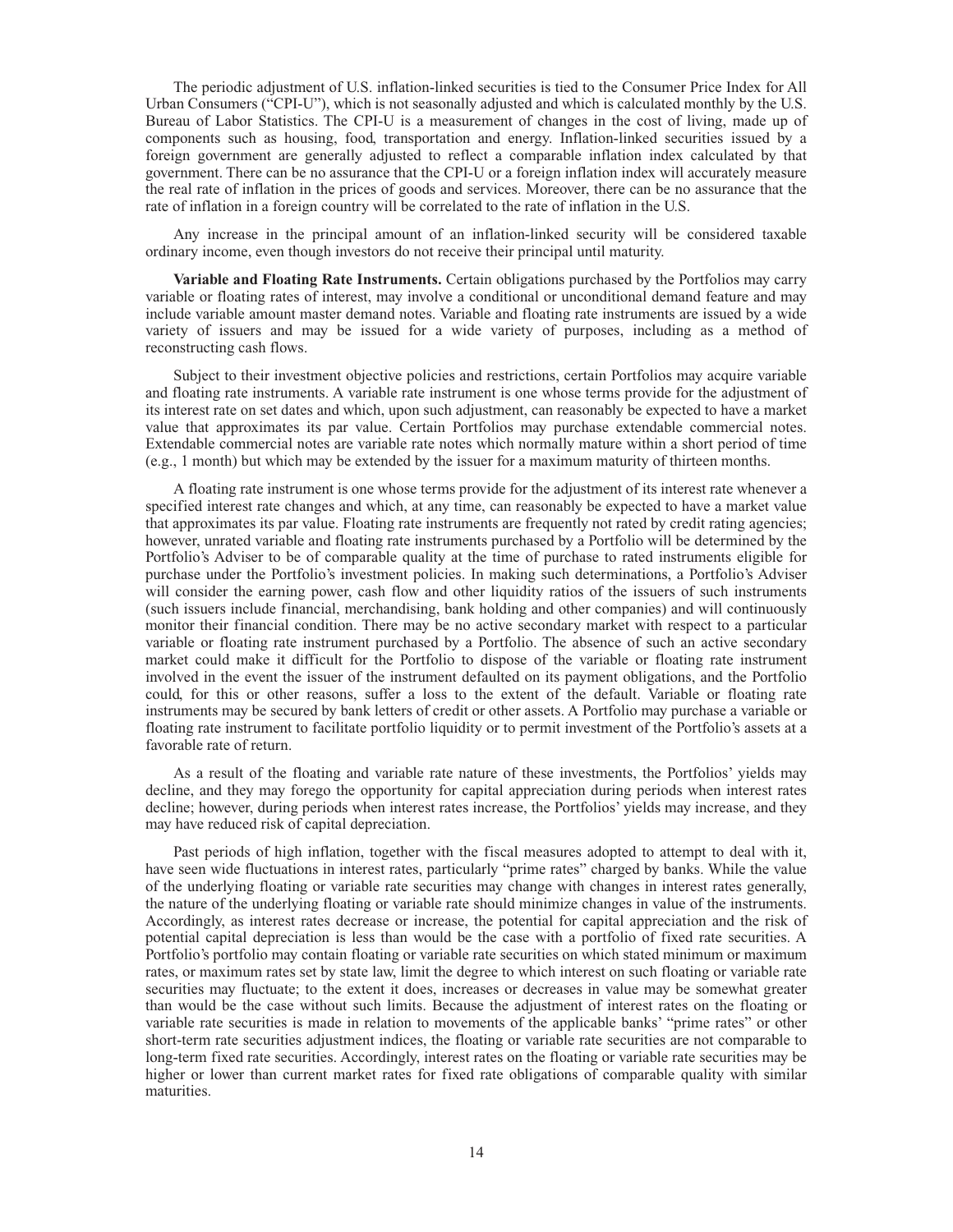*Variable Amount Master Notes.* Variable amount master notes are notes, which may possess a demand feature, that permit the indebtedness to vary and provide for periodic adjustments in the interest rate according to the terms of the instrument. Variable amount master notes may not be secured by collateral. To the extent that variable amount master notes are secured by collateral, they are subject to the risks described under the section "Loans-Collateral and Subordination Risk."

Because master notes are direct lending arrangements between a Portfolio and the issuer of the notes, they are not typically traded. Although there is no secondary market in the notes, a Portfolio may demand payment of principal and accrued interest. If the Portfolio is not repaid such principal and accrued interest, the Portfolio may not be able to dispose of the notes due to the lack of a secondary market.

While master notes are not typically rated by credit rating agencies, issuers of variable amount master notes (which are typically manufacturing, retail, financial, brokerage, investment banking and other business concerns) must satisfy the same criteria as those set forth with respect to commercial paper, if any, under the heading "Commercial Paper." A Portfolio's Adviser will consider the credit risk of the issuers of such notes, including its earning power, cash flow, and other liquidity ratios of such issuers and will continuously monitor their financial status and ability to meet payment on demand. In determining average weighted portfolio maturity, a variable amount master note will be deemed to have a maturity equal to the period of time remaining until the principal amount can be recovered from the issuer.

*Limitations on the Use of Variable and Floating Rate Notes.* Variable and floating rate instruments for which no readily available market exists (e.g., illiquid securities) will be purchased in an amount which, together with securities with legal or contractual restrictions on resale or for which no readily available market exists (including repurchase agreements providing for settlement more than seven days after notice), exceeds 15% of the Portfolio's net assets only if such instruments are subject to a demand feature that will permit the Portfolio to demand payment of the principal within seven days after demand by the Portfolio. Portfolios may not invest in Illiquid Investments (defined herein) (including variable and floating rate notes that are determined to be Illiquid Investments) in excess of the 15% Illiquid Limit (defined herein). Please see the "Liquidity Risk Management Program" section for more details. There is no limit on the extent to which a Portfolio may purchase demand instruments that are not illiquid or deemed to be liquid in accordance with the Adviser's liquidity determination procedures. If not rated, such instruments must be found by the Portfolio's Adviser to be of comparable quality to instruments in which a Portfolio may invest. A rating may be relied upon only if it is provided by a NRSRO that is not affiliated with the issuer or guarantor of the instruments.

*Use of Participation Certificates by the Small Cap Core Portfolio.* The Small Cap Core Portfolio may invest in Participation Certificates issued by a bank, insurance company or other financial institution with respect to securities owned by such institutional or affiliated organizations. A Participation Certificate gives the Portfolio an undivided interest in the security in the proportion that the Portfolio's participation interest bears to the total principal amount of the security and generally provides the demand feature described below. Each Participation Certificate is backed by an irrevocable letter of credit or guaranty of a bank (which may be the bank issuing the Participation Certificate, a bank issuing a confirming letter of credit to that of the issuing bank, or a bank serving as agent of the issuing bank with respect to the possible repurchase of the Participation Certificate) or an insurance policy of an insurance company that the Board of Trustees has determined meets the prescribed quality standards for the Portfolio.

The Small Cap Core Portfolio may have the right to sell the Participation Certificate back to the institution and draw on the letter of credit or insurance on demand after the prescribed notice period, for all or any part of the full principal amount of the Portfolio's participation interest in the securities, plus accrued interest. The institutions issuing the Participation Certificates would retain a service and letter of credit fee and a fee for providing the demand feature, in an amount equal to the excess of the interest paid on the instruments over the negotiated yield at which the Participation Certificates were purchased by the Portfolio. The total fees would generally range from 5% to 15% of the applicable prime rate or other shortterm rate index. With respect to insurance, the Portfolio will attempt to have the issuer of the Participation Certificate bear the cost of any such insurance, although the Portfolio retains the option to purchase insurance if deemed appropriate. Obligations that have a demand feature permitting the Portfolio to tender the obligation to a foreign bank may involve certain risks associated with foreign investment. The Portfolio's ability to receive payment in such circumstances under the demand feature from such foreign banks may involve certain risks such as future political and economic developments, the possible establishments of laws or restrictions that might adversely affect the payment of the bank's obligations under the demand feature and the difficulty of obtaining or enforcing a judgment against the bank.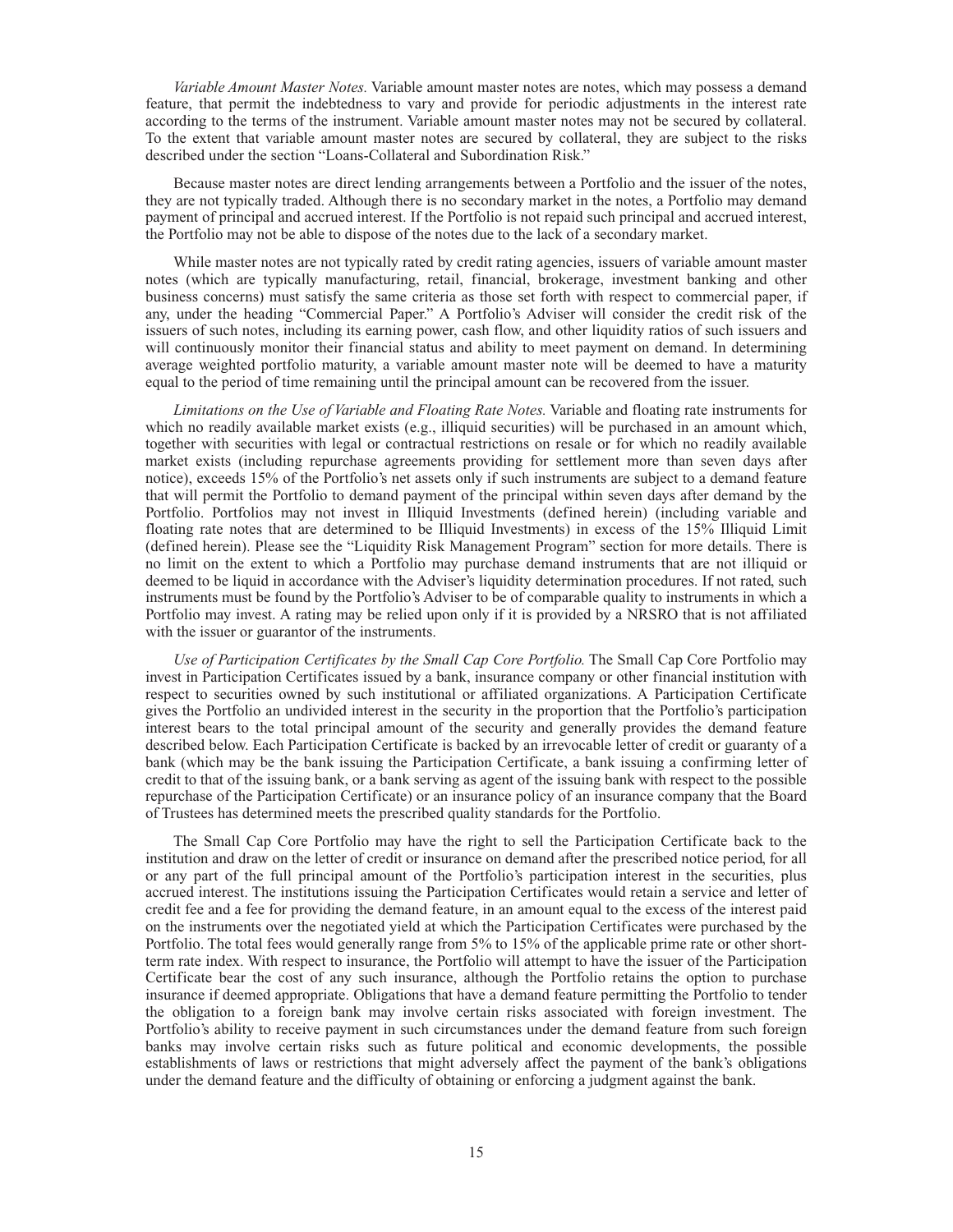<span id="page-17-0"></span>**Zero-Coupon, Pay-in-Kind and Deferred Payment Securities.** Zero-coupon securities are securities that are sold at a discount to par value and on which interest payments are not made during the life of the security. Upon maturity, the holder is entitled to receive the par value of the security. Pay-in-kind securities are securities that have interest payable by delivery of additional securities. Upon maturity, the holder is entitled to receive the aggregate par value of the securities. A Portfolio accrues income with respect to zero coupon and pay-in-kind securities prior to the receipt of cash payments. Deferred payment securities are securities that remain zero coupon securities until a predetermined date, at which time the stated coupon rate becomes effective and interest becomes payable at regular intervals. While interest payments are not made on such securities, holders of such securities are deemed to have received "phantom income." Because a Portfolio will distribute "phantom income" to shareholders, to the extent that shareholders elect to receive dividends in cash rather than reinvesting such dividends in additional shares, the applicable Portfolio will have fewer assets with which to purchase income-producing securities. Zero-coupon, pay-inkind and deferred payment securities may be subject to greater fluctuation in value and lesser liquidity in the event of adverse market conditions than comparably rated securities paying cash interest at regular interest payment periods.

**Negative Interest Rates.** In a low or negative interest rate environment, debt instruments may trade at negative yields, which means the purchaser of the instrument may receive at maturity less than the total amount invested. In addition, in a negative interest rate environment, if a bank charges negative interest, instead of receiving interest on deposits, a depositor must pay the bank fees to keep money with the bank. To the extent a Portfolio holds a negatively-yielding debt instrument or has a bank deposit with a negative interest rate, the Portfolio would generate a negative return on that investment.

In response to recent market volatility and economic uncertainty, the U.S. government and certain foreign central banks have taken steps to stabilize markets by, among other things, reducing interest rates. As a result, interest rates in the United States are at historically low levels, and certain European countries and Japan have pursued negative interest rate policies. If negative interest rates become more prevalent in the market and/or if low or negative interest rates persist for a sustained period of time, some investors may seek to reallocate assets to other income-producing assets, such as investment-grade and higher-yield debt instruments, or equity investments that pay a dividend, absent other market risks that may make such alternative investments unattractive. This increased demand for higher yielding assets may cause the price of such instruments to rise while triggering a corresponding decrease in yield over time, thus reducing the value of such alternative investments. In addition, a move to higher yielding investments may cause investors, including a Portfolio (to the extent permitted by its investment objective and strategies), to seek fixed-income investments with longer maturities and/or potentially reduced credit quality in order to seek the desired level of yield. These considerations may limit a Portfolio's ability to locate fixed-income instruments containing the desired risk/return profile. Changing interest rates, including, but not limited to, rates that fall below zero, could have unpredictable effects on the markets and may expose fixedincome and related markets to heightened volatility and potential illiquidity.

### **Impact of Market Conditions on the Risks Associated with Debt Securities**

Investments in certain debt securities will be especially subject to the risk that, during certain periods, the liquidity of particular issuers or industries, or all securities within a particular investment category, may shrink or disappear suddenly and without warning as a result of adverse economic, market or political events, or adverse investor perceptions whether or not accurate.

Current market conditions pose heightened risks for Portfolios that invest in debt securities given the current interest rate environment. Any future interest rate increases or other adverse conditions (e.g., inflation/deflation, increased selling of certain fixed-income investments across other pooled investment vehicles or accounts, changes in investor perception, or changes in government intervention in the markets) could cause the value of any Portfolio that invests in debt securities to decrease. As such, debt securities markets may experience heightened levels of interest rate and liquidity risk, as well as increased volatility. If rising interest rates cause a Portfolio to lose value, the Portfolio could also face increased shareholder redemptions, which would further impair the Portfolio's ability to achieve its investment objectives.

The capacity for traditional dealers to engage in fixed-income trading for certain fixed-income instruments has not kept pace with the growth of the fixed income market, and in some cases has decreased. As a result, because dealers acting as market makers provide stability to a market, the significant reduction in certain dealer inventories could potentially lead to decreased liquidity and increased volatility in the fixed-income markets. Such issues may be exacerbated during periods of economic uncertainty or market volatility.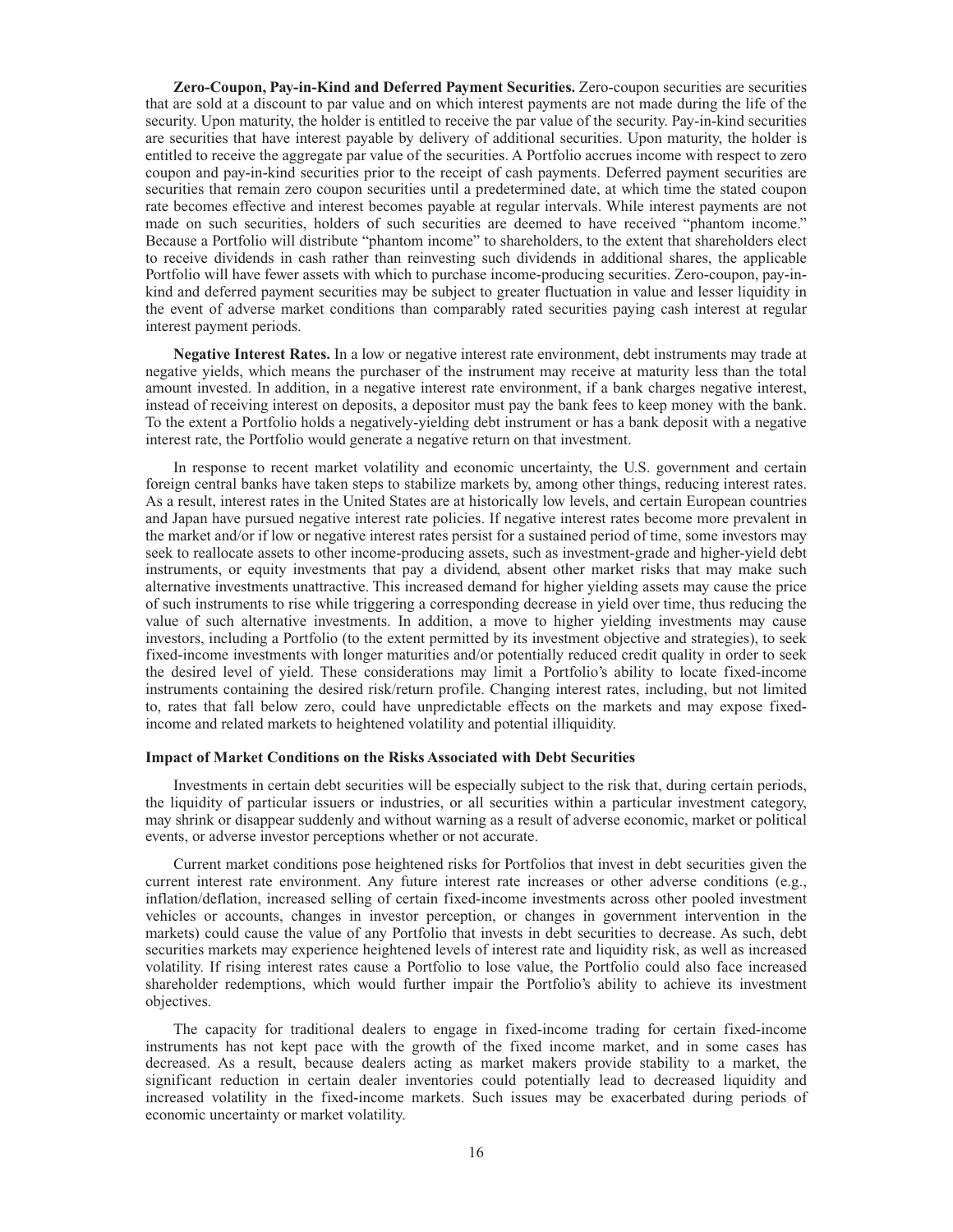# <span id="page-18-0"></span>**Demand Features**

Certain Portfolios may acquire securities that are subject to puts and standby commitments ("Demand Features") to purchase the securities at their principal amount (usually with accrued interest) within a fixed period (usually seven days) following a demand by the Portfolio. The Demand Feature may be issued by the issuer of the underlying securities, a dealer in the securities or by another third party and may not be transferred separately from the underlying security. The underlying securities subject to a put may be sold at any time at market rates. Applicable Portfolios expect that they will acquire puts only where the puts are available without the payment of any direct or indirect consideration. However, if advisable or necessary, a premium may be paid for put features. A premium paid will have the effect of reducing the yield otherwise payable on the underlying security. Demand Features provided by foreign banks involve certain risks associated with foreign investments. See "Foreign Investments (including Foreign Currencies)" for more information on these risks.

Under a "stand-by commitment," a dealer would agree to purchase, at a Portfolio's option, specified securities at a specified price. A Portfolio will acquire these commitments solely to facilitate portfolio liquidity and does not intend to exercise its rights thereunder for trading purposes. Stand-by commitments may also be referred to as put options. Each Portfolio will generally limit its investments in stand-by commitments to 25% of its total assets; provided, however, that the foregoing restriction does not apply to the Global Allocation Portfolio and Income Builder Portfolio.

The purpose of engaging in transactions involving puts is to maintain flexibility and liquidity to permit a Portfolio to meet redemption requests and remain as fully invested as possible.

### **Equity Securities,Warrants and Rights**

**Common Stock.** Common stock represents a share of ownership in a company and usually carries voting rights and may earn dividends. Unlike preferred stock, common stock dividends are not fixed but are declared at the discretion of the issuer's board of directors. Common stock occupies the most junior position in a company's capital structure. As with all equity securities, the price of common stock fluctuates based on changes in a company's financial condition, including those that result from management's performance or changes to the business of the company, and overall market and economic conditions.

**Common Stock Warrants and Rights.** Common stock warrants entitle the holder to buy common stock from the issuer of the warrant at a specific price (the "strike price") for a specific period of time. The market price of warrants may be substantially lower than the current market price of the underlying common stock, yet warrants are subject to similar price fluctuations. As a result, warrants may be more volatile investments than the underlying common stock. If a warrant is exercised, a Portfolio may hold common stock in its portfolio even if it does not ordinarily invest in common stock.

Rights are similar to warrants but normally have a shorter duration and are typically distributed directly by the issuers to existing shareholders, while warrants are typically attached to new debt or preferred stock issuances.

Warrants and rights generally do not entitle the holder to dividends or voting rights with respect to the underlying common stock and do not represent any rights in the assets of the issuer company. Warrants and rights will expire if not exercised on or prior to the expiration date.

**Preferred Stock.** Preferred stock is a class of stock that generally pays dividends at a specified rate and has preference over common stock in the payment of dividends and during a liquidation. Preferred stock generally does not carry voting rights. Outside of the United States, preferred stock may carry different rights or obligations. In some jurisdictions, preferred stocks may have different voting rights and there may be more robust trading markets and liquidity in preferred stock than the common or ordinary stock of the company. As with all equity securities, the price of preferred stock fluctuates based on changes in a company's financial condition and on overall market and economic conditions. Because preferred stocks generally pay dividends only after the issuing company makes required payments to holders of its bonds and other debt, the value of preferred stocks generally is more sensitive than bonds and other debt to actual or perceived changes in the company's financial condition or prospects. Similar to common stock rights described above, rights may also be issued to holders of preferred stock. The Core Bond Portfolio may only invest in preferred stock rated in any of the four highest rating categories.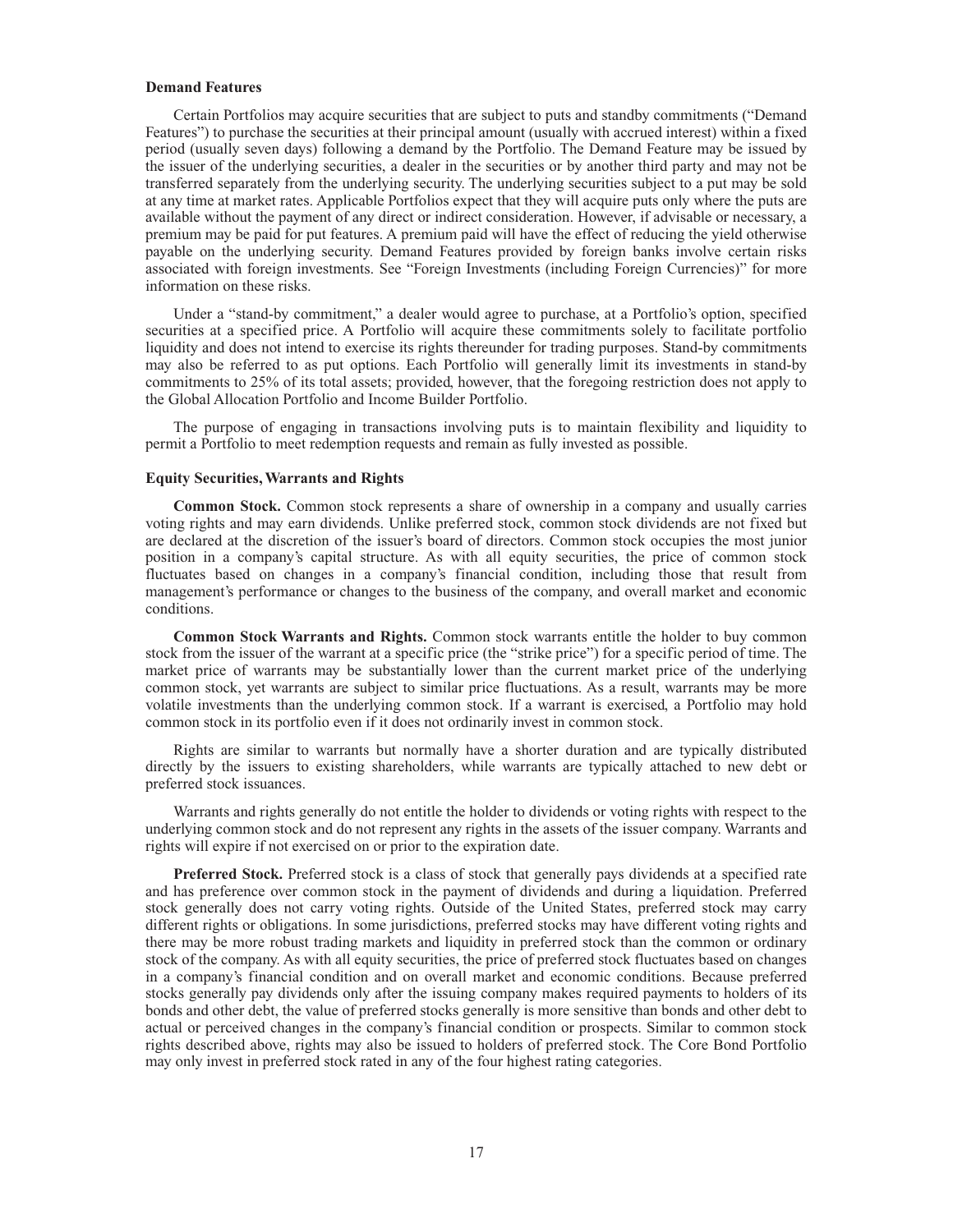<span id="page-19-0"></span>**Initial Public Offerings ("IPOs").** The Portfolios may purchase securities in IPOs. These securities are subject to many of the same risks as investing in companies with smaller market capitalizations. Securities issued in IPOs have no trading history, and information about the companies may be available for very limited periods. The prices of securities sold in IPOs may be highly volatile. At any particular time or from time to time, a Portfolio may not be able to invest in securities issued in IPOs, or invest to the extent desired, because, for example, only a small portion (if any) of the securities being offered in an IPO may be made available to the Portfolio. In addition, under certain market conditions, a relatively small number of companies may issue securities in IPOs. Similarly, as the number of Portfolios to which IPO securities are allocated increases, the number of securities issued to any one Portfolio may decrease. The investment performance of a Portfolio during periods when it is unable to invest significantly or at all in IPOs may be lower than during periods when the Portfolio is able to do so. In addition, as a Portfolio increases in size, the impact of IPOs on the Portfolio's performance will generally decrease.

# **Foreign Investments (including Foreign Currencies)**

Some of the Portfolios may invest in certain obligations or securities of foreign issuers. For purposes of a Portfolio's investment policies and unless described otherwise in a Portfolio's prospectus, an issuer of a security will be deemed to be located in a particular country if: (i) the principal trading market for the security is in such country, (ii) the issuer is organized under the laws of such country or (iii) the issuer derives at least 50% of its revenues or profits from such country or has at least 50% of its total assets situated in such country. Possible investments include equity securities and debt securities (e.g., bonds and commercial paper) of foreign entities, obligations of foreign branches of U.S. banks and of foreign banks, including, without limitation, Eurodollar Certificates of Deposit, Eurodollar Time Deposits, Eurodollar Bankers' Acceptances, Canadian Time Deposits and Yankee Certificates of Deposit, and investments in Canadian Commercial Paper, and Europaper. Securities of foreign issuers may include sponsored and unsponsored ADRs, EDRs, and GDRs. Sponsored ADRs are listed on the New York Stock Exchange; unsponsored ADRs are not. Therefore, there may be less information available about the issuers of unsponsored ADRs than the issuers of sponsored ADRs. Unsponsored ADRs are restricted securities. EDRs and GDRs are not listed on the New York Stock Exchange. As a result, it may be difficult to obtain information about EDRs and GDRs.

**Limitations on the Use of Foreign Investments.** For each Portfolio permitted to invest in foreign securities, investments in all types of foreign obligations or securities will not exceed 25% of the net assets of the Portfolio; provided, however, that the foregoing restriction does not apply to the Global Allocation Portfolio and Income Builder Portfolio.

**Risk Factors of Foreign Investments.** The following is a summary of certain risks associated with foreign investments:

*Political and Exchange Risks.* Foreign investments may subject a Portfolio to investment risks that differ in some respects from those related to investments in obligations of U.S. domestic issuers. Such risks include potential future adverse political and economic developments, sanctions or other measures by the United States or other governments, possible imposition of withholding taxes on interest or other income, possible seizure, nationalization or expropriation of foreign deposits, possible establishment of exchange controls or taxation at the source, greater fluctuations in value due to changes in exchange rates, or the adoption of other foreign governmental restrictions which might adversely affect the payment of principal and interest on such obligations.

*Higher Transaction Costs.* Foreign investments may entail higher custodial fees and sales commissions than domestic investments.

*Accounting and Regulatory Differences.* Foreign issuers of securities or obligations are often subject to accounting treatment and engage in business practices different from those of domestic issuers of similar securities or obligations. In addition, foreign issuers are usually not subject to the same degree of regulation as domestic issuers, and their securities may trade on relatively small markets, causing their securities to experience potentially higher volatility and more limited liquidity than securities of domestic issuers. Foreign branches of U.S. banks and foreign banks are not regulated by U.S. banking authorities and may be subject to less stringent reserve requirements than those applicable to domestic branches of U.S. banks. In addition, foreign banks generally are not bound by accounting, auditing, and financial reporting standards comparable to those applicable to U.S. banks. Dividends and interest paid by foreign issuers may be subject to withholding and other foreign taxes which may decrease the net return on foreign investments as compared to dividends and interest paid to a Portfolio by domestic companies.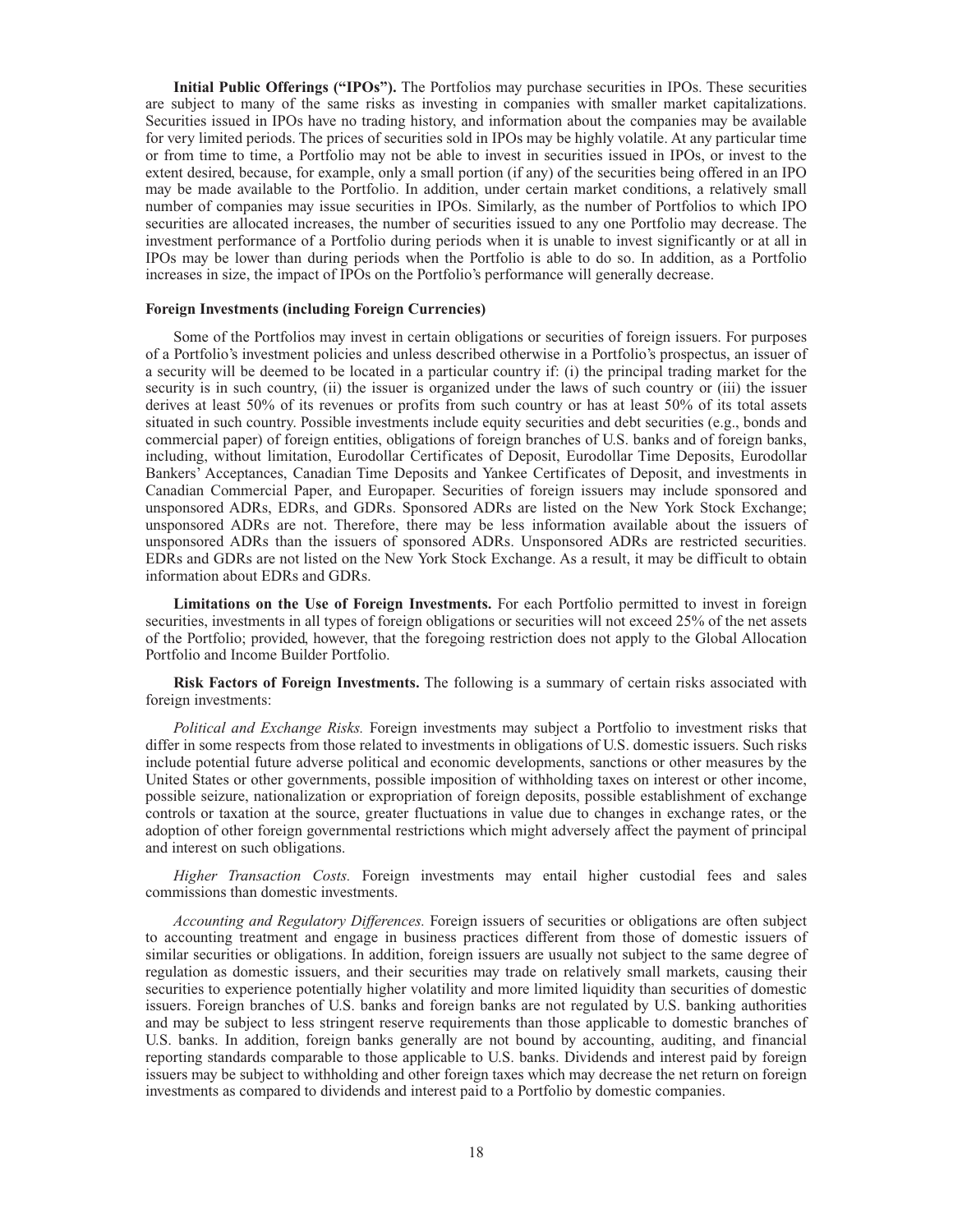*Currency Risk.* Foreign securities may be denominated in foreign currencies, although foreign issuers may also issue securities denominated in U.S. dollars. The value of a Portfolio's investments denominated in foreign currencies and any funds held in foreign currencies will be affected by changes in currency exchange rates, the relative strength of those currencies and the U.S. dollar, and exchange-control regulations.

Changes in the foreign currency exchange rates also may affect the value of dividends and interest earned, gains and losses realized on the sale of securities and net investment income and gains, if any, to be distributed to shareholders by a Portfolio. The exchange rates between the U.S. dollar and other currencies are determined by the forces of supply and demand in foreign exchange markets and the relative merits of investments in different countries, actual or anticipated changes in interest rates and other complex factors, as seen from an international perspective. Currency exchange rates may fluctuate significantly over short periods of time. Currency exchange rates also can be affected by intervention (or lack of intervention) by the United States or foreign governments or central banks or by currency controls or political developments in the United States or elsewhere. Accordingly, the ability of a Portfolio that invests in foreign securities as part of its principal investment strategy to achieve its investment objective may depend, to a certain extent, on exchange rate movements.

In addition, while the volume of transactions effected on foreign stock exchanges has increased in recent years, in most cases it remains appreciably below that of domestic securities exchanges. Accordingly, a Portfolio's foreign investments may be less liquid and their prices may be more volatile than comparable investments in securities of U.S. companies. Moreover, the settlement periods for foreign securities, which are often longer than those for securities of U.S. issuers, may affect Portfolio liquidity. In buying and selling securities on foreign exchanges, purchasers normally pay fixed commissions that are generally higher than the negotiated commissions charged in the U.S. In addition, there is generally less government supervision and regulation of securities exchanges, brokers and issuers located in foreign countries than in the U.S.

*Settlement Risk.* The settlement periods for foreign securities and instruments are often longer than those for securities or obligations of U.S. issuers or instruments denominated in U.S. dollars. Delayed settlement may affect the liquidity of a Portfolio's holdings. Certain types of securities and other instruments are not trade "delivery versus payment" in certain markets (e.g., government bonds in Russia) meaning that a Portfolio may deliver securities or instruments before payment is received from the counterparty. In such markets, the Portfolio may not receive timely payment for securities or other instruments it has delivered and may be subject to increased risk that the counterparty will fail to make payments when due or default completely.

**Brady Bonds.** Brady bonds are securities created through the exchange of existing commercial bank loans to public and private entities in certain emerging markets for new bonds in connection with debt restructurings. Brady bonds have been issued since 1989. In light of the history of defaults of countries issuing Brady bonds on their commercial bank loans, investments in Brady bonds may be viewed as speculative and subject to the same risks as emerging market securities. Brady bonds may be fully or partially collateralized or uncollateralized, are issued in various currencies (but primarily the U.S. dollar) and are actively traded in over-the-counter ("OTC") secondary markets. Incomplete collateralization of interest or principal payment obligations results in increased credit risk. Dollar-denominated collateralized Brady bonds, which may be either fixed-rate or floating rate bonds, are generally collateralized by U.S. Treasury securities.

**Obligations of Supranational Entities.** Obligations of supranational entities include securities designated or supported by governmental entities to promote economic reconstruction or development and of international banking institutions and related government agencies. Examples include the International Bank for Reconstruction and Development (the "World Bank"), the European Coal and Steel Community, the Asian Development Bank and the Inter-American Development Bank. Each supranational entity's lending activities are limited to a percentage of its total capital (including "callable capital" contributed by its governmental members at the entity's call), reserves and net income. There is no assurance that participating governments will be able or willing to honor their commitments to make capital contributions to a supranational entity.

**Sukuk.** Foreign securities and emerging market securities include Sukuk. Sukuk are certificates, similar to bonds, issued by the issuer to obtain an upfront payment in exchange for an income stream. Sukuks are also known as Islamic financial certificates that are designed to comply with Islamic religious law commonly known as Sharia. Such income stream may or may not be linked to a tangible asset. For sukuk that are not linked to a tangible asset, the sukuk represents a contractual payment obligation of the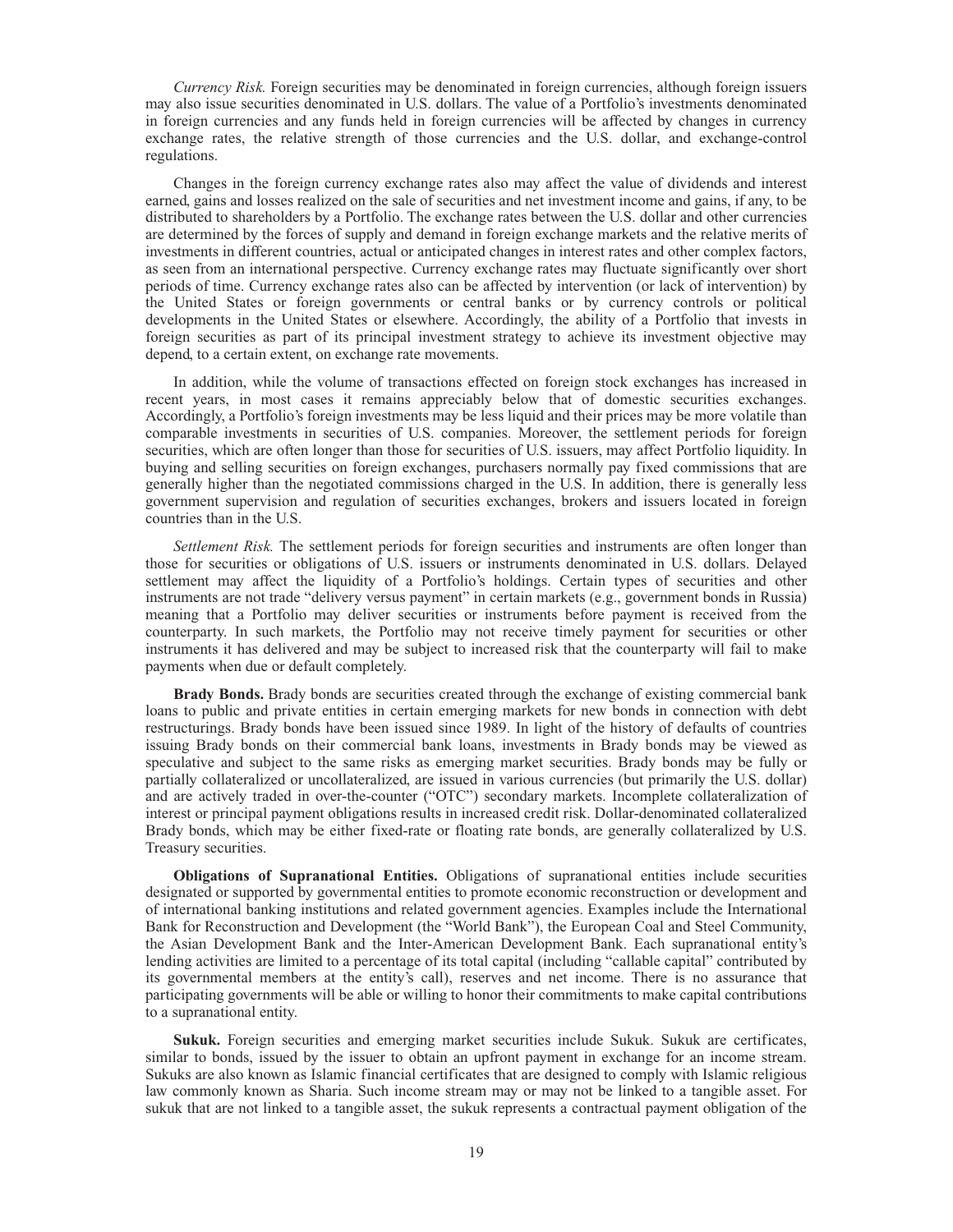issuer or issuing vehicle to pay income or periodic payments to the investor, and such contractual payment obligation is linked to the issuer or issuing vehicle and not from interest on the investor' money for the sukuk. For sukuk lined to a tangible asset, the Portfolio will not have a direct interest in the underlying asset or pool of assets. The issuer also makes a contractual promise to buy back the certificate at a future date at par value. Even when the certificate is linked to the returns generated by certain assets of the issuer, the underlying assets are not pledged as security for the certificates, and the Portfolio (as the investor) is relying on the creditworthiness of the issuer for all payments required by the sukuk. The issuer may be a special purpose vehicle ("SPV") with no other assets. Investors do not have direct legal ownership of any underlying assets. In the event of default, the process may take longer to resolve than conventional bonds. Changing interpretations of Islamic law by courts or prominent scholars may affect the free transferability of sukuk in ways that cannot now be foreseen. In such an event, the Portfolio may be required to hold its sukuk for longer than intended, even if their condition is deteriorating.

Issuers of sukuk may include international financial institutions, foreign governments and agencies of foreign governments. Underlying assets may include, without limitation, real estate (developed and undeveloped), lease contracts and machinery and equipment. Although the sukuk market has grown significantly in recent years, there may be times when the market is illiquid and where it is difficult for Portfolio to make an investment in or dispose of sukuk at the Portfolio's desired time. Furthermore, the global sukuk market is significantly smaller than conventional bond markets, and restrictions imposed by the Shariah board of the issuing entity may limit the number of investors who are interested in investing in particular sukuk. The unique characteristics of sukuk may lead to uncertainties regarding their tax treatment within a Portfolio.

Investors' ability to pursue and enforce actions with respect to these payment obligations or to otherwise enforce the terms of the sukuk, restructure the sukuk, obtain a judgment in a court of competent jurisdiction, and/or attach assets of the obligor may be limited. Sukuk are also subject to the risks associated with developing and emerging market economies, which include, among others, the risk of sanctions and inconsistent accounting and legal principles.

**Emerging Market Securities.** Emerging markets include most countries in the world except Australia, Canada, Japan, New Zealand, the United Kingdom, the United States, and most of the countries of Western Europe and Hong Kong. Investing in companies domiciled in emerging market countries may be subject to potentially higher risks than investments in developed countries. These risks include: (i) less social, political, and economic stability; (ii) greater illiquidity and price volatility due to smaller or limited local capital markets for such securities, or low non-existent trading volumes; (iii) less scrutiny and regulation by local authorities of the foreign exchanges and broker-dealers; (iv) the seizure or confiscation by local governments of securities held by foreign investors, and the possible suspension or limiting by local governments of an issuer's ability to make dividend or interest payments; (v) limiting or entirely restricting repatriation of invested capital, profits, and dividends by local governments; (vi) possible local taxation of capital gains, including on a retroactive basis; (vii) the attempt by issuers facing restrictions on dollar or euro payments imposed by local governments to make dividend or interest payments to foreign investors in the local currency; (viii) difficulty in enforcing legal claims related to the securities and/or local judges favoring the interests of the issuer over those of foreign investors; (ix) bankruptcy judgments being paid in the local currency; and (x) greater difficulty in determining market valuations of the securities due to limited public information regarding the issuer. Additionally, certain emerging market countries may be subject to less stringent requirements regarding accounting, auditing, financial reporting and record keeping and therefore, all material information may not be available or reliable. In addition, a Portfolio is limited in its ability to exercise its legal rights or enforce a counterparty's legal obligations in certain jurisdictions outside of the United States, in particular, in emerging markets countries. In addition, due to jurisdictional limitations, U.S. regulators may be limited in their ability to enforce regulatory or legal obligations in emerging market countries.

Emerging country securities markets are typically marked by a high concentration of market capitalization and trading volume in a small number of issuers representing a limited number of industries, as well as a high concentration of ownership of such securities by a limited number of investors. Although some emerging markets have become more established and tend to issue securities of higher credit quality, the markets for securities in other emerging countries are in the earliest stages of their development, and these countries issue securities across the credit spectrum. Even the markets for relatively widely traded securities in emerging market countries may not be able to absorb, without price disruptions, a significant increase in trading volume or trades of a size customarily undertaken by institutional investors in the securities markets of developed countries. The limited size of many of these securities markets can cause prices to be erratic for reasons apart from factors that affect the soundness and competitiveness of the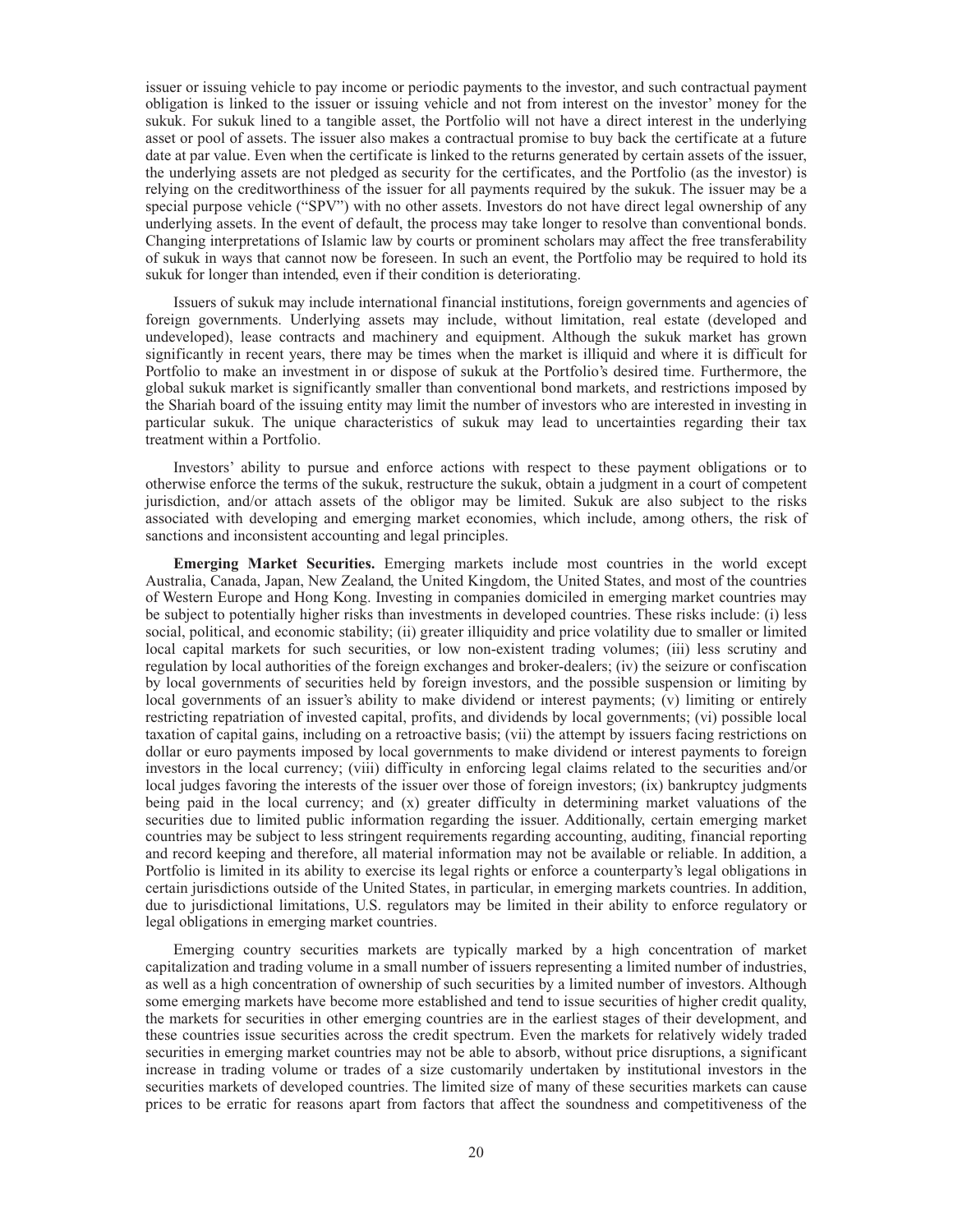securities issuers. For example, prices may be unduly influenced by traders who control large positions in these markets. Additionally, market making and arbitrage activities are generally less extensive in such markets, which may contribute to increased volatility and reduced liquidity of such markets. The limited liquidity of emerging country securities may also affect a Portfolio's ability to accurately value its portfolio securities or to acquire or dispose of securities at the price and time it wishes to do so or in order to meet redemption requests.

Many emerging market countries suffer from uncertainty and corruption in their legal frameworks. Legislation may be difficult to interpret and laws may be too new to provide any precedential value. Laws regarding foreign investment and private property may be weak or non-existent. Sudden changes in governments may result in policies which are less favorable to investors, such as policies designed to expropriate or nationalize "sovereign" assets. Certain emerging market countries in the past have expropriated large amounts of private property, in many cases with little or no compensation, and there can be no assurance that such expropriation will not occur in the future.

Foreign investment in the securities markets of certain emerging countries is restricted or controlled to varying degrees. These restrictions may limit a Portfolio's investment in certain emerging market countries and may increase the expenses of the Portfolio. Certain emerging countries require governmental approval prior to investments by foreign persons or limit investment by foreign persons to only a specified percentage of an issuer's outstanding securities or to a specific class of securities, which may have less advantageous terms (including price) than securities of the company available for purchase by nationals.

Many developing countries lack the social, political, and economic stability characteristics of the U.S. Political instability among emerging market countries can be common and may be caused by an uneven distribution of wealth, social unrest, labor strikes, civil wars, and religious oppression. Economic instability in emerging market countries may take the form of: (i) high interest rates; (ii) high levels of inflation, including hyperinflation; (iii) high levels of unemployment or underemployment; (iv) changes in government economic and tax policies, including confiscatory taxation; and (v) imposition of trade barriers.

Currencies of emerging market countries are subject to significantly greater risks than currencies of developed countries. Many emerging market countries have experienced steady declines or even sudden devaluations of their currencies relative to the U.S. dollar.

Some emerging market currencies may not be internationally traded or may be subject to strict controls by local governments, resulting in undervalued or overvalued currencies. Some emerging market countries have experienced balance of payment deficits and shortages in foreign exchange reserves. Governments have responded by restricting currency conversions. Future restrictive exchange controls could prevent or restrict a company's ability to make dividend or interest payments in the original currency of the obligation (usually U.S. dollars). In addition, even though the currencies of some emerging market countries may be convertible into U.S. dollars, the conversion rates may be artificial to their actual market values.

A Portfolio's income and, in some cases, capital gains from foreign stocks and securities will be subject to applicable taxation in certain of the countries in which it invests, and treaties between the U.S. and such countries may not be available in some cases to reduce the otherwise applicable tax rates.

Foreign markets also have different clearance and settlement procedures, and in certain markets there have been times when settlements have been unable to keep pace with the volume of securities transactions, making it difficult to conduct such transactions. Such delays in settlement could result in temporary periods when a portion of the assets of a Portfolio remains uninvested and no return is earned on such assets. The inability of the Portfolio to make intended security purchases or sales due to settlement problems could result either in losses to the Portfolio due to subsequent declines in value of the portfolio securities, in the Portfolio deeming those securities to be illiquid, or, if the Portfolio has entered into a contract to sell the securities, in possible liability to the purchaser.

In the past, governments within the emerging markets have become overly reliant on the international capital markets and other forms of foreign credit to finance large public spending programs which cause huge budget deficits. Often, interest payments have become too overwhelming for a government to meet, representing a large percentage of total gross domestic product ("GDP"). These foreign obligations have become the subject of political debate and have served as fuel for political parties of the opposition, which pressure the government not to make payments to foreign creditors, but instead to use these funds for social programs. Either due to an inability to pay or submission to political pressure, foreign governments have been forced to seek a restructuring of their loan and/or bond obligations, have declared a temporary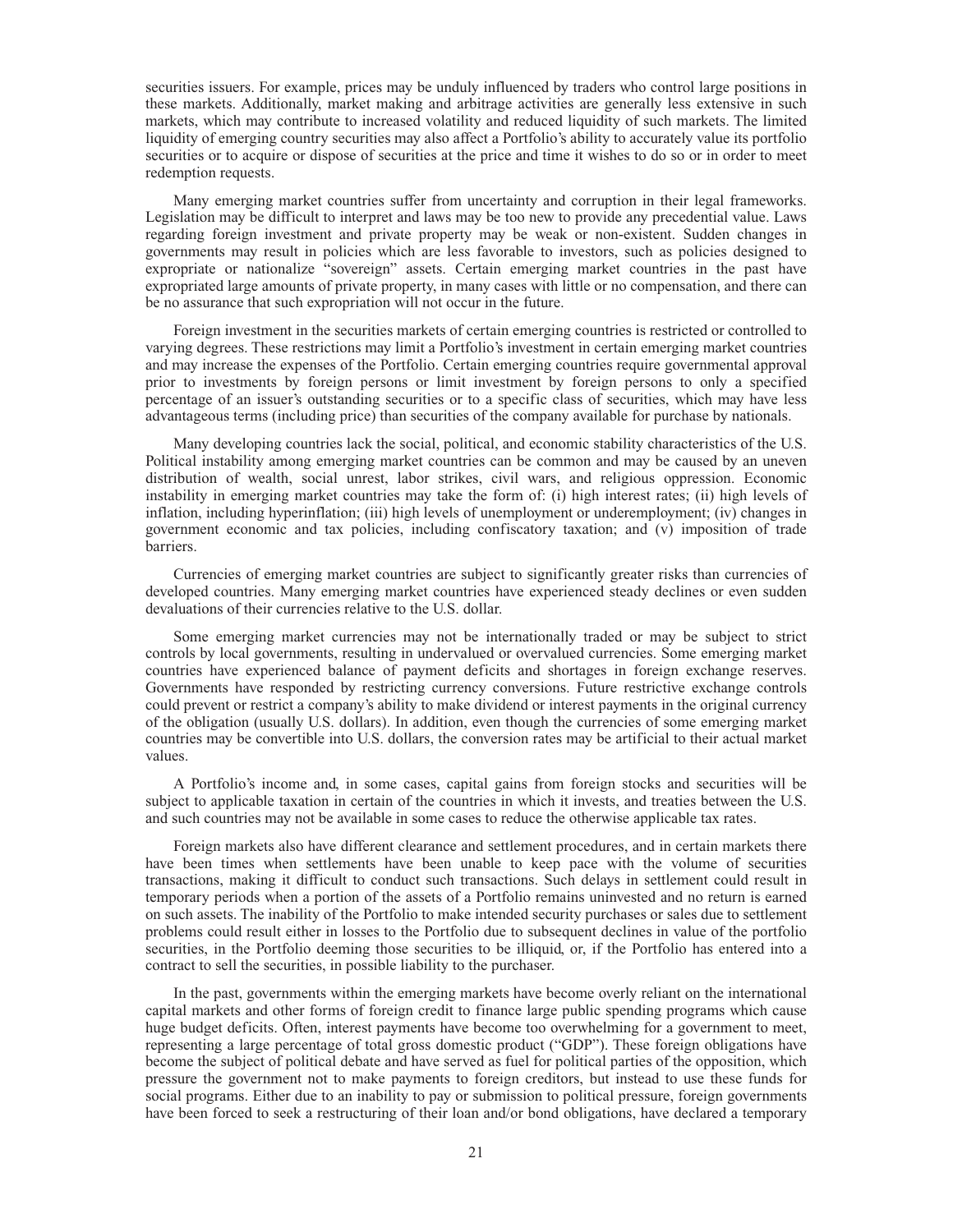suspension of interest payments or have defaulted. These events have adversely affected the values of securities issued by foreign governments and corporations domiciled in emerging market countries and have negatively affected not only their cost of borrowing, but their ability to borrow in the future as well.

**Sovereign Obligations.** Sovereign debt includes investments in securities issued or guaranteed by a foreign sovereign government or its agencies, authorities or political subdivisions. An investment in sovereign debt obligations involves special risks not present in corporate debt obligations. The issuer of the sovereign debt or the governmental authorities that control the repayment of the debt may be unable or unwilling to repay principal or interest when due, and a Portfolio may have limited recourse in the event of a default. During periods of economic uncertainty, the market prices of sovereign debt, may be more volatile than prices of U.S. debt obligations. In the past, certain emerging markets have encountered difficulties in servicing their debt obligations, withheld payments of principal and interest and declared moratoria on the payment of principal and interest on their sovereign debts.

A sovereign debtor's willingness or ability to repay principal and pay interest in a timely manner may be affected by, among other factors, its cash flow situation, the extent of its foreign currency reserves, the availability of sufficient foreign exchange, the relative size of the debt service burden, the sovereign debtor's policy toward principal international lenders and local political constraints. Sovereign debtors may also be dependent on expected disbursements from foreign governments, multilateral agencies and other entities to reduce principal and interest arrearages on their debt. The failure of a sovereign debtor to implement economic reforms, achieve specified levels of economic performance or repay principal or interest when due may result in the cancellation of third-party commitments to lend funds to the sovereign debtor, which may further impair such debtor's ability or willingness to service its debts.

**Global Depositary Notes.** Foreign securities and emerging markets securities include Global Depositary Notes ("GDNs"). A GDN is a debt instrument created by a bank that evidences ownership of local currency-denominated debt securities. GDNs reflect the terms of particular local currencydenominated bonds. GDNs trade, settle, and pay interest and principal in U.S. dollars but typically are restricted securities that do not trade on an exchange. Any distributions paid to the holders of GDNs are usually subject to a fee charged by the depositary bank. In addition to the risks associated with foreign investments, a Portfolio's investments in GDNs is subject to the risks associated with the underlying local currency-denominated bond and derivative instruments including credit risk, default or similar event risk, counterparty risk, interest rate risk, leverage risk, liquidity risk, and management risk. Holders of GDNs may have limited rights, and investment restrictions in certain countries may adversely impact the value of GDNs because such restrictions may limit the ability to convert the bonds into GDNs and vice versa. Such restrictions may cause bonds of the underlying issuer to trade at a discount or premium to the market price of the GDN.

**Foreign Currency Transactions.** Certain Portfolios may engage in foreign currency transactions which include the following, some of which also have been described elsewhere in this SAI: options on currencies, currency futures, options on such futures, forward foreign currency transactions, forward rate agreements and currency swaps, caps and floors. Certain Portfolios may engage in such transactions in both U.S. and non-U.S. markets. To the extent a Portfolio enters into such transactions in markets other than in the U.S., the Portfolio may be subject to certain currency, settlement, liquidity, trading and other risks similar to those described above with respect to the Portfolio's investments in foreign securities including emerging markets securities. Certain Portfolios may engage in such transactions to hedge against currency risks, as a substitute for securities in which the Portfolio invests, to increase or decrease exposure to a foreign currency, to shift exposure from one foreign currency to another, for risk management purposes or to increase income or gain to the Portfolio. To the extent that a Portfolio uses foreign currency transactions for hedging purposes, the Portfolio may hedge either specific transactions or portfolio positions.

While a Portfolio's use of hedging strategies is intended to reduce the volatility of the net asset value of Portfolio shares, the net asset value of the Portfolio will fluctuate. There can be no assurance that a Portfolio's hedging transactions will be effective. Furthermore, a Portfolio may only engage in hedging activities from time to time and may not necessarily be engaging in hedging activities when movements in currency exchange rates occur.

Certain Portfolios are authorized to deal in forward foreign exchange between currencies of the different countries in which the Portfolio will invest and multi-national currency units as a hedge against possible variations in the foreign exchange rate between these currencies. This is accomplished through contractual agreements entered into in the interbank market to purchase or sell one specified currency for another currency at a specified future date (up to one year) and price at the time of the contract.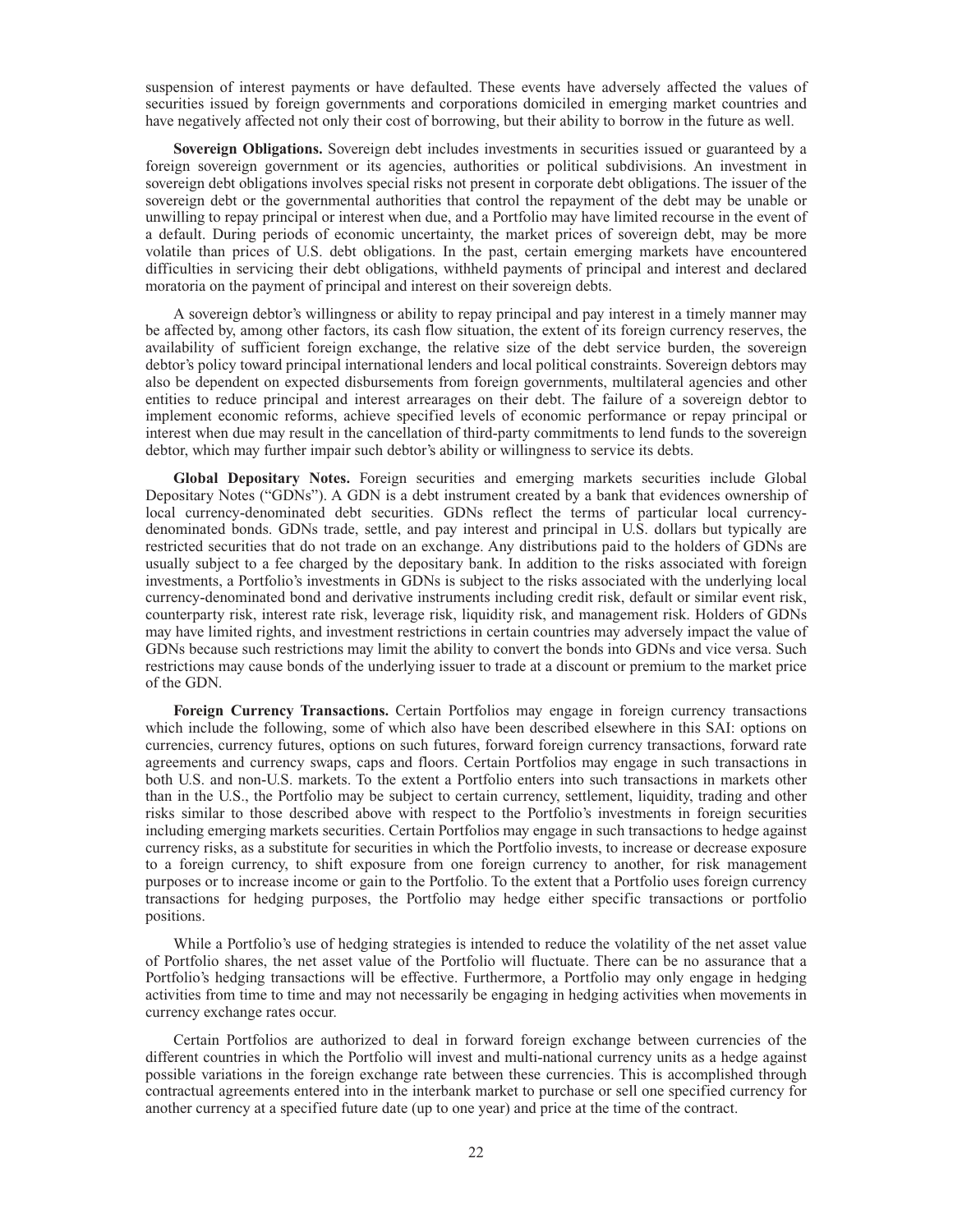*Transaction Hedging.* Generally, when a Portfolio engages in transaction hedging, it enters into foreign currency transactions with respect to specific receivables or payables of the Portfolio generally arising in connection with the purchase or sale of its portfolio securities. A Portfolio may engage in transaction hedging when it desires to "lock in" the U.S. dollar price (or a non-U.S. dollar currency ("reference currency")) of a security it has agreed to purchase or sell, or the U.S. dollar equivalent of a dividend or interest payment in a foreign currency. By transaction hedging, a Portfolio attempts to protect itself against a possible loss resulting from an adverse change in the relationship between the U.S. dollar or other reference currency and the applicable foreign currency during the period between the date on which the security is purchased or sold, or on which the dividend or interest payment is declared, and the date on which such payments are made or received.

A Portfolio may purchase or sell a foreign currency on a spot (or cash) basis at the prevailing spot rate in connection with the settlement of transactions in portfolio securities denominated in that foreign currency. Certain Portfolios reserve the right to purchase and sell foreign currency futures contracts traded in the U.S. and subject to regulation by the Commodity Futures Trading Commission ("CFTC").

For transaction hedging purposes, a Portfolio may also purchase U.S. exchange-listed call and put options on foreign currency futures contracts and on foreign currencies. A put option on a futures contract gives a Portfolio the right to assume a short position in the foreign currency futures contract until expiration of the option. A put option on currency gives a Portfolio the right to sell a currency at an exercise price until the expiration of the option. A call option on a futures contract gives a Portfolio the right to assume a long position in the futures contract until the expiration of the option. A call option on currency gives a Portfolio the right to purchase a currency at the exercise price until the expiration of the option.

*Position Hedging.* When engaging in position hedging, a Portfolio will enter into foreign currency exchange transactions to protect against a decline in the values of the foreign currencies in which their portfolio securities are denominated or an increase in the value of currency for securities which a Portfolio's Adviser expects to purchase. In connection with the position hedging, the Portfolio may purchase or sell foreign currency forward contracts or foreign currency on a spot basis. A Portfolio may purchase U.S. exchange-listed put or call options on foreign currency and foreign currency futures contracts and buy or sell foreign currency futures contracts traded in the U.S. and subject to regulation by the CFTC.

The precise matching of the amounts of foreign currency exchange transactions and the value of the portfolio securities involved will not generally be possible because the future value of such securities in foreign currencies will change as a consequence of market movements in the value of those securities between the dates the currency exchange transactions are entered into and the dates they mature.

*Forward Foreign Currency Exchange Contracts.* Certain Portfolios may purchase forward foreign currency exchange contracts, sometimes referred to as "currency forwards" ("Forward Contracts"), which involve an obligation to purchase or sell a specific currency at a future date, which may be any fixed number of days from the date of the contract as agreed by the parties in an amount and at a price set at the time of the contract. In the case of a cancelable Forward Contract, the holder has the unilateral right to cancel the contract at maturity by paying a specified fee. The contracts are traded in the interbank market conducted directly between currency traders (usually large commercial banks) and their customers, so no intermediary is required. A Forward Contract generally has no deposit requirement, and no commissions are charged at any stage for trades.

At the maturity of a Forward Contract, a Portfolio may either accept or make delivery of the currency specified in the contract or, at or prior to maturity, enter into a closing transaction involving the purchase or sale of an offsetting contract. For forward foreign currency contracts (other than Non-Deliverable Forwards) that require physical settlement, the Portfolios will segregate or earmark liquid assets equal to the current notional value of each contract. Closing transactions with respect to forward contracts are usually effected with the currency trader who is a party to the original forward contract. The Portfolios will segregate or earmark liquid assets equal to the current notional value of each contract. In calculating the notional value, the Portfolios may net long and short contracts with the same currency and the same settlement date. With respect to trades that do not settle through CLS Bank International, the Portfolios may only net long and short contracts if the contracts are with the same counterparty. Certain Portfolios may also engage in non-deliverable forwards which are cash settled and which do not involve delivery of the currency specified in the contract. For more information on Non-Deliverable Forwards, see "Non-Deliverable Forwards" below.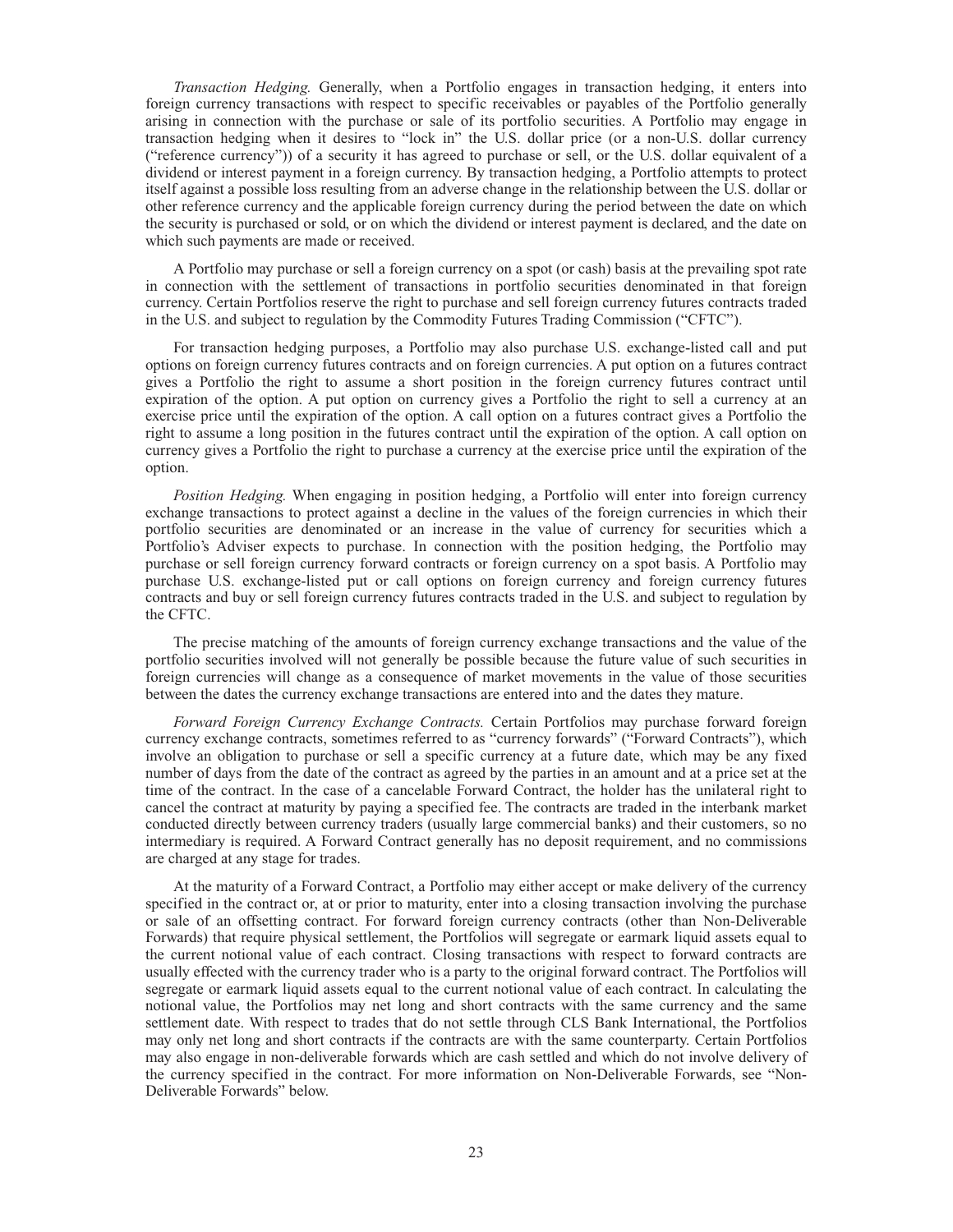*Foreign Currency Futures Contracts.* Certain Portfolios may purchase foreign currency futures contracts. Foreign currency futures contracts traded in the U.S. are designed by and traded on exchanges regulated by the CFTC, such as the New York Mercantile Exchange. A Portfolio may enter into foreign currency futures contracts for hedging purposes and other risk management purposes as defined in CFTC regulations. Certain Portfolios may also enter into foreign currency futures transactions to increase exposure to a foreign currency, to shift exposure from one foreign currency to another or to increase income or gain to the Portfolio.

At the maturity of a futures contract, the Portfolio may either accept or make delivery of the currency specified in the contract, or at or prior to maturity enter into a closing transaction involving the purchase or sale of an offsetting contract. Closing transactions with respect to futures contracts are effected on a commodities exchange; a clearing corporation associated with the exchange assumes responsibility for closing out such contracts.

Positions in the foreign currency futures contracts may be closed out only on an exchange or board of trade which provides a secondary market in such contracts. There is no assurance that a secondary market on an exchange or board of trade will exist for any particular contract or at any particular time. In such event, it may not be possible to close a futures position; in the event of adverse price movements, the Portfolio would continue to be required to make daily cash payments of variation margin.

For more information on futures contracts, see "Futures Contracts" under the heading "Options and Futures Transactions."

*Foreign Currency Options.* Certain Portfolios may purchase and sell U.S. exchange-listed and over the counter call and put options on foreign currencies. Such options on foreign currencies operate similarly to options on securities. When a Portfolio purchases a put option, the Portfolio has the right but not the obligation to exchange money denominated in one currency into another currency at a pre-agreed exchange rate on a specified date. When a Portfolio sells or writes a call option, the Portfolio has the obligation to exchange money denominated in one currency into another currency at a pre-agreed exchange rate if the buyer exercises the option. Some of the Portfolios may also purchase and sell nondeliverable currency options ("Non-Deliverable Options"). Non-Deliverable Options are cash-settled options on foreign currencies (each an "Option Reference Currency") that are non-convertible and that may be thinly traded or illiquid. Non-Deliverable Options involve an obligation to pay an amount in a deliverable currency (such as U.S. Dollars, Euros, Japanese Yen, or British Pounds Sterling) equal to the difference between the prevailing market exchange rate for the Option Reference Currency and the agreed upon exchange rate (the "Non-Deliverable Option Rate"), with respect to an agreed notional amount. Options on foreign currencies are affected by all of those factors which influence foreign exchange rates and investments generally.

A Portfolio is authorized to purchase or sell listed foreign currency options and currency swap contracts as a short or long hedge against possible variations in foreign exchange rates, as a substitute for securities in which a Portfolio may invest, and for risk management purposes. Such transactions may be effected with respect to hedges on non-U.S. dollar denominated securities (including securities denominated in the Euro) owned by the Portfolio, sold by the Portfolio but not yet delivered, committed or anticipated to be purchased by the Portfolio, or in transaction or cross-hedging strategies. As an illustration, a Portfolio may use such techniques to hedge the stated value in U.S. dollars of an investment in a Japanese yen-dominated security. In such circumstances, the Portfolio may purchase a foreign currency put option enabling it to sell a specified amount of yen for dollars at a specified price by a future date. To the extent the hedge is successful, a loss in the value of the dollar relative to the yen will tend to be offset by an increase in the value of the put option. To offset, in whole or in part, the cost of acquiring such a put option, the Portfolio also may sell a call option which, if exercised, requires it to sell a specified amount of yen for dollars at a specified price by a future date (a technique called a "collar"). By selling the call option in this illustration, the Portfolio gives up the opportunity to profit without limit from increases in the relative value of the yen to the dollar. Certain Portfolios may also enter into foreign currency futures transactions for non-hedging purposes, including to increase or decrease exposure to a foreign currency, to shift exposure from one foreign currency to another or to increase income or gain to the Portfolio.

Certain differences exist among these foreign currency instruments. Foreign currency options provide the holder thereof the right to buy or to sell a currency at a fixed price on a future date. Listed options are third-party contracts (i.e., performance of the parties' obligations is guaranteed by an exchange or clearing corporation) which are issued by a clearing corporation, traded on an exchange and have standardized strike prices and expiration dates. OTC options are two-party contracts and have negotiated strike prices and expiration dates. Options on futures contracts are traded on boards of trade or futures exchanges.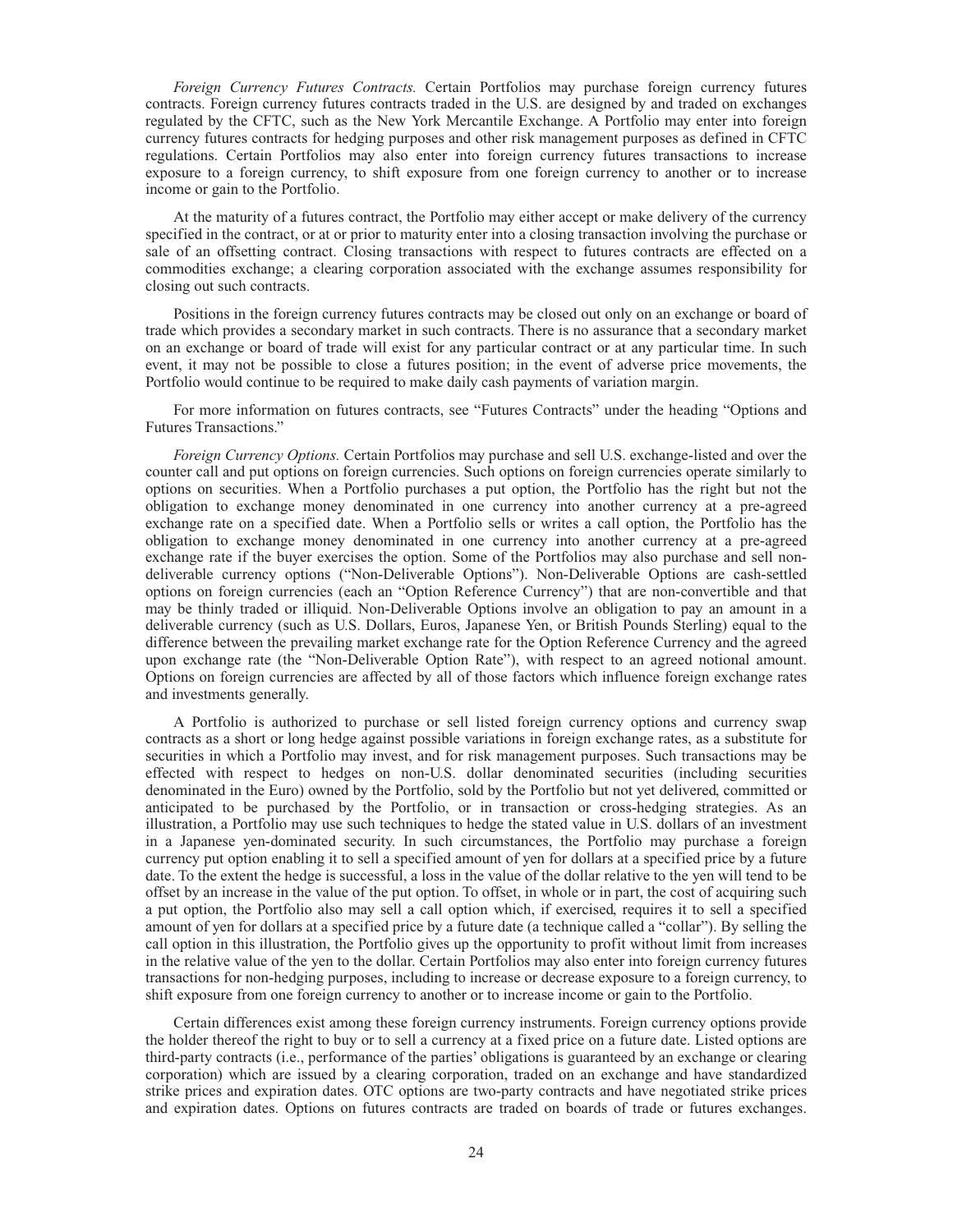Currency swap contracts are negotiated two-party agreements entered into in the interbank market whereby the parties exchange two foreign currencies at the inception of the contract and agree to reverse the exchange at a specified future time and at a specified exchange rate.

The value of a foreign currency option is dependent upon the value of the foreign currency and the U.S. dollar and may have no relationship to the investment merits of a foreign security. Because foreign currency transactions occurring in the interbank market involve substantially larger amounts than those that may be involved in the use of foreign currency options, investors may be disadvantaged by having to deal in an odd lot market (generally consisting of transactions of less than \$1 million) for the underlying foreign currencies at prices that are less favorable than those for round lots.

There is no systematic reporting of last sale information for foreign currencies and there is no regulatory requirement that quotations available through dealer or other market sources be firm or revised on a timely basis. Available quotation information is generally representative of very large transactions in the interbank market and thus may not reflect relatively smaller transactions (less than \$1 million) where rates may be less favorable. The interbank market in foreign currencies is a global, around-the-clock market. To the extent that the U.S. options markets are closed while the markets for the underlying currencies remain open, significant price and rate movements may take place in the underlying markets that cannot be reflected in the options market.

The Portfolios may write call options on currencies as long as the Portfolio segregates cash or liquid assets that, when added to the amounts deposited with a futures commission merchant or a broker as margin, equal the obligation under the call option (but not less than the strike price of the call option). The Portfolios may also cover a written call option by owning a separate call option permitting the Portfolio to purchase the reference currency at a price no higher than the strike price of the call option sold by the Portfolio. In addition, a Portfolio may write a non-deliverable call option if the Portfolio segregates an amount equal to the current amount obligated to pay. Netting is generally permitted of long and short positions of a specific country (assuming long and short contracts are similar). If there are securities or currency held in that specific country at least equal to the current notional value of the net currency positions, no segregation is required.

*Non-Deliverable Forwards.* Some of the Portfolios may also invest in non-deliverable forwards ("NDFs"). NDFs are cash-settled, short-term forward contracts on foreign currencies (each a "Reference Currency") that are non-convertible and that may be thinly traded or illiquid. NDFs involve an obligation to pay an amount (the "Settlement Amount") equal to the difference between the prevailing market exchange rate for the Reference Currency and the agreed upon exchange rate (the "NDF Rate"), with respect to an agreed notional amount. NDFs have a fixing date and a settlement (delivery) date. The fixing date is the date and time at which the difference between the prevailing market exchange rate and the agreed upon exchange rate is calculated. The settlement (delivery) date is the date by which the payment of the Settlement Amount is due to the party receiving payment.

Although NDFs are similar to forward foreign currency exchange contracts, NDFs do not require physical delivery of the Reference Currency on the settlement date. Rather, on the settlement date, the only transfer between the counterparties is the monetary settlement amount representing the difference between the NDF Rate and the prevailing market exchange rate. NDFs typically may have terms from one month up to two years and are settled in U.S. dollars.

NDFs are subject to many of the risks associated with derivatives in general and forward currency transactions including risks associated with fluctuations in foreign currency and the risk that the counterparty will fail to fulfill its obligations. The Portfolios will segregate or earmark liquid assets in an amount equal to the marked to market value of each NDF contract on a daily basis of the NDF. In calculating the mark-to-market value, the Portfolios may net opposing NDF contracts with the same currency and the same settlement date. With respect to trades that do not settle through CLS Bank International, the Portfolios may only net opposing NDF contracts if the contracts are with the same counterparty.

The Portfolios will typically use NDFs for hedging purposes, but may also use such instruments to increase income or gain. The use of NDFs for hedging or to increase income or gain may not be successful, resulting in losses to the Portfolio, and the cost of such strategies may reduce the Portfolios' respective returns.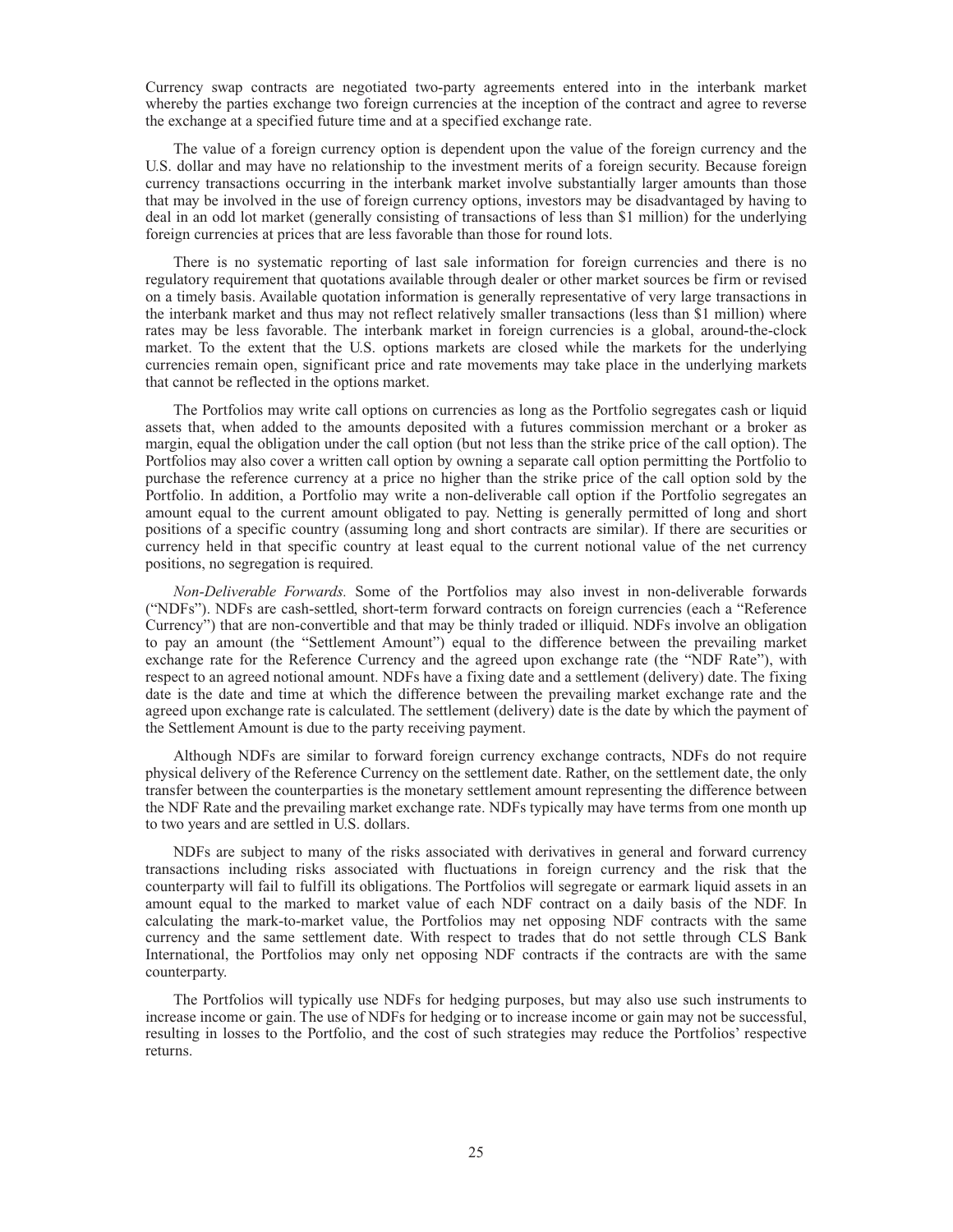Under the Dodd-Frank Wall Street Reform and Consumer Protection Act (the "Dodd-Frank Act"), NDFs are regulated as swaps and are subject to rules requiring central clearing and mandatory trading on an exchange or facility that is regulated by the CFTC for certain swaps. NDFs traded in the over-thecounter market are subject to initial and variation margin requirements. Implementation of and ongoing compliance with the regulations regarding clearing, mandatory trading and margining of NDFs may increase the cost to the Portfolio of hedging currency risk and, as a result, may affect returns to investors in the Portfolio.

*Foreign Currency Conversion.* Although foreign exchange dealers do not charge a fee for currency conversion, they do realize a profit based on the difference (the "spread") between prices at which they are buying and selling various currencies. Thus, a dealer may offer to sell a foreign currency to a Portfolio at one rate while offering a lesser rate of exchange should the Portfolio desire to resell that currency to the dealer.

*Other Foreign Currency Hedging Strategies.* New options and futures contracts and other financial products, and various combinations thereof, continue to be developed, and certain Portfolios may invest in any such options, contracts and products as may be developed to the extent consistent with the Portfolio's investment objective and the regulatory requirements applicable to investment companies, and subject to the supervision of the Trust's Board of Trustees.

**Risk Factors in Foreign Currency Transactions.** The following is a summary of certain risks associated with foreign currency transactions:

*Imperfect Correlation*. Foreign currency transactions present certain risks. In particular, the variable degree of correlation between price movements of the instruments used in hedging strategies and price movements in a security being hedged creates the possibility that losses on the hedging transaction may be greater than gains in the value of a Portfolio's securities.

*Liquidity.* Hedging instruments may not be liquid in all circumstances. As a result, in volatile markets, the Portfolios may not be able to dispose of or offset a transaction without incurring losses. Although foreign currency transactions used for hedging purposes may reduce the risk of loss due to a decline in the value of the hedged security, at the same time the use of these instruments could tend to limit any potential gain which might result from an increase in the value of such security.

*Leverage and Volatility Risk.* Derivative instruments, including foreign currency derivatives, may sometimes increase or leverage a Portfolio's exposure to a particular market risk. Leverage enhances the price volatility of derivative instruments held by a Portfolio.

*Strategy Risk.* Certain Portfolios may use foreign currency derivatives for hedging as well as nonhedging purposes including to gain or adjust exposure to currencies and securities markets or to increase income or gain to a Portfolio. There is no guarantee that these strategies will succeed and their use may subject a Portfolio to greater volatility and loss. Foreign currency transactions involve complex securities transactions that involve risks in addition to direct investments in securities including leverage risk and the risks associated with derivatives in general, currencies, and investments in foreign and emerging markets.

*Judgment of the Adviser.* Successful use of foreign currency transactions by a Portfolio depends upon the ability of the applicable Adviser to predict correctly movements in the direction of interest and currency rates and other factors affecting markets for securities. If the expectations of the applicable Adviser are not met, a Portfolio would be in a worse position than if a foreign currency transaction had not been pursued. For example, if a Portfolio has hedged against the possibility of an increase in interest rates which would adversely affect the price of securities in its portfolio and the price of such securities increases instead, the Portfolio will lose part or all of the benefit of the increased value of its securities because it will have offsetting losses in its hedging positions. In addition, when utilizing instruments that require variation margin payments, if the Portfolio has insufficient cash to meet daily variation margin requirements, it may have to sell securities to meet such requirements.

*Other Risks.* Such sales of securities may, but will not necessarily, be at increased prices which reflect the rising market. Thus, a Portfolio may have to sell securities at a time when it is disadvantageous to do so.

It is impossible to forecast with precision the market value of portfolio securities at the expiration or maturity of a forward contract or futures contract. Accordingly, a Portfolio may have to purchase additional foreign currency on the spot market (and bear the expense of such purchase) if the market value of the security or securities being hedged is less than the amount of foreign currency a Portfolio is obligated to deliver and if a decision is made to sell the security or securities and make delivery of the foreign currency.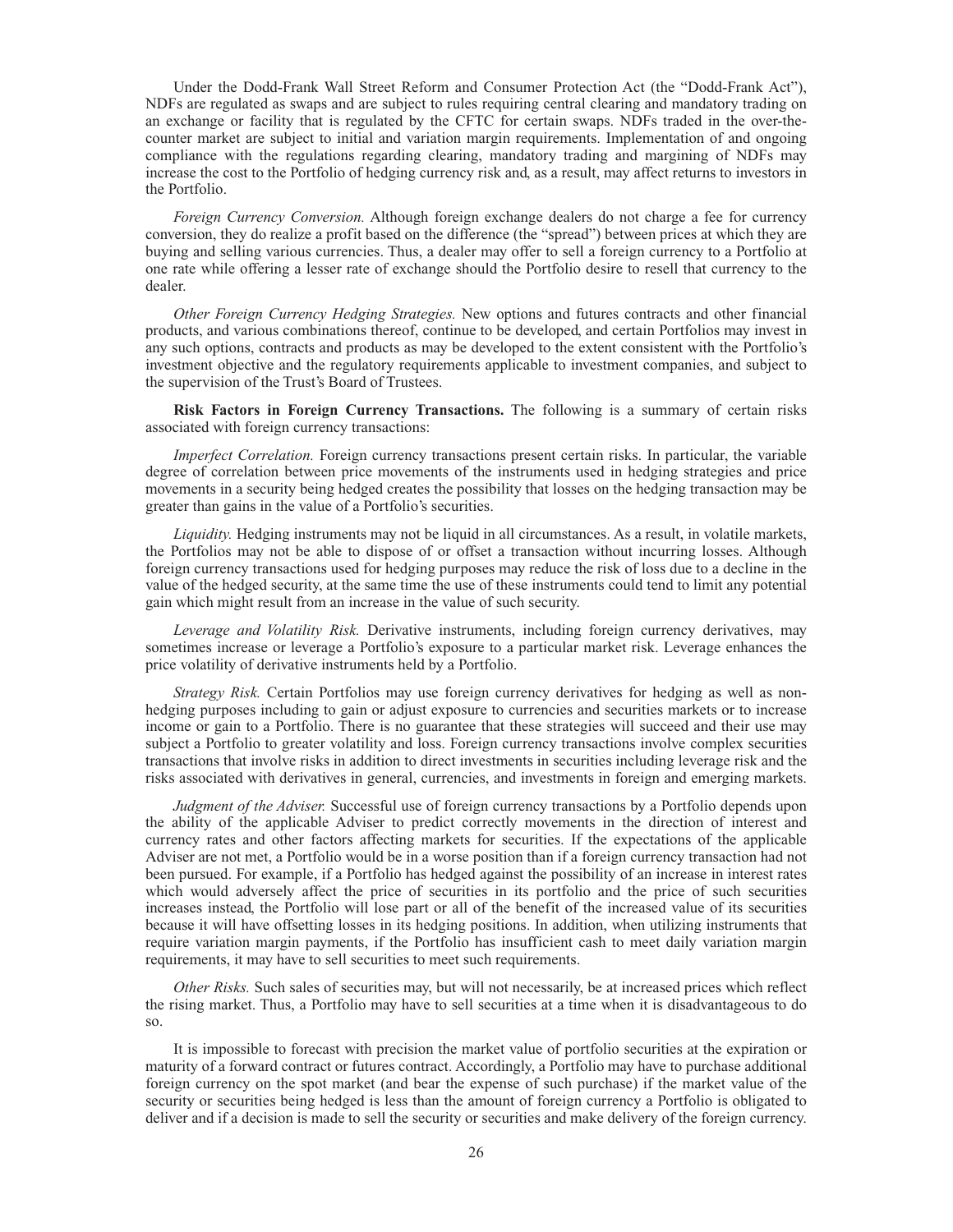<span id="page-28-0"></span>Conversely, it may be necessary to sell on the spot market some of the foreign currency received upon the sale of the portfolio security or securities if the market value of such security or securities exceeds the amount of foreign currency the Portfolio is obligated to deliver.

Transaction and position hedging do not eliminate fluctuations in the underlying prices of the securities which a Portfolio owns or expects to purchase or sell. Rather, an Adviser will employ these techniques in an effort to maintain an investment portfolio that is relatively neutral to fluctuations in the value of the U.S. dollar relative to major foreign currencies and establish a rate of exchange which one can achieve at some future point in time. Additionally, although these techniques tend to minimize the risk of loss due to a decline in the value of the hedged currency, they also tend to limit any potential gain which might result from the increase in the value of such currency. Moreover, it may not be possible for a Portfolio to hedge against a devaluation that is so generally anticipated that the Portfolio is not able to contract to sell the currency at a price above the anticipated devaluation level.

## **Inverse Floaters and Interest Rate Caps**

Inverse floaters are instruments whose interest rates bear an inverse relationship to the interest rate on another security or the value of an index. The market value of an inverse floater will vary inversely with changes in market interest rates and will be more volatile in response to interest rate changes than that of a fixed rate obligation. Interest rate caps are financial instruments under which payments occur if an interest rate index exceeds a certain predetermined interest rate level, known as the cap rate, which is tied to a specific index. These financial products will be more volatile in price than securities which do not include such a structure.

Investments in inverse floaters and similar instruments expose a Portfolio to the same risks as investments in debt securities and derivatives, as well as other risks, including those associated with leverage and increased volatility. An investment in these securities typically will involve greater risk than an investment in a fixed rate security. Inverse floaters may be considered to be leveraged, including if their interest rates vary by a magnitude that exceeds the magnitude of a change in a reference rate of interest (typically a short-term interest rate), and the market prices of inverse floaters may as a result be highly sensitive to changes in interest rates and in prepayment rates on the underlying securities, and may decrease significantly when interest rates increase or prepayment rates change. Investments in inverse floaters and similar instruments that have asset-backed, mortgage-backed or mortgage-related securities underlying them will expose a Portfolio to the risks associated with those asset-backed, mortgage-backed and mortgage-related securities and the values of those investments may be especially sensitive to changes in prepayment rates on the underlying asset-backed, mortgage-backed or mortgage-related securities.

### **Investment Company Securities and Exchange-Traded Funds**

**Investment Company Securities.** A Portfolio may acquire the securities of other investment companies ("acquired funds") to the extent permitted under the 1940 Act and consistent with its investment objective and strategies. As a shareholder of another investment company, a Portfolio would bear, along with other shareholders, its pro rata portion of the other investment company's expenses, including advisory fees. These expenses would be in addition to the advisory and other expenses that a Portfolio bears directly in connection with its own operations. Except as described below, the 1940 Act currently requires that, as determined immediately after a purchase is made, (i) not more than 5% of the value of a fund's total assets will be invested in the securities of any one acquired fund, (ii) not more than 10% of the value of its total assets will be invested in the aggregate in securities of acquired funds as a group and (iii) not more than 3% of the outstanding voting stock of any one acquired fund will be owned by a fund.

In addition, Section 17 of the 1940 Act prohibits a Portfolio from investing in another J.P. Morgan Fund except as permitted by Section 12 of the 1940 Act, by rule, or by exemptive order.

The limitations described above do not apply to investments in money market funds subject to certain conditions. All of the J.P. Morgan Funds may invest in affiliated and unaffiliated money market funds without limit under Rule 12d1-1 of the 1940 Act subject to the acquiring Fund's investment policies and restrictions and the conditions of the Rule.

In addition, the 1940 Act's limits and restrictions summarized above do not apply to J.P. Morgan Funds that invest in other J.P. Morgan Funds in reliance on Section  $12(d)(1)(G)$  of the 1940 Act, SEC rule, or an exemptive order issued by the SEC (each, a "Fund of Funds"; collectively, "Funds of Funds"). Such Funds of Funds include JPMorgan Investor Funds (the "Investor Funds"), the JPMorgan SmartRetirement Funds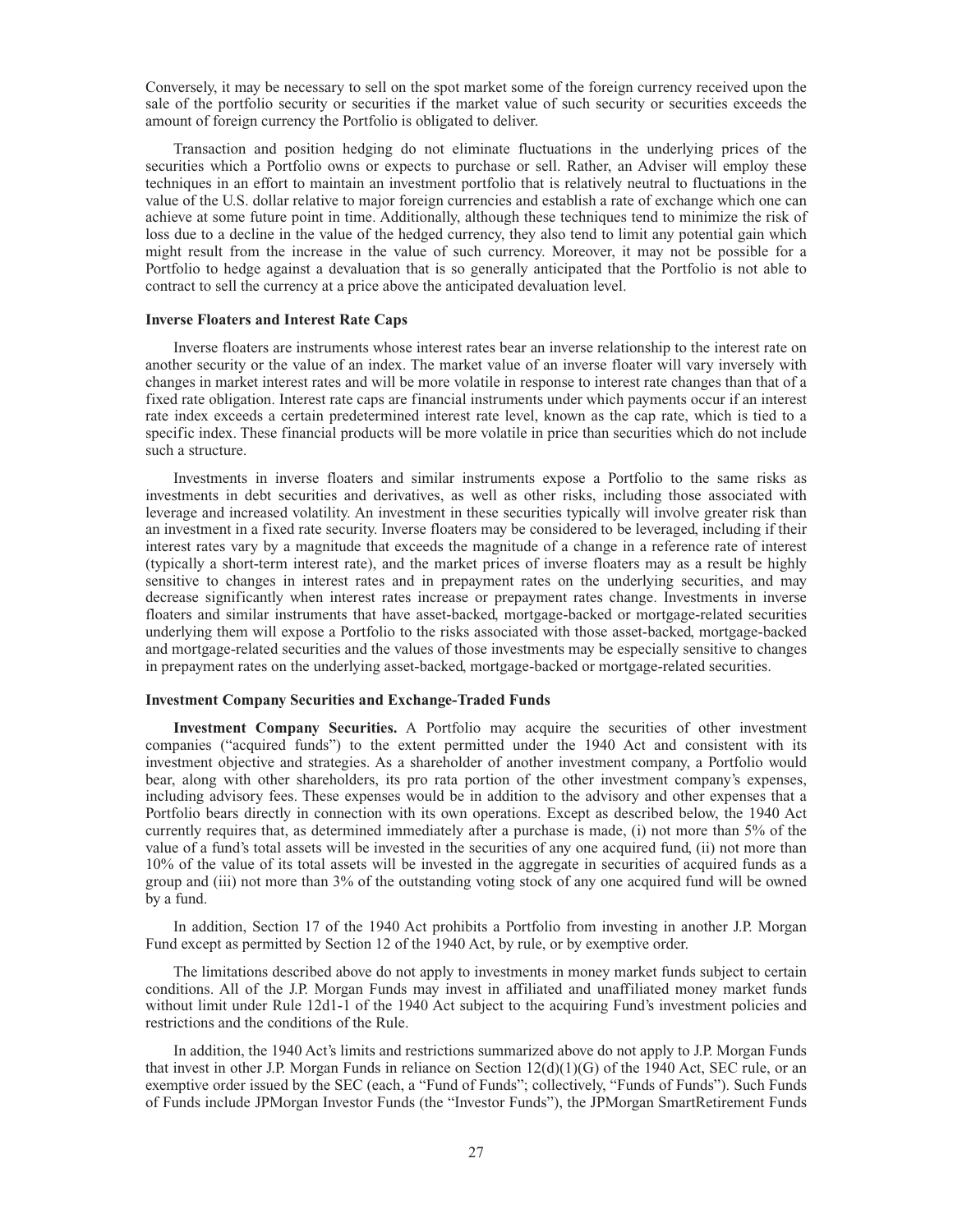and the JPMorgan SmartRetirement Blend Funds (collectively, the "JPMorgan SmartRetirement Funds"), JPMorgan Access Funds, the JPMorgan Diversified Fund, and such other J.P. Morgan Funds, including certain Portfolios, that invest in other J.P. Morgan Funds in reliance on Section  $12(d)(1)(G)$  of the 1940 Act.

Section  $12(d)(1)(G)$  of the 1940 Act permits a fund to invest in acquired funds in the "same group of investment companies"("affiliated funds"), government securities and short-term paper. In order to be an eligible investment under Section  $12(d)(1)(G)$ , an affiliated acquired fund must have a policy prohibiting it from investing in other registered open-end funds under Section  $12(d)(1)(F)$  or (G) of the 1940 Act and, under certain circumstances, limit itself from investing in other investment companies and private funds.

Rule 12d1-4 allows a fund to acquire shares of an acquired fund in excess of the limitations currently imposed by the 1940 Act. Fund of funds arrangements relying on Rule 12d1-4 will be subject to several conditions, certain of which are specific to a fund's position in the arrangement (i.e., as an acquiring or acquired fund). Notable conditions include those relating to: (i) control and voting that prohibit an acquiring fund, its investment adviser (or a sub-adviser) and their respective affiliates from beneficially owning more than 25% of the outstanding voting securities of an unaffiliated acquired fund; (ii) certain required findings relating to complexity, fees and undue influence (among other things); (iii) fund of funds investment agreements; and (iv) general limitations on an acquired fund's investments in other investment companies and private funds to no more than 10% of the acquired fund's asset, except in certain circumstances. The limitations placed on acquired funds under Rule 12d1-4 may impact the ability of a fund to invest in an acquired fund or may impact the investments made by the acquired fund.

**Exchange-Traded Funds ("ETFs").** ETFs are pooled investment vehicles whose ownership interests are purchased and sold on a securities exchange. ETFs may be structured investment companies, depositary receipts or other pooled investment vehicles. As shareholders of an ETF, the Portfolios will bear their pro rata portion of any fees and expenses of the ETFs. Although shares of ETFs are traded on an exchange, shares of certain ETFs may not be redeemable by the ETF. In addition, ETFs may trade at a price below their net asset value (also known as a discount).

Certain Portfolios may use ETFs to gain exposure to various asset classes and markets or types of strategies and investments. By way of example, ETFs may be structured as broad based ETFs that invest in a broad group of stocks from different industries and market sectors; select sector or market ETFs that invest in debt securities from a select sector of the economy, a single industry or related industries; or ETFs that invest in foreign and emerging markets securities. Other types of ETFs continue to be developed and the Portfolio may invest in them to the extent consistent with such Portfolio's investment objectives, policies and restrictions. The ETFs in which the Portfolios invest are subject to the risks applicable to the types of securities and investments used by the ETFs (e.g., debt securities are subject to risks like credit and interest rate risks; emerging markets securities are subject risks like currency risks and foreign and emerging markets risk; derivatives are subject to leverage and counterparty risk).

ETFs may be actively managed or index-based. Actively managed ETFs are subject to management risk and may not achieve their objective if the ETF's manager's expectations regarding particular securities or markets are not met. Generally, an index based ETF's objective is to track the performance of a specified index. Index based ETFs may invest in a securities portfolio that includes substantially all of the securities (in substantially the same amount as the securities included in the designated index or a representative sample. Because passively managed ETFs are designed to track an index, securities may be purchased, retained and sold at times when an actively managed ETF would not do so. As a result, shareholders of a Portfolio that invest in such an ETF can expect greater risk of loss (and a correspondingly greater prospect of gain) from changes in the value of securities that are heavily weighted in the index than would be the case if ETF were not fully invested in such securities. This risk is increased if a few component securities represent a highly concentrated weighting in the designated index.

Unless permitted by the 1940 Act or an order or rule issued by the SEC (see "Investment Company Securities"), the Portfolio's investments in unaffiliated ETFs that are structured as investment companies as defined in the 1940 Act are subject to certain percentage limitations of the 1940 Act regarding investments in other investment companies. As a general matter, these percentage limitations currently require a Portfolio to limit its investments in any one issue of ETFs to 5% of the Portfolio's total assets and 3% of the outstanding voting securities of the ETF issue. Moreover, a Portfolio's investments in all ETFs may not currently exceed 10% of the Portfolio's total assets under the 1940 Act, when aggregated with all other investments in investment companies. ETFs that are not structured as investment companies as defined in the 1940 Act are not subject to these percentage limitations.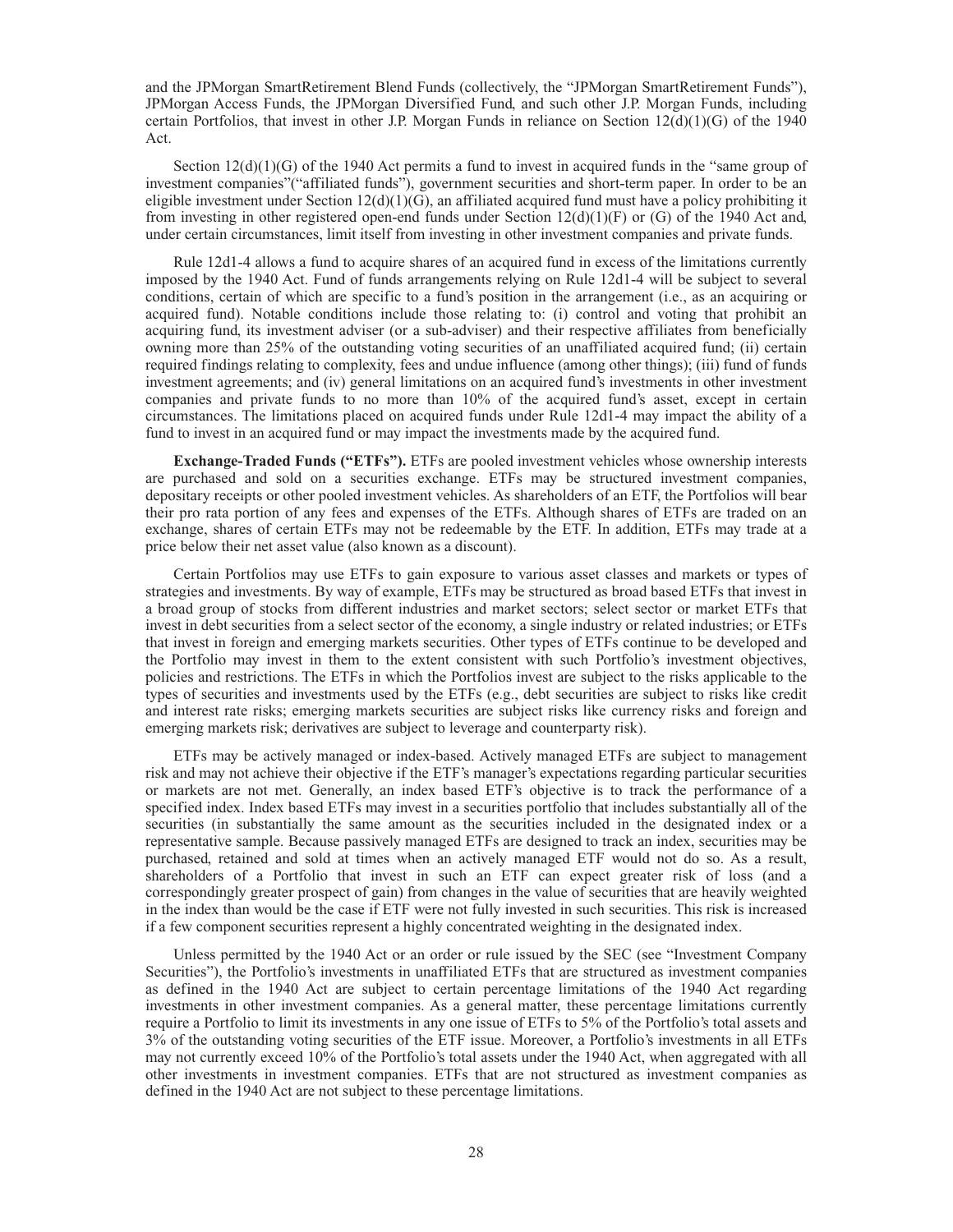<span id="page-30-0"></span>SEC exemptive orders granted to various ETFs and their investment advisers permit the Portfolios to invest beyond the 1940 Act limits, subject to certain terms and conditions, including a finding of the Board of Trustees that the advisory fees charged by the Adviser are for services that are in addition to, and not duplicative of, the advisory services provided to those ETFs.

### **Loans**

Some of the Portfolios may invest in fixed and floating rate loans ("Loans"). Loans may include senior floating rate loans ("Senior Loans") and secured and unsecured loans, second lien or more junior loans ("Junior Loans") and bridge loans or bridge facilities ("Bridge Loans"). Loans are typically arranged through private negotiations between borrowers in the U.S. or in foreign or emerging markets which may be corporate issuers or issuers of sovereign debt obligations ("Obligors") and one or more financial institutions and other lenders ("Lenders"). Generally, the Portfolios invest in Loans by purchasing assignments of all or a portion of Loans ("Assignments") or Loan participations ("Participations") from third parties, although certain Portfolios may originate Loans.

A Portfolio has direct rights against the Obligor on the Loan when it purchases an Assignment. Because Assignments are arranged through private negotiations between potential assignees and potential assignors, however, the rights and obligations acquired by a Portfolio as the purchaser of an Assignment may differ from, and be more limited than, those held by the assigning Lender. With respect to Participations, typically a Portfolio will have a contractual relationship only with the Lender and not with the Obligor. The agreement governing Participations may limit the rights of a Portfolio to vote on certain changes which may be made to the Loan agreement, such as waiving a breach of a covenant. However, the holder of a Participation will generally have the right to vote on certain fundamental issues such as changes in principal amount, payment dates and interest rate. Participations may entail certain risks relating to the creditworthiness of the parties from which the participations are obtained.

A Loan is typically originated, negotiated and structured by a U.S. or foreign commercial bank, insurance company, finance company or other financial institution (the "Agent") for a group of Loan investors. The Agent typically administers and enforces the Loan on behalf of the other Loan investors in the syndicate. The Agent's duties may include responsibility for the collection of principal and interest payments from the Obligor and the apportionment of these payments to the credit of all Loan investors. The Agent is also typically responsible for monitoring compliance with the covenants contained in the Loan agreement based upon reports prepared by the Obligor. In addition, an institution, typically but not always the Agent, holds any collateral on behalf of the Loan investors. In the event of a default by the Obligor, it is possible, though unlikely, that the Portfolio could receive a portion of the borrower's collateral. If the Portfolio receives collateral other than cash, any proceeds received from liquidation of such collateral will be available for investment as part of the Portfolio.

In the process of buying, selling and holding Senior Loans, a Portfolio may receive and/or pay certain fees. These fees are in addition to interest payments received and may include facility fees, commitment fees, commissions and prepayment penalty fees. When a Portfolio buys or sells a Loan it may pay a fee. In certain circumstances, a Portfolio may receive a prepayment penalty fee upon prepayment of a Loan.

*Additional Information concerning Senior Loans.* Senior Loans typically hold the most senior position in the capital structure of the Obligor, are typically secured with specific collateral and have claim on the assets and/or stock of the Obligor that is senior to that held by subordinated debtholders and shareholders of the Obligor. Collateral for Senior Loans may include (i) working capital assets, such as accounts receivable and inventory; (ii) tangible fixed assets, such as real property, buildings and equipment; (iii) intangible assets, such as trademarks and patent rights; and/or (iv) security interests in shares of stock of subsidiaries or affiliates.

*Additional Information concerning Junior Loans.* Junior Loans include secured and unsecured loans including subordinated loans, second lien and more junior loans, and bridge loans. Second lien and more junior loans ("Junior Lien Loans") are generally second or further in line in terms of repayment priority. In addition, Junior Lien Loans may have a claim on the same collateral pool as the first lien or other more senior liens or may be secured by a separate set of assets. Junior Lien Loans generally give investors priority over general unsecured creditors in the event of an asset sale.

*Additional Information concerning Bridge Loans.* Bridge Loans are short-term loan arrangements (e.g., 12 to 36 months) typically made by an Obligor in anticipation of intermediate-term or long-term permanent financing. Most Bridge Loans are structured as floating-rate debt with step-up provisions under which the interest rate on the Bridge Loan rises the longer the Loan remains outstanding. In addition,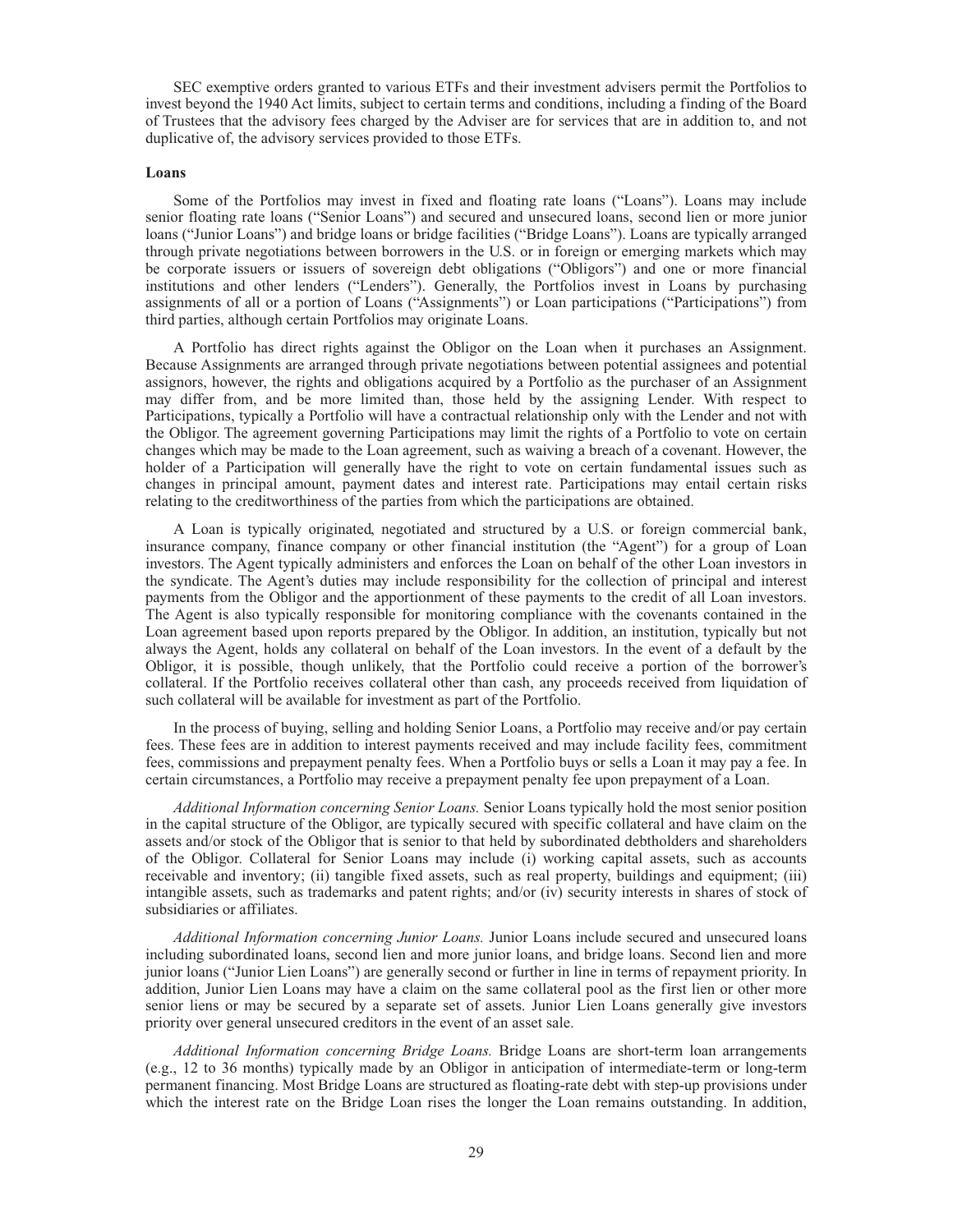Bridge Loans commonly contain a conversion feature that allows the Bridge Loan investor to convert its Loan interest to senior exchange notes if the Loan has not been prepaid in full on or prior to its maturity date. Bridge Loans are typically structured as Senior Loans but may be structured as Junior Loans.

*Additional Information concerning Unfunded Commitments.* Unfunded Commitments are contractual obligations pursuant to which the Portfolio agrees to invest in a Loan at a future date. Typically, the Portfolio receives a commitment fee for entering into the Unfunded Commitment.

*Additional Information concerning Synthetic Letters of Credit.* Loans include Synthetic Letters of Credit. In a Synthetic Letter of Credit transaction, the Lender typically creates a special purpose entity or a credit-linked deposit account for the purpose of funding a Letter of Credit to the borrower. When a Portfolio invests in a Synthetic Letter of Credit, the Portfolio is typically paid a rate based on the Lender's borrowing costs and the terms of the Synthetic Letter of Credit. Synthetic Letters of Credit are typically structured as Assignments with the Portfolio acquiring direct rights against the Obligor.

*Limitations on Investments in Loan Assignments and Participations.* If a government entity is a borrower on a Loan, the Portfolio will consider the government to be the issuer of an Assignment or Participation for purposes of a Portfolio's fundamental investment policy that it will not invest 25% or more of its total assets in securities of issuers conducting their principal business activities in the same industry (i.e., foreign government).

*Limited Federal Securities Law Protections.* Certain Loans may not be considered securities under the federal securities laws. In such circumstances, fewer legal protections may be available with respect to a Portfolio's investment in those Loans. In particular, if a Loan is not considered a security under the federal securities laws, certain legal protections normally available to investors under the federal securities laws, such as those against fraud and misrepresentation, may not be available.

*Multiple Lender Risk.* There may be additional risks associated with Loans, including loan originations, when there are Lenders or other participants in addition to the Portfolio. For example, a Portfolio could lose the ability to consent to certain actions taken by the Borrower if certain conditions are not met. In addition, for example, certain governing agreements that provide the Portfolio with the right to consent to certain actions taken by a Borrower may provide that the Portfolio will no longer have the right to provide such consent if another Lender makes a subsequent advance to the Borrower.

*Risk Factors of Loans.* Loans are subject to the risks associated with debt obligations in general, including interest rate risk, credit risk and market risk. When a Loan is acquired from a Lender, the risk includes the credit risk associated with the Obligor of the underlying Loan. The Portfolio may incur additional credit risk when the Portfolio acquires a participation in a Loan from another Lender because the Portfolio must assume the risk of insolvency or bankruptcy of the other Lender from which the Loan was acquired. To the extent that Loans involve Obligors in foreign or emerging markets, such Loans are subject to the risks associated with foreign investments or investments in emerging markets in general. The following outlines some of the additional risks associated with Loans:

*High Yield Securities Risk.* The Loans that a Portfolio invests in may not be rated by an NRSRO, will not be registered with the Securities and Exchange Commission ("SEC") or any state securities commission and will not be listed on any national securities exchange. To the extent that such high yield Loans are rated, they typically will be rated below investment grade and are subject to an increased risk of default in the payment of principal and interest as well as the other risks described under "High Yield/High Risk Securities/Junk Bonds." Loans are vulnerable to market sentiment such that economic conditions or other events may reduce the demand for Loans and cause their value to decline rapidly and unpredictably.

*Liquidity Risk.* Loans that are deemed to be liquid at the time of purchase may become illiquid or less liquid. No active trading market may exist for certain Loans and certain Loans may be subject to restrictions on resale or have a limited secondary market. Certain Loans may be subject to irregular trading activity, wide bid/ask spreads and extended trade settlement periods. The inability to dispose of certain Loans in a timely fashion or at a favorable price could result in losses to a Portfolio. Also, to the extent that a Portfolio needs to satisfy redemption requests or cover unanticipated cash shortfalls, the Portfolio may seek to engage in borrowing under a credit facility or enter into lending agreements under which the Portfolio would borrow money for temporary purposes directly from another J.P. Morgan Portfolio (please see "Interfund Lending").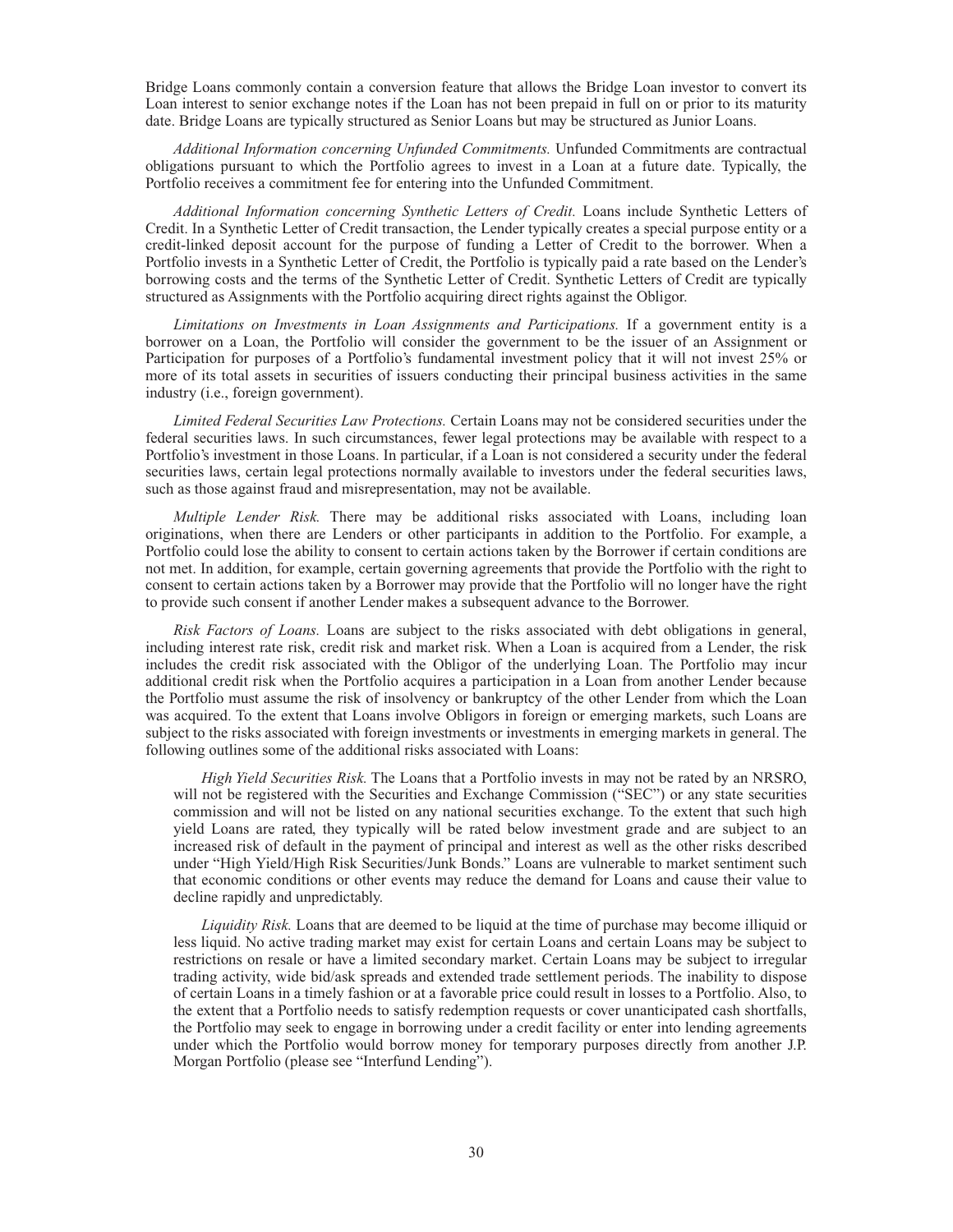*Collateral and Subordination Risk.* With respect to Loans that are secured, a Portfolio is subject to the risk that collateral securing the Loan will decline in value or have no value or that the Portfolio's lien is or will become junior in payment to other liens. A decline in value of the collateral, whether as a result of market value declines, bankruptcy proceedings or otherwise, could cause the Loan to be under collateralized or unsecured. In such event, the Portfolio may have the ability to require that the Obligor pledge additional collateral. The Portfolio, however, is subject to the risk that the Obligor may not pledge such additional collateral or a sufficient amount of collateral. In some cases, (for example, in the case of non-recourse Loans) there may be no formal requirement for the Obligor to pledge additional collateral. In addition, collateral may consist of assets that may not be readily liquidated, and there is no assurance that the liquidation of such assets would satisfy an Obligor's obligation on a Loan. If the Portfolio were unable to obtain sufficient proceeds upon a liquidation of such assets, this could negatively affect Portfolio performance.

If an Obligor becomes involved in bankruptcy proceedings, a court may restrict the ability of the Portfolio to demand immediate repayment of the Loan by Obligor or otherwise liquidate the collateral. A court may also invalidate the Loan or the Portfolio's security interest in collateral or subordinate the Portfolio's rights under a Senior Loan or Junior Loan to the interest of the Obligor's other creditors, including unsecured creditors, or cause interest or principal previously paid to be refunded to the Obligor. If a court required interest or principal to be refunded, it could negatively affect Portfolio performance. Such action by a court could be based, for example, on a "fraudulent conveyance" claim to the effect that the Obligor did not receive fair consideration for granting the security interest in the Loan collateral to a Portfolio. For Senior Loans made in connection with a highly leveraged transaction, consideration for granting a security interest may be deemed inadequate if the proceeds of the Loan were not received or retained by the Obligor, but were instead paid to other persons (such as shareholders of the Obligor) in an amount which left the Obligor insolvent or without sufficient working capital. There are also other events, such as the failure to perfect a security interest due to faulty documentation or faulty official filings, which could lead to the invalidation of a Portfolio's security interest in Loan collateral. If the Portfolio's security interest in Loan collateral is invalidated or a Senior Loan were subordinated to other debt of an Obligor in bankruptcy or other proceedings, the Portfolio would have substantially lower recovery, and perhaps no recovery on the full amount of the principal and interest due on the Loan, or the Portfolio could have to refund interest. Lenders and investors in Loans can be sued by other creditors and shareholders of the Obligors. Losses can be greater than the original Loan amount and occur years after the principal and interest on the Loan have been repaid.

*Agent Risk.* Selling Lenders, Agents and other entities who may be positioned between a Portfolio and the Obligor will likely conduct their principal business activities in the banking, finance and financial services industries. Investments in Loans may be more impacted by a single economic, political, or regulatory occurrence affecting such industries than other types of investments. Entities engaged in such industries may be more susceptible to, among other things, fluctuations in interest rates, changes in the Federal Open Market Committee's monetary policy, government regulations concerning such industries and concerning capital raising activities generally and fluctuations in the financial markets generally. An Agent, Lender or other entity positioned between a Portfolio and the Obligor may become insolvent or enter FDIC receivership or bankruptcy. The Portfolio might incur certain costs and delays in realizing payment on a Loan, or suffer a loss of principal and/or interest if assets or interests held by the Agent, Lender or other party positioned between the Portfolio and the Obligor are determined to be subject to the claims of the Agent's, Lender's or such other party's creditors.

*Regulatory Changes.* To the extent that legislation or state or federal regulators that regulate certain financial institutions impose additional requirements or restrictions with respect to the ability of such institutions to make Loans, particularly in connection with highly leveraged transactions, the availability of Loans for investment may be adversely affected. Furthermore, such legislation or regulation could depress the market value of the Loans held by the Portfolio.

*Inventory Risk.* Affiliates of the Adviser may participate in the primary and secondary market for Loans. Because of limitations imposed by applicable law, the presence of the Adviser's affiliates in the Loan market may restrict a Portfolio's ability to acquire some Loans, affect the timing of such acquisition or affect the price at which the Loan is acquired.

*Information Risk.* There is typically less publicly available information concerning Loans than other types of fixed income investments. As a result, a Portfolio generally will be dependent on reports and other information provided by the Obligor, either directly or through an Agent, to evaluate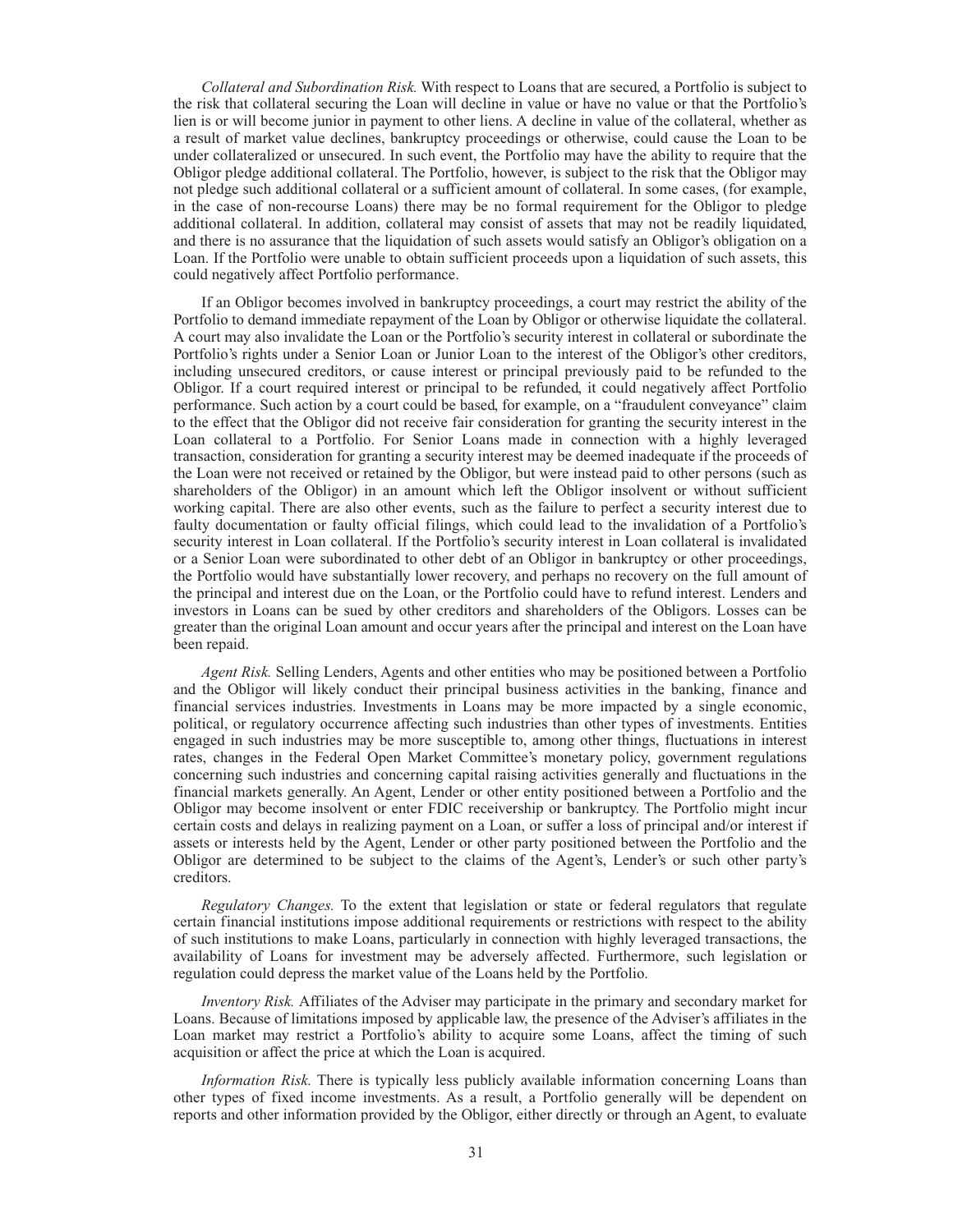<span id="page-33-0"></span>the Obligor's creditworthiness or to determine the Obligor's compliance with the covenants and other terms of the Loan Agreement. Such reliance may make investments in Loans more susceptible to fraud than other types of investments. In addition, because the Adviser may wish to invest in the publicly traded securities of an Obligor, it may not have access to material non-public information regarding the Obligor to which other Loan investors have access.

*Junior Loan Risk.* Junior Loans are subject to the same general risks inherent to any Loan investment. Due to their lower place in the Obligor's capital structure and possible unsecured status, Junior Loans involve a higher degree of overall risk than Senior Loans of the same Obligor. Junior Loans that are Bridge Loans generally carry the expectation that the Obligor will be able to obtain permanent financing in the near future. Any delay in obtaining permanent financing subjects the Bridge Loan investor to increased risk. An Obligor's use of Bridge Loans also involves the risk that the Obligor may be unable to locate permanent financing to replace the Bridge Loan, which may impair the Obligor's perceived creditworthiness.

*Mezzanine Loan Risk.* In addition to the risk factors described above, mezzanine loans are subject to additional risks. Unlike conventional mortgage loans, mezzanine loans are not secured by a mortgage on the underlying real property but rather by a pledge of equity interests (such as a partnership or limited liability company membership) in the property owner or another company in the ownership structures that has control over the property. Such companies are typically structured as special purpose entities. Generally, mezzanine loans may be more highly leveraged than other types of Loans and subordinate in the capital structure of the Obligor. While foreclosure of a mezzanine loan generally takes substantially less time than foreclosure of a traditional mortgage, the holders of a mezzanine loan have different remedies available versus the holder of a first lien mortgage loan. In addition, a sale of the underlying real property would not be unencumbered, and thus would be subject to encumbrances by more senior mortgages and liens of other creditors. Upon foreclosure of a mezzanine loan, the holder of the mezzanine loan acquires an equity interest in the Obligor. However, because of the subordinate nature of a mezzanine loan, the real property continues to be subject to the lien of the mortgage and other liens encumbering the real estate. In the event the holder of a mezzanine loan forecloses on its equity collateral, the holder may need to cure the Obligor's existing mortgage defaults or, to the extent permissible under the governing agreements, sell the property to pay off other creditors. To the extent that the amount of mortgages and senior indebtedness and liens exceed the value of the real estate, the collateral underlying the mezzanine loan may have little or no value.

*Foreclosure Risk.* There may be additional costs associated with enforcing a Portfolio's remedies under a Loan including additional legal costs and payment of real property transfer taxes upon foreclosure in certain jurisdictions or legal costs and expenses associated with real property. As a result of these additional costs, the Portfolio may determine that pursuing foreclosure on the Loan collateral is not worth the associated costs. In addition, if the Portfolio incurs costs and the collateral loses value or is not recovered by the Portfolio in foreclosure, the Portfolio could lose more than its original investment in the Loan. Foreclosure risk is heightened for Junior Loans, including certain mezzanine loans.

### **Miscellaneous Investment Strategies and Risks**

**Borrowings.** A Portfolio may borrow for temporary purposes and/or for investment purposes. Such a practice will result in leveraging of a Portfolio's assets and may cause a Portfolio to liquidate portfolio positions when it would not be advantageous to do so. This borrowing may be secured or unsecured. If a Portfolio utilizes borrowings, for investment purposes or otherwise, it may pledge up to 331⁄3% of its total assets to secure such borrowings. Provisions of the 1940 Act require a Portfolio to maintain continuous asset coverage (that is, total assets including borrowings, less liabilities exclusive of borrowings) of 300% of the amount borrowed, with an exception for borrowings not in excess of 5% of the Portfolio's total assets made for temporary administrative or emergency purposes. Any borrowings for temporary administrative purposes in excess of 5% of the Portfolio's total assets must maintain continuous asset coverage. If the 300% asset coverage should decline as a result of market fluctuations or other reasons, a Portfolio may be required to sell some of its portfolio holdings within three days to reduce the debt and restore the 300% asset coverage, even though it may be disadvantageous from an investment standpoint to sell securities at that time. Borrowing will tend to exaggerate the effect on net asset value of any increase or decrease in the market value of a Portfolio's portfolio. Money borrowed will be subject to interest costs which may or may not be recovered by appreciation of the securities purchased. A Portfolio also may be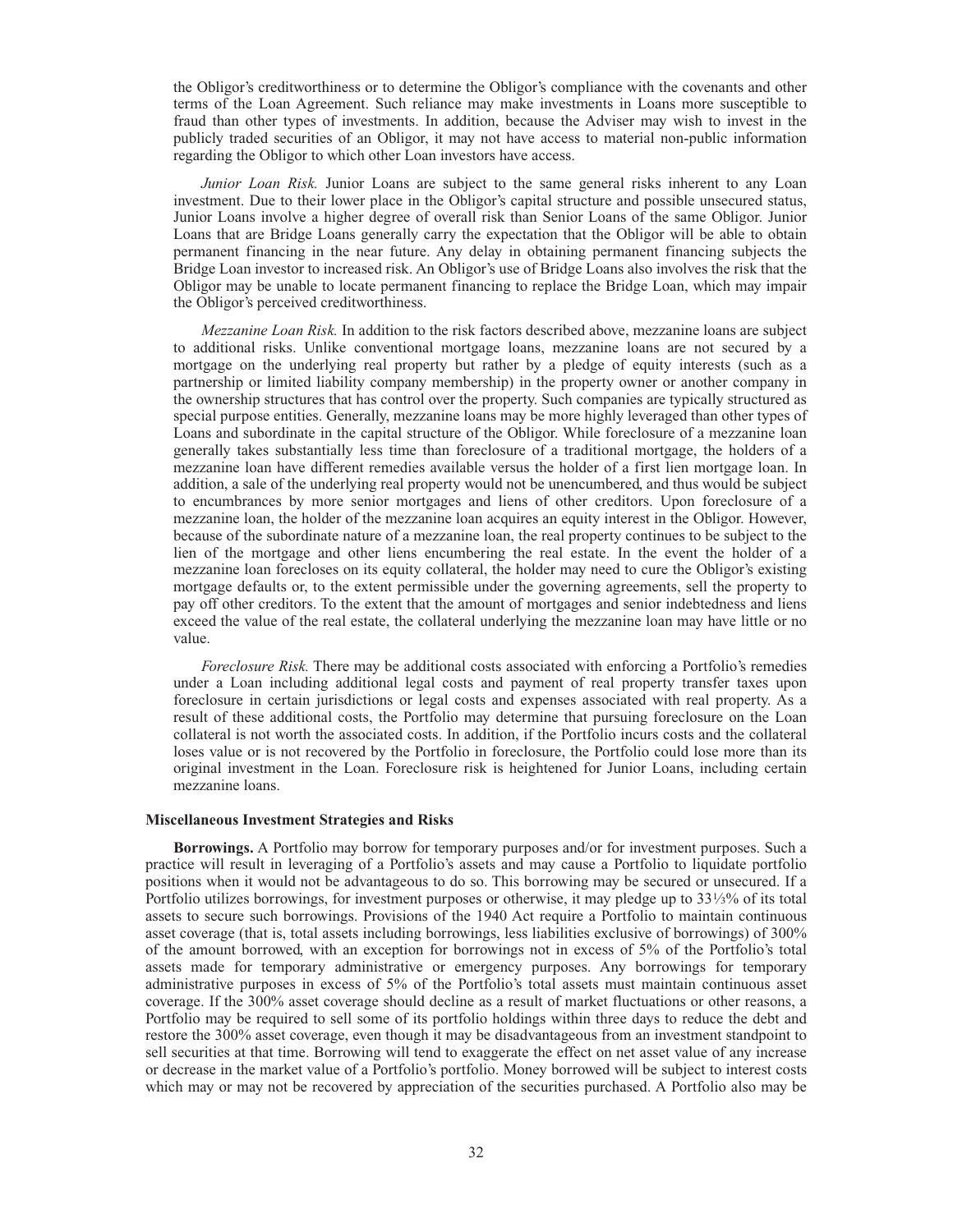<span id="page-34-0"></span>required to maintain minimum average balances in connection with such borrowing or to pay a commitment or other fee to maintain a line of credit; either of these requirements would increase the cost of borrowing over the stated interest rate.

Certain types of investments are considered to be borrowings under precedents issued by the SEC. Such investments are subject to the limitations as well as asset segregation requirements. In addition, each Portfolio may enter into Interfund Lending Arrangements. Please see "Interfund Lending."

**LIBOR Discontinuance or Unavailability Risk.** The London Interbank Offering Rate ("LIBOR") is intended to represent the rate at which contributing banks may obtain short-term borrowings from each other in the London interbank market. On March 5, 2021, the U.K. Financial Conduct Authority ("FCA") publicly announced that (i) immediately after December 31, 2021, publication of the 1-week and 2-month U.S. Dollar LIBOR settings will permanently cease; (ii) immediately after June 30, 2023, publication of the overnight and 12-month U.S. Dollar LIBOR settings will permanently cease; and (iii) immediately after June 30, 2023, the 1-month, 3-month and 6-month U.S. Dollar LIBOR settings will cease to be provided or, subject to the FCA's consideration of the case, be provided on a synthetic basis and no longer be representative of the underlying market and economic reality they are intended to measure and that representativeness will not be restored. There is no assurance that the dates announced by the FCA will not change or that the administrator of LIBOR and/or regulators will not take further action that could impact the availability, composition or characteristics of LIBOR or the currencies and/or tenors for which LIBOR is published, and we recommend that you consult your advisors to stay informed of any such developments. Public and private sector industry initiatives are currently underway to implement new or alternative reference rates to be used in place of LIBOR. There is no assurance that any such alternative reference rate will be similar to or produce the same value or economic equivalence as LIBOR or that it will have the same volume or liquidity as did LIBOR prior to its discontinuance or unavailability, which may affect the value or liquidity or return on certain of a Portfolio's loans, notes, derivatives and other instruments or investments comprising some or all of a Portfolio's investments and result in costs incurred in connection with closing out positions and entering into new trades. These risks may also apply with respect to changes in connection with other interbank offering rates (e.g., Euribor) and a wide range of other index levels, rates and values that are treated as "benchmarks" and are the subject of recent regulatory reform.

**Commodity-Linked Derivatives.** Commodity-linked derivatives are derivative instruments the value of which is linked to the value of a commodity, commodity index or commodity futures contract. A Portfolio's investment in commodity-linked derivative instruments may subject the Portfolio to greater volatility than investments in traditional securities, particularly if the instruments involve leverage. The value of commodity-linked derivative instruments may be affected by changes in overall market movements, commodity index volatility, changes in interest rates, or factors affecting a particular industry or commodity, such as drought, floods, weather, livestock disease, embargoes, tariffs and international economic, political and regulatory developments. Use of leveraged commodity-linked derivatives creates the possibility for greater loss (including the likelihood of greater volatility of the Portfolio's net asset value), and there can be no assurance that a Portfolio's use of leverage will be successful. Tax considerations may limit a Portfolio's ability to pursue investments in commodity-linked derivatives.

**Commodity-Related Pooled Investment Vehicles.** Commodity-related pooled investment vehicles include ownership interests in grantor trusts and other pooled investment vehicles that hold tangible assets such as gold, silver or other commodities or invest in commodity futures. Grantor trusts are typically traded on an exchange.

Investors do not have the rights normally associated with ownership of other types of shares when they invest in pooled investment vehicles holding commodities or commodity futures, including those structured as limited partnerships or grantor trusts holding commodities. For example, the owners of these commodity-related grantor trusts or limited partnerships do not have the right to elect directors, receive dividends or take other actions normally associated with the ownership of shares of a corporation. Holders of a certain percentage of shares in a grantor trust may have the right to terminate the trust or exercise other rights which would not be available to small investors. If investors other than a Fund exercise their right to terminate, a Fund that wishes to invest in the underlying commodity through the pooled investment vehicle will have to find another investment and may not be able to find another vehicle that offers the same investment features. In the event that one or more participants holding a substantial interest in these pooled investment vehicles withdraw from participation, the liquidity of the pooled investment vehicle will likely decrease which could adversely affect the market price of the pooled investment vehicle and result in a Fund incurring a loss on its investments.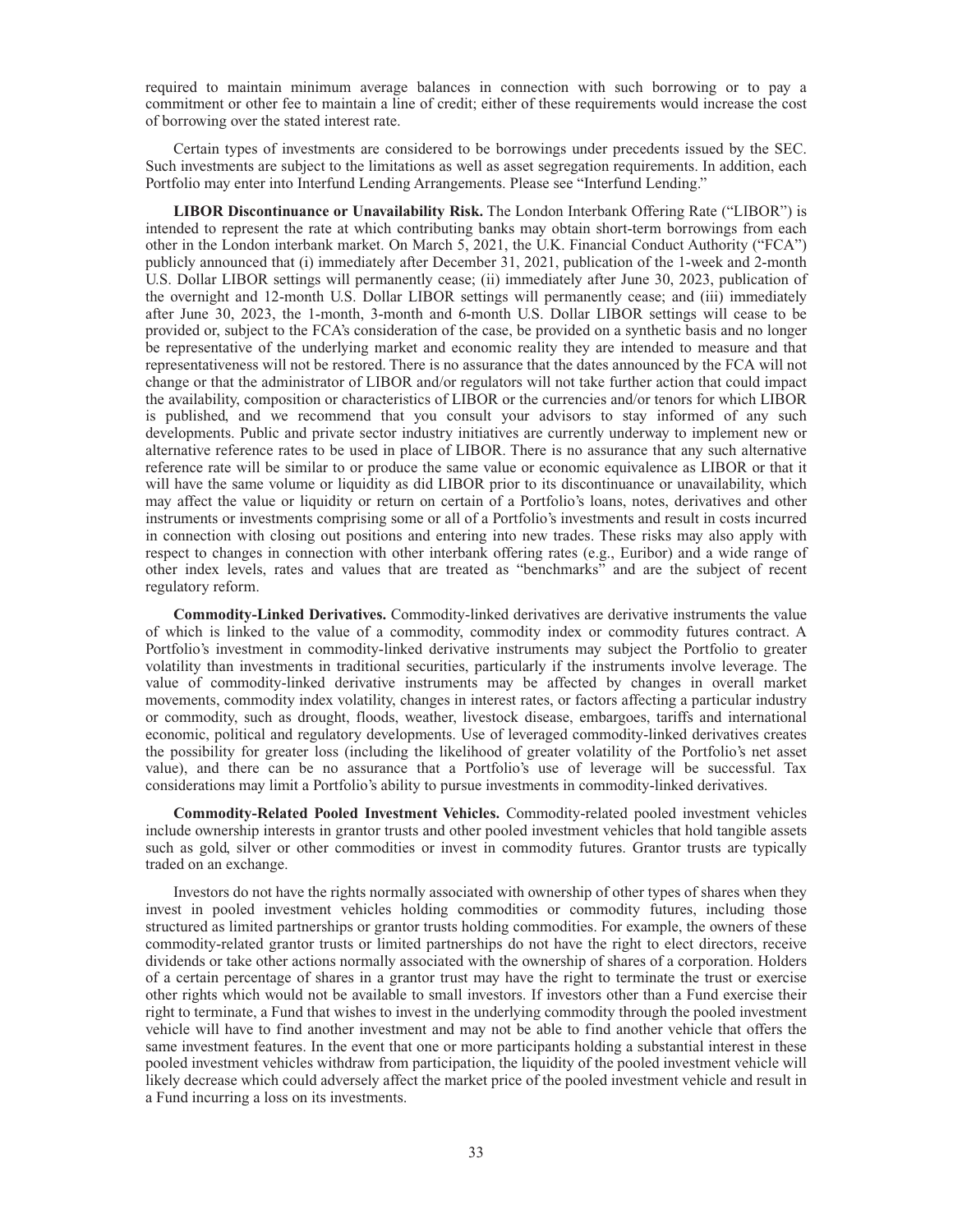These pooled investment vehicles are not registered investment companies, and many are not commodity pools, and therefore, do not have the protections available to those types of investments under federal securities or commodities laws. For example, unlike registered investment companies, these vehicles are not subject to federal securities laws that limit transactions with affiliates, require redemption of shares, or limit sales load. Although shares of these vehicles may be traded on an exchange, there may be no active market for such shares and such shares may be highly illiquid.

These vehicles are subject to the risks associated with direct investments in commodities. The market price of shares of these vehicles will be as unpredictable as the price of the underlying commodity. Many factors can cause a decline in the prices of commodities including a change in economic conditions, such as a recession. This risk is magnified when the commodity is used in manufacturing. In addition, the prices of commodities may be adversely impacted by a change in the attitude of speculators and investors toward the applicable commodity, or a significant increase in commodity price hedging activity. In addition, the value of the shares will be adversely affected if the assets owned by the trust are lost, damaged or of inferior quality.

The commodities represented by shares of a grantor trust will decrease over the life of the trust due to sales of the underlying commodities necessary to pay trust fees and expenses, including expenses associated with indemnification of certain service providers to the pooled investment vehicle. Without increases in the price of the underlying commodity sufficient to compensate for that decrease, the price of the investment will decline and a Fund will incur a loss on its investment.

Commodity-related grantor trusts are passive investment vehicles. This means that the value of the investment in a grantor trust may be adversely affected by trust losses that, if the trust had been actively managed, it might have been possible to avoid. A Fund's intention to qualify as a regulated investment company under Subchapter M of the Code may limit its ability to make investments in grantor trusts or limited partnerships that invest in commodities or commodity futures.

**Cyber Security Risk.** As the use of technology has become more prevalent in the course of business, the Portfolios have become more susceptible to operational and financial risks associated with cyber security, including: theft, loss, misuse, improper release, corruption and destruction of, or unauthorized access to, confidential or highly restricted data relating to a Portfolio and its shareholders; and compromises or failures to systems, networks, devices and applications relating to the operations of a Portfolio and its service providers. Cyber security risks may result in financial losses to a Portfolio and its shareholders; the inability of a Portfolio to transact business with its shareholders; delays or mistakes in the calculation of a Portfolio's net asset value ("NAV") or other materials provided to shareholders; the inability to process transactions with shareholders or other parties; violations of privacy and other laws; regulatory fines, penalties and reputational damage; and compliance and remediation costs, legal fees and other expenses. A Portfolio's service providers (including, but not limited to, its investment adviser, any sub-advisers, administrator, transfer agent, and custodian or their agents), financial intermediaries, companies in which a Portfolio invests and parties with which a Portfolio engages in portfolio or other transactions also may be adversely impacted by cyber security risks in their own businesses, which could result in losses to a Portfolio or its shareholders. While measures have been developed which are designed to reduce the risks associated with cyber security, there is no guarantee that those measures will be effective, particularly since the Portfolios do not directly control the cyber security defenses or plans of their service providers, financial intermediaries and companies in which they invest or with which they do business.

**Volcker Rule Risk.** Section 619 of the Dodd-Frank Wall Street Reform and Consumer Protection Act and certain rules promulgated thereunder (known as the Volcker Rule) places restrictions on the activities of banking entities, including the adviser and its affiliates, and may impact the long-term viability of a Portfolio. Under the Volcker Rule, if the adviser or its affiliates own 25% or more of the ownership interests of a Portfolio outside of the permitted seeding time period, a Portfolio could be subject to restrictions on trading that would adversely impact a Portfolio's ability to execute its investment strategy. Generally, the permitted seeding period is three years from the implementation of a Portfolio's investment strategy. As a result, the adviser and/or its affiliates may be required to reduce their ownership interests in a Portfolio at a time that is sooner than would otherwise be desirable. This may require the sale of Portfolio securities, which may result in losses, increased transaction costs and adverse tax consequences. In addition, the ongoing viability of a Portfolio may be adversely impacted by the anticipated or actual redemption of Portfolio shares owned by the adviser and its affiliates and could result in a Portfolio's liquidation.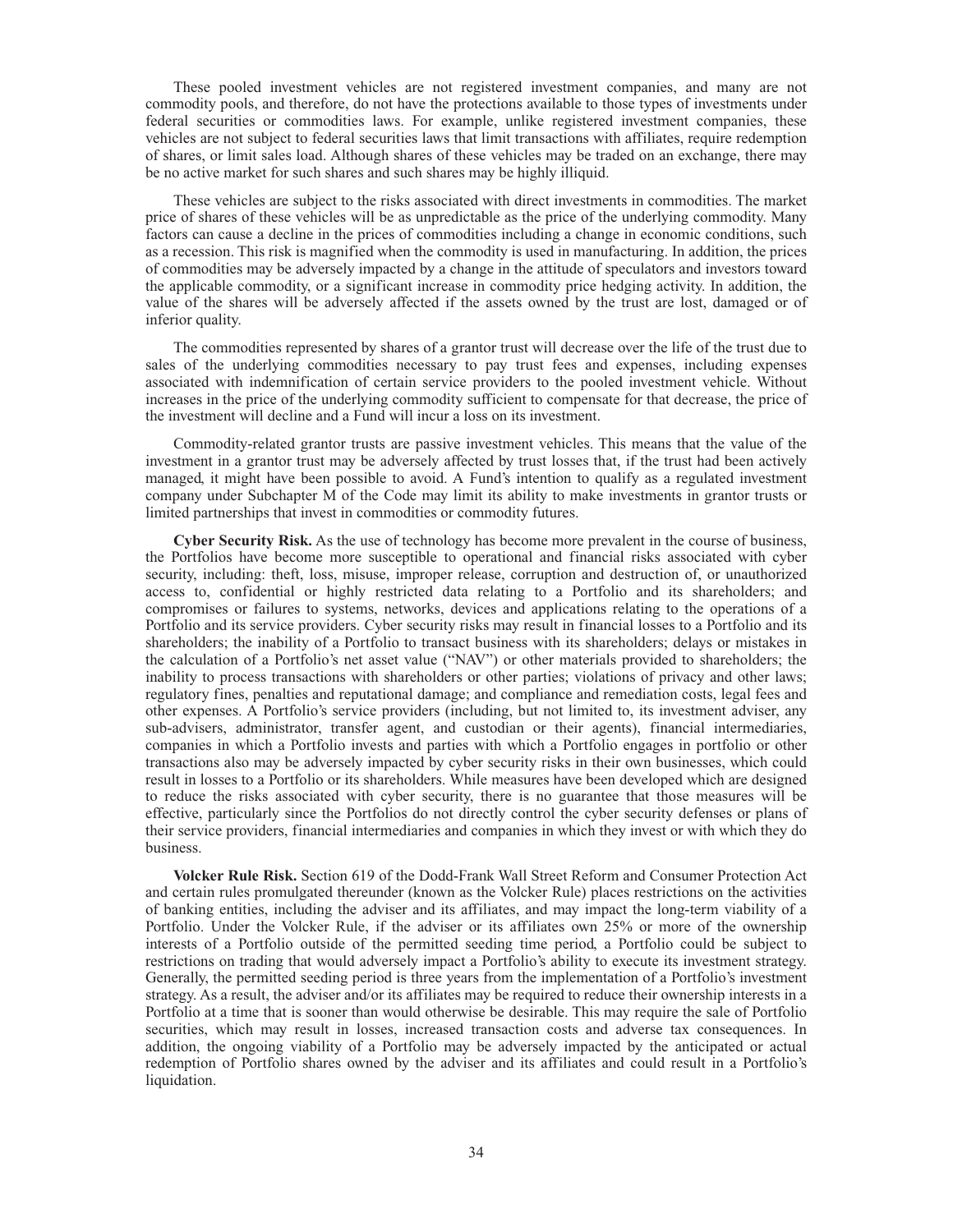**Exchange-Traded Notes ("ETNs").** ETNs are senior, unsecured notes linked to an index. Like ETFs, they may be bought and sold like shares of stock on an exchange. However, ETNs have a different underlying structure. While ETF shares represent an interest in a portfolio of securities, ETNs are structured products that are an obligation of the issuing bank, whereby the bank agrees to pay a return based on the target index less any fees. Essentially, these notes allow individual investors to have access to derivatives linked to commodities and assets such as oil, currencies and foreign stock indexes. ETNs combine certain aspects of bonds and ETFs. Similar to ETFs, ETNs are traded on a major exchange (e.g., the New York Stock Exchange) during normal trading hours. However, investors can also hold the ETN until maturity. At maturity, the issuer pays to the investor a cash amount equal to principal amount, subject to the day's index factor. ETN returns are based upon the performance of a market index minus applicable fees. ETNs do not make periodic coupon payments and provide no principal protection. The value of an ETN may be influenced by time to maturity, level of supply and demand for the ETN, volatility and lack of liquidity in underlying commodities markets, changes in the applicable interest rates, changes in the issuer's credit rating and economic, legal, political or geographic events that affect the referenced commodity. The value of the ETN may drop due to a downgrade in the issuer's credit rating, despite the underlying index remaining unchanged. The timing and character of income and gains derived from ETNs is under consideration by the U.S. Treasury and Internal Revenue Service and may also be affected by future legislation.

**Impact of Large Redemptions and Purchases of Portfolio Shares.** Shareholders of a Portfolio (which may include the Adviser or affiliates of the Adviser or accounts for which the Adviser or its affiliates serve as investment adviser or trustee or, for certain Portfolios, affiliated and/or non-affiliated registered investment companies that invest in a Portfolio) may make relatively large redemptions or purchases of Portfolio shares. In addition, certain circumstances that may cause a Portfolio to experience large redemptions include, but are not limited to: the occurrence of significant events affecting investor demand for securities or asset classes in which the Portfolio invests; changes in the eligibility criteria for the Portfolio or share class of the Portfolio or other J.P. Morgan Funds; personnel changes relating to the management of the Portfolio; index rebalancings; announced liquidations of the Portfolio; announced reorganizations of the Portfolio; or other announcements relating to the Portfolio, including changes in investment objectives, strategies, policies or risks. In addition, under applicable regulations, the Adviser or an affiliate of the Adviser may be required to reduce its seed investment or other ownership interest in a Portfolio at a time that is sooner than the Adviser or its affiliate otherwise would. Any large redemption and purchase transactions may cause a Portfolio to have to sell securities, or invest additional cash, as the case may be. While it is impossible to predict the overall impact of these transactions over time, there could be adverse effects on a Portfolio's performance to the extent that the Portfolio is required to sell securities or invest cash at times when it would not otherwise do so, which may result in a loss to the Portfolio. These transactions may result in higher portfolio turnover, accelerate the realization of taxable income if sales of securities resulted in capital gains or other income (which particularly would impact shareholders who do not hold their Portfolio shares in an IRA, 401(k) plan or other tax-advantaged investment plan), and increase transaction costs, which may impact the Portfolio's expense ratio. Additionally, a significant reduction in Portfolio assets would result in Portfolio expenses being spread over a small asset base, potentially causing an increase in the Portfolio's expense ratio. To the extent that such transactions result in short-term capital gains, such gains will generally be taxed at the ordinary income tax rate for shareholders who hold Fund shares in a taxable account. In addition to the above information, the Portfolios' SAIs include disclosure of accounts holding more than 5% of a Portfolio's voting securities.

**Capital Gains.** A Portfolio may sell securities and subsequently repurchase the same securities in an effort to manage capital gains distributions. This may occur if a Portfolio's unrealized and/or realized capital gains represent a significant portion of its net assets. If this occurs, this will change the timing, amount and/or character of capital gains to be distributed and therefore the amount and timing of tax paid by Portfolio shareholders will change. In addition, shareholders may experience corresponding tax implications upon redemption as reinvested distributions will generally increase the cost basis of their Portfolio share position, potentially changing the amount of realized gain or loss. Accordingly, a redeeming shareholder's total tax liability from distributions and redemptions for a year may be impacted by the character of the distributions and whether or not shares are redeemed in the same year. In addition, a Portfolio's repurchased securities when subsequently sold may cause the Portfolio to realize short-term capital gains or losses rather than long-term capital gains or losses. Repurchases of substantially identical securities within 30 days before or after the securities are sold at a loss will result in the application of the wash sale rules. The Portfolio would incur additional transaction costs from the selling and repurchasing of securities, and the value of the securities sold may change. An increase or decrease in the value of securities sold prior to being repurchased may impact Portfolio performance. Additionally, unless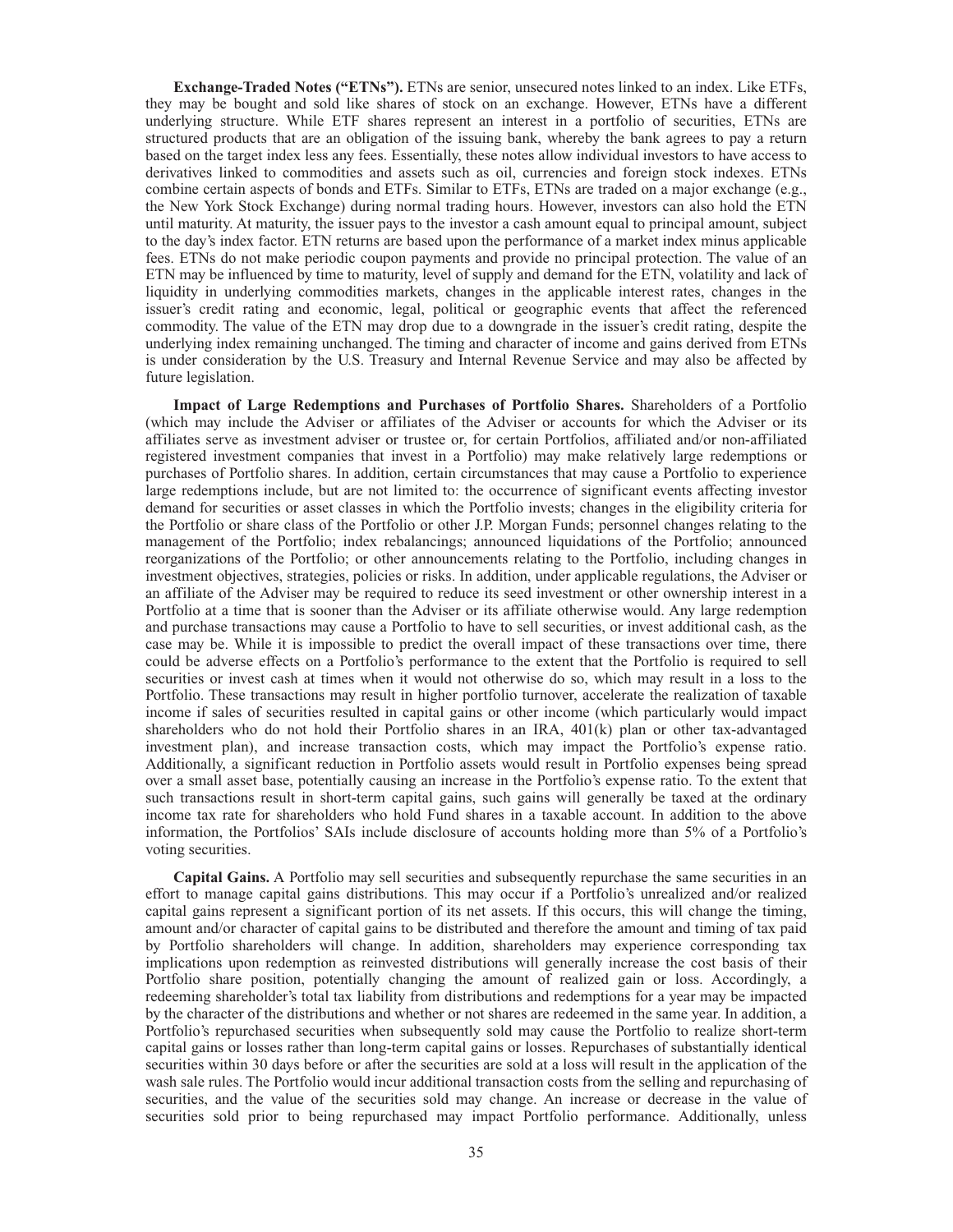otherwise disclosed in a Portfolio's prospectus, the Portfolios are not managed to maximize after-tax returns or tax efficiency for taxable shareholder accounts. As a result, large redemptions could accelerate the realization of capital gains for a shareholder of those Portfolios. Investors should consider whether a Portfolio is an appropriate investment in light of their current financial position and retirement needs.

**Government Intervention in Financial Markets.** Events in the financial sector over the past several years have resulted in reduced liquidity in credit and fixed income markets and in an unusually high degree of volatility in the financial markets, both domestically and internationally. While entire markets have been impacted, issuers that have exposure to real estate, mortgage and credit markets have been particularly affected. These events and the potential for continuing market turbulence may have an adverse effect on the Portfolios' investments. It is uncertain how long these conditions will continue.

Recent instability in the financial markets has led governments and regulators around the world to take a number of unprecedented actions designed to support certain financial institutions and segments of the financial markets that have experienced extreme volatility, and in some cases a lack of liquidity. Governments, their regulatory agencies, or self-regulatory organizations may take actions that affect the regulations of the instruments in which the Portfolios invest, or the issuers of such instruments, in ways that are unforeseeable. Legislation or regulation may also change the way in which the Portfolios themselves are regulated. For instance, in 2016, the SEC adopted rules that regulate the Portfolios' management of liquidity risk. Such legislation or regulation could limit or preclude a Portfolio's ability to achieve its investment objectives. Further, in response to the outbreak of COVID-19, a novel coronavirus disease, the U.S. Government passed the Coronavirus Aid, Relief and Economic Security Act (CARES Act) in March 2020, which established loan programs for certain issuers impacted by COVID-19. Among other conditions, borrowers under these loan programs are generally restricted from paying dividends. The adoption of any future legislation could further limit or restrict the ability of issuers to pay dividends. The ongoing effects of COVID-19 could result in continuing volatility in the market, which may negatively impact the performance of the Portfolios.

Governments or their agencies may also acquire distressed assets from financial institutions and acquire ownership interests in those institutions. The implications of government ownership and disposition of these assets are unclear, and such a program may have positive or negative effects on the liquidity, valuation and performance of portfolio holdings. Furthermore, volatile financial markets can expose the Portfolios to greater market and liquidity risk and potential difficulty in valuing portfolio instruments held by the Portfolios.

**Interfund Lending.** To satisfy redemption requests or to cover unanticipated cash shortfalls, a Portfolio may enter into lending agreements ("Interfund Lending Agreements") under which the Portfolio would lend money and borrow money for temporary purposes directly to and from another J.P. Morgan Fund, including the Portfolios, through a credit facility ("Interfund Loan"), subject to meeting the conditions of an SEC exemptive order granted to the J.P. Morgan Funds permitting such interfund lending. No Portfolio may borrow more than the lesser of the amount permitted by Section 18 of the 1940 Act or the amount permitted by its investment limitations. All Interfund Loans will consist only of uninvested cash reserves that the Portfolio otherwise would invest in short-term repurchase agreements or other shortterm instruments.

If a Portfolio has outstanding borrowings, any Interfund Loans to the Portfolio (a) will be at an interest rate equal to or lower than any outstanding bank loan, (b) will be secured at least on an equal priority basis with at least an equivalent percentage of collateral to loan value as any outstanding bank loan that requires collateral, (c) will have a maturity no longer than any outstanding bank loan (and in any event not over seven days) and (d) will provide that, if an event of default occurs under any agreement evidencing an outstanding bank loan to the Portfolio, the event of default will automatically (without need for action or notice by the lending J.P. Morgan Fund) constitute an immediate event of default under the Interfund Lending Agreement entitling the lending J.P. Morgan Fund to call the Interfund Loan (and exercise all rights with respect to any collateral) and that such call will be made if the lending bank exercises its right to call its loan under its agreement with the borrowing Portfolio.

A Portfolio may make an unsecured borrowing through the credit facility if its outstanding borrowings from all sources immediately after the interfund borrowing total 10% or less of its total assets; provided, that if the Portfolio has a secured loan outstanding from any other lender, including but not limited to another J.P. Morgan Fund, the Portfolio's interfund borrowing will be secured on at least an equal priority basis with at least an equivalent percentage of collateral to loan value as any outstanding loan that requires collateral. If a Portfolio's total outstanding borrowings immediately after an interfund borrowing would be greater than 10% of its total assets, the Portfolio may borrow through the credit facility on a secured basis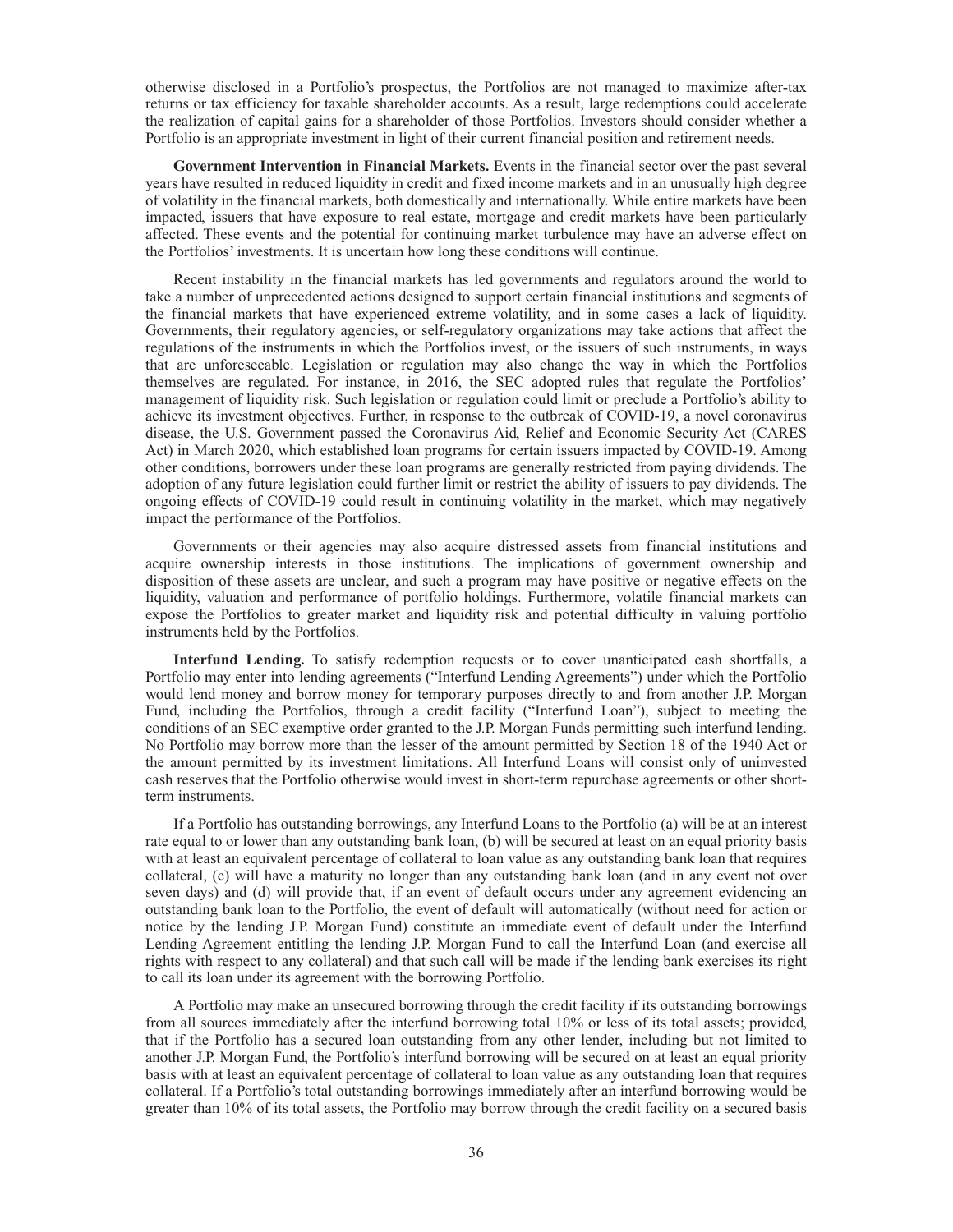only. A Portfolio may not borrow through the credit facility nor from any other source if its total outstanding borrowings immediately after the interfund borrowing would exceed the limits imposed by Section 18 of the 1940 Act.

No Portfolio may lend to another J.P. Morgan Fund through the interfund lending credit facility if the loan would cause its aggregate outstanding loans through the credit facility to exceed 15% of the lending Portfolio's net assets at the time of the loan. A Portfolio's Interfund Loans to any one J.P. Morgan Fund shall not exceed 5% of the lending Portfolio's net assets. The duration of Interfund Loans is limited to the time required to receive payment for securities sold, but in no event may the duration exceed seven days. Loans effected within seven days of each other will be treated as separate loan transactions for purposes of this condition. Each Interfund Loan may be called on one business day's notice by a lending Portfolio and may be repaid on any day by a borrowing J.P. Morgan Fund.

The limitations detailed above and the other conditions of the SEC exemptive order permitting interfund lending are designed to minimize the risks associated with interfund lending for both the lending fund and the borrowing fund. However, no borrowing or lending activity is without risk. When a Portfolio borrows money from another J.P. Morgan Fund, there is a risk that the loan could be called on one day's notice or not renewed, in which case the Portfolio may have to borrow from a bank at higher rates if an Interfund Loan were not available from another Portfolio. A delay in repayment to a lending Portfolio could result in a lost opportunity or additional lending costs.

**Master Limited Partnerships.** Certain companies are organized as master limited partnerships ("MLPs") in which ownership interests are publicly traded. MLPs often own several properties or businesses (or directly own interests) that are related to real estate development and oil and gas industries, but they also may finance motion pictures, research and development and other projects or provide financial services. Generally, an MLP is operated under the supervision of one or more managing general partners. Limited partners (like a Portfolio that invests in an MLP) are not involved in the day-to-day management of the partnership. They are allocated income and capital gains associated with the partnership project in accordance with the terms established in the partnership agreement.

The risks of investing in an MLP are generally those inherent in investing in a partnership as opposed to a corporation. For example, state law governing partnerships is often less restrictive than state law governing corporations. Accordingly, there may be fewer protections afforded investors in an MLP than investors in a corporation. Additional risks involved with investing in an MLP are risks associated with the specific industry or industries in which the partnership invests, such as the risks of investing in real estate, or oil and gas industries.

**YieldCos.** A YieldCo is a dividend growth-oriented company, created by a parent company (the "YieldCo Sponsor"), that bundles operating assets in order to generate systematic cash flows. YieldCos are not limited by asset or income composition, but they are generally tied to the energy industry, including, for example, renewable energy projects, that offer predictable cash flows. YieldCos generally serve a similar purpose as MLPs and real estate investment trusts ("REITs"), which most energy companies cannot establish due to regulatory reasons.

The risks of investing in YieldCos involve risks that differ from investments in traditional operating companies, including risks related to the relationship between the YieldCo and the YieldCo Sponsor. A YieldCo is usually dependent on the management of the YieldCo Sponsor and may be impacted by the development capabilities and financial health of its YieldCo Sponsor. Additionally, a YieldCo Sponsor may have interests of its YieldCo and may retain control of the YieldCo through classes of stock held by the YieldCo Sponsor.

A YieldCo's share price is typically a multiple of its distributable cash flow. Therefore, any event that limits a YieldCo's ability to maintain or grow its distributable cash flow would likely have a negative impact on the YieldCo's share price. The share price of a YieldCo can be affected by fundamentals unique to the YieldCo, including the robustness and consistency of its earnings and its ability to meet debt obligations including the payment of interest and principle to creditors. A YieldCo may distribute all or substantially all of the cash available for distribution, which may limit new acquisitions and future growth. A YieldCo may finance its growth strategy with debt, which may increase the YieldCo's leverage and the risk associated with the YieldCo. The ability of a YieldCo to maintain or grow its dividend distributions may depend on the YieldCo's ability to minimize its tax liabilities through the use of accelerated depreciation schedule, tax loss carryforwards, and tax incentives. Changes to the current tax code could result in greater tax liabilities, which would reduce a YieldCo's distributable cash flow.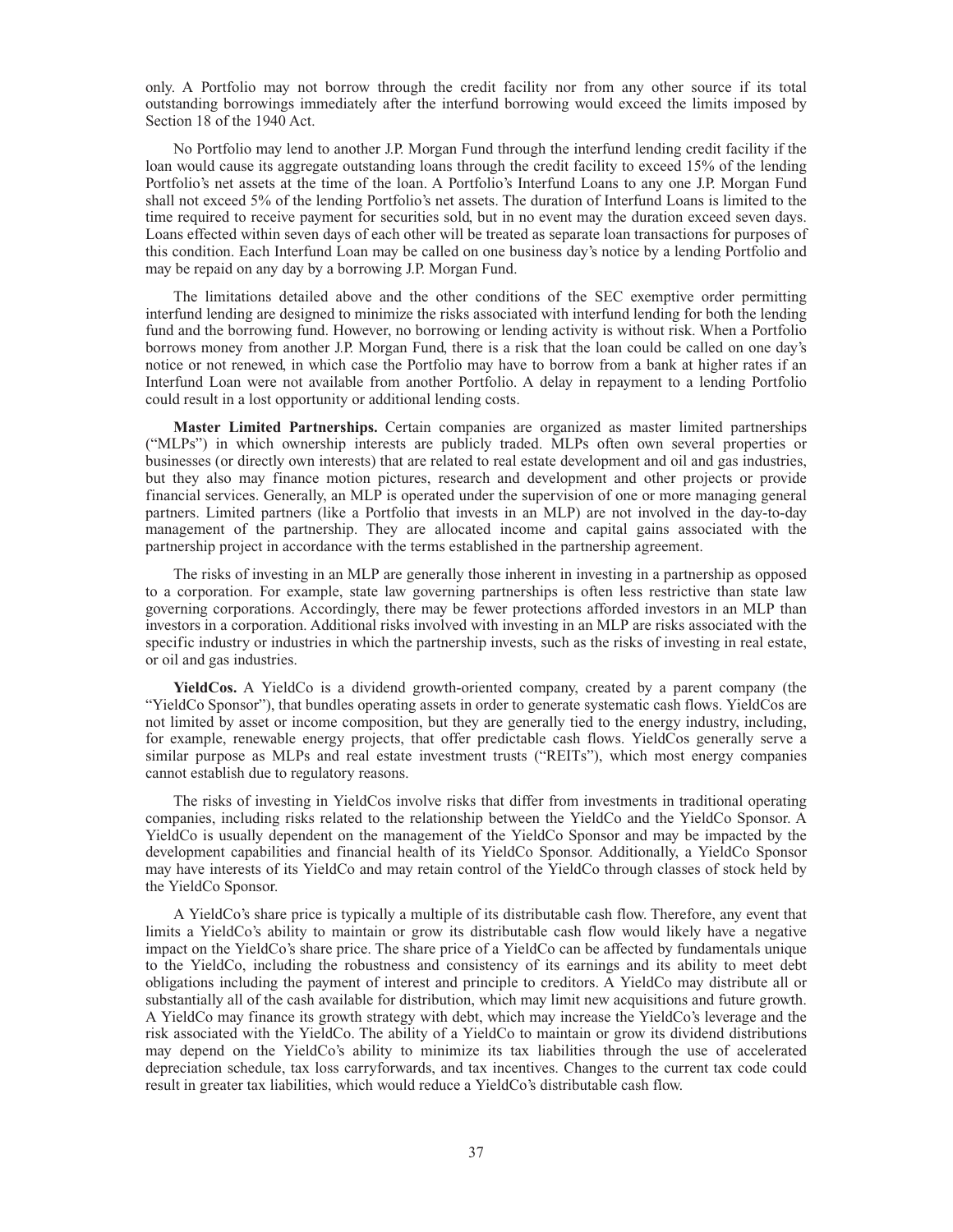**New Financial Products.** New options and futures contracts and other financial products, and various combinations thereof, including over-the-counter products, continue to be developed. These various products may be used to adjust the risk and return characteristics of certain Portfolios' investments. These various products may increase or decrease exposure to security prices, interest rates, commodity prices, or other factors that affect security values, regardless of the issuer's credit risk. If market conditions do not perform as expected, the performance of a Portfolio would be less favorable than it would have been if these products were not used. In addition, losses may occur if counterparties involved in transactions do not perform as promised. These products may expose the Portfolio to potentially greater return as well as potentially greater risk of loss than more traditional fixed income investments.

**Private Placements, Restricted Securities and Other Unregistered Securities.** Subject to its investment policies, a Portfolio may acquire investments such as obligations issued in reliance on the so-called "private placement" exemption from registration afforded by Section 4(a)(2) under the Securities Act of 1933, as amended (the "1933 Act") which cannot be offered for public sale in the U.S. without first being registered under the 1933 Act. These securities may be subject to liquidity risks and certain private placements may be determined to be Illiquid Investments under the Liquidity Risk Management program applicable to the Portfolios.

A Portfolio is subject to a risk that should the Portfolio decide to sell such securities when a ready buyer is not available at a price the Portfolio deems representative of their value, the value of the Portfolio's net assets could be adversely affected. In addition, information about the issuers whose securities are not publicly traded may not be subject to the disclosure and other investor protection requirements that may be applicable if their securities were publicly traded. As a result, prices of such securities may be difficult to value and highly volatile, which could impact the value of the Portfolio's net assets. Where a security must be registered under the 1933 Act before it may be sold, a Portfolio may be obligated to pay all or part of the registration expenses, and a considerable period may elapse between the time of the decision to sell and the time the Portfolio may be permitted to sell a security under an effective registration statement. If, during such a period, adverse market conditions were to develop, a Portfolio might obtain a less favorable price than prevailed when it decided to sell.

The Portfolios may invest in commercial paper issued in reliance on the exemption from registration afforded by Section 4(2) of the 1933 Act and other restricted securities (i.e., other securities subject to restrictions on resale). Section 4(2) commercial paper ("4(2) paper") is restricted as to disposition under federal securities laws and is generally sold to institutional investors, such as the Portfolios, that agree that they are purchasing the paper for investment purposes and not with a view to public distribution. Any resale by the purchaser must be in an exempt transaction. 4(2) paper is normally resold to other institutional investors through or with the assistance of the issuer or investment dealers who make a market in 4(2) paper, thus providing liquidity.

Certain investments in private placements may consist of direct investments and may include investments in smaller, less seasoned issuers, which may involve greater risks. These issuers may have limited product lines, markets or financial resources, or they may be dependent on a limited management group. In making investments in such securities, a Portfolio may obtain access to material non-public information, which may restrict the Portfolio's ability to conduct portfolio transactions in such securities.

**Securities Issued in Connection with Reorganizations and Corporate Restructuring.** Debt securities may be downgraded and issuers of debt securities including investment grade securities may default in the payment of principal or interest or be subject to bankruptcy proceedings. In connection with reorganizing or restructuring of an issuer, an issuer may issue common stock or other securities to holders of its debt securities. A Portfolio may hold such common stock and other securities even though it does not ordinarily invest in such securities and such common stock or other securities may be denominated in currencies that a Portfolio may not ordinarily hold.

**Stapled Securities.** From time to time, the Portfolios may invest in stapled securities to gain exposure to companies. A stapled security is a security that is comprised of two or more parts that cannot be separated from one another. The resulting security is influenced by both parts, and must be treated as one unit at all times, such as when buying or selling a security. The value of stapled securities and the income derived from them may fall as well as rise. Stapled securities are not obligations of, deposits in, or guaranteed by, the Portfolio. The listing of stapled securities on a domestic or foreign exchange does not guarantee a liquid market for stapled securities.

**Temporary Defensive Positions.** To respond to unusual market conditions, certain of the Portfolios may invest their assets in cash or cash equivalents. Cash equivalents are highly liquid, high quality instruments with maturities of three months or less on the date they are purchased ("Cash Equivalents") for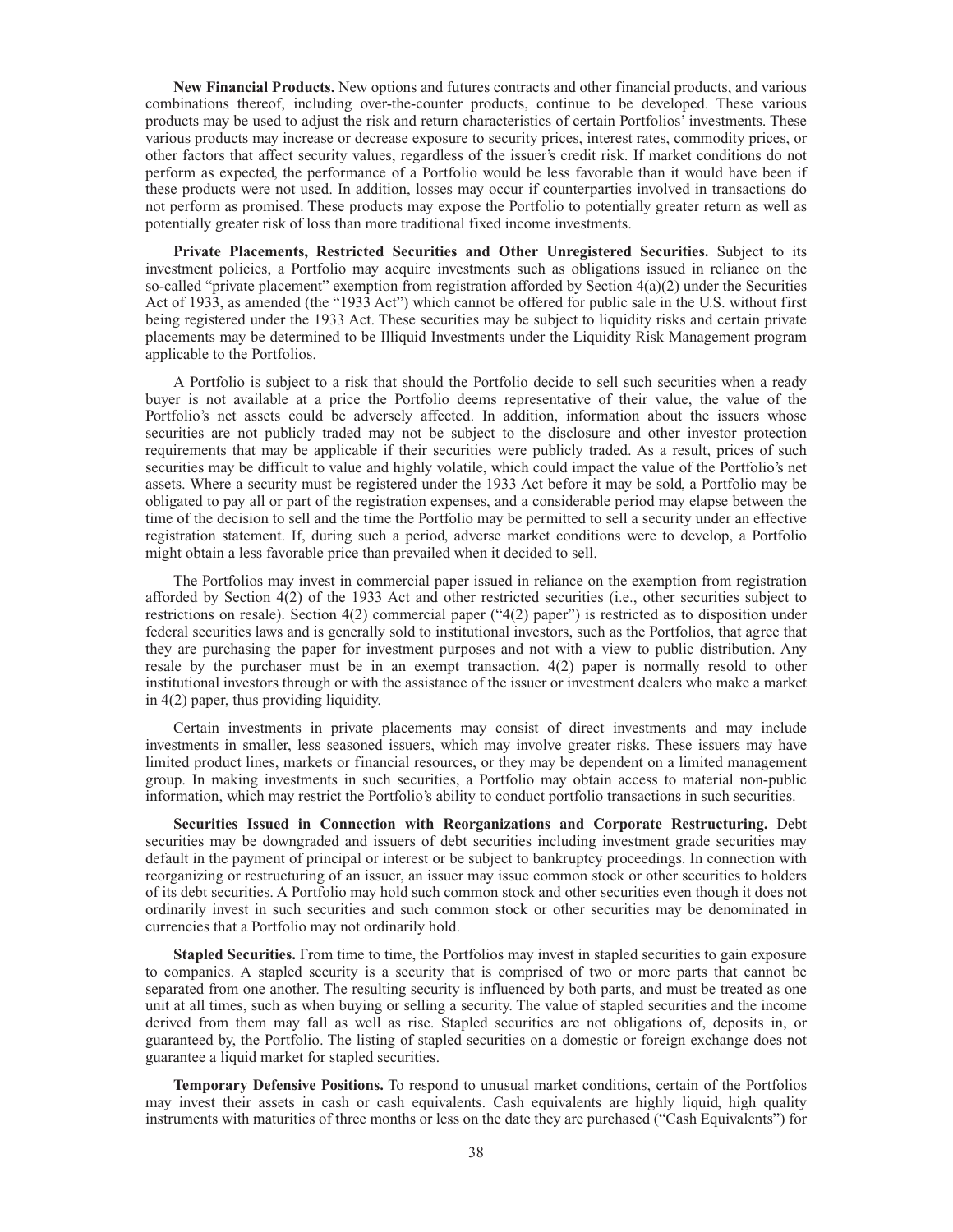temporary defensive purposes. These investments may result in a lower yield than lower-quality or longer term investments and may prevent the Portfolios from meeting their investment objectives. The percentage of a Portfolio's total assets that a Portfolio may invest in cash or cash equivalents is described in the applicable Portfolio's Prospectuses. They include securities issued by the U.S. government, its agencies and instrumentalities, repurchase agreements with maturities of seven days or less, certificates of deposit, bankers' acceptances, commercial paper money market mutual funds, and bank deposit accounts. In order to invest in repurchase agreements with the Federal Reserve Bank of New York for temporary defensive purposes, certain Portfolios may engage in periodic "test" trading in order to assess operational abilities at times when the Portfolio would otherwise not enter into such a position. These exercises may vary in size and frequency.

**Infectious Disease Risk.** A worldwide outbreak of COVID-19, a novel coronavirus disease, has negatively affected economies, markets and individual companies throughout the world. The effects of this COVID-19 pandemic to public health, and business and market conditions, including exchange trading suspensions and closures may continue to have a significant negative impact on the performance of a Portfolio's investments, increase a Portfolio's volatility, and exacerbate other pre-existing political, social and economic risks to the Portfolios.

The risk of further spreading of COVID-19 has led to significant uncertainty and volatility in the financial markets. The impacts of COVID-19, and other epidemics and pandemics that may arise in the future, could adversely affect the economies of many nations, particular regions, or the entire global economy, individual companies and investment products, and the market in general. The full extent of such impacts cannot necessarily be foreseen. The impacts may be short term or may last for an extended period of time, and may exacerbate other pre-existing political, social and economic risks. The value of a Portfolio and the securities in which a Portfolio invests may be adversely affected by impacts caused by COVID-19 and other epidemics and pandemics that may arise in the future. The impact of a pandemic may also negatively affect the liquidity of certain of a Portfolio's portfolio holdings and may make it more difficult to value such holdings. Because epidemics and pandemics (such as COVID-19) impact broad segments of businesses and populations at the same time or in close succession, often in unpredictable and significant ways, they create the risk that a Portfolio's operations may be interrupted , which may have a significant negative impact on investment performance. Governments, their regulatory agencies, or selfregulatory organizations may take actions that affect the instruments in which a Portfolio invests, or the issuers of such instruments, in ways that could also have a significant negative impact on a Portfolio's investment performance.

## **Mortgage-Related Securities**

**Mortgages (Directly Held).** Mortgages are debt instruments secured by real property. Unlike mortgage-backed securities, which generally represent an interest in a pool of mortgages, direct investments in mortgages involve prepayment and credit risks of an individual issuer and real property. Consequently, these investments require different investment and credit analysis by a Portfolio's Adviser.

Directly placed mortgages may include residential mortgages, multifamily mortgages, mortgages on cooperative apartment buildings, commercial mortgages, and sale-leasebacks. These investments are backed by assets such as office buildings, shopping centers, retail stores, warehouses, apartment buildings and single-family dwellings. In the event that a Portfolio forecloses on any non-performing mortgage, and acquires a direct interest in the real property, such Portfolio will be subject to the risks generally associated with the ownership of real property. There may be fluctuations in the market value of the foreclosed property and its occupancy rates, rent schedules and operating expenses. There may also be adverse changes in local, regional or general economic conditions, deterioration of the real estate market and the financial circumstances of tenants and sellers, unfavorable changes in zoning, building, environmental and other laws, increased real property taxes, rising interest rates, reduced availability and increased cost of mortgage borrowings, the need for unanticipated renovations, unexpected increases in the cost of energy, environmental factors, acts of God and other factors which are beyond the control of a Portfolio or the Portfolio's Adviser. Hazardous or toxic substances may be present on, at or under the mortgaged property and adversely affect the value of the property. In addition, the owners of property containing such substances may be held responsible, under various laws, for containing, monitoring, removing or cleaning up such substances. The presence of such substances may also provide a basis for other claims by third parties. Costs of clean up or of liabilities to third parties may exceed the value of the property. In addition, these risks may be uninsurable. In light of these and similar risks, it may be impossible to dispose profitably of properties in foreclosure.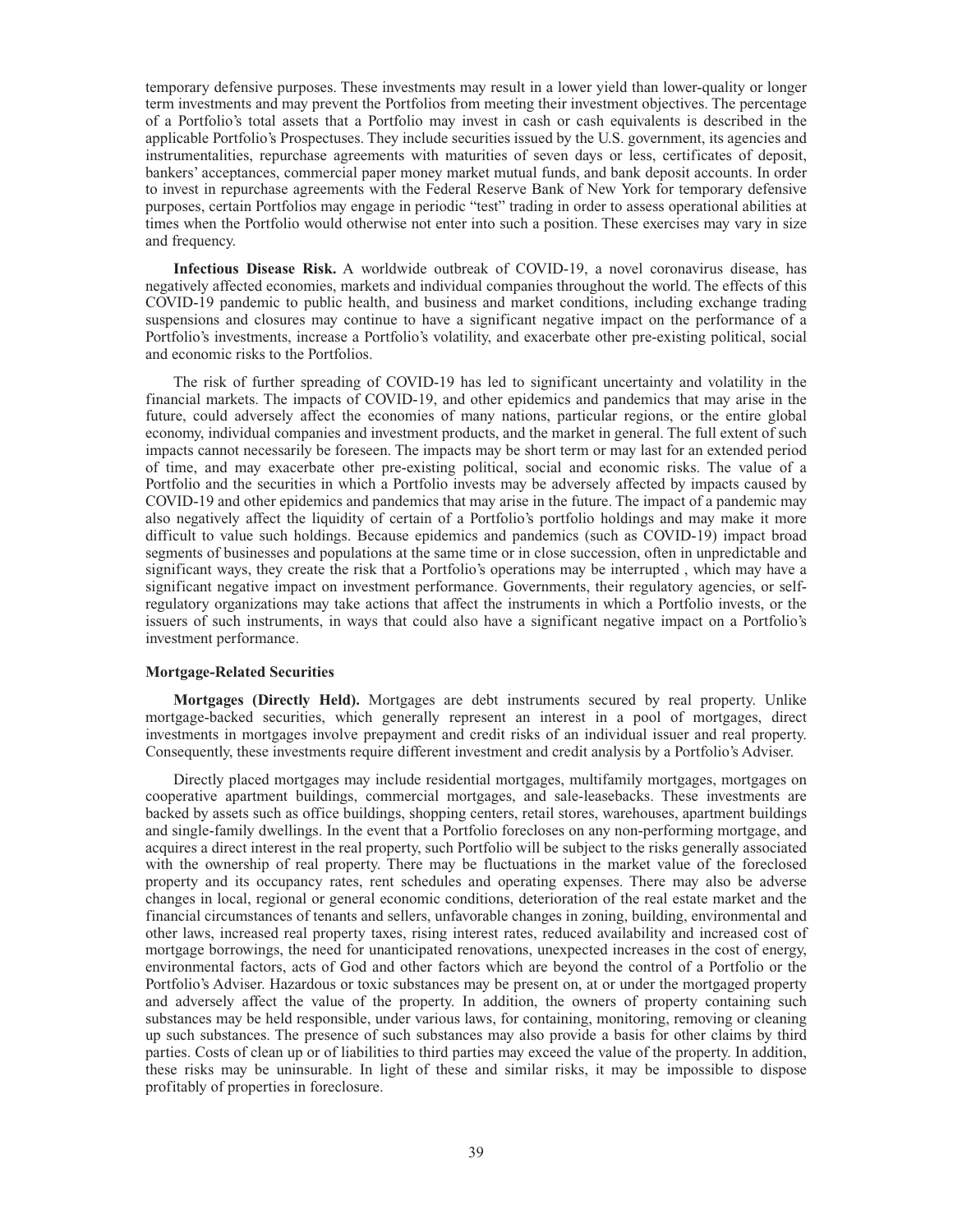**Mortgage-Backed Securities.** A Portfolio may invest in mortgage-backed securities ("MBS"), which are securities that represent pools of mortgage loans assembled and/or securitized for sale to investors. MBS include mortgage pass-through securities and collateralized mortgage obligations ("CMOs"). MBS may be arranged by various governmental agencies, such as the Government National Mortgage Association ("Ginnie Mae"); government sponsored enterprises ("GSEs"), such as the Federal National Mortgage Association ("Fannie Mae") and the Federal Home Loan Mortgage Corporation ("Freddie Mac"); and private issuers, such as commercial banks, savings and loan institutions, mortgage bankers, and private mortgage insurance companies.

A mortgage pass-through security is a pro rata interest in a pool of mortgages where the cash flow generated from the mortgage collateral is passed through to the security holder after paying servicing and guarantee fees.

CMOs are debt securities that are fully collateralized by a portfolio of mortgages or MBS, or re-securitized or reorganized MBS. Unlike mortgage pass-through securities, CMOs may be organized in a variety of different ways to create customized cash flows in different tranches and may offer certain protections against prepayment risk, such as creating more definite maturities. CMOs may pay fixed or variable rates of interest, and certain CMOs have priority over others with respect to the receipt of prepayments. CMOs may be structured as Real Estate Mortgage Investment Conduits ("REMICs") which are federally tax-exempt entities that may be organized as trusts, partnerships, corporations or other types of associations.

CMOs are also subject to cash flow uncertainty and price volatility. Stripped mortgage securities (a type of potentially high-risk CMO) are created by separating the interest and principal payments generated by a pool of MBS or a CMO to create additional classes of securities. CMOs are subject to principal prepayments on the underlying mortgages and, thus, may be retired earlier than scheduled.

MBS are subject to scheduled and unscheduled principal payments as homeowners pay down or prepay their mortgages. As these payments are received, they must be reinvested when interest rates may be higher or lower than on the original mortgage security. Therefore, these securities may not be an effective means of locking in long-term interest rates. In addition, when interest rates fall, the pace of mortgage prepayments increase, sometimes rapidly. These refinanced mortgages are paid off at face value (par), causing a loss for any investor who may have purchased the MBS at a price above par. In such an environment, this risk limits the potential price appreciation of these securities and can negatively affect a Portfolio's NAV. When rates rise, the prices of mortgage-backed securities can be expected to decline, although historically these securities have experienced smaller price declines than comparable quality bonds. In addition, when rates rise and prepayments slow, the effective duration of MBS extends, resulting in increased volatility. A decline or flattening of housing values may cause delinquencies in the mortgages (especially sub-prime or non-prime mortgages) underlying MBS and thereby adversely affect the ability of the MBS issuer to make principal payments to MBS holders.

MBS issued by the U.S. government and its agencies and instrumentalities may be backed by the full faith and credit of the U.S. government or may be guaranteed as to principal and interest payments. There are a number of important differences among the agencies, GSEs and instrumentalities of the U.S. government that issue MBS and among the securities that they issue.

*Ginnie Mae Securities.* MBS issued by Ginnie Mae include Ginnie Mae Mortgage Pass-Through Certificates and CMOs which are guaranteed as to the timely payment of principal and interest by Ginnie Mae. Ginnie Mae's guarantee is backed by the full faith and credit of the U.S. government. Ginnie Mae is a wholly-owned U.S. government corporation within the Department of Housing and Urban Development. Ginnie Mae certificates also are supported by the authority of Ginnie Mae to borrow funds from the U.S. Treasury to make payments under its guarantee.

*Fannie Mae and Freddie Mac Securities.* MBS issued by Fannie Mae include Fannie Mae Guaranteed Mortgage Pass-Through Certificates which are solely the obligations of Fannie Mae and are not backed by or entitled to the full faith and credit of the U.S. government. Fannie Mae is a government-sponsored enterprise, which is chartered by Congress but owned by private shareholders. Fannie Mae Certificates are guaranteed as to timely payment of the principal and interest by Fannie Mae. MBS issued by Freddie Mac include Freddie Mac Mortgage Participation Certificates and CMOs. Like Fannie Mae, Freddie Mac is a government-sponsored enterprise, which is chartered by Congress but owned by private shareholders. Freddie Mac Certificates are not guaranteed by the U.S. government and do not constitute a debt or obligation of the U.S. government. Freddie Mac Certificates entitle the holder to timely payment of interest, which is guaranteed by Freddie Mac. Freddie Mac guarantees either ultimate collection or timely payment of all principal payments on the underlying mortgage loans. When Freddie Mac does not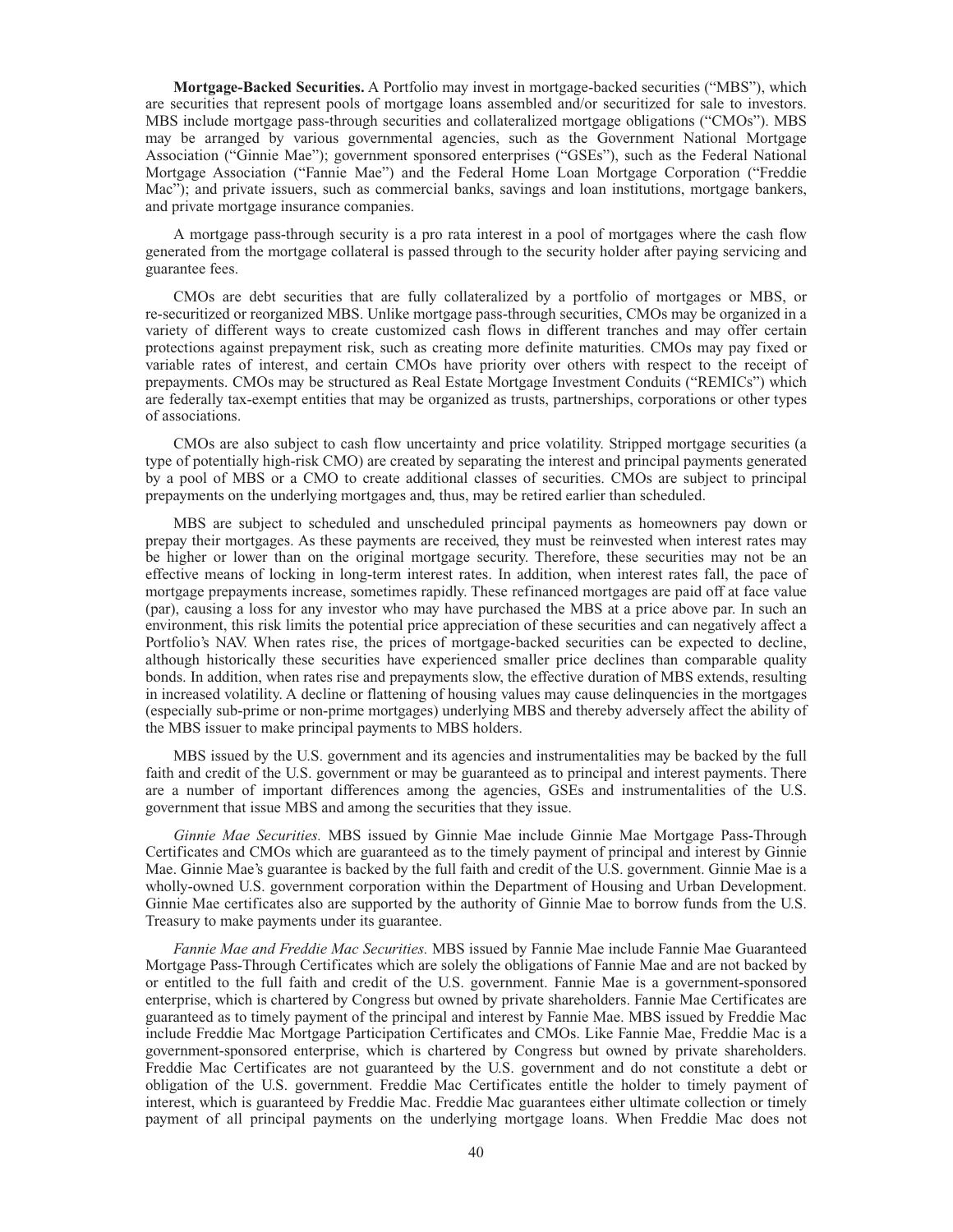guarantee timely payment of principal, Freddie Mac may remit the amount due on account of its guarantee of ultimate payment of principal at any time after default on an underlying mortgage, but in no event later than one year after it becomes payable.

On June 3, 2019, under the FHFA's "Single Security Initiative," Fannie Mae and Freddie Mac began issuing uniform mortgage-backed securities ("UMBS"). UMBS are eligible for delivery into the TBA market. Each UMBS has a 55-day remittance cycle and can be used as collateral in either a Fannie Mae or Freddie Mac security or held for investment. Freddie Mac's legacy TBA-eligible securities have a 45-day remittance cycle and will not be directly eligible for delivery in settlement of a UMBS trade. Freddie Mac will offer investors the opportunity to exchange outstanding legacy mortgage-backed securities for mirror UMBS with a 55-day remittance period. The exchange offer includes compensation for the 10-day delay in receipt of payments. A Portfolio's ability to invest in UMBS to the same degree that the Portfolio currently invests in Fannie Mae and Freddie Mac mortgage-backed securities is uncertain.

While Fannie Mae and Freddie Mac have taken steps for a smooth transition to the issuance of UMBS, the effects of the issuance of UMBS on the MBS and TBA markets are uncertain and there may be factors that affect the timing of the transition to UMBS or the ability of market participants, including a Portfolio, to adapt to the issuance of UMBS. A Portfolio may need to consider the tax and accounting issues raised by investments in UMBS and/or the exchange of legacy Freddie Mac securities for UMBS. Additionally, there could be divergence in prepayment rates of UMBS issued by Fannie Mae and Freddie Mac, which could lead to differences in the prices of Fannie Mae- and Freddie Mac-issued UMBS if Fannie Mae and Freddie Mac fail to align programs, policies and practices that affect prepayments. The initial effects of the issuance of UMBS on the market for mortgage-related securities have been relatively minimal, however the long-term effects are still uncertain.

For more information on recent events impacting Fannie Mae and Freddie Mac securities, see "Recent Events Regarding Fannie Mae and Freddie Mac Securities" under the heading "Risk Factors of Mortgage-Related Securities."

CMOs and guaranteed REMIC pass-through certificates ("REMIC Certificates") issued by Fannie Mae, Freddie Mac, Ginnie Mae and private issuers are types of multiple class pass-through securities. Investors may purchase beneficial interests in REMICs, which are known as "regular" interests or "residual" interests. The Portfolios do not currently intend to purchase residual interests in REMICs. The REMIC Certificates represent beneficial ownership interests in a REMIC Trust, generally consisting of mortgage loans or Fannie Mae, Freddie Mac or Ginnie Mae guaranteed mortgage pass-through certificates (the "Mortgage Assets"). The obligations of Fannie Mae, Freddie Mac or Ginnie Mae under their respective guaranty of the REMIC Certificates are obligations solely of Fannie Mae, Freddie Mac or Ginnie Mae, respectively.

*Fannie Mae REMIC Certificates.* Fannie Mae REMIC Certificates are issued and guaranteed as to timely distribution of principal and interest by Fannie Mae. In addition, Fannie Mae will be obligated to distribute the principal balance of each class of REMIC Certificates in full, whether or not sufficient funds are otherwise available.

*Freddie Mac REMIC Certificates.* Freddie Mac guarantees the timely payment of interest, and also guarantees the payment of principal as payments are required to be made on the underlying mortgage participation certificates ("PCs"). PCs represent undivided interests in specified residential mortgages or participation therein purchased by Freddie Mac and placed in a PC pool. With respect to principal payments on PCs, Freddie Mac generally guarantees ultimate collection of all principal of the related mortgage loans without offset or deduction. Freddie Mac also guarantees timely payment of principal on certain PCs referred to as "Gold PCs."

*Ginnie Mae REMIC Certificates.* Ginnie Mae guarantees the full and timely payment of interest and principal on each class of securities (in accordance with the terms of those classes as specified in the related offering circular supplement). The Ginnie Mae guarantee is backed by the full faith and credit of the U.S. government.

REMIC Certificates issued by Fannie Mae, Freddie Mac and Ginnie Mae are treated as U.S. Government securities for purposes of investment policies.

CMOs and REMIC Certificates provide for the redistribution of cash flow to multiple classes. Each class of CMOs or REMIC Certificates, often referred to as a "tranche," is issued at a specific adjustable or fixed interest rate and must be fully retired no later than its final distribution date. This reallocation of interest and principal results in the redistribution of prepayment risk across different classes. This allows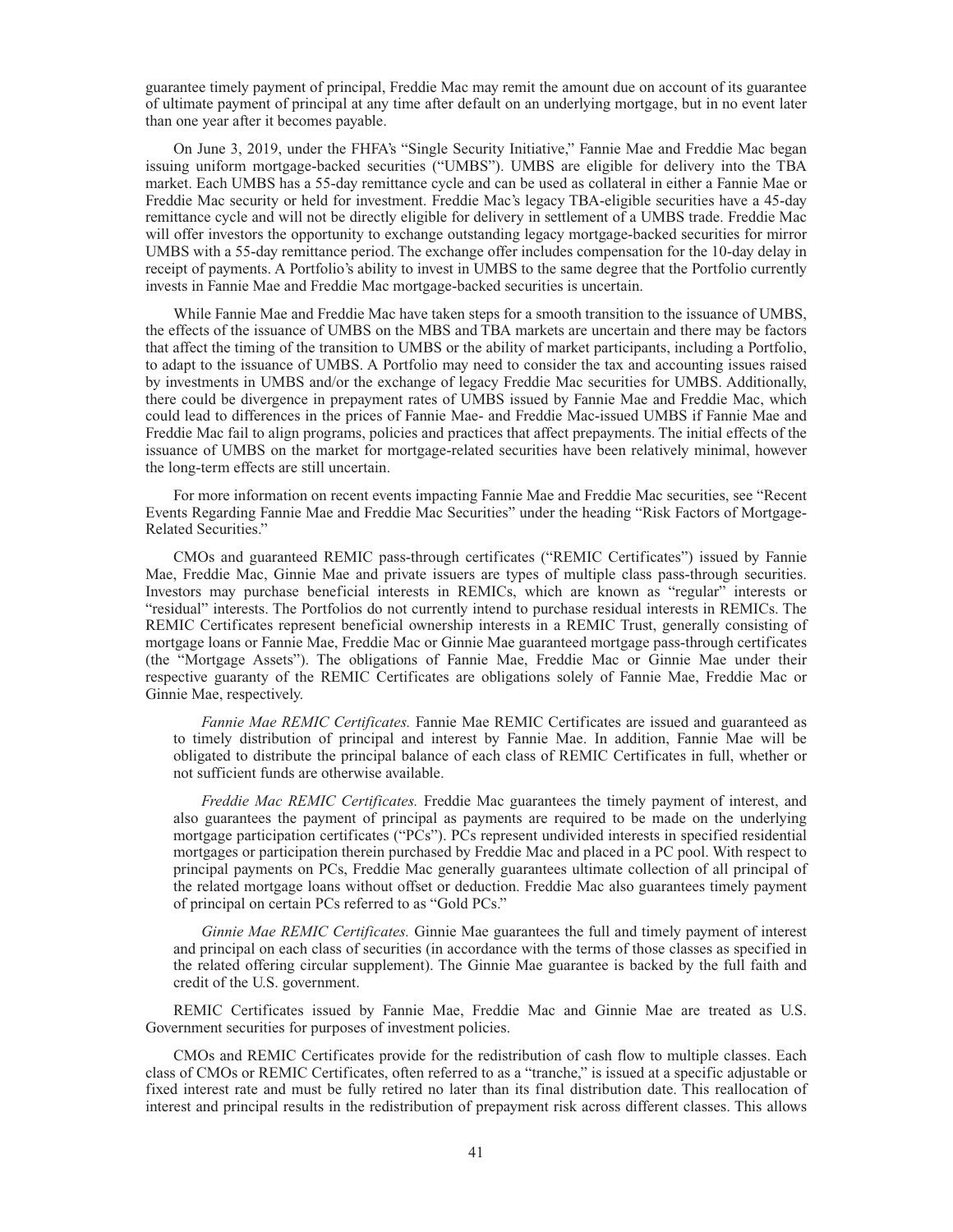for the creation of bonds with more or less risk than the underlying collateral exhibits. Principal prepayments on the mortgage loans or the Mortgage Assets underlying the CMOs or REMIC Certificates may cause some or all of the classes of CMOs or REMIC Certificates to be retired substantially earlier than their final distribution dates. Generally, interest is paid or accrues on all classes of CMOs or REMIC Certificates on a monthly basis.

The principal of and interest on the Mortgage Assets may be allocated among the several classes of CMOs or REMIC Certificates in various ways. In certain structures (known as "sequential pay" CMOs or REMIC Certificates), payments of principal, including any principal prepayments, on the Mortgage Assets generally are applied to the classes of CMOs or REMIC Certificates in the order of their respective final distribution dates. Thus, no payment of principal will be made on any class of sequential pay CMOs or REMIC Certificates until all other classes having an earlier final distribution date have been paid in full.

Additional structures of CMOs and REMIC Certificates include, among others, principal only structures, interest only structures, inverse floaters and "parallel pay" CMOs and REMIC Certificates. Certain of these structures may be more volatile than other types of CMO and REMIC structures. Parallel pay CMOs or REMIC Certificates are those which are structured to apply principal payments and prepayments of the Mortgage Assets to two or more classes concurrently on a proportionate or disproportionate basis. These simultaneous payments are taken into account in calculating the final distribution date of each class.

A wide variety of REMIC Certificates may be issued in the parallel pay or sequential pay structures. These securities include accrual certificates (also known as "Z-Bonds"), which only accrue interest at a specified rate until all other certificates having an earlier final distribution date have been retired and are converted thereafter to an interest-paying security, and planned amortization class ("PAC") certificates, which are parallel pay REMIC Certificates which generally require that specified amounts of principal be applied on each payment date to one or more classes of REMIC Certificates (the "PAC Certificates"), even though all other principal payments and prepayments of the Mortgage Assets are then required to be applied to one or more other classes of the certificates. The scheduled principal payments for the PAC Certificates generally have the highest priority on each payment date after interest due has been paid to all classes entitled to receive interest currently. Shortfalls, if any, are added to the amount of principal payable on the next payment date. The PAC Certificate payment schedule is taken into account in calculating the final distribution date of each class of PAC. In order to create PAC tranches, one or more tranches generally must be created that absorb most of the volatility in the underlying Mortgage Assets. These tranches tend to have market prices and yields that are much more volatile than the PAC classes. The Z-Bonds in which the Portfolios may invest may bear the same non-credit-related risks as do other types of Z-Bonds. Z-Bonds in which the Portfolio may invest will not include residual interest.

Total Annual Fund Operating Expenses set forth in the fee table and Financial Highlights section of each Portfolio's Prospectus do not include any expenses associated with investments in certain structured or synthetic products that may rely on the exception to the definition of "investment company" provided by section  $3(c)(1)$  or  $3(c)(7)$  of the 1940 Act.

*Limitations on the Use of Mortgage-Backed Securities.* The Core Bond Portfolio may invest in mortgage-backed securities issued by private issuers including Guaranteed CMOs and REMIC passthrough securities, as well as those issued or guaranteed by the U.S. government, or its agencies or instrumentalities. The Core Bond Portfolio may invest in mortgage-backed securities that are rated in one of the four highest rating categories by at least one NRSRO at the time of investment or, if unrated, determined by the Adviser to be of comparable quality.

**GSE Credit Risk Transfer Securities and GSE Credit-Linked Notes.** Government-Sponsored Enterprises **("**GSE") credit risk transfer securities are notes issued directly by a GSE, such as Fannie Mae and Freddie Mac, and GSE credit-linked notes are notes issued by a SPV sponsored by a GSE. Investors in these notes provide credit protection for the applicable GSE's mortgage-related securities guarantee obligations. In this regard, a noteholder receives compensation for providing credit protection to the GSE and, when a specified level of losses on the relevant mortgage loans occurs, the principal balance and certain payments owed to the noteholder may be reduced. In addition, noteholders may receive a return of principal prior to the stated maturity date reflecting prepayment on the underlying mortgage loans and in any other circumstances that may be set forth in the applicable loan agreement. The notes may be issued in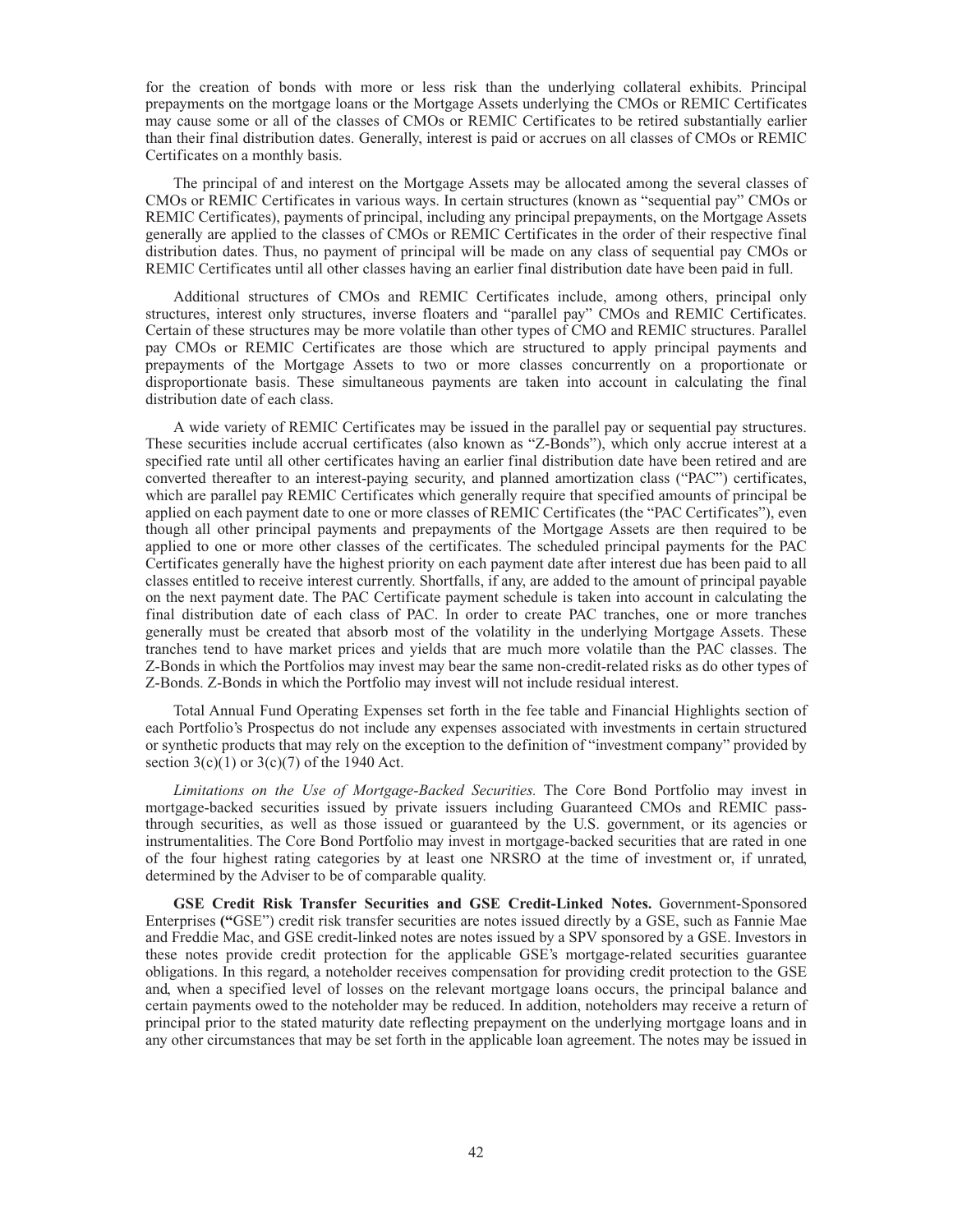different tranches representing the issuance of different levels of credit risk protection to the GSE on the underlying mortgage loans and the notes are not secured by the reference mortgage loans. There are important differences between the structure of GSE credit risk transfer securities and GSE credit-linked notes.

*GSE Credit Risk Transfer Securities Structure.* In this structure, the GSE receives the note sale proceeds. The GSE pays noteholders monthly interest payments and a return of principal on the stated maturity date based on the initial investment amount, as reduced by any covered losses on the reference mortgage loans.

*GSE Credit-Linked Notes Structure.* In this structure, the SPV receives the note sale proceeds and the SPV's obligations to the noteholder are collateralized by the note sale proceeds. The SPV invests the proceeds in cash or other short-term assets. The SPV also enters into a credit protection agreement with the GSE pursuant to which the GSE pays the SPV monthly premium payments and the SPV compensates the GSE for covered losses on the reference mortgage loans. The SPV pays noteholders monthly interest payments based on the premium payments paid by the GSE and the performance on the invested note sale proceeds. The noteholders also receive a return of principal on a stated maturity date based on the initial investment amount, as reduced by any covered losses on the reference mortgage loans paid by the SPV or the GSE.

**Mortgage TBAs.** The Portfolios may invest in mortgage pass-through securities eligible to be sold in the "to-be-announced" or TBA market ("Mortgage TBAs"). Mortgage TBAs provide for the forward or delayed delivery of the underlying instrument with settlement up to 180 days. The term TBA comes from the fact that the actual mortgage-backed security that will be delivered to fulfill a TBA trade is not designated at the time the trade is made, but rather is generally announced 48 hours before the settlement date. Mortgage TBAs are subject to the risks described in the "When-Issued Securities, Delayed Delivery Securities and Forward Commitments" section. Additionally, amendments to applicable rolls include certain mandatory margin requirements for the TBA market, which may require the Portfolios to pay collateral in connection with their TBA transactions. The required margin could increase the cost of the Portfolios and add additional complexity for Portfolios engaging in these transactions.

**Mortgage Dollar Rolls.** In a mortgage dollar roll transaction, one party sells mortgage-backed securities, principally Mortgage TBAs, for delivery in the current month and simultaneously contracts with the same counterparty to repurchase similar (same type, coupon and maturity) but not identical securities on a specified future date. When a Portfolio enters into TBAs/mortgage dollar rolls, the Portfolio will segregate or earmark until the settlement date liquid assets, in an amount equal to the agreed-upon purchase price of each long and short position. Economically off-setting TBA positions with the same agency, coupon, and maturity date, are generally permitted to be netted if the short position settles on the same date or before the long position. During the period between the sale and repurchase in a mortgage dollar roll transaction, the Portfolio will not be entitled to receive interest and principal payments on securities sold. Losses may arise due to changes in the value of the securities or if the counterparty does not perform under the terms of the agreement. If the counterparty files for bankruptcy or becomes insolvent, the Portfolio's right to repurchase or sell securities may be limited. Mortgage dollar rolls may be subject to leverage risks. In addition, mortgage dollar rolls may increase interest rate risk and result in an increased portfolio turnover rate which increases costs. The benefits of mortgage dollar rolls may depend upon a Portfolio's Adviser's ability to predict mortgage prepayments and interest rates. There is no assurance that mortgage dollar rolls can be successfully employed. For purposes of diversification and investment limitations, mortgage dollar rolls are considered to be mortgage-backed securities.

**Stripped Mortgage-Backed Securities.** Stripped Mortgage-Backed Securities ("SMBS") are derivative multi-class mortgage securities issued outside the REMIC or CMO structure. SMBS may be issued by agencies or instrumentalities of the U.S. Government, or by private originators of, or investors in, mortgage loans, including savings and loan associations, mortgage banks, commercial banks, investment banks, and special purpose entities. SMBS are usually structured with two classes that receive different proportions of the interest and principal distributions from a pool of mortgage assets. A common type of SMBS will have one class receiving all of the interest from the mortgage assets ("IOs"), while the other class will receive all of the principal ("POs"). Mortgage IOs receive monthly interest payments based upon a notional amount that declines over time as a result of the normal monthly amortization and unscheduled prepayments of principal on the associated mortgage POs.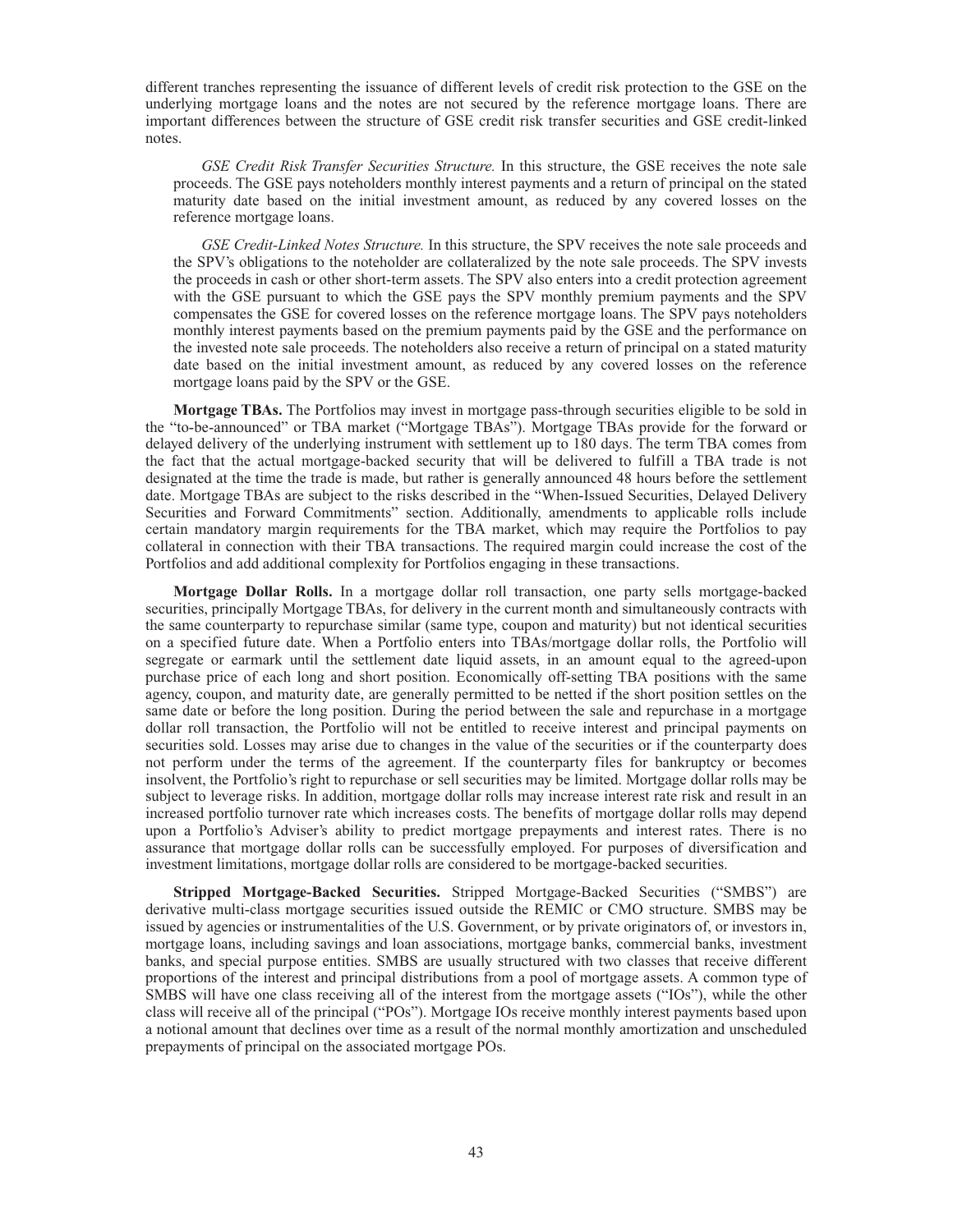In addition to the risks applicable to Mortgage-Related Securities in general, SMBS are subject to the following additional risks:

*Prepayment/Interest Rate Sensitivity.* SMBS are extremely sensitive to changes in prepayments and interest rates. Even though these securities have been guaranteed by an agency or instrumentality of the U.S. government, under certain interest rate or prepayment rate scenarios, the Portfolios may lose money on investments in SMBS.

*Interest Only SMBS*. Changes in prepayment rates can cause the return on investment in IOs to be highly volatile. Under extremely high prepayment conditions, IOs can incur significant losses.

*Principal Only SMBS.* POs are bought at a discount to the ultimate principal repayment value. The rate of return on a PO will vary with prepayments, rising as prepayments increase and falling as prepayments decrease. Generally, the market value of these securities is unusually volatile in response to changes in interest rates.

*Yield Characteristics.* Although SMBS may yield more than other mortgage-backed securities, their cash flow patterns are more volatile and there is a greater risk that any premium paid will not be fully recouped. A Portfolio's Adviser will seek to manage these risks (and potential benefits) by investing in a variety of such securities and by using certain analytical and hedging techniques.

**Privately Issued Mortgage-Related Securities.** Non-government issuers, including commercial banks, savings and loan institutions, private mortgage insurance companies, mortgage bankers and other secondary market issuers, also create pass-through pools of conventional residential mortgage loans. Such issuers may be the originators and/or servicers of the underlying mortgage loans as well as the guarantors of the mortgage-related securities. Mortgage pools created by non-governmental issuers generally offer a higher rate of interest than government and government-related pools because there are no direct or indirect government or agency guarantees of payments in the former pools. However, timely payment of interest and principal of these pools may be supported by various forms of insurance of guarantees, including individual loan, title, pool and hazard insurance and letters of credit, which may be issued by governmental entities or private insurers. Such insurance and guarantees and the creditworthiness of the issuers thereof may be considered in determining whether a mortgage-related security meets a Portfolio's investment quality standards. There can be no assurance that insurers or guarantors can meet their obligations under the insurance policies or guarantee arrangements.

Privately issued mortgage-related securities may not be subject to the same underwriting requirements for the underlying mortgages that are applicable to those mortgage-related securities that have a government or government-sponsored entity guarantee. As a result, the mortgage loans underlying privately issued mortgage-related securities may have less favorable collateral, credit risk or other underwriting characteristics than government or government-sponsored mortgage-related securities and have wider variances in a number of terms including interest rate, term, size, purpose and borrower characteristics. Mortgage pools underlying privately issued mortgage-related securities may include second mortgages, high loan-to-value ratio mortgages where a government or government-sponsored entity guarantee is not available. The coupon rates and maturities of the underlying mortgage loans in a privately-issued mortgage-related securities pool may vary to a greater extent than those included in a government guaranteed pool, and the pool may include subprime mortgage loans. Subprime loans are loans made to borrowers with low credit ratings or other factors that increase the risk of default. For these reasons, the loans underlying these securities historically have had higher default rates than those loans that meet government underwriting requirements.

The risk of non-payment is greater for mortgage-related securities that are backed by loans that were originated under weak underwriting standards, including loans made to borrowers with limited means to make repayment. A level of risk exists for all loans, although, historically, the poorest performing loans have been those classified as subprime. Other types of privately issued mortgage-related securities, such as those classified as pay-option adjustable rate or Alt-A, at times, have also performed poorly. Even loans classified as prime may experience higher levels of delinquencies and defaults. A decline in real property values across the U.S. may exacerbate the level of losses that investors in privately issued mortgage-related securities have experienced. Market factors that may adversely affect mortgage loan repayment include adverse economic conditions, unemployment, a decline in the value of real property, or an increase in interest rates.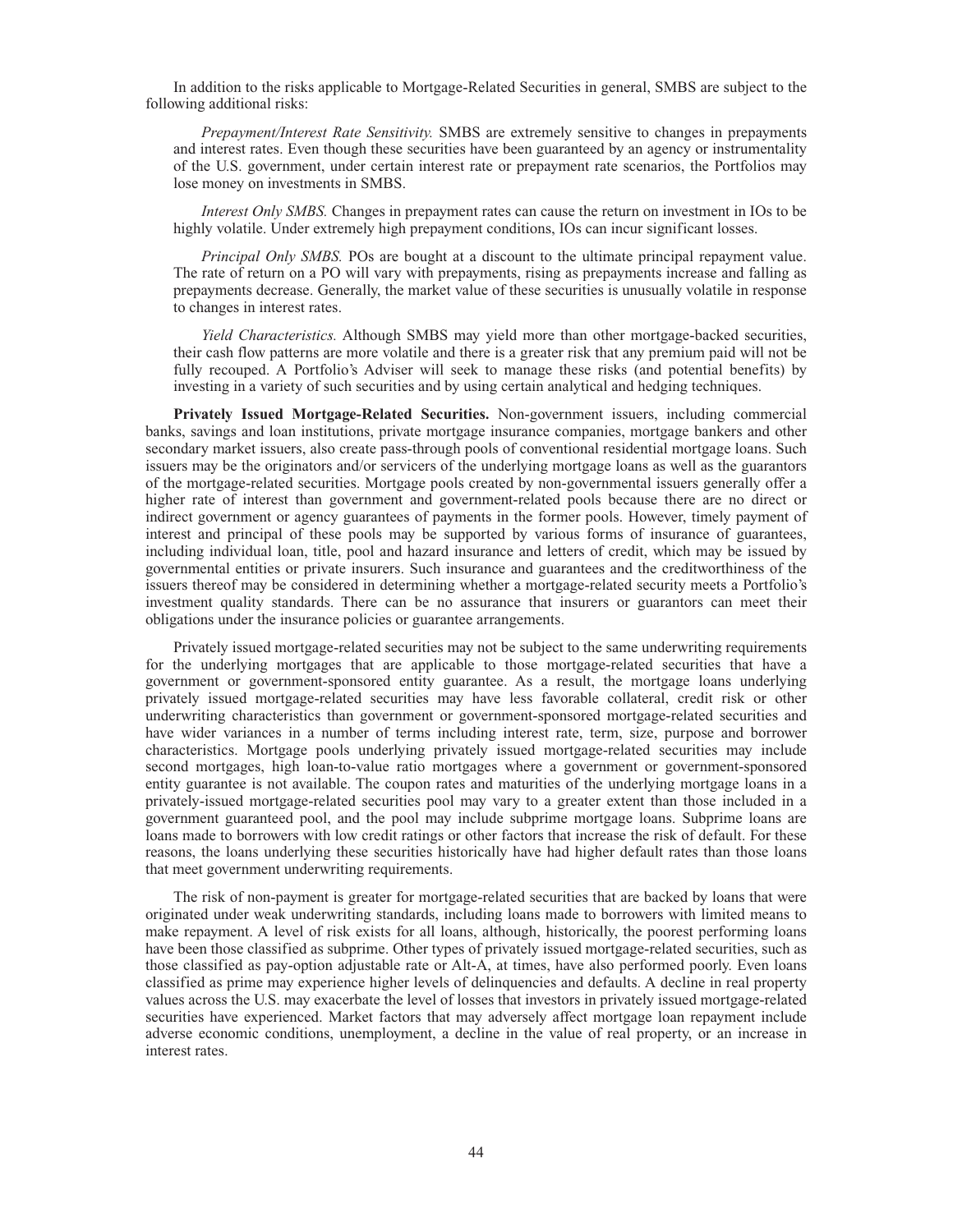Privately issued mortgage-related securities are not traded on an exchange and there may be a limited market for these securities, especially when there is a perceived weakness in the mortgage and real estate market sectors. Without an active trading market, mortgage-related securities held in a Portfolio's portfolio may be particularly difficult to value because of the complexities involved in assessing the value of the underlying mortgage loans.

The Portfolios may purchase privately issued mortgage-related securities that are originated, packaged and serviced by third party entities. Such third parties may have obligations to investors of mortgagerelated securities under trust or other documents. For example, loan servicers may be liable to the holder of the mortgage-related securities for negligence or willful misconduct in carrying out their servicing duties. Similarly, loan originators/servicers may make certain representations and warranties regarding the quality of the mortgages and properties underlying a mortgage-related security, which if untrue, may trigger an obligation of the originator/service or its affiliates, as applicable, to repurchase the mortgages from the issuing trust. Although trust and other documents may include protective provisions, investors in certain mortgage-related securities have had limited success in enforcing terms or such agreements against such third parties. In addition, such third parties may have had interests that are in conflict with those holders of the mortgage-related.

For example, to the extent third party entities are involved in litigation relating to the securities, actions may be taken by such third parties that are adverse to the interest of the holders of the mortgagerelated securities, including the Portfolios, such as withholding proceeds due to holders of the mortgagerelated securities, to cover legal or related costs. Any such action could result in losses to the Portfolios.

In addition, certain mortgage-related securities, which may include loans that originally qualified under standards established by government-sponsored entities (for example, certain REMICs that include Fannie Mae mortgages), are not considered as government securities for purposes of a Portfolio's investment strategies or policies and may be subject to the same risks as privately-issued mortgage-related securities. There is no government or government-sponsored guarantee for such privately issued investments.

**Adjustable Rate Mortgage Loans.** Certain Portfolios may invest in adjustable rate mortgage loans ("ARMs"). ARMs eligible for inclusion in a mortgage pool will generally provide for a fixed initial mortgage interest rate for a specified period of time. Thereafter, the interest rates (the "Mortgage Interest Rates") may be subject to periodic adjustment based on changes in the applicable index rate (the "Index Rate"). The adjusted rate would be equal to the Index Rate plus a gross margin, which is a fixed percentage spread over the Index Rate established for each ARM at the time of its origination.

Adjustable interest rates can cause payment increases that some borrowers may find difficult to make. However, certain ARMs may provide that the Mortgage Interest Rate may not be adjusted to a rate above an applicable lifetime maximum rate or below an applicable lifetime minimum rate for such ARM. Certain ARMs may also be subject to limitations on the maximum amount by which the Mortgage Interest Rate may adjust for any single adjustment period (the "Maximum Adjustment"). Other ARMs ("Negatively Amortizing ARMs") may provide instead or as well for limitations on changes in the monthly payment on such ARMs. Limitations on monthly payments can result in monthly payments which are greater or less than the amount necessary to amortize a Negatively Amortizing ARM by its maturity at the Mortgage Interest Rate in effect in any particular month. In the event that a monthly payment is not sufficient to pay the interest accruing on a Negatively Amortizing ARM, any such excess interest is added to the principal balance of the loan, causing negative amortization and will be repaid through future monthly payments. It may take borrowers under Negatively Amortizing ARMs longer periods of time to achieve equity and may increase the likelihood of default by such borrowers. In the event that a monthly payment exceeds the sum of the interest accrued at the applicable Mortgage Interest Rate and the principal payment which would have been necessary to amortize the outstanding principal balance over the remaining term of the loan, the excess (or "accelerated amortization") further reduces the principal balance of the ARM. Negatively Amortizing ARMs do not provide for the extension of their original maturity to accommodate changes in their Mortgage Interest Rate. As a result, unless there is a periodic recalculation of the payment amount (which there generally is), the final payment may be substantially larger than the other payments. These limitations on periodic increases in interest rates and on changes in monthly payments protect borrowers from unlimited interest rate and payment increases.

Certain ARMs may provide for periodic adjustments of scheduled payments in order to amortize fully the mortgage loan by its stated maturity. Other ARMs may permit their stated maturity to be extended or shortened in accordance with the portion of each payment that is applied to interest as affected by the periodic interest rate adjustments.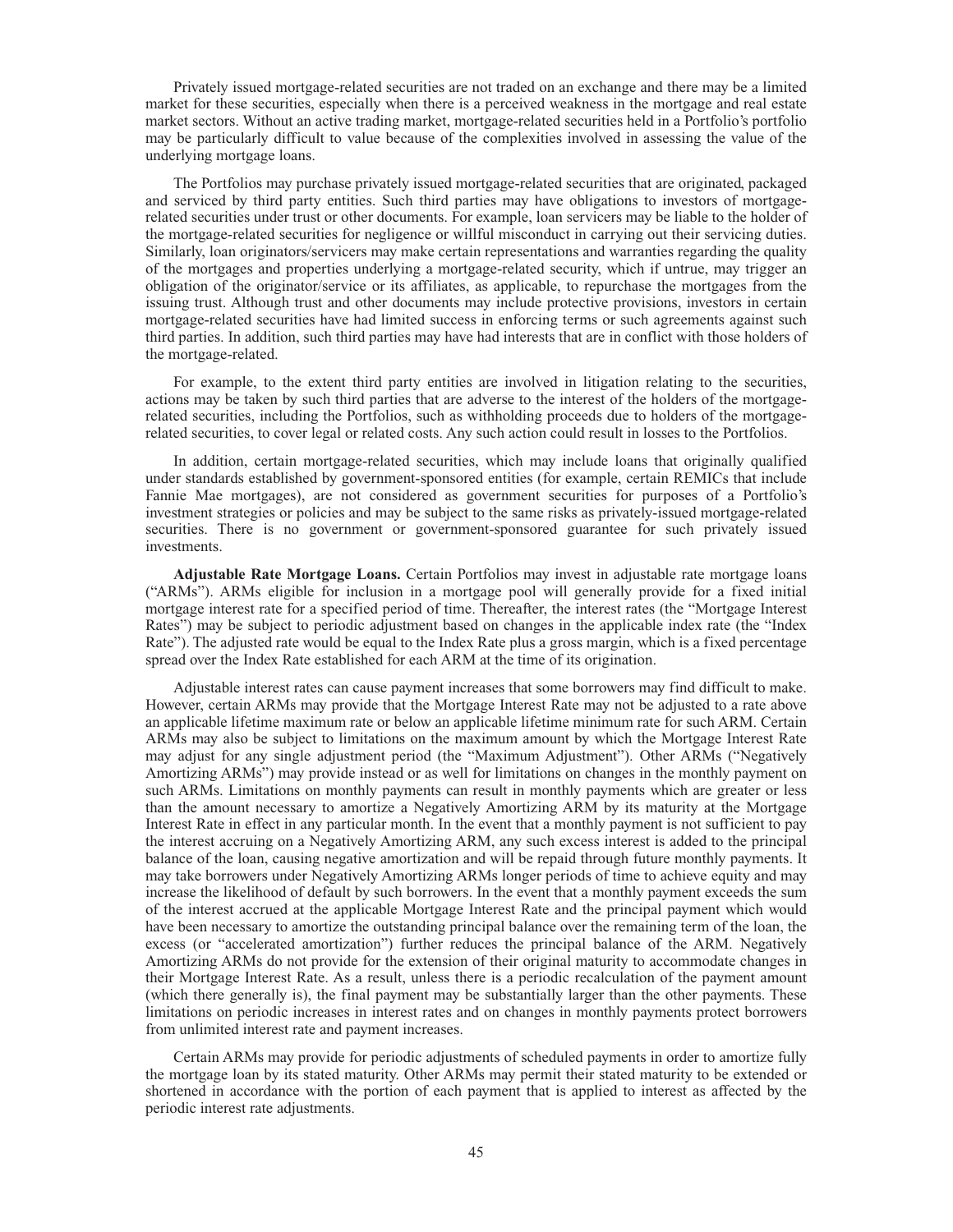There are two main categories of indices which provide the basis for rate adjustments on ARMs: those based on U.S. Treasury securities and those derived from a calculated measure such as a cost of funds index or a moving average of mortgage rates. Commonly utilized indices include the one-year, three-year and five-year constant maturity Treasury bill rates, the three-month Treasury bill rate, the 180-day Treasury bill rate, rates on longer-term Treasury securities, the 11th District Federal Home Loan Bank Cost of Funds, the National Median Cost of Funds, the one-month, three-month, six-month or one-year London InterBank Offered Rate LIBOR, the prime rate of a specific bank, or commercial paper rates. Some indices, such as the one-year constant maturity Treasury rate, closely mirror changes in market interest rate levels. Others, such as the 11th District Federal Home Loan Bank Cost of Funds index, tend to lag behind changes in market rate levels and tend to be somewhat less volatile. The degree of volatility in the market value of the Portfolio's portfolio and therefore in the net asset value of the Portfolio's shares will be a function of the length of the interest rate reset periods and the degree of volatility in the applicable indices.

In general, changes in both prepayment rates and interest rates will change the yield on Mortgage-Backed Securities. The rate of principal prepayments with respect to ARMs has fluctuated in recent years. As is the case with fixed mortgage loans, ARMs may be subject to a greater rate of principal prepayments in a declining interest rate environment. For example, if prevailing interest rates fall significantly, ARMs could be subject to higher prepayment rates than if prevailing interest rates remain constant because the availability of fixed rate mortgage loans at competitive interest rates may encourage mortgagors to refinance their ARMs to "lock-in" a lower fixed interest rate. Conversely, if prevailing interest rates rise significantly, ARMs may prepay at lower rates than if prevailing rates remain at or below those in effect at the time such ARMs were originated. As with fixed rate mortgages, there can be no certainty as to the rate of prepayments on the ARMs in either stable or changing interest rate environments. In addition, there can be no certainty as to whether increases in the principal balances of the ARMs due to the addition of deferred interest may result in a default rate higher than that on ARMs that do not provide for negative amortization.

Other factors affecting prepayment of ARMs include changes in mortgagors' housing needs, job transfers, unemployment, mortgagors' net equity in the mortgage properties and servicing decisions.

**Risk Factors of Mortgage-Related Securities.** The following is a summary of certain risks associated with Mortgage-Related Securities:

*Guarantor Risk.* There can be no assurance that the U.S. government would provide financial support to Fannie Mae or Freddie Mac if necessary in the future. Although certain mortgage-related securities are guaranteed by a third party or otherwise similarly secured, the market value of the security, which may fluctuate, is not so secured.

*Interest Rate Sensitivity.* If a Portfolio purchases a mortgage-related security at a premium, that portion may be lost if there is a decline in the market value of the security whether resulting from changes in interest rates or prepayments in the underlying mortgage collateral. As with other interest-bearing securities, the prices of such securities are inversely affected by changes in interest rates. Although the value of a mortgage-related security may decline when interest rates rise, the converse is not necessarily true since in periods of declining interest rates the mortgages underlying the securities are prone to prepayment. For this and other reasons, a mortgage-related security's stated maturity may be shortened by unscheduled prepayments on the underlying mortgages and, therefore, it is not possible to predict accurately the security's return to the Portfolio. In addition, regular payments received in respect of mortgage-related securities include both interest and principal. No assurance can be given as to the return the Portfolio will receive when these amounts are reinvested.

*Liquidity.* The liquidity of certain mortgage-backed securities varies by type of security; at certain times a Portfolio may encounter difficulty in disposing of such investments. In the past, in stressed markets, certain types of mortgage-backed securities suffered periods of illiquidity when disfavored by the market. It is possible that a Portfolio may be unable to sell a mortgage-backed security at a desirable time or at the value the Portfolio has placed on the investment.

*Market Value.* The market value of the Portfolio's adjustable rate Mortgage-Backed Securities may be adversely affected if interest rates increase faster than the rates of interest payable on such securities or by the adjustable rate mortgage loans underlying such securities. Furthermore, adjustable rate Mortgage-Backed Securities or the mortgage loans underlying such securities may contain provisions limiting the amount by which rates may be adjusted upward and downward and may limit the amount by which monthly payments may be increased or decreased to accommodate upward and downward adjustments in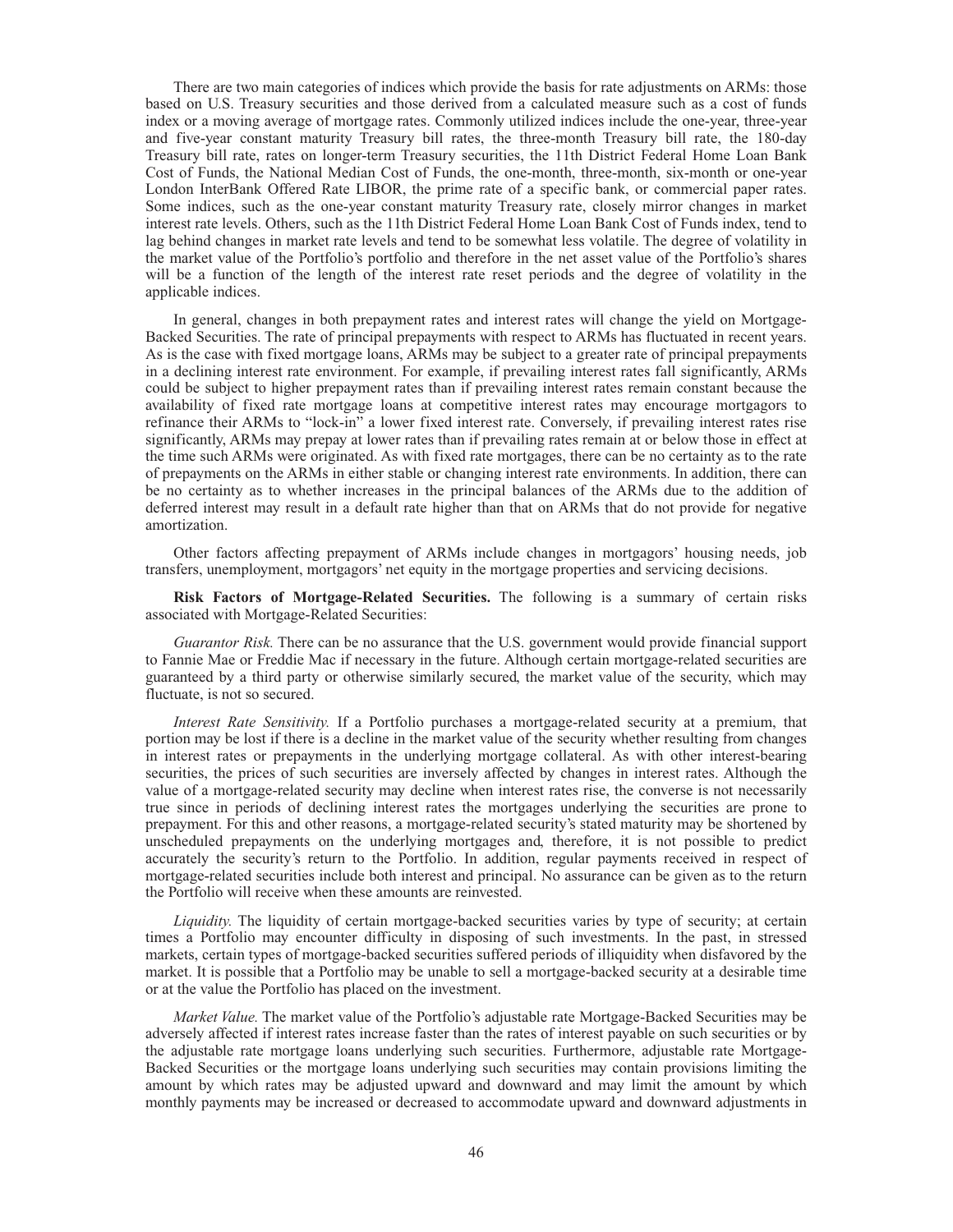interest rates. When the market values of the properties underlying the Mortgage-Backed Securities suffer broad declines on a regional or national level, the values of the corresponding Mortgage-Backed Securities or Mortgage-Backed Securities as a whole may be adversely affected as well.

*Prepayments.* Adjustable rate Mortgage-Backed Securities have less potential for capital appreciation than fixed rate Mortgage-Backed Securities because their coupon rates will decline in response to market interest rate declines. The market value of fixed rate Mortgage-Backed Securities may be adversely affected as a result of increases in interest rates and, because of the risk of unscheduled principal prepayments, may benefit less than other fixed rate securities of similar maturity from declining interest rates. Finally, to the extent Mortgage-Backed Securities are purchased at a premium, mortgage foreclosures and unscheduled principal prepayments may result in some loss of the Portfolio's principal investment to the extent of the premium paid. On the other hand, if such securities are purchased at a discount, both a scheduled payment of principal and an unscheduled prepayment of principal will increase current and total returns and will accelerate the recognition of income.

*Yield Characteristics.* The yield characteristics of Mortgage-Backed Securities differ from those of traditional fixed income securities. The major differences typically include more frequent interest and principal payments, usually monthly, and the possibility that prepayments of principal may be made at any time. Prepayment rates are influenced by changes in current interest rates and a variety of economic, geographic, social and other factors and cannot be predicted with certainty. As with fixed rate mortgage loans, adjustable rate mortgage loans may be subject to a greater prepayment rate in a declining interest rate environment. The yields to maturity of the Mortgage-Backed Securities in which the Portfolios invest will be affected by the actual rate of payment (including prepayments) of principal of the underlying mortgage loans. The mortgage loans underlying such securities generally may be prepaid at any time without penalty. In a fluctuating interest rate environment, a predominant factor affecting the prepayment rate on a pool of mortgage loans is the difference between the interest rates on the mortgage loans and prevailing mortgage loan interest rates taking into account the cost of any refinancing. In general, if mortgage loan interest rates fall sufficiently below the interest rates on fixed rate mortgage loans underlying mortgage pass-through securities, the rate of prepayment would be expected to increase. Conversely, if mortgage loan interest rates rise above the interest rates on the fixed rate mortgage loans underlying the mortgage pass-through securities, the rate of prepayment may be expected to decrease.

*Recent Events Regarding Fannie Mae and Freddie Mac Securities.* On September 6, 2008, the Federal Housing Finance Agency ("FHFA") placed Fannie Mae and Freddie Mac into conservatorship. As the conservator, FHFA succeeded to all rights, titles, powers and privileges of Fannie Mae and Freddie Mac and of any stockholder, officer or director of Fannie Mae and Freddie Mac with respect to Fannie Mae and Freddie Mac and the assets of Fannie Mae and Freddie Mac. In connection with the conservatorship, the U.S. Treasury entered into a Senior Preferred Stock Purchase Agreement ("SPA") with each of Fannie Mae and Freddie Mac pursuant to which the U.S. Treasury agreed to purchase 1,000 shares of senior preferred stock with an initial liquidation preference of \$1 billion and obtained warrants and options to for the purchase of common stock of each of Fannie Mae and Freddie Mac. Under the SPAs as currently amended, the U.S. Treasury has pledged to provide financial support to a GSE in any quarter in which the GSE has a net worth deficit as defined in the respective SPA. As of September 30, 2019, the maximum amount of Portfolioing under the SPAs was \$113.9 billion and \$140.2 billion for Fannie Mae and Freddie Mac, respectively, and will be reduced by any futures draws. In addition, under a letter agreement, the GSEs are required to pay the U.S. Treasury a quarterly dividend in any quarter where the capital reserves exceed \$25 billion and \$20 billion for Fannie Mae and Freddie Mac, respectively. The letter agreement also provides that, beginning September 30, 2019, the liquidation preference of the senior preferred stock will increase at the end of each fiscal quarter by an amount equal to the increase in the net worth until the liquidation preference has increased by \$22 billion and \$17 billion for Fannie Mae and Freddie Mac, respectively. As of September 30, 2019, the liquidation preference was \$127.2 billion and \$77.5 billion for Fannie Mae and Freddie Mac, respectively. The SPAs contain various covenants that severely limit each enterprise's operations.

The conditions attached to entering into the SPAs place significant restrictions on the activities of Freddie Mac and Fannie Mae. Freddie Mac and Fannie Mae must obtain the consent of the U.S. Treasury to, among other things, (i) make any payment to purchase or redeem its capital stock or pay any dividend other than in respect of the senior preferred stock, (ii) issue capital stock of any kind, (iii) terminate the conservatorship of the FHFA except in connection with a receivership, or (iv) increase its debt beyond certain specified levels. In addition, significant restrictions are placed on the maximum size of each of Freddie Mac's and Fannie Mae's respective portfolios of mortgages and MBS, and the purchase agreements entered into by Freddie Mac and Fannie Mae provide that the maximum size of their portfolios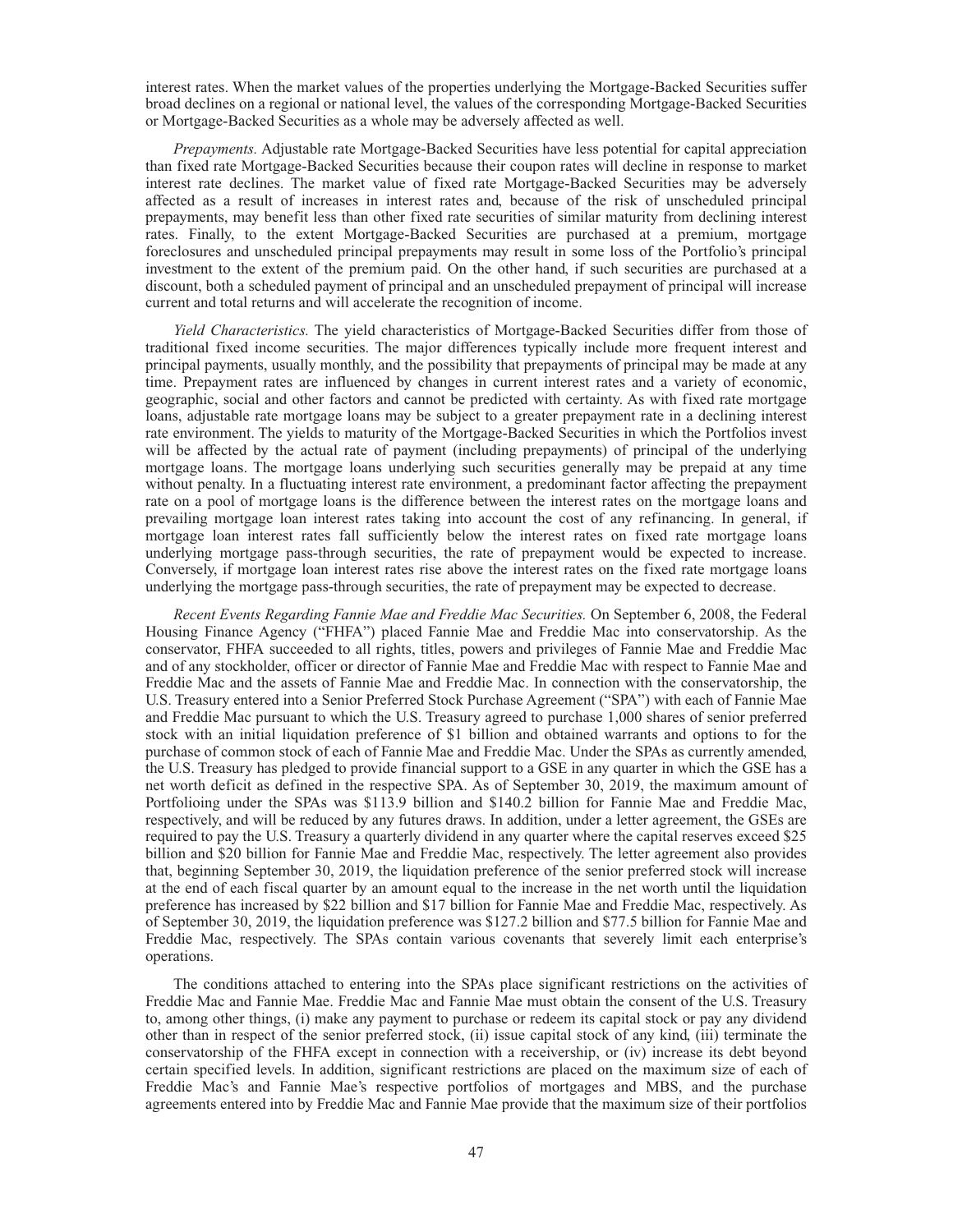of these assets must decrease by a specified percentage each year. The future status and role of Freddie Mac and Fannie Mae could be impacted by (among other things) the actions taken and restrictions placed on Freddie Mac and Fannie Mae by the FHFA in its role as conservator, the restrictions placed on Freddie Mac's and Fannie Mae's operations and activities as a result of the senior preferred stock investment made by the U.S. Treasury, market responses to developments at Freddie Mac and Fannie Mae, and future legislative and regulatory action that alters the operations, ownership, structure and/or mission of these institutions, each of which may, in turn, impact the value of, and cash flows on, any MBS guaranteed by Freddie Mac and Fannie Mae, including any such MBS held by a Portfolio.

Fannie Mae and Freddie Mac are continuing to operate as going concerns while in conservatorship and each remains liable for all of its obligations, including its guaranty obligations, associated with its mortgage-backed securities. The SPAs are intended to enhance each of Fannie Mae's and Freddie Mac's ability to meet its obligations. The FHFA has indicated that the conservatorship of each enterprise will end when the director of FHFA determines that FHFA's plan to restore the enterprise to a safe and solvent condition has been completed. The FHFA recently announced plans to consider taking Fannie Mae and Freddie Mac out of conservatorship. Should Fannie Mae and Freddie Mac be taken out of conservatorship, it is unclear whether the U.S. Treasury would continue to enforce its rights or perform its obligations under the Senior Preferred Stock Purchase Agreement. It is also unclear how the capital structure of Fannie Mae and Freddie Mac would be constructed post-conservatorship, and what effects, if any, the privatization of Fannie Mae and Freddie Mac will have on their creditworthiness and guarantees of certain mortgage backed securities. Accordingly, should the FHFA take Fannie Mae and Freddie Mac out of conservatorship, there could be an adverse impact on the value of their securities, which could cause a Portfolio's investments to lose value.

**Risks Related to GSE Credit Risk Transfer Securities and GSE Credit-Linked Notes.** GSE credit risk transfer securities are general obligations issued by a GSE and are unguaranteed and unsecured. GSE credit-linked notes are similar, except that the notes are issued by an SPV, rather than by a GSE, and the obligations of the SPV are collateralized by the note proceeds as invested by the SPV, which are invested in cash or short-term securities. Although both GSE credit risk transfer securities and GSE credit-linked notes are unguaranteed, obligations of an SPV are also not backstopped by the Department of Treasury or an obligation of a GSE

The risks associated with these investments are different than the risks associated with an investment in mortgage-backed securities issued by GSEs or a private issuer. For example, in the event of a default on the obligations to noteholders, noteholders such as the Portfolios have no recourse to the underlying mortgage loans. In addition, some or all of the mortgage default risk associated with the underlying mortgage loans is transferred to noteholders. As a result, there can be no assurance that losses will not occur on an investment in GSE credit risk transfer securities or GSE credit-linked notes and Portfolios investing in these instruments may be exposed to the risk of loss on their investment. In addition, these investments are subject to prepayment risk.

In the case of GSE credit-linked notes, if a GSE fails to make a premium or other required payment to the SPV, the SPV may be unable to pay a noteholder the entire amount of interest or principal payable to the noteholder. In the event of a default on the obligations to noteholders, the SPV's principal and interest payment obligations to noteholders will be subordinated to the SPV's credit protection payment obligations to the GSE. Payment of such amounts to noteholders depends on the cash available in the trust from the loan proceeds and the GSE's premium payments.

Any income earned by the SPV on investments of loan proceeds is expected to be less than the interest payments amounts to be paid to noteholders of the GSE credit-linked notes and interest payments to noteholders will be reduced if the GSE fails to make premium payments to the SPV. An SPV's investment of loan proceeds may also be concentrated in the securities of a few number of issuers. A noteholder bears any investment losses on the allocable portion of the loan proceeds.

An SPV that issues GSE credit-linked notes may fall within the definition of a "commodity pool" under the Commodity Exchange Act. Certain GSEs are not registered as commodity pool operators in reliance on CFTC no-action relief, subject to certain conditions similar to those under CFTC Rule 4.13(a)(3), which respect to the operation of the SPV. If the GSE or SPV fails to comply with such conditions, noteholders that are investment vehicles, such as the Portfolios, may need to register as a CPO, which could cause such a Portfolio to incur increased costs.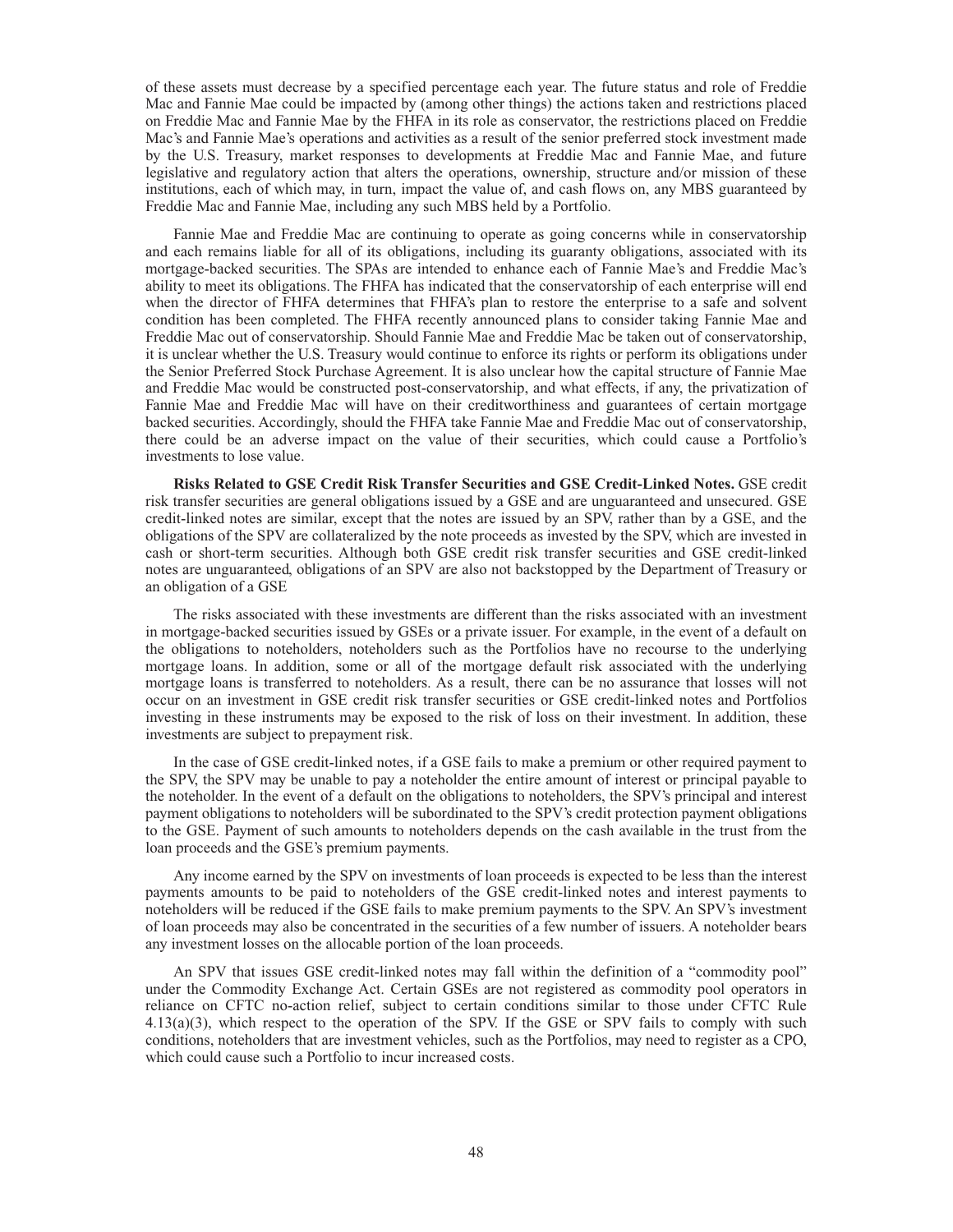## **Municipal Securities**

Municipal Securities are issued to obtain funds for a wide variety of reasons. For example, municipal securities may be issued to obtain funding for the construction of a wide range of public facilities such as:

- 1. bridges;
- 2. highways;
- 3. roads;
- 4. schools;
- 5. waterworks and sewer systems; and
- 6. other utilities.

Other public purposes for which Municipal Securities may be issued include:

- 1. refunding outstanding obligations;
- 2. obtaining funds for general operating expenses; and
- 3. obtaining funds to lend to other public institutions and facilities.

In addition, certain debt obligations known as "Private Activity Bonds" may be issued by or on behalf of municipalities and public authorities to obtain funds to provide:

- 1. water, sewage and solid waste facilities;
- 2. qualified residential rental projects;
- 3. certain local electric, gas and other heating or cooling facilities;
- 4. qualified hazardous waste facilities;
- 5. high-speed intercity rail facilities;
- 6. government-owned airports, docks and wharves and mass transportation facilities;
- 7. qualified mortgages;
- 8. student loan and redevelopment bonds; and
- 9. bonds used for certain organizations exempt from Federal income taxation.

Certain debt obligations known as "Industrial Development Bonds" under prior federal tax law may have been issued by or on behalf of public authorities to obtain funds to provide:

- 1. privately operated housing facilities;
- 2. sports facilities;
- 3. industrial parks;
- 4. convention or trade show facilities;
- 5. airport, mass transit, port or parking facilities;
- 6. air or water pollution control facilities;
- 7. sewage or solid waste disposal facilities; and
- 8. facilities for water supply.

Other private activity bonds and industrial development bonds issued to fund the construction, improvement, equipment or repair of privately-operated industrial, distribution, research, or commercial facilities may also be Municipal Securities, however the size of such issues is limited under current and prior federal tax law. The aggregate amount of most private activity bonds and industrial development bonds is limited (except in the case of certain types of facilities) under federal tax law by an annual "volume cap." The volume cap limits the annual aggregate principal amount of such obligations issued by or on behalf of all governmental instrumentalities in the state.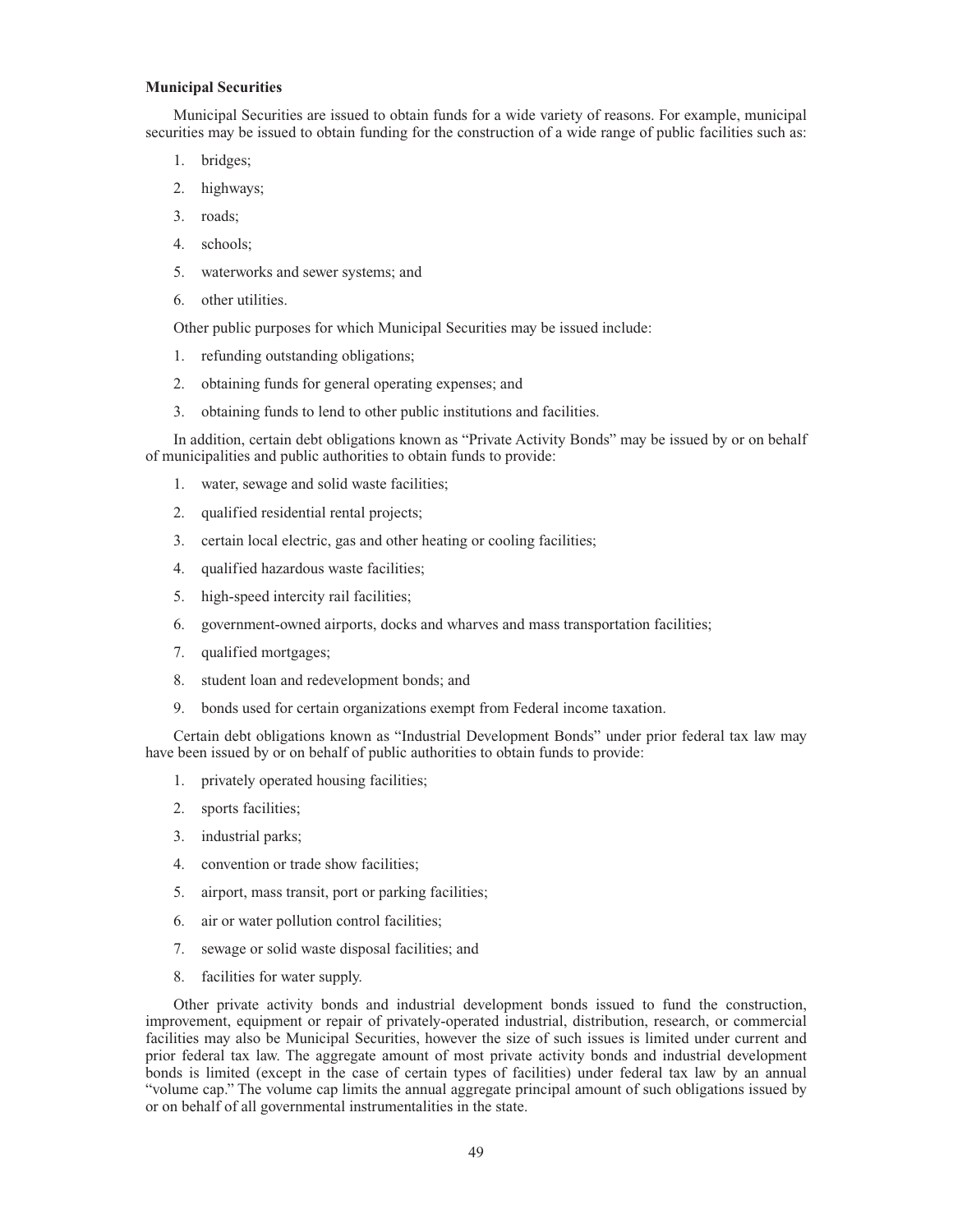The two principal classifications of Municipal Securities consist of "general obligation" and "limited" (or revenue) issues. General obligation bonds are obligations involving the credit of an issuer possessing taxing power and are payable from the issuer's general unrestricted revenues and not from any particular fund or source. The characteristics and method of enforcement of general obligation bonds vary according to the law applicable to the particular issuer, and payment may be dependent upon appropriation by the issuer's legislative body. Limited obligation bonds are payable only from the revenues derived from a particular facility or class of facilities or, in some cases, from the proceeds of a special excise or other specific revenue source. Private activity bonds and industrial development bonds generally are revenue bonds and thus not payable from the unrestricted revenues of the issuer. The credit and quality of such bonds is generally related to the credit of the bank selected to provide the letter of credit underlying the bond. Payment of principal of and interest on industrial development revenue bonds is the responsibility of the corporate user (and any guarantor).

The Portfolios may also acquire "moral obligation" issues, which are normally issued by special purpose authorities, and in other tax-exempt investments including pollution control bonds and tax-exempt commercial paper. Each Portfolio that may purchase municipal bonds may purchase:

- 1. Short-term tax-exempt General Obligations Notes;
- 2. Tax Anticipation Notes;
- 3. Bond Anticipation Notes;
- 4. Revenue Anticipation Notes;
- 5. Project Notes; and
- 6. Other forms of short-term tax-exempt loans.

Such notes are issued with a short-term maturity in anticipation of the receipt of tax funds, the proceeds of bond placements, or other revenues. Project Notes are issued by a state or local housing agency and are sold by the Department of Housing and Urban Development. While the issuing agency has the primary obligation with respect to its Project Notes, they are also secured by the full faith and credit of the United States through agreements with the issuing authority which provide that, if required, the federal government will lend the issuer an amount equal to the principal of and interest on the Project Notes.

There are, of course, variations in the quality of Municipal Securities, both within a particular classification and between classifications. Also, the yields on Municipal Securities depend upon a variety of factors, including:

- 1. general money market conditions;
- 2. coupon rate;
- 3. the financial condition of the issuer;
- 4. general conditions of the municipal bond market;
- 5. the size of a particular offering;
- 6. the maturity of the obligations; and
- 7. the rating of the issue.

The ratings of Moody's and S&P represent their opinions as to the quality of Municipal Securities. However, ratings are general and are not absolute standards of quality. Municipal Securities with the same maturity, interest rate and rating may have different yields while Municipal Securities of the same maturity and interest rate with different ratings may have the same yield. Subsequent to its purchase by a Portfolio, an issue of Municipal Securities may cease to be rated or its rating may be reduced below the minimum rating required for purchase by the Portfolio. The Adviser will consider such an event in determining whether the Portfolio should continue to hold the obligations.

Municipal Securities may include obligations of municipal housing authorities and single-family mortgage revenue bonds. Weaknesses in federal housing subsidy programs and their administration may result in a decrease of subsidies available for payment of principal and interest on housing authority bonds. Economic developments, including fluctuations in interest rates and increasing construction and operating costs, may also adversely impact revenues of housing authorities. In the case of some housing authorities, inability to obtain additional financing could also reduce revenues available to pay existing obligations.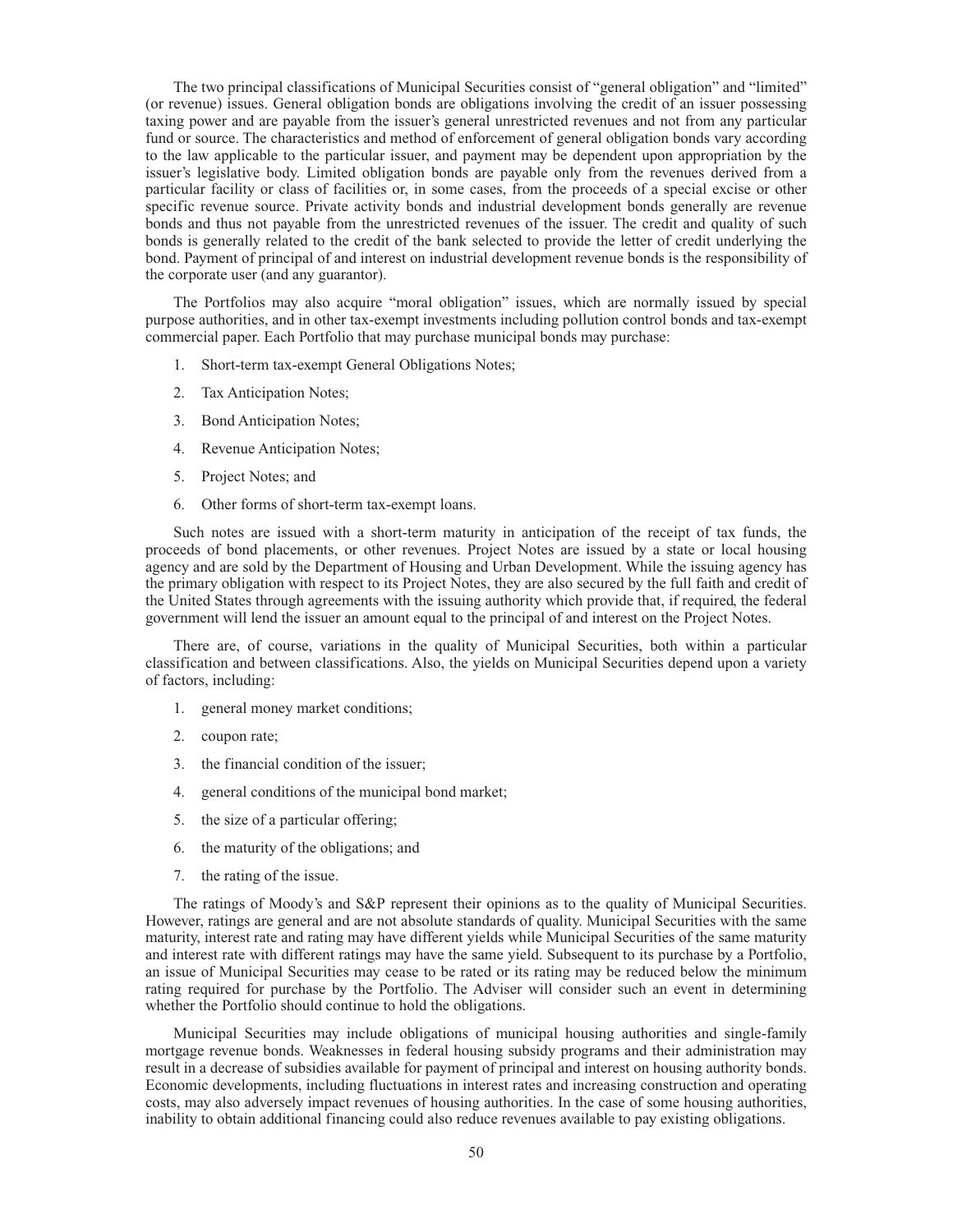Single-family mortgage revenue bonds are subject to extraordinary mandatory redemption at par in whole or in part from the proceeds derived from prepayments of underlying mortgage loans and also from the unused proceeds of the issue within a stated period which may be within a year from the date of issue.

Municipal leases are obligations issued by state and local governments or authorities to finance the acquisition of equipment and facilities. They may take the form of a lease, an installment purchase contract, a conditional sales contract, or a participation interest in any of the above.

*Premium Securities.* During a period of declining interest rates, many Municipal Securities in which the Portfolios invest likely will bear coupon rates higher than current market rates, regardless of whether the securities were initially purchased at a premium.

**Risk Factors in Municipal Securities.** The following is a summary of certain risks associated with Municipal Securities

*Tax Risk.* The Code imposes certain continuing requirements on issuers of tax-exempt bonds regarding the use, expenditure and investment of bond proceeds and the payment of rebates to the U.S. Failure by the issuer to comply subsequent to the issuance of tax-exempt bonds with certain of these requirements could cause interest on the bonds to become includable in gross income retroactive to the date of issuance.

*Housing Authority Tax Risk.* The exclusion from gross income for federal income tax purposes for certain housing authority bonds depends on qualification under relevant provisions of the Code and on other provisions of federal law. These provisions of federal law contain requirements relating to the cost and location of the residences financed with the proceeds of the single-family mortgage bonds and the income levels of tenants of the rental projects financed with the proceeds of the multi-family housing bonds. Typically, the issuers of the bonds, and other parties, including the originators and servicers of the single-family mortgages and the owners of the rental projects financed with the multi-family housing bonds, covenant to meet these requirements. However, there is no assurance that the requirements will be met. If such requirements are not met:

- the interest on the bonds may become taxable, possibly retroactively from the date of issuance;
- the value of the bonds may be reduced;
- you and other Shareholders may be subject to unanticipated tax liabilities;
- a Portfolio may be required to sell the bonds at the reduced value;
- it may be an event of default under the applicable mortgage;
- the holder may be permitted to accelerate payment of the bond; and
- the issuer may be required to redeem the bond.

In addition, if the mortgage securing the bonds is insured by the Federal Housing Administration ("FHA"), the consent of the FHA may be required before insurance proceeds would become payable.

*Information Risk.* Information about the financial condition of issuers of Municipal Securities may be less available than that of corporations having a class of securities registered under the SEC.

*State and Federal Laws.* An issuer's obligations under its Municipal Securities are subject to the provisions of bankruptcy, insolvency, and other laws affecting the rights and remedies of creditors. These laws may extend the time for payment of principal or interest, or restrict the Portfolio's ability to collect payments due on Municipal Securities. In addition, recent amendments to some statutes governing security interests (e.g., Revised Article 9 of the Uniform Commercial Code (the "UCC")) change the way in which security interests and liens securing Municipal Securities are perfected. These amendments may have an adverse impact on existing Municipal Securities (particularly issues of Municipal Securities that do not have a corporate trustee who is responsible for filing UCC financing statements to continue the security interest or lien).

*Litigation and Current Developments.* Litigation or other conditions may materially and adversely affect the power or ability of an issuer to meet its obligations for the payment of interest on and principal of its Municipal Securities. Such litigation or conditions may from time to time have the effect of introducing uncertainties in the market for tax-exempt obligations, or may materially affect the credit risk with respect to particular bonds or notes. Adverse economic, business, legal or political developments might affect all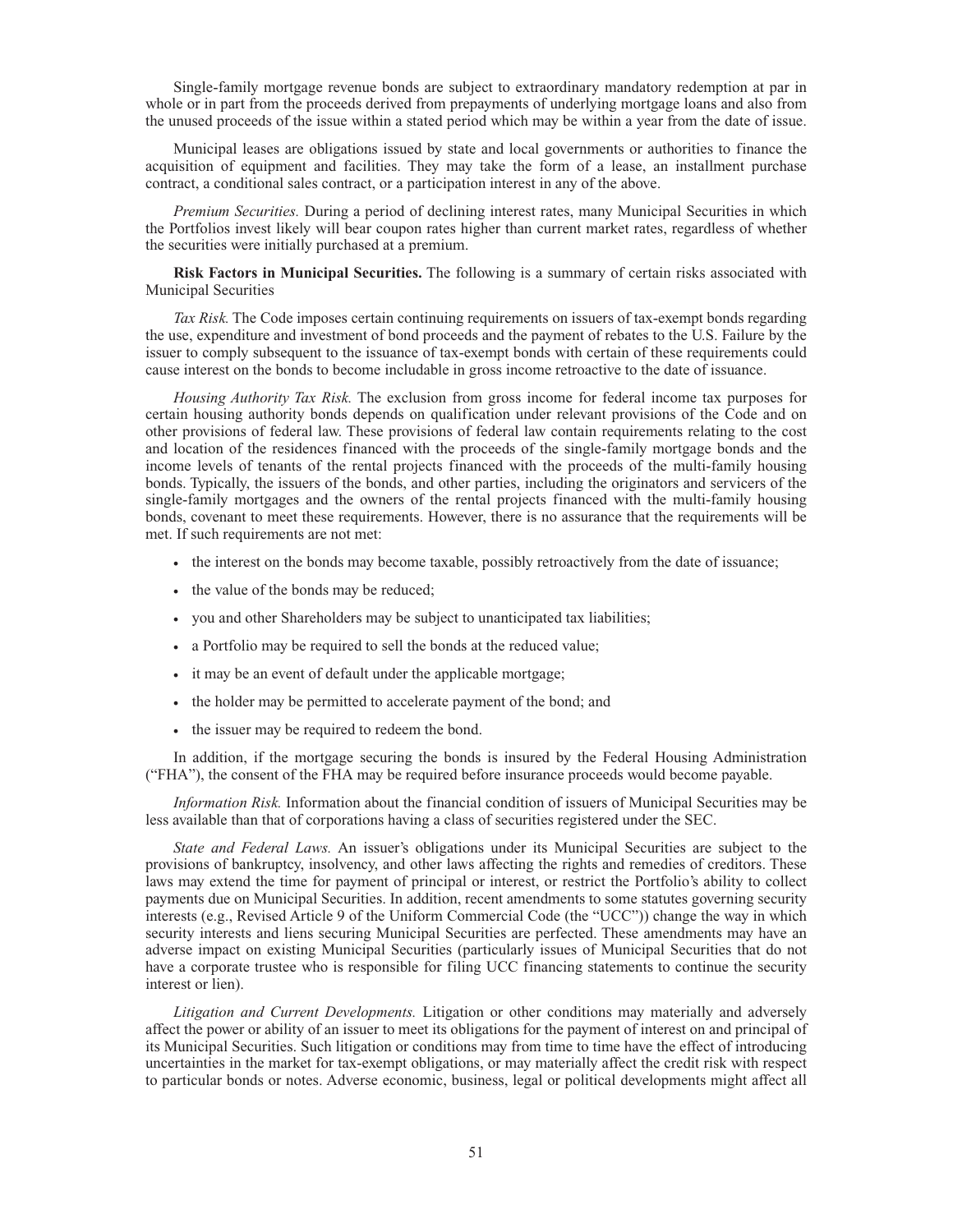or a substantial portion of a Portfolio's Municipal Securities in the same manner. Given the recent bankruptcy-type proceedings by the Commonwealth of Puerto Rico, risks associated with municipal obligations are heightened.

*New Legislation.* From time to time, proposals have been introduced before Congress for the purpose of restricting or eliminating the federal income tax exemption for interest on tax exempt bonds, and similar proposals may be introduced in the future. The Supreme Court has held that Congress has the constitutional authority to enact such legislation. It is not possible to determine what effect the adoption of such proposals could have on (i) the availability of Municipal Securities for investment by the Portfolios, and (ii) the value of the investment portfolios of the Portfolios.

**Limitations on the Use of Municipal Securities.** Certain Portfolios may invest in Municipal Securities if the Adviser determines that such Municipal Securities offer attractive yields. The Portfolios may invest in Municipal Securities either by purchasing them directly or by purchasing certificates of accrual or similar instruments evidencing direct ownership of interest payments or principal payments, or both, on Municipal Securities, provided that, in the opinion of counsel to the initial seller of each such certificate or instrument, any discount accruing on such certificate or instrument that is purchased at a yield not greater than the coupon rate of interest on the related Municipal Securities will, to the same extent as interest on such Municipal Securities, be exempt from federal income tax and state income tax (where applicable) and not treated as a preference item for individuals for purposes of the federal alternative minimum tax. The Portfolios may also invest in Municipal Securities by purchasing from banks participation interests in all or part of specific holdings of Municipal Securities. Such participation interests may be backed in whole or in part by an irrevocable letter of credit or guarantee of the selling bank. The selling bank may receive a fee from a Portfolio in connection with the arrangement.

Each Portfolio will limit its investment in municipal leases to no more than 5% of its total assets.

The Core Bond Portfolio may only invest in municipal bonds rated in any of the four highest rating categories.

**Options and Futures Transactions.** A Portfolio may purchase and sell (a) exchange traded and overthe-counter ("OTC") put and call options on securities, on indexes of securities and other types of instruments, and on futures contracts on securities and indexes of securities and other instruments such as interest rate futures and global interest rate futures and (b) futures contracts on securities and other types of instruments and on indexes of securities and other types of instruments. Each of these instruments is a derivative instrument as its value derives from the underlying asset or index.

Subject to its investment objective and policies, a Portfolio may use futures contracts and options for hedging and risk management purposes and to seek to enhance portfolio performance.

Options and futures contracts may be used to manage a Portfolio's exposure to changing interest rates and/or security prices. Some options and futures strategies, including selling futures contracts and buying puts, tend to hedge a Portfolio's investments against price fluctuations. Other strategies, including buying futures contracts and buying calls, tend to increase market exposure. Options and futures contracts may be combined with each other or with forward contracts in order to adjust the risk and return characteristics of a Portfolio's overall strategy in a manner deemed appropriate by the Portfolio's Adviser and consistent with the Portfolio's objective and policies. Because combined options positions involve multiple trades, they result in higher transaction costs and may be more difficult to open and close out.

The use of options and futures is a highly specialized activity which involves investment strategies and risks different from those associated with ordinary portfolio securities transactions, and there can be no guarantee that their use will increase a Portfolio's return. While the use of these instruments by a Portfolio may reduce certain risks associated with owning its portfolio securities, these techniques themselves entail certain other risks. If a Portfolio's Adviser applies a strategy at an inappropriate time or judges market conditions or trends incorrectly, options and futures strategies may lower a Portfolio's return. Certain strategies limit a Portfolio's possibilities to realize gains, as well as its exposure to losses. A Portfolio could also experience losses if the prices of its options and futures positions were poorly correlated with its other investments, or if it could not close out its positions because of an illiquid secondary market. In addition, the Portfolio will incur transaction costs, including trading commissions and option premiums, in connection with its futures and options transactions, and these transactions could significantly increase the Portfolio's turnover rate.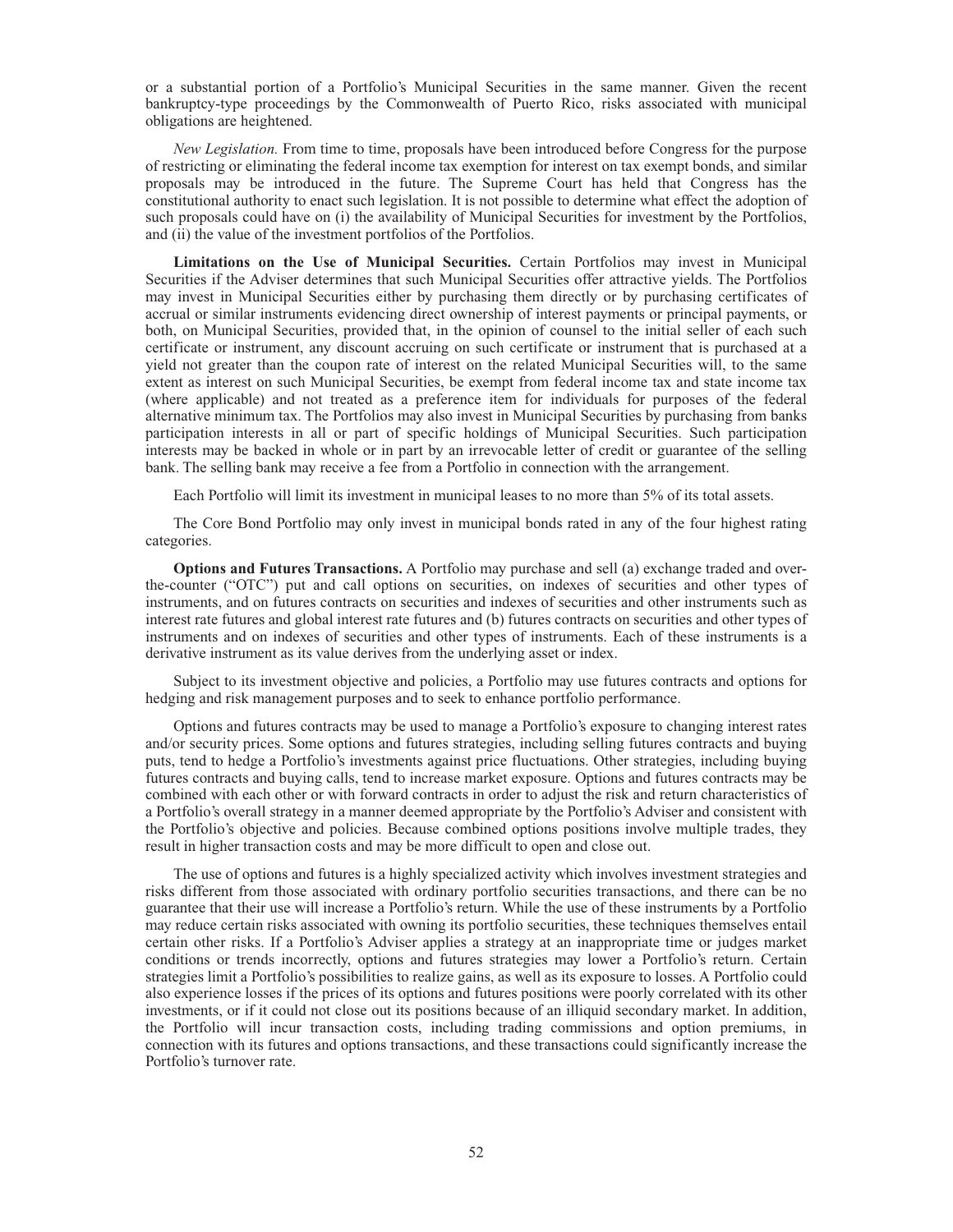The Portfolios have filed a notice under the Commodity Exchange Act under Regulation 4.5 and are operated by a person that has claimed an exclusion from the definition of the term "commodity pool operator" under the Commodity Exchange Act and, therefore, is not subject to registration or regulation as a commodity pool operator under the Commodity Exchange Act.

**Purchasing Put and Call Options.** By purchasing a put option, a Portfolio obtains the right (but not the obligation) to sell the instrument underlying the option at a fixed strike price. In return for this right, a Portfolio pays the current market price for the option (known as the option premium). Options have various types of underlying instruments, including specific securities, indexes of securities, indexes of securities prices, and futures contracts. A Portfolio may terminate its position in a put option it has purchased by allowing it to expire or by exercising the option. A Portfolio may also close out a put option position by entering into an offsetting transaction, if a liquid market exists. If the option is allowed to expire, a Portfolio will lose the entire premium it paid. If a Portfolio exercises a put option on a security, it will sell the instrument underlying the option at the strike price. If a Portfolio exercises an option on an index, settlement is in cash and does not involve the actual purchase or sale of securities. If an option is American style, it may be exercised on any day up to its expiration date. A European style option may be exercised only on its expiration date.

The buyer of a typical put option can expect to realize a gain if the value of the underlying instrument falls substantially. However, if the price of the instrument underlying the option does not fall enough to offset the cost of purchasing the option, a put buyer can expect to suffer a loss (limited to the amount of the premium paid, plus related transaction costs).

The features of call options are essentially the same as those of put options, except that the purchaser of a call option obtains the right to purchase, rather than sell, the instrument underlying the option at the option's strike price. A call buyer typically attempts to participate in potential price increases of the instrument underlying the option with risk limited to the cost of the option if security prices fall. At the same time, the buyer can expect to suffer a loss if security prices do not rise sufficiently to offset the cost of the option.

**Selling (Writing) Put and Call Options on Securities.** When a Portfolio writes a put option on a security, it takes the opposite side of the transaction from the option's purchaser. In return for the receipt of the premium, a Portfolio assumes the obligation to pay the strike price for the security underlying the option if the other party to the option chooses to exercise it. A Portfolio may seek to terminate its position in a put option it writes before exercise by purchasing an offsetting option in the market at its current price. If the market is not liquid for a put option a Portfolio has written, however, it must continue to be prepared to pay the strike price while the option is outstanding, regardless of price changes, and must continue to post margin as discussed below. If the market value of the underlying securities does not move to a level that would make exercise of the option profitable to its holder, the option will generally expire unexercised, and the Portfolio will realize as profit the premium it received.

If the price of the underlying instrument rises, a put writer would generally expect to profit, although its gain would be limited to the amount of the premium it received. If security prices remain the same over time, it is likely that the writer will also profit, because it should be able to close out the option at a lower price. If security prices fall, the put writer would expect to suffer a loss. This loss should be less than the loss from purchasing and holding the underlying security directly, however, because the premium received for writing the option should offset a portion of the decline.

Writing a call option obligates a Portfolio to sell or deliver the option's underlying security in return for the strike price upon exercise of the option. The characteristics of writing call options are similar to those of writing put options, except that writing calls generally is a profitable strategy if prices remain the same or fall. Through receipt of the option premium a call writer offsets part of the effect of a price decline. At the same time, because a call writer must be prepared to deliver the underlying instrument in return for the strike price, even if its current value is greater, a call writer gives up some ability to participate in security price increases.

When a Portfolio writes an exchange traded put or call option on a security, it will be required to deposit cash or securities or a letter of credit as margin and to make mark to market payments of variation margin as the position becomes unprofitable.

Certain Portfolios will usually sell covered call options or cash-secured put options on securities. A call option is covered if the writer either owns the underlying security (or comparable securities satisfying the cover requirements of the securities exchanges) or has the right to acquire such securities. Alternatively, a Portfolio will segregate or earmark liquid assets (i) in an amount equal to the Fund's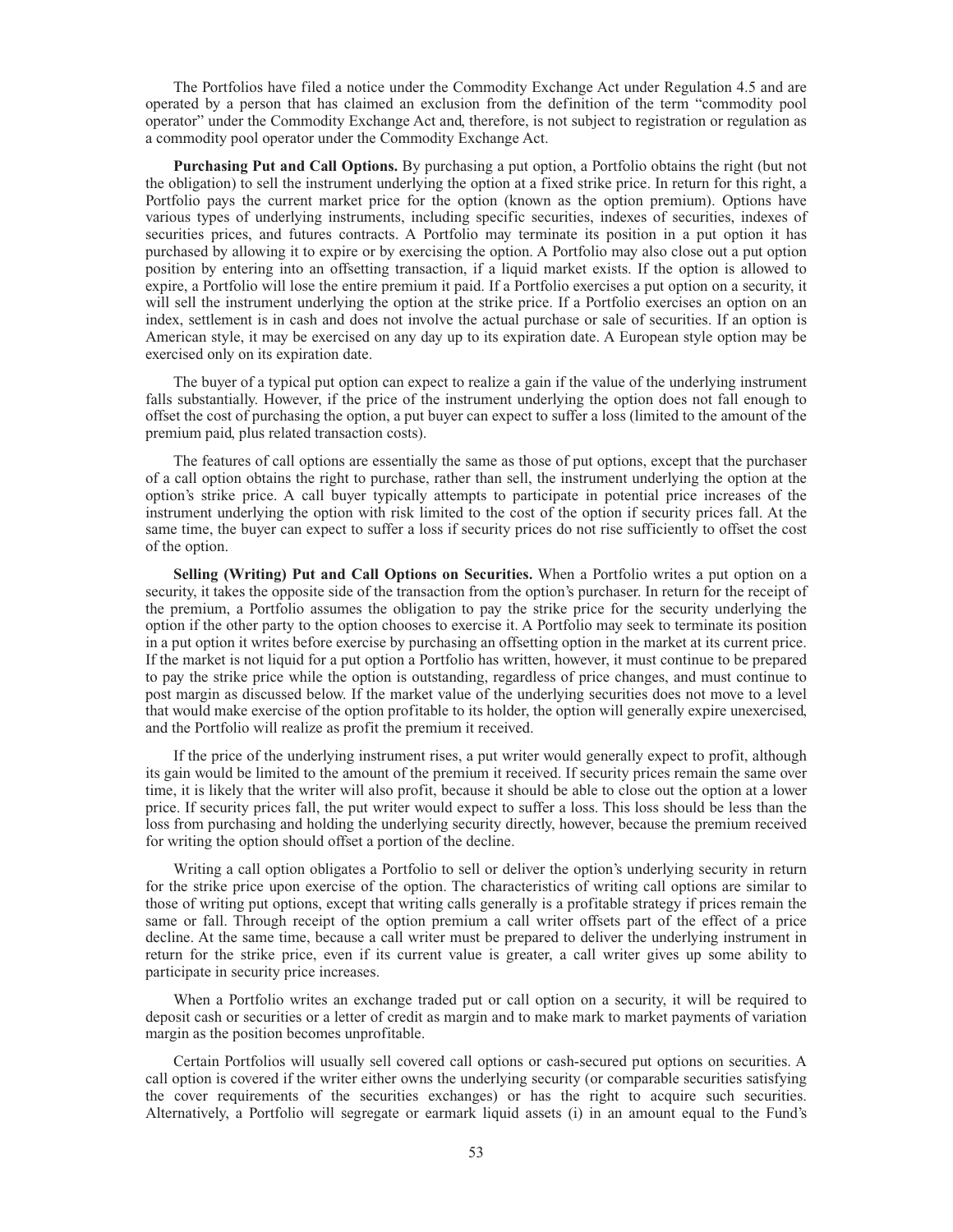obligation under the contract with respect to call options or (ii) an amount greater of the market value of the instrument underlying the option or the strike price of the contract with respect to call options. A call option is also covered if a Portfolio (i) acquires a call option on the same security with a strike price equal to or lower than the strike price of the written call or (ii) acquires a call option on the same security with a strike price higher than the strike price of the written call and segregates liquid assets in the amount equal to the difference between the strike rice of the two options. As the writer of a covered call option, the Portfolio foregoes, during the option's life, the opportunity to profit from increases in the market value of the security covering the call option above the sum of the premium and the strike price of the call, but has retained the risk of loss should the price of the underlying security decline. As the Portfolio writes covered calls over more of its portfolio, its ability to benefit from capital appreciation becomes more limited. The writer of an option has no control over the time when it may be required to fulfill its obligation, but may terminate its position by entering into an offsetting option. Once an option writer has received an exercise notice, it cannot effect an offsetting transaction in order to terminate its obligation under the option and must deliver the underlying security at the exercise price.

A put option is cash-secured if the writer segregates cash, high-grade short-term debt obligations, or other permissible collateral equity to the exercise price. Alternatively, a put option is covered if a Portfolio (i) acquires a put option on the same security with a strike price equal to or higher than the strike price of written put or (ii) acquires a put option on the same security with a strike price lower than the strike price of the written put and segregates liquid assets in the amount equal to the difference between the strike price of the two options. When the Portfolio writes cash-secured put options, it bears the risk of loss if the value of the underlying stock declines below the exercise price minus the put premium. If the option is exercised, the Portfolio could incur a loss if it is required to purchase the stock underlying the put option at a price greater than the market price of the stock at the time of exercise plus the put premium the Portfolio received when it wrote the option. While the Portfolio's potential gain in writing a covered put option is limited to distributions earned on the liquid assets securing the put option plus the premium received from the purchaser of the put option, the Portfolio risks a loss equal to the entire exercise price of the option minus the put premium.

**Engaging in Straddles and Spreads.** In a straddle transaction, a Portfolio either buys a call and a put or sells a call and a put on the same security. In a spread, a Portfolio purchases and sells a call or a put. A Portfolio will sell a straddle when the Portfolio's Adviser believes the price of a security will be stable. The Portfolio will receive a premium on the sale of the put and the call. A spread permits a Portfolio to make a hedged investment that the price of a security will increase or decline.

**Options on Indexes.** Certain Portfolios may purchase and sell options on securities indexes and other types of indexes. Options on indexes are similar to options on securities, except that the exercise of index options may be settled by cash payments (or in some instances by a futures contract) and does not involve the actual purchase or sale of securities or the instruments in the index. In addition, these options are designed to reflect price fluctuations in a group of securities or instruments or segment of the securities' or instruments' market rather than price fluctuations in a single security or instrument. A Portfolio, in purchasing or selling index options, is subject to the risk that the value of its portfolio may not change as much as an index because a Portfolio's investments generally will not match the composition of an index. Unlike call options on securities, index options are cash settled, or settled with a futures contract in some instances, rather than settled by delivery of the underlying index securities or instruments.

Certain Portfolios purchase and sell credit options which are options on indexes of derivative instruments such as credit default swap indexes. Like other index options, credit options can be cash settled or settled with a futures contract in some instances. In addition, credit options can also be settled in some instances by delivery of the underlying index instrument. Credit options may be used for a variety of purposes including hedging, risk management such as positioning a Portfolio for anticipated volatility or increasing income or gain to a Portfolio. There is no guarantee that the strategy of using options on indexes or credit options in particular will be successful.

Portfolios that sell (write) call and put options on indexes are required to segregate or earmark liquid assets in the amount equal to the market value of the obligation. Alternatively, written call options on indexes may be covered if a Portfolio (i) acquires a call option for the same securities indexes with a strike price equal to or lower than the strike price of the written call or (ii) acquired a call option on the same securities indexes with a strike price higher than the strike price of the written call and segregates liquid assets in an amount equal to the difference between the strike price of the two options. Written put options on indexes may be covered if a Portfolio (i) acquires a put option for the same securities indexes with a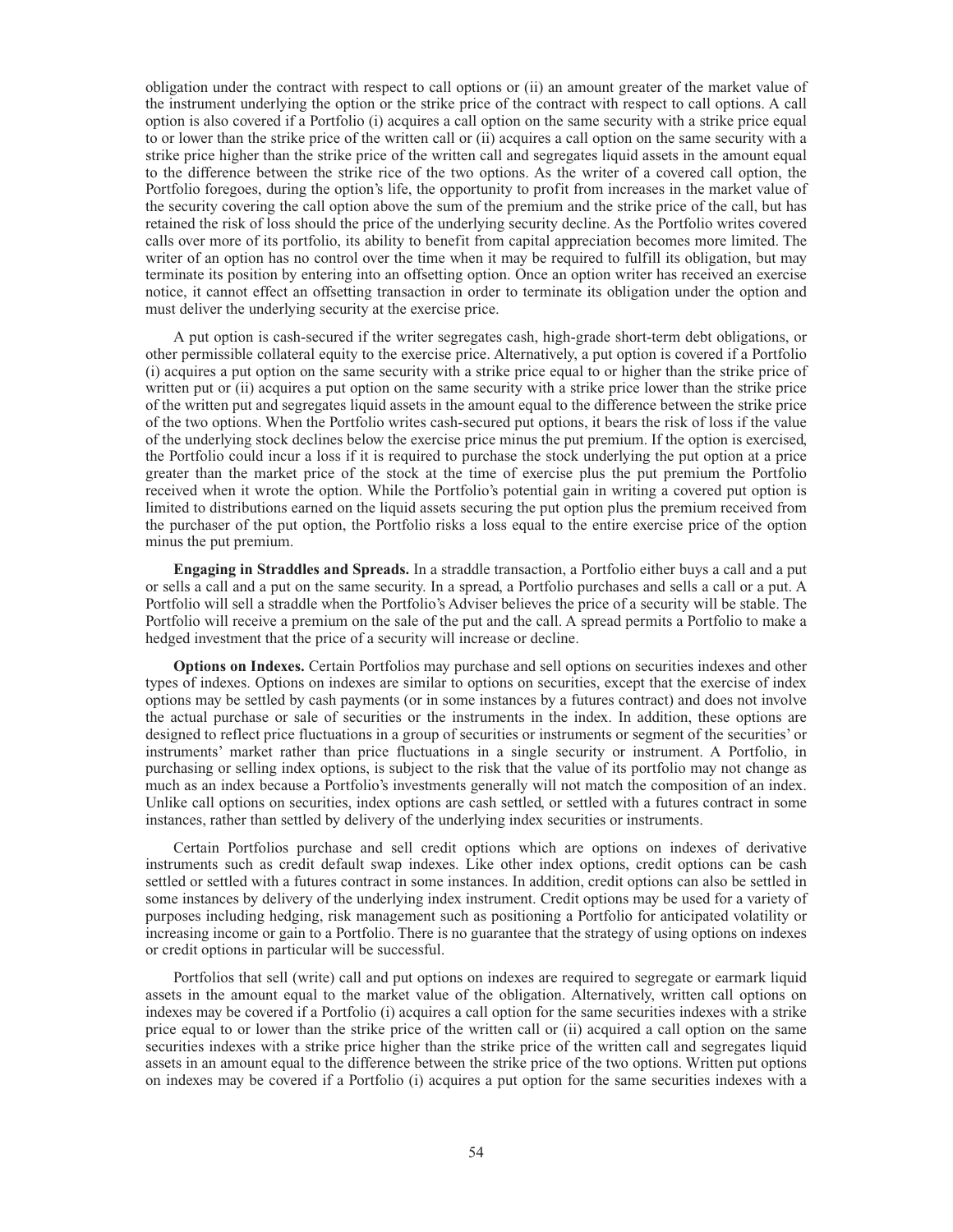strike price equal to or higher than the strike price of the written put or (ii) acquires a put option on the same securities indexes with a strike price lower than the strike price of the written put and segregates liquid assets in the amount equal to the difference between the strike price of the two options.

For a number of reasons, a liquid market may not exist and thus a Portfolio may not be able to close out an option position that it has previously entered into. When a Portfolio purchases an OTC option (as defined below), it will be relying on its counterparty to perform its obligations and the Portfolio may incur additional losses if the counterparty is unable to perform.

**Exchange-Traded and OTC Options.** All options purchased or sold by a Portfolio will be traded on a securities exchange or will be purchased or sold by securities dealers ("OTC options") that meet the Portfolio's creditworthiness standards. While exchange-traded options are obligations of the Options Clearing Corporation, in the case of OTC options, a Portfolio relies on the dealer from which it purchased the option to perform if the option is exercised. Thus, when a Portfolio purchases an OTC option, it relies on the dealer from which it purchased the option to make or take delivery of the underlying securities. Failure by the dealer to do so would result in the loss of the premium paid by a Portfolio as well as loss of the expected benefit of the transaction. Accordingly, these OTC options are subject to heightened credit risk, as well as liquidity and valuation risk depending upon the type of OTC options in which the Portfolio invests.

Each Portfolio will limit the writing of put and call options to 25% of its net assets; provided, however, that the foregoing restriction does not apply to the Global Allocation Portfolio and Income Builder Portfolio.

**Futures Contracts.** When a Portfolio purchases a futures contract, it agrees to purchase a specified quantity of an underlying instrument at a specified future date or, in the case of an index futures contract, to make a cash payment based on the value of a securities index. When a Portfolio sells a futures contract, it agrees to sell a specified quantity of the underlying instrument at a specified future date or, in the case of an index futures contract, to receive a cash payment based on the value of a securities index. The price at which the purchase and sale will take place is fixed when a Portfolio enters into the contract. Futures can be held until their delivery dates or the position can be (and normally is) closed out before then. There is no assurance, however, that a liquid market will exist when the Portfolio wishes to close out a particular position.

When a Portfolio purchases a futures contract, the value of the futures contract tends to increase and decrease in tandem with the value of its underlying instrument. Therefore, purchasing futures contracts will tend to increase a Portfolio's exposure to positive and negative price fluctuations in the underlying instrument, much as if it had purchased the underlying instrument directly. When a Portfolio sells a futures contract, by contrast, the value of its futures position will tend to move in a direction contrary to the value of the underlying instrument. Selling futures contracts, therefore, will tend to offset both positive and negative market price changes, much as if the underlying instrument had been sold.

The purchaser or seller of a futures contract is not required to deliver or pay for the underlying instrument unless the contract is held until the delivery date. However, when a Portfolio buys or sells a futures contract it will be required to deposit "initial margin" with a futures commission merchant ("FCM"). Initial margin deposits are typically equal to a small percentage of the contract's value. If the value of either party's position declines, that party will be required to make additional "variation margin" payments equal to the change in value on a daily basis. The party that has a gain may be entitled to receive all or a portion of this amount. A Portfolio may be obligated to make payments of variation margin at a time when it is disadvantageous to do so. Furthermore, it may not always be possible for a Portfolio to close out its futures positions. Until it closes out a futures position, a Portfolio will be obligated to continue to pay variation margin. Initial and variation margin payments do not constitute purchasing on margin for purposes of a Portfolio's investment restrictions. In the event of the bankruptcy of an FCM that holds margin on behalf of a Portfolio, the Portfolio may be entitled to return of margin owed to it only in proportion to the amount received by the FCM's other customers, potentially resulting in losses to the Portfolio. For cash-settled futures, the Portfolio will segregate or earmark liquid assets in an amount equal to the mark-to-market value. For physically settled futures, the Portfolio generally will earmark or segregate liquid assets in an amount equal to the notional value. In calculating the segregation amount, netting of similar contracts is generally permitted. Such assets cannot be sold while the futures contract or option is outstanding unless they are replaced with other suitable assets. By setting aside assets equal only to its net obligation under cash-settled futures, a Portfolio will have the ability to have exposure to such instruments to a greater extent than if a Portfolio were required to set aside assets equal to the full notional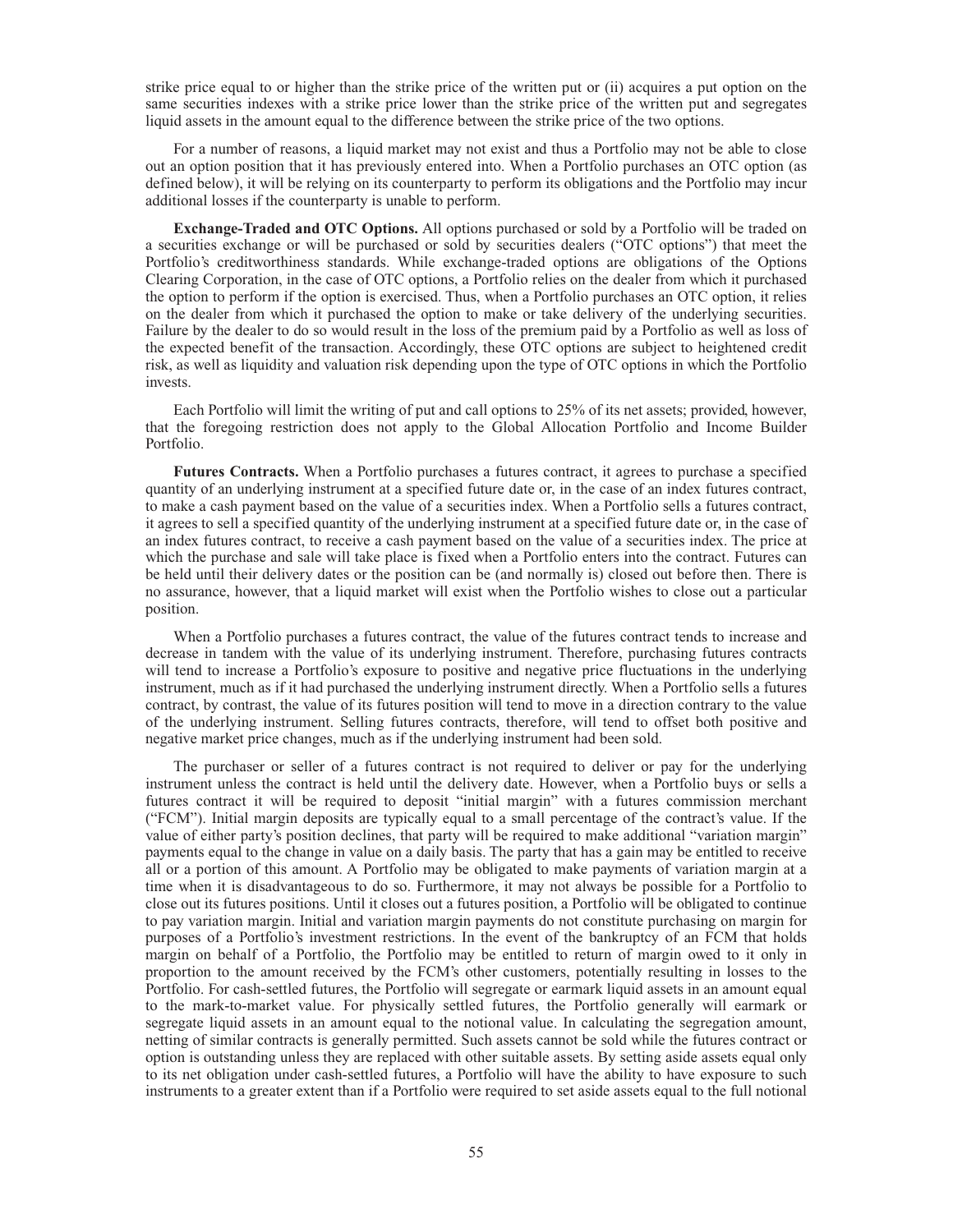value of such contracts. There is a possibility that earmarking and reservation of a large percentage of a Portfolio's assets could impede portfolio management or a Portfolio's ability to meet redemption requests or other current obligations.

The Portfolios only invest in futures contracts on securities to the extent they could invest in the underlying securities directly. Certain Portfolios may also invest in index futures where the underlying securities or instruments are not available for direct investments by the Portfolios.

*Limitations on the Use of Futures Contracts.* The Portfolios are operated by a person who has claimed an exclusion from the definition of the term "commodity pool operator" adopted by the CFTC and the National Futures Association, which regulate trading in the futures markets. In addition, none of the Portfolios will enter into futures contracts to the extent that the value of the futures contracts held would exceed 25% of the respective Portfolio's total assets; provided, however, that the foregoing restriction does not apply to the Global Allocation Portfolio and Income Builder Portfolio.

**Cash Equitization.** The objective where equity futures are used to "equitize" cash is to match the notional value of all futures contracts to a Portfolio's cash balance. The notional values of the futures contracts and of the cash are monitored daily. As the cash is invested in securities and/or paid out to participants in redemptions, the Adviser simultaneously adjusts the futures positions. Through such procedures, a Portfolio not only gains equity exposure from the use of futures, but also benefits from increased flexibility in responding to client cash flow needs. Additionally, because it can be less expensive to trade a list of securities as a package or program trade rather than as a group of individual orders, futures provide a means through which transaction costs can be reduced. Such non-hedging risk management techniques involve leverage and thus present, as do all leveraged transactions, the possibility of losses as well as gains that are greater than if these techniques involved the purchase and sale of the securities themselves rather than their synthetic derivatives.

#### **Options and Futures Transactions**

**Options on Futures Contracts.** Futures contracts obligate the buyer to take and the seller to make delivery at a future date of a specified quantity of a financial instrument or an amount of cash based on the value of a securities or other index. Currently, futures contracts are available on various types of securities, including but not limited to U.S. Treasury bonds, notes and bills, Eurodollar certificates of deposit and on indexes of securities. Unlike a futures contract, which requires the parties to buy and sell a security or make a cash settlement payment based on changes in a financial instrument or securities or other index on an agreed date, an option on a futures contract entitles its holder to decide on or before a future date whether to enter into such a contract. If the holder decides not to exercise its option, the holder may close out the option position by entering into an offsetting transaction or may decide to let the option expire and forfeit the premium thereon. The purchaser of an option on a futures contract pays a premium for the option but makes no initial margin payments or daily payments of cash in the nature of "variation margin" payments to reflect the change in the value of the underlying contract as does a purchaser or seller of a futures contract. The seller of an option on a futures contract receives the premium paid by the purchaser and may be required to pay initial margin.

**Combined Positions.** Certain Portfolios may purchase and write options in combination with futures or forward contracts, to adjust the risk and return characteristics of the overall position. For example, a Portfolio may purchase a put option and write a call option on the same underlying instrument, in order to construct a combined position whose risk and return characteristics are similar to selling a futures contract. Another possible combined position would involve writing a call option at one strike price and buying a call option at a lower price, in order to reduce the risk of the written call option in the event of a substantial price increase. Because combined options positions involve multiple trades, they result in higher transaction costs and may be more difficult to open and close out.

**Correlation of Price Changes.** Because there are a limited number of types of exchange-traded options and futures contracts, it is likely that the standardized options and futures contracts available will not match a Portfolio's current or anticipated investments exactly. A Portfolio may invest in options and futures contracts based on securities or instruments with different issuers, maturities, or other characteristics from the securities in which it typically invests, which involves a risk that the options or futures position will not track the performance of a Portfolio's other investments.

Options and futures contracts prices can also diverge from the prices of their underlying instruments, even if the underlying instruments match the Portfolio's investments well. Options and futures contracts prices are affected by such factors as current and anticipated short term interest rates, changes in volatility of the underlying instrument, and the time remaining until expiration of the contract, which may not affect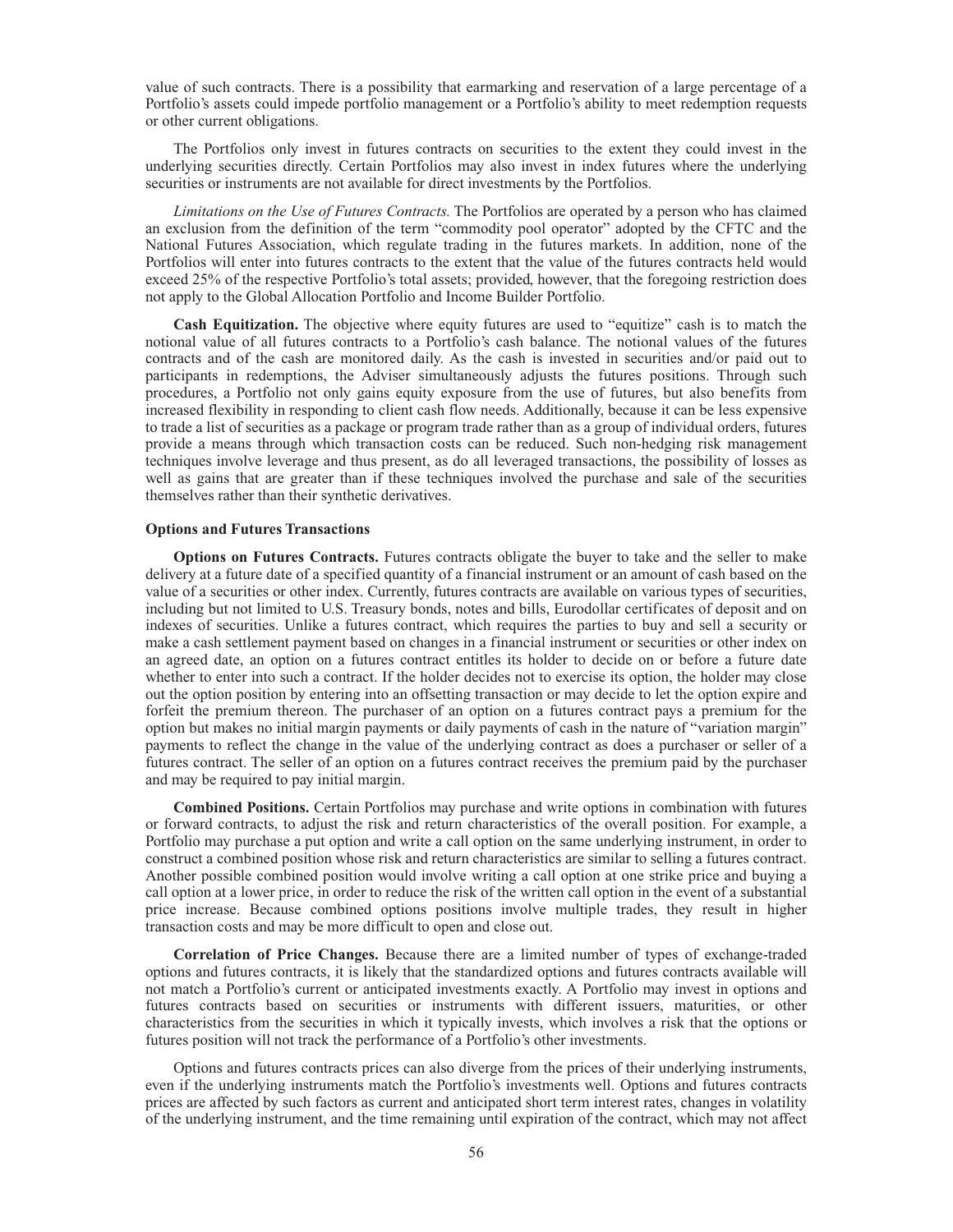security prices the same way. Imperfect correlation may also result from differing levels of demand in the options and futures markets and the securities markets, from structural differences in how options and futures and securities are traded, or from imposition of daily price fluctuation limits or trading halts. A Portfolio may purchase or sell options and futures contracts with a greater or lesser value than the securities it wishes to hedge or intends to purchase in order to attempt to compensate for differences in volatility between the contract and the securities, although this may not be successful in all cases. If price changes in a Portfolio's options or futures positions are poorly correlated with its other investments, the positions may fail to produce anticipated gains or result in losses that are not offset by gains in other investments.

**Liquidity of Options and Futures Contracts.** There is no assurance that a liquid market will exist for any particular option or futures contract at any particular time even if the contract is traded on an exchange. In addition, exchanges may establish daily price fluctuation limits for options and futures contracts and may halt trading if a contract's price moves up or down more than the limit in a given day. On volatile trading days when the price fluctuation limit is reached or a trading halt is imposed, it may be impossible for a Portfolio to enter into new positions or close out existing positions. If the market for a contract is not liquid because of price fluctuation limits or otherwise, it could prevent prompt liquidation of unfavorable positions, and could potentially require a Portfolio to continue to hold a position until delivery or expiration regardless of changes in its value. As a result, a Portfolio's access to other assets held to cover its options or futures positions could also be impaired. (See "Exchange-Traded and OTC Options" above for a discussion of the liquidity of options not traded on an exchange.)

**Foreign Investment Risk.** Certain Portfolios may buy and sell options on interest rate futures including global interest rate futures in which the reference interest rate is tied to currencies other than the U.S. dollar. Such investments are subject to additional risks including the risks associated with foreign investment and currency risk. See "Foreign Investments (including Foreign Currencies)" in this SAI.

**Position Limits.** Futures exchanges can limit the number of futures and options on futures contracts that can be held or controlled by an entity. If an adequate exemption cannot be obtained, a Portfolio or the Portfolio's Adviser may be required to reduce the size of its futures and options positions or may not be able to trade a certain futures or options contract in order to avoid exceeding such limits.

**Asset Coverage for Futures Contracts and Options Positions.** A Portfolio will comply with guidelines established by the SEC with respect to coverage of options and futures contracts by mutual funds, and if the guidelines so require, will set aside or earmark appropriate liquid assets in an amount prescribed. For cash settled futures contracts and options on futures contracts, a Portfolio will segregate an amount equal to the mark-to-market value of the obligation. For physically settled futures contracts and options on futures contracts, a Portfolio will segregate an amount equal to the current notional value of the contract or underlying futures contracts as applicable. Netting is generally permitted of similar contracts. Such assets cannot be sold while the futures contract or option is outstanding unless they are replaced with other suitable assets. As a result, there is a possibility that the reservation of a large percentage of a Portfolio's assets could impede portfolio management or a Portfolio's ability to meet redemption requests or other current obligations. The Portfolios may also enter into off-setting transactions on futures contracts and options on futures in accordance with guidelines established by the SEC similar to the transactions as described above in "Selling (Writing) Put and Call Options on Securities."

# **Real Estate Investment Trusts ("REITs")**

Certain of the Portfolios may invest in equity interests or debt obligations issued by REITs. REITs are pooled investment vehicles which invest primarily in income producing real estate or real estate related loans or interest. REITs are generally classified as equity REITs, mortgage REITs or a combination of equity and mortgage REITs. Equity REITs invest the majority of their assets directly in real property and derive income primarily from the collection of rents. Equity REITs can also realize capital gains by selling property that has appreciated in value. Mortgage REITs invest the majority of their assets in real estate mortgages and derive income from the collection of interest payments. Similar to investment companies, REITs are not taxed on income distributed to shareholders provided they comply with several requirements of the Code. A Portfolio will indirectly bear its proportionate share of expenses incurred by REITs in which a Portfolio invests in addition to the expenses incurred directly by a Portfolio.

Investing in REITs involves certain unique risks in addition to those risks associated with investing in the real estate industry in general. Equity REITs may be affected by changes in the value of the underlying property owned by the REITs, while mortgage REITs may be affected by the quality of any credit extended. REITs are dependent upon management skills and on cash flows, are not diversified, and are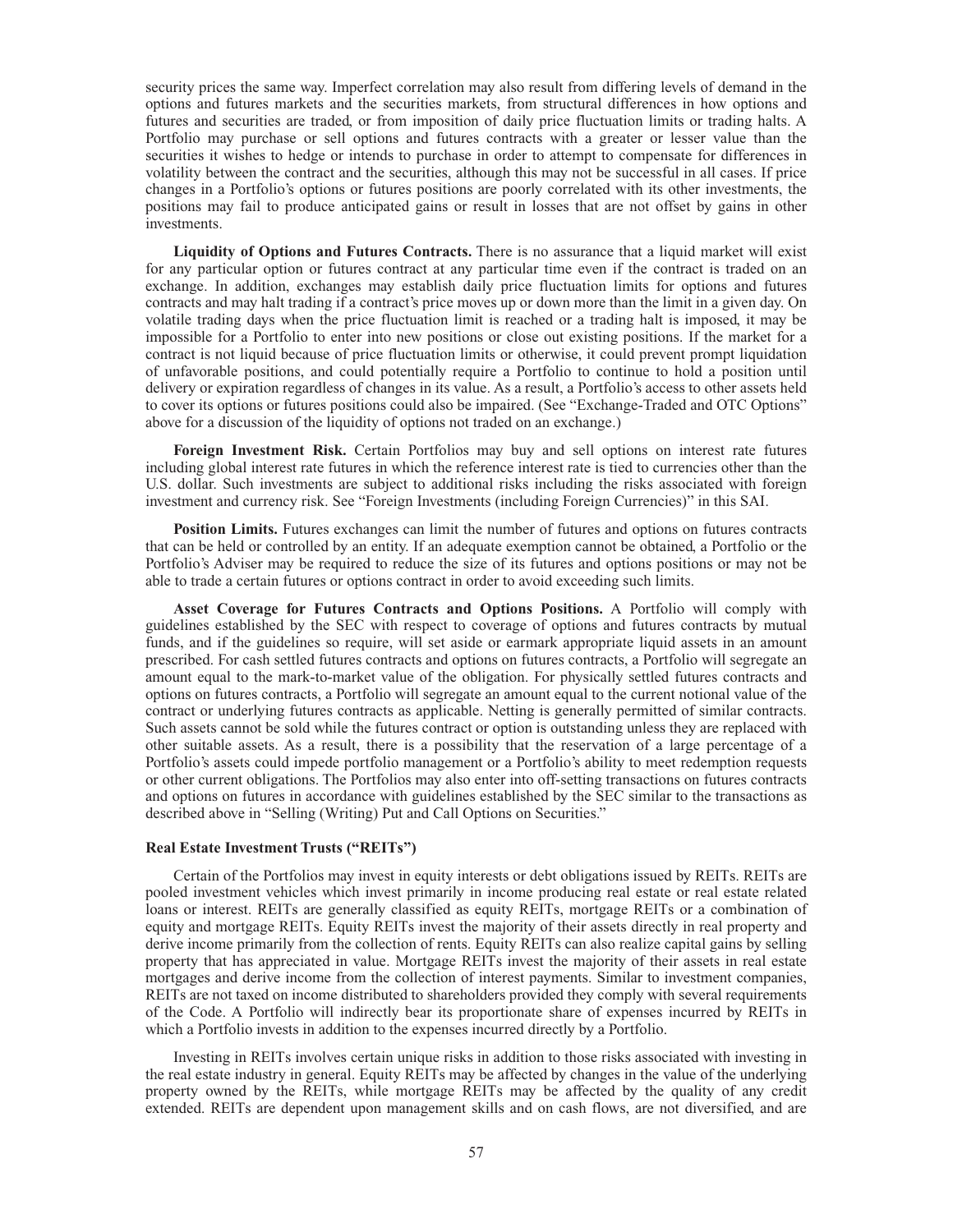subject to default by borrowers and self-liquidation. REITs are also subject to the possibilities of failing to qualify for tax free pass-through of income under the Code and failing to maintain their exemption from registration under the 1940 Act.

REITs (especially mortgage REITs) are also subject to interest rate risks. When interest rates decline, the value of a REIT's investment in fixed rate obligations can be expected to rise. Conversely, when interest rates rise, the value of a REIT's investment in fixed rate obligations can be expected to decline. In contrast, as interest rates on adjustable rate mortgage loans are reset periodically, yields on a REIT's investment in such loans will gradually align themselves to fluctuate less dramatically in response to interest rate fluctuations than would investments in fixed rate obligations.

Investment in REITs involves risks similar to those associated with investing in small capitalization companies. These risks include:

- limited financial resources;
- infrequent or limited trading; and
- more abrupt or erratic price movements than larger company securities.

In addition, small capitalization stocks, such as REITs, historically have been more volatile in price than the larger capitalization stocks included in the S&P 500 Index.

## **Recent Events Relating to the Overall Economy**

The U.S. government, the Federal Reserve, the Treasury, the SEC, the FDIC and other governmental and regulatory bodies have taken actions to address the 2008-2009 financial crisis and the recent disruption to economies and markets due to the COVID-19 pandemic. These actions included, in part, the enactment by the United States Congress of the "Dodd-Frank Wall Street Reform and Consumer Protection Act," which was signed into law on July 21, 2010 and imposed a new regulatory framework over the U.S. financial services industry and the consumer credit markets in general, and proposed and final regulations by the SEC. Given the broad scope, sweeping nature and relatively recent enactment of some of these regulatory measures, the potential impact they could have on securities held by the Portfolios is unknown. There can be no assurance that these measures will not have an adverse effect on the value or marketability of securities held by the Portfolios. Furthermore, no assurance can be made that the U.S. government or a U.S. regulatory body (or other authority or regulatory body) will not continue to take further legislative or regulatory action, and the effect of such actions, if taken, cannot be known. However, current efforts by the U.S. Government to reduce the impact of regulation on the U.S. financial service industry could lead to the repeal of certain elements of the regulatory framework.

Additionally, COVID-19 has resulted in a global pandemic and major disruption to economies and markets around the world, including the United States. Financial markets have experienced extreme volatility and severe losses, and trading in many instruments has been disrupted. Liquidity for many instruments has been greatly reduced for periods of time. Some interest rates are very low and in some cases yields are negative. Some sectors of the economy and individual issuers have experienced particularly large losses. These circumstances may continue for an extended period of time, and may continue to affect adversely the value and liquidity of a Portfolio's investments. The ultimate economic fallout from the pandemic, and the long-term impact on economies, markets, industries and individual issuers, are not known. Governments and central banks, including the Federal Reserve in the U.S., have taken extraordinary and unprecedented actions to support local and global economies and the financial markets. The impact of these measures, and whether they will be effective to mitigate the economic and market disruption, will not be known for some time.

#### **Derivatives**

In October 2020, the SEC adopted a final rule related to the use of derivatives, short sales, reverse repurchase agreements and certain other transactions by registered investment companies that will rescind and withdraw the guidance of the SEC and its staff regarding asset segregation and cover transactions discussed herein. The final rule requires the Portfolios to trade derivatives and other transactions that create future payment or delivery obligations (except reverse repurchase agreements and similar financing transactions) subject to a value-at-risk ("VaR") leverage limit and certain derivatives risk management program and reporting requirements. Generally, these requirements apply unless a Portfolio qualifies as a "limited derivatives user," as defined in the final rule. Under the final rule, when a Portfolio trades reverse repurchase agreements or similar financing transactions, including certain tender option bonds, it needs to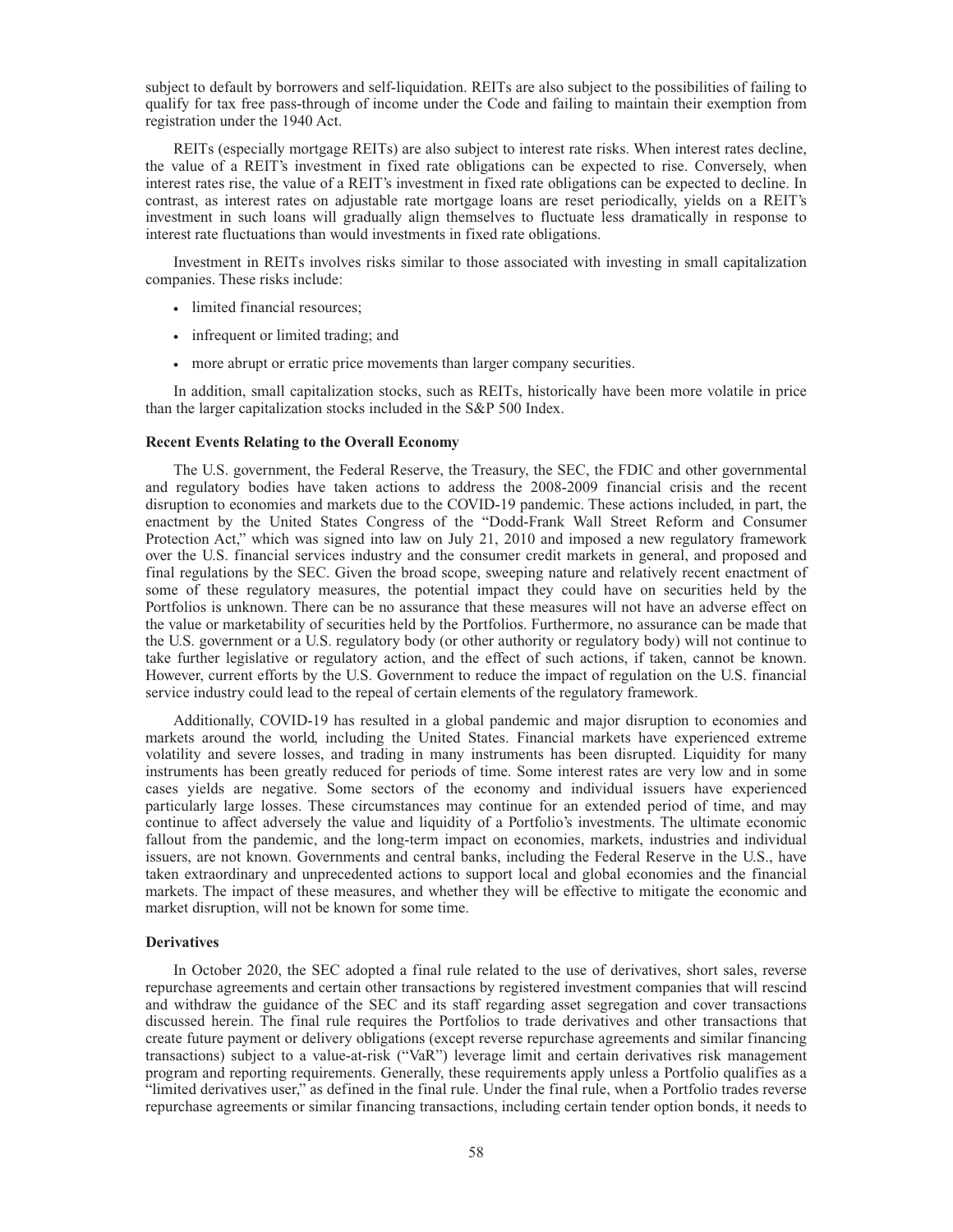aggregate the amount of indebtedness associated with the reverse repurchase agreements or similar financing transactions with the aggregate amount of any other senior securities representing indebtedness when calculating the Portfolio's asset coverage ratio or treat all such transactions as derivatives transactions. Reverse repurchase agreements or similar financing transactions aggregated with other indebtedness do not need to be included in the calculation of whether a Portfolio is a limited derivatives user, but for Portfolios subject to the VaR testing, reverse repurchase agreements and similar financing transactions must be included for purposes of such testing whether treated as derivatives transactions or not. Compliance with these new requirements will be required by August 19, 2022. Following the compliance date, these requirements may limit the ability of a Portfolio to use derivatives and reverse repurchase agreements and similar financing transactions as part of its investment strategies. These requirements may increase the cost of a Portfolio's investments and cost of doing business, which could adversely affect investors.

## **Repurchase Agreements**

Repurchase agreements may be entered into with brokers, dealers or banks, or other entities that meet the Adviser's credit guidelines. A Portfolio will enter into repurchase agreements only with member banks of the Federal Reserve System and securities dealers or other entities believed by the Adviser to be creditworthy. The Adviser may consider the collateral received and any applicable guarantees in making its determination. In a repurchase agreement, a Portfolio buys a security from a seller that has agreed to repurchase the same security at a mutually agreed upon date and price. The resale price normally is in excess of the purchase price, reflecting an agreed upon interest rate. This interest rate is effective for the period of time a Portfolio is invested in the agreement and is not related to the coupon rate on the underlying security. A repurchase agreement may also be viewed as a fully collateralized loan of money by a Portfolio to the seller. The maximum maturity permitted for a non-"putable" repurchase agreement will be 190 days. The maximum notice period permitted for a "putable" or "open" repurchase agreement (i.e., where the Portfolio has a right to put the repurchase agreement to the counterparty or terminate the transaction at par plus accrued interest at a specified notice period) will be 190 days. The securities which are subject to repurchase agreements, however, may have maturity dates in excess of 190 days from the effective date of the repurchase agreement. In addition, the maturity of a "putable" or "open" repurchase agreement may be in excess of 190 days. A Portfolio will always receive securities as collateral during the term of the agreement whose market value is at least equal to 100% of the dollar amount invested by the Portfolio in each agreement plus accrued interest. The repurchase agreements further authorize the Portfolio to demand additional collateral in the event that the dollar value of the collateral falls below 100%. A Portfolio will make payment for such securities only upon physical delivery or upon evidence of book entry transfer to the account of the custodian. Repurchase agreements are considered under the 1940 Act to be loans collateralized by the underlying securities.

All of the Portfolios that are permitted to invest in repurchase agreements may engage in repurchase agreement transactions that are collateralized fully as defined in Rule  $5b-3(c)(1)$  of the 1940 Act, which has the effect of enabling a Portfolio to look to the collateral, rather than the counterparty, for determining whether its assets are "diversified" for 1940 Act purposes. Certain Portfolios may, in addition, engage in repurchase agreement transactions that are collateralized by money market instruments, debt securities, loan participations, equity securities or other securities including securities that are rated below investment grade by the requisite NRSROs or unrated securities of comparable quality. For these types of repurchase agreement transactions, the Portfolio would look to the counterparty, and not the collateral, for determining such diversification.

A repurchase agreement is subject to the risk that the seller may fail to repurchase the security. In the event of default by the seller under a repurchase agreement construed to be a collateralized loan, the underlying securities would not be owned by the Portfolio, but would only constitute collateral for the seller's obligation to pay the repurchase price. Therefore, a Portfolio may suffer time delays and incur costs in connection with the disposition of the collateral. The collateral underlying repurchase agreements may be more susceptible to claims of the seller's creditors than would be the case with securities owned by the Portfolio.

Under existing guidance from the SEC, certain Portfolios may transfer uninvested cash balances into a joint account, along with cash of other Portfolios and certain other accounts. These balances may be invested in one or more repurchase agreements and/or short-term money market instruments.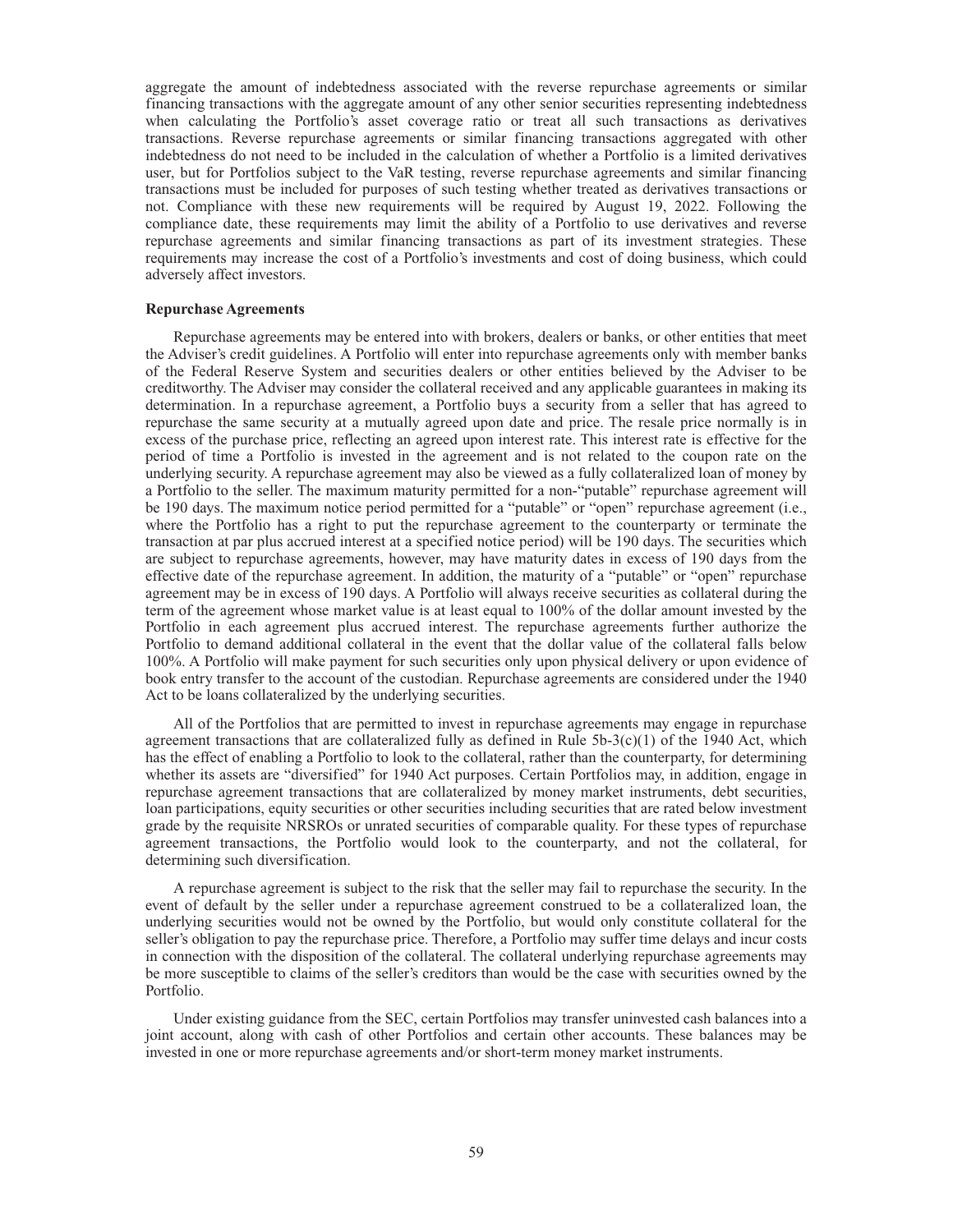## **Reverse Repurchase Agreements**

In a reverse repurchase agreement, a Portfolio sells a security and agrees to repurchase the same security at a mutually agreed upon date and price reflecting the interest rate effective for the term of the agreement. For purposes of the 1940 Act, a reverse repurchase agreement is considered borrowing by a Portfolio and, therefore, a form of leverage. Leverage may cause any gains or losses for a Portfolio to be magnified. The Portfolios will invest the proceeds of borrowings under reverse repurchase agreements. In addition, except for liquidity purposes, a Portfolio will enter into a reverse repurchase agreement only when the expected return from the investment of the proceeds is greater than the expense of the transaction. A Portfolio will not invest the proceeds of a reverse repurchase agreement for a period which exceeds the duration of the reverse repurchase agreement. A Portfolio would be required to pay interest on amounts obtained through reverse repurchase agreements, which are considered borrowings under federal securities laws. The repurchase price is generally equal to the original sales price plus interest. Reverse repurchase agreements are usually for seven days or less and cannot be repaid prior to their expiration dates. Each Portfolio will earmark and reserve Portfolio assets, in cash or liquid securities, in an amount at least equal to its purchase obligations under its reverse repurchase agreements. Reverse repurchase agreements involve the risk that the market value of the portfolio securities transferred may decline below the price at which a Portfolio is obliged to purchase the securities. All forms of borrowing (including reverse repurchase agreements) are limited in the aggregate and may not exceed 331⁄3% of a Portfolio's total assets, except as permitted by law.

## **Securities Lending**

To generate additional income, certain Portfolios may lend up to 331⁄3% of such Portfolio's total assets pursuant to agreements requiring that the loan be continuously secured by collateral equal to at least 100% of the market value plus accrued interest on the securities lent. The Portfolios use Citibank, N.A. ("Citibank") as their securities lending agent. Pursuant to a Third Party Securities Lending Rider to the Custody Agreement between JPMorgan Chase Bank, Citibank and the Portfolios (the "Third Party Securities Lending Rider") approved by the Board of Trustees, Citibank compensates JPMorgan Chase Bank for certain custodial service provided by JPMorgan Chase Bank in connection with the Portfolios' use of Citibank as securities lending agent.

Pursuant to the Global Securities Lending Agency Agreement approved by the Board of Trustees between Citibank and the Trust on behalf of the applicable Portfolios, severally and not jointly (the "Securities Lending Agency Agreement"), collateral for loans will consist only of cash. The Portfolios receive payments from the borrowers equivalent to the dividends and interest that would have been earned on the securities lent. For loans secured by cash, the Portfolios seek to earn interest on the investment of cash, collateral in investments permitted by the Securities lending Agency Agreement. Under the Securities Lending Agency Agreement, cash collateral may be invested in IM Shares of JPMorgan Prime Money Market Fund, JPMorgan U.S. Government Money Market Fund, and Agency SL Class Shares of the JPMorgan Securities Lending Money Market Fund.

Under the Securities Lending Agency Agreement, Citibank marks to market the loaned securities on a daily basis. In the event the cash received from the borrower is less than 102% of the value of the loaned securities (105% for non-U.S. securities), Citibank requests additional cash from the borrower so as to maintain a collateralization level of at least 102% of the value of the loaned securities plus accrued interest (105% for non-U.S. securities) subject to certain *de minimis* amounts. Loans are subject to termination by a Portfolio or the borrower at any time, and are therefore not considered to be illiquid investments. A Portfolio does not have the right to vote proxies for securities on loan over a record date for such proxies. However, if the Portfolio's Adviser has notice of the proxy in advance of the record date, a Portfolio's Adviser may terminate a loan in advance of the record date if the Portfolio's Adviser determines the vote is considered material with respect to an investment.

Securities lending involves counterparty risk, including the risk that the loaned securities may not be returned or returned in a timely manner and/or a loss of rights in the collateral if the borrower or the lending agent defaults or fails financially. This risk is increased when a Portfolio's loans are concentrated with a single or limited number of borrowers. The earnings on the collateral invested may not be sufficient to pay fees incurred in connection with the loan. Also, the principal value of the collateral invested may decline and may not be sufficient to pay back the borrower for the amount of collateral posted. There are no limits on the number of borrowers a Portfolio may use and a Portfolio may lend securities to only one or a small group of borrowers. In addition, loans may be made to affiliates of Citibank. Portfolios participating in securities lending bear the risk of loss in connection with investments of the cash collateral received from the borrowers, which do not trigger additional collateral requirements from the borrower.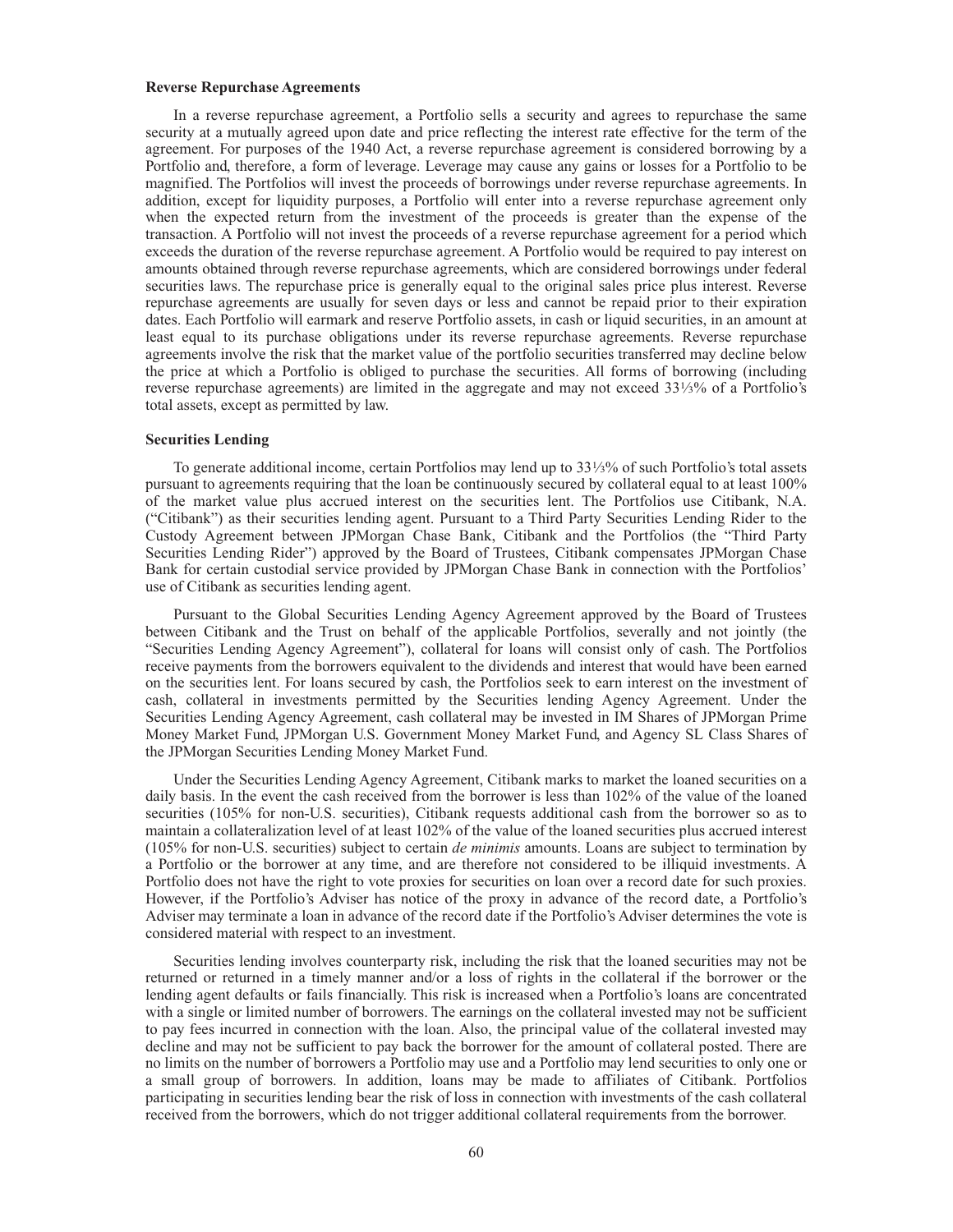To the extent that the value or return of a Portfolio's investments of the cash collateral declines below the amount owed to a borrower, the Portfolio may incur losses that exceed the amount it earned on lending the security. In situations where the Adviser does not believe that it is prudent to sell the cash collateral investments in the market, a Portfolio may borrow money to repay the borrower the amount of cash collateral owed to the borrower upon return of the loaned securities. This will result in financial leverage, which may cause the Portfolio to be more volatile because financial leverage tends to exaggerate the effect of any increase or decrease in the value of the Portfolio's portfolio securities.

## **Short Selling**

In short selling transactions, a Portfolio sells a security it does not own in anticipation of a decline in the market value of the security. To complete the transaction, a Portfolio must borrow the security to make delivery to the buyer. A Portfolio is obligated to replace the security borrowed by purchasing it subsequently at the market price at the time of replacement. The price at such time may be more or less than the price at which the security was sold by a Portfolio, which may result in a loss or gain, respectively. Unlike taking a long position in a security by purchasing the security, where potential losses are limited to the purchase price, short sales have no cap on maximum losses, and gains are limited to the price of the security at the time of the short sale.

Short sales of forward commitments and derivatives do not involve borrowing a security. These types of short sales may include futures, options, contracts for differences, forward contracts on financial instruments and options such as contracts, credit linked instruments, and swap contracts.

A Portfolio may not always be able to borrow a security it wants to sell short. A Portfolio also may be unable to close out an established short position at an acceptable price and may have to sell long positions at disadvantageous times to cover its short positions. The value of your investment in a Portfolio will fluctuate in response to movements in the market. Portfolio performance also will depend on the effectiveness of the Adviser's research and the management team's investment decisions. The SEC and financial industry regulatory authorities in other countries may impose prohibitions, restrictions or other regulatory requirements on short sales, which could inhibit the ability of the Adviser to sell securities short on behalf of the Portfolio. For example, in September 2008, in response to spreading turmoil in the financial markets, the SEC temporarily banned short selling in the stocks of numerous financial services companies, and also promulgated new disclosure requirements with respect to short positions held by investment managers. The SEC's temporary ban on short selling of such stocks has since expired, but should similar restrictions and/or additional disclosure requirements be promulgated, especially if market turmoil occurs, a Portfolio may be forced to cover short positions more quickly than otherwise intended and may suffer losses as a result. Such restrictions may also adversely affect the ability of a Portfolio (especially if a Portfolio utilizes short selling as a significant portion of its investment strategy) to execute its investment strategies generally.

Short sales also involve other costs. A Portfolio must repay to the lender an amount equal to any dividends or interest that accrues while the loan is outstanding. To borrow the security, a Portfolio may be required to pay a premium. A Portfolio also will incur transaction costs in effecting short sales. The amount of any ultimate gain for a Portfolio resulting from a short sale will be decreased and the amount of any ultimate loss will be increased by the amount of premiums, interest or expenses a Portfolio may be required to pay in connection with the short sale. Until a Portfolio closes the short position, it will earmark and reserve Portfolio assets, in cash or liquid securities, in amount at least equal to the current market value of the securities sold short unless the Portfolio holds the securities sold short. Realized gains from short sales are typically treated as short-term gains/losses.

Certain of a Portfolio's service providers may have agreed to waive fees and reimburse expenses to limit the Portfolio's operating expenses in the amount and for the time period specified in the Portfolio's prospectuses. The expense limitation does not include certain expenses including, to the extent indicated in the Portfolio's prospectuses, dividend and interest expense on short sales. In calculating the interest expense on short sales for purposes of this exclusion, the Portfolio will recognize all economic elements of interest costs, including premium and discount adjustments.

## **Short-Term Funding Agreements**

Short-term funding agreements issued by insurance companies are sometimes referred to as Guaranteed Investment Contracts ("GICs"), while those issued by banks are referred to as Bank Investment Contracts ("BICs"). Pursuant to such agreements, a Portfolio makes cash contributions to a deposit account at a bank or insurance company. The bank or insurance company then credits to the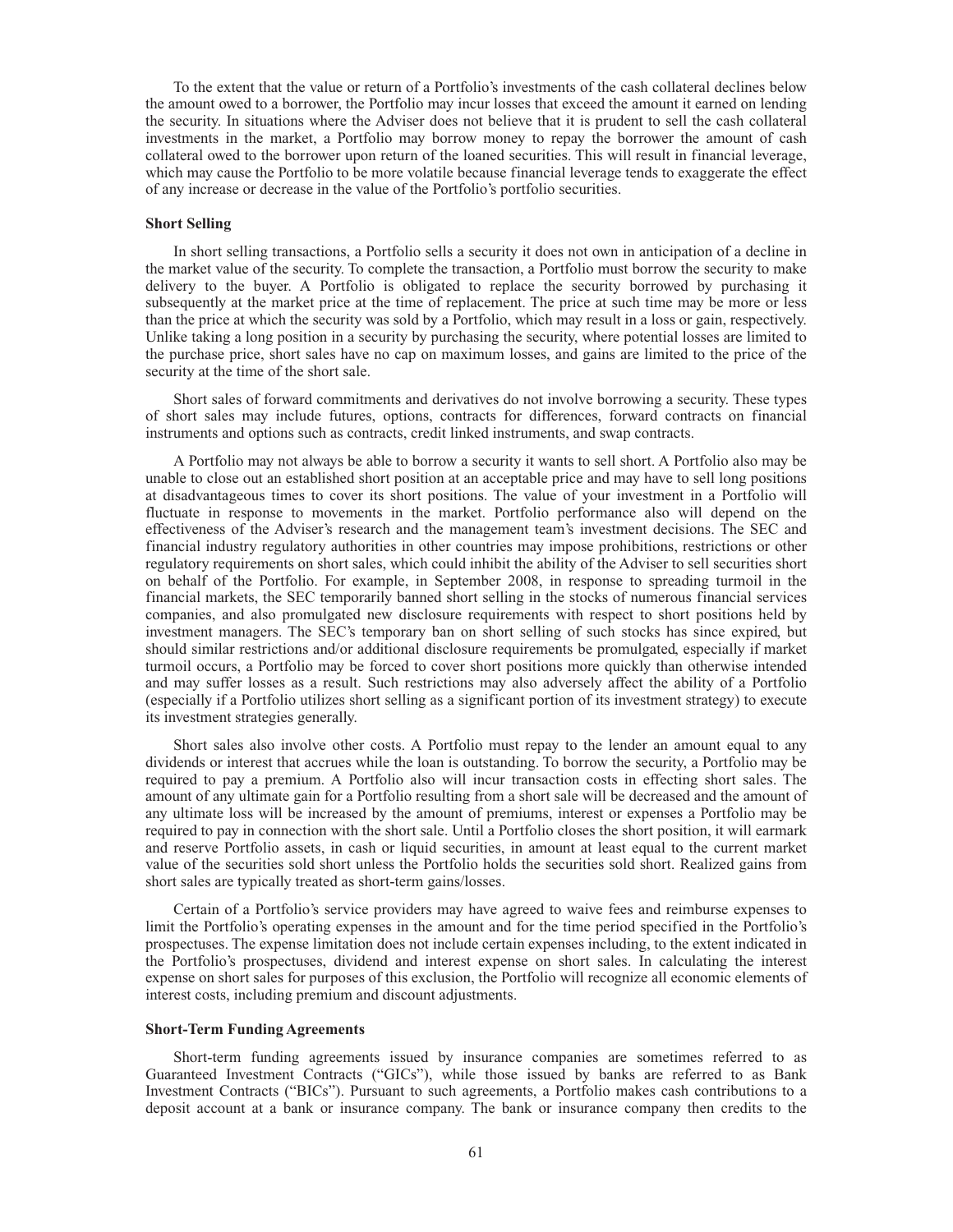Portfolio on a monthly basis guaranteed interest at either a fixed, variable or floating rate. These contracts are general obligations of the issuing bank or insurance company (although they may be the obligations of an insurance company separate account) and are paid from the general assets of the issuing entity.

Generally, there is no active secondary market in short-term funding agreements. Therefore, shortterm funding agreements may be considered by a Portfolio to be illiquid investments.

#### **Special Purpose Acquisition Companies**

Certain Portfolios may invest in stocks, warrants, rights, debt and other securities of special purpose acquisition companies ("SPACs") or similar special purpose entities in a private placement transaction or as part of a public offering. A SPAC is a publicly traded company that raises investment capital for the purpose of acquiring or merging with an existing company. The shares of a SPAC are typically issued in "units." Units include one share of common stock and one right or warrant (or partial right or warrant) conveying the right to purchase additional shares of common stock. At a specified time, the rights and warrants may be separated from the common stock at the election of the holder, after which each security typically is freely tradeable. An alternative to private companies making an initial public offering ("IPO") can be combining with a SPAC, which permits the private company to go public by taking the SPAC's place on an exchange. Until an acquisition or merger is completed, a SPAC generally invests its assets, less a portion retained to cover expenses, in U.S. government securities, money market securities and cash and does not typically pay dividends in respect of its common stock. In addition, a Portfolio may elect not to participate in a proposed SPAC transaction or may be required to divest its interests in the SPAC due to regulatory or other considerations. As a result, it is possible that an investment in a SPAC may lose value.

If an acquisition or merger that meets the requirements of the SPAC is not completed within a preestablished period of time (typically, two years), the funds invested in the SPAC (less any permitted expenses and any losses experienced by the SPAC) are returned to its shareholders. Any warrants or other rights with respect to a SPAC held by a Portfolio may expire worthless or may be repurchased or retired by the SPAC.

Because SPACs and similar entities are blank check companies and do not have any operating history or ongoing business other than seeking acquisitions, the value of their securities is particularly dependent on the ability of the SPAC's management to identify a merger target and complete an acquisition. Some SPACs pursue acquisitions only within certain industries or regions, which may increase the volatility of their prices and the risks associated with these investments. In addition, the securities issued by a SPAC may be classified as illiquid and/or be subject to restrictions on resale, which may be for an extended time, and may only be traded in the over-the-counter market. If there is no market for the shares of the SPAC or only a thinly traded market for shares or interests in the SPAC develops, a Portfolio may not be able to sell its interest in a SPAC or to sell its interest only at a price below what the Portfolio believes is the SPAC interest's value. If not subject to a restriction on resale, a Portfolio may sell its investments in a SPAC at any time, including before, at or after the time of an acquisition or merger.

An investment in a SPAC may be diluted by additional, later offerings of securities by the SPAC or by other investors exercising existing rights to purchase securities of the SPAC. Generally, SPACs provide the opportunity for common shareholders to have some or all of their shares of common stock redeemed by the SPAC at or around the time of a proposed acquisition or merger. An investment in a SPAC is subject to the risks that any proposed acquisition or merger may not obtain the requisite approval of SPAC shareholders or that an acquisition or merger may prove unsuccessful and lose value. An investment in a SPAC is also subject to the risk that a significant portion of the funds raised by the SPAC may be expended during the search for a target acquisition or merger. The values of investments in SPACs may be highly volatile and may depreciate over time.

In addition, investments in SPACs may be subject to the risks of investing in an IPO. These risks include risks associated with companies that have little or no operating history as public companies, unseasoned trading and small number of shares available for trading and limited information about the issuer. Additionally, investments in SPACs may be subject to the risks inherent in those sectors of the market where these new issuers operate. The market for IPO issuers may be volatile and share prices of newly-public companies have fluctuated significantly over short periods of time. Although some IPOs may produce high, double-digit returns, such returns are highly unusual and may not be sustainable.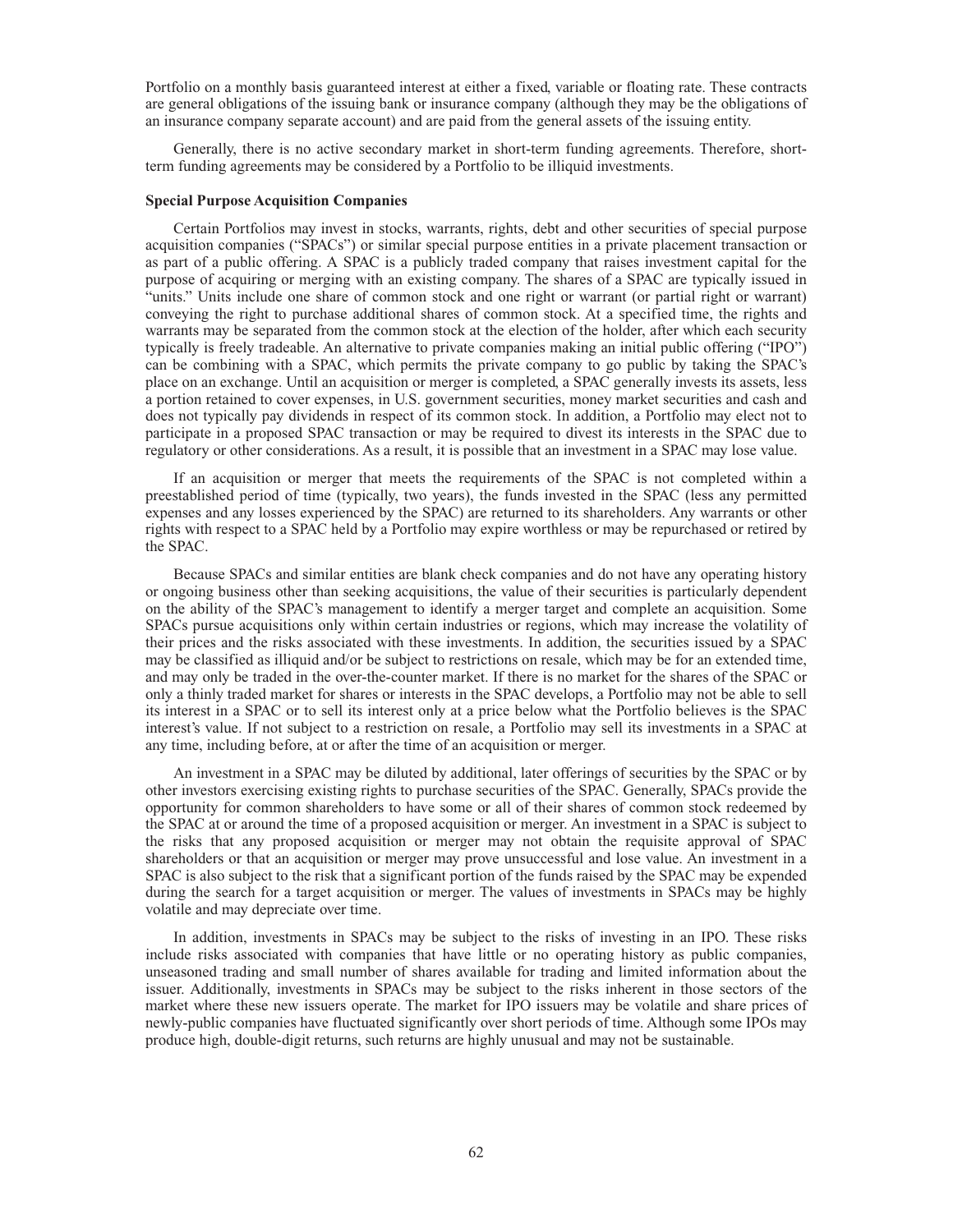## **Structured Investments**

A structured investment is a security having a return tied to an underlying index or other security or asset class. Structured investments generally are individually negotiated agreements and may be traded over-the-counter. Structured investments are organized and operated to restructure the investment characteristics of the underlying security. This restructuring involves the deposit with or purchase by an entity, such as a corporation or trust, or specified instruments (such as commercial bank loans) and the issuance by that entity or one or more classes of securities ("structured securities") backed by, or representing interests in, the underlying instruments. The cash flow on the underlying instruments may be apportioned among the newly issued structured securities to create securities with different investment characteristics, such as varying maturities, payment priorities and interest rate provisions, and the extent of such payments made with respect to structured securities is dependent on the extent of the cash flow on the underlying instruments. Because structured securities typically involve no credit enhancement, their credit risk generally will be equivalent to that of the underlying instruments. Investments in structured securities are generally of a class of structured securities that is either subordinated or unsubordinated to the right of payment of another class. Subordinated structured securities typically have higher yields and present greater risks than unsubordinated structured securities. Structured instruments include structured notes. In addition to the risks applicable to investments in structured investments and debt securities in general, structured notes bear the risk that the issuer may not be required to pay interest on the structured note if the index rate rises above or falls below a certain level. Structured securities are typically sold in private placement transactions, and there currently is no active trading market for structured securities. Investments in government and government-related restructured debt instruments are subject to special risks, including the inability or unwillingness to repay principal and interest, requests to reschedule or restructure outstanding debt and requests to extend additional loan amounts. Structured investments include a wide variety of instruments including, without limitation, CDOs, credit linked notes, and participation notes and participatory notes. Additional information including risk information is included under Asset-Backed Securities.

Total Annual Fund Operating Expenses set forth in the fee table and Financial Highlights section of each Portfolio's Prospectus do not include any expenses associated with investments in certain structured or synthetic products that may rely on the exception for the definition of "investment company" provided by section  $3(c)(1)$  or  $3(c)(7)$  of the 1940 Act.

**Credit Linked Notes.** Certain Portfolios may invest in structured instruments known as credit linked securities or credit linked notes ("CLNs"). CLNs are typically issued by a limited purpose trust or other vehicle (the "CLN trust") that, in turn, invests in a derivative or a basket of derivatives instruments, such as credit default swaps, interest rate swaps and/or other securities, in order to provide exposure to certain high yield, sovereign debt, emerging markets, or other fixed income markets. Generally, investments in CLNs represent the right to receive periodic income payments (in the form of distributions) and payment of principal at the end of the term of the CLN. However, these payments are conditioned on the CLN trust's receipt of payments from, and the CLN trust's potential obligations to, the counterparties to the derivative instruments and other securities in which the CLN trust invests. For example, the CLN trust may sell one or more credit default swaps, under which the CLN trust would receive a stream of payments over the term of the swap agreements provided that no event of default has occurred with respect to the referenced debt obligation upon which the swap is based. If a default were to occur, the stream of payments may stop and the CLN trust would be obligated to pay the counterparty the par (or other agreed upon value) of the referenced debt obligation. This, in turn, would reduce the amount of income and principal that a Portfolio would receive as an investor in the CLN trust.

Certain Portfolios may enter into CLNs structured as "First-to-Default" CLNs. In a First-to-Default CLN, the CLN trust enters into a credit default swap on a portfolio of a specified number of individual securities pursuant to which the CLN trust sells protection to a counterparty. The CLN trust uses the proceeds of issuing investments in the CLN trust to purchase securities, which are selected by the counterparty and the total return of which is paid to the counterparty. Upon the occurrence of a default or credit event involving any one of the individual securities, the credit default swaps terminate and the Portfolio's investment in the CLN trust is redeemed for an amount equal to "par" minus the amount paid to the counterparty under the credit default swap.

Certain Portfolios may also enter in CLNs to gain access to sovereign debt and securities in emerging market particularly in markets where the Portfolio is not able to purchase securities directly due to domicile restrictions or tax restrictions or tariffs. In such an instance, the issuer of the CLN may purchase the reference security directly and/or gain exposure through a credit default swap or other derivative.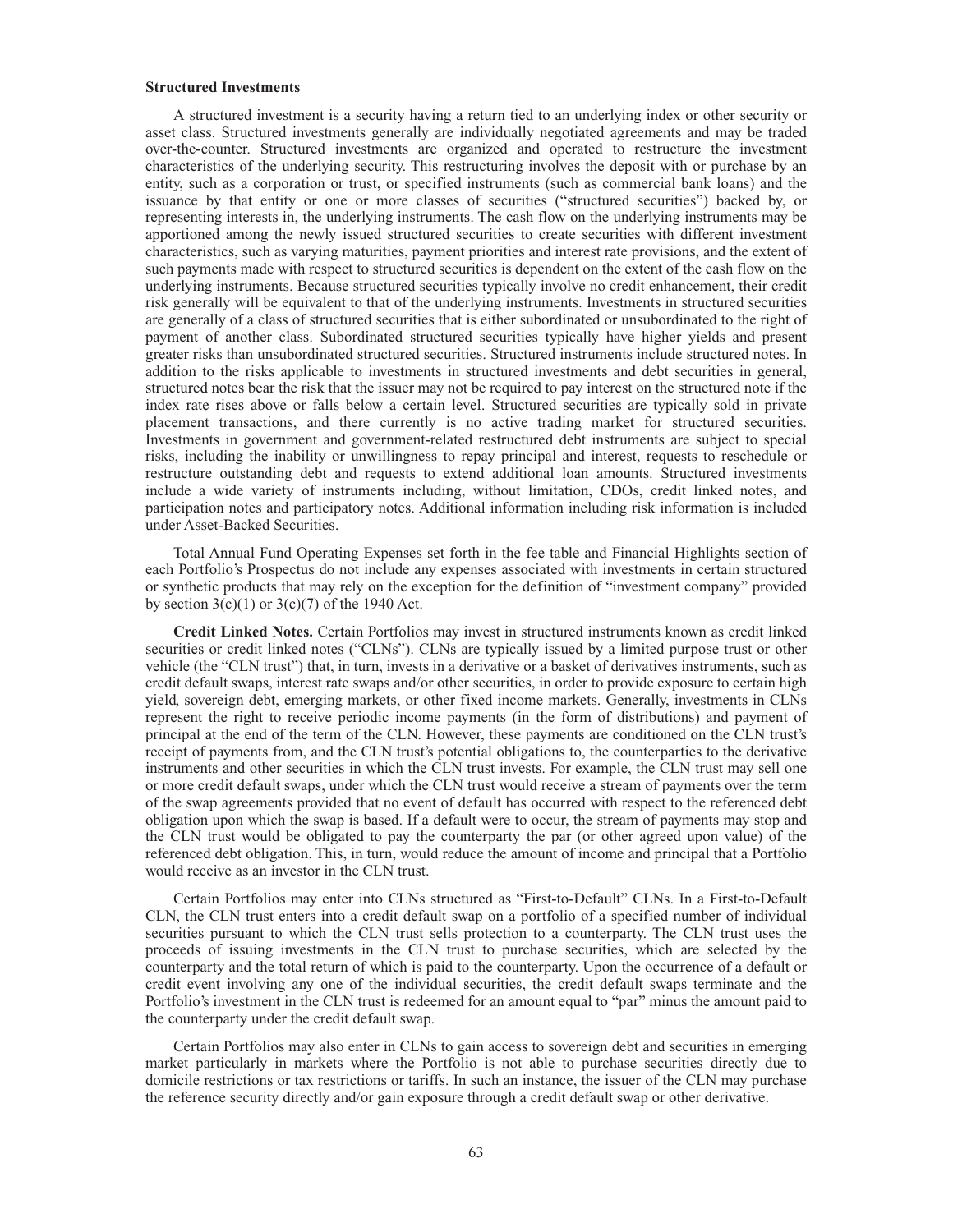A Portfolio's investments in CLNs is subject to the risks associated with the underlying reference obligations and derivative instruments, including, among others, credit risk, default or similar event risk, counterparty risk, interest rate risk, leverage risk and management risk.

**Equity-Linked Notes.** Certain Portfolios may invest in structured investments known as equity-linked notes ("ELNs"). ELNs are hybrid derivative-type instruments that are designed to combine the characteristics of one or more reference securities (e.g., a single stock, a stock index or a basket of stocks ("underlying securities")) and a related equity derivative. ELNs are structured as notes that are issued by counterparties, including banks, broker-dealers or their affiliates, and are designed to offer a return linked to the underlying securities within the ELN. ELNs can provide a Portfolio with an efficient investment tool that may be less expensive than investing directly in the underlying securities and the related equity derivative.

Generally, when purchasing an ELN, a Portfolio pays the counterparty the current value of the underlying securities plus a commission. Upon the maturity of the note, the Portfolio generally receives the par value of the note plus a return based on the appreciation of the underlying securities. If the underlying securities have depreciated in value or if their price fluctuates outside of a preset range, depending on the type of ELN in which the Portfolio invested, the Portfolio may receive only the principal amount of the note, or may lose the principal invested in the ELN entirely.

ELNs are available with an assortment of features, such as periodic coupon payments (e.g., monthly, quarterly or semiannually), varied participation rates (the rate at which a Portfolio participates in the appreciation of the underlying securities), limitations on the appreciation potential of the underlying securities by a maximum payment or call right, and different protection levels on a Portfolio's principal investment. In addition, when the underlying securities are foreign securities or indices, an ELN may be priced with or without currency exposure. A Portfolio may engage in all types of ELNs, including those that: (1) provide for protection of the Portfolio's principal in exchange for limited participation in the appreciation of the underlying securities, and (2) do not provide for such protection and subject the Portfolio to the risk of loss of the Portfolio's principal investment.

Investing in ELNs may be more costly to a Portfolio than if the Portfolio had invested in the underlying instruments directly. Investments in ELNs often have risks similar to the underlying instruments, which include market risk and, as applicable, foreign securities and currency risk. In addition, since ELNs are in note form, ELNs are also subject to certain debt securities risks, such as credit or counterparty risk. Should the prices of the underlying instruments move in an unexpected manner, a Portfolio may not achieve the anticipated benefits of an investment in an ELN, and may realize losses, which could be significant and could include the entire principal investment. Investments in ELNs are also subject to liquidity risk, which may make ELNs difficult to sell and value. A lack of liquidity may also cause the value of the ELN to decline. In addition, ELNs may exhibit price behavior that does not correlate with the underlying securities.

ELN investments are subject to the risk that issuers and/or counterparties will fail to make payments when due or default completely. Prices of these investments may be adversely affected if any of the issuers or counterparties it is invested in are subject to an actual or perceived deterioration in their credit quality.

If the ELN is held to maturity, the issuer would pay to the purchaser the underlying instrument's value at maturity with any necessary adjustments. The holder of an ELN that is linked to a particular underlying security or instrument may be entitled to receive dividends paid in connection with that underlying equity security, but typically does not receive voting rights as it would if it directly owned the underlying equity security. In addition, there can be no assurance that there will be a trading market for an ELN or that the trading price of the ELN will equal the underlying value of the instruments that it seeks to replicate. Unlike a direct investment in equity securities, ELNs typically involve a term or expiration date, potentially increasing the Portfolio's turnover rate, transaction costs and tax liability.

**Participation Notes and Participatory Notes.** Certain Portfolios may invest in instruments that have similar economic characteristics to equity securities, such as participation notes (also known as participatory notes ("P-notes")) or other structured instruments that may be developed from time to time ("structured instruments"). Structured instruments are notes that are issued by banks, broker-dealers or their affiliates and are designed to offer a return linked to a particular underlying equity or market.

If the structured instrument were held to maturity, the issuer would pay to the purchaser the underlying instrument's value at maturity with any necessary adjustments. The holder of a structured instrument that is linked to a particular underlying security or instrument may be entitled to receive dividends paid in connection with that underlying security or instrument, but typically does not receive voting rights as it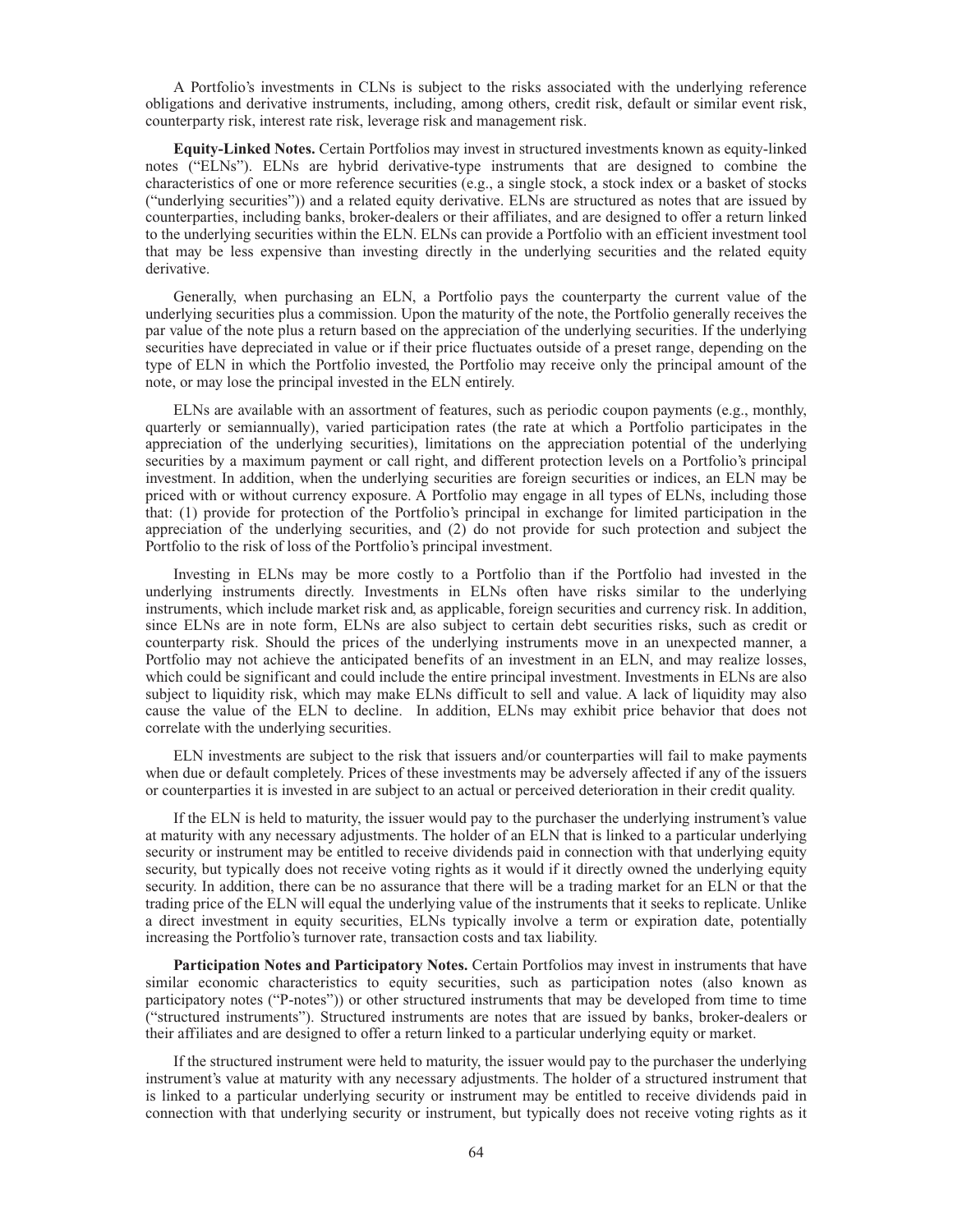would if it directly owned the underlying security or instrument. Structured instruments have transaction costs. In addition, there can be no assurance that there will be a trading market for a structured instrument or that the trading price of a structured instrument will equal the underlying value of the security, instrument or market that it seeks to replicate. Unlike a direct investment in equity securities, structured instruments typically involve a term or expiration date, potentially increasing the Portfolio's turnover rate, transaction costs and tax liability.

Due to transfer restrictions, the secondary markets on which a structured instrument is traded may be less liquid than the market for other securities, or may be completely illiquid, which may expose the Portfolio to risks of mispricing or improper valuation. Structured instruments typically constitute general unsecured contractual obligations of the banks, broker-dealers or their relevant affiliates that issue them, which subjects the Portfolio to counterparty risk (and this risk may be amplified if the Portfolio purchases structured instruments from only a small number of issuers). Structured instruments also have the same risks associated with a direct investment in the underlying securities, instruments or markets that they seek to replicate.

## **Swaps and Related Swap Products**

Swap transactions may include, but are not limited to, interest rate swaps, currency swaps, crosscurrency interest rate swaps, forward rate agreements, contracts for differences, total return swaps, index swaps, basket swaps, specific security swaps, fixed income sectors swaps, commodity swaps, asset-backed swaps (ABX), CMBSs and indexes of CMBS (CMBX), credit default swaps, interest rate caps, price lock swaps, floors and collars and swaptions (collectively defined as "swap transactions").

A Portfolio may enter into swap transactions for any legal purpose consistent with its investment objective and policies, such as for the purpose of attempting to obtain or preserve a particular return or spread at a lower cost than obtaining that return or spread through purchases and/or sales of instruments in cash markets, to protect against currency fluctuations, to protect against any increase in the price of securities a Portfolio anticipates purchasing at a later date, or to gain exposure to certain markets in the most economical way possible.

Swap agreements are two-party contracts entered into primarily by institutional counterparties for periods ranging from a few weeks to several years. They may be bilaterally negotiated between the two parties (referred to as OTC swaps) or traded over an exchange. In a standard swap transaction, two parties agree to exchange the returns (or differentials in rates of return) that would be earned or realized on specified notional investments or instruments. The gross returns to be exchanged or "swapped" between the parties are calculated by reference to a "notional amount," i.e., the return on or increase in value of a particular dollar amount invested at a particular interest rate, in a particular foreign currency or commodity, or in a "basket" of securities representing a particular index. The purchaser of an interest rate cap or floor, upon payment of a fee, has the right to receive payments (and the seller of the cap or floor is obligated to make payments) to the extent a specified interest rate exceeds (in the case of a cap) or is less than (in the case of a floor) a specified level over a specified period of time or at specified dates. The purchaser of an interest rate collar, upon payment of a fee, has the right to receive payments (and the seller of the collar is obligated to make payments) to the extent that a specified interest rate falls outside an agreed upon range over a specified period of time or at specified dates. The purchaser of an option on an interest rate swap, also known as a "swaption," upon payment of a fee (either at the time of purchase or in the form of higher payments or lower receipts within an interest rate swap transaction) has the right, but not the obligation, to initiate a new swap transaction of a pre-specified notional amount with pre-specified terms with the seller of the swaption as the counterparty.

The "notional amount" of a swap transaction is the agreed upon basis for calculating the payments that the parties have agreed to exchange. For example, one swap counterparty may agree to pay a floating rate of interest (e.g., 3 month LIBOR) calculated based on a \$10 million notional amount on a quarterly basis in exchange for receipt of payments calculated based on the same notional amount and a fixed rate of interest on a semi-annual basis. In the event a Portfolio is obligated to make payments more frequently than it receives payments from the other party, it will incur incremental credit exposure to that swap counterparty. This risk may be mitigated somewhat by the use of swap agreements which call for a net payment to be made by the party with the larger payment obligation when the obligations of the parties fall due on the same date. Under most swap agreements entered into by a Portfolio, payments by the parties will be exchanged on a "net basis," and a Portfolio will receive or pay, as the case may be, only the net amount of the two payments.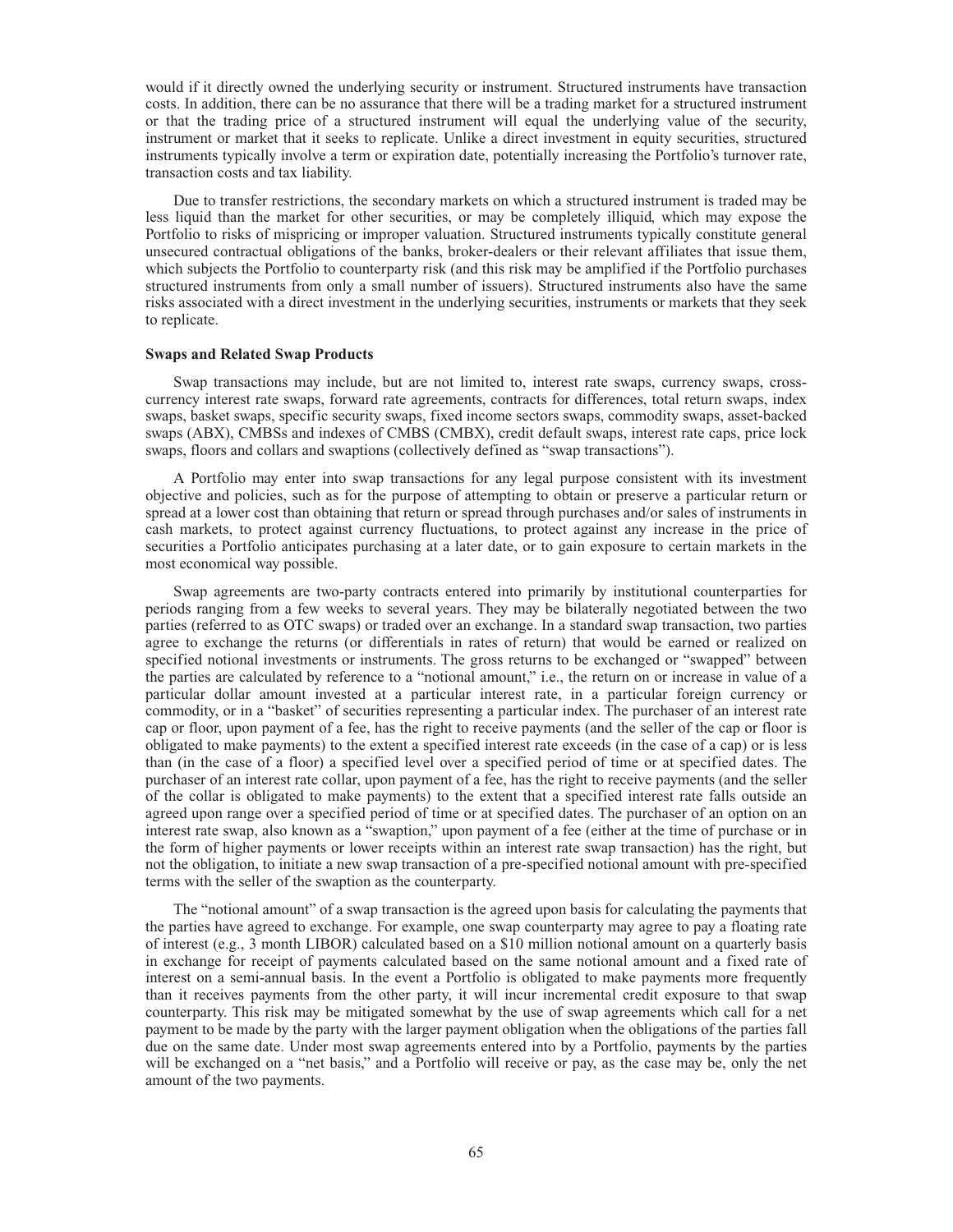The amount of a Portfolio's potential gain or loss on any swap transaction is not subject to any fixed limit. Nor is there any fixed limit on a Portfolio's potential loss if it sells a cap or collar. If a Portfolio buys a cap, floor or collar, however, the Portfolio's potential loss is limited to the amount of the fee that it has paid. When measured against the initial amount of cash required to initiate the transaction, which is typically zero in the case of most conventional swap transactions, swaps, caps, floors and collars tend to be more volatile than many other types of instruments.

The use of swap transactions, caps, floors and collars involves investment techniques and risks that are different from those associated with portfolio security transactions. If a Portfolio's Adviser is incorrect in its forecasts of market values, interest rates, and other applicable factors, the investment performance of the Portfolio will be less favorable than if these techniques had not been used. These instruments are typically not traded on exchanges. Accordingly, there is a risk that the other party to certain of these instruments will not perform its obligations to a Portfolio or that a Portfolio may be unable to enter into offsetting positions to terminate its exposure or liquidate its position under certain of these instruments when it wishes to do so. Such occurrences could result in losses to a Portfolio. A Portfolio's Adviser will consider such risks and will enter into swap and other derivatives transactions only when it believes that the risks are not unreasonable.

A Portfolio will earmark and reserve Portfolio assets, in cash or liquid securities, in an amount sufficient at all times to cover its current obligations under its swap transactions, caps, floors and collars. If a Portfolio enters into a swap agreement on a net basis, it will earmark and reserve assets with a daily value at least equal to the excess, if any, of a Portfolio's accrued obligations under the swap agreement over the accrued amount a Portfolio is entitled to receive under the agreement. If a Portfolio enters into a swap agreement on other than a net basis, or sells a cap, floor or collar, it will earmark and reserve assets with a daily value at least equal to the full amount of a Portfolio's accrued obligations under the agreement. A Portfolio will not enter into any swap transaction, cap, floor, or collar, unless the counterparty to the transaction is deemed creditworthy by the Portfolio's Adviser. If a counterparty defaults, a Portfolio may have contractual remedies pursuant to the agreements related to the transaction. The swap markets in which many types of swap transactions are traded have grown substantially in recent years, with a large number of banks and investment banking firms acting both as principals and as agents utilizing standardized swap documentation. As a result, the markets for certain types of swaps (e.g., interest rate swaps) have become relatively liquid. The markets for some types of caps, floors and collars are less liquid.

The liquidity of swap transactions, caps, floors and collars will be as set forth in guidelines established by a Portfolio's Adviser and approved by the Trustees which are based on various factors, including: (1) the availability of dealer quotations and the estimated transaction volume for the instrument, (2) the number of dealers and end users for the instrument in the marketplace, (3) the level of market making by dealers in the type of instrument, (4) the nature of the instrument (including any right of a party to terminate it on demand) and (5) the nature of the marketplace for trades (including the ability to assign or offset a Portfolio's rights and obligations relating to the instrument). Such determination will govern whether the instrument will be deemed within the applicable liquidity restriction on investments in securities that are not readily marketable.

During the term of a swap, cap, floor or collar, changes in the value of the instrument are recognized as unrealized gains or losses by marking to market to reflect the market value of the instrument. When the instrument is terminated, a Portfolio will record a realized gain or loss equal to the difference, if any, between the proceeds from (or cost of) the closing transaction and a Portfolio's basis in the contract.

The federal income tax treatment with respect to swap transactions, caps, floors, and collars may impose limitations on the extent to which a Portfolio may engage in such transactions.

Under the Dodd-Frank Act, certain swaps that were historically traded OTC must now be traded on an exchange or facility regulated by the CFTC and/or centrally cleared (central clearing interposes a central clearing house to each participant's swap). Exchange trading and central clearing are intended to reduce counterparty credit risk and increase liquidity and transparency, but they do not make swap transactions risk free. Moving trading to an exchange type system may increase market transparency and liquidity but may require the Portfolios to incur increased expenses to access the same types of cleared and uncleared swaps. Moreover, depending on the size of a Portfolio and other factors the margin required in the clearinghouse rules and by a clearing member may be in excess of the collateral required to be posted by the Portfolio to support its obligations under a similar uncleared swap. But applicable regulators have also adopted rules imposing margin requirements, including minimums, on uncleared swaps, which may result in a Portfolio and its counterparties posting higher margin amounts for uncleared swaps as well. Recently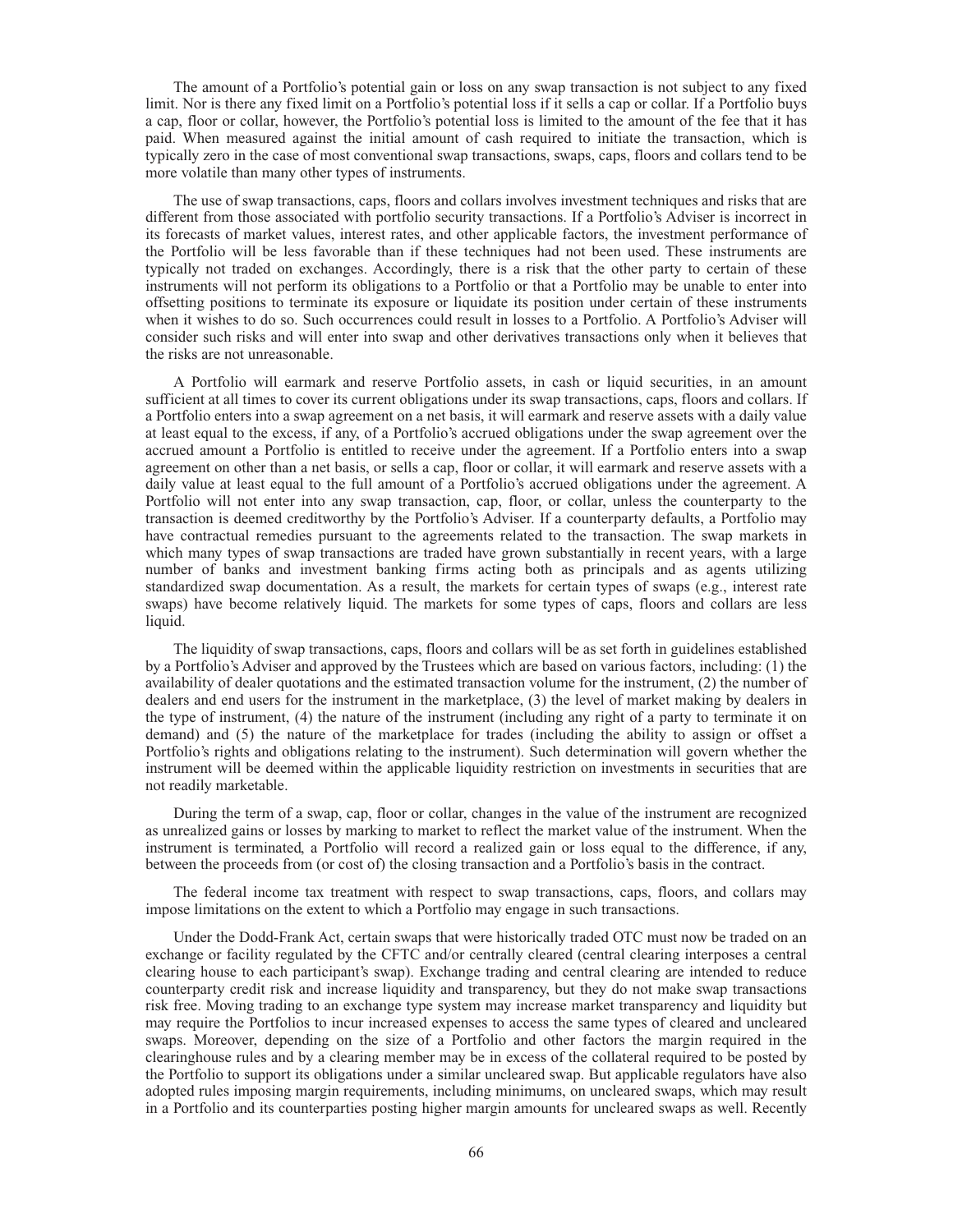adopted rules also require centralized reporting of detailed information about many types of cleared and uncleared swaps. Swaps data reporting may result in greater marked transparency, but may subject a Portfolio to additional administrative burdens and the safeguards established to protect trader anonymity may not function as expected. Implementing these new exchange trading, central clearing, margin and data reporting regulations may increase Portfolio's cost of hedging risk and, as a result, may affect returns to Portfolio investors.

The Core Bond Portfolio generally will limit its investments in swaps and related swap products to 25% of its total assets.

**Credit Default Swaps.** As described above, swap agreements are two party contracts entered into primarily by institutional investors for periods ranging from a few weeks to more than one year. In the case of a credit default swap ("CDS"), the contract gives one party (the buyer) the right to recoup the economic value of a decline in the value of debt securities of the reference issuer if the credit event (a downgrade or default) occurs. This value is obtained by delivering a debt security of the reference issuer to the party in return for a previously agreed payment from the other party (frequently, the par value of the debt security). CDS include credit default swaps, which are contracts on individual securities, and credit default swap indices ("CDX"), which are contracts on baskets or indices of securities.

Credit default swaps may require initial premium (discount) payments as well as periodic payments (receipts) related to the interest leg of the swap or to the default of a reference obligation. In cases where a Portfolio is a seller of a CDS contract including a CDX contract, the Portfolio will segregate or earmark liquid assets equal the notional amount of the contract. Furthermore, a Portfolio will segregate or earmark liquid assets to cover any accrued payment obligations when it is the buyer of a CDS including CDX. In calculating the amount to be segregated for this purpose, the Portfolio is not considered to have an accrued payment obligation when it is the buyer of a CDS including a CDX when the contract is in a gain position as no additional amounts are owed to the counterparty. In cases where a Portfolio is a buyer of a CDS contract including a CDX contract, the Portfolio will segregate or earmark liquid assets equal to the markto-market value when the contract is in a loss position.

If a Portfolio is a seller of protection under a CDS contract, the Portfolio would be required to pay the par (or other agreed upon) value of a referenced debt obligation to the counterparty in the event of a default or other credit event by the reference issuer, such as a U.S. or foreign corporate issuer, with respect to such debt obligations. In return, a Portfolio would receive from the counterparty a periodic stream of payments over the term of the contract provided that no event of default has occurred. If no default occurs, a Portfolio would keep the stream of payments and would have no payment obligations. As the seller, a Portfolio would be subject to investment exposure on the notional amount of the swap.

If a Portfolio is a buyer of protection under a CDS contract, the Portfolio would have the right to deliver a referenced debt obligation and receive the par (or other agreed-upon) value of such debt obligation from the counterparty in the event of a default or other credit event (such as a downgrade in credit rating) by the reference issuer, such as a U.S. or foreign corporation, with respect to its debt obligations. In return, the Portfolio would pay the counterparty a periodic stream of payments over the term of the contract provided that no event of default has occurred. If no default occurs, the counterparty would keep the stream of payments and would have no further obligations to the Portfolio.

The use of CDSs, like all swap agreements, is subject to certain risks. If a counterparty's creditworthiness declines, the value of the swap would likely decline. Moreover, there is no guarantee that a Portfolio could eliminate its exposure under an outstanding swap agreement by entering into an offsetting swap agreement with the same or another party. In addition to general market risks, CDSs involve liquidity, credit and counterparty risks. The recent increase in corporate defaults further raises these liquidity and credit risks, increasing the possibility that sellers will not have sufficient funds to make payments. As unregulated instruments, CDSs are difficult to value and are therefore susceptible to liquidity and credit risks. Counterparty risks also stem from the lack of regulation of CDSs. Collateral posting requirements are individually negotiated between counterparties and there is no regulatory requirement concerning the amount of collateral that a counterparty must post to secure the obligations under a CDS. Because they are unregulated, there is no requirement that parties to a contract be informed in advance when a CDS is sold. As a result, investors may have difficulty identifying the party responsible for payment of their claims.

If a counterparty's credit becomes significantly impaired, multiple requests for collateral posting in a short period of time could increase the risk that the Portfolio may not receive adequate collateral. There is no readily available market for trading out of CDS contracts. In order to eliminate a position it has taken in a CDS, the Portfolio must terminate the existing CDS contract or enter into an offsetting trade. The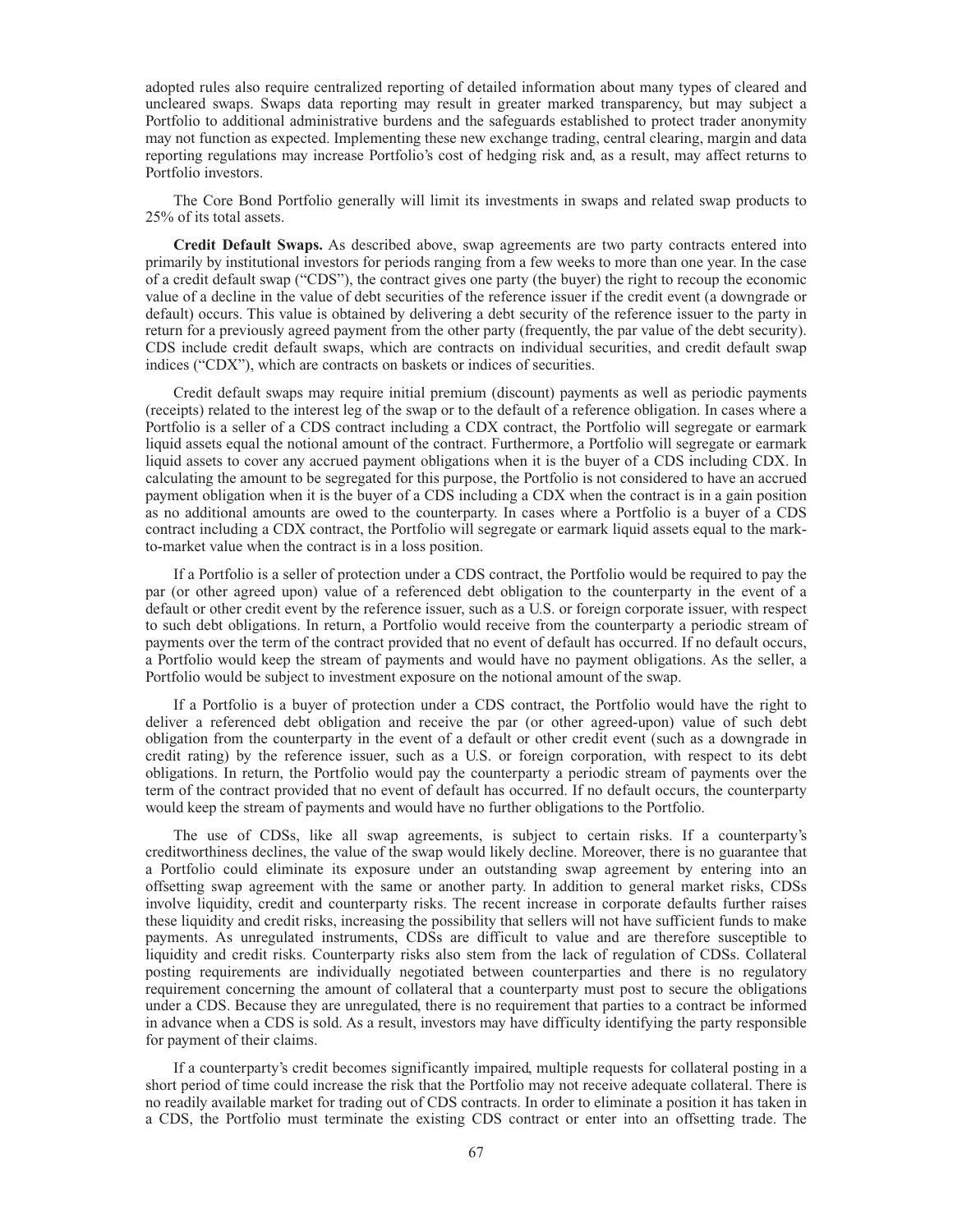Portfolio may only exit its obligations under a CDS contract by terminating the contract and paying applicable breakage fees, which could result in additional losses to the Portfolio. Furthermore, the cost of entering into an offsetting CDS position could cause the Portfolio to incur losses.

Under the Dodd-Frank Act, certain CDS indices are subject to mandatory central cleaning and exchange trading, which may reduce counterparty credit risk and increase liquidity compared to other credit default swaps or CDS indices transactions.

## **Synthetic Variable Rate Instruments**

Synthetic variable rate instruments generally involve the deposit of a long-term tax exempt bond in a custody or trust arrangement and the creation of a mechanism to adjust the long-term interest rate on the bond to a variable short-term rate and a right (subject to certain conditions) on the part of the purchaser to tender it periodically to a third party at par. A Portfolio's Adviser reviews the structure of synthetic variable rate instruments to identify credit and liquidity risks (including the conditions under which the right to tender the instrument would no longer be available) and will monitor those risks. In the event that the right to tender the instrument is no longer available, the risk to the Portfolio will be that of holding the long-term bond. In the case of some types of instruments credit enhancement is not provided, and if certain events occur, which may include (a) default in the payment of principal or interest on the underlying bond, (b) downgrading of the bond below investment grade or (c) a loss of the bond's tax exempt status, then the put will terminate and the risk to the Portfolio will be that of holding a long-term bond.

Total Annual Fund Operating Expenses set forth in the fee table and Financial Highlights section of each Portfolio's Prospectus do not include any expenses associated with investments in certain structured or synthetic products that may rely on the exception for the definition of "investment company" provided by section  $3(c)(1)$  or  $3(c)(7)$  of the 1940 Act.

## **Treasury Receipts**

A Portfolio may purchase interests in separately traded interest and principal component parts of U.S. Treasury obligations that are issued by banks or brokerage firms and are created by depositing U.S. Treasury notes and U.S. Treasury bonds into a special account at a custodian bank. Receipts include Treasury Receipts ("TRs"), Treasury Investment Growth Receipts ("TIGRs"), and Certificates of Accrual on Treasury Securities ("CATS"). Receipts in which an entity other than the government separates the interest and principal components are not considered government securities unless such securities are issued through the Treasury's Separate Trading of Registered Interest and Principal of Securities ("STRIPS") program.

#### **Trust Preferred Securities**

Certain Portfolios may purchase trust preferred securities, also known as "trust preferreds," which are preferred stocks issued by a special purpose trust subsidiary backed by subordinated debt of the corporate parent. An issuer creates trust preferred securities by creating a trust and issuing debt to the trust. The trust in turn issues trust preferred securities. Trust preferred securities are hybrid securities with characteristics of both subordinated debt and preferred stock. Such characteristics include long maturities (typically 30 years or more), early redemption by the issuer, periodic fixed or variable interest payments and maturities at face value. In addition, trust preferred securities issued by a bank holding company may allow deferral of interest payments for up to five years. Holders of trust preferred securities have limited voting rights to control the activities of the trust, and no voting rights with respect to the parent company.

#### **U.S. Government Obligations**

U.S. government obligations may include direct obligations of the U.S. Treasury, including Treasury bills, notes and bonds, all of which are backed as to principal and interest payments by the full faith and credit of the U.S., and separately traded principal and interest component parts of such obligations that are transferable through the Federal book-entry system known as STRIPS and Coupon Under Book Entry Safekeeping ("CUBES"). The Portfolios may also invest in TIPS.

The principal and interest components of U.S. Treasury bonds with remaining maturities of longer than ten years are eligible to be traded independently under the STRIPS program. Under the STRIPS program, the principal and interest components are separately issued by the U.S. Treasury at the request of depository financial institutions, which then trade the component parts separately. The interest component of STRIPS may be more volatile than that of U.S. Treasury bills with comparable maturities.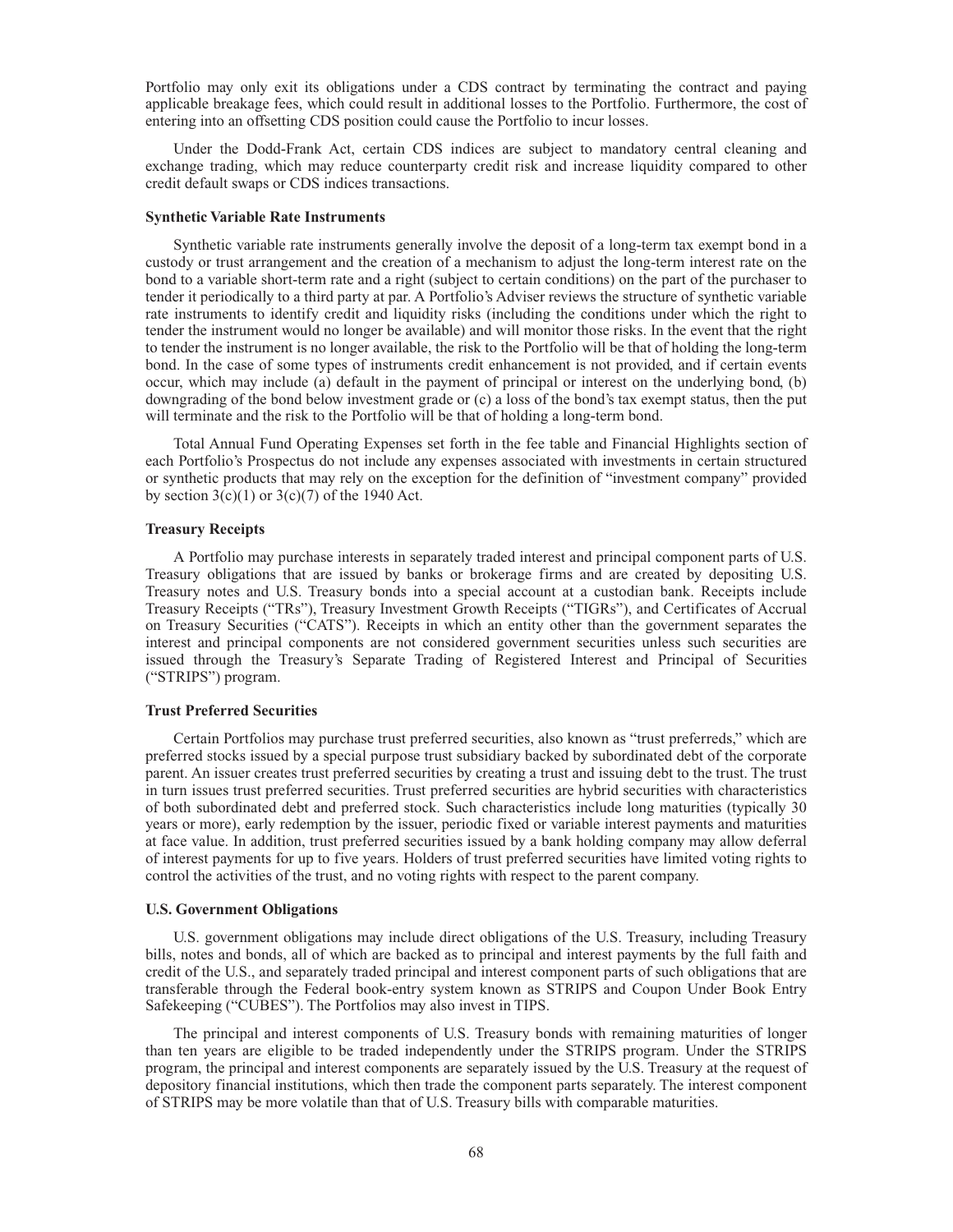Other obligations include those issued or guaranteed by U.S. government agencies or instrumentalities. These obligations may or may not be backed by the "full faith and credit" of the U.S. Securities which are backed by the full faith and credit of the U.S. include obligations of the Government National Mortgage Association, the Farmers Home Administration and the Export-Import Bank. In the case of securities not backed by the full faith and credit of the United States, the Portfolios must look principally to the federal agency issuing or guaranteeing the obligation for ultimate repayment and may not be able to assert a claim against the United States itself in the event the agency or instrumentality does not meet its commitments. Securities in which the Portfolios may invest that are not backed by the full faith and credit of the United States include, but are not limited to: (i) obligations of the Tennessee Valley Authority, the Federal Home Loan Banks and the U.S. Postal Service, each of which has the right to borrow from the U.S. Treasury to meet its obligations; (ii) securities issued by Freddie Mac and Fannie Mae, which are supported only by the credit of such securities, but for which the Secretary of the Treasury has discretionary authority to purchase limited amounts of the agency's obligations; and (iii) obligations of the Federal Farm Credit System and the Student Loan Marketing Association, each of whose obligations may be satisfied only by the individual credits of the issuing agency.

The total public debt of the United States and other countries around the globe as a percent of gross domestic product has grown rapidly since the beginning of the 2008 financial downturn and has accelerated in connection with the U.S. government's response to the COVID-19 pandemic. Although high debt levels do not necessarily indicate or cause economic problems, they may create certain systemic risks if sound debt management practices are not implemented. A high national debt level may increase market pressures to meet government funding needs, which may drive debt cost higher and cause a country to sell additional debt, thereby increasing refinancing risk. A high national debt also raises concerns that a government will not be able to make principal or interest payments when they are due. Unsustainable debt levels can decline the valuation of currencies, and can prevent a government from implementing effective counter-cyclical fiscal policy in economic downturns, and contribute to market volatility. In addition, the high and rising national debt may adversely impact the U.S. economy and securities in which the Portfolio may invest. From time to time, uncertainty regarding the status of negotiations in the U.S. government to increase the statutory debt ceiling could: increase the risk that the U.S. government may default on payments on certain U.S. government securities; cause the credit rating of the U.S. government to be downgraded or increase volatility in both stock and bond markets; result in higher interest rates; reduce prices of U.S. Treasury securities; and/or increase the cost of certain kinds of debt.

In the past, U.S. sovereign credit has experienced downgrades and there can be no guarantee that it will not experience further downgrades in the future by rating agencies. The market prices and yields of securities supported by the full faith and credit of the U.S. Government may be adversely affected by a rating agency's decision to downgrade the sovereign credit rating of the United States.

#### **When-Issued Securities, Delayed Delivery Securities and Forward Commitments**

Securities may be purchased on a when-issued or delayed delivery basis. For example, delivery of and payment for these securities can take place a month or more after the date of the purchase commitment. The purchase price and the interest rate payable, if any, on the securities are fixed on the purchase commitment date or at the time the settlement date is fixed. The value of such securities is subject to market fluctuation and for money market instruments and other fixed income securities, no interest accrues to a Portfolio until settlement takes place. At the time a Portfolio makes the commitment to purchase securities on a when-issued or delayed delivery basis, it will record the transaction, reflect the value each day of such securities in determining its NAV and, if applicable, calculate the maturity for the purposes of average maturity from that date. At the time of settlement a when-issued security may be valued at less than the purchase price. To facilitate such acquisitions, each Portfolio will earmark and reserve Portfolio assets, in cash or liquid securities, in an amount at least equal to such commitments. On delivery dates for such transactions, each Portfolio will meet its obligations from maturities or sales of the securities earmarked and reserved for such purpose and/or from cash flow. If a Portfolio chooses to dispose of the right to acquire a when-issued security prior to its acquisition, it could, as with the disposition of any other portfolio obligation, incur a gain or loss due to market fluctuation. Also, a Portfolio may be disadvantaged if the other party to the transaction defaults.

*Forward Commitments.* Securities may be purchased for delivery at a future date, which may increase their overall investment exposure and involves a risk of loss if the value of the securities declines prior to the settlement date. In order to invest a Portfolio's assets immediately, while awaiting delivery of securities purchased on a forward commitment basis, short-term obligations that offer same-day settlement and earnings will normally be purchased. When a Portfolio makes a commitment to purchase a security on a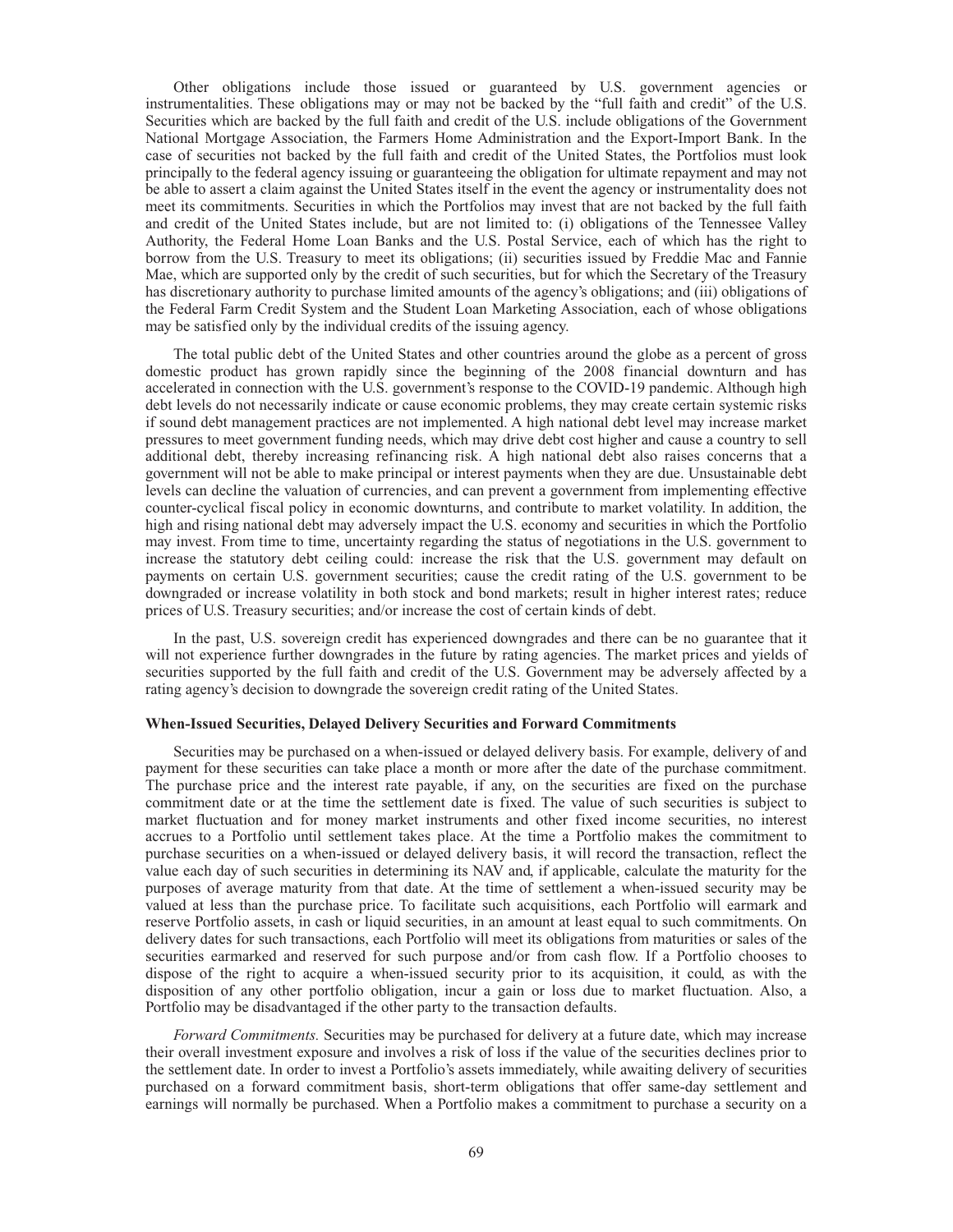forward commitment basis, cash or liquid securities equal to the amount of such Portfolio's commitments will be reserved for payment of the commitment. For the purpose of determining the adequacy of the securities reserved for payment of commitments, the reserved securities will be valued at market value. If the market value of such securities declines, additional cash, cash equivalents or highly liquid securities will be reserved for payment of the commitment so that the value of the Portfolio's assets reserved for payment of the commitments will equal the amount of such commitments purchased by the respective Portfolio.

Purchases of securities on a forward commitment basis may involve more risk than other types of purchases. Securities purchased on a forward commitment basis and the securities held in the respective Portfolio's portfolio are subject to changes in value based upon the public's perception of the issuer and changes, real or anticipated, in the level of interest rates. Purchasing securities on a forward commitment basis can involve the risk that the yields available in the market when the delivery takes place may actually be higher or lower than those obtained in the transaction itself. On the settlement date of the forward commitment transaction, the respective Portfolio will meet its obligations from then-available cash flow, sale of securities reserved for payment of the commitment, sale of other securities or, although it would not normally expect to do so, from sale of the forward commitment securities themselves (which may have a value greater or lesser than such Portfolio's payment obligations). The sale of securities to meet such obligations may result in the realization of capital gains or losses. Purchasing securities on a forward commitment basis can also involve the risk of default by the other party on its obligation, delaying or preventing the Portfolio from recovering the collateral or completing the transaction.

To the extent a Portfolio engages in forward commitment transactions, it will do so for the purpose of acquiring securities consistent with its investment objective and policies and not for the purpose of investment leverage.

**Limitations on the use of when-issued securities and forward commitments.** Because a Portfolio will set aside cash or liquid portfolio securities to satisfy its purchase commitments in the manner described, the Portfolio's liquidity and the ability of the Adviser to manage the Portfolio might be affected in the event its commitments to purchase when-issued securities ever exceeded 40% of the value of its total assets. Commitments to purchase when-issued securities will not, under normal market conditions, exceed 25% of a Portfolio's total assets; provided, however, that the foregoing restriction does not apply to the Global Allocation Portfolio and Income Builder Portfolio. A Portfolio may dispose of a when-issued security or forward commitment prior to settlement if the Adviser deems it appropriate to do so.

## **ADDITIONAL INFORMATION REGARDING PORTFOLIO INVESTMENT PRACTICES**

## **ESG Integration**

Certain Portfolios disclose in their prospectuses that the adviser integrates financially material environmental, social, and governance ("ESG") factors as part of the Portfolio's investment process ("ESG Integration"). ESG Integration is the systematic inclusion of ESG issues in investment analysis and investment decisions. ESG Integration for a Portfolio is dependent upon the availability of sufficient ESG information on the Portfolio's investment universe. In addition, in order for a Portfolio to be considered ESG integrated, JPMIM requires: (1) portfolio management teams to consider proprietary research on the financial materiality of ESG issues on the Portfolio's investments; (2) documentation of the adviser's research views and methodology throughout the investment process; and (3) appropriate monitoring of ESG considerations in ongoing risk management and portfolio monitoring. ESG determinations may not be conclusive and securities of companies /issuers may be purchased and retained, without limit, by the adviser regardless of potential ESG impact. The impact of ESG Integration on a Portfolio's performance is not specifically measurable as investment decisions are discretionary regardless of ESG considerations.

## **Investments in the Asia Pacific Region**

The economies in the Asia Pacific region are in all stages of economic development and may be intertwined. The small size of securities markets and the low trading volume in some countries in the Asia Pacific region may lead to a lack of liquidity. The share prices of companies in the region tend to be volatile and there is a significant possibility of loss. Many of the countries in the region are developing, both politically and economically, and as a result companies in the region may be subject to risks like nationalization or other forms of government interference, and/or may be heavily reliant on only a few industries or commodities. Investments in the region may also be subject to currency risks, such as restrictions on the flow of money in and out of the country, extreme volatility relative to the U.S. dollar, and devaluation, all of which could decrease the value of a Portfolio.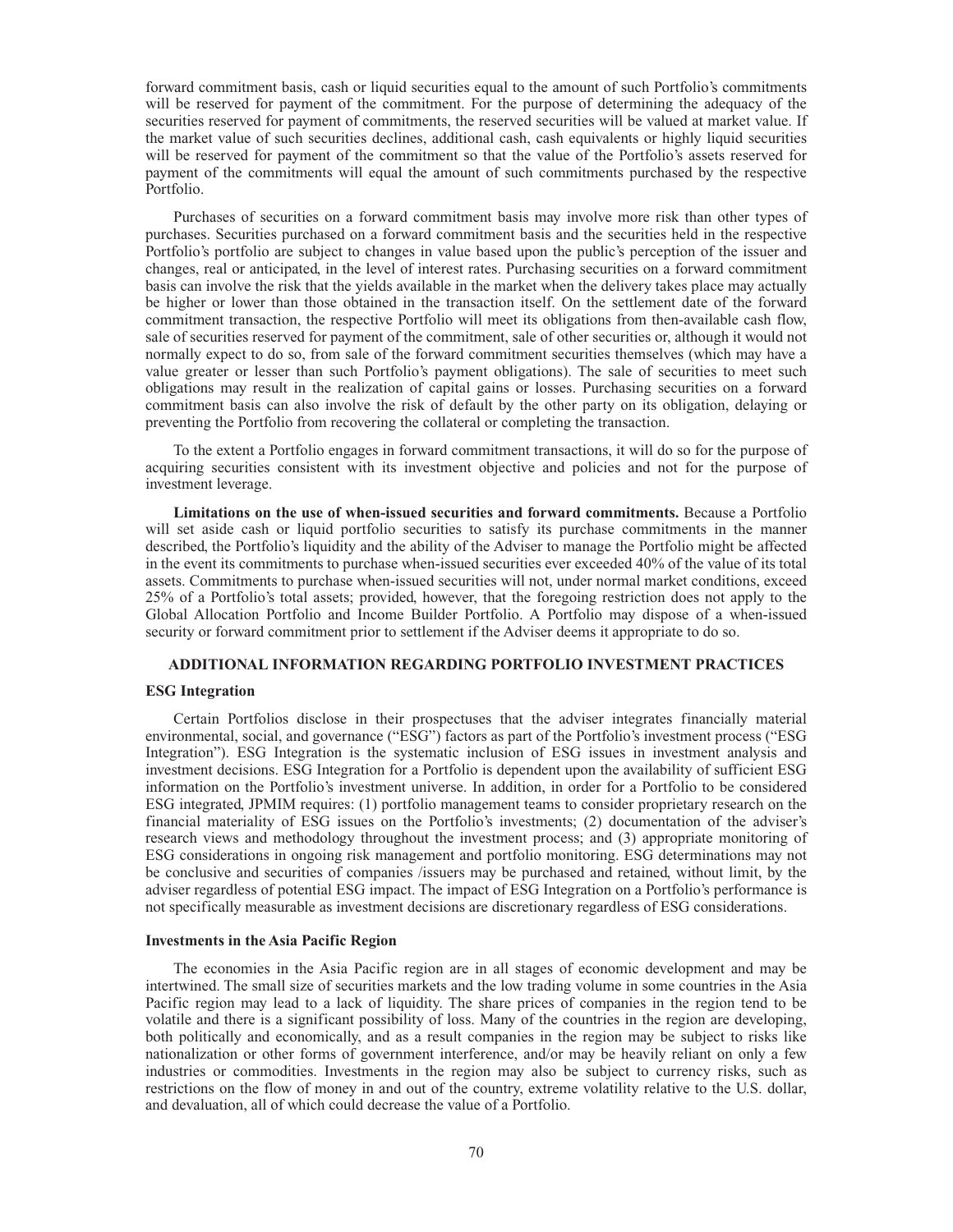### **Investments in the European Market**

Some of the Portfolios may invest in securities in the European Market. A Portfolio's performance will be affected by political, social and economic conditions in Europe, such as growth of the economic output (the gross national product), the rate of inflation, the rate at which capital is reinvested into European economies, the success of governmental actions to reduce budget deficits, the resource self-sufficiency of European countries and interest and monetary exchange rates between European countries. European financial markets may experience volatility due to concerns about high government debt levels, credit rating downgrades, rising unemployment, the future of the euro as a common currency, possible restructuring of government debt and other government measures responding to those concerns, and fiscal and monetary controls imposed on member countries of the European Union. The risk of investing in Europe may be heightened due to steps taken by the United Kingdom to exit the European Union. On January 31, 2020, the United Kingdom officially withdrew from the European Union. On December 30, 2020, the European Union and the United Kingdom signed the EU-UK Trade and Cooperation Agreement ("TCA"), an agreement on the terms governing certain aspects of the European Union's and the United Kingdom's relationship, many of which are still to be determined, including those related to financial services. Notwithstanding the TCA, significant uncertainty remains in the market regarding ramifications of the United Kingdom's withdrawal from the European Union. The impact on the United Kingdom and European economies and the broader global economy could be significant, resulting in increased volatility and illiquidity, currency fluctuations, impacts on arrangements for trading and on other existing cross-border cooperation arrangements (whether economic, tax, fiscal, legal, regulatory or otherwise), and in potentially lower growth for companies in the United Kingdom, Europe and globally, which could have an adverse effect on the value of a Fund's investments. In addition, if one or more other countries were to exit the European Union or abandon the use of the euro as a currency, the value of investments tied to those countries or the euro could decline significantly and unpredictably.

A Portfolio's performance may also be impacted by civil conflicts and more, including the recent invasion of Ukraine by Russia. Any such disruptions caused by Russian military action or other actions (including cyberattacks and espionage) or resulting actual and threatened responses to such activity, including purchasing and financing restrictions, boycotts or changes in consumer or purchaser preferences, sanctions, tariffs or cyberattacks could have a severe adverse effect on the region, including significant negative impacts on the economy and the markets for certain securities and commodities, such as oil and natural gas, as well as other sectors. These and any related events could have significant impact on a Portfolio's performance and the value of an investment in the Portfolio.

### **Investments in the Commonwealth of Puerto Rico**

The Commonwealth of Puerto Rico and certain of its instrumentalities are currently experiencing financial difficulties, including persistent government budget deficits, significant debt service obligations, underfunded government retirement systems, a high unemployment rate and tax erosion from significant out-migration. Since 2017, the Commonwealth of Puerto Rico has received bankruptcy-like protections from debt and unfunded pension obligations. In addition, Puerto Rico is prone to severe weather events and natural disasters. In September 2017, Hurricane Maria struck Puerto Rico, causing major damage to its water, power, and telecommunications infrastructure. Hurricane Maria and other severe weather events or natural disasters that may occur in the future could have a significant and long-lasting adverse impact on Puerto Rico's economy.

The COVID-19 pandemic and the related governmental and public responses have had, and may continue to have, an adverse effect on Puerto Rico's economy. Preventative or protective actions that governments have taken, and may continue to take, as a result of the pandemic has resulted in, and may continue to result in, periods of business disruption and reduced or disrupted operations, which could have long-term negative economic effects on Puerto Rico's economy and Puerto Rico and local government budgets. The full effects of the pandemic and related responses are not yet known and will emerge over time.

A Portfolio's investments in municipal securities may be affected by political and economic developments within the applicable municipality and by the financial condition of the municipality. Certain of the issuers in which a Portfolio may invest have recently experienced, or may experience, significant financial difficulties. For example, Puerto Rico, in particular, has been experiencing significant financial difficulties and has entered bankruptcy-like proceedings allowing it to halt debt payments pending the restructuring of its debt. A default by issuers of Puerto Rico municipal securities on their obligations under securities held by a Portfolio may adversely affect the Portfolio and cause the Portfolio to lose the value of its investment in such securities.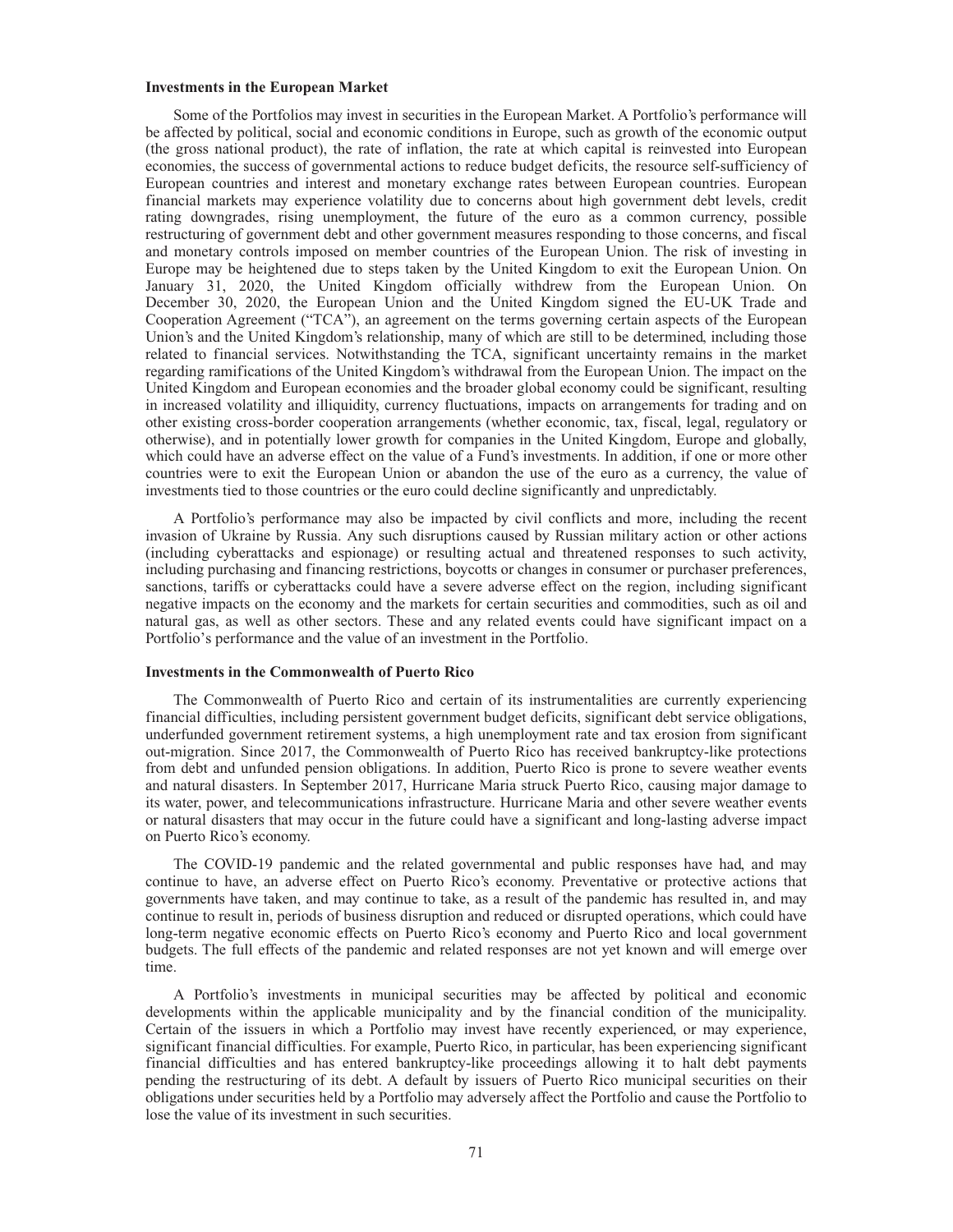An insolvent municipality may take steps to reorganize its debt, which might include extending debt maturities, reducing the amount of principal or interest, refinancing the debt or taking other measures that may significantly affect the rights of creditors and the value of the securities issued by the municipality and the value of a Portfolio's investments in those securities. Pursuant to Chapter 9 of the U.S. Bankruptcy Code, certain municipalities that meet specific conditions may be provided protection from creditors while they develop and negotiate plans for reorganizing their debts. The U.S. Bankruptcy Code provides that individual U.S. states are not permitted to pass their own laws purporting to bind non-consenting creditors to a restructuring of a municipality's indebtedness, and thus all such restructurings must be pursuant to Chapter 9 of the Bankruptcy Code.

Municipal bankruptcies are relatively rare, and certain provisions of the U.S. Bankruptcy Code governing such bankruptcies are unclear and remain untested. Although Puerto Rico is a U.S. Territory, neither Puerto Rico nor its subdivisions or agencies are eligible to file under the U.S. Bankruptcy Code in order to seek protection from creditors or restructure their debt. In June 2016, the U.S. Supreme Court ruled that Puerto Rico legislation that would have allowed certain Puerto Rico public corporations to seek protection from creditors and to restructure their debt was unconstitutional. In the same month, the U.S. Congress passed the Puerto Rico Oversight Management and Economic Stability Act ("PROMESA"), which established a federally-appointed fiscal oversight board ("Oversight Board") to oversee Puerto Rico's financial operations and possible debt restructuring. On May 3, 2017, the Oversight Board filed a debt restructuring petition in the U.S. District Court in Puerto Rico to seek bankruptcy-like protections from, at the time of the filing, approximately \$74 billion in debt and approximately \$48 billion in unfunded pension obligations. In addition to the debt restructuring petition filed on behalf of Puerto Rico, in May 2017, the Oversight Board separately filed debt restructuring petitions for certain Puerto Rico instrumentalities, including the Puerto Rico Highways and Transportation Authority ("HTA"), Puerto Rico Sales Tax Financing Corporation ("COFINA"), Puerto Rico Electric and Power Authority and Employee Retirement System ("PREPA"). In February 2019, a federal judge approved a Plan of Adjustment reducing COFINA debt from \$18 billion to \$6 billion. More recently, on January 18, 2022, a federal judge approved a Plan of Adjustment under which the largest portion of Puerto Rico's debt would be reduced from \$33 billion to \$7.4 billion. There continue to be ongoing efforts to restructure the debt of certain Puerto Rico instrumentalities, including \$6 billion of HTA debt and \$9 billion of PREPA debt. There can be no assurances that these debt restructuring efforts will be effective or that Puerto Rico will be able to service debt payments following the completion of the debt restructuring. In addition, any restructurings approved by a federal court could be appealed and overturned. The mediation process and certain litigation is ongoing with respect to certain municipal securities issued by Puerto Rico and its political subdivisions, instrumentalities and authorities. It is not presently possible to predict the results of this mediation and litigation, but such outcomes will have a significant impact on bondholders of those municipal securities. Further legislation by the U.S. Congress, or actions by the oversight board established by PROMESA, or court approval of an unfavorable debt restructuring deal could have a negative impact on the marketability, liquidity or value of certain investments held by a Portfolio and could reduce a Portfolio's performance.

### **Investments in the Greater China Region**

Investing in Mainland China, Hong Kong and Taiwan (collectively, "the China Region") involves a high degree of risk and special considerations not typically associated with investing in other more established economies or securities markets. Such risks may include: (a) the risk of nationalization or expropriation of assets or confiscatory taxation: (b) greater social, economic and political uncertainty (including the risk of war); (c) dependency on exports and the corresponding importance of international trade; (d) the increasing competition from Asia's other low-cost emerging economies; (e) greater price volatility and significantly smaller market capitalization of securities markets, particularly in Mainland China; (f) substantially less liquidity, particularly of certain share classes of Mainland Chinese securities; (g) currency exchange rate fluctuations and the lack of available currency hedging instruments; (h) higher rates of inflation; (i) controls on foreign investment and limitations on repatriation of invested capital and on a Portfolio's ability to exchange local currencies for U.S. dollars; (j) greater governmental involvement in and control over the economy; (k) the risk that the Mainland Chinese government may decide not to continue to support the economic reform programs implemented since 1978 and could return to the prior, completely centrally planned, economy; (1) the fact that China Region companies, particularly those located in Mainland China, may be smaller, less seasoned and newly organized companies; (m) the difference in, or lack of, auditing and financial reporting standards which may result in unavailability of material information about issuers, particularly in Mainland China; (n) the fact (that statistical information regarding the economy of Mainland China may be inaccurate or not comparable to statistical information regarding the U.S. or other economies; (o) the less extensive, and still developing, regulation of the securities markets, business entities and commercial transactions; (p) the fact that the settlement period of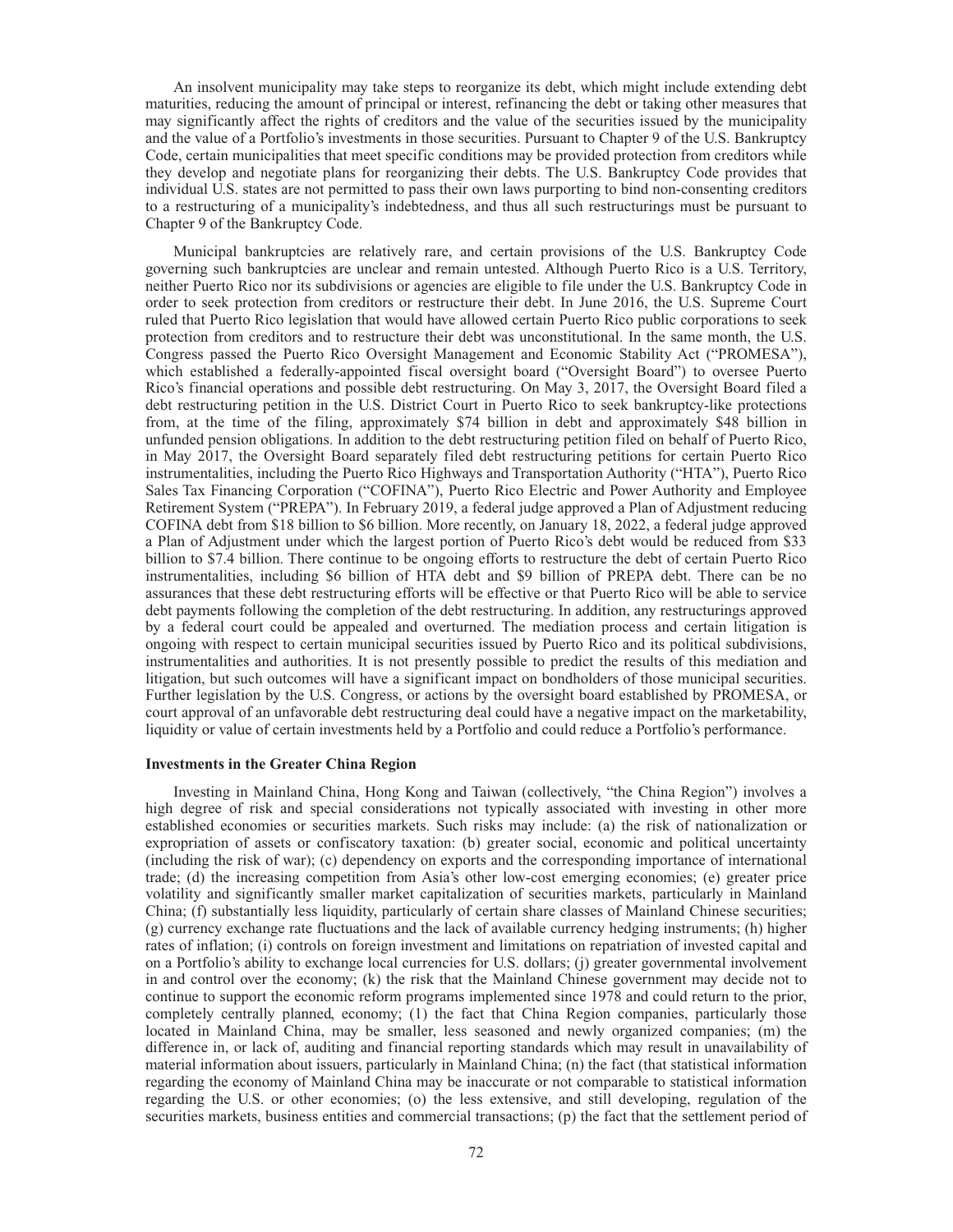securities transactions in foreign markets may be longer; (q) the willingness and ability of the Mainland Chinese government to support the Mainland Chinese and Hong Kong economies and markets is uncertain; (r) the risk that it may be more difficult, or impossible, to obtain and/or enforce a judgment than in other countries; (s) the rapidity and erratic nature of growth, particularly in Mainland China, resulting in inefficiencies and dislocations; (t) the risk of embargoes, sanctions, investment restrictions and other trade limitations, including that certain securities are, or may in the future, become restricted, and a Fund may be forced to sell such restricted security and incur a loss as a result; and (u) the risk that, because of the degree of interconnectivity between the economies and financial markets of Mainland China, Hong Kong and Taiwan, any sizable reduction in the demand for goods from Mainland China, or an economic downturn in Mainland China, could negatively affect the economies and financial markets of Hong Kong and Taiwan, as well.

Investment in the China Region is subject to certain political risks. Following the establishment of the People's Republic of China ("PRC") by the Communist Party in 1949, the Mainland Chinese government renounced various debt obligations incurred by Mainland China's predecessor governments, which obligations remain in default, and expropriated assets without compensation. There can be no assurance that the Mainland Chinese government will not take similar action in the future. The political reunification of Mainland China and Taiwan is a highly problematic issue and is unlikely to be settled in the near future. This situation poses a threat to Taiwan's economy and could negatively affect its stock market. Mainland China has committed by treaty to preserve Hong Kong's autonomy and its economic, political and social freedoms for fifty years from the July 1, 1997 transfer of sovereignty from Great Britain to Mainland China. However, if Mainland China would exert its authority so as to alter the economic, political or legal structures or the existing social policy of Hong Kong, investor and business confidence in Hong Kong could be negatively affected, which in turn could negatively affect markets and business performance.

As with all transition economies, Mainland China's ability to develop and sustain a credible legal, regulatory, monetary, and socioeconomic system could influence the course of outside investment. Hong Kong is closely tied to Mainland China, economically and through China's 1997 acquisition of the country as a Special Autonomous Region (SAR). Hong Kong's success depends, in large part, on its ability to retain the legal, financial, and monetary systems that allow economic freedom and market expansion.

In addition to the risks inherent in investing in the emerging markets, the risks of investing in China, Hong Kong, and Taiwan merit special consideration.

*People's Republic of China.* The government of the PRC is dominated by the one-party rule of the Chinese Communist Party.

Mainland China's economy has transitioned from a rigidly central-planned state-run economy to one that has been only partially reformed by more market-oriented policies. Although the Mainland Chinese government has implemented economic reform measures, reduced state ownership of companies and established better corporate governance practices, a substantial portion of productive assets in Mainland China are still owned by the Mainland Chinese government. The government continues to exercise significant control over regulating industrial development and, ultimately, control over Mainland China's economic growth through the allocation of resources, controlling payment of foreign currency denominated obligations, setting monetary policy and providing preferential treatment to particular industries or companies.

Following years of steady growth, the pace of growth of Mainland China's economy has relatively slowed, partly as a result of the government's attempts to shift the economy away from export manufacturing and towards domestic consumption and to prevent the overheating of certain sectors. The slow down subjects Mainland China's economy to significant risks, including economic, social and political risks. Additionally, Mainland China's economy remains heavily dependent on exports. The imposition of tariffs or other trade barriers or a downturn in the economy of a significant trading partner could adversely impact Mainland Chinese companies. Over the long term, Mainland China's major challenges include dealing with its aging infrastructure, worsening environmental conditions and rapidly widening urban and rural income gap.

As with all transition economies, Mainland China's ability to develop and sustain a credible legal, regulatory, monetary, and socioeconomic system could influence the course of outside investment. The Mainland Chinese legal system, in particular, constitutes a significant risk factor for investors. The Mainland Chinese legal system is based on statutes. Since the late 1970s, Chinese legislative bodies have promulgated laws and regulations dealing with various economic matters such as foreign investment,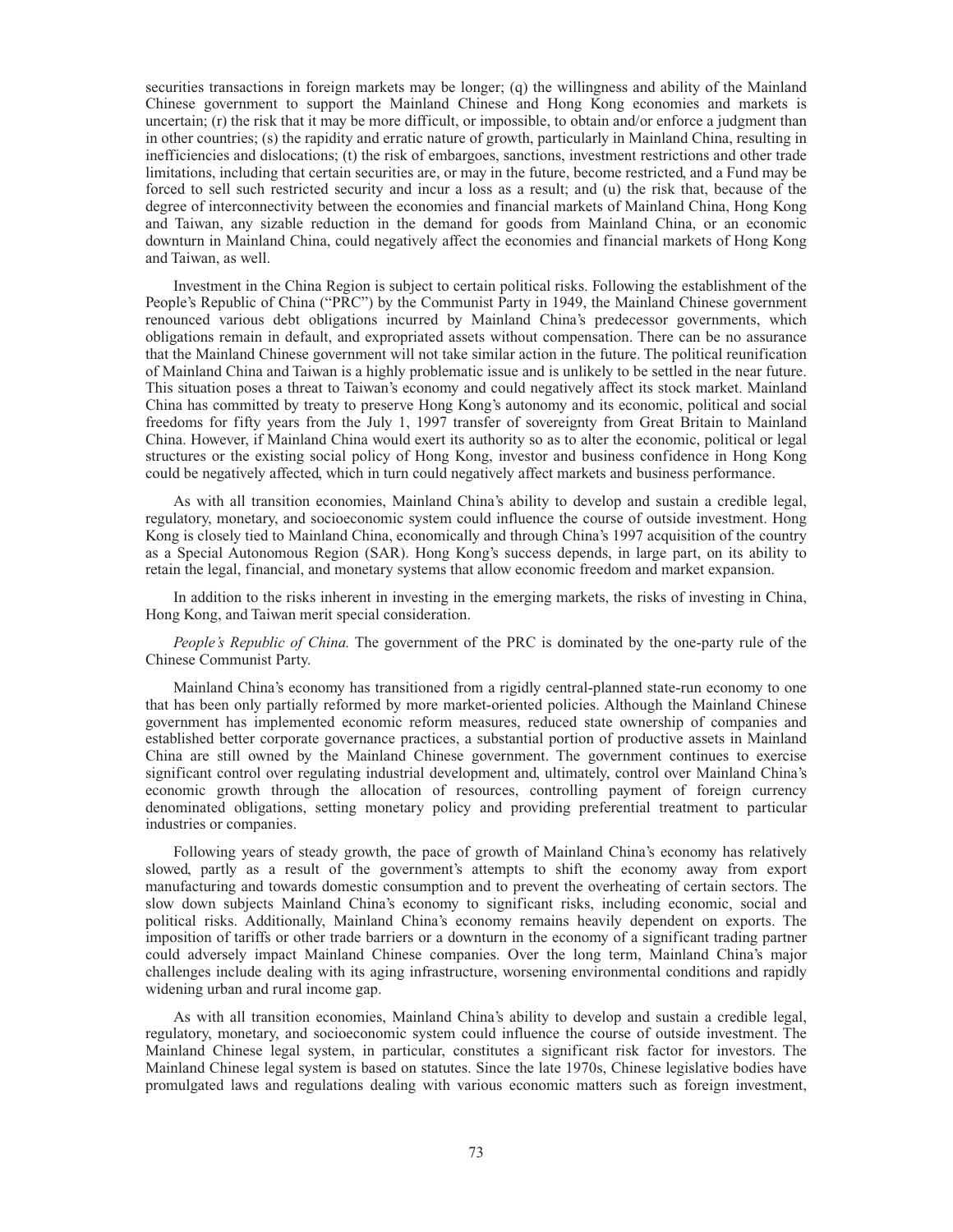corporate organization and governance, commerce, taxation, and trade. However, despite the expanding body of law in Mainland China, legal precedent and published court decisions based on these laws are limited and non-binding. The interpretation and enforcement of these laws and regulations are uncertain.

*Hong Kong.* In 1997, Great Britain handed over control of Hong Kong to the Chinese mainland government. Since that time, Hong Kong has been governed by a semi-constitution known as the Basic Law, which guarantees a high degree of autonomy in certain matters until 2047, while defense and foreign affairs are the responsibility of the central government in Beijing. The chief executive of Hong Kong is appointed by the Mainland Chinese government. Hong Kong is able to participate in international organizations and agreements and it continues to function as an international financial center, with no exchange controls, free convertibility of the Hong Kong dollar and free inward and outward movement of capital. The Basic Law guarantees existing freedoms, including free speech and assembly, press, religion, and the right to strike and travel. Business ownership, private property, the right of inheritance and foreign investment are also protected by law. Mainland China has committed by treaty to preserve Hong Kong's autonomy until 2047. However, as of July 2020, the Chinese Standing Committee of the National People's Congress enacted the law of the PRC on Safeguarding National Security in the Hong Kong Special Administrative Region. As of the same month, Hong Kong is no longer afforded preferential economic treatment by the United States under U.S. law, and there is uncertainty as to how the economy of Hong Kong will be affected. If Mainland China were to exert its authority so as to alter the economic, political, or legal structures or the existing social policy of Hong Kong, investor and business confidence in Hong Kong could be negatively affected, which in turn could negatively affect markets and business performance.

*Taiwan.* For decades, a state of hostility has existed between Taiwan and the PRC. Beijing has long deemed Taiwan a part of the "one China" and has made a nationalist cause of recovering it. In the past, Mainland China has staged frequent military provocations off the coast of Taiwan and made threats of fullscale military action. Foreign trade has been the engine of rapid growth in Taiwan and has transformed the island into one of Asia's great exporting nations. However, investing in Taiwan involves the possibility of the imposition of exchange controls, such as restrictions on the repatriation of Fund investments or on the conversion of local currency into foreign currencies. As an export-oriented economy, Taiwan depends on an open world trade regime and remains vulnerable to downturns in the world economy. Taiwanese companies continue to compete mostly on price, producing generic products or branded merchandise on behalf of multinational companies. Accordingly, these businesses can be particularly vulnerable to currency volatility and increasing competition from neighboring lower-cost countries. Moreover, many Taiwanese companies are heavily invested in Mainland China and other countries throughout Southeast Asia, making them susceptible to political events and economic crises in these parts of the region.

Mainland Chinese operating companies sometimes rely on variable interest entity ("VIE") structures to raise capital from non-Chinese investors. In a VIE structure, a Mainland China-based operating company establishes an entity (typically offshore) that enters into service and other contracts with the Mainland Chinese company designed to provide economic exposure to the company. The offshore entity then issues exchange-traded shares that are sold to the public, including non-Chinese investors (such as a Fund). Shares of the offshore entity are not equity ownership interests in the Mainland Chinese operating company and therefore the ability of the offshore entity to control the activities at the Mainland Chinese company are limited and the Mainland Chinese company may engage in activities that negatively impact investment value. The VIE structure is designed to provide the offshore entity (and in turn, investors in the entity) with economic exposure to the Mainland Chinese company that replicates equity ownership, without actual equity ownership. VIE structures are used due to Mainland Chinese government prohibitions on foreign ownership of companies in certain industries and it is not clear that the contracts are enforceable or that the structures will otherwise work as intended.

On December 24, 2021, the China Securities Regulatory Commission ("CSRC") published for consultation the Provisions of the State Council on the Administration of Overseas Securities Offering and Listing by Domestic Companies (Draft for Comments) and Administrative Measures for the Filing of Overseas Securities Offering and Listing by Domestic Companies (Draft for Comments) (together, the "Draft Rules"), which, in effect, require Chinese companies that pursue listings outside of Mainland China, including those that do so using the VIE structure, to make a filing with the CSRC. The Draft Rules propose that companies that are already listed using an existing VIE structure will be grandfathered. Although the Draft Rules effectively signal the CSRC's acknowledgment of the VIE structure, they are not an endorsement. Further, there is no guarantee that the Draft Rules will ultimately be enacted in their current form and the final version of the Draft Rules may set out more stringent requirements that interfere with the operation of VIE structures by listed Chinese companies. Finally, it is unclear how the Draft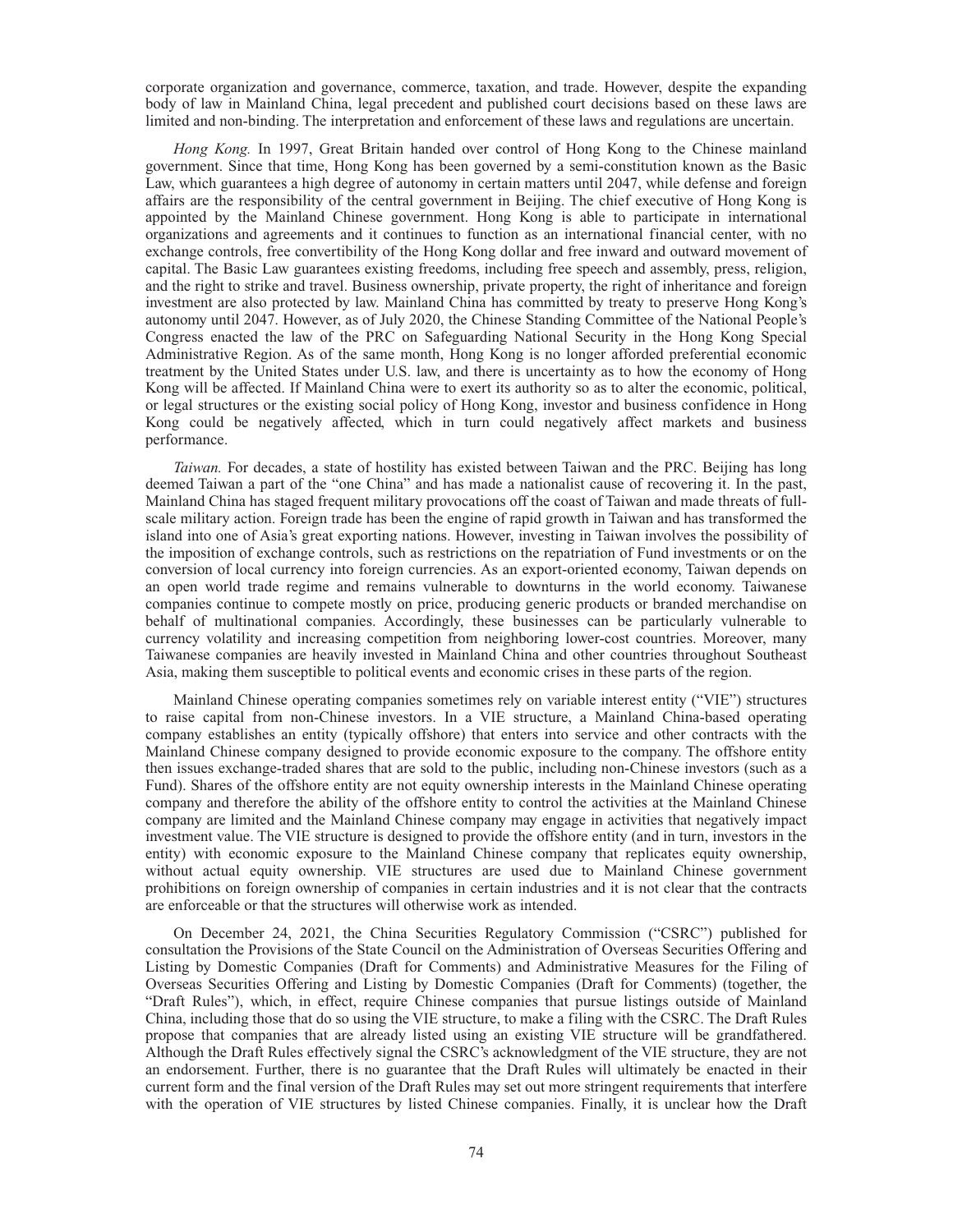Rules, and other laws and regulations promulgated by the CSRC and other government authorities from time to time, might impact Chinese companies that are currently using VIE structures, including how companies operating in "prohibited industries" will be affected, as well as investor appetite for such companies. Despite the Draft Rules and the CSRC's publications that they do not object to the use of VIE structures for Mainland Chinese companies to raise capital from non-Chinese investors, there is no guarantee that the Mainland Chinese government or a Mainland Chinese regulator will not otherwise interfere with the operation of VIE structures.

Intervention by the Mainland Chinese government with respect to VIE structures could adversely affect the Mainland Chinese operating company's performance, the enforceability of the offshore entity's contractual arrangements with the Mainland Chinese company and the value of the offshore entity's shares. Further, if the Mainland Chinese government determines that the agreements establishing the VIE structure do not comply with Mainland Chinese law and regulations, including those related to prohibitions on foreign ownership, the Mainland Chinese government could subject the Mainland Chinese company to penalties, revocation of business and operating licenses or forfeiture of ownership interests. The offshore entity's control over the Mainland Chinese company may also be jeopardized if certain legal formalities are not observed in connection with the agreements, if the agreements are breached or if the agreements are otherwise determined not to be enforceable. If any of the foregoing were to occur, the market value of a Portfolio's associated holdings would likely fall, causing substantial investment losses for the Portfolio.

In addition, Mainland Chinese companies listed on U.S. exchanges, including ADRs and companies that rely on VIE structures, may be delisted if they do not meet U.S. accounting standards and auditor oversight requirements. Delisting could significantly decrease the liquidity and value of the securities of these companies, decrease the ability of a Portfolio to invest in such securities and increase the cost of the Portfolio if it is required to seek alternative markets in which to invest in such securities.

Securities are listed on either the Shanghai and/or Shenzhen stock exchanges. Securities listed on these exchanges are divided into two classes, A shares, which are mostly limited to domestic investors, and B shares, which are allocated for both international and domestic investors. A Fund's exposure to securities listed on either the Shanghai or Shenzhen exchanges will initially be through B shares. The government of Mainland China has announced plans to exchange B shares for A shares and to merge the two markets. Such an event may produce greater liquidity and stability for the combined markets. However, it is uncertain whether or the extent to which these plans will be implemented. In addition to B shares, a Portfolio may also invest in Hong Kong listed H shares, Hong Kong listed Red chips (which are companies owned by Mainland China enterprises, but are listed in Hong Kong), and companies that meet one of the following categories: the company is organized under the laws of, or has a principal office in China (including Hong Kong and Macau) or Taiwan; the principal securities market for the issuer is Mainland China or Taiwan; the issuer derives at least 50% of its total revenues or profits from goods that are produced or sold, investments made, or services performed in Mainland China or Taiwan; or at least 50% of the issuer's assets are located in Mainland China or Taiwan.

**Shanghai-Hong Kong Stock Connect and Shenzhen-Hong Kong Stock Connect**. The Portfolios may invest in certain China A-Shares through the Shanghai-Hong Kong Stock Connect program or the Shenzhen-Hong Kong Stock Connect Program (the "Programs"). The Programs are securities trading and clearing linked programs developed by Hong Kong Exchanges and Clearing Limited ("HKEx"), the Hong Kong Securities Clearing Company Limited ("HKSCC"), Shanghai Stock Exchange ("SSE"), Shenzhen Stock Exchange ("SZSE") and China Securities Depository and Clearing Corporation Limited ("ChinaClear") with an objective to achieve mutual stock market access between Mainland China and Hong Kong. The Programs will allow foreign investors to trade certain SSE and SZSE listed China A-Shares through Hong Kong based brokers.

Trading through the Programs are subject to various risks described below, including liquidity risk, currency risk, legal and regulatory uncertainty risk, execution risk, operational risk, tax risk, counterparty risk and credit risk.

Securities purchased under each Program generally may not be sold, purchased or otherwise transferred other than through that Program in accordance with applicable rules. While each Program is not subject to individual investment quotas, daily investment quotas apply to all Program participants, which may restrict or preclude the Portfolio's ability to purchase particular securities at a particular time. In addition, securities purchased through the Programs are subject to Mainland Chinese securities regulations that restrict the levels of foreign ownership in local securities which could require a Portfolio to sell securities if ownership of the securities exceeds applicable quotas. Furthermore, additional restrictions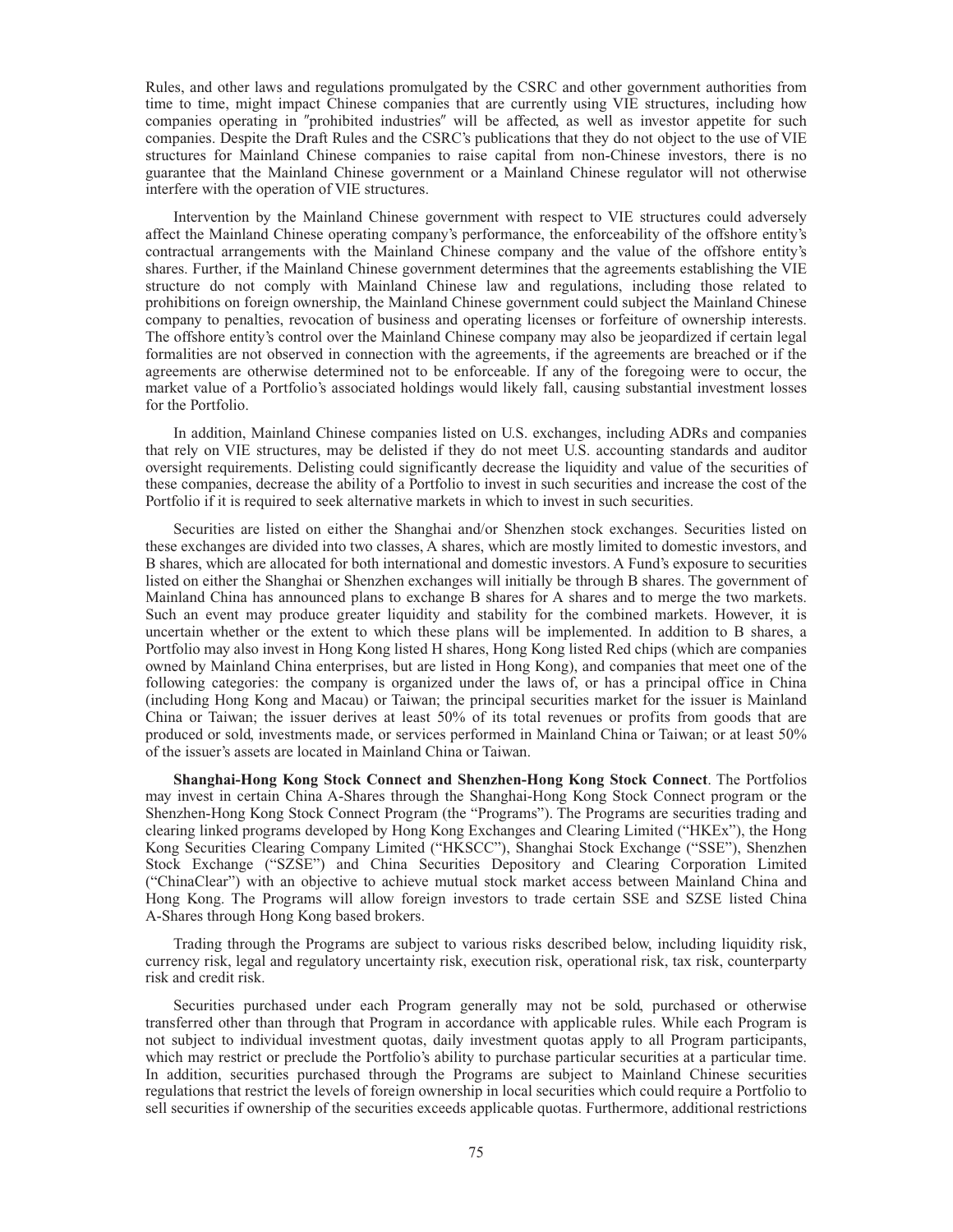may preclude a Portfolio from being eligible to invest in certain securities traded through a Program. Because all trades in the Programs must be settled in Renminbi ("RMB"), the Mainland Chinese currency, investors must have timely access to a reliable supply of offshore RMB, which cannot be guaranteed. Trades through each Program are subject to certain requirements prior to trading which may limit the number of brokers that a Portfolio may use. This may affect the quality of execution received by a Portfolio. In addition, applicable laws may, under certain circumstances, require an investor to return profits obtained from the purchase and sale of shares.

The HKSCC provides clearing, settlement, nominee functions and other related services of the trades executed by Hong Kong market participants through an arrangement with ChinaClear. The PRC regulations, which include certain restrictions on selling and buying, will apply to all market participants. In the case of a sale, brokers must have access to certain information about the transaction prior to execution. Because of the various requirements and restrictions applicable to the Programs, a Portfolio may not be able to purchase and/or dispose of holdings of China A-Shares in a timely manner.

A Portfolio will not benefit from access to local investor compensation funds, which are set up to protect against defaults of trades, when investing through each Program. To the extent that HKSCC is deemed to be performing safekeeping functions with respect to assets held through it, it should be noted that the Portfolio will have no legal relationship with HKSCC and no direct legal recourse against HKSCC in the event that the Portfolio suffers losses resulting from the performance or insolvency of HKSCC.

The Shanghai-Hong Kong Stock Connect Program began operation in November 2014 and the Shenzhen-Hong Kong Stock Connect Program began operation in December 2016. The relevant regulations relating to the Programs are untested and subject to change. There is no certainty as to how they will be applied which could adversely affect a Portfolio. The Programs require use of new information technology systems which may be subject to operational risk due to its cross-border nature. If the relevant systems fail to function properly, trading in the Shanghai and Shenzhen markets through the Programs could be disrupted.

As in other emerging and less developed markets, the legislative framework is only beginning to develop the concept of legal/formal ownership and of beneficial ownership or interest in securities in Mainland China. Consequently the applicable courts may consider that any nominee or custodian as registered holder of securities would have full ownership thereof and that a beneficial owner may have no rights whatsoever in respect thereof and may be limited in its ability to pursue claims against the issuer of a security. Additionally, the securities that a Portfolio may invest in through the Programs may present illiquidity and price volatility concerns and difficulty in determining market valuations of securities due to limited public information on issuers. Such securities may also be subject to limited regulatory oversight and an increased risk of being delisted or suspended. Suspensions or delistings may become widespread, and the length of suspension may be significant and difficult to predict.

The Programs utilize an omnibus clearing structure, and a Portfolio's shares will be registered in its custodian's, sub-custodian's or clearing broker's name on the HKSCC system and in HKSCC's name on the ChinaClear system. This may limit a Portfolio's adviser's or sub-adviser's ability to effectively manage a Portfolio, and may expose a Portfolio to the credit risk of its custodian or sub-custodian or to greater risk of expropriation.

Similarly, HKSCC would be responsible for the exercise of shareholder rights with respect to corporate actions (including all dividends, rights issues, merger proposals or other shareholder votes). While HKSCC may provide investors with the opportunity to provide voting instructions, investors may not have sufficient time or the opportunity to consider proposals or provide instructions.

The Hong Kong Investor Compensation Fund covers losses in relation to defaults occurring on or after January 1, 2020 by securities brokers in Hong Kong on securities traded on a stock market operated by the SSE or the SZSE and in respect of which an order for sale or purchase is routed through the Programs. Otherwise, defaults with respect to investments in the Programs may not be covered by the China Securities Investor Protection Fund and, without the protection of such programs, will be subject to the risk of default by a broker in Mainland China. In the event ChinaClear defaults, HKSCC's liabilities under its market contracts with clearing participants will be limited to assisting clearing participants with claims. While it is anticipated that HKSCC will act in good faith to seek recovery of the outstanding stocks and monies from ChinaClear through available legal channels or the liquidation of ChinaClear, there can be no assurances that it will do so, or that it will be successful in doing so. In this event, the Portfolio may not fully recover its losses and the process could be delayed.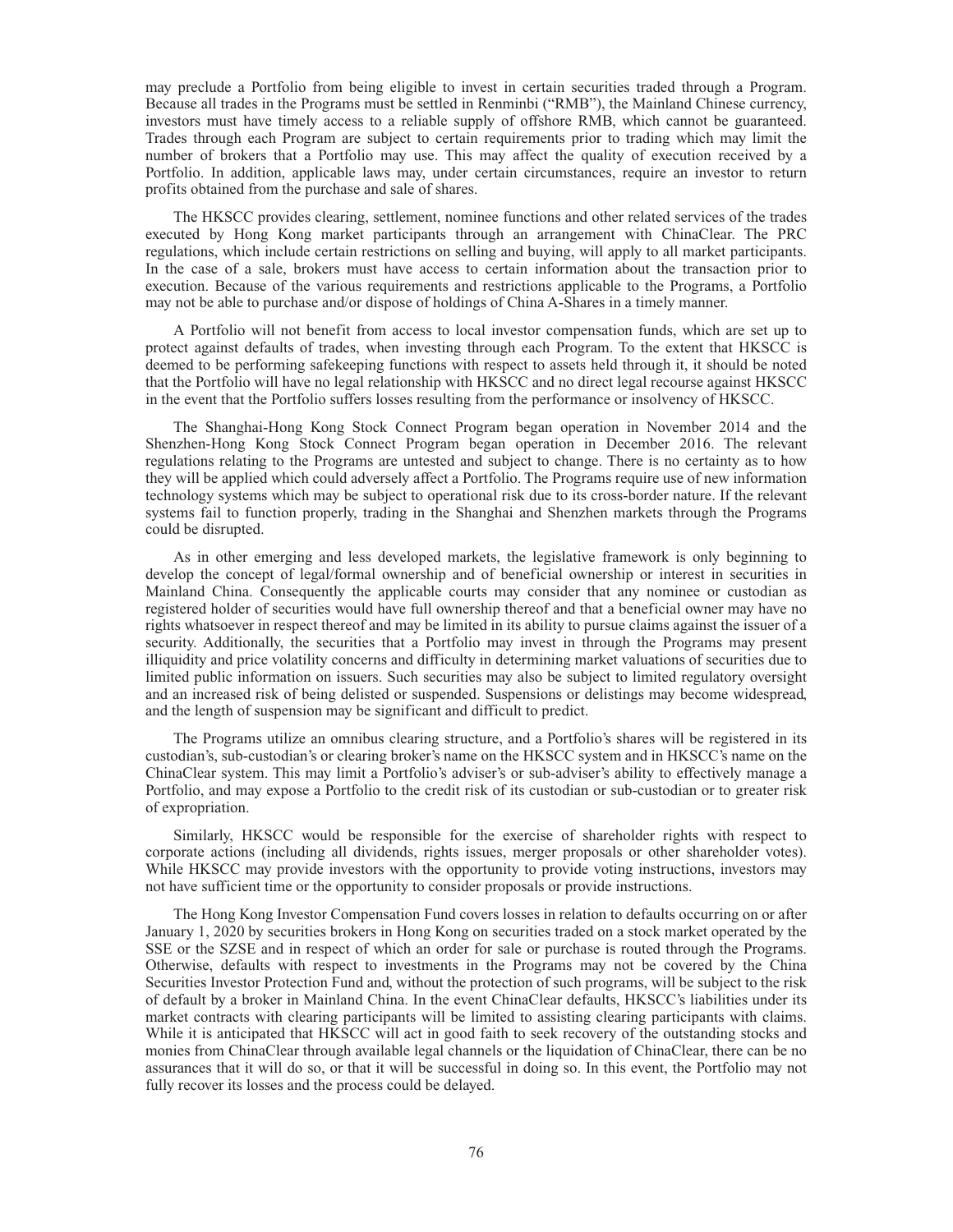The Programs will only operate on days when both the PRC and Hong Kong markets are open for trading and when banks in each applicable market are open on the corresponding settlement days and the Portfolios will only trade through each Program on days that they are open. There may be occasions when it is a normal trading day for the PRC market but the Portfolio cannot carry out any China A-Shares trading. A Portfolio may be subject to risks of price fluctuations in China A-Shares during the time when each Program is not trading as a result. Additionally, different fees and costs are imposed on foreign investors acquiring China A-Shares acquired through the Programs, and these fees and costs may be higher than comparable fees and costs imposed on owners of other securities providing similar investment exposure. There is uncertainty of whether and how certain gains on PRC securities will to be taxed, the possibility of the rules being changed and the possibility of taxes being applied retrospectively. Consequently, investors may be advantaged or disadvantaged depending upon the final outcome of how such gains will be taxed and when they subscribed and/or redeemed their shares.

Because the Programs are relatively new, the actual effect on the market for trading China A-Shares with the introduction of large numbers of foreign investors is unknown. The Programs are subject to regulations promulgated by regulatory authorities for the applicable exchanges and further regulations or restrictions, such as limitations on redemptions or suspension of trading, may adversely impact the Programs, if the authorities believe it necessary to assure orderly markets or for other reasons. There is no guarantee that the exchanges will continue to support the Programs in the future.

**China Interbank Bond Market.** The China Interbank Bond Market ("CIBM") is an OTC market established in 1997, and accounts for approximately 90% of outstanding bond values of the total trading volume in the PRC. On CIBM, domestic institutional investors and certain foreign institutional investors can trade, on a one-to-one quote-driven basis, sovereign bonds, government bonds, corporate bonds, bond repos, bond lending, bills issued by the People's Bank of China ("PBOC") and other financial debt instruments. CIBM is regulated and supervised by the PBOC. The PBOC is responsible for, among others, promulgating the applicable CIBM listing, trading and operating rules, and supervising the market operators of CIBM. CIBM provides for two trading models: (i) bilateral negotiation and (ii) "click-anddeal." The China Foreign Exchange Trading System ("CFETS") is the unified trading platform for CIBM, on which all products are traded through independent bilateral negotiation on a transaction by transaction basis. A market-making mechanism has also been introduced to improve market liquidity and enhance efficiency with respect to trading on CIBM.

Once a transaction is agreed, the parties will, in accordance with the terms of the transaction, promptly send instructions for the delivery of bonds and funds. Parties are required to have sufficient bonds and funds for delivery on the agreed delivery date. China Central Depository & Clearing Co., Ltd ("CCDC") will deliver bonds according to the instructions sent by the parties. Clearing banks will handle the transfer of funds and settlement of the payments of the bonds on behalf of the parties.

Certain Portfolios, including JPMorgan Insurance Trust Global Allocation Portfolio, may invest in certain Chinese fixed income products traded on the CIBM through the "Mutual Bond Market Access between Mainland China and Hong Kong" ("Bond Connect") program. The Bond Connect program is a new initiative launched in July 2017 established by CFETS, CCDC, Shanghai Clearing House ("SHCH"), and Hong Kong Exchanges and Clearing Limited ("HKEx") and Central Moneymarkets Unit ("CMU") of the Hong Kong Monetary Authority ("HKMA") to facilitate investors from Mainland China and Hong Kong to trade in each other's bond markets through connection between the Mainland China and Hong Kong financial institutions.

Under the prevailing PRC regulations, eligible foreign investors are allowed to invest in the bonds available on the CIBM through the northbound trading of Bond Connect ("Northbound Trading Link"). There is no investment quota for the Northbound Trading Link. Under the Northbound Trading Link, eligible foreign investors are required to appoint the CFETS or other institutions recognized by the PBOC as registration agents to apply for registration with the PBOC.

Cash deposited in the cash account of a Portfolio with the relevant onshore settlement agent will not be segregated. In the event of the bankruptcy or liquidation of the onshore settlement agent, the Portfolio will not have any proprietary rights to the cash deposited in such cash account and may face difficulty and/or encounter delays in recovering such assets, or may not be able to recover it in full or at all, in which case the Portfolio will suffer losses.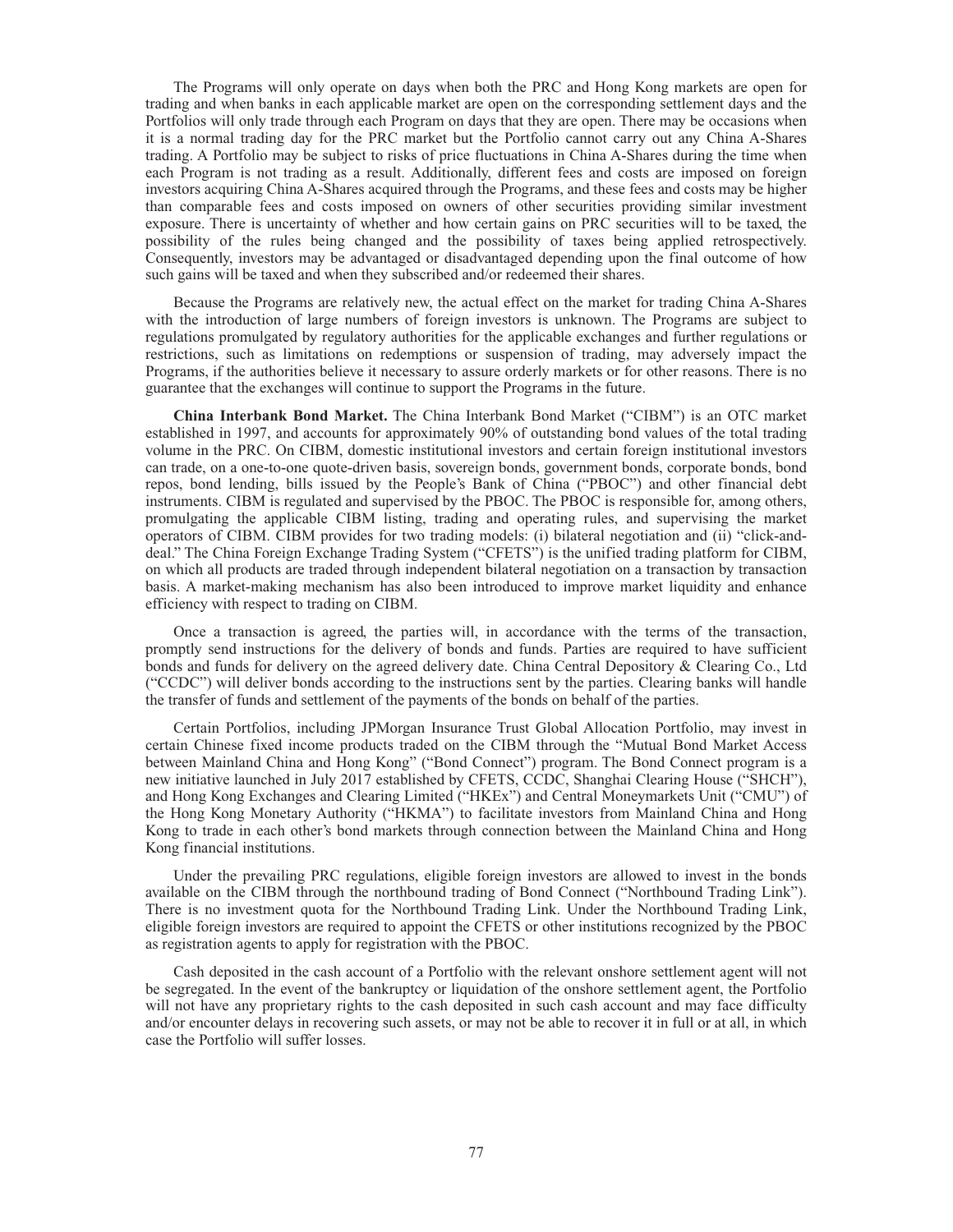Market volatility and potential lack of liquidity due to low trading volume of certain debt securities in the China interbank bond market may result in prices of certain debt securities traded on such market fluctuating significantly. A Portfolio is therefore subject to liquidity and volatility risks. The bid and offer spreads of the prices of such securities may be large, and the Portfolio may therefore incur significant trading and realization costs and may even suffer losses when selling such investments.

A Portfolio is also exposed to risks associated with settlement procedures and default of counterparties. The counterparty which has entered into a transaction with the Portfolio may default in its obligation to settle the transaction by delivery of the relevant security or by payment for value.

The Northbound Trading Link refers to the trading platform that is located outside of Mainland China and is connected to CFETS for eligible foreign investors to submit their trade requests for bonds circulated in the CIBM through Bond Connect. HKEx and CFETS will work together with offshore electronic bond trading platforms to provide electronic trading services and platforms to allow direct trading between eligible foreign investors and approved onshore dealers in Mainland China through CFETS.

Eligible foreign investors may submit trade requests for bonds circulated in the CIBM through the Northbound Trading Link provided by offshore electronic bond trading platforms, which will in turn transmit their requests for quotation to CFETS. CFETS will send the requests for quotation to a number of approved onshore dealers (including market makers and others engaged in the market making business) in Mainland China. The approved onshore dealers will respond to the requests for quotation via CFETS, and CFETS will send its responses to those eligible foreign investors through the same offshore electronic bond trading platforms. Once the eligible foreign investor accepts the quotation, the trade is concluded on CFETS.

On the other hand, the settlement and custody of bond securities traded in the CIBM under Bond Connect are conducted through the settlement and custody link between the CMU, as an offshore custody agent, and the CCDC and the SHCH, as onshore custodian and clearing institutions in Mainland China. Under this settlement and custody link, CCDC or the SHCH will effect gross settlement of confirmed trades onshore and the CMU will process bond settlement instructions from the CMU members on behalf of eligible foreign investors in accordance with its relevant rules.

Pursuant to the prevailing regulations in Mainland China, the CMU, being the offshore custody agent recognized by the HKMA, opens omnibus nominee accounts with the onshore custody agent recognized by the PBOC (i.e., the CCDC and Interbank Clearing Company Limited). All bonds traded by eligible foreign investors will be registered in the name of the CMU, which will hold such bonds as a nominee owner.

A Portfolio's investments in bonds through Bond Connect will be subject to a number of additional risks and restrictions that may affect the Portfolio's investments and returns. Bond Connect is relatively new. Laws, rules, regulations, policies, notices, circulars or guidelines relating to Bond Connect (the "Applicable Bond Connect Regulations") as published or applied by any of Bond Connect Authorities (as defined below) are untested and are subject to change from time to time. There can be no assurance that Bond Connect will not be restricted, suspended or abolished. If such event occurs, a Portfolio's ability to invest in the CIBM through Bond Connect will be adversely affected. "Bond Connect Authorities" refers to the exchanges, trading systems, settlement systems, governmental, regulatory or tax bodies which provide services and/or regulate Bond Connect and activities relating to Bond Connect, including, without limitation, the PBOC, the HKMA, the HKEx, the CFETS, the CMU, the CCDC and the SHCH and any other regulator, agency or authority with jurisdiction, authority or responsibility in respect of Bond Connect.

Hedging activities under Bond Connect are subject to the Applicable Bond Connect Regulations and any prevailing market practice. There is no guarantee that a Portfolio will be able to carry out hedging transactions at terms which are satisfactory to the investment manager of the Portfolio and to the best interest of the Portfolio. A Portfolio may also be required to unwind its hedge in unfavorable market conditions.

Potential lack of liquidity due to low trading volume of certain fixed income securities in the CIBM may result in prices of certain fixed income securities traded on such market fluctuating significantly, which may expose a Portfolio to liquidity risks. In addition, the fixed income securities traded in the CIBM may be difficult or impossible to sell, and this would affect a Portfolio's ability to acquire or dispose of such securities at their intrinsic value.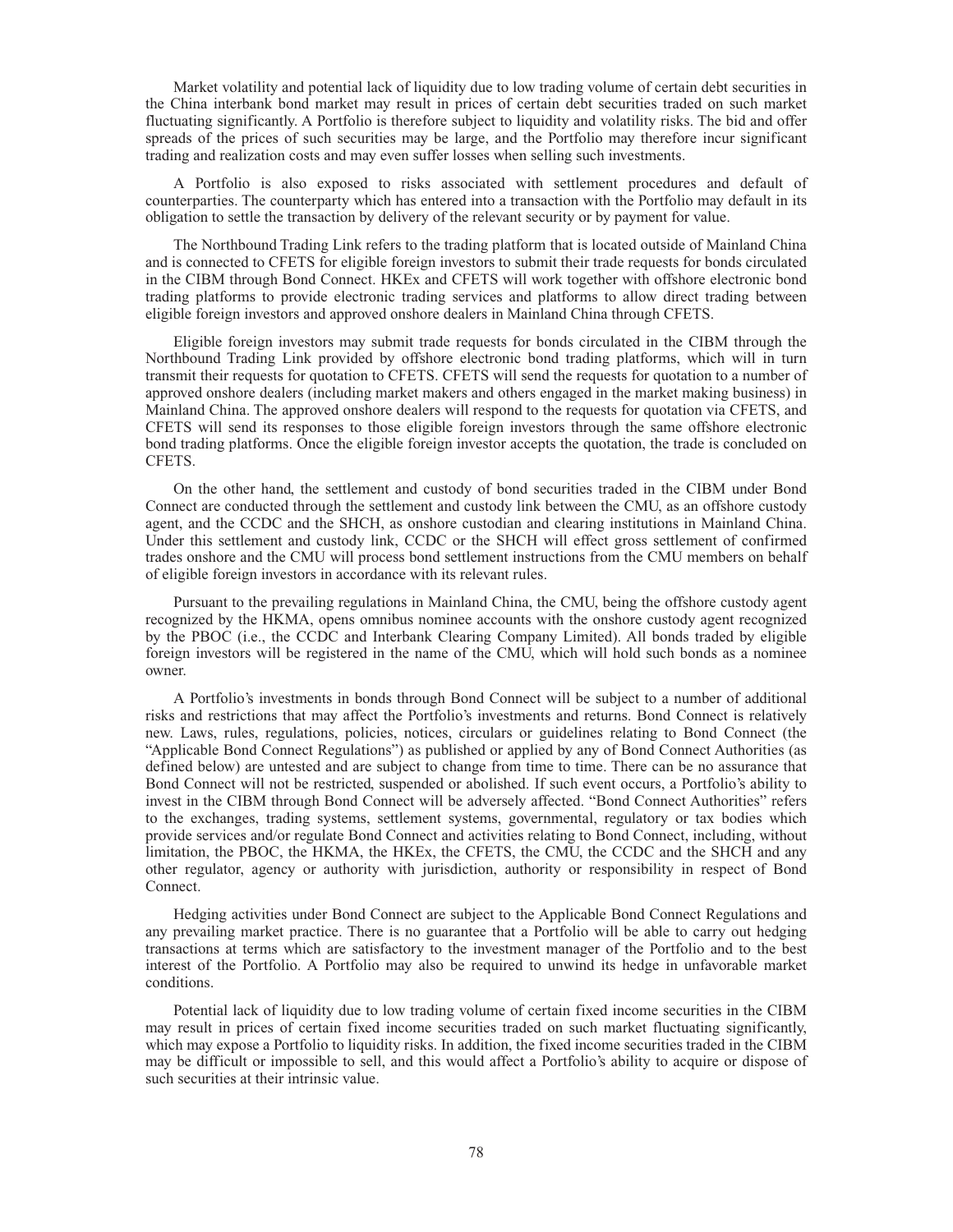Although delivery-versus-payment ("DVP") settlement (e.g., simultaneous delivery of security and payment) is the dominant settlement method adopted by CCDC and SHCH for all bond transactions in the CIBM, there is no assurance that settlement risks can be eliminated. In addition, DVP settlement practices in the PRC may differ from practices in developed markets. In particular, such settlement may not be instantaneous and be subject to a delay of a period of hours. Where the counterparty does not perform its obligations under a transaction or there is otherwise a failure due to CCDC or SHCH (as applicable), a Portfolio may sustain losses.

It is contemplated that the mainland Chinese authorities will reserve the right to suspend Northbound trading of Bond Connect, if necessary for ensuring an orderly and fair market and that risks are managed prudently. The relevant PRC government authority may also impose "circuit breakers" and other measures to halt or suspend Northbound trading. Where a suspension in the Northbound trading through Bond Connect is effected, a Portfolio's ability to access the CIBM bond market will be adversely affected.

Under the prevailing Applicable Bond Connect Regulations, eligible foreign investors who wish to participate in Bond Connect may do so through an onshore settlement agent, offshore custody agent, registration agent or other third parties (as the case may be), who would be responsible for making the relevant filings and account opening with the relevant authorities. A Portfolio is therefore subject to the risk of default or errors on the part of such agents.

Trading through Bond Connect is performed through newly developed trading platforms and operational systems. There is no assurance that such systems will function properly (in particular, under extreme market conditions) or will continue to be adapted to changes and developments in the market. In the event that the relevant systems fails to function properly, trading through Bond Connect may be disrupted. A Portfolio's ability to trade through Bond Connect (and hence to pursue its investment strategy) may therefore be adversely affected. In addition, where a Portfolio invests in the CIBM through Bond Connect, it may be subject to risks of delays inherent in the order placing and/or settlement.

For a Portfolio's investment under Bond Connect, although there is no quota restriction under the Applicable Bond Connect Regulations, relevant information about the Portfolio's investments needs to be filed with PBOC and an updating filing may be required if there is any significant change to the filed information. It cannot be predicted whether PBOC will make any comments on or require any changes with respect to such information for the purpose of filing. If so required, a Portfolio will need to follow PBOC instructions and make the relevant changes accordingly, which, may not be in the best interests of the Portfolio and the Portfolio's investors from a commercial perspective.

The CMU is the "nominee holder" of the bonds acquired by a Portfolio through Bond Connect. Although the Applicable Bond Connect Regulations expressly provide that investors enjoy the rights and interests of the bonds acquired through Bond Connect in accordance with applicable laws, how a beneficial owner (such as a Portfolio) of the relevant bonds exercises and enforces its rights over such securities in the courts in China is yet to be tested. Even if the concept of beneficial ownership is recognized under Chinese law, those securities may form part of the pool of assets of such nominee holder, which may be available for distribution to creditors upon liquidation of such nominee holder, and accordingly a beneficial owner may have no rights whatsoever in respect thereof.

Northbound trading through Bond Connect is able to be undertaken on days upon which the CIBM is open to trade, regardless of whether they are a public holiday in the domicile of a Portfolio. Accordingly, it is possible that bonds traded through Bond Connect may be subject to fluctuation at times when a Portfolio is unable to buy or sell bonds, as its globally-based intermediaries are not available to assist with trades. Accordingly, this may cause a Portfolio to be unable to realize gains, avoid losses or to benefit from an opportunity to invest in mainland CIBM bonds at an attractive price.

CIBM bonds under Northbound Trading of Bond Connect will be traded and settled in RMB. If a Portfolio issues classes denominated in a currency other than RMB, the Portfolio will be exposed to currency risk if the Portfolio invests in a RMB product due to the need for the conversion of the currency into RMB. A Portfolio will also incur currency conversion costs. Even if the price of the RMB asset remains the same when a Portfolio purchases and redeems, the Portfolio will still incur a loss when it converts the redemption proceeds into local currency if RMB has depreciated. Also, as a Portfolio may either settle CIBM bonds using offshore RMB ("CNH") or by converting offshore currency into onshore RMB ("CNY"), any divergence between CNH and CNY may adversely impact investors.

### **PRC Tax:**

*Corporate Income Tax*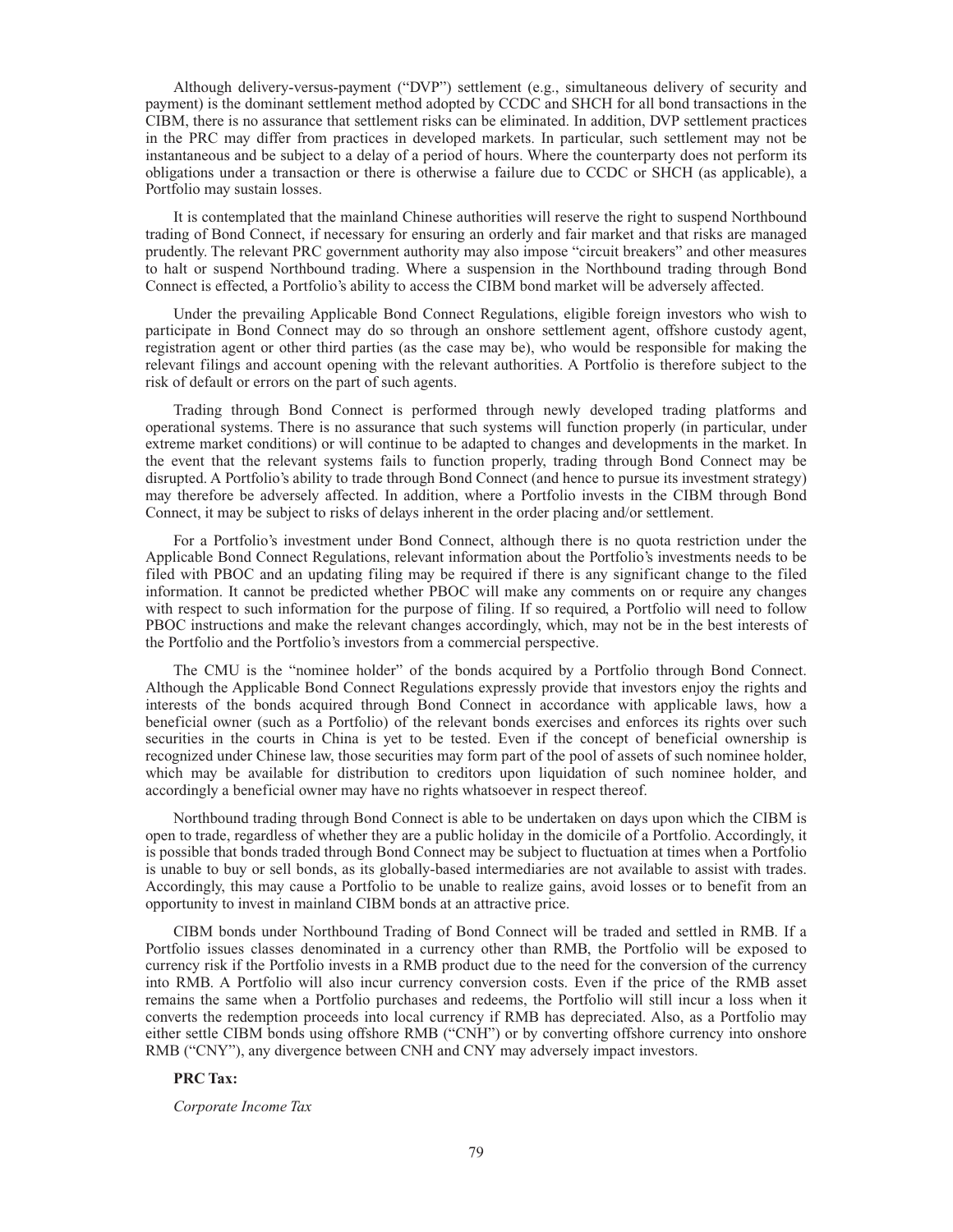If the Portfolio is considered a tax resident enterprise of the PRC, it will be subject to PRC corporate income tax ("CIT") at 25% on its worldwide taxable income. If the Portfolio is considered a non-tax resident enterprise with a permanent establishment or place or establishment of business ("PE") in the PRC, the profits attributable to that PE would be subject to CIT at 25%. Under the PRC CIT Law effective from January 1, 2008 and its implementation rules, a non-PRC tax resident enterprise without a PE in the PRC will generally be subject to withholding income tax ("WIT") of 10% on its PRC sourced income, including but not limited to passive income (e.g. dividends, interest, gains arising from transfer of assets, etc.).

The Portfolio is intended to be managed and operated in such a manner that the Portfolio should not be treated as a tax resident enterprise of the PRC or a non-PRC tax resident enterprise with a PE in the PRC for CIT purposes, although due to uncertainty in tax laws and practices in the PRC, this result cannot be guaranteed.

#### *Interest*

Except for interest income from certain bonds (i.e., government bonds, local government bonds and railway bonds which are entitled to a 100% PRC CIT exemption and 50% PC CIT exemption respectively in accordance with the Implementation Rules to the Enterprise Income Tax Law and a circular dated March 19, 2016 on the Circular on Income Tax Policies on Interest Income from Railway Bonds under Caishui [2016] No. 30), non-PRC tax resident enterprises are subject to PRC WIT on the payment of interests on debt instruments issued by PRC tax resident enterprises, including bonds issued by enterprises established within the PRC. The general WIT rate applicable is 10%, subject to reduction under an applicable double tax treaty and agreement by the PRC tax authorities. Interest derived from government bonds issued by the in-charge Finance Bureau of the State Council and/or local government bonds approved by the State Council is exempt from PRC CIT under the PRC CIT Law.

On November 22, 2021, the Ministry of Finance and State Administration of Taxation jointly issued Circular [2021] No. 34 ("Circular 34") to clarify that foreign institutional investors (including foreign institutional investors under Bond Connect) are temporarily exempt from PRC WIT and value-added tax ("VAT") with respect to bond interest income derived in the PRC bond market for the period from November 7, 2021 to December 31, 2025. As this exemption is only temporary according to Circular 34, it remains unclear whether such an exemption will also apply after December 31, 2025 or what the PRC tax treatment will be after this date. It still remains to be confirmed as to the PRC WIT and VAT treatment with respect to non-government bond interest derived prior to November 7, 2018, being the date on which the WIT and VAT exemption for foreign institutional investors with respect to bond interest income derived from PRC bonds was first introduced.

#### *Dividend*

Under the current PRC CIT Law and its implementation rules, non-PRC tax resident enterprises are subject to PRC WIT on cash dividends and bonus distributions from PRC tax resident enterprises. The general WIT rate applicable is 10%, subject to reduction under an applicable double tax treaty and agreement by the PRC tax authorities.

### *Capital Gain*

Based on the CIT Law and its implementation rules, "income from the transfer of property" sourced from the PRC by non-PRC tax resident enterprises should be subject to 10% PRC WIT unless exempt or reduced under an applicable tax treaty and agreement by the PRC tax authorities. The Ministry of Finance ("MoF"), State Administration of Taxation ("SAT") and the CSRC issued joint circulars to clarify the taxation of the Programs, in which capital gain realized from the transfer of A-Shares is temporarily exempt from PRC WIT. The MoF, the SAT and the CSRC issued joint circulars Caishui [2014] No. 81 and Caishui [2016] No. 127 to clarify the taxation of the Programs, in which capital gain realized from the transfer of A-Shares via the Programs is temporarily exempt from PRC WIT.

Capital gains derived by non-resident institutional investors (with no place or establishment or permanent establishment in the PRC) from the trading of bonds through the Bond Connect are technically non-PRC-sourced income under the current CIT law and regulations, therefore, not subject to PRC CIT. While the PRC tax authorities are currently enforcing such non-taxable treatment in practice, there is a lack of clarity on such non-taxable treatment under the current CIT regulations.

#### *VAT and Other Surcharges*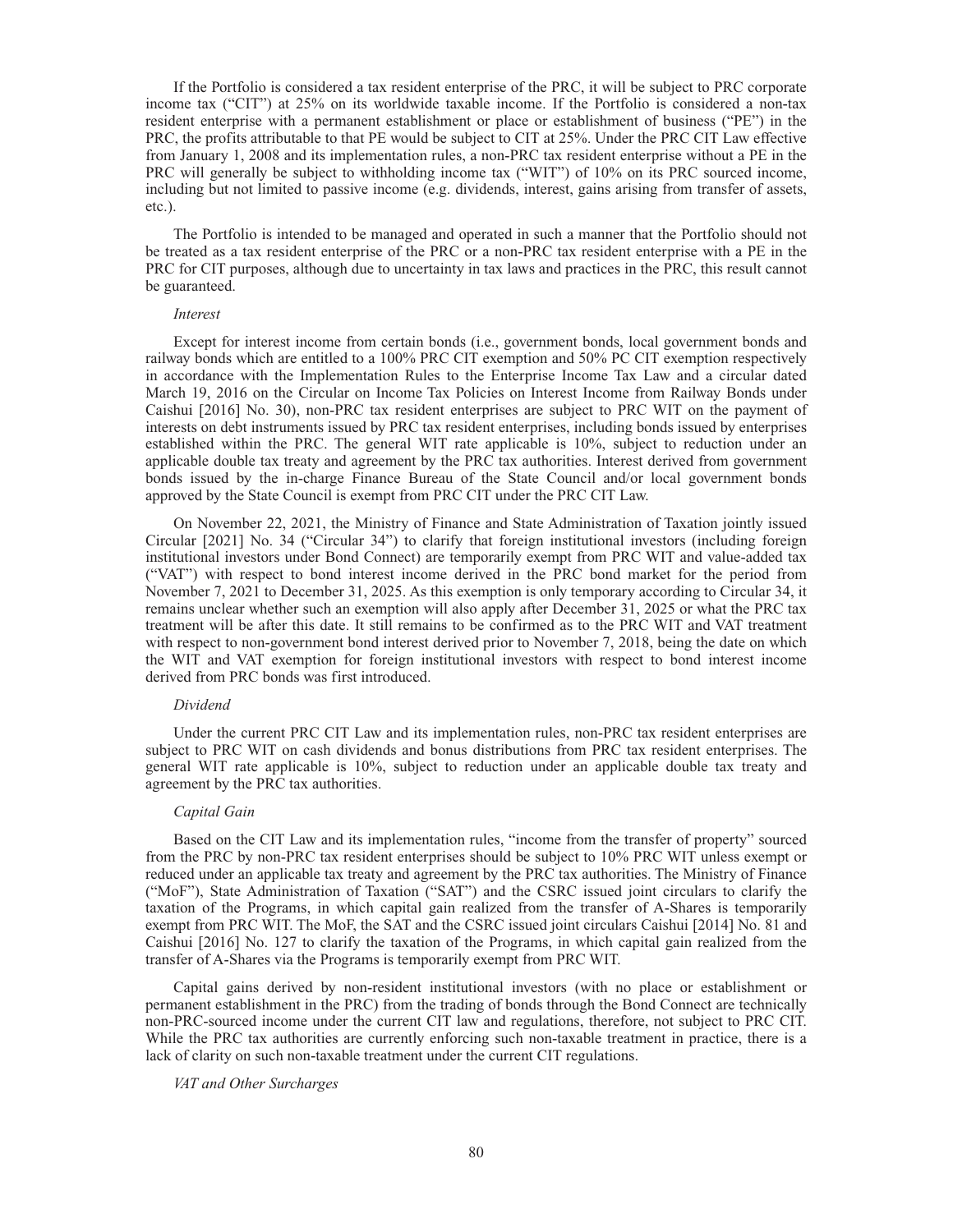According to the Circular Caishui [2016] 36 ("Circular 36"), VAT at 6% shall be levied on the difference between the selling and buying prices of those marketable securities.

The gains derived from trading of marketable securities (including A-Shares and other PRC listed securities) are exempted from VAT in the PRC under Circular 36 and Caishui [2016] No. 70. In addition, deposit interest income and interest received from government bonds and local government bonds are also exempt from VAT.

According to Circular 34, the foreign institutional investors are temporarily exempt from VAT with respect to bond interest income derived in the PRC bond market for the period from November 7, 2021 to December 31, 2025. However, there is no guarantee that such temporary tax exemption will continue to apply, will not be repealed and re-imposed retrospective, or that no new tax regulations and practice in China specifically relating to the PRC bond market will not be promulgated in the future. Dividend income or profit distributions on equity investment derived from PRC are not included in the taxable scope of VAT.

In addition, urban maintenance and construction tax (currently at the rate ranging from 1% to 7%), educational surcharge (currently at the rate of 3%) and local educational surcharge (currently at the rate of 2%) are imposed based on the VAT liabilities.

## *Stamp Duty*

Stamp duty under the PRC laws generally applies to the execution and receipt of all taxable documents listed in the PRC's Provisional Rules on Stamp Duty. Stamp duty is generally imposed on the sale of PRC-listed shares at a rate of 0.1% of the sales consideration. The relevant Fund will be subject to this tax on each disposal of PRC listed shares. No stamp duty is expected to be imposed on non-PRC tax resident holders of government and corporate bonds, either upon issuance or upon a subsequent transfer of such bonds. Non-PRC tax resident shareholders will not be subject to PRC tax on distributions received from the Company or the relevant Portfolio, or on gains derived from the disposal of shares.

There can be no guarantee that no new tax laws, regulations and practice in the PRC specifically relating to the Programs or CIBM regime (as the case may be) may be promulgated in the future and may be applied retrospectively. The promulgation of such new laws, regulations and practice may operate to the advantage or disadvantage of the Shareholders due to the Company or the relevant Fund's investments in the PRC market.

Investors should inform themselves of, and where appropriate consult their professional advisors on, the possible tax consequences of subscribing for, buying, holding, converting, redeeming or otherwise disposing of Shares under the laws of their country of citizenship, residence, or domicile or incorporation.

### **Investments in India**

Securities of many issuers in the Indian market may be less liquid and more volatile than securities of comparable U.S. domestic issuers, but may offer the potential for higher returns over the long term. Indian securities will generally be denominated in foreign currency, mainly the rupee. Accordingly, the value of the Portfolio will fluctuate depending on the rate of exchange between the U.S. dollar and such foreign currency. India has less developed clearance and settlement procedures, and there have been times when settlements have been unable to keep pace with the volume of securities and have been significantly delayed. The Indian stock exchanges have in the past been subject to closure, broker defaults and broker strikes, and there can be no certainty that this will not recur. In addition, significant delays are common in registering transfers of securities and the Portfolio may be unable to sell securities until the registration process is completed and may experience delays in receipt of dividends and other entitlements.

The value of investments in Indian securities may also be affected by political and economic developments, social, religious or regional tensions, changes in government regulation and government intervention, high rates of inflation or interest rates and withholding tax affecting India. The risk of loss may also be increased because there may be less information available about Indian issuers since they are not subject to the extensive accounting, auditing and financial reporting standards and practices which are applicable in North America. There is also a lower level of regulation and monitoring of the Indian securities market and its participants than in other more developed markets.

Foreign investment in the securities of issuers in India is usually restricted or controlled to some degree. In addition, the availability of financial instruments with exposure to Indian financial markets may be substantially limited by the restrictions on investments by persons resident outside of India under the Foreign Portfolio Investment regime.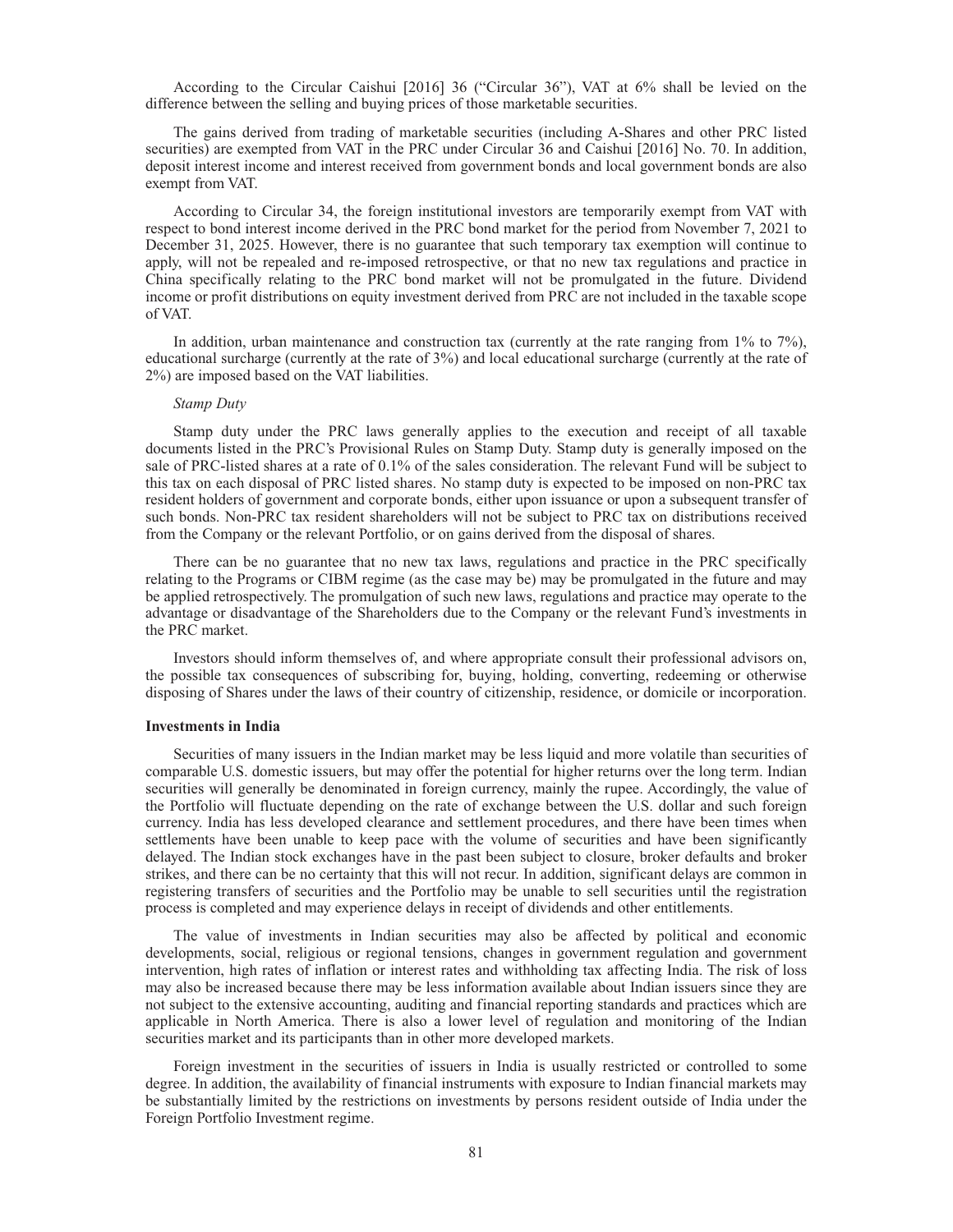India's guidelines under which foreign investors may invest in Indian securities are new and evolving. There can be no assurance that these investment control regimes will not change in a way that makes it more difficult or impossible for a Portfolio to implement investment objective or repatriate its income, gains and initial capital from these countries. Similar risks and considerations will be applicable to the extent that a Portfolio invests in other countries. Recently, certain policies have served to restrict foreign investment, and such policies may have the effect of reducing demand for such investments.

India may require withholding on dividends paid on portfolio securities and on realized capital gains. In the past, these taxes have sometimes been substantial. There can be no assurance that restrictions on repatriation of a Portfolio's income, gains or initial capital from India will not occur.

A high proportion of the shares of many issuers in India may be held by a limited number of persons and financial institutions, which may limit the number of shares available for investment. In addition, further issuances, or the perception that such issuances may occur, of securities by Indian issuers in which a Portfolio has invested could dilute the earnings per share of a Portfolio's investment and could adversely affect the market price of such securities. Sales of securities by such issuer's major shareholders, or the perception that such sales may occur, may also significantly and adversely affect the market price of such securities and, in turn, a Portfolio's investment. The prices at which investments may be acquired may be affected by trading by persons with material non-public information and by securities transactions by brokers in anticipation of transactions by a Portfolio in particular securities. Similarly, volume and liquidity in the bond markets in India are less than in the United States and, at times, price volatility can be greater than in the United States. The limited liquidity of securities markets in India may also affect a Portfolio's ability to acquire or dispose of securities at the price and time it wishes to do so. In addition, India's securities markets are susceptible to being influenced by large investors trading significant blocks of securities.

Political and economic structures in India are undergoing significant evolution and rapid development, and may lack the social, political and economic stability characteristic of the United States. The risks described above, including the risks of nationalization or expropriation of assets, may be heightened. In addition, unanticipated political or social developments may affect the values of investments in India and the availability of additional investments. The laws in India relating to limited liability of corporate shareholders, fiduciary duties of officers and directors, and the bankruptcy of state enterprises are generally less well developed than or different from such laws in the United States. It may be more difficult to obtain or enforce a judgment in the courts in India than it is in the United States. Monsoons and natural disasters also can affect the value of investments.

Religious and border disputes persist in India. Moreover, India has from time to time experienced civil unrest and hostilities with neighboring countries such as Pakistan. The Indian government has confronted separatist movements in several Indian states. The longstanding dispute with Pakistan over the bordering Indian state of Jammu and Kashmir, a majority of whose population is Muslim, remains unresolved. If the Indian government is unable to control the violence and disruption associated with these tensions, the results could destabilize the economy and consequently, adversely affect the Portfolio's investments.

A Portfolio may use P-notes. Indian-based brokerages may buy Indian-based securities and then issue P-notes to foreign investors. Any dividends or capital gains collected from the underlying securities may be remitted to the foreign investors. However, unlike ADRs, notes are subject to credit risk based on the uncertainty of the counterparty's (i.e., the Indian-based brokerage's) ability to meet its obligations.

#### **Investments in Japan**

The Japanese economy may be subject to economic, political and social instability, which could have a negative impact on Japanese securities. In the past, Japan's economic growth rate has remained relatively low, and it may remain low in the future. Furthermore, the Japanese economic growth rate could be impacted by Bank of Japan monetary policies, rising interest rates, tax increases, budget deficits, consumer confidence and volatility in the Japanese yen. At times, the Japanese economy has been adversely impacted by government intervention and protectionism, changes in its labor market, and an unstable financial services sector. International trade, government support of the financial services sector and other troubled sectors, government policy, natural disasters and/or geopolitical developments could significantly affect the Japanese economy. Strained foreign relations with neighboring countries (China, South Korea, North Korea and Russia) may not only negatively impact the Japanese economy but also the geographic region as well as globally. A significant portion of Japan's trade is conducted with developing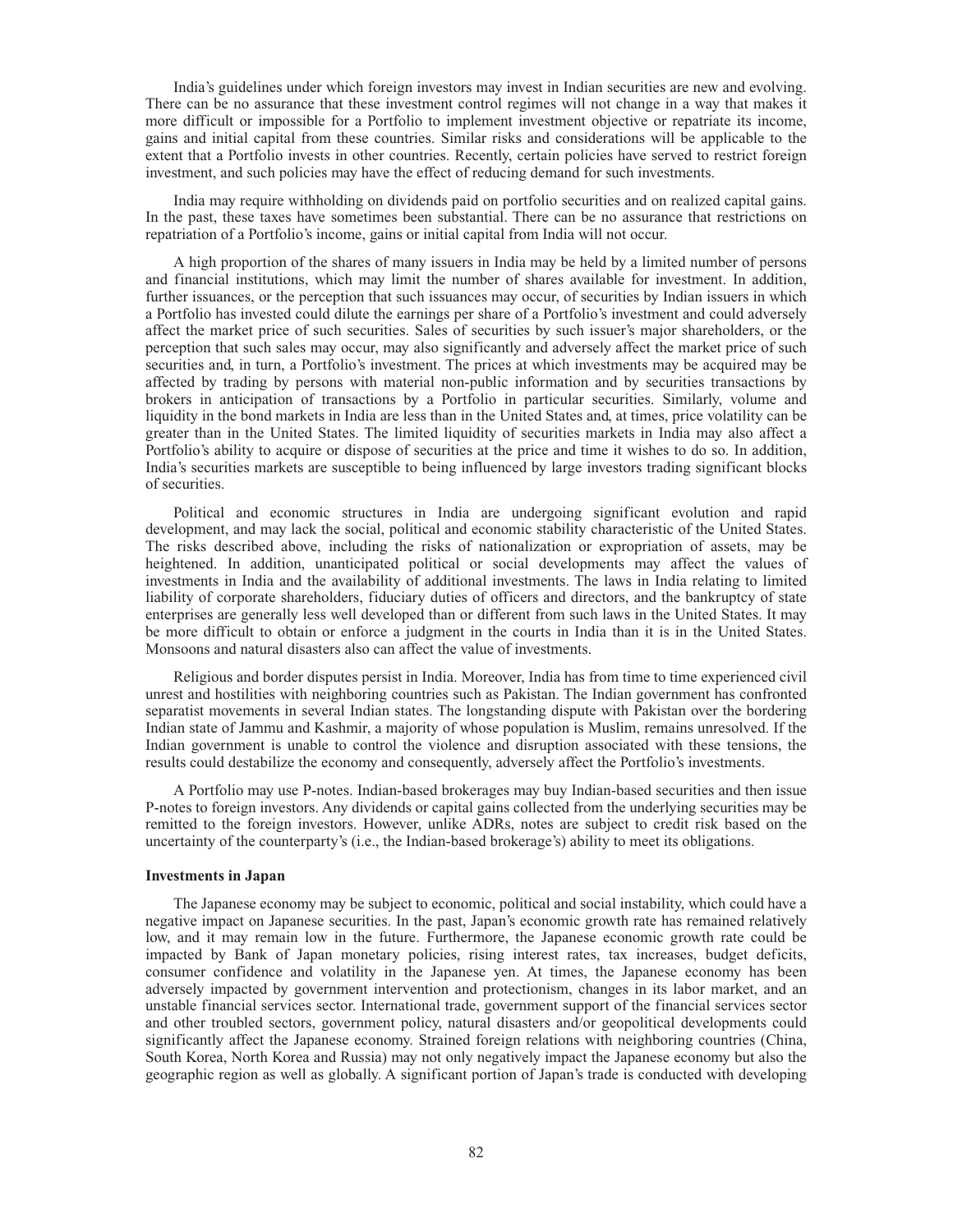nations and can be affected by conditions in these nations or by currency fluctuations. Japan is an island state with few natural resources and limited land area and is reliant on imports for its commodity needs. Any fluctuations or shortages in the commodity markets could have a negative impact on the Japanese economy.

## **Investments in the Middle East and Africa**

Certain countries in the region are in early stages of development. As a result, there may be a high concentration of market capitalization and trading volume in a small number of issuers representing a limited number of industries, as well as a high concentration of investors and financial intermediaries. Brokers may be fewer in number and less well capitalized than brokers in more developed regions. Certain economies in the region depend to a significant degree upon exports of commodities and are vulnerable to changes in commodity prices, which in turn may be affected by a variety of factors. In addition, certain governments in the region have exercised substantial influence over the private sector, including ownership or control of companies. Governmental actions in the future could have a significant economic impact. In particular, changes in investment policies or shifts in the prevailing political climate could result in the introduction of changes to Government regulations with respect to price controls, export and import controls, income and other taxes, foreign ownership restrictions, foreign exchange and currency controls and labor and welfare benefit policies. Unexpected changes in these policies or regulations could lead to increased investment, operating or compliance expenses. Any such changes could have a material adverse effect on the Portfolio and the Portfolio Manager's business, financial condition and results of operations. Certain countries in the region may be affected by political instability, armed conflict, territorial disputes, historical animosities, regional instability, terrorist activities and religious, ethnic and/or socioeconomic unrest. Such developments could have a negative effect on economic growth and could result in significant disruptions in the securities markets, including securities held by a Portfolio. Specific country risks that may have a material adverse effect on the Portfolio's business, financial condition and results of operations are: potential political instability, riots or other forms of civil disturbance or violence; war, terrorism, invasion, rebellion or revolution; Government interventions, including expropriation or nationalization of assets, increased protectionism and the introduction of tariffs or subsidies; changing fiscal and regulatory regimes; arbitrary or inconsistent Government action; inflation in local economies; cancellation, nullification or unenforceability of contractual rights; and underdeveloped industrial and economic infrastructure. In particular, since late 2010, there have been significant civil disturbances and events resulting from political turmoil affecting several countries in the Middle East and North Africa ("MENA") Region, which to date have led to the collapse, or near collapse, of the political regimes of Syria, Tunisia, Egypt and Libya. There are on-going protests in other countries in the MENA Region, including strikes, demonstrations, marches and rallies. In addition, since late 2011 tensions between western nations and Iran in respect of Iran's nuclear program have escalated, with Iran threatening to block the Strait of Hormuz and western nations implementing more severe economic sanctions against Iran. Such continuing instability and unrest in the MENA Region may significantly impact economies in the region. Such impacts could occur through a lower flow of foreign direct investment into the region, the outflow of expatriate residents or capital, or increased volatility in the global and regional financial markets. Certain Middle Eastern and African countries have currencies pegged to the U.S. dollar, which, if abandoned, could cause sudden and significant currency adjustments, which could impact a Portfolio's investment returns in those countries. The legal systems, and the unpredictability thereof, in certain countries in the region also may have an adverse impact on a Portfolio and may expose the Portfolio to significant or unlimited liabilities. Investment in certain countries in the region by a Portfolio may be restricted or prohibited under applicable regulation, and a Portfolio, as a foreign investor, may be required to obtain approvals and may have to invest on less advantageous terms (including price) than nationals. A Portfolio's investments in securities of a country in the region may be subject to economic sanctions or other government restrictions, which may negatively impact the value or liquidity of the Portfolio's investments. Investments in the region may adversely impact the operations of a Portfolio through the delay of the Portfolio's ability to exercise its rights as a security holder. Substantial limitations may exist in the region with respect to the Portfolio's ability to repatriate investment income, capital gains or its investment. Securities which are subject to material legal restrictions on repatriation of assets will be considered illiquid securities by a Portfolio and subject to the limitations on illiquid investments.

*Saudi Arabia.* To the extent a Portfolio invests in securities issued by Saudi Arabian issuers, the Portfolio may be subject to the risk of investing in those issuers. Saudi Arabian issuers may be impacted by the Saudi Arabian economy, which is significantly tied to petroleum exports. As a result, a reduction in petroleum exports with key partners or in petroleum prices could have an overall impact on the Saudi Arabian economy. The Saudi Arabian economy also relies heavily on cheap, foreign labor, and changes in the availability of this labor supply could have an adverse effect on the economy.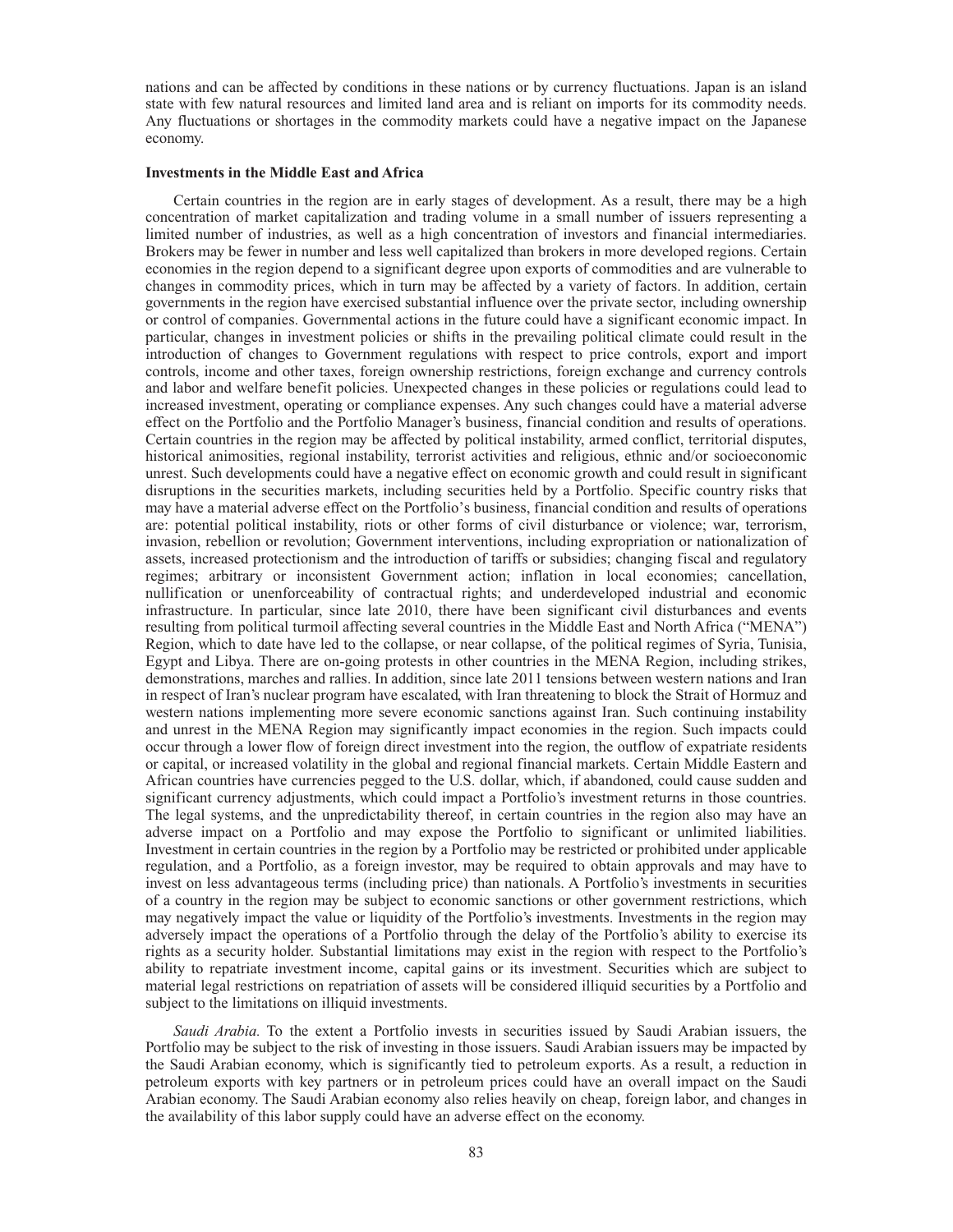Although liberalization in the wider Saudi Arabian economy is underway, the government of Saudi Arabia exercises substantial influence over many aspects of the private sector. Political instability in Saudi Arabia or instability in the larger Middle East region could adversely impact the economy of Saudi Arabia. Instability may be caused by, among other things: military developments; government interventions in the marketplace; terrorism; extremist attitudes; attempted social or political reforms; religious differences; and other factors. Additionally, anti-Western views held by certain groups in the Middle East may influence the government of Saudi Arabia's policies regarding foreign investment. In addition, certain issuers located in Saudi Arabia may operate in, or have dealings with, countries subject to sanctions and/or embargoes imposed by the U.S. government and the United Nations and/or countries identified by the U.S. government as state sponsors of terrorism. As a result, an issuer may sustain damage to its reputation if it is identified as an issuer that operates in, or has dealings with, such countries. A Portfolio, as an investor in such issuers, will be indirectly subject to those risks. A Portfolio is also subject to the risk of expropriation or nationalization of assets and property or the risk of restrictions on foreign investments and repatriation of capital.

The ability of foreign investors, including the Portfolios, to invest in Saudi Arabian issuers is relatively new and untested, and such ability may be revoked or restricted by the government of Saudi Arabia in the future, which may materially affect a Portfolio. A Portfolio may be unable to obtain or maintain the required licenses, which would affect the Portfolio's ability to buy and sell securities at full value. Additionally, a Portfolio's ownership of any single issuer listed on the Saudi Arabian Stock Exchange may be limited by the Saudi Arabia Capital Market Authority ("CMA"). Major disruptions or regulatory changes may occur in the Saudi Arabian market, which could negatively impact the Portfolios.

The securities markets in Saudi Arabia may not be as developed as those in other countries. As a result, securities markets in Saudi Arabia are subject to greater risks associated with market volatility, lower market capitalization, lower trading volume, illiquidity, inflation, greater price fluctuations, uncertainty regarding the existence of trading markets, governmental control and heavy regulation of labor and industry. Shares of certain Saudi Arabian companies tend to trade less frequently than those of companies on exchanges in more developed markets, which may adversely affect the pricing of these securities and a Portfolio's ability to sell these securities in the future. Current regulations in the Saudi Arabian securities markets may require a Portfolio to execute trades of securities through a single broker. As a result, the investment adviser will have less flexibility to choose among brokers on behalf of a Portfolio than is typically the case for investment managers.

A Portfolio's ability to achieve its investment objective depends on the ability of the investment adviser to maintain its status as a Qualified Foreign Investor ("QFI") with the CMA and the Portfolio as a client of a QFI who has been approved by the CMA ("QFI Client"). Even if a Portfolio obtains QFI Client status, the Portfolio may not have an exclusive investment quota and will be subject to foreign investment limitations and other regulations imposed by the CMA on QFIs and QFI Clients (individually and in the aggregate), as well as local market participants. QFI regulations and local market infrastructure are relatively new and have not been tested and the CMA may discontinue the QFI regime at any time. Any change in the QFI system generally, including the possibility of the investment adviser or a Portfolio losing its QFI or QFI Client status, respectively, may adversely affect the Portfolio.

A Portfolio is required to use a trading account to buy and sell securities in Saudi Arabia. This trading account can be held directly with a broker or a custodian. Under the Independent Custody Model ("ICM"), securities are under the control of the custodian and would be recoverable in the event of the bankruptcy of the custodian. When a Portfolio utilizes the ICM approach, the Portfolio relies on a broker standing instruction letter to authorize the Portfolio's sub-custodian to move securities to a trading account for settlement based on the details supplied by the broker. The risk of a fraudulent or erroneous transaction through the ICM approach is mitigated by the short trading hours in Saudi Arabia, a manual pre-matching process conducted by the custodian, which validates a Portfolio's settlement instructions with the local broker contract note, and the transaction report from the depository. When a Portfolio utilizes a direct broker trading account, the account is set up in the Portfolio's name and the assets are likely to be separated from any other accounts at the broker. However, if the broker defaults, there may be a delay to recovering the Portfolio's assets that are held in the broker account and legal proceedings may need to be initiated in order to do so.

## **Investments in Latin America**

As an emerging market, Latin America has long suffered from political, economic, and social instability. For investors, this has meant additional risk caused by periods of regional conflict, political corruption, totalitarianism, protectionist measures, nationalization, hyperinflation, debt crises, sudden and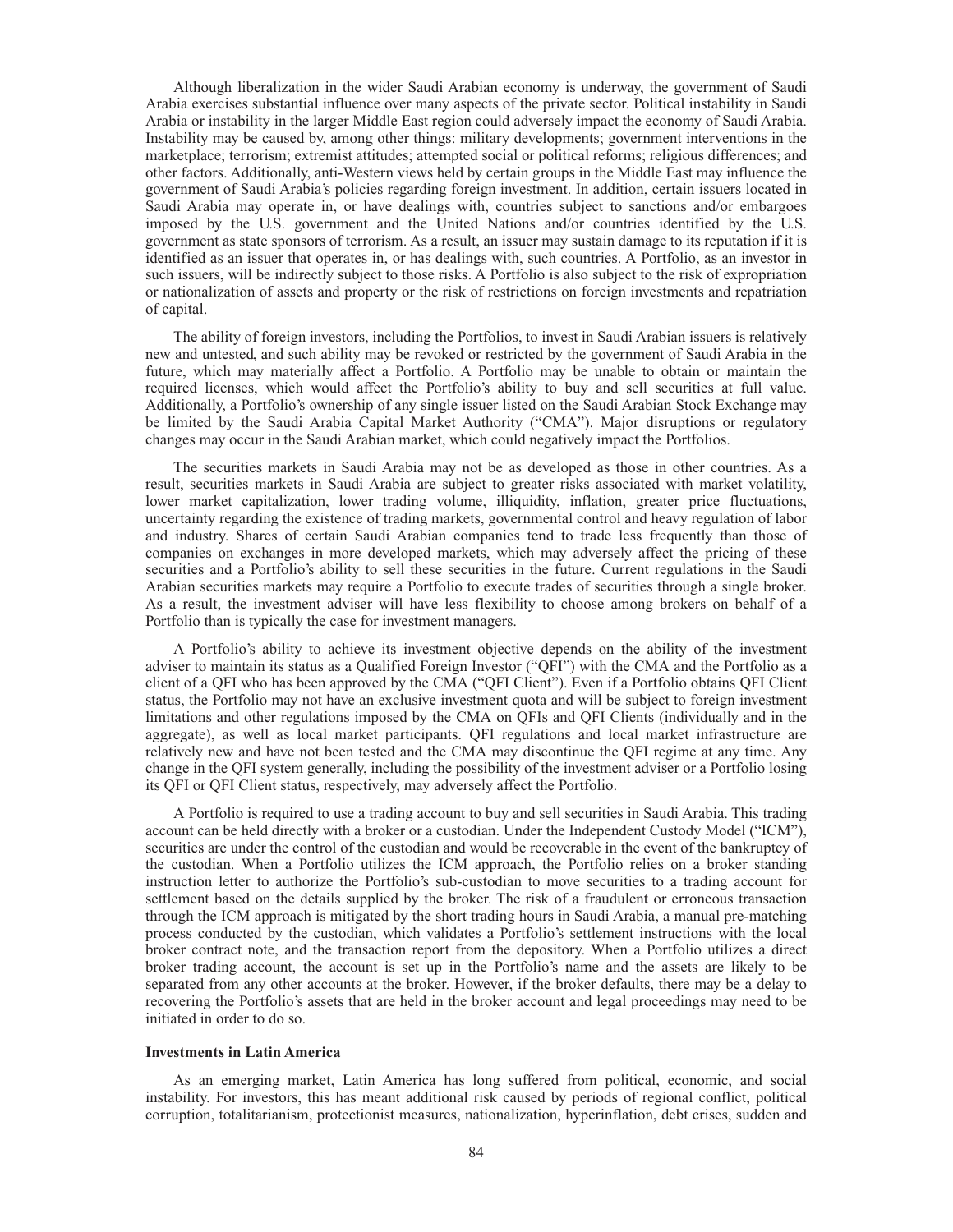large currency devaluation, and intervention by the military in civilian and economic spheres. However, democracy is beginning to become well established in some countries. A move to a more mature and accountable political environment is well under way. Domestic economies have been deregulated, privatization of state-owned companies is almost completed and foreign trade restrictions have been relaxed. Nonetheless, to the extent that events such as those listed above continue in the future, they could reverse favorable trends toward market and economic reform, privatization, and removal of trade barriers, and result in significant disruption in securities markets in the region. Investors in the region continue to face a number of potential risks. Governments of many Latin American countries have exercised and continue to exercise substantial influence over many aspects of the private sector. Governmental actions and political instability in the future could have a significant effect on economic conditions in Latin American countries, which could affect the companies in which a Portfolio invests and, therefore, the value of a Portfolio's shares. Other Latin American investment risks may include inadequate investor protection, less developed regulatory, accounting, auditing and financial standards, unfavorable changes in laws or regulations, pandemics, natural disasters, corruption and military activity.

Certain Latin American countries may experience sudden and large adjustments in their currency which, in turn, can have a disruptive and negative effect on foreign investors. In addition, some Latin American currencies have experienced steady devaluations relative to the U.S. dollar and certain Latin American countries have had to make major adjustments in their currencies from time to time. Certain Latin American countries may impose restrictions on the free conversion of their currency into foreign currencies, including the U.S. dollar. There is no significant foreign exchange market for many currencies and it would, as a result, be difficult for certain Portfolios to engage in foreign currency transactions designed to protect the value of the Portfolios' interests in securities denominated in such currencies.

International economic conditions, particularly those in the United States, as well as world prices for oil and other commodities may also influence certain Latin American economies. Because commodities such as oil, gas, minerals and metals represent a significant percentage of the region's exports, the economies of Latin American countries are particularly sensitive to fluctuations in commodity prices. As a result, the economies in many of these countries can experience significant volatility.

Almost all of the region's economies have become highly dependent upon foreign credit and loans from external sources to fuel their state-sponsored economic plans. Government profligacy and illconceived plans for modernization have exhausted these resources with little benefit accruing to the economy and most countries have been forced to restructure their loans or risk default on their debt obligations. In addition, interest on the debt is subject to market conditions and may reach levels that would impair economic activity and create a difficult and costly environment for borrowers. Accordingly, these governments may be forced to reschedule or freeze their debt repayment, which could negatively affect the stock market. Latin American economies that depend on foreign credit and loans could fall into recession because of tighter international credit supplies in a global economic crisis.

Substantial limitations may exist in certain countries with respect to a Portfolio's ability to repatriate investment income, capital or the proceeds of sales of securities. A Portfolio could be adversely affected by delays in, or a refusal to grant, any required governmental approval for repatriation of capital, as well as by the application to the Portfolio of any restrictions on investments.

Certain Latin American countries have entered into regional trade agreements that are designed to, among other things, reduce barriers between countries, increase competition among companies and reduce government subsidies in certain industries. No assurance can be given that these changes will be successful in the long term, or that these changes will result in the economic stability intended. There is a possibility that these trade arrangements will not be fully implemented, or will be partially or completely unwound. It is also possible that a significant participant could choose to abandon a trade agreement, which could diminish its credibility and influence. Any of these occurrences could have adverse effects on the markets of both participating and non-participating countries, including sharp appreciation or depreciation of participants' national currencies and a significant increase in exchange rate volatility, a resurgence in economic protectionism, an undermining of confidence in the Latin American markets, an undermining of Latin American economic stability, the collapse or slowdown of the drive towards Latin American economic unity, and/or reversion of the attempts to lower government debt and inflation rates that were introduced in anticipation of such trade agreements. Such developments could have an adverse impact on a Portfolio's investments in Latin America generally or in specific countries participating in such trade agreements.

Terrorism and related geo-political risks have led, and may in the future lead, to increased short-term market volatility and may have adverse long-term effects on world economies and markets generally.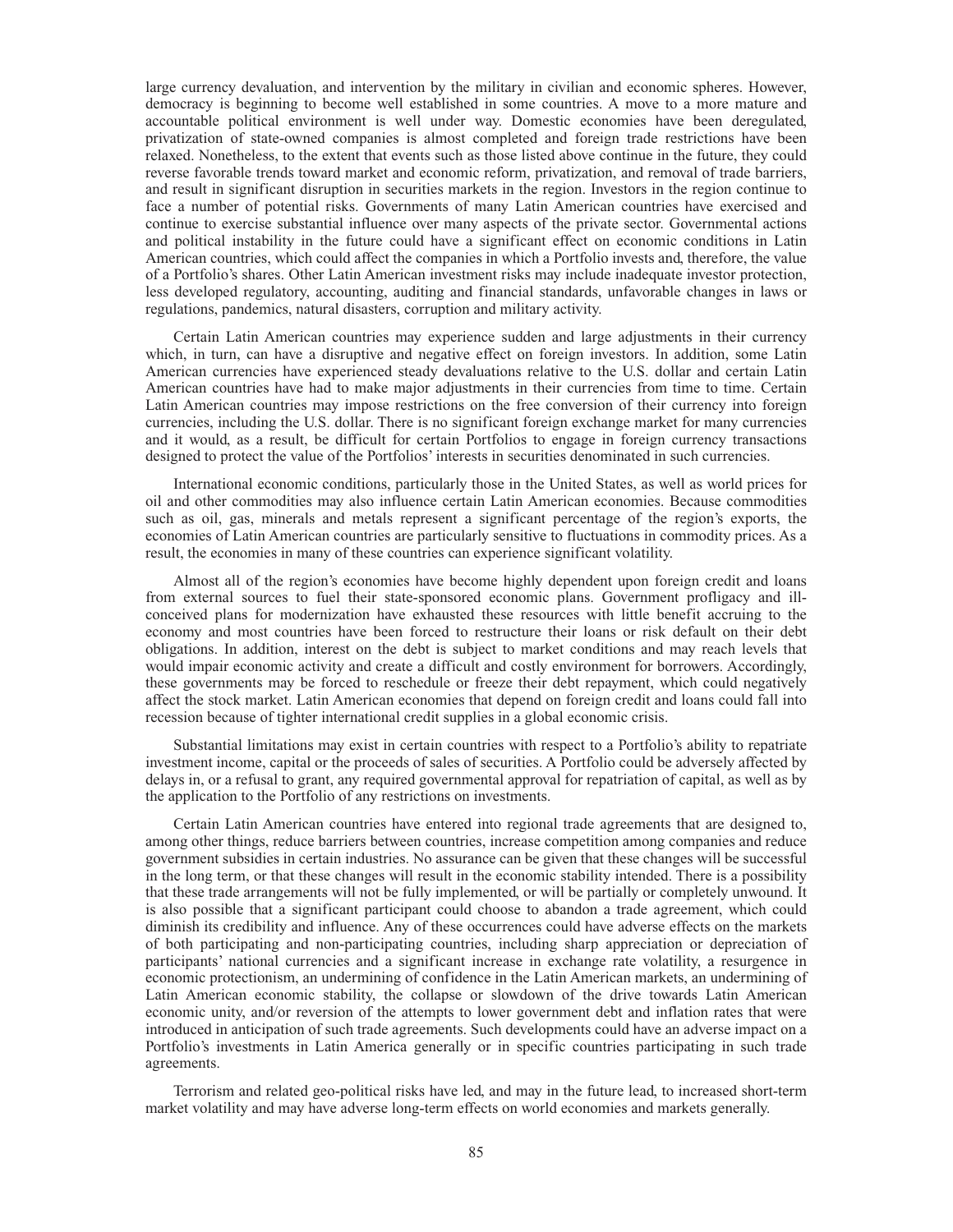#### **Investments in Russia**

Investing in Russian securities is highly speculative and involves significant risks and special considerations not typically associated with investing in the securities markets of the U.S. and most other developed countries.

Over the past century, Russia has experienced political, social and economic turbulence and has endured decades of communist rule under which the property of tens of millions of its citizens was collectivized into state agricultural and industrial enterprises. Since the collapse of the Soviet Union, Russia's government has been faced with the daunting task of stabilizing its domestic economy, while transforming it into a modern and efficient structure able to compete in international markets and respond to the needs of its citizens. However, to date, many of the country's economic reform initiatives have not been successful. In this environment, there is the risk that the Russian government will alter its political and economic policies in ways that would be detrimental to the interests of foreign investors.

Recently, the Russian government has asserted its regional geopolitical influence, including through military measures, which has increased tensions both with Russia's neighbors and with other countries. Further possible actions by Russia could lead to greater adverse impact for the Russian economy.

Many of Russia's businesses have failed to mobilize the available factors of production because the country's privatization program virtually ensured the predominance of the old management teams that are largely non-market-oriented in their management approach. Poor accounting standards, inept management, pervasive corruption, insider trading and crime, and inadequate regulatory protection for the rights of investors all pose a significant risk, particularly to foreign investors. In addition, there is the risk that the Russian tax system will be enforced inconsistently or in an arbitrary manner or the exorbitant taxes will be imposed.

Compared to most national stock markets, the Russian securities market suffers from a variety of problems not encountered in more developed markets. There is little long-term historical data on the Russian securities market because it is relatively new and a substantial proportion of securities transactions in Russia are privately negotiated outside of stock exchanges. The inexperience of the Russian securities market and the limited volume of trading in securities in the market may make obtaining accurate prices on portfolio securities from independent sources more difficult than in more developed markets. Additionally, because of less stringent auditing and financial reporting standards that apply to companies operating in Russia, there is little solid corporate information available to investors. As a result, it may be difficult to assess the value or prospects of an investment in Russian companies. Stocks of Russian companies also may experience greater price volatility than stocks of U.S. companies.

Settlement, clearing and registration of securities transactions in Russia are subject to additional risks because of the recent formation of the Russian securities market, the underdeveloped state of the banking and telecommunications systems, and the overall legal and regulatory framework. Prior to 2013, there was no central registration system for equity share registration in Russia and registration was carried out by either the issuers themselves or by registrars located throughout Russia. Such registrars were not necessarily subject to effective state supervision nor were they licensed with any governmental entity, thereby increasing the risk that a Portfolio could lose ownership of its securities through fraud, negligence, or even mere oversight. With the implementation of the National Settlement Depository ("NSD") in Russia as a recognized central securities depository, title to Russian equities is now based on the records of the NSD and not the registrars. Although the implementation of the NSD has enhanced the efficiency and transparency of the Russian securities market, issues resulting in loss still might occur. In addition, issuers and registrars are still prominent in the validation and approval of documentation requirements for corporate action processing in Russia. Because the documentation requirements and approval criteria vary between registrars and/or issuers, there remain unclear and inconsistent market standards in the Russian market with respect to the completion and submission of corporate action elections. To the extent that a Portfolio suffers a loss relating to title or corporate actions relating to its portfolio securities, it may be difficult for the Portfolio to enforce its rights or otherwise remedy the loss.

The Russian economy is heavily dependent upon the export of a range of commodities including most industrial metals, forestry products, oil, and gas. Accordingly, it is strongly affected by international commodity prices and is particularly vulnerable to any weakening in global demand for these products.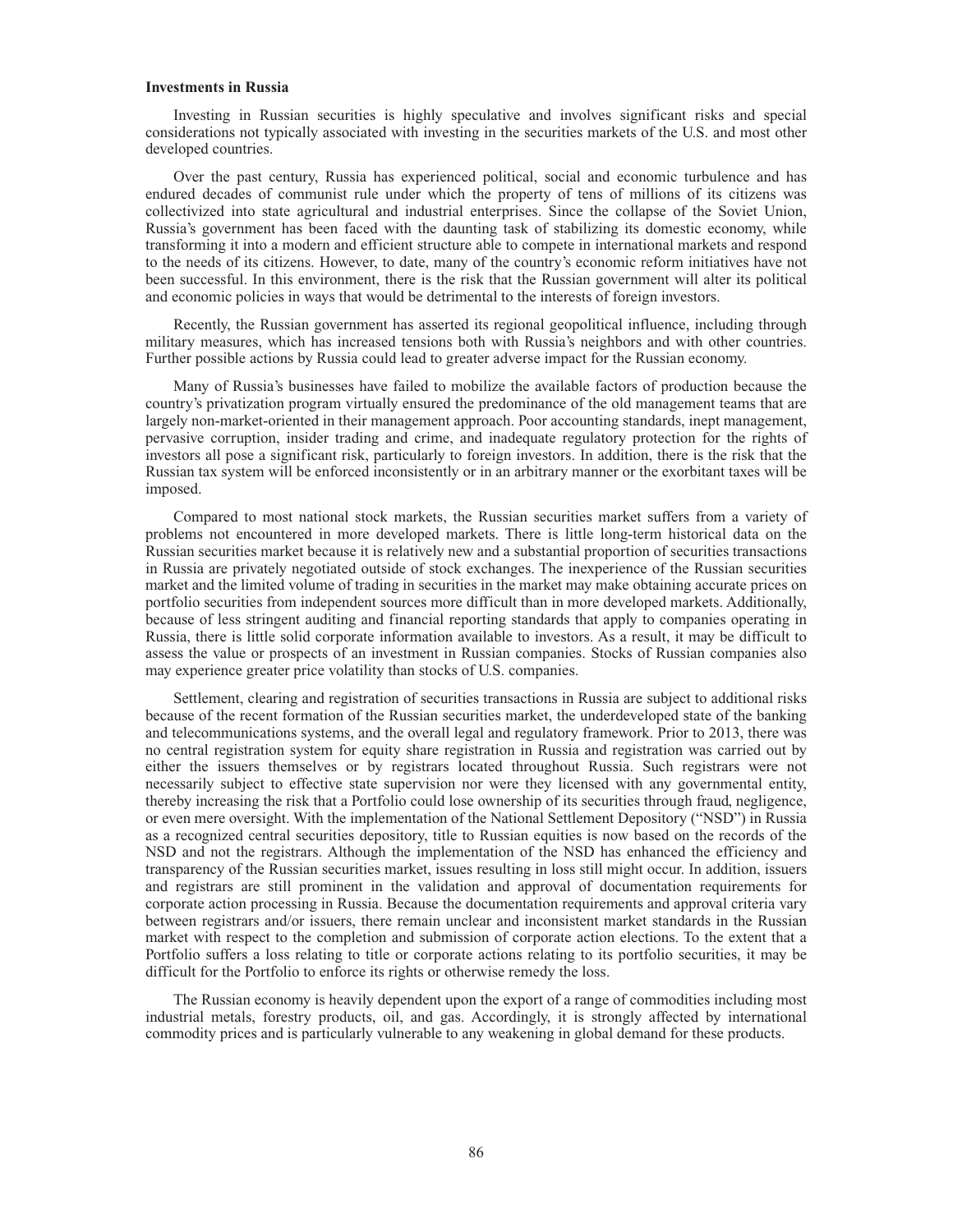Foreign investors also face a high degree of currency risk when investing in Russian securities and a lack of available currency hedging instruments. In addition, there is a risk that the government may impose capital controls on foreign portfolio investments in the event of extreme financial or political crisis. Such capital controls would prevent the sale of a portfolio of foreign assets and the repatriation of investment income and capital. These risks may cause flight from the ruble into U.S. dollars and other currencies.

The United States and the European Union have in the past, and may in the future, impose sanctions on certain Russian entities and individuals and certain sectors of Russia's economy, which may result in, among other things, the devaluation of Russian currency, a downgrade in the country's credit rating, and/or a decline in the value and liquidity of Russian securities, property or interests. The United States and other nations or international organizations may impose additional economic sanctions or take other actions that may adversely affect Russia-exposed issuers and companies in various sectors of the Russian economy, including, but not limited to, the financials, energy, metals and mining, engineering, and defense and defense-related materials sectors. These sanctions, or even the threat of further sanctions, may result in the decline of the value and liquidity of Russian securities, a weakening of the ruble or other adverse consequences to the Russian economy. These sanctions could also result in the immediate freeze of Russian securities and/or funds invested in prohibited assets, impairing the ability of a Portfolio to buy, sell, receive or deliver those securities and/or assets.

Sanctions could also result in Russia taking counter measures or retaliatory actions which may further impair the value and liquidity of Russian securities. Any retaliatory actions by Russia may further impair the value and liquidity of a Portfolio and potentially disrupt its operations. Uncertainty as to future relations between Russia and the United States or the European Union may also cause a decline in the value of a Portfolio shares.

Terrorism and related geo-political risks have led, and may in the future lead, to increased short-term market volatility and may have adverse long-term effects on world economies and markets generally.

## **RISK MANAGEMENT**

Each Portfolio may employ non-hedging risk management techniques. Risk management strategies are used to keep the Portfolios fully invested and to reduce the transaction costs associated with cash flows into and out of a Portfolio. The Portfolios use a wide variety of instruments and strategies for risk management and the examples below are not meant to be exhaustive.

Examples of risk management strategies include synthetically altering the duration of a portfolio or the mix of securities in a portfolio. For example, if the Adviser wishes to extend maturities in a fixed income portfolio in order to take advantage of an anticipated decline in interest rates, but does not wish to purchase the underlying long-term securities, it might cause a Portfolio to purchase futures contracts on long term debt securities. Likewise, if the Adviser wishes to gain exposure to an instrument but does not wish to purchase the instrument it may use swaps and related instruments. Similarly, if the Adviser wishes to decrease exposure to fixed income securities or purchase equities, it could cause the Portfolio to sell futures contracts on debt securities and purchase futures contracts on a stock index. Such non-hedging risk management techniques involve leverage and thus, present, as do all leveraged transactions, the possibility of losses as well as gains that are greater than if these techniques involved the purchase and sale of the securities themselves rather than their synthetic derivatives.

#### **LIQUIDITY RISK MANAGEMENT PROGRAM**

The Portfolios, have adopted a Liquidity Risk Management Program (the "Program") under Rule 22e-4 under the Investment Company Act of 1940 (the "Liquidity Risk Management Rule"). Effective October 31, 2021, the Program has been amended for all Portfolios to reflect the exemptions from certain provisions of the Liquidity Risk Management Rule and certain reporting requirements as permitted by the Exemptive Order issued by the SEC to the Portfolios on January 21, 2021 (the "Exemptive Order"). Under the Program, the Portfolios limit Illiquid Investments that are assets to 15% of the Portfolio's net assets ("Illiquid Limit") and report to the Board and SEC within specified time periods of a Portfolio exceeding its 15% Illiquid Limit. An "Illiquid Investment" is defined pursuant to the Exemptive Order as any portfolio investment that the Portfolio reasonably expects could not be sold within three trading days without the sale or disposition significantly changing the market value of the investment.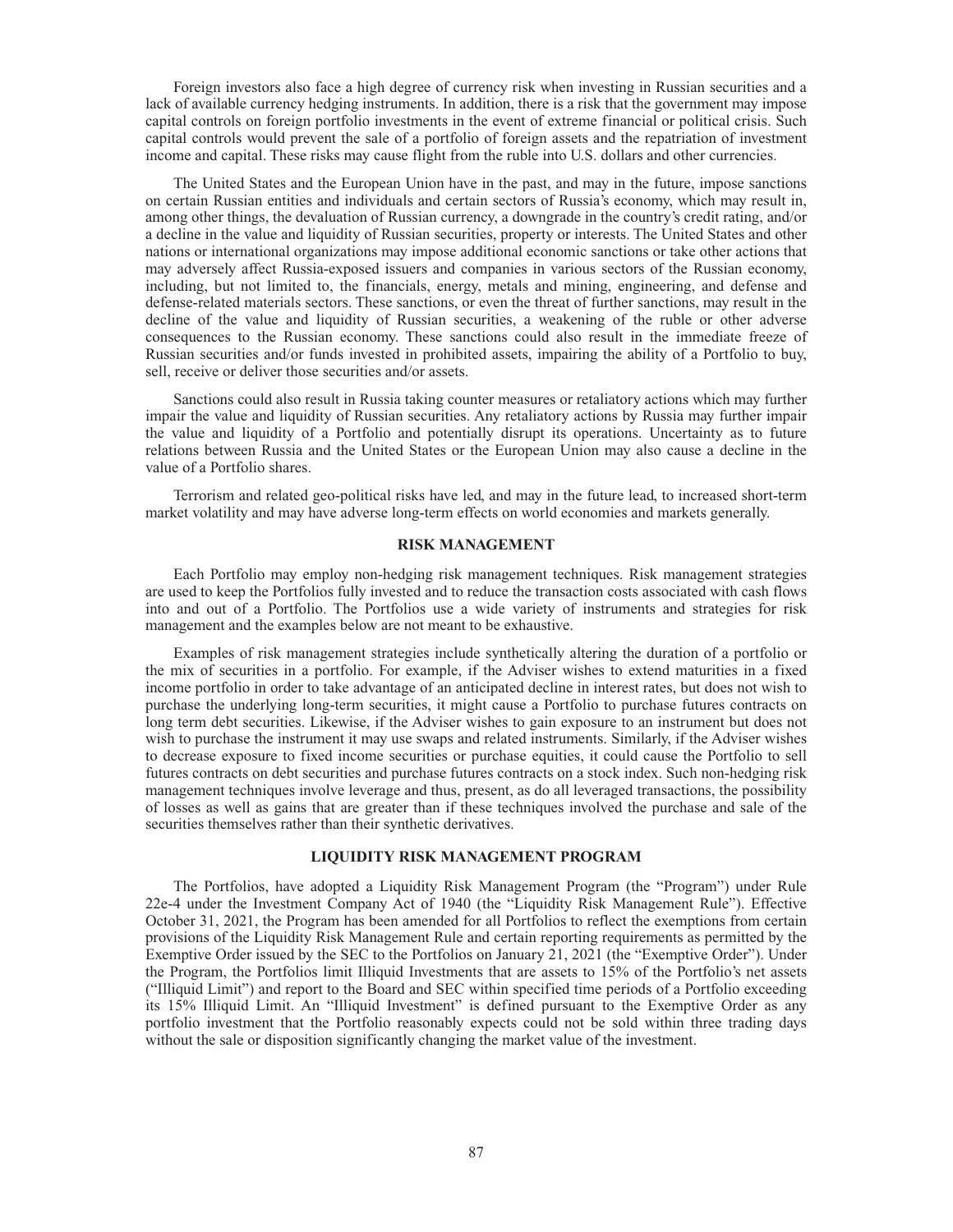## **RISK RELATED TO MANAGEMENT OF CERTAIN SIMILAR FUNDS**

The name, investment objective and policies of certain Portfolios are similar to other funds advised by the adviser or its affiliates. However, the investment results of a Portfolio may be higher or lower than, and there is no guarantee that the investment results of a Portfolio will be comparable to, any other of the funds.

## **DIVERSIFICATION**

The Portfolios are diversified funds and as such intend to meet the diversification requirements of the 1940 Act. Current 1940 Act diversification requirements require that with respect to 75% of its assets, a Portfolio may not invest more than 5% of its total assets in the securities of any one issuer or own more than 10% of the outstanding voting securities of any one issuer, except cash or cash items, obligations of the U.S. government, its agencies and instrumentalities, and securities of other investment companies. As for the other 25% of a Portfolio's assets not subject to the limitation described above, there is no limitation on investment of these assets under the 1940 Act, so that all of such assets may be invested in securities of any one issuer. Investments not subject to the limitations described above could involve an increased risk to a Portfolio should an issuer be unable to make interest or principal payments or should the market value of such securities decline.

Regardless of whether a Portfolio is diversified under the 1940 Act, all of the Portfolios will comply with the diversification requirements imposed by the Code for qualification as a regulated investment company. See "Distributions and Tax Matters."

## **INVESTMENT POLICIES**

The following investment policies have been adopted by the Trust with respect to the applicable Portfolios. The investment policies listed below under the heading "Fundamental Investment Policies" are "fundamental" policies which, under the 1940 Act, may not be changed without the vote of a majority of the outstanding voting securities of a Portfolio, as such term is defined in "Additional Information" below. All other investment policies of a Portfolio (including its investment objectives) are non-fundamental, unless otherwise designated in the Portfolio's Prospectus or herein, and may be changed by the Trustees of the Portfolio without shareholder approval.

Except for each of the restrictions on borrowings set forth in the fundamental investment policies below, the percentage limitations contained in the policies below apply at the time of purchase of the securities. If a percentage or rating restriction on investment or use of assets set forth in a fundamental investment policy or a non-fundamental investment policy or in a Prospectus is adhered to at the time of investment, later changes in percentage resulting from any cause other than actions by a Portfolio will not be considered a violation. If the value of the Portfolio's holdings of illiquid securities at any time exceeds the percentage limitation applicable at the time of acquisition due to subsequent fluctuations in value or other reasons, the Adviser will consider what actions, if any, are appropriate to maintain adequate liquidity. With respect to the fundamental investment policy on borrowing, the 1940 Act generally limits a Portfolio's ability to borrow money on a non-temporary basis if such borrowings constitute "senior securities." As noted in "Investment Strategies and Policies — Miscellaneous Investment Strategies and Risks — Borrowings" above, in addition to temporary borrowing, a Portfolio may borrow from any bank, provided that immediately after any such borrowing there is an asset coverage of at least 300% for all borrowings by a Portfolio and provided further, that in the event that such asset coverage shall at any time fall below 300%, a Portfolio shall, within three days (not including Sundays or holidays) thereafter or such longer period as the SEC may prescribe by rules and regulations, reduce the amount of its borrowings to such an extent that the asset coverage of such borrowing shall be at least 300%. A Portfolio may also borrow money or engage in economically similar transactions if those transactions do not constitute "senior securities" under the 1940 Act (as interpreted based upon no-action letters and other pronouncements of the staff of the SEC). Under current pronouncements, certain Portfolio positions (e.g., reverse repurchase agreements) are excluded from the definition of "senior security" so long as a Portfolio maintains adequate cover, segregation of assets or otherwise. Similarly, a short sale will not be considered a "senior security" if a Portfolio takes certain steps contemplated by SEC staff pronouncements, such as ensuring the short sale transaction is adequately covered.

For purposes of fundamental investment policies regarding industry concentration, the Adviser may classify issuers by industry in accordance with classifications set forth in the Directory of Companies Filing Annual Reports with the SEC or other sources. In the absence of such classification or if the Adviser determines in good faith based on its own information that the economic characteristics affecting a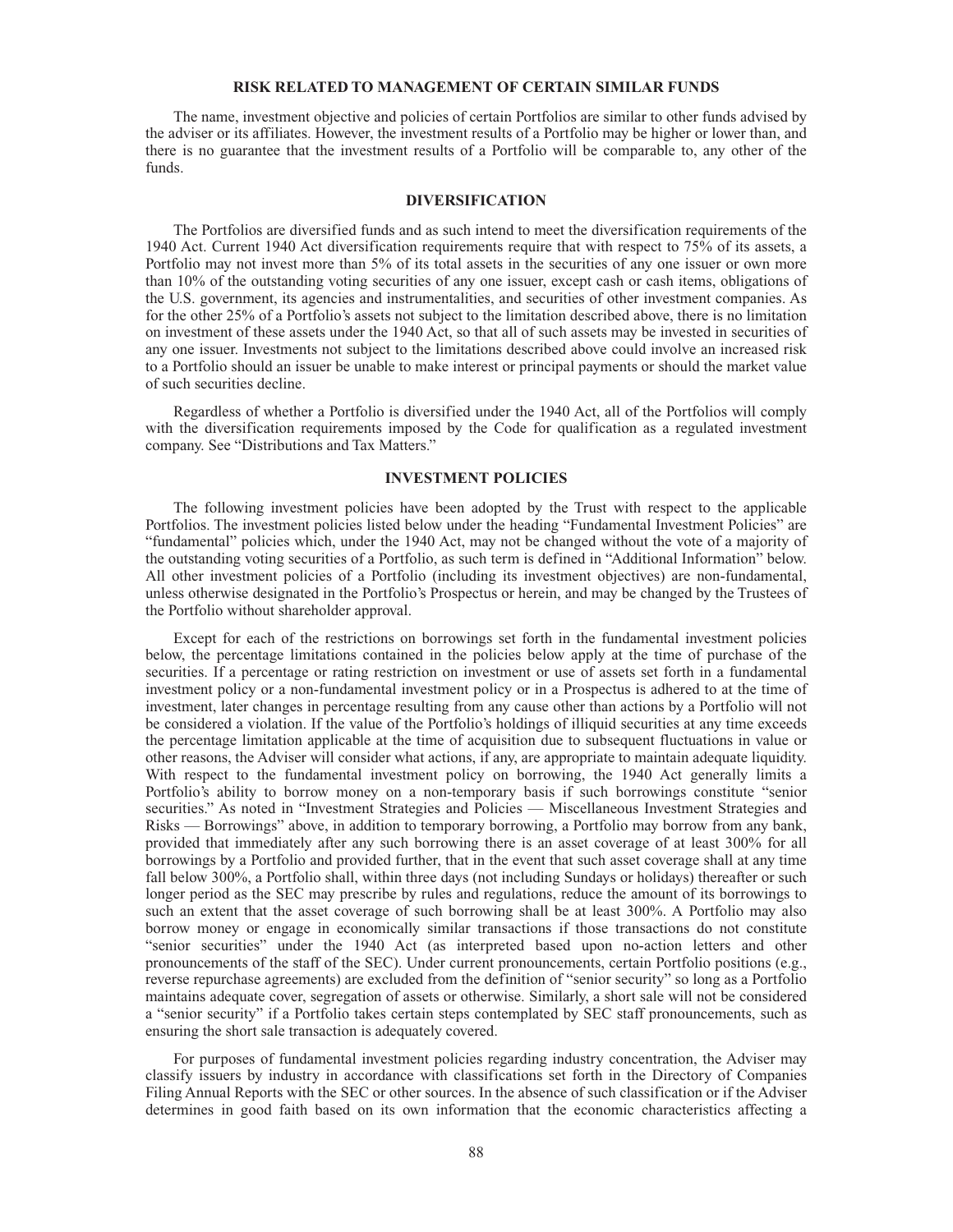particular issuer make it more appropriate to be considered engaged in a different industry, the Adviser may classify an issuer accordingly. Accordingly, the composition of an industry or group of industries may change from time to time.

In addition, certain Portfolios have an 80% investment policy which is described in such Portfolio's Prospectuses. In calculating assets for purposes of each Portfolio's 80% investment policy, assets are net assets plus the amount of borrowings for investment purposes. This policy may be changed by the Board of Trustees without shareholder approval. However, each Portfolio will provide shareholders with written notice at least 60 days prior to a change in its 80% investment policy.

For Global Allocation Portfolio, for purposes of fundamental investment policies regarding industry concentration, The Portfolio may not invest more than 25% of its total assets, taken at market value, in the securities of issuers primarily engaged in any particular industry (other than securities issued or guaranteed by the U.S. government, any state or territory of the U.S., its agencies, instrumentalities or political subdivisions).

## **Fundamental Investment Policies**

## **Each Portfolio (except for the Global Allocation Portfolio, Income Builder Portfolio and Small Cap Core Portfolio) may not:**

1. Purchase securities of any issuer (except securities issued or guaranteed by the United States, its agencies or instrumentalities and repurchase agreements involving such securities) if as a result more than 5% of the total assets of the Portfolio would be invested in the securities of such issuer or the Portfolio would own more than 10% of the outstanding voting securities of such issuer. This restriction applies to 75% of the Portfolio's assets. For purposes of this limitation, a security is considered to be issued by the government entity whose assets and revenues guarantee or back the security. With respect to private activity bonds or industrial development bonds backed only by the assets and revenues of a nongovernmental user, such user would be considered the issuer.

## **Each Portfolio (except for the Global Allocation Portfolio and Income Builder Portfolio) may not:**

- 1. Purchase any securities which would cause more than 25% of the total assets of the Portfolio to be invested in the securities of one or more issuers conducting their principal business activities in the same industry, provided that this limitation does not apply to investments in the obligations issued or guaranteed by the U.S. Government or its agencies and instrumentalities and repurchase agreements involving such securities. For purposes of this limitation (i) utility companies will be divided according to their services, for example, gas, gas transmission, electric and telephone will each be considered a separate industry; and (ii) wholly-owned finance companies will be considered to be in the industries of their parents if their activities are primarily related to financing the activities of their parents.
- 2. (i) Purchase physical commodities or contracts relating to physical commodities, except as permitted under the 1940 Act, or (ii) operate as a commodity pool, in each case, as interpreted or modified by regulatory authority having jurisdiction, from time to time.
- 3. Purchase or sell real estate (however, each Portfolio may, to the extent appropriate to its investment objective, purchase securities secured by real estate or interests therein or securities issued by companies investing in real estate or interests therein).
- 4. Borrow money or issue senior securities, except to the extent permitted under the 1940 Act, or the rules or regulations thereunder, as such statute, rules or regulations may be amended from time to time, or as permitted by order or interpretation of the SEC.

# **Each Portfolio (except for the Global Allocation Portfolio) may not:**

1. Underwrite the securities of other issuers except to the extent that a Portfolio may be deemed to be an underwriter under certain securities laws in the disposition of "restricted securities."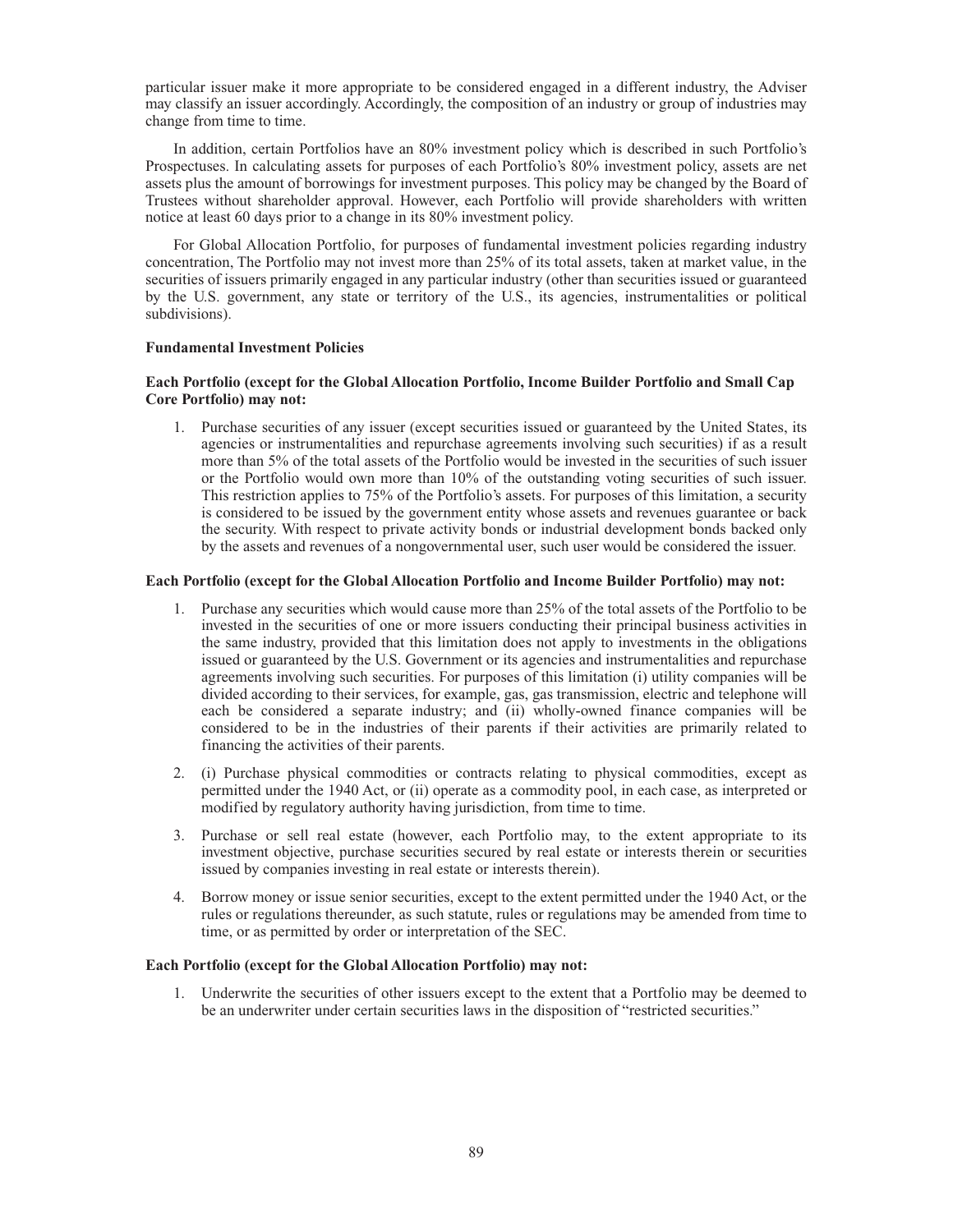## **Each Portfolio (except for the Global Allocation Portfolio, Income Builder Portfolio and Small Cap Core Portfolio) may not:**

- 1. Purchase participations or other direct interests in oil, gas or mineral exploration or development programs (although investments by the Portfolios in marketable securities of companies engaged in such activities are not hereby precluded).
- 2. Purchase securities of other investment companies except as permitted by the 1940 Act and the rules and regulations thereunder.
- 3. Purchase securities on margin or sell securities short.
- 4. Make loans, except that a Portfolio may (i) purchase or hold debt instruments in accordance with its investment objectives and policies; (ii) enter into repurchase agreements; and (iii) engage in securities lending as described in the Prospectus and in the Statement of Additional Information.

# **The Global Allocation Portfolio and Income Builder Portfolio:**

1. May make loans to other persons, in accordance with a Portfolio's investment objective and policies and to the extent permitted by applicable law.

# **The Income Builder Portfolio:**

- 1. May not purchase the securities of any issuer if such purchase would not be consistent with the maintenance of a Portfolio's status as a diversified company under the 1940 Act, or the rules or regulations thereunder, as such statute, rules or regulations may be amended from time to time;
- 2. May not purchase the securities of any issuer if, as a result, more than 25% of a Portfolio's total assets would be invested in securities of one or more issuers whose principal business activities are in the same industry, except as permitted by the SEC. This restriction does not apply to investments in securities issued or guaranteed by the U.S. government or any of its agencies or instrumentalities, or repurchase agreements secured thereby, and futures and options transactions issued or guaranteed by the U.S. government or any of its agencies or instrumentalities;
- 3. May not issue senior securities (as defined in the 1940 Act) except with respect to any permissible borrowings;
- 4. May not borrow money, except to the extent permitted under the 1940 Act or the rules or regulations thereunder, as such statute, rules or regulations may be amended from time to time or as permitted by order or interpretation of the SEC;
- 5. May not purchase or sell real estate unless acquired as a result of ownership of securities or other instruments. This restriction does not prevent a Portfolio from investing in securities issued by companies in an industry or group of industries in the real estate sector; and
- 6. May not purchase physical commodities or contracts relating to physical commodities, except as permitted under the 1940 Act, or operate as a commodity pool, in each case as interpreted or modified by the regulatory authority having jurisdiction, from time to time.

# **The Global Allocation Portfolio:**

- 1. May not issue senior securities, except as permitted by the 1940 Act or any rule, order or interpretation thereunder;
- 2. May not borrow money, except to the extent permitted by applicable law;
- 3. May not purchase any security which would cause the Portfolio to concentrate its investments in the securities of issuers primarily engaged in any particular industry except as permitted by the SEC. This restriction does not apply to investments in securities issued or guaranteed by the U.S. government or any of its agencies or instrumentalities, or repurchase agreements secured thereby, and futures and options transactions issued or guaranteed by the U.S. government or any of its agencies or instrumentalities;
- 4. May not underwrite securities of other issuers, except to the extent that the Portfolio, in disposing of portfolio securities, may be deemed an underwriter within the meaning of the Securities Act of 1933 Act, as amended;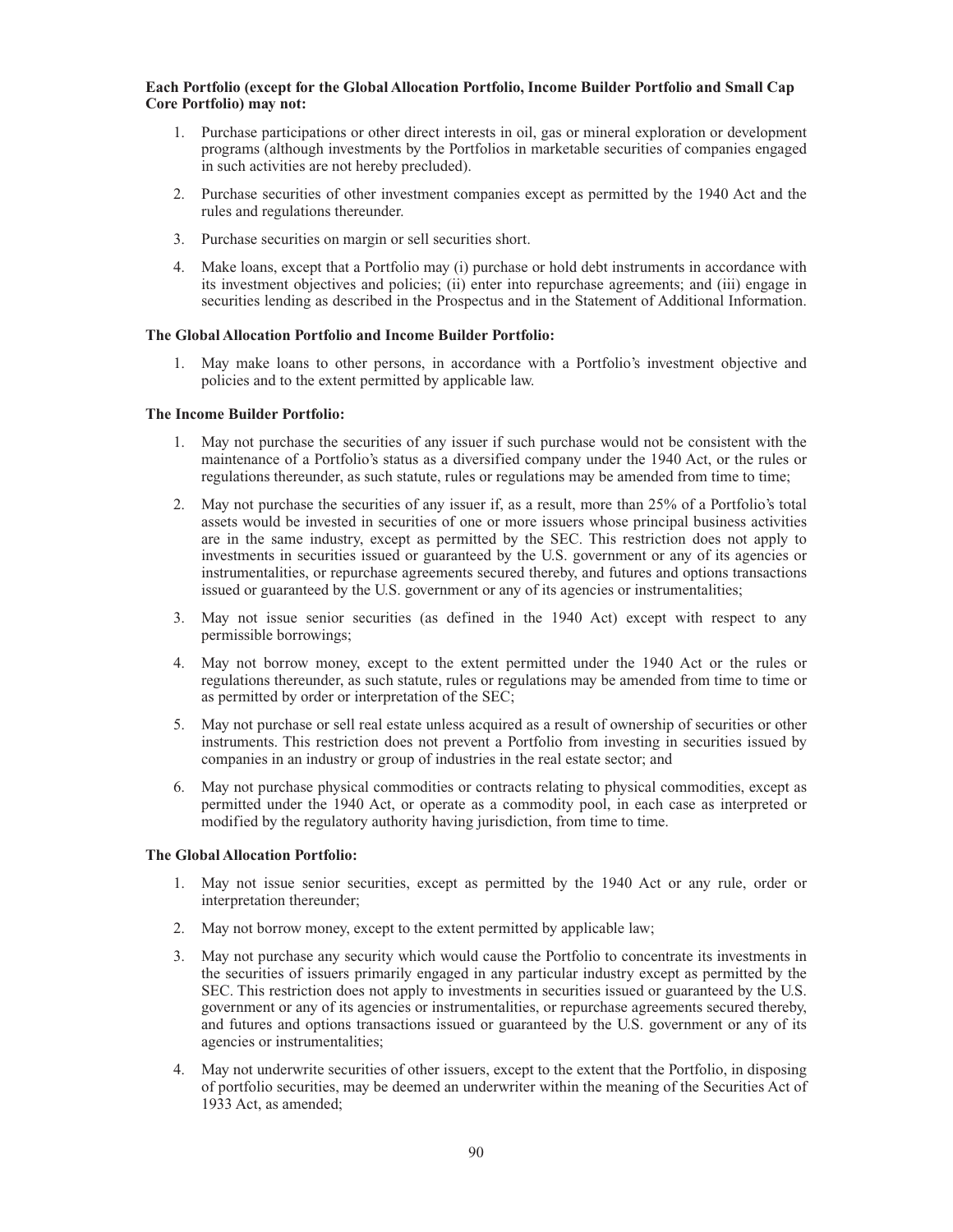- 5. May purchase and sell commodities to the maximum extent permitted by applicable law; and
- 6. May not invest directly in real estate unless it is acquired as a result of ownership of securities or other instruments. This restriction shall not prevent the Fund from investing in securities or other instruments (a) issued by companies that invest, deal or otherwise engage in transactions in real estate, or (b) backed by real estate or interests in real estate.

# **The Small Cap Core Portfolio:**

- 1. May make loans to other persons in accordance with the Portfolio's investment objectives and policies and to the extent permitted by applicable law.
- 2. May not purchase securities of any issuer if such purchase would not be consistent with the maintenance of the Portfolio's status as a diversified company under the 1940 Act, or the rules or regulations thereunder, as such statute, rules or regulations may be amended from time to time.

## **Non-Fundamental Investment Policies**

The following investment policies are non-fundamental and therefore can be changed by the Board of Trustees without prior shareholder approval.

- 1. The Small Cap Core Portfolio may not make short sales of securities other than short sales "against the box," maintain a short position, or purchase securities on margin except for shortterm credits necessary for clearance of portfolio transactions, provided that this restriction will not be applied to limit the use of options, futures contracts and relation options, in the manner otherwise permitted by the investment restrictions, policies and investment program of the Portfolio. The Small Cap Core Portfolio does not currently intend to make short sales against the box. This restriction shall not be deemed to be applicable to the purchase or sale of when-issued or delayed delivery securities, or to short sales that are covered in accordance with SEC rules.
- 2 The Income Builder Portfolio and Small Cap Core Portfolio may not acquire securities of other investment companies, except as permitted by the 1940 Act or any order pursuant thereto.
- 3. The Small Cap Core Portfolio may not purchase or sell interest in oil, gas or mineral leases.
- 4. The Small Cap Core Portfolio may not, with respect to 50% of its assets, hold more than 10% of the outstanding voting securities of any issuer.

Certain Portfolios also have the following non-fundamental investment policies which may be changed by the Board of Trustees. If the Board would change these policies, shareholders would be provided at least 60 days prior written notice of the change.

- 1. Under normal circumstances, the U.S. Equity Portfolio invests at least 80% of its Assets in equity securities of U.S. companies. "Assets" means net assets, plus the amount of borrowings for investment purposes.
- 2. Under normal circumstances, at least 80% of the Mid Cap Value Portfolio's Assets will be invested in equity securities of mid-cap companies, including common stock and debt securities and preferred stocks both of which are convertible to common stock. "Assets" means net assets, plus the amount of borrowings for investment purposes.
- 3. Under normal circumstances, the Small Cap Core Portfolio invests at least 80% of its Assets in equity securities of small-cap companies. "Assets" means net assets, plus the amount of borrowings for investment purposes.

# **PORTFOLIO TURNOVER**

The table below sets forth the Portfolios' portfolio turnover rate (excluding short sales) for the two most recently completed fiscal years:

|                                          | <b>Fiscal Year Ended December 31,</b> |        |
|------------------------------------------|---------------------------------------|--------|
| Portfolio                                | 2020                                  | 2021   |
| Core Bond Portfolio                      | $92\%$                                | 93%    |
| Global Allocation Portfolio <sup>1</sup> | 113%                                  | 89%    |
| Income Builder Portfolio                 | 66%                                   | $67\%$ |
| Mid Cap Value Portfolio                  | 20%                                   | $22\%$ |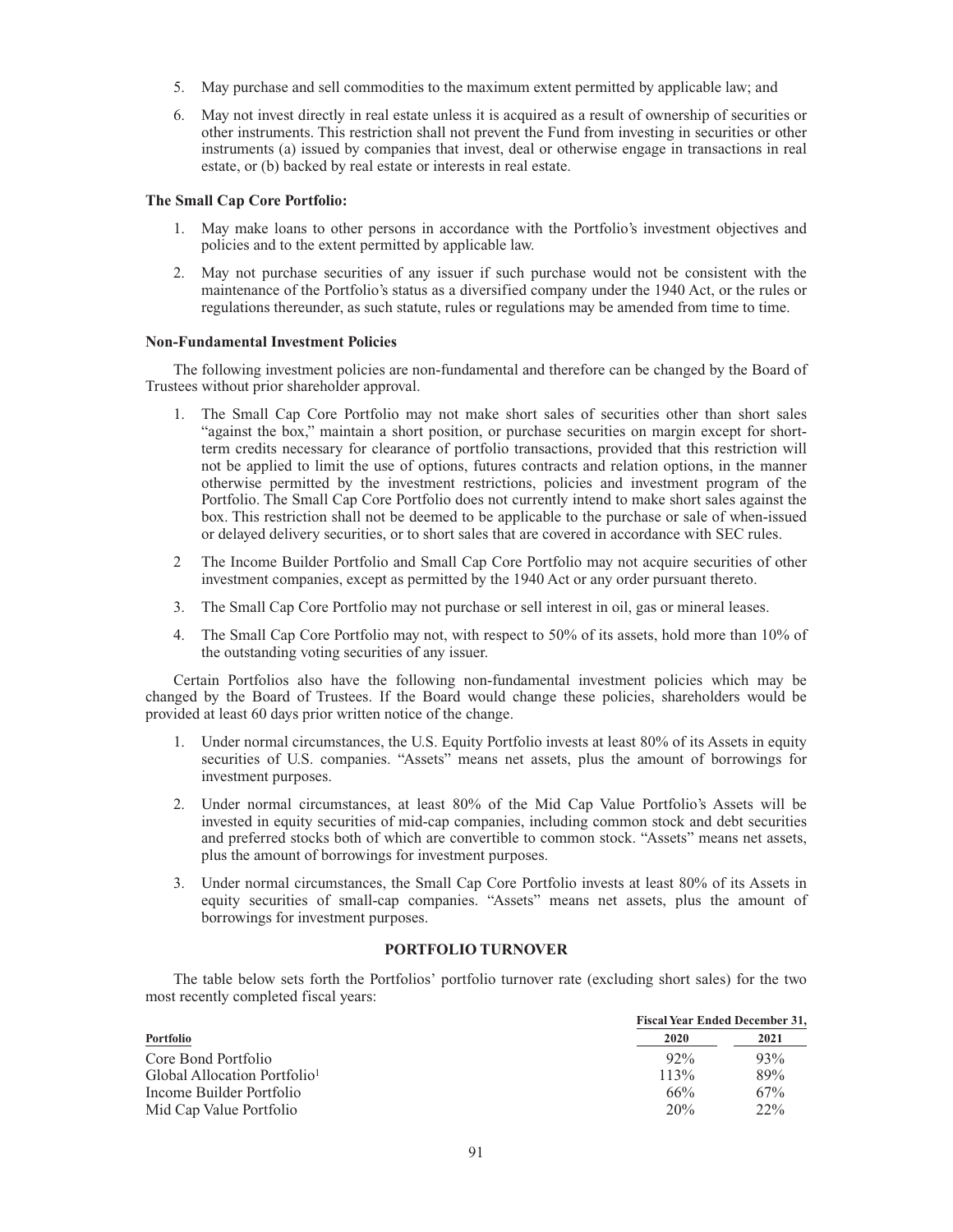|                          | <b>Fiscal Year Ended December</b> |      |
|--------------------------|-----------------------------------|------|
| Portfolio                | 2020                              | 2021 |
| Small Cap Core Portfolio | 95%                               | 67%  |
| U.S. Equity Portfolio    | 66%                               | 48%  |

<sup>1</sup> The portfolio turnover rate for the Global Allocation Portfolio, including short sales transactions, was 123% during the fiscal year ended 12/31/20 and 100% during the fiscal year ended 12/31/21. Portfolio turnover may vary greatly from year to year as well as within a particular year.

## **DISTRIBUTIONS AND TAX MATTERS**

Set forth below is a discussion of certain U.S. federal income tax consequences relating to the ownership of shares in the Portfolios by life insurance company separate accounts for the purpose of funding variable annuity contracts or variable life insurance policies ("variable insurance contracts"). This discussion does not purport to be complete or to deal with all aspects of federal income taxation. It deals only with the status of the Portfolios as regulated investment companies under Subchapter M of the Code, Section 817(h) of the Code, the regulations promulgated thereunder, published rulings and court decisions, all as in effect as of the date of this SAI. These laws are subject to change, possibly on a retroactive basis. Please consult your own tax advisor with regard to the federal, state, local and foreign tax aspects of an investment in a Portfolio.

The discussion below is generally based on the assumption that the shares of each Portfolio will be respected as owned by insurance company separate accounts or qualified retirement plans. If this is not the case, the person or persons determined to own the Portfolio shares will be currently taxed on Portfolio distributions, and on the proceeds of any redemption of Portfolio shares, under the Code. In addition, the below discussion of the federal income tax treatment of the Portfolios assumes all the insurance company accounts holding shares of a Portfolio are segregated asset accounts underlying variable contracts as defined in Section 817(h) of the Code. Additional tax consequences may apply to holders of variable contracts investing in a Portfolio if any of those contracts are not treated as annuity, endowment or life insurance contracts.

For information concerning the federal income tax consequences to a holder of a variable insurance contract, refer to the prospectus or other documents for the particular contract. Because insurance companies (and certain other investors) will be the only shareholders of the Portfolio, no attempt is made here to describe the tax aspects of a direct investment by a contract holder in such Portfolio.

Each Portfolio intends to elect to be treated and to qualify each year as a regulated investment company under Subchapter M of the Code. If a Portfolio so qualifies, it generally will not be subject to federal income taxes to the extent that it distributes on a timely basis its net investment income and its net capital gains (that is, the excess of net long-term capital gains over net short-term capital losses). In order to qualify as a regulated investment company, each Portfolio must, among other things:

- (a) derive at least 90% of its gross income for each taxable year from (i) dividends, interest, payments with respect to certain securities loans, and gains from the sale or other disposition of stock, securities, or foreign currencies, or other income (including, but not limited to, gains from options, futures or forward contracts) derived with respect to its business of investing in stock, securities or currencies, and (ii) net income derived from interests in "qualified publicly traded partnerships" (as defined below);
- (b) diversify its holdings so that at the end of each quarter of the Portfolio's taxable year (i) at least 50% of the market value of each of the Portfolio's total assets consists of cash or cash items, U. S. government securities, securities of other regulated investment companies, and other securities limited in respect of any one issuer to an amount not greater than 5% of the value of the Portfolio's total assets and not more than 10% of the outstanding voting securities of such issuer, and (ii) not more than  $25\%$  of the value of the Portfolio's total assets is invested (x) in the securities of any one issuer (other than those of the U.S. government or other regulated investment companies) or of any one issuer or of two or more issuers that the Portfolio controls and that are engaged in the same, similar, or related trades or businesses, or  $(y)$  in the securities of one or more qualified publicly traded partnerships (as defined below); and
- (c) distribute with respect to each taxable year at least 90% of the sum of its investment company taxable income (as that term is defined in the Code without regard to the deduction for dividends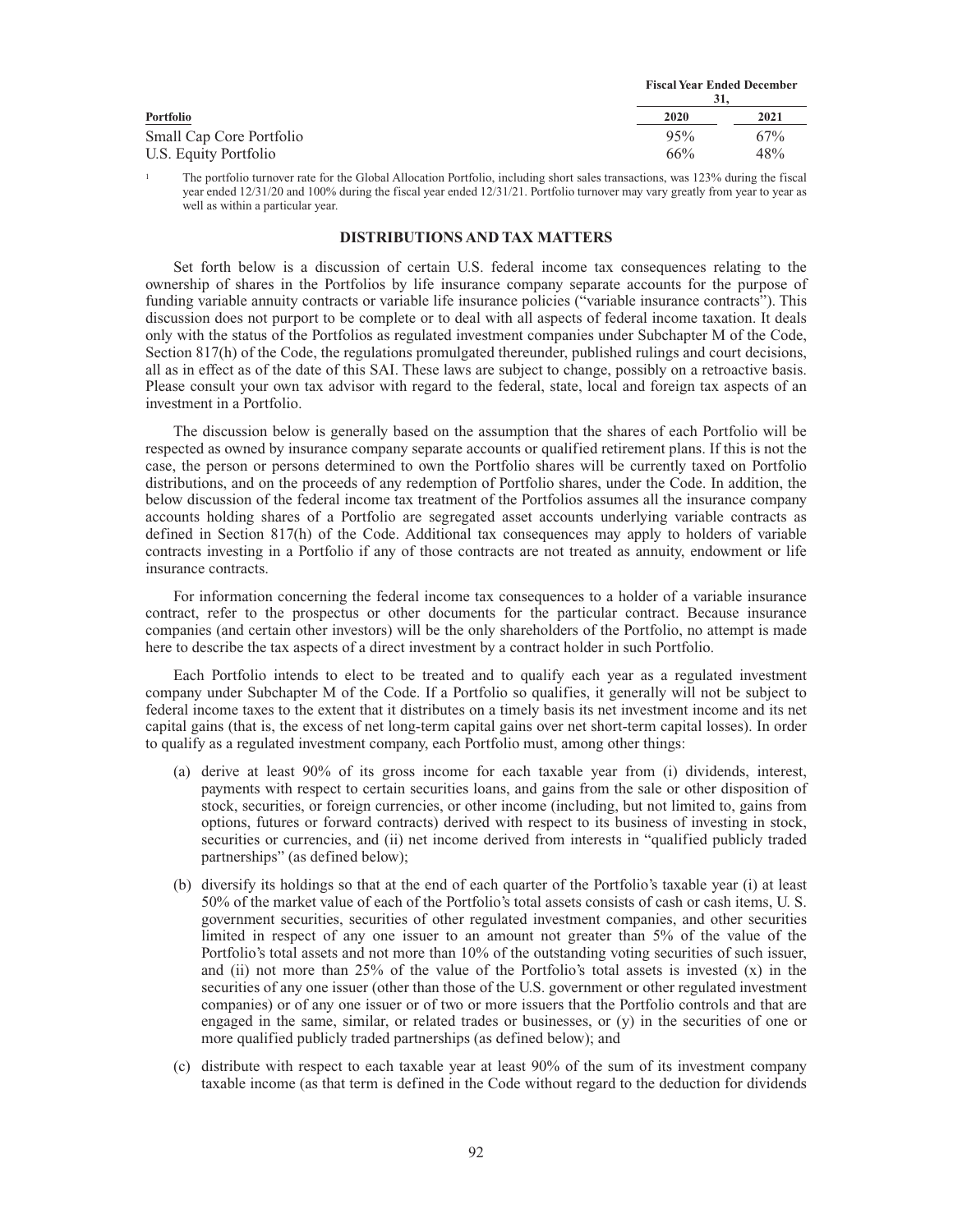paid — generally taxable ordinary income and the excess, if any, of net short-term capital gains over net long-term capital losses) and net tax-exempt interest income, for such year. These requirements may limit the range of the Portfolio's investments.

In general, for purposes of the 90% gross income requirement described in (a) above, income derived from a partnership will be treated as qualifying income only to the extent such income is attributable to items of income of the partnership which would be qualifying income if realized by the regulated investment company. However, 100% of the net income derived from an interest in a "qualified publicly traded partnership" ("QPTP") (defined as a partnership in which (x) interests are traded on an established securities market or readily tradable on a secondary market or the substantial equivalent thereof, (y) that derives at least 90% of its income from the passive income sources defined in Code section 7704(d), and (z) that derives less than 90% of its income from the qualifying income described in (a)(i) above) will be treated as qualifying income. Although income from QPTPs is qualifying income, as discussed above, investments in QPTPs cannot exceed 25% of the Portfolio's assets. Certain of the Portfolio's investments in MLPs may qualify as qualified publicly traded partnerships and, therefore, the extent to which a Portfolio can invest in MLPs is limited by the Portfolio's intention to qualify as a regulated investment company under the Code. In addition, although in general the passive loss rules of the Code do not apply to regulated investment companies, such rules do apply to a regulated investment company with respect to items attributable to an interest in a qualified publicly traded partnership.

For purposes of the diversification test in (b) above, the term "outstanding voting securities of such issuer" will include the equity securities of a QPTP. Also, for purposes of the diversification test in (b) above, identification of the issuer (or in some cases, issuers) of certain Portfolio investments will depend on the terms and conditions of that investment. In some cases, identification of the issuer (or issuers) is uncertain under current law, and an adverse determination or future guidance by the Internal Revenue Service ("IRS") with respect to issuer identification for a particular type of investment may adversely affect the Portfolio's ability to meet the diversification test in (b) above.

If the Portfolio qualifies as a regulated investment company that is accorded special tax treatment, the Portfolio will not be subject to federal income tax on income distributed in a timely manner to its shareholders. Each Portfolio intends to distribute at least annually to its shareholders all or substantially all of its investment company taxable income (computed without regard to the dividends-paid deduction) and any net capital gains. Amounts not distributed on a timely basis in accordance with a calendar year distribution requirement are subject to a nondeductible 4% excise tax at the Portfolio level. The excise tax generally is inapplicable to any regulated investment company whose sole shareholders are either taxexempt pension trusts or separate accounts of life insurance companies funding variable contracts.

If a Portfolio were to fail to qualify as a regulated investment company accorded special tax treatment for any taxable year, (1) it would be taxed as an ordinary corporation on its taxable income for that year without being able to deduct the distributions it makes to its shareholders and (2) each insurance company separate account invested in the Portfolio would fail to satisfy the diversification requirements described above, with the result that the variable insurance contracts supported by that account would no longer be eligible for tax deferral. All distributions from earnings and profits, including any distributions of net taxexempt income and net long-term capital gains, would be taxable to shareholders as ordinary income. In addition, the Portfolio could be required to recognize unrealized gains, pay substantial taxes and interest and make substantial distributions before requalifying as a regulated investment company that is accorded special tax treatment.

In addition to the diversification requirements applicable to all regulated investment companies discussed above, the Code imposes certain diversification standards on the underlying assets of variable life or variable annuity contracts held in the Portfolios. The Code provides that a variable annuity contract shall not be treated as an annuity contract for any period (and any subsequent period) for which the investments are not, in accordance with regulations prescribed by the Treasury Department, adequately diversified.

Each Portfolio also intends to comply with the separate diversification requirements imposed by Section 817(h) of the Code and the regulations thereunder on certain insurance company separate accounts. These requirements, which are in addition to the diversification requirements imposed on a Portfolio by the 1940 Act and Subchapter M of the Code, place certain limitations on assets of each insurance company separate account used to fund variable insurance contracts. Because Section 817(h) and those regulations treat the assets of a Portfolio as assets of the related separate account, these regulations are imposed on the assets of the Portfolio. Specifically, the regulations provide that, after a one year start-up period or except as permitted by the "safe harbor" described below, as of the end of each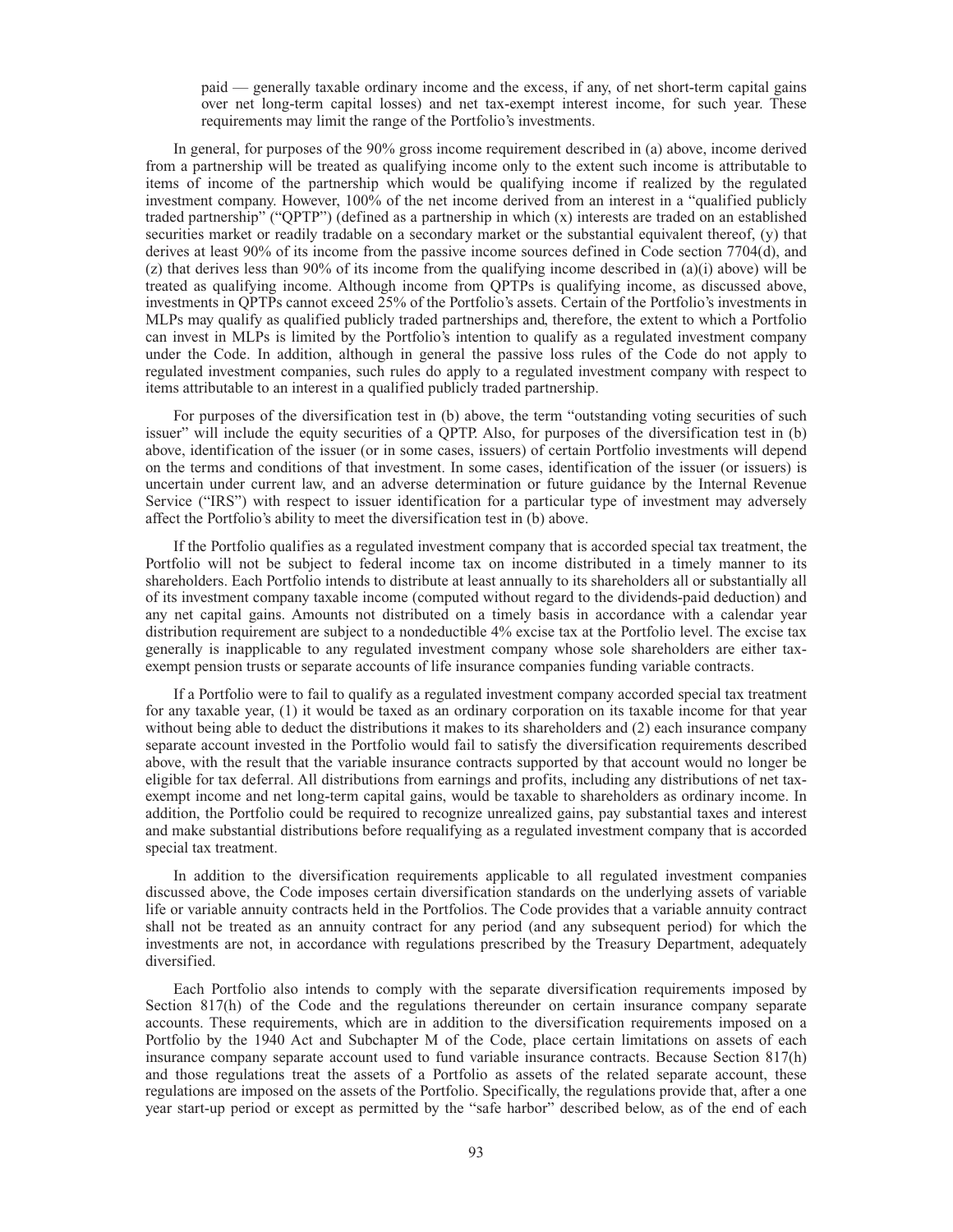calendar quarter or within 30 days thereafter no more than 55% of the total assets of the Portfolio may be represented by any one investment, no more than 70% of its total assets may be represented by any two investments, no more than 80% of its total assets may be represented by any three investments, and no more than 90% of its total assets may be represented by any four investments. For purposes of this rule, all securities of the same issuer, all interests in a single real estate project, and all interests in the same commodity are treated as a single investment, but each U.S. government agency or instrumentality is treated as a separate issuer. Section 817(h) provides, as a safe harbor, that a separate account will be treated as being adequately diversified if the diversification requirements under Subchapter M are satisfied and no more than 55% of the value of its total assets consists of cash and cash items (including receivables), U.S. government securities, and securities of other regulated investment companies. Failure by a Portfolio to satisfy the Section 817(h) requirements would generally cause the variable contracts to lose their favorable tax status and require a contract holder to include in ordinary income any income accrued under the contracts for the current and all prior taxable years. This liability would generally arise prior to the receipt of payments under the contract. Under certain circumstances described in the applicable Treasury regulations, inadvertent failure to satisfy the applicable diversification requirements may be corrected, but such a correction would require a payment to the IRS based on the tax contract holders would have incurred if they were treated as receiving the income on the contract for the period during which the diversification requirements were not satisfied. Any such failure may also result in adverse tax consequences for the insurance company issuing the contracts.

Treasury regulations provide that a variable annuity contract will be able to look through to the assets held by a Portfolio for the purpose of meeting the diversification test if the Portfolio meets certain requirements. Each Portfolio will be managed in such a manner as to comply with the diversification requirements and to allow the variable annuity contracts to be treated as owning a proportionate share of such Portfolio's assets. It is possible that in order to comply with the diversification requirements, less desirable investment decisions may be made which would affect the investment performance of such Portfolio.

The IRS has indicated that a degree of investor control over the investment options underlying variable insurance contracts may interfere with the tax-deferred treatment described above. The Treasury Department has issued rulings addressing the circumstances in which a variable insurance contract owner's control of the investments of the separate account may cause the contract owner, rather than the insurance company, to be treated as the owner of the assets held by the separate account, and is likely to issue additional rulings in the future. If the contract owner is considered the owner of the securities underlying the separate account, income and gains produced by those securities would be included currently in the contract owner's gross income. A contract holder's control of the investments of the separate accounts in this case is similar to, but different in certain respects from, those described by the IRS in rulings. It is possible that some of the Portfolios may be more specific in focus than the investment strategies described in certain IRS rulings in which "the ability to choose among broad investment strategies such as stocks, bonds, or money market instruments," was held not to constitute sufficient control over individual investment decisions so as to cause ownership of such investments to be attributable to contract owners. However, in most, although not necessarily all circumstances, the Portfolios are not materially narrower in focus than the investment strategies described in more recent IRS rulings in which strategies, such as large company stocks, international stocks, small company stocks, mortgage-based securities, telecommunications stocks and financial services stocks, were held not to constitute sufficient control over individual investment decisions so as to cause ownership of such investments to be attributable to contract owners. Current published IRS guidance does not directly speak to the strategies such as those reflected in the Portfolios, described above. However, the IRS and the Treasury Department may in the future provide further guidance as to what it deems to constitute an impermissible level of "investor control" over a separate account's investments in funds such as the Portfolios, and such guidance could affect the treatment of the Portfolios described herein, including retroactively.

In the event that additional rules or regulations are adopted, there can be no assurance that the Portfolios will be able to operate as currently described, or that such Portfolio will not have to change its investment objective or investment policies. Each Portfolio's investment objective and investment policies may be modified as necessary to prevent any such prospective rules and regulations from causing variable insurance contract owners to be considered the owners of the shares of the Portfolio.

Variable insurance contracts purchased through insurance company separate accounts provide for the accumulation of all earnings from interest, dividends, and capital appreciation without current federal income tax liability for the owner. Depending on the variable annuity or variable life contract, distributions from the contract may be subject to ordinary income tax and, in addition, on distributions before age 59½,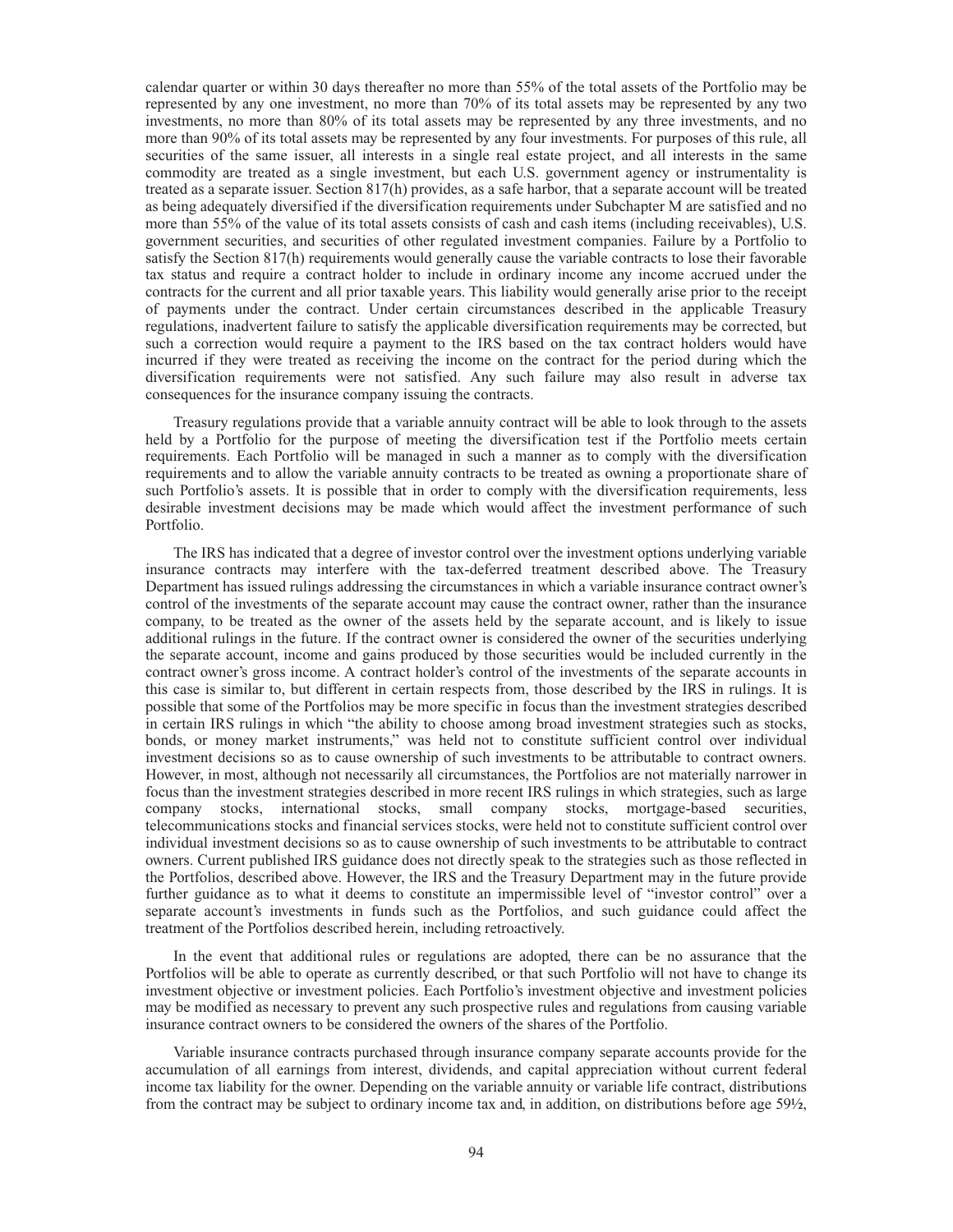a 10% penalty tax. Only the portion of a distribution attributable to income on the investment in the contract is subject to federal income tax. Holders of a variable insurance contract should consult with competent tax advisors for a more complete discussion of possible tax consequences in a particular situation.

Under Treasury regulations, if a shareholder realizes a loss on a disposition of the Portfolio's shares of \$2 million or more for an individual shareholder or \$10 million or more for a corporate shareholder (such as an insurance company holding the separate accounts referenced in this SAI), the shareholder must file with the IRS a disclosure statement on Form 8886. Direct shareholders of portfolio securities are in many cases excepted from this reporting requirement, but under current guidance, shareholders of a regulated investment company, such as the separate accounts that own shares of the Portfolios, are not excepted. This filing requirement applies even though, as a practical matter, any such loss would not reduce the taxable income of the insurance company holding the separate accounts. Future guidance may extend the current exception from this reporting requirement to shareholders of most or all regulated investment companies.

Some amounts received by a Portfolio with respect to its investments in MLPs will likely be treated as a return of capital because of accelerated deductions available with respect to the activities of such MLPs. On the disposition of an investment in such an MLP, a Portfolio will likely realize taxable income in excess of economic gain with respect to that asset (or if the Portfolio does not dispose of the MLP, the Portfolio will likely realize taxable income in excess of cash flow with respect to the MLP in a later period), and the Portfolio must take such income into account in determining whether the Portfolio has satisfied its distribution requirements. A Portfolio may have to borrow or liquidate securities to satisfy its distribution requirements and to meet its redemption requests, even though investment considerations might otherwise make it undesirable for the Portfolio to sell securities or borrow money at such time.

Some of the Portfolios may invest in REITs, including those that may hold residual interests in REMICs and equity interests in REITs constituting or owning taxable mortgage pools ("TMPs"). Under a notice issued by the IRS in October 2006 and Treasury regulations that have not yet been issued but may apply retroactively, a portion of a Portfolio's income from a REIT that is attributable to the REIT's residual interest in a REMIC or its equity interest in a TMP (referred to in the Code as an "excess inclusion") will be subject to current federal income tax in all events, i.e., notwithstanding deferral provisions or an exemption from tax generally available under the provisions applicable to life insurance company separate accounts or qualified retirement plans, respectively. This notice also provides, and the regulations are expected to provide, that excess inclusion income of a regulated investment company, such as each of the Portfolios, will be allocated to shareholders of the regulated investment company in proportion to the dividends received by such shareholders, with the same consequences as if the shareholders held the related REMIC residual interest or TMP equity interest directly. As a result, a life insurance company separate account funding a variable contract may be taxed currently to the extent of its share of the Portfolio's excess income inclusion, as described below. The Portfolios do not intend to invest directly in residual interests in REMICs or equity interests in TMPs or to invest in REITs in which a substantial portion of the assets will consist of such interests.

In general, excess inclusion income allocated to shareholders (i) cannot be offset by net operating losses (subject to a limited exception for certain thrift institutions), (ii) will constitute unrelated business taxable income ("UBTI") to entities (including a qualified pension plan, an individual retirement account, a 401(k) plan, a Keogh plan or other tax-exempt entity) subject to tax on UBTI, thereby potentially requiring such an entity that is allocated excess inclusion income, and otherwise might not be required to file a tax return, to file a tax return and pay tax in such income, and (iii) in the case of a life insurance company separate account funding a variable contract, cannot be offset by an adjustment to the reserves and thus is not eligible for tax deferral.

As of December 31, 2021, the Portfolios did not have Capital Loss Carryforwards.

### **NET ASSET VALUE**

Shares are sold at NAV per share. Shares are also redeemed at NAV. Each class of shares in each Portfolio has a different NAV. This is primarily because each class has class specific expenses such as distribution and shareholder servicing fees.

The NAV per share of a class of a Portfolio is equal to the value of all the assets attributable to that class, minus the liabilities attributable to that class, divided by the number of outstanding shares of that class. The following is a discussion of the procedures used by the Portfolios in valuing their assets.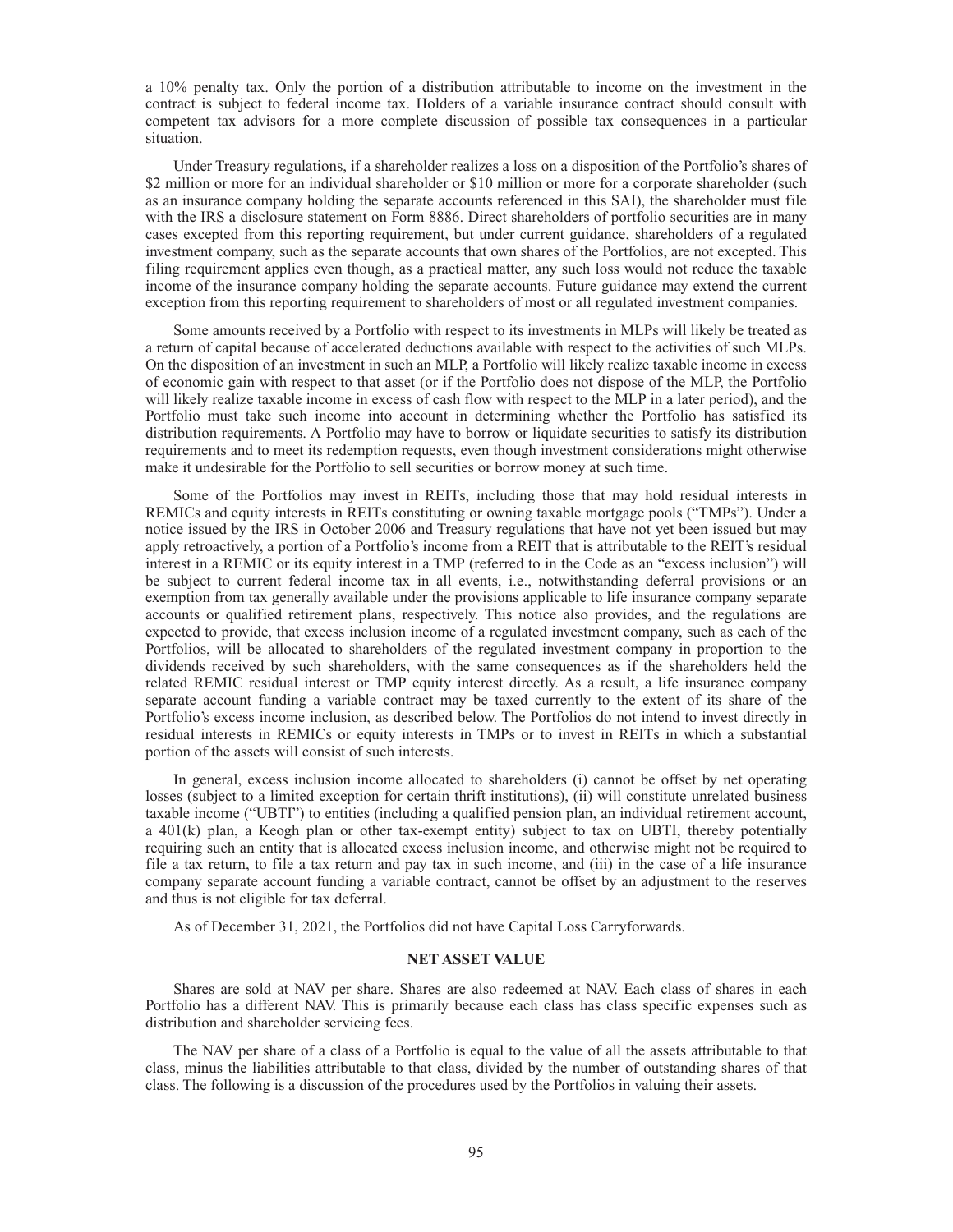Securities for which market quotations are readily available are generally valued at their current market value. Other securities and assets, including securities for which market quotations are not readily available; market quotations are determined not to be reliable; or, their value has been materially affected by events occurring after the close of trading on the exchange or market on which the security is principally traded (for example, a natural disaster affecting an entire country or region, or an event that affects an individual company) but before a Portfolio's NAV is calculated, may be valued at its fair value in accordance with policies and procedures adopted by the J.P. Morgan Funds' Board of Trustees. Fair value represents a good faith determination of the value of a security or other asset based upon specifically applied procedures. Fair valuation determinations may require subjective determinations. There can be no assurance that the fair value of an asset is the price at which the asset could have been sold during the period in which the particular fair value was used in determining the Portfolio's NAV.

Equity securities listed on a North American, Central American, South American or Caribbean ("Americas") securities exchange are generally valued at the last sale price on the exchange on which the security is principally traded that is reported before the time when the net assets of the Portfolios are valued. The value of securities listed on the NASDAQ Stock Market, Inc. is generally the NASDAQ official closing price.

Generally, trading of foreign securities on most foreign markets is completed before the close in trading in U.S. markets. The Portfolios have implemented fair value pricing on a daily basis for all equity securities other than Americas equity securities. The fair value pricing utilizes the quotations of an independent pricing service. Trading on foreign markets may also take place on days on which the U.S. markets and the Portfolios are closed.

Shares of exchange-traded funds (ETFs) are generally valued at the last sale price on the exchange on which the ETF is principally traded. Shares of open-end investment companies are valued at their NAVs.

Fixed income securities are valued using market quotations supplied by approved independent third party pricing services, affiliated pricing services or broker/dealers. In determining security prices, pricing services and broker/dealers may consider a variety of inputs and factors, including, but not limited to proprietary models that may take into account market transactions in securities with comparable characteristics, yield curves, option-adjusted spreads, credit spreads, estimated default rates, coupon rates, underlying collateral and estimated cash flows.

Assets and liabilities initially expressed in foreign currencies will be converted into U.S. dollars at the prevailing market rates from an approved independent pricing service as of 4:00 PM ET.

Options (e.g., on stock indices or equity securities) traded on U.S. equity securities exchanges are valued at the composite mean price, using the National Best Bid and Offer quotes at the close of options trading on such exchanges.

Options traded on foreign exchanges or U.S. Commodity exchanges are valued at the settled price, or if no settled price is available, at the last sale price available prior to the calculation of a Portfolio's NAV and will be fair valued by applying fair value factor provided by independent pricing services, as applicable, for any options involving equity reference obligations listed on exchanges other than North American, Central American, South American or Caribbean securities exchanges.

Exchange traded futures (e.g., on stock indices, debt securities or commodities) are valued at the settled price, or if no settled price is available, at the last sale price as of the close of the exchanges on which they trade. Any futures involving equity reference obligations listed on exchanges other than North American, Central American, South American or Caribbean securities exchanges will be fair valued by applying fair value factor provided by independent pricing services, as applicable.

Non-listed over-the-counter options and futures are valued utilizing market quotations provided by approved pricing services.

Swaps and structured notes are priced generally by an approved independent third party or affiliated pricing service or at an evaluated price provided by a counterparty or broker/dealer.

Any derivatives involving equity reference obligations listed on exchanges other than North American, Central American, South American or Caribbean securities exchanges will be fair valued by applying fair value factor provided by independent pricing services, as applicable.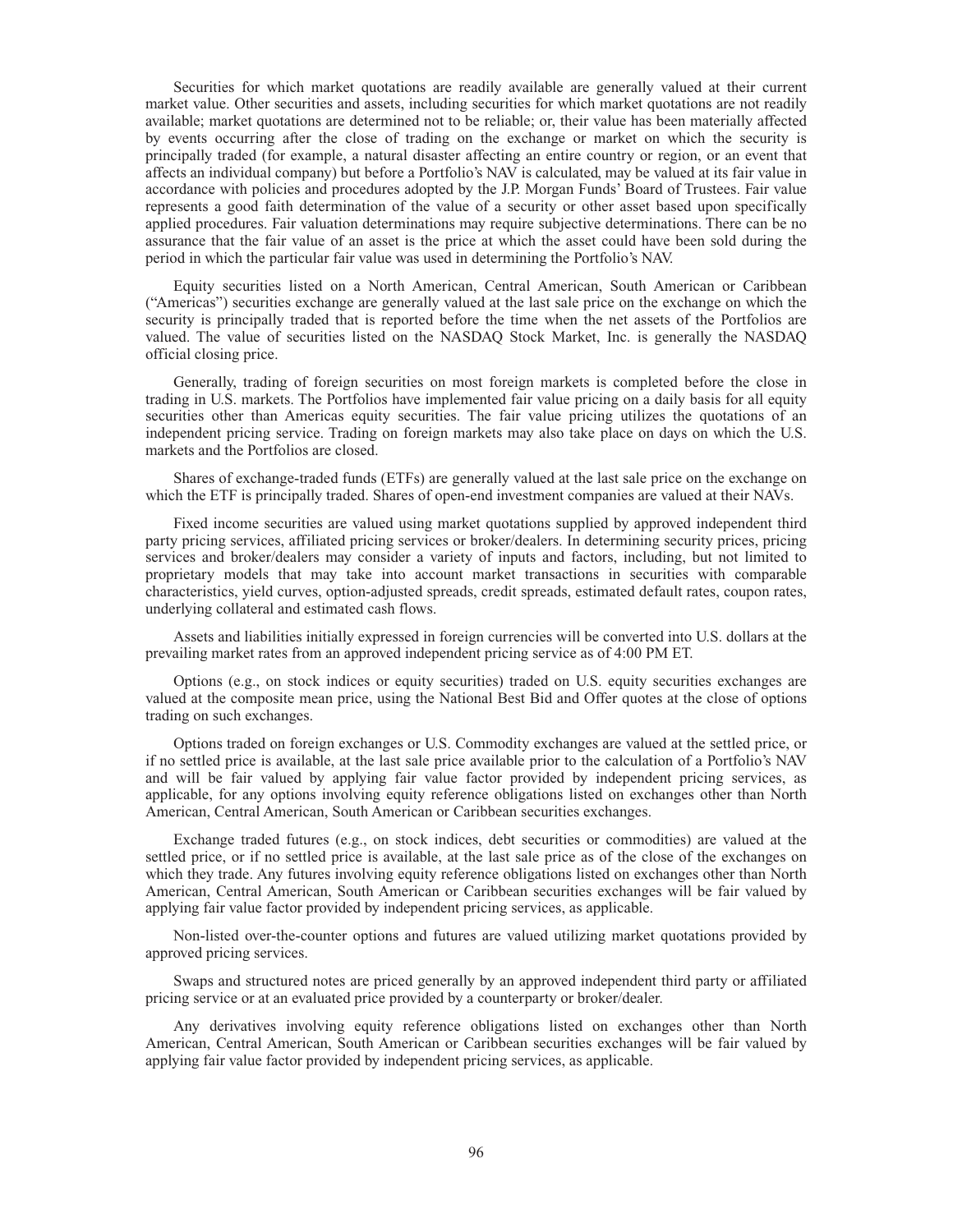Certain fixed income securities and swaps may be valued using market quotations or valuations provided by pricing services affiliated with the Adviser. Valuations received by the Portfolios from affiliated pricing services are the same as those provided to other affiliated and unaffiliated entities by these affiliated pricing services.

With respect to all Portfolios, securities or other assets for which market quotations are not readily available or for which market quotations do not represent the value at the time of pricing (including certain illiquid securities) are fair valued in accordance with policies and procedures ("Policies") established by and under the supervision and responsibility of the Trustees. The Board of Trustees has established an Audit and Valuation Committee to assist the Board of Trustees in its oversight of the valuation of the Portfolios' securities and delegated to JPMIM, a wholly-owned subsidiary of JPMorgan Asset Management Holdings Inc., which is a wholly-owned subsidiary of JPMorgan Chase & Co. (the "Administrator" or "JPMIM"), the responsibility for implementing day-to-day operational aspects of the valuation process. The Administrator has created the J.P. Morgan Asset Management ("JPMAM") Americas Valuation Committee ("VC") to oversee and carry out the Policies for the valuation of investments held in the Portfolios. The VC is comprised of senior representatives from J.P. Morgan Investment Management Inc. ("JPMIM" or the "Adviser"), JPMAM Legal, Compliance and Risk Management and the Portfolios' Chief Compliance Officer. The Portfolios'Administrator has established a Valuation Committee ("VC") to (1) make fair value determinations in certain predetermined situations as outlined in the procedures approved by the Board of Trustees and (2) provide recommendations to the Board of Trustees Audit and Valuation Committee in other situations. The VC includes senior representatives from the Portfolios' management as well as the Portfolios' investment adviser. Fair value situations could include, but are not limited to: (1) a significant event that affects the value of a Portfolio's securities (e.g., news relating to natural disasters affecting an issuer's operations or earnings announcements); (2) illiquid securities; (3) securities that may be defaulted or de-listed from an exchange and are no longer trading; or (4) any other circumstance in which the VC believes that market quotations do not accurately reflect the value of a security.

From time to time, there may be errors in the calculation of the NAV of a Portfolio or the processing of purchases and redemptions. Shareholders will generally not be notified of the occurrence of an error or the resolution thereof.

## **ADDITIONAL PURCHASE AND REDEMPTION INFORMATION**

Shares of the Portfolios are sold continuously to insurance company separate accounts. Portfolio shares may also be offered to qualified pension and retirement plans and accounts permitting accumulation of assets on a tax-deferred basis ("Eligible Plans"). The Trust may suspend the right of redemption or postpone the date of payment for Shares for more than seven days when:

- 1. Trading on the New York Stock Exchange (NYSE) is restricted;
- 2. The NYSE is closed (other than weekend and holiday closings, including: New Year's Day, Martin Luther King, Jr. Day, President's Day, Good Friday, Memorial Day, Juneteenth, Independence Day, Labor Day, Thanksgiving Day and Christmas Day);
- 3. Federal securities laws permit;
- 4. The SEC has permitted a suspension; or
- 5. An emergency exists, as determined by the SEC.

Generally, all redemptions will be for cash. The J.P. Morgan Funds typically expect to satisfy redemption request by selling portfolio assets or by using holdings of cash or cash equivalents. On a less regular basis, the Portfolios may also satisfy redemption requests by borrowing from another Portfolio, by drawing on a line of credit from a bank, or using other short-term borrowings from its custodian. These methods may be used during both normal and stressed market conditions. In addition to paying redemption proceeds in cash, if shares redeemed are worth \$250,000 or more, the Portfolios reserve the right to pay part or all of the redemption proceeds in readily marketable securities instead of cash. If payment is made in securities, the Portfolio will value the securities selected in the same manner in which it computes its NAV. This process minimizes the effect of large redemptions on the Portfolio and its remaining shareholders. If an insurance company or Eligible Plan receives a redemption in-kind, securities received may be subject to market risk and taxable gains and brokerage or other charges in converting the securities to cash. While the Portfolios do not routinely use redemptions in-kind, the Portfolios reserve the right to use redemptions in-kind to manage the impact of large redemptions on the Portfolios. Redemption in-kind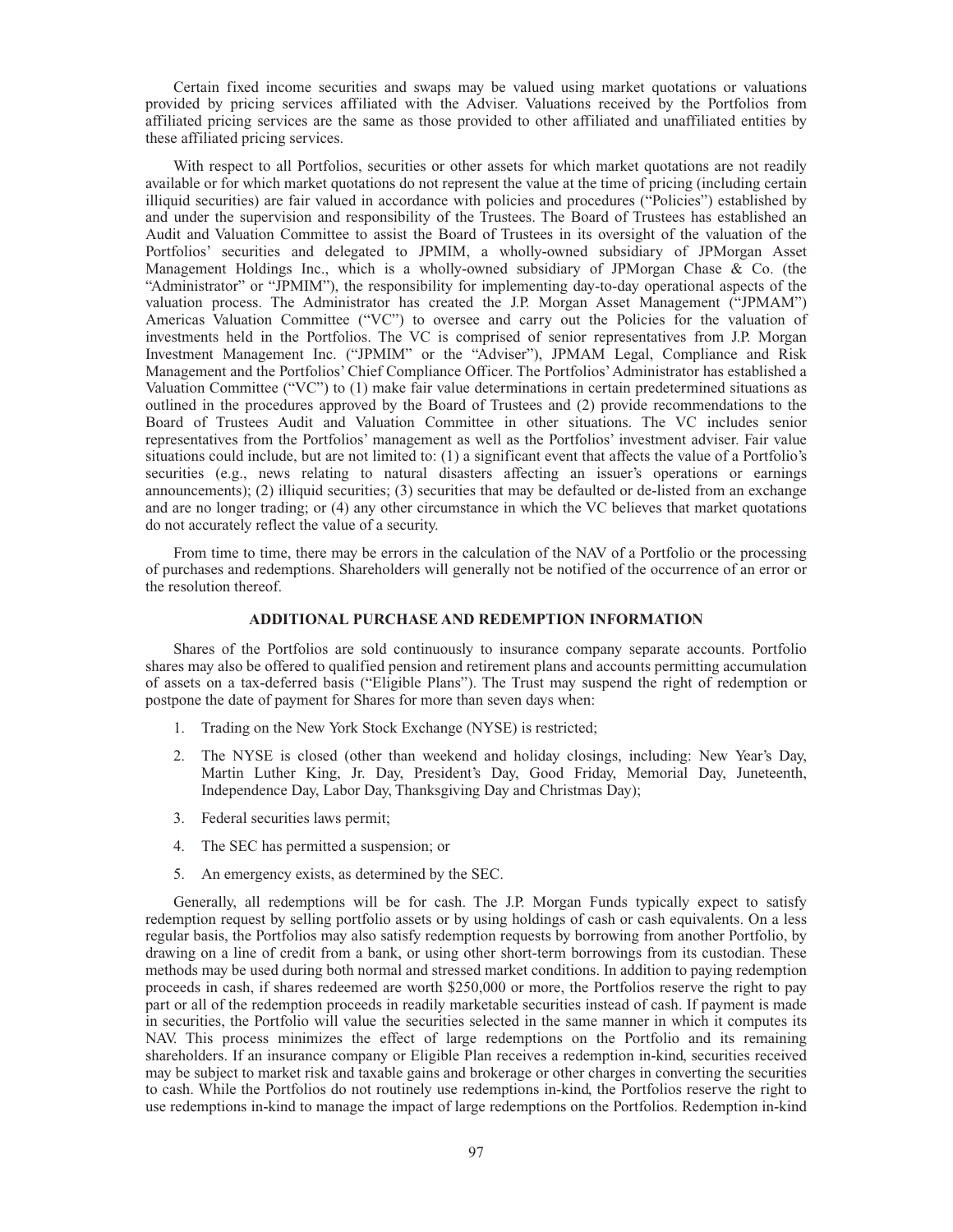proceeds will typically be made by delivering a pro-rata amount of Portfolio's holdings that are readily marketable securities to the redeeming insurance company or Eligible plan within seven days after the Portfolio's receipt of the redemption order.

### **Dividends**

All dividends are distributed to separate accounts on an annual basis and will ordinarily be automatically reinvested in Portfolio Shares unless an election is made on behalf of a separate account to receive some or all of the dividends in cash.

# **MANAGEMENT OF THE TRUST**

#### **Board of Trustees**

Effective January 1, 2022, the Boards of Trustees/Directors of JPMorgan Trust I, JPMorgan Trust II, JPMorgan Trust IV, J.P. Morgan Fleming Mutual Fund Group, Inc., J.P. Morgan Institutional Trust, J.P. Morgan Insurance Trust, J.P. Morgan Mutual Fund Investment Trust and Undiscovered Managers Funds (the "Mutual Fund Board") were unified with the Board of Trustees of J.P. Morgan Exchange-Traded Fund Trust (the "ETF Board"). As a result, the Board members of the Mutual Fund Board became Board members of the ETF Board, and the Board members of the ETF Board became Board members of the Mutual Fund Board. The unified Board is referred to herein as the "Unified J.P. Morgan Funds Board."

The names of the Trustees of the Trust, together with information regarding their year of birth, the year each Trustee first became a Board member of any of the Funds overseen by the Unified J.P. Morgan Funds Board or any of the heritage J.P. Morgan Funds or heritage One Group Mutual Funds (as defined below), principal occupations and other board memberships, including those in any company with a class of securities registered pursuant to Section 12 of the Securities Exchange Act of 1934, as amended (the "Securities Exchange Act") or subject to the requirements of Section 15(d) of the Securities Exchange Act or any company registered as an investment company under the 1940 Act, are shown below. The contact address for each of the Trustees is 277 Park Avenue, New York, NY 10172.

| Name (Year of Birth; Term of Office,<br>and Length of Time Served) <sup>(1)</sup><br><b>Independent Trustees</b> | <b>Principal Occupation(s)</b><br><b>During Past 5 Years</b>                                                                                                 | <b>Number of Funds</b><br>in Fund Complex<br>Overseen by<br>$Trustee^{(1)}$ | <b>Other Trusteeships/</b><br><b>Directorships Held</b><br>During the Past 5 Years                                                                                                    |
|------------------------------------------------------------------------------------------------------------------|--------------------------------------------------------------------------------------------------------------------------------------------------------------|-----------------------------------------------------------------------------|---------------------------------------------------------------------------------------------------------------------------------------------------------------------------------------|
| John F. Finn<br>$(1947)$ ; Chair since 2020;<br>Trustee, since 1998.                                             | Chairman, Gardner,<br>Inc. (supply chain<br>management company<br>serving industrial and<br>consumer markets)<br>(serving in various<br>roles 1974–present). | 171                                                                         | Director, Greif, Inc.<br>(GEF) (industrial)<br>package products and<br>services) $(2007–present);$<br>Trustee, Columbus<br>Association for the<br>Performing Arts (1988-<br>present). |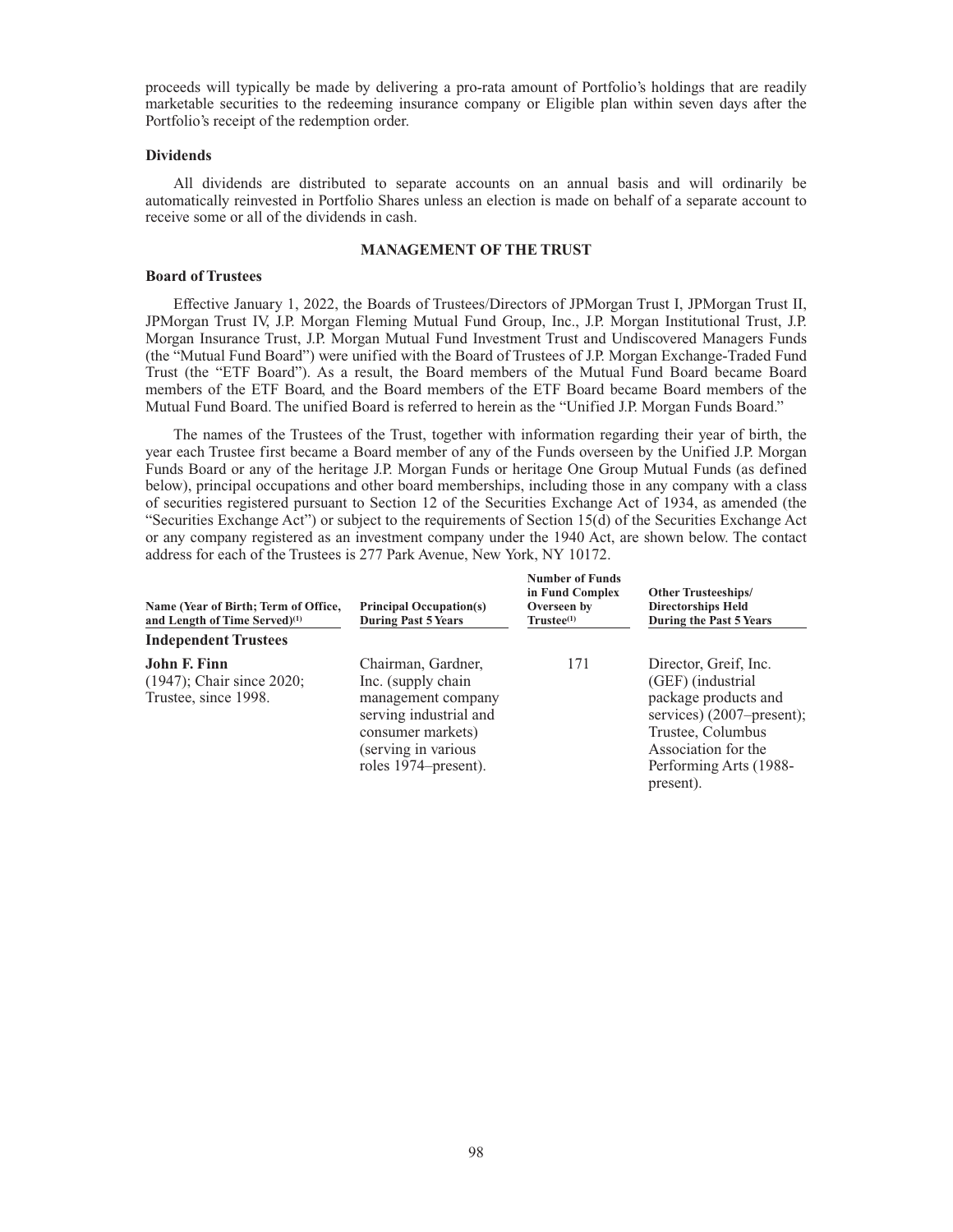| Name (Year of Birth; Term of Office,<br>and Length of Time Served) <sup>(1)</sup> | <b>Principal Occupation(s)</b><br><b>During Past 5 Years</b>                                                                                                                                                                                                                                                                                                                                                                                                                                                                                                                                                                                                                                                                  | <b>Number of Funds</b><br>in Fund Complex<br>Overseen by<br>Trustee <sup>(1)</sup> | <b>Other Trusteeships/</b><br><b>Directorships Held</b><br>During the Past 5 Years                                                                                       |
|-----------------------------------------------------------------------------------|-------------------------------------------------------------------------------------------------------------------------------------------------------------------------------------------------------------------------------------------------------------------------------------------------------------------------------------------------------------------------------------------------------------------------------------------------------------------------------------------------------------------------------------------------------------------------------------------------------------------------------------------------------------------------------------------------------------------------------|------------------------------------------------------------------------------------|--------------------------------------------------------------------------------------------------------------------------------------------------------------------------|
| <b>Stephen P. Fisher</b><br>(1959); Trustee, since 2018.                          | Retired; Chairman and<br><b>Chief Executive</b><br>Officer, NYLIFE<br>Distributors LLC<br>(registered broker-<br>dealer) (serving in<br>various roles 2008-<br>2013); Chairman,<br><b>NYLIM Service</b><br>Company LLC<br>(transfer agent) (2008-<br>2017); New York Life<br>Investment<br>Management LLC<br>(registered investment<br>adviser) (serving in<br>various roles 2005-<br>2017); Chairman,<br>IndexIQ Advisors LLC<br>(registered investment<br>adviser for ETFs)<br>(2014-2017); President,<br>MainStay VP Funds<br>Trust (2007-2017),<br>MainStay DefinedTerm<br>Municipal<br>Opportunities Fund<br>$(2011 - 2017)$ and Main-<br><b>Stay Funds Trust</b><br>$(2007-2017)$ (registered<br>investment companies). | 171                                                                                | Honors Program<br><b>Advisory Board</b><br>Member, The Zicklin<br>School of Business,<br>Baruch College, The<br>City University of New<br>York (2017-present).           |
| Gary L. French<br>(1951); Trustee, since 2014.                                    | Real Estate Investor<br>$(2011 - 2020);$<br>Investment<br>management industry<br>Consultant and Expert<br>Witness (2011-present);<br>Senior Consultant for<br>The Regulatory<br><b>Fundamentals Group</b><br>LLC (2011-2017).                                                                                                                                                                                                                                                                                                                                                                                                                                                                                                 | 171                                                                                | Independent Trustee, The<br>China Fund, Inc. (2013-<br>2019); Exchange Traded<br>Concepts Trust II (2012-<br>2014); Exchange Traded<br>Concepts Trust I (2011-<br>2014). |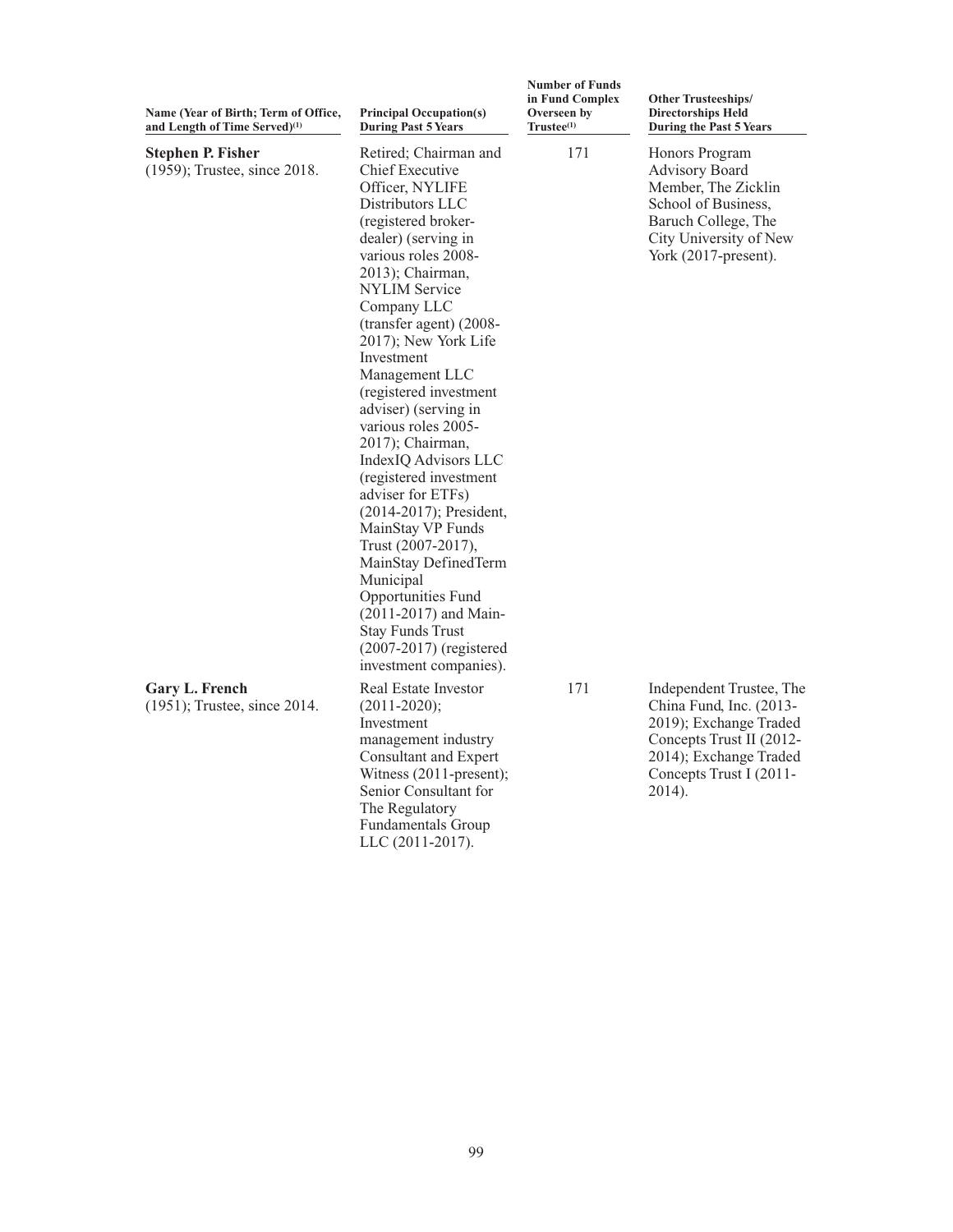| Name (Year of Birth; Term of Office,<br>and Length of Time Served) <sup>(1)</sup> | <b>Principal Occupation(s)</b><br><b>During Past 5 Years</b>                                                                                                                                                                          | <b>Number of Funds</b><br>in Fund Complex<br>Overseen by<br>Trustee <sup>(1)</sup> | <b>Other Trusteeships/</b><br><b>Directorships Held</b><br>During the Past 5 Years                                                                                                                                                                                                                                                                                                                                                                                                                                                                                                               |
|-----------------------------------------------------------------------------------|---------------------------------------------------------------------------------------------------------------------------------------------------------------------------------------------------------------------------------------|------------------------------------------------------------------------------------|--------------------------------------------------------------------------------------------------------------------------------------------------------------------------------------------------------------------------------------------------------------------------------------------------------------------------------------------------------------------------------------------------------------------------------------------------------------------------------------------------------------------------------------------------------------------------------------------------|
| Kathleen M. Gallagher<br>(1958); Trustee, since 2018.                             | Retired; Chief<br>Investment Officer –<br>Benefit Plans, Ford<br>Motor Company<br>(serving in various<br>roles 1985-2016).                                                                                                            | 171                                                                                | Non-Executive Director,<br>Legal & General<br><b>Investment Management</b><br>(Holdings) (2018-<br>present); Non-Executive<br>Director, Legal &<br>General Investment<br>Management America<br>(U.S. Holdings)<br>(financial services and)<br>insurance) (2017-<br>present); Advisory Board<br>Member, State Street<br>Global Advisors Total<br>Portfolio Solutions<br>(2017-present); Member,<br>Client Advisory Council,<br>Financial Engines, LLC<br>(registered investment<br>adviser) (2011-2016);<br>Director, Ford Pension<br><b>Funds Investment</b><br>Management Ltd. (2007-<br>2016). |
| Robert J. Grassi<br>(1957); Trustee, since 2014.                                  | Sole Proprietor,<br>Academy Hills<br>Advisors LLC (2012-<br>present); Pension<br>Director, Corning<br>Incorporated (2002-<br>2012).                                                                                                   | 171                                                                                | None.                                                                                                                                                                                                                                                                                                                                                                                                                                                                                                                                                                                            |
| <b>Frankie D. Hughes</b><br>$(1952)$ ; Trustee, since 2008.                       | President, Ashland<br><b>Hughes Properties</b><br>(property management)<br>(2014–present);<br>President and Chief<br>Investment Officer,<br>Hughes Capital<br>Management, Inc.<br>(fixed income asset<br>management) (1993-<br>2014). | 171                                                                                | None.                                                                                                                                                                                                                                                                                                                                                                                                                                                                                                                                                                                            |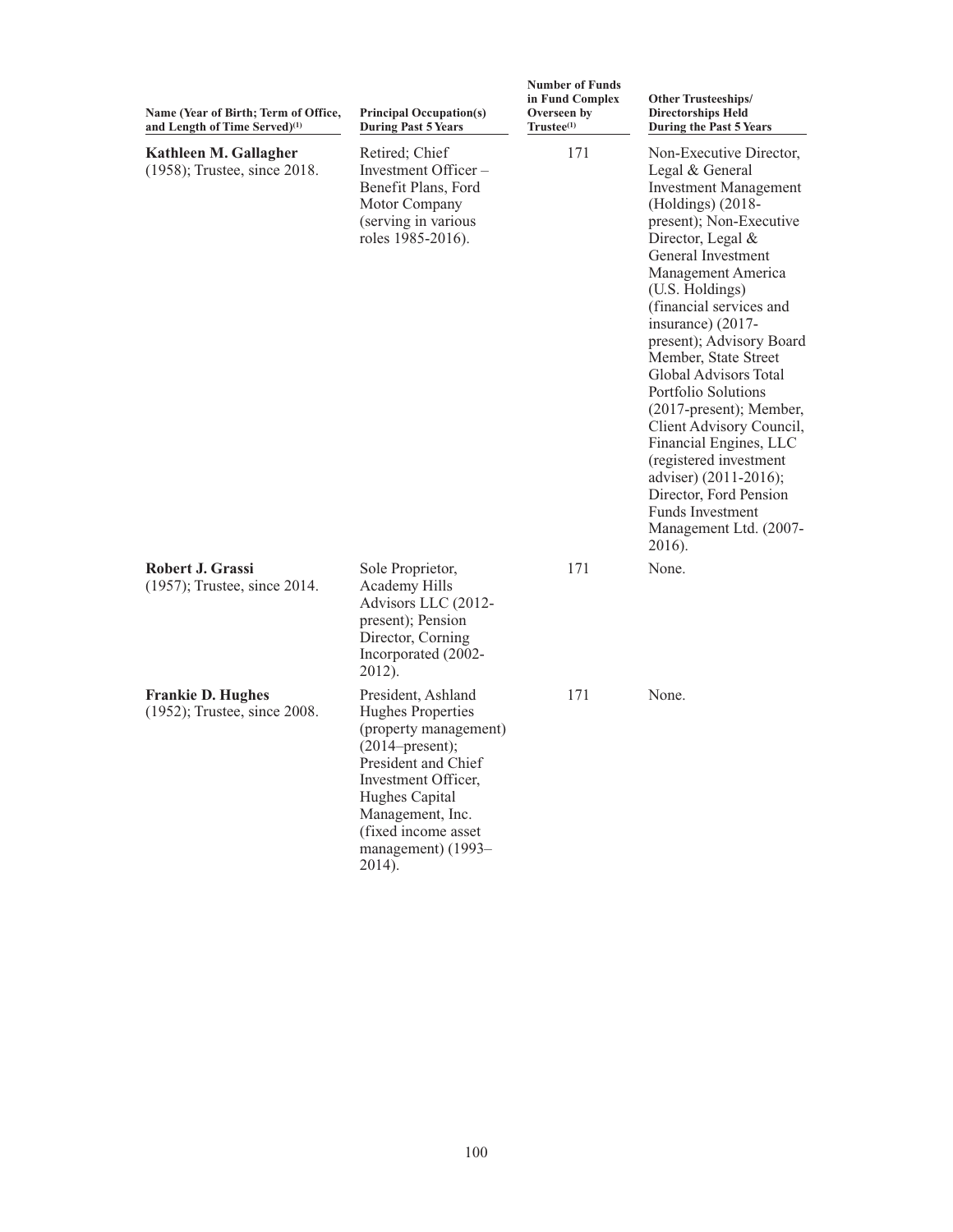| Name (Year of Birth; Term of Office,<br>and Length of Time Served $(1)$ | <b>Principal Occupation(s)</b><br><b>During Past 5 Years</b>                                                      | <b>Number of Funds</b><br>in Fund Complex<br>Overseen by<br>Trustee <sup>(1)</sup> | <b>Other Trusteeships/</b><br><b>Directorships Held</b><br>During the Past 5 Years                                                                                                                                                                                                                                                                                                                                                                                                                                                                                                                                                                                                                                                       |
|-------------------------------------------------------------------------|-------------------------------------------------------------------------------------------------------------------|------------------------------------------------------------------------------------|------------------------------------------------------------------------------------------------------------------------------------------------------------------------------------------------------------------------------------------------------------------------------------------------------------------------------------------------------------------------------------------------------------------------------------------------------------------------------------------------------------------------------------------------------------------------------------------------------------------------------------------------------------------------------------------------------------------------------------------|
| <b>Raymond Kanner</b><br>(1953); Trustee, since 2017.                   | Retired; Managing<br>Director and Chief<br>Investment Officer,<br><b>IBM</b> Retirement Funds<br>$(2007 - 2016).$ | 171                                                                                | Advisory Board<br>Member, Penso<br>Advisors, LLC (2020-<br>present); Advisory Board<br>Member, Los Angeles<br>Capital (2018-present);<br><b>Advisory Board</b><br>Member, State Street<br>Global Advisors Total<br>Portfolio Solutions<br>(2017-present); Acting<br>Executive Director,<br>Committee on<br>Investment of Employee<br>Benefit Assets (CIEBA)<br>$(2016-2017)$ ; Advisory<br>Board Member,<br><b>Betterment for Business</b><br>(robo advisor) (2016-<br>2017); Advisory Board<br>Member, BlueStar<br>Indexes (index creator)<br>$(2013-2017)$ ; Director,<br><b>Emerging Markets</b><br>Growth Fund (registered<br>investment company)<br>(1997-2016); Member,<br>Russell Index Client<br>Advisory Board (2001-<br>2015). |
| <b>Thomas P. Lemke</b><br>(1954); Trustee, since 2014.                  | Retired since 2013.                                                                                               | 171                                                                                | (1) Independent Trustee<br>of Advisors' Inner Circle<br>III fund platform,<br>consisting of the<br>following: (i) the<br>Advisors' Inner Circle<br>Fund III, (ii) the Gallery<br>Trust, (iii) the Schroder<br>Series Trust, (iv) the<br>Delaware Wilshire<br>Private Markets Fund<br>$(since 2020)$ , $(v) Chiron$<br>Capital Allocation Fund<br>Ltd., and (vi) formerly<br>the Winton Diversified<br><b>Opportunities Fund</b><br>$(2014-2018)$ ; and $(2)$<br>Independent Trustee of<br>the Symmetry Panoramic<br>Trust (since 2018).                                                                                                                                                                                                  |
| <b>Lawrence R. Maffia</b><br>(1950); Trustee, since 2014.               | Retired; Director and<br>President, ICI Mutual<br><b>Insurance Company</b><br>$(2006 - 2013).$                    | 171                                                                                | Director, ICI Mutual<br><b>Insurance Company</b><br>$(1999-2013).$                                                                                                                                                                                                                                                                                                                                                                                                                                                                                                                                                                                                                                                                       |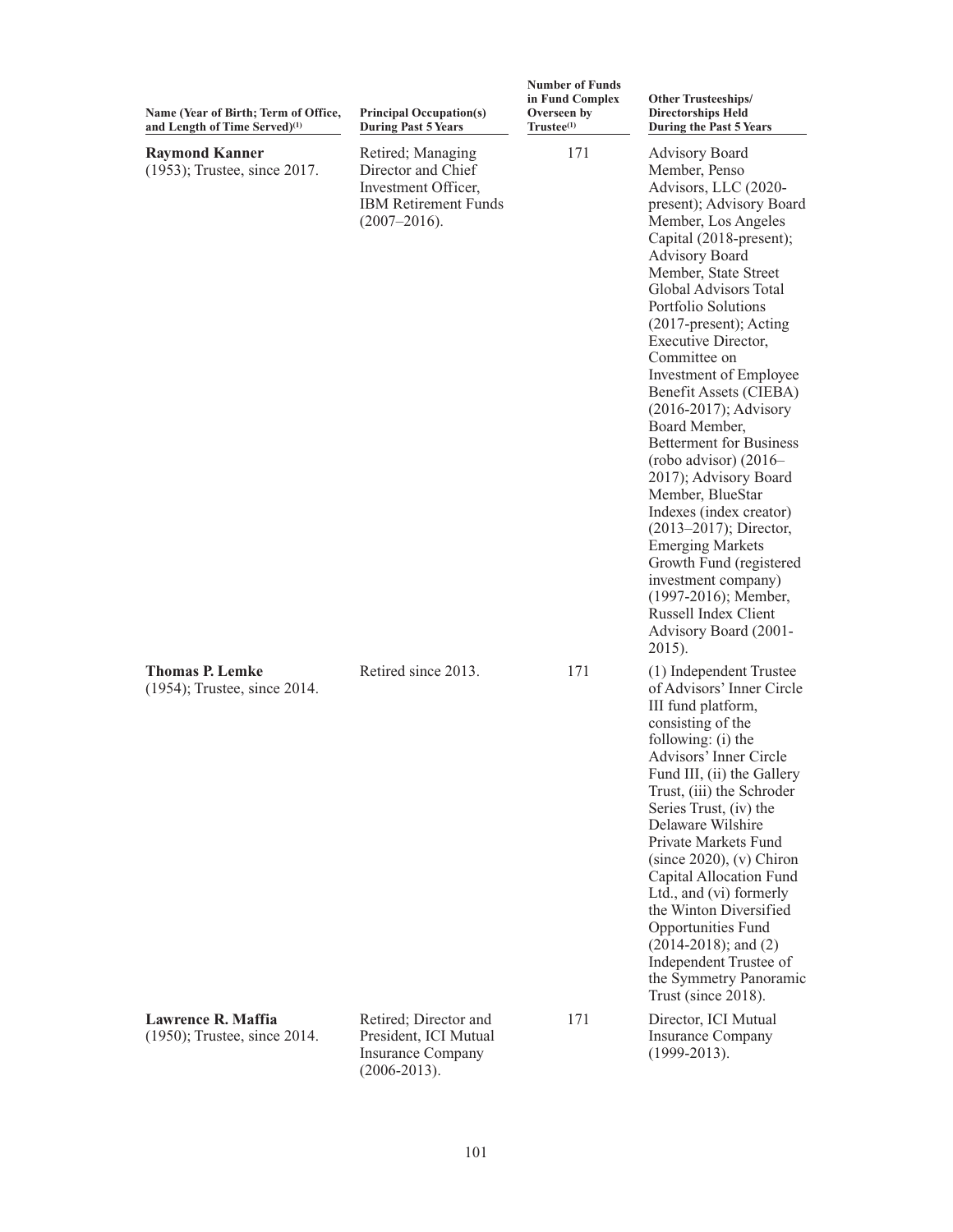| Name (Year of Birth; Term of Office,<br>and Length of Time Served) <sup>(1)</sup>    | <b>Principal Occupation(s)</b><br><b>During Past 5 Years</b>                                                                                                                                                                                                                                                                                                                                                                      | <b>Number of Funds</b><br>in Fund Complex<br>Overseen by<br>Trustee <sup>(1)</sup> | <b>Other Trusteeships/</b><br><b>Directorships Held</b><br>During the Past 5 Years                                                                                                                                                             |
|--------------------------------------------------------------------------------------|-----------------------------------------------------------------------------------------------------------------------------------------------------------------------------------------------------------------------------------------------------------------------------------------------------------------------------------------------------------------------------------------------------------------------------------|------------------------------------------------------------------------------------|------------------------------------------------------------------------------------------------------------------------------------------------------------------------------------------------------------------------------------------------|
| <b>Mary E. Martinez</b><br>$(1960)$ ; Vice Chair since 2021;<br>Trustee, since 2013. | Associate, Special<br>Properties, a Christie's<br><b>International Real</b><br>Estate Affiliate (2010–<br>present); Managing<br>Director, Bank of<br>America (asset<br>management) (2007-<br>2008); Chief Operating<br>Officer, U.S. Trust<br>Asset Management,<br><b>U.S. Trust Company</b><br>(asset management)<br>$(2003 - 2007);$<br>President, Excelsior<br>Funds (registered<br>investment companies)<br>$(2004 - 2005)$ . | 171                                                                                | None.                                                                                                                                                                                                                                          |
| <b>Marilyn McCoy</b><br>(1948); Trustee, since 1999.                                 | Vice President of<br>Administration and<br>Planning, Northwestern<br>University (1985–<br>present).                                                                                                                                                                                                                                                                                                                               | 171                                                                                | None.                                                                                                                                                                                                                                          |
| Dr. Robert A. Oden, Jr.<br>(1946); Trustee, since 1997.                              | Retired; President,<br>Carleton College<br>$(2002 - 2010);$<br>President, Kenyon<br>College (1995–2002).                                                                                                                                                                                                                                                                                                                          | 171                                                                                | Trustee, The Coldwater<br>Conservation Fund;<br>Trustee, American<br>Museum of Fly Fishing<br>$(2013–present)$ ; Trustee<br>and Vice Chair, Trout<br>Unlimited (2017-2021);<br>Trustee, Dartmouth-<br>Hitchcock Medical<br>Center (2011-2020). |
| Marian U. Pardo<br>(1946); Trustee, since 2013.                                      | Managing Director and<br>Founder, Virtual<br>Capital Management<br>LLC (investment<br>consulting) (2007-<br>present); Managing<br>Director, Credit Suisse<br><b>Asset Management</b><br>(portfolio manager)<br>$(2003 - 2006).$                                                                                                                                                                                                   | 171                                                                                | Board Chair and<br>Member, Board of<br>Governors, Columbus<br>Citizens Foundation<br>(not-for-profit<br>supporting philanthropic<br>and cultural programs)<br>(2006–present).                                                                  |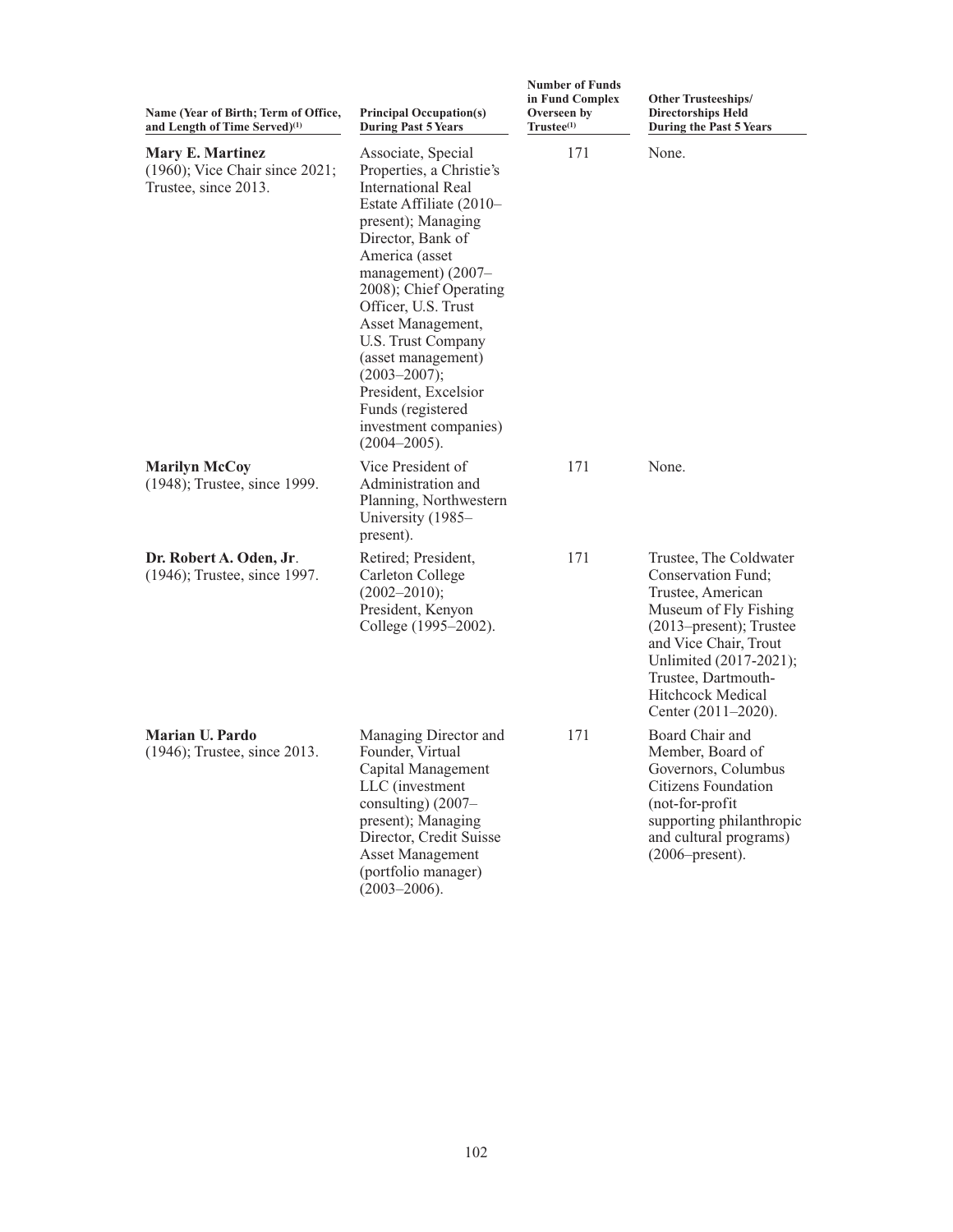| Name (Year of Birth; Term of Office,<br>and Length of Time Served) <sup>(1)</sup> | <b>Principal Occupation(s)</b><br><b>During Past 5 Years</b>                                                                                                                                                                                                                                                                                                                                                                                                                                                                                                                                                                                                                                                                                                                                                                                                                                                                                                                               | Number of Funds<br>in Fund Complex<br>Overseen by<br>$Trustee^{(1)}$ | <b>Other Trusteeships/</b><br><b>Directorships Held</b><br>During the Past 5 Years |
|-----------------------------------------------------------------------------------|--------------------------------------------------------------------------------------------------------------------------------------------------------------------------------------------------------------------------------------------------------------------------------------------------------------------------------------------------------------------------------------------------------------------------------------------------------------------------------------------------------------------------------------------------------------------------------------------------------------------------------------------------------------------------------------------------------------------------------------------------------------------------------------------------------------------------------------------------------------------------------------------------------------------------------------------------------------------------------------------|----------------------------------------------------------------------|------------------------------------------------------------------------------------|
| <b>Emily A. Youssouf</b><br>(1951); Trustee, since 2014.                          | <b>Adjunct Professor</b><br>$(2011$ -present) and<br>Clinical Professor<br>(2009-2011), NYU<br>Schack Institute of Real<br>Estate; Board Member<br>and Member of the<br><b>Audit Committee</b><br>(2013-present), Chair<br>of Finance Committee<br>$(2019$ -present),<br>Member of Related<br>Parties Committee<br>$(2013 - 2018)$ and<br>Member of the<br>Enterprise Risk<br>Committee (2015-<br>2018), PennyMac<br>Financial Services,<br>Inc.; Board Member<br>(2005-2018), Chair of<br>Capital Committee<br>(2006-2016), Chair of<br><b>Audit Committee</b><br>(2005-2018), Member<br>of Finance Committee<br>(2005-2018) and Chair<br>of IT Committee<br>$(2016-2018)$ , NYC<br>Health and Hospitals<br>Corporation; Trustee,<br>NYC School<br><b>Construction Authority</b><br>(2009-present); Board<br>Member, NYS Job<br>Development Authority<br>$(2008$ -present); Trustee<br>and Chair of the Audit<br>Committee of the<br><b>Transit Center</b><br>Foundation (2015-<br>2019). | 171                                                                  | None.                                                                              |
| <b>Interested Trustees</b>                                                        |                                                                                                                                                                                                                                                                                                                                                                                                                                                                                                                                                                                                                                                                                                                                                                                                                                                                                                                                                                                            |                                                                      |                                                                                    |
| Robert F. Deutsch $(3)$<br>(1957); Trustee, since 2014.                           | Retired; Head of ETF<br>Business for JPMorgan<br><b>Asset Management</b><br>(2013-2017); Head of<br>Global Liquidity<br><b>Business for JPMorgan</b><br><b>Asset Management</b><br>$(2003 - 2013).$                                                                                                                                                                                                                                                                                                                                                                                                                                                                                                                                                                                                                                                                                                                                                                                        | 171                                                                  | Treasurer and Director of<br>the JUST Capital<br>Foundation (2017-<br>present).    |

**Number of Funds**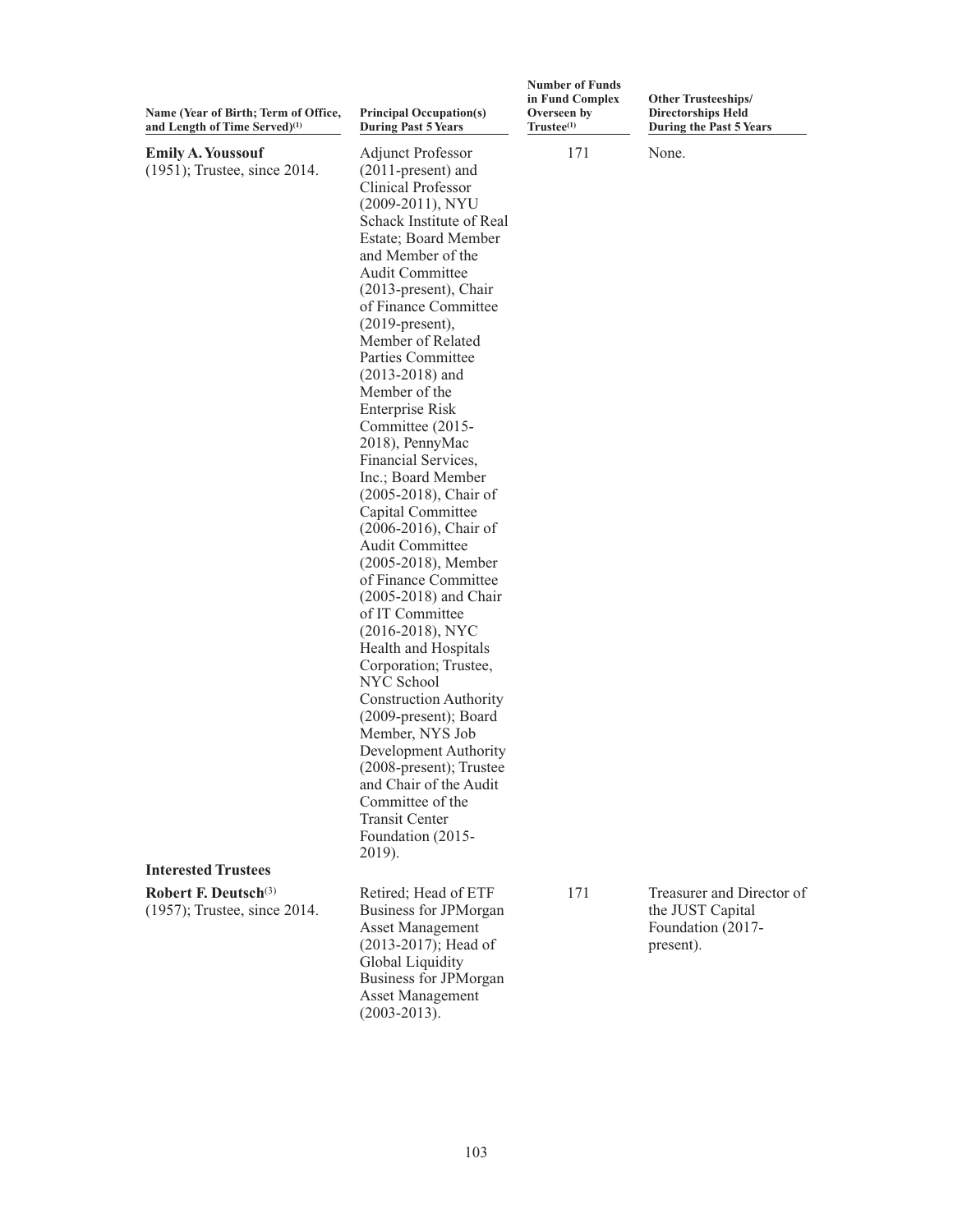| Name (Year of Birth; Term of Office,<br>and Length of Time Served) <sup>(1)</sup> | <b>Principal Occupation(s)</b><br><b>During Past 5 Years</b>                                                                                                                                                           | <b>Number of Funds</b><br>in Fund Complex<br>Overseen by<br>Trustee <sup>(1)</sup> | <b>Other Trusteeships/</b><br><b>Directorships Held</b><br>During the Past 5 Years                                                                |
|-----------------------------------------------------------------------------------|------------------------------------------------------------------------------------------------------------------------------------------------------------------------------------------------------------------------|------------------------------------------------------------------------------------|---------------------------------------------------------------------------------------------------------------------------------------------------|
| Nina O. Shenker $(3)$<br>(1957); Trustee, since 2022.                             | Vice Chair $(2017 -$<br>2021), General Counsel<br>and Managing Director<br>(2008-2016), Associate<br>General Counsel and<br><b>Managing Director</b><br>$(2004 - 2008)$ , J.P.<br>Morgan Asset & Wealth<br>Management. | 171                                                                                | Director and Member of<br>Legal and Human<br>Resources<br>Subcommittees.<br>American Jewish Joint<br>Distribution Committee<br>$(2018$ -present). |

- (1) The year shown is the first year in which a Trustee became a member of any of the following: the Mutual Fund Board, the ETF Board, the heritage J.P. Morgan Funds or the heritage One Group Mutual Funds. Trustees serve an indefinite term, until resignation, retirement, removal or death. The Board's current retirement policy sets retirement at the end of the calendar year in which the Trustee attains the age of 75, provided that any Board member who was a member of the Mutual Fund Board prior to January 1, 2022 and was born prior to January 1, 1950 shall retire from the Board at the end of the calendar year in which the Trustee attains the age of 78.
- (2) A Fund Complex means two or more registered investment companies that hold themselves out to investors as related companies for purposes of investment and investor services or have a common investment adviser or have an investment adviser that is an affiliated person of the investment adviser of any of the other registered investment companies. The J.P. Morgan Funds Complex for which the Board of Trustees serves currently includes nine registered investment companies (171 J.P. Morgan Funds).
- (3) Designation as an "Interested Trustee" is based on prior employment by the Adviser or an affiliate of the Adviser or interests in a control person of the Adviser.

The Board of Trustees decides upon general policies and is responsible for overseeing the business affairs of the Trust.

## **Qualifications of Trustees**

The Governance Committee and the Board consider the experience, qualifications, attributes, and skills of each Trustee to determine whether the person should serve as a Trustee of the Trusts. The Governance Committee and the Board consider the commitment that each Trustee has demonstrated in serving on the Board, including the significant time each Trustee devotes to preparing for meetings and active engagement and participation at Board meetings. The Governance Committee and the Board consider the character of each Trustee and each Trustee's commitment to executing his or her duties as a Trustee with diligence, honesty and integrity. The Governance Committee and the Board consider the contributions that each Trustee makes to the Board in terms of experience, leadership, independence and the ability to work effectively and collaboratively with other Board members.

The Governance Committee also considers each Trustee's significant and relevant experience and knowledge with respect to registered investment companies and asset management, including the additional experience that each of the Trustees has gained as a result of his or her service on the Unified J.P. Morgan Funds Board. Additionally, the Governance Committee and the Board consider each Trustee's experience with respect to reviewing the Funds' agreements with service providers, including the Funds' investment advisers, custodian, and fund accountant.

The Governance Committee and the Board consider the experience and contribution of each Trustee in the context of the Board's leadership and committee structure. The Board has seven committees including: the Audit and Valuation Committee, the Compliance Committee, the Governance Committee, the Equity Committee, the Money Market and Alternative Products Committee, the Fixed Income Committee, and the ETF Committee. The Equity Committee, the Money Market and Alternative Products Committee and the Fixed Income Committee are collectively referred to as the "Investment Committees." Each Trustee, except the Chairman of the Board, serves on one of the Board's investment committees, allowing the Board to effectively evaluate information for the Funds in the complex in a focused and disciplined manner.

The Governance Committee also considers the overall diversity of the Board's composition. The Governance Committee believes the Board generally benefits from diversity of backgrounds, experiences and views among its members, and considers this a factor in evaluating the composition of the Board and potential nominees. In considering potential nominees, the Committee values diversity based on race,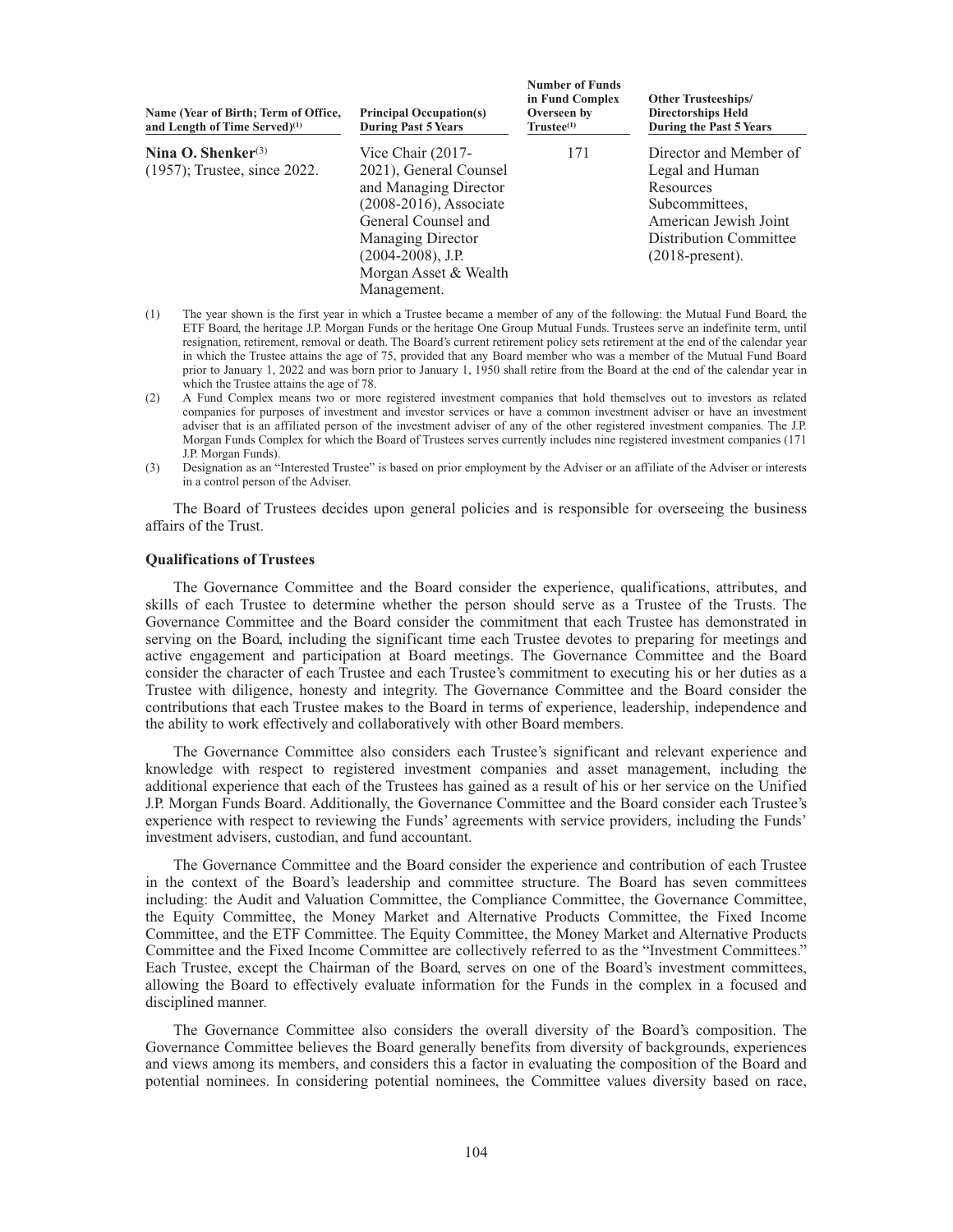ethnicity, national origin, gender, gender identity, sexual orientation, veteran status, and other attributes. The Governance Committee expects to assess the effectiveness of the policy as part of the annual selfassessment process of the Board.

The Governance Committee also considers the operational efficiencies achieved by having a single Board for the Funds and the other registered investment companies overseen by the Adviser and its affiliates, as well as the extensive experience of certain Trustees in serving on Boards for registered investment companies advised by subsidiaries or affiliates of JPMorgan Chase & Co. and/or Bank One Corporation (known as "heritage J.P. Morgan Funds" or "heritage One Group Mutual Funds").

In reaching its conclusion that each Trustee should serve as a Trustee of the Trusts, the Board also considered the following additional specific qualifications, contributions and experience of the following Trustees:

## *Independent Trustees*

*John F. Finn.* Mr. Finn has served as the Chair of the Unified J.P. Morgan Funds Board since January 2022 and previously served as Chair of the Mutual Fund Board since January 2020 and is also Chair of the Governance Committee and a member of the ETF Committee and Audit and Valuation Committee. He has served as a member of the Mutual Fund Board since 2005 and previously was a member of the heritage One Group Mutual Funds Board since 1998. Mr. Finn is the Chairman at Gardner, Inc., a supply chain management company that serves industrial and consumer markets. Mr. Finn has experience with board functions through his current positions as a Director for Greif, Inc. (industrial package products and services) and as a Trustee for Columbus Association for the Performing Arts. Until June 2014, Mr. Finn was the head of the Mutual Fund Board's Strategic Planning Working Group, comprised of Independent Trustees, which worked with the administrator to the Trusts on initiatives related to efficiency and effectiveness of Board materials and meetings.

*Stephen P. Fisher.* Mr. Fisher has served on the Unified J.P. Morgan Funds Board since January 2022 and previously served on the Mutual Fund Board since 2018 and is also Chair of the Money Market and Alternative Products Committee. Mr. Fisher is a member of the Compliance Committee. He retired after a 30-year career in the investment management industry, including most recently serving as President of New York Life Investment Management LLC (NYLIM) and the MainStay Funds group. In addition, until his retirement, he served as Chairman of NYLIM Service Company LLC (a transfer agent), Chairman and CEO of NYLIFE Distributor LLC (a registered broker-dealer) and Chairman of IndexIQ Advisors LLC (an investment adviser for the IndexIQ ETFs). As President of NYLIM, Mr. Fisher oversaw all operational aspects of NYLIM's mutual fund and ETF clients, which included functioning as a liaison to the boards of the funds. Prior to his retirement, Mr. Fisher was involved in governance matters at NYLIM, including serving on the NYLIM Investment Governance Committee, the NYLIM Risk Steering Committee and the NYLIM Compliance Committee.

*Gary L. French.* Mr. French has served on the Unified J.P. Morgan Funds Board since January 2022 and previously served on the ETF Board since 2014. Mr. French is a member of the Audit and Valuation Committee and the Equity Committee. Mr. French has over 35 years of experience in the financial services industry and related fields, including serving in various leadership roles with large financial institutions that operated and administered services to investment companies. He has familiarity with a variety of financial, accounting, investment, regulatory and operational matters through his prior experience (including as Senior Vice President and Business Head in the Fund Administration Division at State Street Bank) and through other positions held during his career in the investment management industry. He also gained experience serving as an independent director and officer of several other registered investment companies.

*Kathleen M. Gallagher.* Ms. Gallagher has served on the Unified J.P. Morgan Funds Board since January 2022 and previously served on the Mutual Fund Board since 2018. Ms. Gallagher is Chair of the Audit and Valuation Committee and a member of the Money Market and Alternative Products Committee. She retired after a 30-year career as a finance professional in the automotive industry, including most recently as the Chief Investment Officer – Benefit Plans at Ford Motor Company (Ford), where she led Ford's global pension de-risking investment strategy. In addition, Ms. Gallagher served as the Director of Global Risk Management, Corporate Treasury at Ford and as the Vice President of Finance at Ford Australia. During Ms. Gallagher's career at Ford, she gained experience managing investment management and service provider relationships, and she frequently worked with Ford's Board of Directors to recommend investment strategies and review performance. She also serves as a Non-Executive Director for Legal & General Investment Management (Holdings) and for Legal & General Investment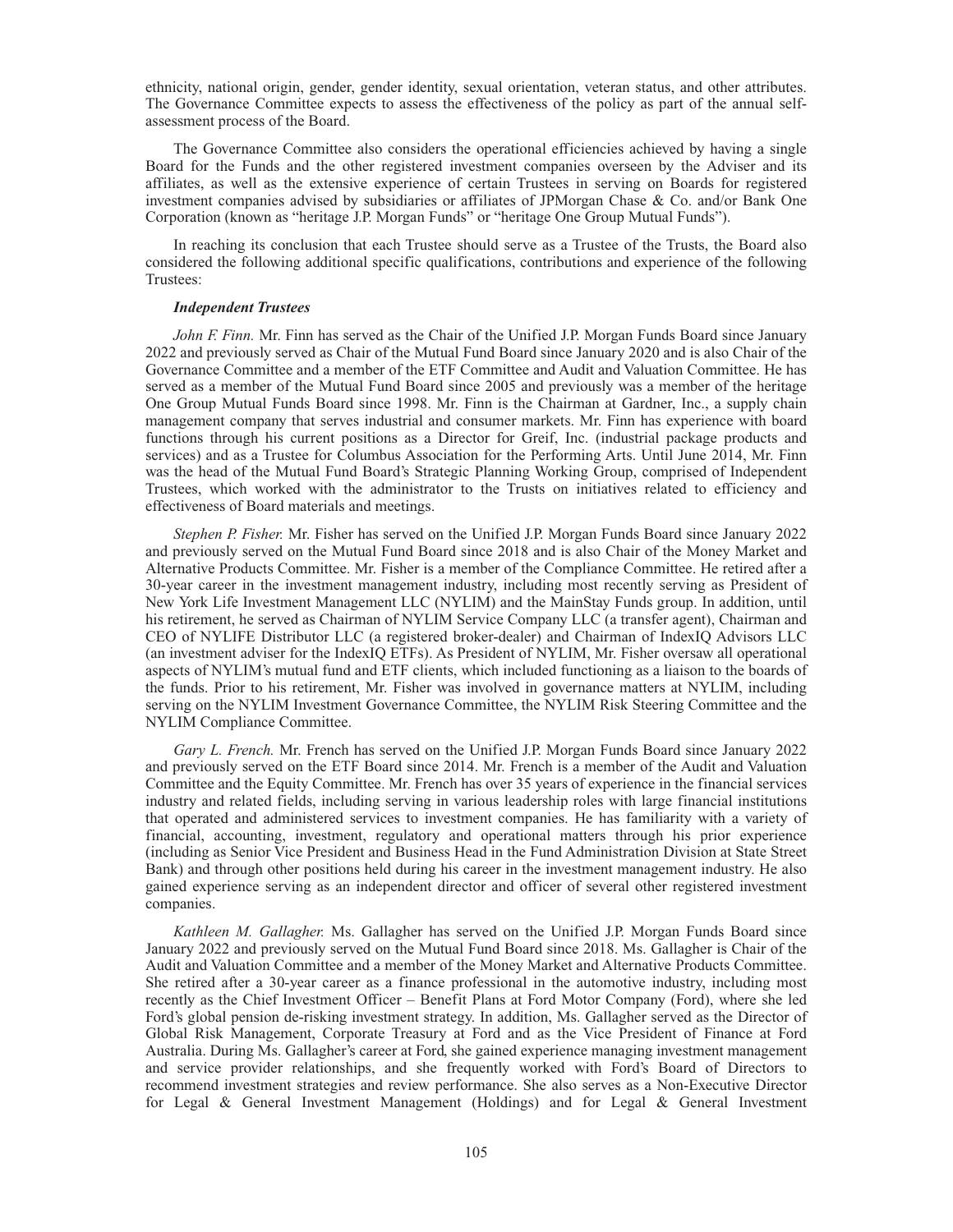Management America (U.S. Holdings) and as an advisory board member for State Street Global Advisors' Total Portfolio Solutions business. She previously served as a member of the Client Advisory Council for Financial Engines, LLC and as a director of Ford Pension Funds Investment Management Ltd.

*Robert J. Grassi.* Mr. Grassi has served on the Unified J.P. Morgan Funds Board since January 2022 and previously served on the ETF Board since 2014. Mr. Grassi is a member of the ETF Committee and the Fixed Income Committee. Mr. Grassi has over 30 years of experience in a variety of business and financial matters, including experience in senior management positions. He has familiarity with a variety of financial, accounting, investment and regulatory matters through his prior experience (including as Director of Pensions and Investments at Corning Incorporated) and through his current position as Sole Proprietor of Academy Hills Advisors LLC, an investment consulting firm. Mr. Grassi is licensed as an Investment Advisory Representative and is a Certified Employee Benefit Specialist.

*Frankie D. Hughes.* Ms. Hughes has served on the Unified J.P. Morgan Funds Board since January 2022 and previously served on the Mutual Fund Board since 2008. Ms. Hughes is a member of the Compliance Committee and the Fixed Income Committee. Ms. Hughes has significant experience in the asset management industry, previously serving as President and Chief Investment Officer of Hughes Capital Management, Inc. from 1993-2014. Ms. Hughes is currently the President of Ashland Hughes Properties, a property management company, and she has held such position since 2014.

*Raymond Kanner.* Mr. Kanner has served on the Unified J.P. Morgan Funds Board since January 2022 and previously served on the Mutual Fund Board since 2017. Mr. Kanner is Chair of the Equity Committee and a member of the Audit and Valuation Committee. Mr. Kanner retired after a 31-year career in the finance industry including most recently as the Chief Investment Officer for the IBM Retirement Funds. He started his career with IBM in 1978, joined IBM's Credit Corporation in 1985 and moved to the Retirement Funds in 1993. During his career at IBM, Mr. Kanner gained experience overseeing substantial investments in all asset classes, including equities, fixed income and alternatives. Since his retirement and until 2017, he served as the Acting Executive Director of the Committee on Investment of Employee Benefit Assets (CIEBA). He previously served as a director of an emerging markets equity fund and as an advisory board member to Betterment for Business and to BlueStar Indexes. He currently serves as an advisory board member for State Street Global Advisors' Total Portfolio Solutions business, Los Angeles Capital and Penso Advisors. Mr. Kanner served as a member of the Compliance Committee and the Money Market and Alternative Products Committee until December 31, 2018.

*Thomas P. Lemke.* Mr. Lemke has served on the Unified J.P. Morgan Funds Board since January 2022 and previously served on the ETF Board since 2014. Mr. Lemke is a member of the Compliance Committee and the Money Market and Alternative Products Committee. Mr. Lemke has over 35 years of experience in the financial services industry, including experience in various senior management positions with financial services firms in addition to multiple years of service with a regulatory agency and a major law firm. In addition, he has a background in internal controls, including legal, compliance, internal audit, risk management, and fund administration. He has also gained experience as an independent director of other registered investment companies, including his current position with each of The Advisors' Inner Circle III and Symmetry Panoramic Trust. Mr. Lemke also is co-author of a number of treatises on the regulation of the investment management industry.

*Lawrence R. Maffia.* Mr. Maffia has served on the Unified J.P. Morgan Funds Board since January 2022 and previously served on the ETF Board since 2014. Mr. Maffia is a member of the ETF Committee and the Equity Committee. Mr. Maffia has over 30 years of experience in the financial services industry, including positions held at a public auditing firm and various other positions in the mutual fund industry. He has familiarity with a variety of financial, accounting, investment and regulatory matters through his prior experience (including as President and Company Director at ICI Mutual Insurance Company, a provider of D&O/E&O liability insurance and fidelity bonding for the U.S. mutual fund industry, and his prior positions as chief financial officer of Stein Roe & Farnham Mutual Funds and chief operations officer of Stein Roe & Farnham Mutual Funds' transfer agent).

*Mary E. Martinez.* Ms. Martinez has served as Vice-Chair of the Unified J.P. Morgan Funds Board since January 2022 and previously served as the Vice-Chair of the Mutual Fund Board since January 2021 and is a member of the ETF Committee, the Governance Committee and the Fixed Income Committee. She has served as a member of the Mutual Fund Board since January 2013. She has over 25 years of experience in asset management, wealth management and private banking services. She served as Managing Director of Asset Management at Bank of America (which acquired U.S. Trust Company ("U.S. Trust") in 2007). Ms. Martinez served in various roles at U.S. Trust, including President of the Excelsior Funds, member of U.S. Trust's Executive Management Committee, Chief Executive Officer and President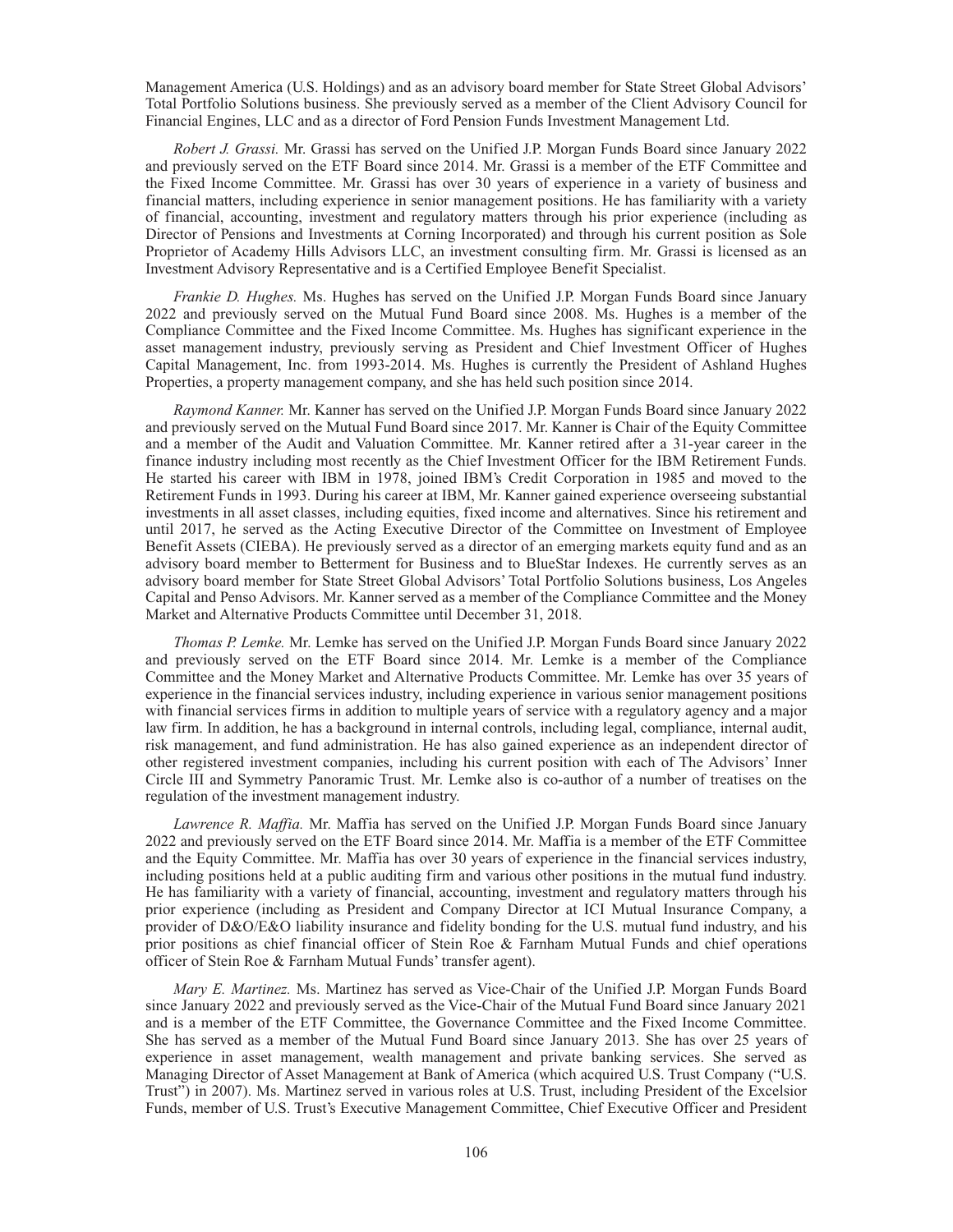of U.S. Trust Private Bank, and Chief Operating Officer of Asset Management where she had responsibility for product development, management, infrastructure and operating oversight. Prior to that she was Head of Products/Services/Strategic-Planning-Alternative & Asset/Wealth Management at Bessemer Trust Company and a member of their Executive Management Committee. Ms. Martinez is a real estate investor/adviser and a Realtor Associate with Special Properties, a Christie's International Real Estate Affiliate.

*Marilyn McCoy.* Ms. McCoy has served on the Unified J.P. Morgan Funds Board since January 2022 and previously served on the Mutual Fund Board since 2005 and previously was a member of the heritage One Group Mutual Funds Board since 1999. She has served on the boards of the Pegasus Funds and the Prairie Funds. Ms. McCoy is a member of the Money Market and Alternative Products Committee and the Governance Committee. Ms. McCoy has served as the Vice President of Administration and Planning at Northwestern University for over 30 years, where she manages strategic planning, program review, information and analytics, executive level searches, and other programs and initiatives. Ms. McCoy also oversees Northwestern University's Board of Trustees function and supports the University's President.

*Dr. Robert A. Oden Jr.* Dr. Oden has served on the Unified J.P. Morgan Funds Board since January 2022 and previously served on the Mutual Fund Board since 2005 and previously was a member of the heritage One Group Mutual Funds Board since 1997. Dr. Oden is the Chair of the Fixed Income Committee and a member of the Governance Committee. He retired after a long career in the education industry, previously serving as the President of Carleton College from 2002 to 2010 and as the President of Kenyon College from 1995 to 2002. Prior to that, Dr. Oden was the Headmaster of the Hotchkiss School from 1989 to 1995 and a Professor at Dartmouth College from 1975 to 1989. Dr. Oden currently serves as a Trustee of The Coldwater Conservation Fund, as Vice Chair of the American Museum of Fly Fishing and as a member of the Dartmouth-Hitchcock Medical Center Advancement Committee, and he previously served as a Trustee of American University in Cairo, Dartmouth-Hitchcock Medical Center and Trout Unlimited.

*Marian U. Pardo.* Ms. Pardo has served on the Unified J.P. Morgan Funds Board since January 2022 and previously served on the Mutual Fund Board since February 2013. Ms. Pardo is Chair of the Compliance Committee and a member of the Equity Committee. Ms. Pardo has been in the financial services industry since 1968, with experience in investment management, banking and lending. She is a Managing Director and founder of Virtual Capital Management LLC, an investment consulting firm. She has extensive experience with respect to portfolio management, the J.P. Morgan Funds' investment advisory business and banking and investment management, and previously served as a portfolio manager for equity funds across the capitalization spectrum. In connection with prior employment with JPMorgan Chase, Ms. Pardo was the recipient of non-qualified pension plan payments from JPMorgan Chase in the amount of approximately \$2,055 per month, which she irrevocably waived effective January 1, 2013, and deferred compensation payments from JPMorgan Chase in the amount of approximately \$7,294 per year, which ended in January 2013. In addition, Ms. Pardo receives payments from a fully-funded qualified plan, which is not an obligation of JPMorgan Chase.

*Emily A. Youssouf.* Ms. Youssouf has served on the Unified J.P. Morgan Funds Board since January 2022 and previously served on the ETF Board since 2014. Ms. Youssouf is a member of the ETF Committee and the Fixed Income Committee. Ms. Youssouf has extensive experience in strategic planning, financial analysis and regulatory matters from her over 30 years of business experience in the financial services and housing finance industries and related fields. She currently serves on the Board of PennyMac Financial Services, Inc. (where she serves as Chair of the Finance Committee and a member of the Audit Committee), the NYC School Construction Authority, and the NYS Job Development Authority (where she also serves as a member of the Audit Committee) and as an Adjunct Professor at the NYU Schack Institute of Real Estate. Her prior business experience includes executive level positions at Merrill Lynch, Prudential Securities and Credit Suisse. She also served as President of the New York City Housing Development Corporation, Vice Chair of the New York City Housing Authority, a Board Member of the NYC Health and Hospitals Corporation (where she served as the Chair of the Audit Committee, Chair of the IT Committee and Member of the Finance Committee) and as a Trustee of the Transit Center Foundation (where she served as Chair of the Audit Committee).

### *Interested Trustees*

*Robert F. Deutsch.* Mr. Deutsch has served on the Unified J.P. Morgan Funds Board since January 2022 and previously served on the ETF Board since 2014. Mr. Deutsch is Chair of the ETF Committee and a member of the Money Market and Alternative Products Committee. Mr. Deutsch has over 30 years of experience in the financial services industry. He has substantial mutual fund background and is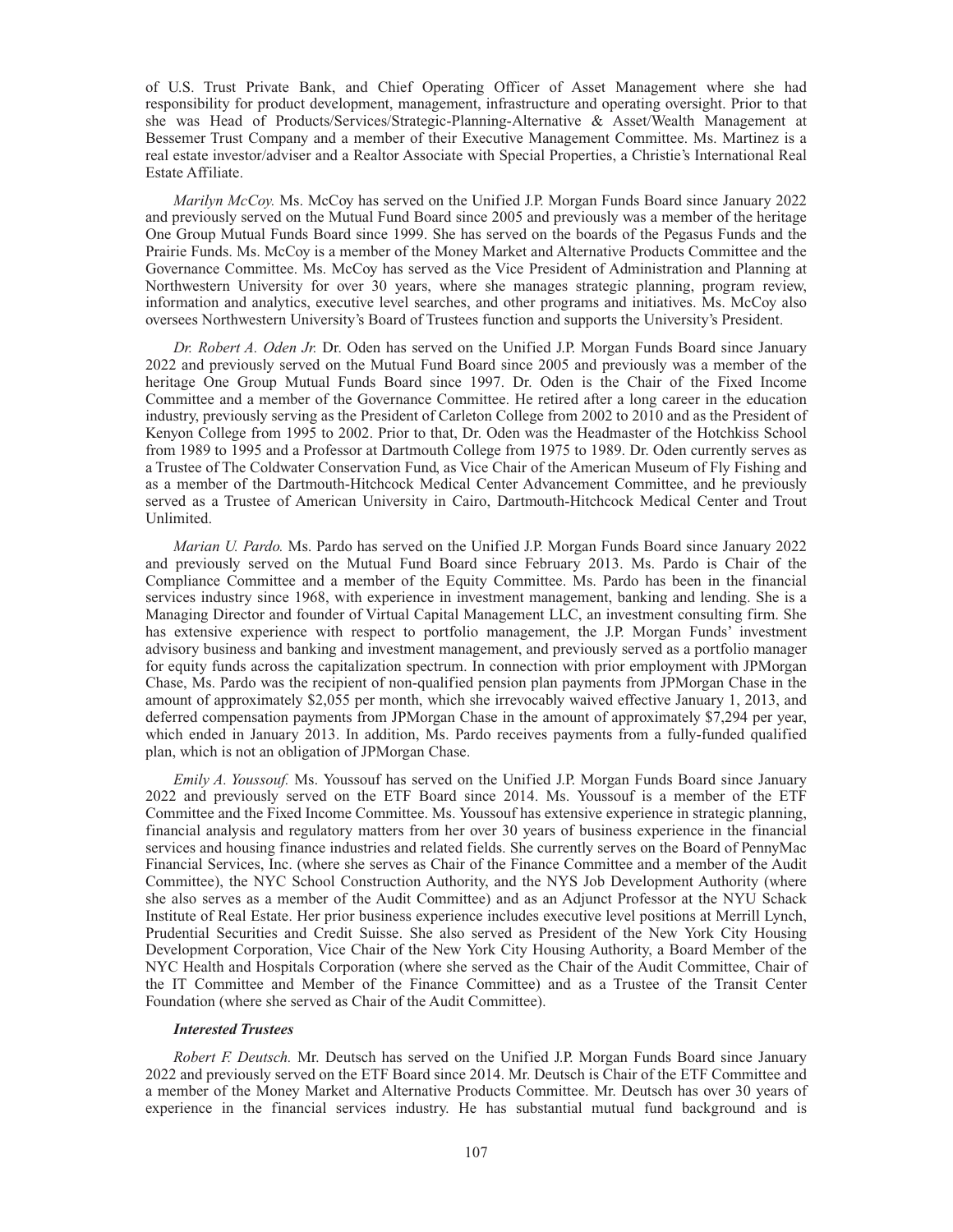experienced with financial, accounting, investment and regulatory matters through his tenure at J.P. Morgan Asset Management\* ("JPMAM") including his prior positions as head of the ETF Business and as head of the Global Liquidity Business. Prior roles also include National Sales Manager for the J.P. Morgan Mutual Funds and Client Advisor at Goldman Sachs Asset Management. Mr. Deutsch is considered an "interested" Trustee based on interests in JPMorgan Chase resulting from his prior employment at JPMAM.

*Nina O. Shenker.* Ms. Shenker has served on the Unified J.P. Morgan Funds Board since January 2022. Ms. Shenker is a member of the ETF Committee and the Fixed Income Committee. Ms. Shenker has over 35 years of experience in the financial services industry. She has substantial experience and expertise with mutual funds and ETFs across legal, compliance, operations, risk and controls, fiduciary, governance, product and business strategy and government and regulatory affairs. She has served as Vice Chair and as global General Counsel for J.P. Morgan Asset & Wealth Management ("JPMAWM"). Prior to joining the JPMorgan Legal Department in 2001, Ms. Shenker was President of the Pierpont Group, the independent staff for the JPMorgan Mutual Funds Trustees and, prior to that, she was General Counsel and Senior Vice President at J. & W. Seligman & Co., an investment management firm. Ms. Shenker has also been actively engaged with industry associations. She also is actively engaged in supporting not-for-profit organizations' governance and oversight. Ms. Shenker is considered an "interested" Trustee based on her prior employment at J.P. Morgan.

#### **Ownership of Securities**

The following table shows the dollar range of each Trustee's beneficial ownership of equity securities in the Portfolios and each Trustee's aggregate dollar range of ownership in the J.P. Morgan Funds as of December 31, 2021:

|                                 |                                | Aggregate<br><b>Dollar Range</b> |
|---------------------------------|--------------------------------|----------------------------------|
|                                 |                                | of Equity                        |
|                                 |                                | <b>Securities</b>                |
|                                 |                                | in All                           |
|                                 |                                | <b>Registered</b>                |
|                                 |                                | <b>Investment</b>                |
|                                 |                                | Companies<br>Overseen by the     |
|                                 | <b>Dollar Range of</b>         | <b>Trustee in</b>                |
|                                 | <b>Equity Securities</b>       | <b>Family of</b>                 |
|                                 | in the                         | <b>Investment</b>                |
| <b>Name of Trustee</b>          | <b>Portfolios of the Trust</b> | Companies <sup>1,2</sup>         |
| <b>Independent Trustees</b>     |                                |                                  |
| John F. Finn                    | None                           | Over \$100,000                   |
| Stephen P. Fisher               | None                           | Over \$100,000                   |
| Gary L. French <sup>3</sup>     | None                           | Over \$100,000                   |
| Kathleen M. Gallagher           | None                           | Over \$100,000                   |
| Robert J. Grassi <sup>3</sup>   | None                           | Over \$100,000                   |
| Frankie D. Hughes               | None                           | Over \$100,000                   |
| Raymond Kanner                  | None                           | Over \$100,000                   |
| Thomas P. Lemke <sup>3</sup>    | None                           | Over \$100,000                   |
| Lawrence R. Maffia <sup>3</sup> | None                           | Over \$100,000                   |
| Mary E. Martinez                | None                           | Over \$100,000                   |
| Marilyn McCoy                   | None                           | Over \$100,000                   |
| Dr. Robert A. Oden, Jr.         | None                           | Over \$100,000                   |
| Marian U. Pardo                 | None                           | Over \$100,000                   |
| Emily A. Youssouf <sup>3</sup>  | None                           | $$10,001 - $50,000$              |
| <b>Interested Trustees</b>      |                                |                                  |
| Robert Deutsch <sup>3</sup>     | None                           | Over \$100,000                   |
| Nina O. Shenker $3$             | None                           | None                             |
|                                 |                                |                                  |

1 A Family of Investment Companies means any two or more registered investment companies that share the same investment adviser or principal underwriter and hold themselves out to investors as related companies for purposes of investment and investor services. The Family of Investment Companies for which the Board of Trustees currently serves includes nine registered investment companies (171 J.P. Morgan Funds).

J.P. Morgan Asset Management is the marketing name for the asset management businesses of JPMorgan Chase & Co. Those businesses include, but are not limited to, J.P. Morgan Investment Management Inc.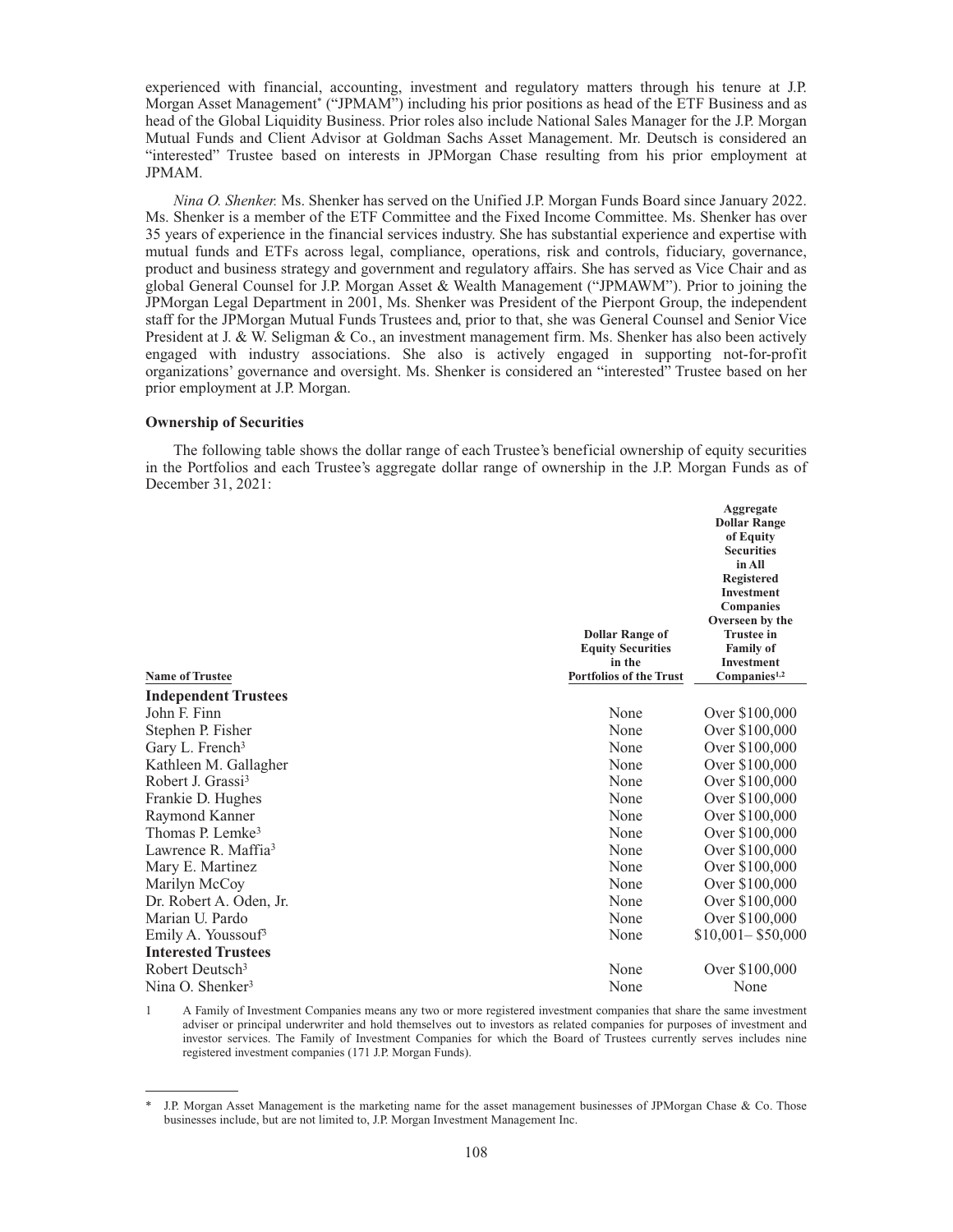- 2 For Mses. Gallagher and McCoy and Messrs. Finn, Fisher, Kanner and Oden, these amounts include deferred compensation balances, as of 12/31/21, through participation in the J.P. Morgan Funds' Deferred Compensation Plan for Eligible Trustees. For a more complete discussion, see the "Trustee Compensation" section of this SAI.
- 3 Mses. Shenker and Youssouf and Messrs. Deutsch, French, Grassi, Lemke and Maffia became Trustees of the Mutual Fund Board effective 1/1/22.

Except as noted below, as of December 31, 2021, none of the Independent Trustees or their immediate family members owned securities of the Adviser or JPMDS or a person (other than a registered investment company) directly or indirectly controlling, controlled by or under common control with the Adviser or JPMDS. As of December 31, 2021, Mr. Finn's spouse and a family trust unknowingly owned 93 shares of JPMorgan Chase & Co. common stock, the indirect parent of JPMIM, in discretionary accounts fully managed by investment managers under the direction of a financial adviser. As of the date of this SAI, all such shares have been sold.

### **Board Leadership Structure**

The Board decides upon general policies and is responsible for overseeing the business affairs of the Funds.

The Board currently has structured itself in a manner that allows it to effectively perform its oversight function. The Chair of the Board is an Independent Trustee, which allows him to carry out his leadership duties as Chair with objectivity.

In addition, the Board has adopted a committee structure that allows it to effectively perform its oversight function for all of the Funds. As described under "Qualifications of Trustees" and "Standing Committees," the Board currently has seven committees: the Audit and Valuation Committee, the Compliance Committee, the Governance Committee, the ETF Committee, the Equity Committee, the Fixed Income Committee and the Money Market and Alternative Products Committee. The Board has determined that the current leadership and committee structure is appropriate for the Funds and allows the Board to effectively and efficiently evaluate issues that impact the Funds as a whole as well as issues that are unique to each Fund.

The Board and the Committees take an active role in overseeing the risk associated with registered investment companies including investment risk, compliance and valuation. In addition, the Board receives regular reports from the Chief Compliance Officer ("CCO"), JPMIM in its capacity both as administrator for the Funds and as investment adviser to the Funds ("Administrator" and "Adviser", as applicable), and the internal audit department of JPMorgan Chase & Co. The Board also receives periodic reports from the Chief Risk Officer of Investment Management Americas and Alternatives of JPMAM including reports concerning operational controls that are designed to address market risk, credit risk, and liquidity risk among others. The Board also receives regular reports from personnel responsible for JPMAM's business resiliency and disaster recovery.

In addition, the Board, the Equity Committee, the Fixed Income Committee, and the Money Market and Alternative Products Committee meet regularly with representatives of the Adviser and an independent consultant to review and evaluate the ongoing performance of the Funds. Each of these three Committees reports these reviews to the full Board. The Audit and Valuation Committee is responsible for oversight of the performance of the Fund's audit, accounting and financial reporting policies, practices and internal controls and valuation policies, assisting the Board in its oversight of the valuation of the Funds' securities by the Adviser, overseeing the quality and objectivity of the Funds' independent audit and the financial statements of the Funds, and acting as a liaison between the Funds' independent registered public accounting firm and the full Board. The Compliance Committee is responsible for oversight of the Funds' compliance with legal, regulatory and contractual requirements and compliance with policy and procedures. The Governance Committee is responsible for, among other things, oversight of matters relating to the Funds' corporate governance obligations, Fund service providers and litigation. The ETF Committee is responsible for, among other things, oversight of the J.P. Morgan ETFs with regard to the J.P. Morgan ETFs' operational, legal, regulatory and contractual requirements relating to or impacting J.P. Morgan ETFs. At each quarterly meeting, each of the Governance Committee, the ETF Committee, the Audit and Valuation Committee and the Compliance Committee report their committee proceedings to the full Board. This Committee structure allows the Board to efficiently evaluate a large amount of material and effectively fulfill its oversight function. Annually, the Board considers the efficiency of this committee structure.

Additional information about each of the Committees is included below in "Standing Committees."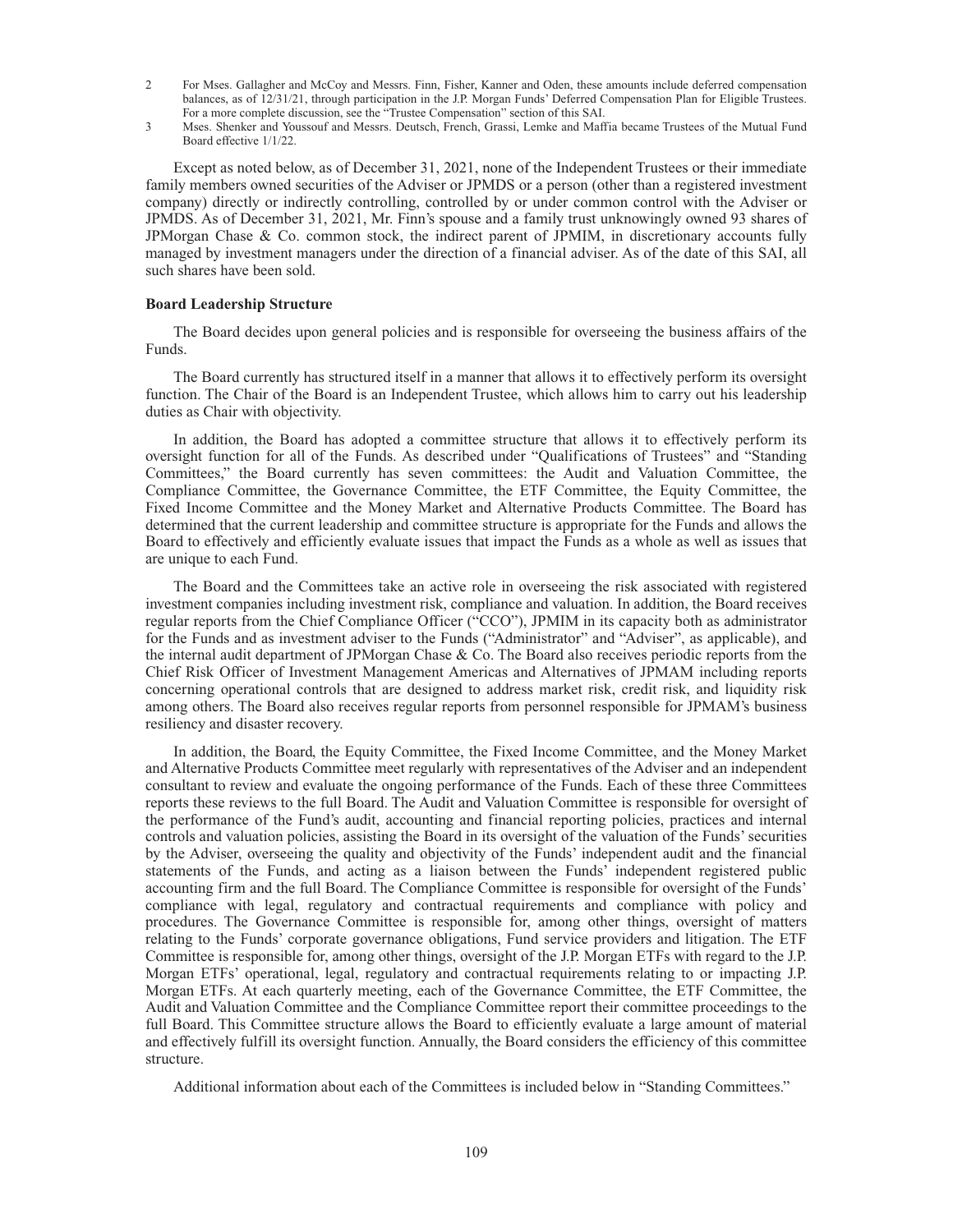# **Standing Committees**

For the fiscal year ended December 31, 2021, there were six standing committees of the Mutual Fund Board of Trustees: (i) the Audit and Valuation Committee, (ii) the Compliance Committee, (iii) the Governance Committee, (iv) the Equity Committee, (v) the Fixed Income Committee and (vi) the Money Market and Alternative Products Committee. The following table shows how often each Committee met during the fiscal year ended December 31, 2021:

| Committee                                       | <b>Fiscal Year Ended</b><br>December 31, 2021 |
|-------------------------------------------------|-----------------------------------------------|
| <b>Audit and Valuation Committee</b>            |                                               |
| Compliance Committee                            | 4                                             |
| Governance Committee                            |                                               |
| <b>Equity Committee</b>                         | $\mathcal{I}$                                 |
| <b>Fixed Income Committee</b>                   |                                               |
| Money Market and Alternative Products Committee | 10                                            |

Effective January 13, 2022, the Unified J.P. Morgan Fund Board of Trustees has seven standing committees: (i) the Audit and Valuation Committee, (ii) the Compliance Committee, (iii) the Governance Committee, (iv) the Equity Committee, (v) the ETF Committee, (vi) the Fixed Income Committee, and (vii) the Money Market and Alternative Products Committee. The members of each Committee are set forth below:

| <b>Name of Committee</b>                               | <b>Members</b> | <b>Committee Chair</b> |
|--------------------------------------------------------|----------------|------------------------|
| <b>Audit and Valuation Committee</b>                   | Ms. Gallagher  | Ms. Gallagher          |
|                                                        | Mr. Finn       |                        |
|                                                        | Mr. French     |                        |
|                                                        | Mr. Kanner     |                        |
| <b>Compliance Committee</b>                            | Ms. Pardo      | Ms. Pardo              |
|                                                        | Mr. Fisher     |                        |
|                                                        | Ms. Hughes     |                        |
|                                                        | Mr. Lemke      |                        |
| <b>Governance Committee</b>                            | Mr. Finn       | Mr. Finn               |
|                                                        | Ms. Martinez   |                        |
|                                                        | Ms. McCoy      |                        |
|                                                        | Dr. Oden       |                        |
| <b>ETF Committee</b>                                   | Mr. Deutsch    | Mr. Deutsch            |
|                                                        | Mr. Finn       |                        |
|                                                        | Mr. Grassi     |                        |
|                                                        | Mr. Maffia     |                        |
|                                                        | Ms. Martinez   |                        |
|                                                        | Ms. Shenker    |                        |
|                                                        | Ms. Youssouf   |                        |
| <b>Equity Committee</b>                                | Mr. Kanner     | Mr. Kanner             |
|                                                        | Mr. French     |                        |
|                                                        | Mr. Maffia     |                        |
|                                                        | Ms. Pardo      |                        |
| <b>Fixed Income Committee</b>                          | Dr. Oden       | Dr. Oden               |
|                                                        | Mr. Grassi     |                        |
|                                                        | Ms. Hughes     |                        |
|                                                        | Ms. Martinez   |                        |
|                                                        | Ms. Shenker    |                        |
|                                                        | Ms. Youssouf   |                        |
| <b>Money Market and Alternative Products Committee</b> | Mr. Fisher     | Mr. Fisher             |
|                                                        | Mr. Deutsch    |                        |
|                                                        | Ms. Gallagher  |                        |
|                                                        | Mr. Lemke      |                        |
|                                                        | Ms. McCoy      |                        |

*Audit and Valuation Committee.* The Audit and Valuation Committee operates pursuant to a written charter. It is composed entirely of Independent Trustees. The purposes of the Audit and Valuation Committee are to: (i) appoint and determine compensation of the Funds' independent accountants; (ii) evaluate the independence of the Funds' independent accountants; (iii) oversee the performance of the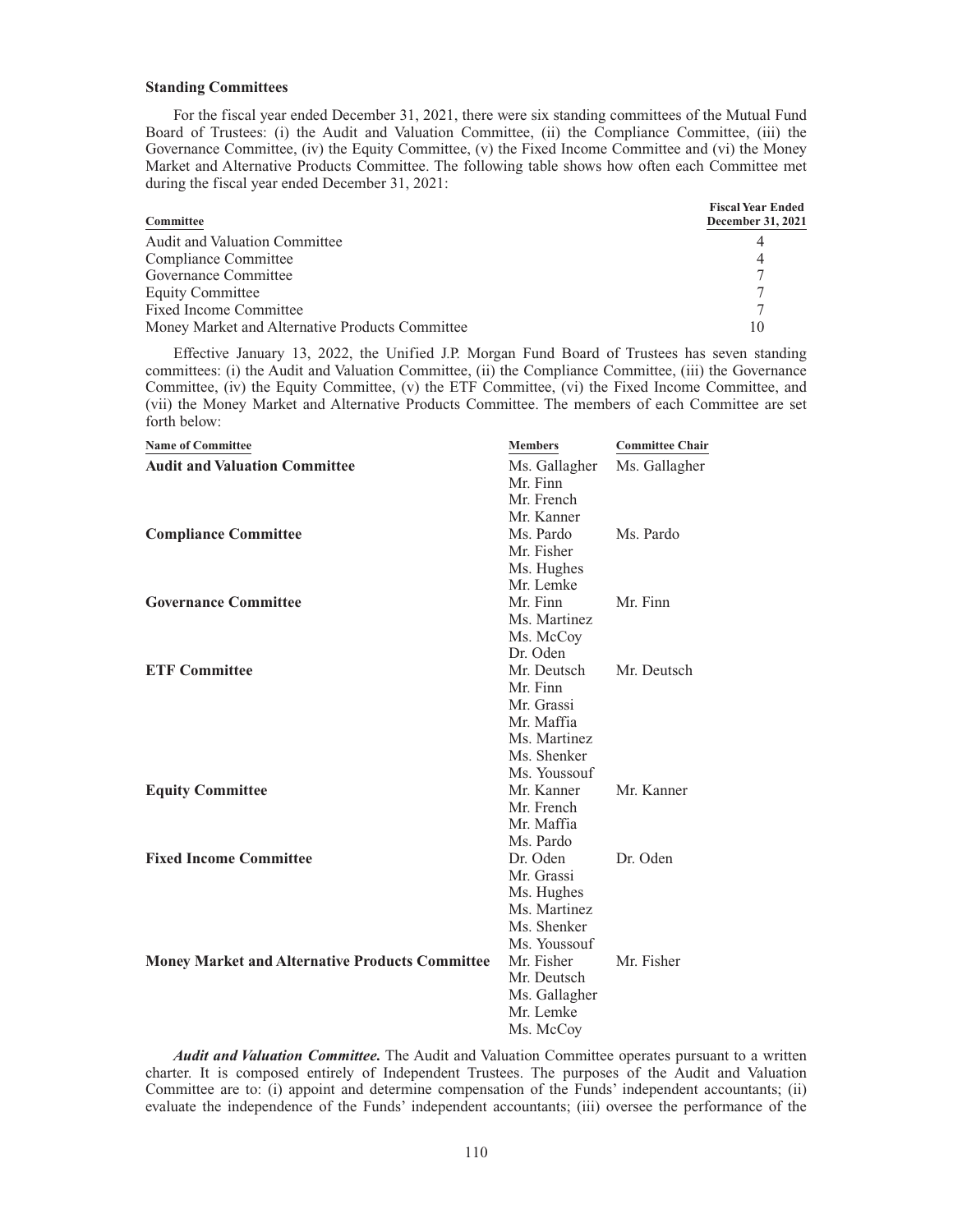Funds' audit, accounting and financial reporting policies, practices and internal controls and valuation policies; (iv) approve non-audit services, as required by the statutes and regulations administered by the SEC, including the 1940 Act and the Sarbanes-Oxley Act of 2002; (v) assist the Board in its oversight of the valuation of the Funds' securities by the Administrator and Adviser, as applicable, and any sub-adviser, as applicable; (vi) oversee the quality and objectivity of the Funds' independent audit and the financial statements of the Funds; and (vii) act as a liaison between the Funds' independent registered public accounting firm and the full Board. The Audit and Valuation Committee has delegated responsibilities to the Chair of the Committee or any designated member of the Committee to respond to inquiries on valuation matters and that occur between meetings of the Committee when the Funds' valuation procedures or law require Board or Committee action, but it is impracticable or impossible to hold a meeting of the entire Board or Committee.

*Compliance Committee.* The Compliance Committee operates pursuant to a written charter. The primary purposes of the Compliance Committee are to (i) oversee the Funds' compliance with legal and regulatory and contractual requirements and the Funds' compliance policies and procedures; and (ii) consider the appointment, compensation and removal of the Funds' Chief Compliance Officer.

*Governance Committee.* The Governance Committee operates pursuant to a written charter. The duties of the Governance Committee include, but are not limited to, (i) selection and nomination of persons for election or appointment as Trustees; (ii) periodic review of the compensation payable to the Independent Trustees; (iii) establishment of Independent Trustee expense policies; (iv) periodic review and evaluation of the functioning of the Board and its committees; (v) with respect to certain registrants, appointment and removal of the applicable funds' Senior Officer, and approval of compensation for the funds' Senior Officer and retention and compensation of the Senior Officer's staff and consultants; (vi) selection of independent legal counsel to the Independent Trustees and legal counsel to the Funds; (vii) oversight of ongoing litigation affecting the Funds, the Adviser or the Independent Trustees; (viii) oversight of regulatory issues or deficiencies affecting the Funds (except financial matters considered by the Audit and Valuation Committee); and (ix) oversight and review of matters with respect to service providers to the Funds (except the Funds' independent registered public accounting firm). When evaluating a person as a potential nominee to serve as an Independent Trustee, the Governance Committee may consider, among other factors, (i) whether or not the person is "independent" and whether the person is otherwise qualified under applicable laws and regulations to serve as a Trustee; (ii) whether or not the person is willing to serve, and willing and able to commit the time necessary for the performance of the duties of an Independent Trustee; (iii) the contribution that the person can make to the Board and the J.P. Morgan Funds, with consideration being given to the person's business experience, education and such other factors as the Committee may consider relevant; (iv) the character and integrity of the person; (v) the desirable personality traits, including independence, leadership and the ability to work with the other members of the Board; and (vi) to the extent consistent with the 1940 Act, such recommendations from management as are deemed appropriate. The process of identifying nominees involves the consideration of candidates recommended by one or more of the following: current Independent Trustees, officers, shareholders and other sources that the Governance Committee deems appropriate, including the Mutual Fund Directors Forum. The Governance Committee will review nominees recommended to the Board by shareholders and will evaluate such nominees in the same manner as it evaluates nominees identified by the Governance Committee. Nominee recommendations may be submitted to the Secretary of the Trusts at each Trust's principal business address.

*ETF Committee.* The ETF Committee operates pursuant to a written charter. The duties of the ETF Committee include, but are not limited to, (i) monitoring significant industry, legal and regulatory developments relating to ETFs; (ii) receiving reports from fund management and reviewing secondary market trading in J.P. Morgan ETF shares; (iii) receiving reports on and reviewing with fund management matters related to the listing of J.P. Morgan ETF's shares on various exchanges; (iv) receiving reports on and reviewing with fund management matters related to self-indexing and third-party indexing; (v) receiving reports on and reviewing with fund management transaction fees charged in connection with J.P. Morgan ETF creation and redemption transactions; (vi) recommending action to the full Boards in regard to proposed changes to basket construction and custom basket policies and procedures; (vii) reviewing with fund management authorized participant relationships and agreements; (viii) receiving and reviewing reports with fund management related to J.P. Morgan ETF distribution matters; (ix) receiving reports from fund management on the investment performance of J.P. Morgan ETFs; (x) receiving reports from fund management on J.P. Morgan ETF risk matters; (xi) considering ETF-specific proposals and recommending action to the appropriate committee or the full boards in connection with the Trust's ETFs; and (xii) assisting the compliance committee with its oversight responsibility related to J.P. Morgan ETFs.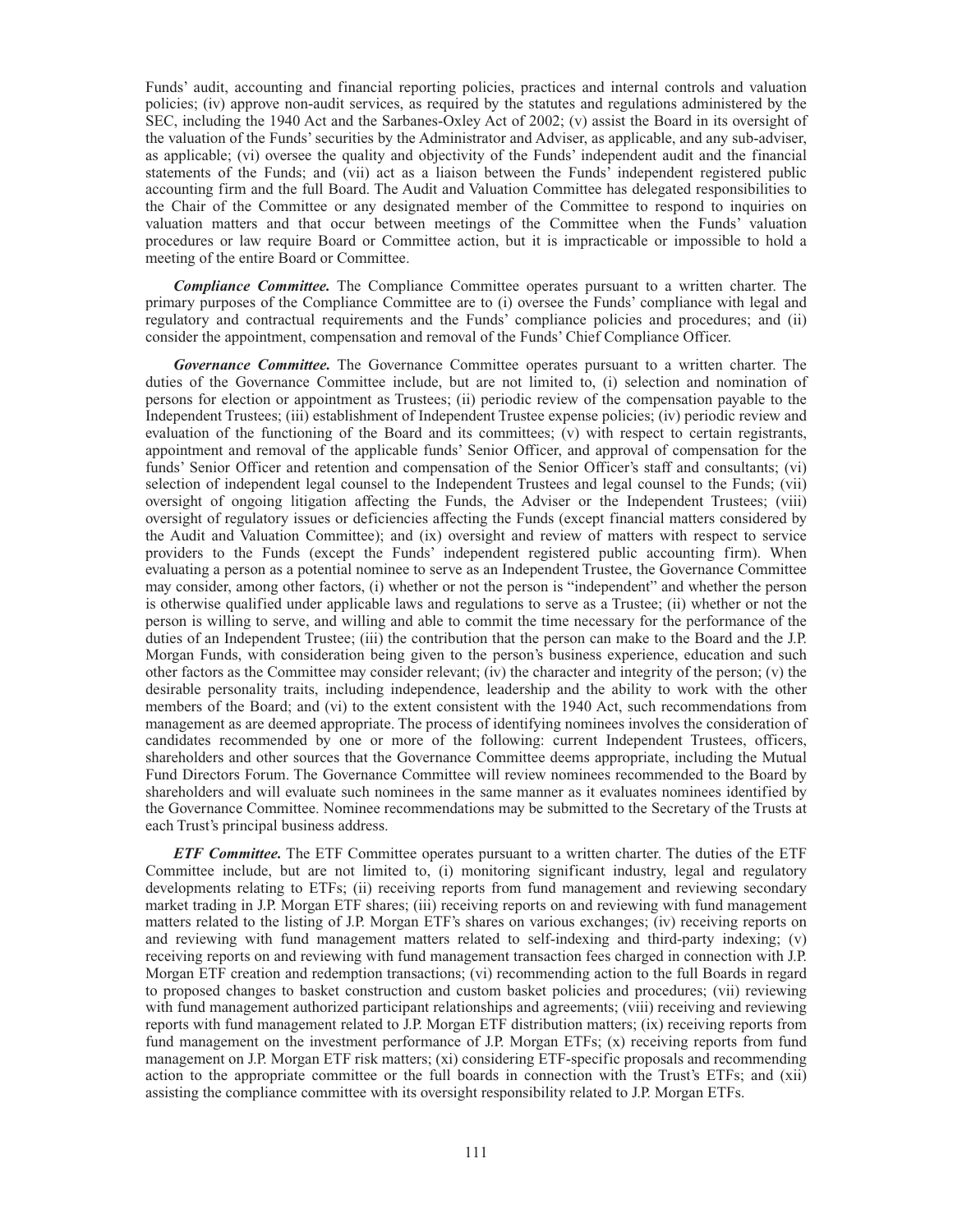*Equity Committee, Fixed Income Committee and Money Market and Alternative Products Committee.* Each member of the Board, other than Mr. Finn, serves on one of the following committees, which are divided by asset type: the Equity Committee, the Fixed Income Committee or the Money Market and Alternative Products Committee. The function of the Committees is to assist the Board in the oversight of the investment management services provided by the Adviser to the Funds, as well as any sub-adviser to the Funds. The primary purposes of each Committee are to (i) assist the Board in its oversight of the investment management services provided by the Adviser to the Funds designated for review by each Committee; and (ii) review and make recommendations to the Board concerning the approval of proposed new or continued advisory and distribution arrangements for the Funds or for new funds. The full Board may delegate to the applicable Committee from time to time the authority to make Board level decisions on an interim basis when it is impractical to convene a meeting of the full Board. Each of the Committees receives reports concerning investment management topics, concerns or exceptions with respect to particular Funds that the Committee is assigned to oversee, and works to facilitate the understanding by the Board of particular issues related to investment management of Funds reviewed by the applicable Committee.

#### **Trustee Compensation**

The Trustees are paid an annual fee of \$395,000 (with any new trustees receiving a pro rata portion of the base fee depending on when each became a trustee) and are reimbursed for expenses incurred in connection with service as a Trustee. Committee chairs who are not already receiving an additional fee are each paid \$50,000 annually in addition to their base fee. In addition to the base fee, the funds pay the Chair \$225,000 annually and reimburse expenses of the Chair in the amount of \$4,000 per month. The Chair receives no additional compensation for service as committee chair. In addition to the base fee, the Funds pay the Vice Chair \$125,000 annually. The Trustees may hold various other directorships unrelated to the Trust.

For funds that are series of the J.P. Morgan Exchange-Traded Fund Trust and which have a unitary management fee, Trustee compensation for the Portfolios is paid from the management fee by JPMIM. For all other funds, Trustee compensation is paid by the fund. Aggregate Trustee compensation for each Trustee by a Fund and all funds in the Fund Complex for the calendar year ended December 31, 2021, is set forth below:

| <b>Name of Trustee</b>            | Core<br><b>Bond</b><br>Portfolio | Global<br><b>Allocation</b><br>Portfolio | Income<br><b>Builder</b><br>Portfolio | Mid Cap<br><b>Value</b><br>Portfolio | <b>Small Cap</b><br>Core<br>Portfolio                    |
|-----------------------------------|----------------------------------|------------------------------------------|---------------------------------------|--------------------------------------|----------------------------------------------------------|
| <b>Independent Trustees</b>       |                                  |                                          |                                       |                                      |                                                          |
| John F. Finn                      | \$2,474                          | \$2,336                                  | \$2,329                               | \$2,467                              | \$2,370                                                  |
| Stephen P. Fisher                 | 2,378                            | 2,313                                    | 2,309                                 | 2,375                                | 2,329                                                    |
| Gary L. French <sup>3</sup>       | $\overline{0}$                   | 0                                        | $\overline{0}$                        | $\theta$                             | $\theta$                                                 |
| Kathleen M. Gallagher             | 2,371                            | 2,311                                    | 2,308                                 | 2,368                                | 2,326                                                    |
| Robert J. Grassi <sup>3</sup>     | $\theta$                         | $\theta$                                 | $\theta$                              | $\theta$                             | $\theta$                                                 |
| Dennis P. Harrington <sup>5</sup> | 2,358                            | 2,308                                    | 2,305                                 | 2,355                                | 2,320                                                    |
| Frankie D. Hughes                 | 2,351                            | 2,306                                    | 2,304                                 | 2,348                                | 2,317                                                    |
| Raymond Kanner                    | 2,378                            | 2,313                                    | 2,309                                 | 2,375                                | 2,329                                                    |
| Thomas P. Lemke <sup>3</sup>      | $\overline{0}$                   | $\theta$                                 | $\theta$                              | $\Omega$                             | $\boldsymbol{0}$                                         |
| Lawrence R. Maffia <sup>3</sup>   | $\overline{0}$                   | $\overline{0}$                           | $\theta$                              | $\theta$                             | $\overline{0}$                                           |
| Mary E. Martinez                  | 2,419                            | 2,323                                    | 2,318                                 | 2,414                                | 2,346                                                    |
| Marilyn McCoy                     | 2,351                            | 2,306                                    | 2,304                                 | 2,348                                | 2,317                                                    |
| Mitchell M. Merin <sup>7</sup>    | 2,351                            | 2,306                                    | 2,304                                 | 2,348                                | 2,317                                                    |
| Dr. Robert A. Oden, Jr.           | 2,378                            | 2,313                                    | 2,309                                 | 2,375                                | 2,329                                                    |
| Marian U. Pardo                   | 2,378                            | 2,313                                    | 2,309                                 | 2,375                                | 2,329                                                    |
| Emily A. Youssouf <sup>3</sup>    | $\theta$                         | $\theta$                                 | $\theta$                              | $\overline{0}$                       | $\overline{0}$                                           |
| Robert Deutsch <sup>3</sup>       | $\boldsymbol{0}$                 | $\boldsymbol{0}$                         | $\theta$                              | $\theta$                             | $\boldsymbol{0}$                                         |
| Nina O. Shenker <sup>3</sup>      | $\mathbf{0}$                     | $\overline{0}$                           | $\theta$                              | $\theta$                             | $\theta$                                                 |
|                                   |                                  |                                          |                                       | <b>U.S. Equity</b>                   | <b>Total</b><br>Compensation<br><b>Paid From</b><br>Fund |
| <b>Name of Trustee</b>            |                                  |                                          |                                       | Portfolio                            | Complex <sup>1</sup>                                     |
| <b>Independent Trustees</b>       |                                  |                                          |                                       |                                      |                                                          |
| John F. Finn                      |                                  |                                          |                                       | \$2,343                              | \$620,000                                                |
| Stephen P. Fisher                 |                                  |                                          |                                       | 2,316                                | 445,000 <sup>2</sup>                                     |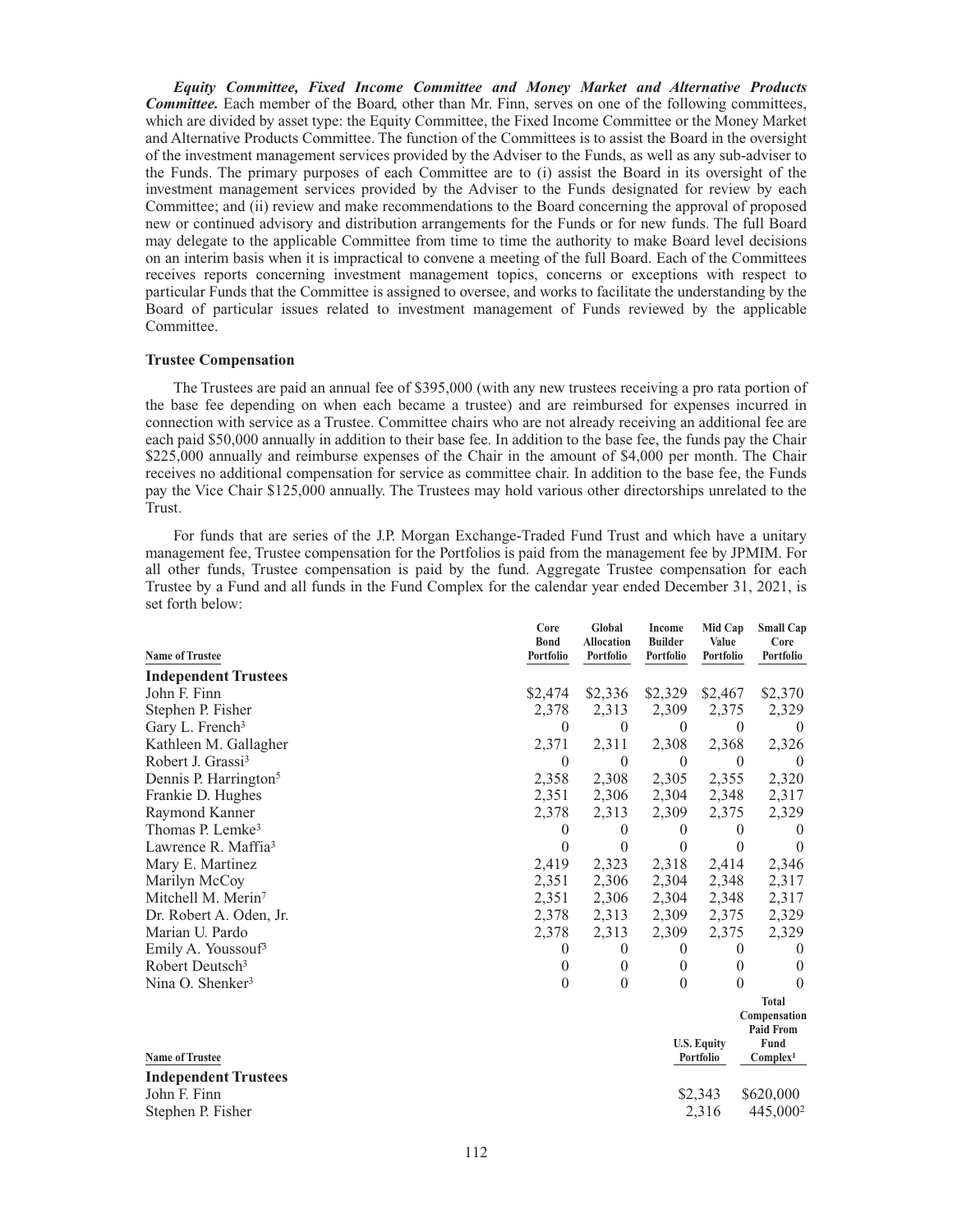| Name of Trustee                   | <b>U.S. Equity</b><br>Portfolio | Total<br>Compensation<br><b>Paid From</b><br>Fund<br>Complex <sup>1</sup> |
|-----------------------------------|---------------------------------|---------------------------------------------------------------------------|
| Gary L. French <sup>3</sup>       | S<br>$\theta$                   | \$157,500                                                                 |
| Kathleen M. Gallagher             | 2,314                           | 432,500 <sup>4</sup>                                                      |
| Robert J. Grassi <sup>3</sup>     | $\Omega$                        | 156,000                                                                   |
| Dennis P. Harrington <sup>5</sup> | 2,310                           | 407,500                                                                   |
| Frankie D. Hughes                 | 2,308                           | 395,000                                                                   |
| Raymond Kanner                    | 2,316                           | 445,000 <sup>2</sup>                                                      |
| Thomas P. Lemke <sup>3</sup>      | $\Omega$                        | 158,000                                                                   |
| Lawrence R. Maffia <sup>3</sup>   | $\theta$                        | 156,000                                                                   |
| Mary E. Martinez                  | 2,328                           | 520,000                                                                   |
| Marilyn McCoy                     | 2,308                           | 395,000 <sup>6</sup>                                                      |
| Mitchell M. Merin <sup>7</sup>    | 2,308                           | 395,000                                                                   |
| Dr. Robert A. Oden, Jr.           | 2,316                           | 445,000                                                                   |
| Marian U. Pardo                   | 2,316                           | 445,000                                                                   |
| Emily A. Youssouf <sup>3</sup>    | $\overline{0}$                  | 156,000                                                                   |
| Robert Deutsch <sup>3</sup>       | $\theta$                        | 150,000                                                                   |
| Nina O. Shenker $3$               | $\overline{0}$                  | $\Omega$                                                                  |

- 1 A Fund Complex means two or more registered investment companies that (i) hold themselves out to investors as related companies for purposes of investment and investor services or (ii) have a common investment adviser or have an investment adviser that is an affiliated person of the investment adviser of any of the other registered investment companies. The J.P. Morgan Funds Complex for which the Board of Trustees currently serves includes nine registered investment companies (168 Funds) as of 1/1/22.
- 2 Includes \$445,000 of Deferred Compensation.<br>3 Prior to 1/1/22 Ms. Youssouf and Messrs. Dep

3 Prior to 1/1/22, Ms. Youssouf and Messrs. Deutsch, French, Grassi, Lemke and Maffia were members of the ETF Board and became Trustees of the Mutual Fund Board effective 1/1/22. As a result, their total compensation for the calendar year ended 12/31/21 reflects compensation received for their service on the ETF Board. Ms. Shenker became a Trustee of the Unified J.P. Morgan Funds Board effective 1/1/22, and received no compensation from the Fund Complex for the calendar year ended 12/31/21. The compensation Ms. Shenker receives from the Funds beginning 1/1/22 will be reimbursed by JPMIM.

4 Includes \$129,750 of Deferred Compensation.<br>5 Mr Harrinoton retired as Trustee of the Trusts

Mr. Harrington retired as Trustee of the Trusts, effective 7/31/21. Mr. Harrington will serve as a consultant to the Board of Trustees until 12/31/21 and, in that role, will receive a fee equivalent to the pro rata portion, for that period, of the annual base fee payable to Trustees.

6 Includes \$395,000 of Deferred Compensation.

7 Mr. Merin retired as Trustee of the Trusts, effective 2/1/21. Mr. Merin will serve as a consultant to the Board of Trustees until 12/31/21 and, in that role, will receive a fee equivalent to the pro rata portion, for that period, of the annual base fee payable to Trustees.

### **Officers**

The Trust's executive officers (listed below) generally are employees of the Adviser or one of its affiliates. The officers conduct and supervise the business operations of the Trust. The officers hold office until a successor has been elected and duly qualified. The Trust have no employees. The names of the officers of the Portfolios, together with their year of birth, information regarding their positions held with the Trust and principal occupations are shown below. The contact address for each of the officers, unless otherwise noted, is 277 Park Avenue, New York, NY 10172.

# **Name (Year of Birth), Positions Held with**

Brian S. Shlissel (1964), President and Principal Executive Officer (2016)\*

Timothy J. Clemens (1975), Treasurer and Principal Financial Officer (2018)

Gregory S. Samuels (1980), Secretary (2019)\*\* (formerly Assistant Secretary 2010-2019)

#### **Principal Occupations During Past 5 Years**

Managing Director and Chief Administrative Officer for J.P. Morgan pooled vehicles, J.P. Morgan Investment Management Inc. since 2014.

Executive Director, J.P. Morgan Investment Management Inc. since February 2016. Mr. Clemens has been with J.P. Morgan Investment Management Inc. since 2013.

Managing Director and Assistant General Counsel, JPMorgan Chase. Mr. Samuels has been with JPMorgan Chase since 2010.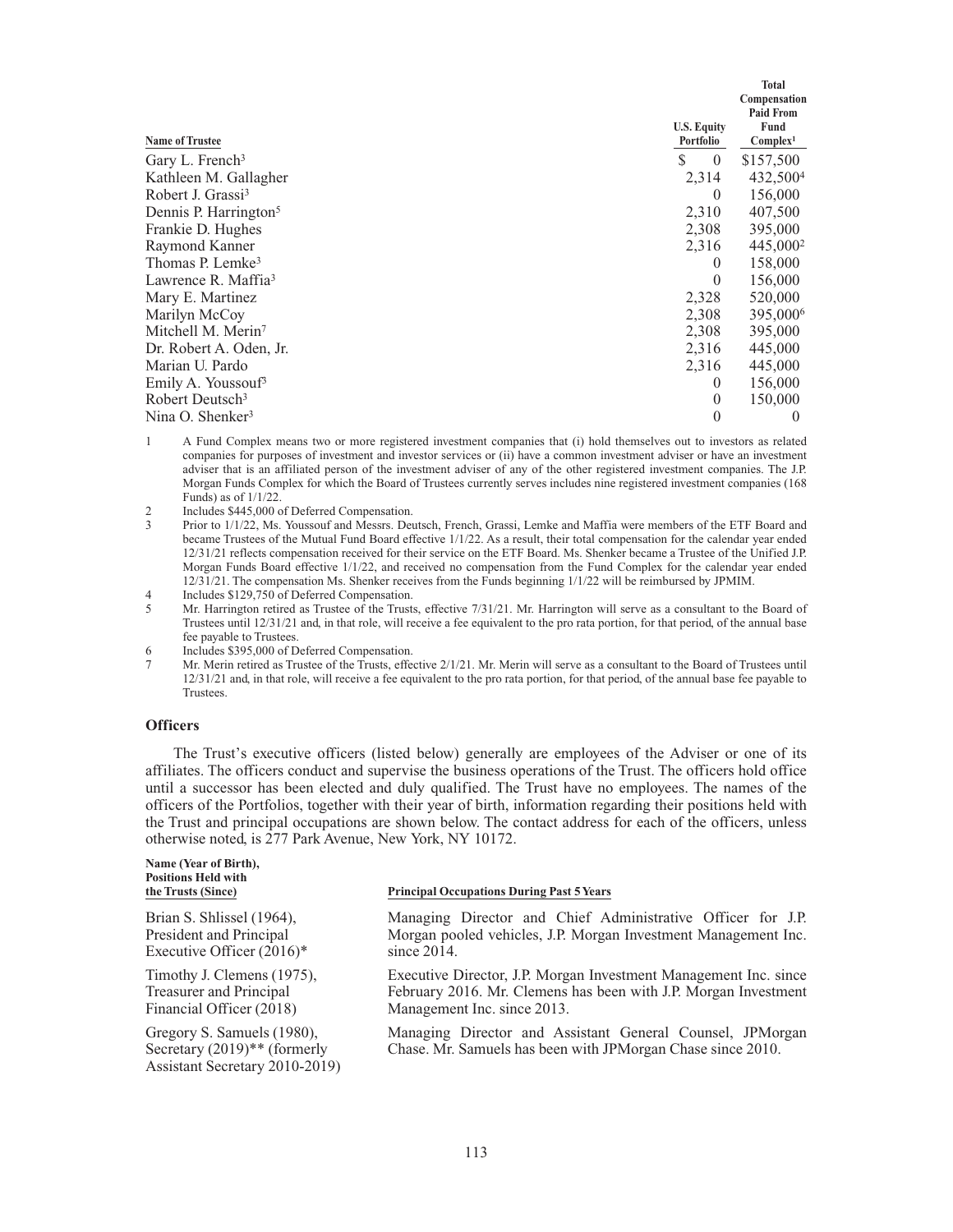**Name (Year of Birth), Positions Held with**

**Principal Occupations During Past 5 Years** Stephen M. Ungerman (1953), Chief Compliance Officer (2005) Managing Director, JPMorgan Chase & Co.; Mr. Ungerman has been with JPMorgan Chase & Co. since 2000. Kiesha Astwood-Smith (1973), Assistant Secretary (2021)\*\* Vice President and Assistant General Counsel, JPMorgan Chase since June 2021; Senior Director and Counsel, Equitable Financial Life Insurance Company (formerly, AXA Equitable Life Insurance Company) from September 2015 through June 2021. Matthew Beck (1988), Assistant Secretary (2021)\*\*\* Vice President and Assistant General Counsel, JPMorgan Chase since May 2021; Senior Legal Counsel, Ultimus Fund Solutions from May 2018 through May 2021; General Counsel, The Nottingham Company from April 2014 through May 2018. Elizabeth A. Davin (1964), Assistant Secretary (2005)\*\*\* Executive Director and Assistant General Counsel, JPMorgan Chase. Ms. Davin has been with JPMorgan Chase (formerly Bank One Corporation) since 2004. Jessica K. Ditullio (1962), Assistant Secretary (2005)\*\*\* Executive Director and Assistant General Counsel, JPMorgan Chase. Ms. Ditullio has been with JPMorgan Chase (formerly Bank One Corporation) since 1990. Anthony Geron (1971), Assistant Secretary  $(2018)$ \*\* Vice President and Assistant General Counsel, JPMorgan Chase since September 2018; Lead Director and Counsel, AXA Equitable Life Insurance Company from 2015 to 2018 and Senior Director and Counsel, AXA Equitable Life Insurance Company from 2014 to 2015. Carmine Lekstutis (1980), Assistant Secretary (2011)\*\* Executive Director and Assistant General Counsel, JPMorgan Chase. Mr. Lekstutis has been with JPMorgan Chase since 2011. Max Vogel (1990), Assistant Secretary (2021)\*\* Vice President and Assistant General Counsel, JPMorgan Chase since June 2021; Associate, Proskauer Rose LLP (law firm) from March 2017 to June 2021; Associate, Stroock & Stroock & Lavan LLP (law firm) from October 2015 to March 2017. Zachary E. Vonnegut-Gabovitch (1986), Assistant Secretary (2017)\*\* Vice President and Assistant General Counsel, JPMorgan Chase since September 2016; Associate, Morgan, Lewis & Bockius (law firm) from 2012 to 2016. Michael M. D'Ambrosio (1969), Assistant Treasurer (2012) Managing Director, J.P. Morgan Investment Management Inc. Mr. D'Ambrosio has been with J.P. Morgan Investment Management Inc. since 2012. Aleksandr Fleytekh (1972), Assistant Treasurer (2019) Vice President, J.P. Morgan Investment Management Inc. since February 2012. Shannon Gaines (1977), Assistant Treasurer (2018)\*\*\* Vice President, J.P. Morgan Investment Management Inc. since January 2014. Jeffrey D. House (1972), Assistant Treasurer (2017)\*\*\* Vice President, J.P. Morgan Investment Management Inc. since July 2006. Michael Mannarino (1985), Assistant Treasurer (2020) Vice President, J.P. Morgan Investment Management Inc. since 2014. Joseph Parascondola (1963), Assistant Treasurer (2011)\* Executive Director, J.P. Morgan Investment Management Inc. since February 2020; formerly Vice President, J.P. Morgan Investment Management Inc. from August 2006 to January 2020. Gillian I. Sands (1969), Assistant Treasurer (2012) Vice President, J.P. Morgan Investment Management Inc. since September 2012.

The contact address for the officer is 575 Washington Boulevard, Jersey City, NJ 07310.

\*\* The contact address for the officer is 4 New York Plaza, New York, NY 10004.

The contact address for the officer is 1111 Polaris Parkway, Columbus, OH 43240.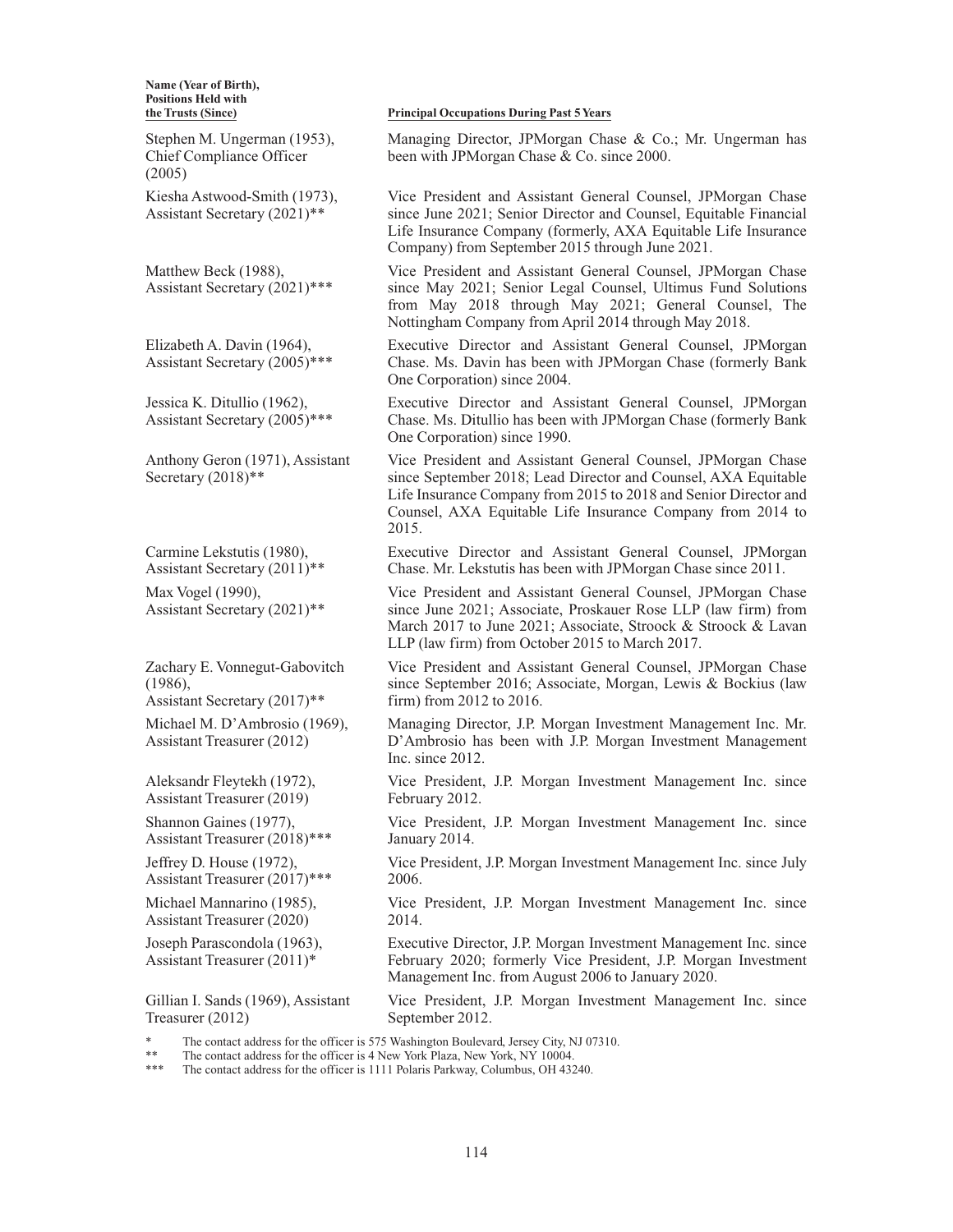#### **Investment Adviser**

Pursuant to investment advisory agreements, JPMIM serves as investment adviser to the Portfolios.

The Trust's Shares are not sponsored, endorsed or guaranteed by, and do not constitute obligations or deposits of JPMorgan Chase, any bank affiliate of JPMIM or any other bank, and are not insured by the FDIC or issued or guaranteed by the U.S. government or any of its agencies.

**J.P. Morgan Investment Management Inc. ("JPMIM").** JPMIM is the adviser to the Portfolios. JPMIM provides services to the Portfolios pursuant to investment advisory agreements with the Trust (the "Advisory Agreements").

Prior to January 1, 2010, investment advisory services for each of the Portfolios (except Global Allocation Portfolio, Income Builder Portfolio and Small Cap Core Portfolio) were provided by JPMorgan Investment Advisors Inc. ("JPMIA"), a former affiliate of the Advisor, pursuant to an Amended and Restated Investment Advisory Agreement dated May 1, 2006 (the "JPMIA Advisory Agreement"). JPMIA was an indirect, wholly-owned subsidiary of JPMorgan Chase and was a registered investment adviser under the Investment Advisers Act of 1940, as amended (the "Advisers Act"). Effective January 1, 2010, the investment advisory business of JPMIA was transferred to JPMIM, and JPMIM became the investment adviser for the applicable Portfolios under the JPMIA Advisory Agreement. The appointment of JPMIM did not change the portfolio management team, the investment strategies, the investment advisory fees charged to the Portfolios or the terms of the JPMIA Advisory Agreement (other than the identity of the investment adviser). Shareholder approval was not required for the replacement of JPMIA by JPMIM.

JPMIM is a wholly owned subsidiary of JPMorgan Asset Management Holdings Inc. (formerly J.P. Morgan Fleming Asset Management Holdings, Inc.), which is a wholly-owned subsidiary of JPMorgan Chase. JPMIM is an investment adviser registered under the Advisers Act. JPMIM acts as investment adviser to individuals, governments, corporations, employee benefit plans, labor unions and state and local governments, mutual funds and other institutional investors. JPMIM is located at 383 Madison Avenue, New York, NY 10179.

JPMIM continuously reviews, supervises and administers the investment program of the Portfolios, subject to the supervision of, and policies established by, the Trustees of the Trust.

Under separate agreements, JPMorgan Chase Bank, JPMIM and JPMDS provide custodial, fund accounting, recordkeeping and administrative services to the Trust and the Portfolios and distribution services for the Trust. JPMorgan Chase Bank, JPMIM and JPMDS are each subsidiaries of JPMorgan Chase and affiliates of JPMIM. See the "Custodian," "Administrator," and "Distributor" sections, herein.

Under the terms of the JPMIM Advisory Agreements, the investment advisory services that JPMIM provides to the Portfolios are not exclusive. JPMIM is free to and does render similar investment advisory services to others. JPMIM serves as investment adviser to personal investors and other investment companies and acts as fiduciary for trusts, estates and employee benefit plans. Certain of the assets of trusts and estates under management are invested in common trust funds for which JPMorgan Chase Bank serves as trustee. The accounts that are managed or advised by JPMIM have varying investment objectives, and JPMIM invests assets of such accounts in investments substantially similar to, or the same as, those which are expected to constitute the principal investments of the Portfolios. Such accounts are supervised by employees of JPMIM who may also be acting in similar capacities for the Portfolios.

The Portfolios are managed by employees of JPMIM who, in acting for their customers, including the Portfolios, do not discuss their investment decisions with any personnel of JPMorgan Chase or any personnel of other divisions of JPMIM or with any of their affiliated persons, with the exception of certain other investment management affiliates of JPMorgan Chase which may execute transactions on behalf of the Portfolios.

Unless sooner terminated, each of the Advisory Agreements will continue in effect as to a particular Portfolio indefinitely if such continuance is approved at least annually by the Trust's Board of Trustees or by vote of a majority of the outstanding Shares of such Portfolio (as defined under "ADDITIONAL INFORMATION —Description of Shares" in this SAI), and a majority of the Trustees who are not parties to the respective investment advisory agreements or interested persons (as defined in the 1940 Act) of any party to the respective investment advisory agreements by votes cast in person at a meeting called for such purpose. The continuation of the Advisory Agreements was last approved by the Board of trustees at its meeting in August 2020. The Advisory Agreements may be terminated as to a particular Portfolio at any time on 60 days' written notice without penalty by: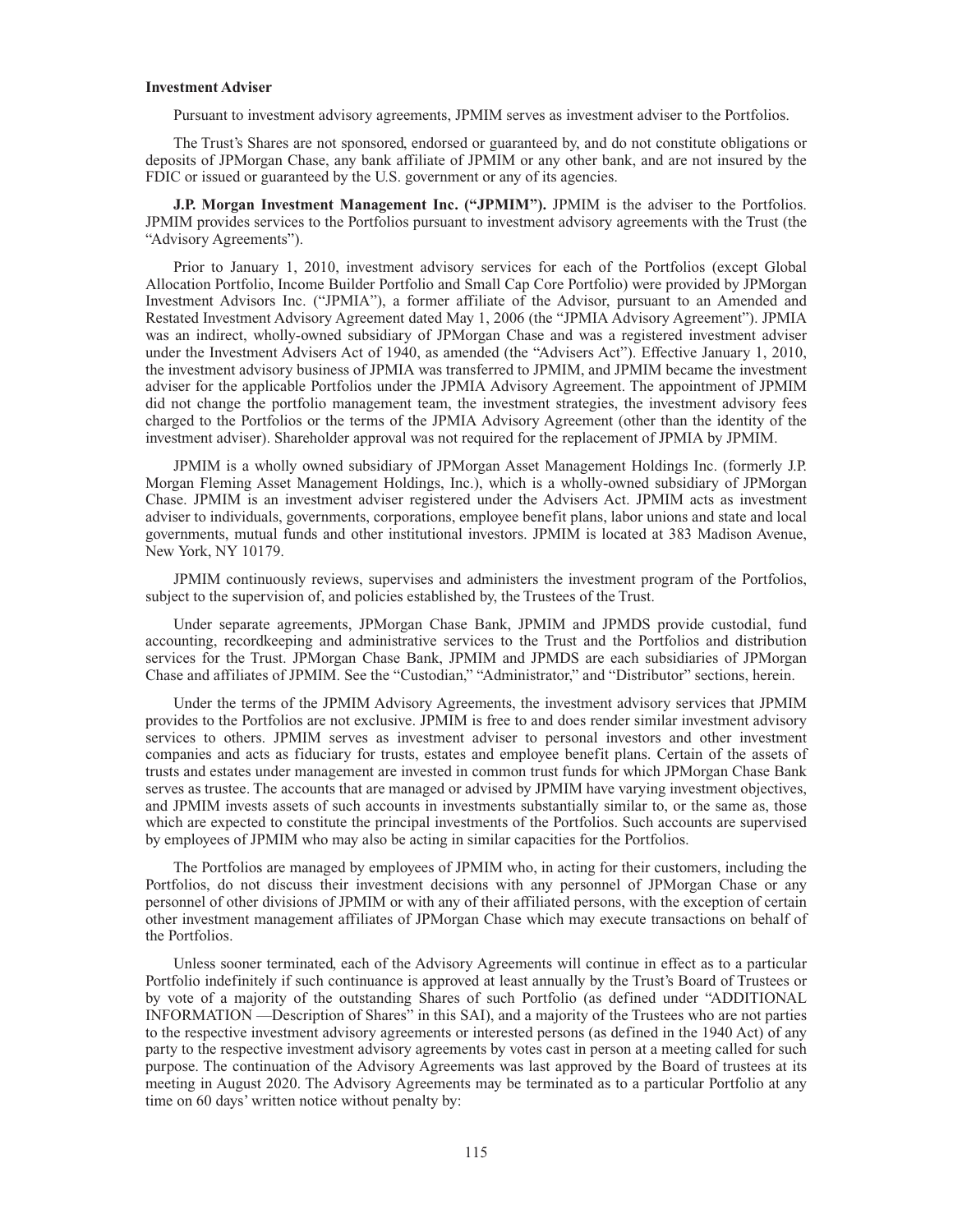- 1. the Trustees,
- 2. vote of a majority of the outstanding Shares of that Portfolio; or
- 3. the Portfolio's Adviser, as the case may be.

The Advisory Agreements also terminate automatically in the event of any assignment, as defined in the 1940 Act.

The Advisory Agreements provide that JPMIM shall not be liable for any error of judgment or mistake of law or for any loss suffered by the Trust in connection with the performance of the investment advisory agreements, except a loss resulting from a breach of fiduciary duty with respect to the receipt of compensation for services or a loss resulting from willful misfeasance, bad faith, or gross negligence on the part of JPMIM in the performance of its duties, or from reckless disregard by it of its duties and obligations thereunder.

*Advisory Fees.* For the fiscal periods indicated, the Portfolios paid the following investment advisory fees to JPMIM, and JPMIM waived investment advisory fees (amounts waived are in parentheses) (amounts in thousands).

|                             | <b>Fiscal Year Ended</b> |            |                          |        |         |                   |
|-----------------------------|--------------------------|------------|--------------------------|--------|---------|-------------------|
|                             | December 31, 2019        |            | <b>December 31, 2020</b> |        |         | December 31, 2021 |
| Portfolio                   | Paid                     | Waived     | Paid                     | Waived | Paid    | Waived            |
| Core Bond Portfolio         | \$1,346                  | (14)<br>S. | \$1,769                  | \$(75) | \$2,027 | (56)              |
| Global Allocation Portfolio | 442                      | (71)       | 536                      | (22)   | 694     | (12)              |
| Income Builder Portfolio    | 186                      | (166)      | 302                      | (74)   | 242     | (207)             |
| Mid Cap Value Portfolio     | 3,115                    | (20)       | 2,653                    | (18)   | 3,290   | (5)               |
| Small Cap Core Portfolio    | 1,192                    | (11)       | 1,088                    | (7)    | 1,452   | (3)               |
| U.S. Equity Portfolio       | 602                      | (3)        | 651                      | (2)    | 821     | (1)               |

# **Code of Ethics**

The Trust, JPMIM and JPMDS have adopted codes of ethics under Rule 17j-1 of the 1940 Act (and pursuant to Rule 204A-1 under the Advisers Act with respect to the Adviser).

The Trust's code of ethics includes policies which require "access persons" (as defined in Rule 17j-1) to: (i) place the interest of Trust shareholders first; (ii) conduct personal securities transactions in a manner that avoids any actual or potential conflict of interest or any abuse of a position of trust and responsibility; and (iii) refrain from taking inappropriate advantage of his or her position with the Trust or with a Portfolio. The Trust's code of ethics prohibits any access person from: (i) employing any device, scheme or artifice to defraud the Trust or a Portfolio; (ii) making to the Trust any untrue statement of a material fact or omit to state to the Trust or a Portfolio a material fact necessary in order to make the statements made, in light of the circumstances under which they are made, not misleading; (iii) engaging in any act, practice, or course of business which operates or would operate as a fraud or deceit upon the Trust or a Portfolio; or (iv) engaging in any manipulative practice with respect to the Trust or a Portfolio. The Trust's code of ethics permits personnel subject to the code to invest in securities, including securities that may be purchased or held by a Portfolio so long as such investment transactions are not in contravention of the above noted policies and prohibitions.

The code of ethics adopted by JPMIM, requires that all employees must: (i) place the interest of the accounts which are managed by the investment adviser first; (ii) conduct all personal securities transactions in a manner that is consistent with the code of ethics and the individual employee's position of trust and responsibility; and (iii) refrain from taking inappropriate advantage of their position. Employees of each investment adviser are also prohibited from certain mutual fund trading activity including "excessive trading" of shares of a mutual fund as described in the applicable Portfolio's Prospectuses or SAI and effecting or facilitating a mutual fund transaction to engage in market timing. The Advisers' code of ethics permits personnel subject to the code to invest in securities including securities that may be purchased or held by a Portfolio subject to certain restrictions. However, all employees are required to preclear securities trades (except for certain types of securities such as non-proprietary mutual fund shares and U.S. government securities).

JPMDS's code of ethics requires that all employees of JPMDS must: (i) place the interest of the accounts which are managed by affiliates of JPMDS first; (ii) conduct all personal securities transactions in a manner that is consistent with the code of ethics and the individual employee's position of trust and responsibility; and (iii) refrain from taking inappropriate advantage of their positions. Employees of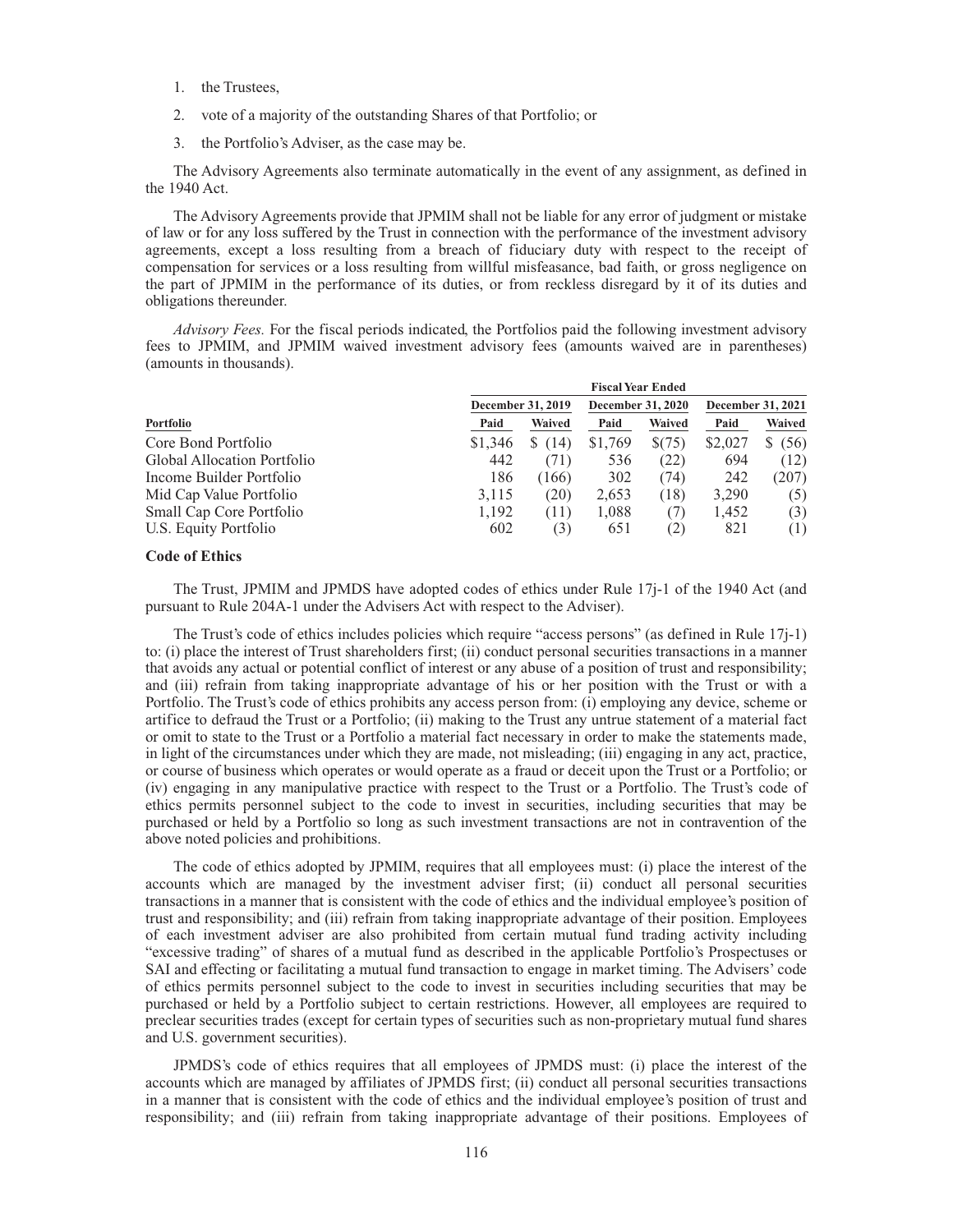JPMDS are also prohibited from certain mutual fund trading activity including excessive trading of shares of a mutual fund as such term is defined in the applicable Portfolio's Prospectuses or SAI or effecting or facilitating a mutual fund transaction to engage in market timing. JPMDS's code of ethics permits personnel subject to the code to invest in securities including securities that may be purchased or held by the Portfolios subject to the policies and restrictions in such code of ethics.

# **PORTFOLIO TRANSACTIONS**

**Investment Decisions and Portfolio Transactions.** Pursuant to the Advisory Agreements, the Advisers determine, subject to the general supervision of the Board of Trustees of the Trusts and in accordance with each Portfolio's investment objective and restrictions, which securities are to be purchased and sold by each such Portfolio and which brokers are to be eligible to execute its portfolio transactions. The Advisers operate independently in providing services to their respective clients. Investment decisions are the product of many factors in addition to basic suitability for the particular client involved. Thus, for example, a particular security may be bought or sold for certain clients even though it could have been bought or sold for other clients at the same time. Likewise, a particular security may be bought for one or more clients when one or more other clients are selling the security. In some instances, one client may sell a particular security to another client. It also happens that two or more clients may simultaneously buy or sell the same security, in which event each day's transactions in such security are, insofar as possible, averaged as to price and allocated between such clients in a manner which in the opinion of the Adviser is equitable to each and in accordance with the amount being purchased or sold by each. There may be circumstances when purchases or sales of portfolio securities for one or more clients will have an adverse effect on other clients.

**Brokerage and Research Services.** On behalf of the Portfolios, the Adviser places orders for all purchases and sales of portfolio securities, enters into repurchase agreements, and may enter into reverse repurchase agreements and execute loans of portfolio securities on behalf of a Portfolio unless otherwise prohibited.

Fixed income and debt securities and municipal bonds and notes are generally traded at a net price with dealers acting as principal for their own accounts without a stated commission. The price of the security usually includes profit to the dealers. In underwritten offerings, securities are purchased at a fixed price, which includes an amount of compensation to the underwriter, generally referred to as the underwriter's concession or discount. Transactions on stock exchanges (other than foreign stock exchanges) involve the payment of negotiated brokerage commissions. Such commissions vary among different brokers. Also, a particular broker may charge different commissions according to such factors as the difficulty and size of the transaction. Transactions in foreign securities generally involve payment of fixed brokerage commissions, which are generally higher than those in the U.S. On occasion, certain securities may be purchased directly from an issuer, in which case no commissions or discounts are paid.

In connection with portfolio transactions, the overriding objective is to obtain the best execution of purchase and sales orders. In making this determination, the Adviser considers a number of factors including, but not limited to: the price per unit of the security, the broker's execution capabilities, the commissions charged, the broker's reliability for prompt, accurate confirmations and on-time delivery of securities, the broker-dealer firm's financial condition, the broker's ability to provide access to public offerings, as well as the quality of research services provided. As permitted by Section 28(e) of the Securities Exchange Act, the Adviser may cause the Portfolios to pay a broker-dealer which provides brokerage and research services to the Adviser, the Portfolios and/or other accounts for which the Adviser exercises investment discretion an amount of commission for effecting a securities transaction for a Portfolio in excess of the amount other broker-dealers would have charged for the transaction if the Adviser determines in good faith that the greater commission is reasonable in relation to the value of the brokerage and research services provided by the executing broker-dealer viewed in terms of either a particular transaction or the Adviser's overall responsibilities to accounts over which it exercises investment discretion. Not all such services are useful or of value in advising the Portfolios. The Adviser reports to the Board of Trustees regarding overall commissions paid by the Portfolios and their reasonableness in relation to the benefits to the Portfolios. In accordance with Section 28(e) of the Securities Exchange Act and consistent with applicable SEC guidance and interpretation, the term "brokerage and research services" includes (i) advice as to the value of securities; (ii) the advisability of investing in, purchasing or selling securities; (iii) the availability of securities or of purchasers or sellers of securities; (iv) furnishing analyses and reports concerning issues, industries, securities, economic factors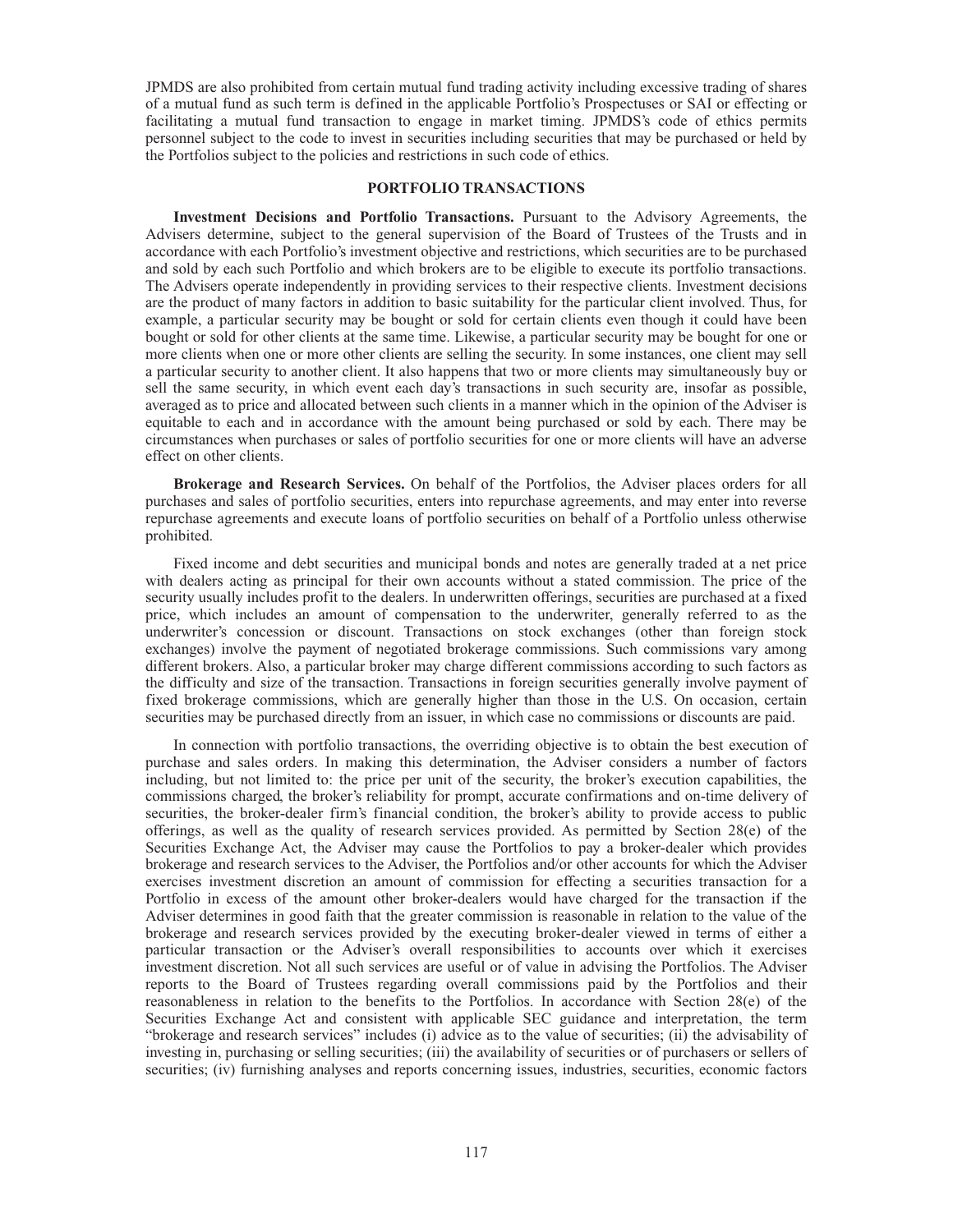and trends, portfolio strategy and the performance of accounts; and (v) effecting securities transactions and performing functions incidental thereto (such as clearance, settlement, and custody) or required by rule or regulation in connection with such transactions.

Brokerage and research services received from such broker-dealers will be in addition to, and not in lieu of, the services required to be performed by an Adviser under the Advisory Agreement. The fees that the Portfolios pay to the Adviser are not reduced as a consequence of the Adviser's receipt of brokerage and research services. To the extent the Portfolios' portfolio transactions are used to obtain such services, the brokerage commissions paid by the Portfolios may exceed those that might otherwise be paid by an amount that cannot be presently determined. Such services generally would be useful and of value to the Adviser in serving one or more of its other clients and, conversely, such services obtained by the placement of brokerage business of other clients generally would be useful to the Adviser in carrying out its obligations to the Portfolios. While such services are not expected to reduce the expenses of the Adviser, the Adviser would, through use of the services, avoid the additional expenses that would be incurred if it should attempt to develop comparable information through its own staff.

Subject to the overriding objective of obtaining the best execution of orders, the Adviser may allocate a portion of a Portfolio's brokerage transactions to affiliates of the Adviser. Under the 1940 Act, persons affiliated with a Portfolio and persons who are affiliated with such persons are prohibited from dealing with the Portfolio as principal in the purchase and sale of securities unless an exemptive order allowing such transactions is obtained from the SEC. The SEC has granted exemptive orders permitting each Portfolio to engage in principal transactions with J.P. Morgan Securities LLC, an affiliated broker, involving taxable and tax exempt money market instruments (including commercial paper, banker acceptances and medium term notes) and repurchase agreements. The orders are subject to certain conditions. An affiliated person of a Portfolio may serve as its broker in listed or over-the-counter transactions conducted on an agency basis provided that, among other things, the fee or commission received by such affiliated broker is reasonable and fair compared to the fee or commission received by non-affiliated brokers in connection with comparable transactions.

In addition, a Portfolio may not purchase securities during the existence of any underwriting syndicate for such securities of which JPMorgan Chase Bank or an affiliate is a member or in a private placement in which JPMorgan Chase Bank or an affiliate serves as placement agent, except pursuant to procedures adopted by the Board of Trustees that either comply with rules adopted by the SEC or with interpretations of the SEC's staff. Each Portfolio expects to purchase securities from underwriting syndicates of which certain affiliates of JPMorgan Chase act as a member or manager. Such purchases will be effected in accordance with the conditions set forth in Rule 10f-3 under the 1940 Act and related procedures adopted by the Trustees, including a majority of the Trustees who are not "interested persons" of a Portfolio. Among the conditions are that the issuer of any purchased securities will have been in operation for at least three years, that not more than 25% of the underwriting will be purchased by a Portfolio and all other accounts over which the same investment adviser has discretion, and that no shares will be purchased from JPMDS or any of its affiliates.

On those occasions when the Adviser deems the purchase or sale of a security to be in the best interests of a Portfolio as well as other customers, including other Portfolios, the Adviser, to the extent permitted by applicable laws and regulations, may, but is not obligated to, aggregate the securities to be sold or purchased for a Portfolio with those to be sold or purchased for other customers in order to obtain best execution, including lower brokerage commissions if appropriate. In such event, allocation of the securities so purchased or sold as well as any expenses incurred in the transaction will be made by the Adviser in the manner it considers to be most equitable and consistent with its fiduciary obligations to its customers, including the Portfolios. In some instances, the allocation procedure might not permit a Portfolio to participate in the benefits of the aggregated trade.

If a Portfolio that writes options effects a closing purchase transaction with respect to an option written by it, normally such transaction will be executed by the same broker-dealer who executed the sale of the option. The writing of options by a Portfolio will be subject to limitations established by each of the exchanges governing the maximum number of options in each class which may be written by a single investor or group of investors acting in concert, regardless of whether the options are written on the same or different exchanges or are held or written in one or more accounts or through one or more brokers. The number of options that a Portfolio may write may be affected by options written by the Adviser for other investment advisory clients. An exchange may order the liquidation of positions found to be in excess of these limits, and it may impose certain other sanctions.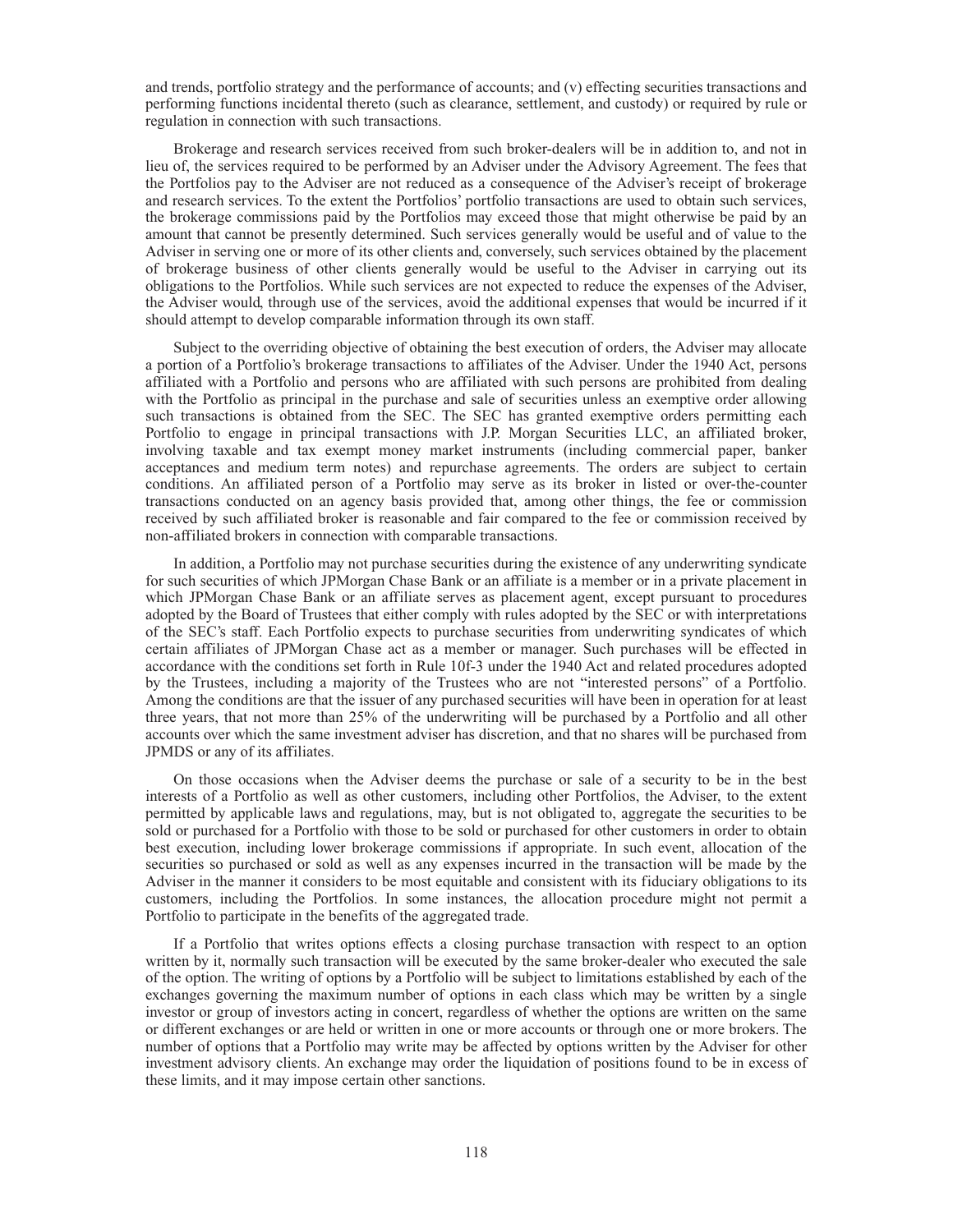Allocation of transactions, including their frequency, to various broker-dealers is determined by a Portfolio's Adviser based on its best judgment and in a manner deemed fair and reasonable to Shareholders and consistent with the Adviser's obligation to obtain the best execution of purchase and sales orders. In making this determination, the Adviser considers the same factors for the best execution of purchase and sales orders listed above. Accordingly, in selecting broker-dealers to execute a particular transaction, and in evaluating the best overall terms available, a Portfolio's Adviser is authorized to consider the brokerage and research services (as those terms are defined in Section 28(e) of the Securities Exchange Act) provided to the Portfolios and/or other accounts over which a Portfolio's Adviser exercises investment discretion. A Portfolio's Adviser may cause a Portfolio to pay a broker-dealer that furnishes brokerage and research services a higher commission than that which might be charged by another broker-dealer for effecting the same transaction, provided that a Portfolio's Adviser determines in good faith that such commission is reasonable in relation to the value of the brokerage and research services provided by such broker-dealer, viewed in terms of either the particular transaction or the overall responsibilities of a Portfolio's Adviser to the Portfolios. To the extent such services are permissible under the safe harbor requirements of Section 28(e) of the Securities Exchange Act and consistent with applicable SEC guidance and interpretation, such brokerage and research services might consist of advice as to the value of securities, the advisability of investing in, purchasing, or selling securities, the availability of securities or purchasers or sellers of securities; analyses and reports concerning issuers, industries, securities, economic factors and trends, portfolio strategy, and the performance of accounts, market data, stock quotes, last sale prices, and trading volumes. Shareholders of the Portfolios should understand that the services provided by such brokers may be useful to a Portfolio's Adviser in connection with its services to other clients and not all the services may be used by the Adviser in connection with the Portfolio.

Under the policy for JPMIM, "soft dollar" services refer to arrangements that fall within the safe harbor requirements of Section 28(e) of the Securities Exchange Act, which allow JPMIM to allocate client brokerage transactions to a broker-dealer in exchange for products or services that are research and brokerage-related and provide lawful and appropriate assistance in the performance of the investment decision-making process. These services include third party research, market data services and proprietary broker-dealer research. The Portfolios have stopped participating in soft dollar arrangements for market data services and third-party research. However, the Portfolios continue to receive proprietary research where broker-dealers typically incorporate the cost of such research into their commission structure. Many brokers do not assign a hard dollar value to the research they provide, but rather bundle the cost of such research into their commission structure. It is noted in this regard that some research that is available only under a bundled commission structure is particularly important to the investment process. The Core Bond Portfolio does not participate in soft dollar arrangements for market data services and third-party research.

The Portfolios (except the Core Bond Portfolio) began participating in soft dollar arrangements whereby a broker-dealer provides market data services and third-party research in addition to proprietary research. In order to obtain such research, the Adviser may utilize a Client Commission Arrangement ("CCA"). CCAs are agreements between an investment adviser and executing broker whereby the investment adviser and the broker agree to allocate a portion of commissions to a pool of credits maintained by the broker that are used to pay for eligible brokerage and research services. The Adviser will only enter into and utilize CCAs to the extent permitted by Section 28(e) of the Securities Exchange Act. As required by interpretive guidance issued by the SEC, any CCAs entered into by the Adviser with respect to commissions generated by these Portfolios will provide that: (1) the broker-dealer pay the research preparer directly; and (2) the broker-dealer take steps to assure itself that the client commissions that the Adviser directs it to use to pay for such services are only for eligible research under Section 28(e).

Investment decisions for each Portfolio are made independently from those for the other Portfolios or any other investment company or account managed by the Adviser. Any such other investment company or account may also invest in the same securities as the Trust. When a purchase or sale of the same security is made at substantially the same time on behalf of a given Portfolio and another Portfolio, investment company or account, the transaction will be averaged as to price, and available investments allocated as to amount, in a manner which the Adviser of the given Portfolio believes to be equitable to the Portfolio(s) and such other investment company or account. In some instances, this procedure may adversely affect the price paid or received by a Portfolio or the size of the position obtained by a Portfolio. To the extent permitted by law, the Adviser may aggregate the securities to be sold or purchased by it for a Portfolio with those to be sold or purchased by it for other Portfolios or for other investment companies or accounts in order to obtain best execution. In making investment recommendations for the Trust, the Adviser will not inquire or take into consideration whether an issuer of securities proposed for purchase or sale by the Trust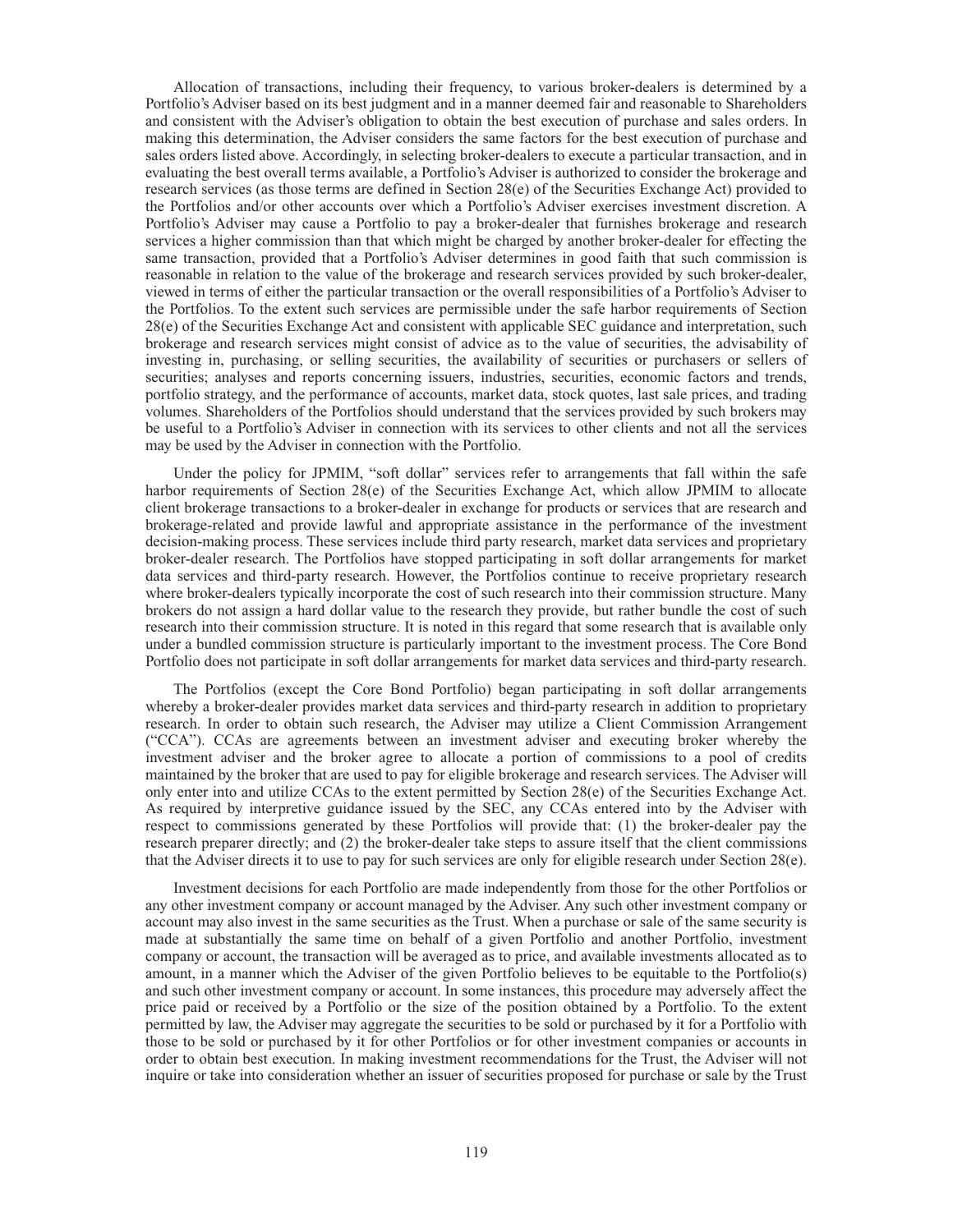is a customer of the Adviser or their parents or subsidiaries or affiliates and in dealing with its commercial customers, the Adviser and their respective parent, subsidiaries, and affiliates will not inquire or take into consideration whether securities of such customers are held by the Trust.

Effective January 2018, pursuant to the second Markets in Financial Instruments Directive ("MiFID II"), investment managers in the European Union ("EU"), including a segment of the operations of the Adviser, are required to either pay for research out of their own resources or agree with clients to have research costs paid by clients through research payment accounts that are funded out of trading commissions or by a specific client research charge, provided that the payments for research are unbundled from the payments for execution. Where such a restriction applies, the Adviser will pay for any research out of its own resources and not through soft dollars or CCAs. Additionally, MiFID II may have practical ramifications outside the EU. For example, U.S. asset managers acting under the delegated authority of an EU-based asset manager and U.S. asset managers that are part of a global asset management group with one or more EU affiliates may, in practice, have to restructure the way they procure, value and pay for research under U.S. laws and regulations to more closely align with the requirements under MiFID II. It is difficult to predict the full impact of MiFID II on the Portfolios, the Adviser and any sub-advisers, but it could increase the overall costs of entering into investments, increase the overall price of research and/or reduce access to research. Following its withdrawal from the EU on January 31, 2020, the United Kingdom has entered a transition period, during which EU law (including MiFID II) will continue to apply in the United Kingdom. Following the transition period, investment managers in the United Kingdom may still be required to comply with certain MiFID II equivalent requirements in accordance with the handbook of rules and guidance issued by the Financial Conduct Authority.

During each of the past three fiscal years, the brokerage commissions paid by the Portfolios were as follows:

|                                                                                                                                    | <b>Fiscal Year Ended</b> |                   |                   |  |  |  |
|------------------------------------------------------------------------------------------------------------------------------------|--------------------------|-------------------|-------------------|--|--|--|
| Portfolio                                                                                                                          | December 31, 2019        | December 31, 2020 | December 31, 2021 |  |  |  |
| <b>Core Bond Portfolio</b><br><b>Total Brokerage Commissions</b><br>Brokerage Commissions to Affiliated Broker/<br>Dealers         | $\mathcal{S}$            | \$                | \$                |  |  |  |
| <b>Global Allocation Portfolio</b><br><b>Total Brokerage Commissions</b><br>Brokerage Commissions to Affiliated Broker/<br>Dealers | 86,162                   | 48,487            | 38,729            |  |  |  |
| <b>Income Builder Portfolio</b><br><b>Total Brokerage Commissions</b><br>Brokerage Commissions to Affiliated Broker/<br>Dealers    | 16,922                   | 19,930            | 23,691            |  |  |  |
| <b>Mid Cap Value Portfolio</b><br><b>Total Brokerage Commissions</b><br>Brokerage Commissions to Affiliated Broker/<br>Dealers     | 55,604                   | 90,450            | 103,744           |  |  |  |
| <b>Small Cap Core Portfolio</b><br><b>Total Brokerage Commissions</b><br>Brokerage Commissions to Affiliated Broker/<br>Dealers    | 248,857                  | 287,982           | 174,757           |  |  |  |
| <b>U.S. Equity Portfolio</b><br><b>Total Brokerage Commissions</b><br>Brokerage Commissions to Affiliated Broker/<br>Dealers       | 31,574                   | 30,682            | 21,161            |  |  |  |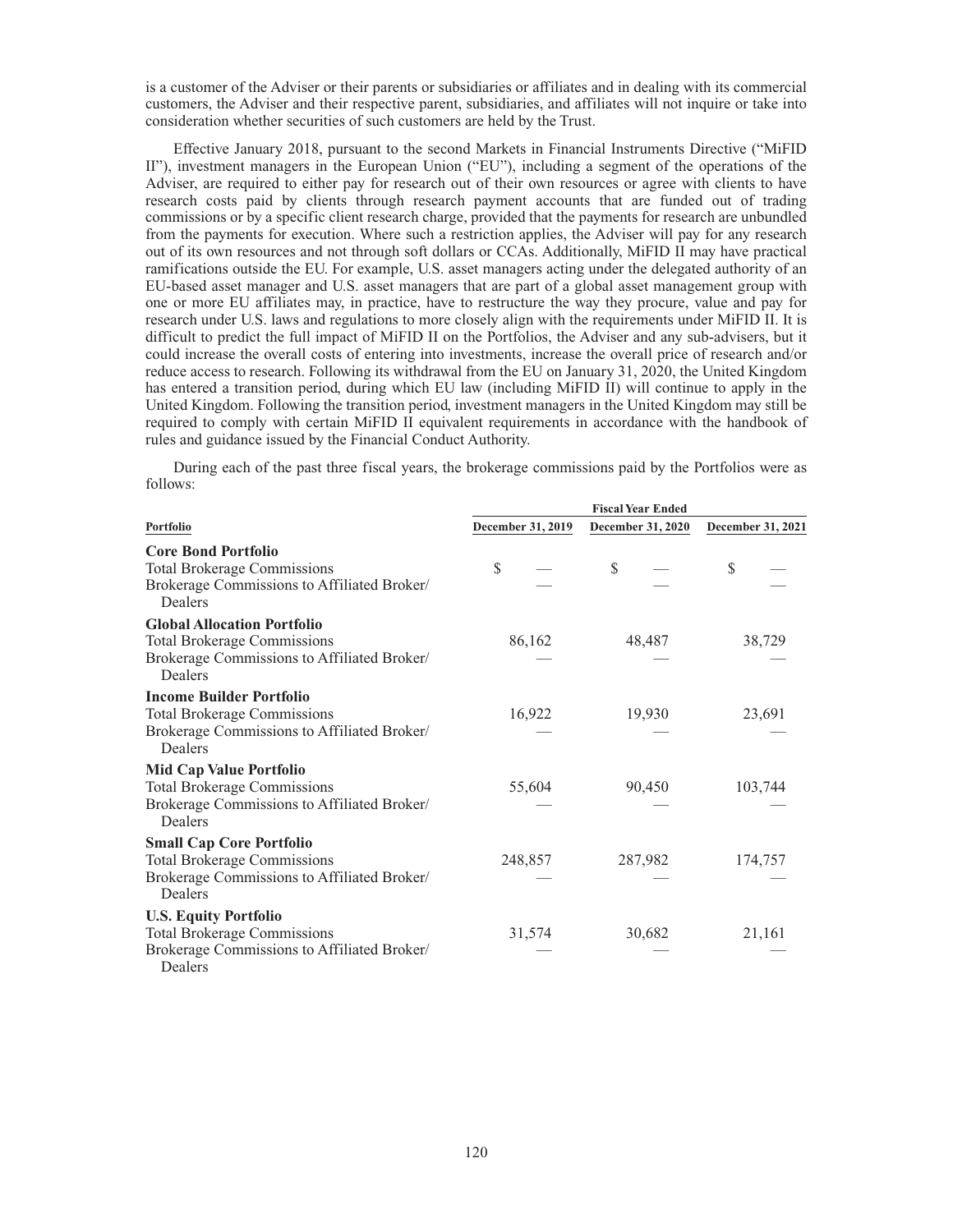| Portfolio                          | <b>Name of Broker-Dealer</b>                  | <b>Value of Securities</b><br>Owned $(000's)$ |
|------------------------------------|-----------------------------------------------|-----------------------------------------------|
| <b>Core Bond Portfolio</b>         | Bank of America Corp.                         | \$4,442                                       |
|                                    | Barclays plc                                  | 779                                           |
|                                    | Citigroup, Inc.                               | 2,975                                         |
|                                    | Credit Suisse Group AG                        | 1,362                                         |
|                                    | Dai-ichi Life Holdings, Inc.                  | 213                                           |
|                                    | Deutsche Bank AG                              | 692                                           |
|                                    | Goldman Sachs Group, Inc. (The)               | 2,996                                         |
|                                    | Hartford Financial Services Group, Inc. (The) | 82                                            |
|                                    | Lincoln National Corp.                        | 73                                            |
|                                    | MetLife, Inc.                                 | 33                                            |
|                                    | Morgan Stanley                                | 2,601                                         |
|                                    | Principal Financial Group, Inc.               | 64                                            |
|                                    | Royal Bank of Canada                          | 414                                           |
|                                    | Wells Fargo & Co.                             | 1,611                                         |
| <b>Global Allocation Portfolio</b> | AXA SA                                        | 22                                            |
|                                    | Bank of America Corp.                         | 737                                           |
|                                    | Bank of Nova Scotia (The)                     | 250                                           |
|                                    | Barclays plc                                  | 51                                            |
|                                    | Citigroup, Inc.                               | 71                                            |
|                                    | Dai-ichi Life Holdings, Inc.                  | 2                                             |
|                                    | <b>HSBC</b> Holdings plc                      | 292                                           |
|                                    | Morgan Stanley                                | 58                                            |
|                                    | Nomura Holdings, Inc.                         | 21                                            |
|                                    | <b>UBS</b> Group AG                           | 37                                            |
|                                    | Wells Fargo & Co.                             | 440                                           |
| <b>Income Builder Portfolio</b>    | AXA SA                                        | 55                                            |
|                                    | Bank of America Corp.                         | 871                                           |
|                                    | Barclays plc                                  | 47                                            |
|                                    | <b>BNP Paribas SA</b>                         | 53                                            |
|                                    | Citigroup, Inc.                               | 1,019                                         |
|                                    | Credit Suisse Group AG                        | 418                                           |
|                                    | Goldman Sachs Group, Inc. (The)               | 212                                           |
|                                    | Morgan Stanley                                | 364                                           |
|                                    | Prudential Financial, Inc.                    | 178                                           |
|                                    | <b>UBS</b> Group AG                           | 283                                           |
|                                    | Wells Fargo & Co.                             | 693                                           |
|                                    | Zurich Insurance Group AG                     | 426                                           |
| <b>Mid Cap Value Portfolio</b>     | Hartford Financial Services Group, Inc. (The) | 5,085                                         |
| <b>Small Cap Core Portfolio</b>    | Cowen, Inc., Class A                          | 373                                           |
| <b>U.S. Equity Portfolio</b>       | Bank of America Corp.                         | 544                                           |
|                                    | Hartford Financial Services Group, Inc. (The) | 133                                           |
|                                    | Morgan Stanley                                | 1,127                                         |

As of December 31, 2021, the following Portfolios held investments in securities of their regular broker-dealers as follows:

For the fiscal year ended December 31, 2021, JPMIM allocated brokerage commissions to brokers who provided broker research services for the Portfolios as follows (rounded to the nearest dollar):

| Portfolio                   | <b>Total Research Commissions</b> |
|-----------------------------|-----------------------------------|
| Core Bond Portfolio         |                                   |
| Global Allocation Portfolio | 5.504                             |
| Income Builder Portfolio    | 53                                |
| Mid Cap Value Portfolio     | 24,265                            |
| Small Cap Core Portfolio    | 64.264                            |
| U.S. Equity Portfolio       | 5.192                             |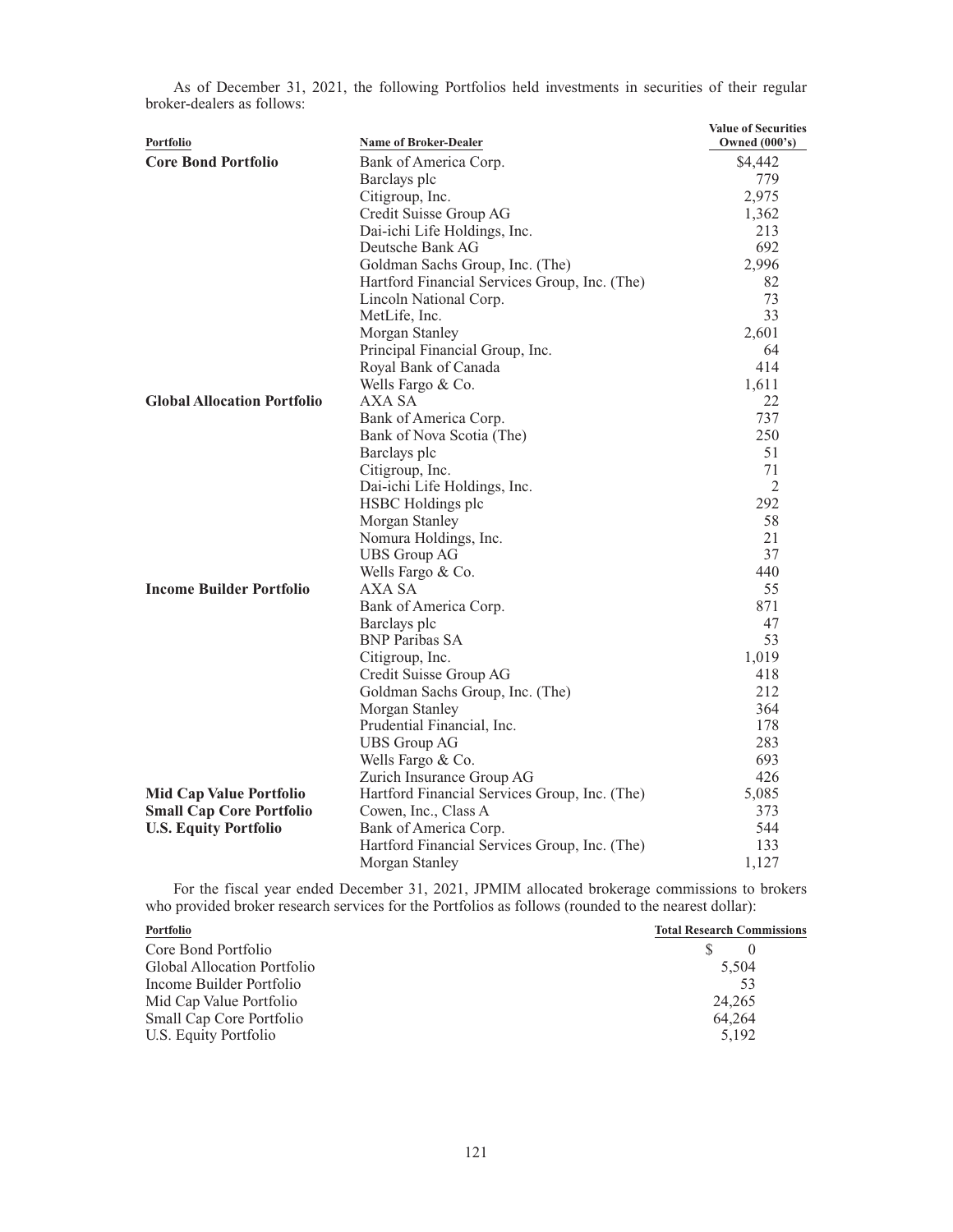# **ADMINISTRATOR**

JPMIM, 1111 Polaris Parkway, Columbus, Ohio 43240 serves as administrator for the Trust (the "Administrator"1) pursuant to an Administration Agreement dated May 1, 2006 (the "Administration Agreement").

Pursuant to the Administration Agreement, JPMIM performs or supervises all operations of each Portfolio for which it serves (other than those performed under the advisory agreement, any sub-advisory agreements, the custodian and fund accounting agreement, and the transfer agency agreement for that Portfolio). Under the Administration Agreement, JPMIM has agreed to maintain the necessary office space for the Portfolios, and to furnish certain other services required by the Portfolios with respect to each Portfolio. The Administrator prepares annual and semi-annual reports to the SEC, prepares federal and state tax returns and generally assists in all aspects of the Portfolios' operations other than those performed under the advisory agreement, any sub-advisory agreements, the custodian and fund accounting agreement, and the transfer agency agreement. JPMIM may, at its expense, subcontract with any entity or person concerning the provision of services under the Administration Agreement. J.P. Morgan Investor Services, Co. ("JPMIS"), an indirect, wholly-owned subsidiary of JPMorgan, serves as the Portfolios' subadministrator (the "Sub-administrator"). The Administrator pays JPMIS a fee for its services as the Portfolios' Sub-administrator.

If not terminated, the Administration Agreement continues in effect for annual periods beyond October 31 of each year, provided that such continuance is specifically approved at least annually by the vote of a majority of those members of the Trust's Board of Trustees who are not parties to the Administration Agreement or interested persons of any such party. The Administration Agreement may be terminated without penalty, on not less than 60 days prior written notice, by the Trust's Board of Trustees or by the Administrator. The termination of the Administration Agreement with respect to one Portfolio will not result in the termination of the Administration Agreement with respect to any other Portfolio.

*Administrator Fees.* Prior to January 1, 2019, the Administrator was entitled to a fee for its services, which is calculated daily and paid monthly, at the annual rates were 0.15% on the first \$25 billion of average daily net assets of all funds in the J.P. Morgan Funds Complex (excluding certain funds of funds and the series of J.P. Morgan Funds Complex that operate as money market funds and 0.075% of average daily net assets of all funds in the J.P. Morgan Funds Complex (excluding certain funds of funds and the series of J.P. Morgan Funds Complex that operate as money market funds over \$25 billion of such assets.

Effective January 1, 2019, the Administrator receives the following annual fee for all of the funds in the J.P. Morgan Funds Complex (excluding certain funds of funds and the series of J.P. Morgan Funds Complex that operate as money market funds) for administration services: 0.075% of the first \$10 billion of average daily net assets of the Fund, plus 0.050% of average daily net assets of the Fund between \$10 billion and \$20 billion, plus 0.025% of average daily net assets of the Fund between \$20 billion and \$25 billion, plus 0.010% of the average daily net assets of the Fund over \$25 billion

For purposes of this paragraph, the "J.P. Morgan Funds Complex" includes most of the open-end investment companies in the J.P. Morgan Funds Complex.

For the fiscal years ended December 31, 2019, 2020 and 2021, the Portfolios paid administration fees under the prior fee schedule to the Administrator as follows (amounts in thousands):

| Portfolio                   | <b>Fiscal Year Ended</b> |                   |       |                          |                                 |                   |  |
|-----------------------------|--------------------------|-------------------|-------|--------------------------|---------------------------------|-------------------|--|
|                             |                          | December 31, 2019 |       | <b>December 31, 2020</b> |                                 | December 31, 2021 |  |
|                             | Paid                     | Waived            | Paid  | Waived                   | Paid                            | Waived            |  |
| Core Bond Portfolio         | \$255                    | \$.               | \$346 |                          | \$391                           |                   |  |
| Global Allocation Portfolio |                          | (66)              |       | (76)                     | 36                              | (60)              |  |
| Income Builder Portfolio    | 4                        | (56)              |       | (67)                     | $\overbrace{\qquad \qquad }^{}$ | (80)              |  |
| Mid Cap Value Portfolio     | 362                      |                   | 308   |                          | 380                             |                   |  |
| Small Cap Core Portfolio    | 139                      |                   | 126   |                          | 168                             |                   |  |
| U.S. Equity Portfolio       | 82                       |                   | 89    |                          | 112                             |                   |  |

The Administration Agreement provides that the Administrator shall not be liable for any error of judgment or mistake of law or any loss suffered by the Portfolios in connection with the matters to which the Administration Agreement relates, except a loss resulting from willful misfeasance, bad faith, or gross negligence in the performance of its duties, or from the reckless disregard by it of its obligations and duties thereunder.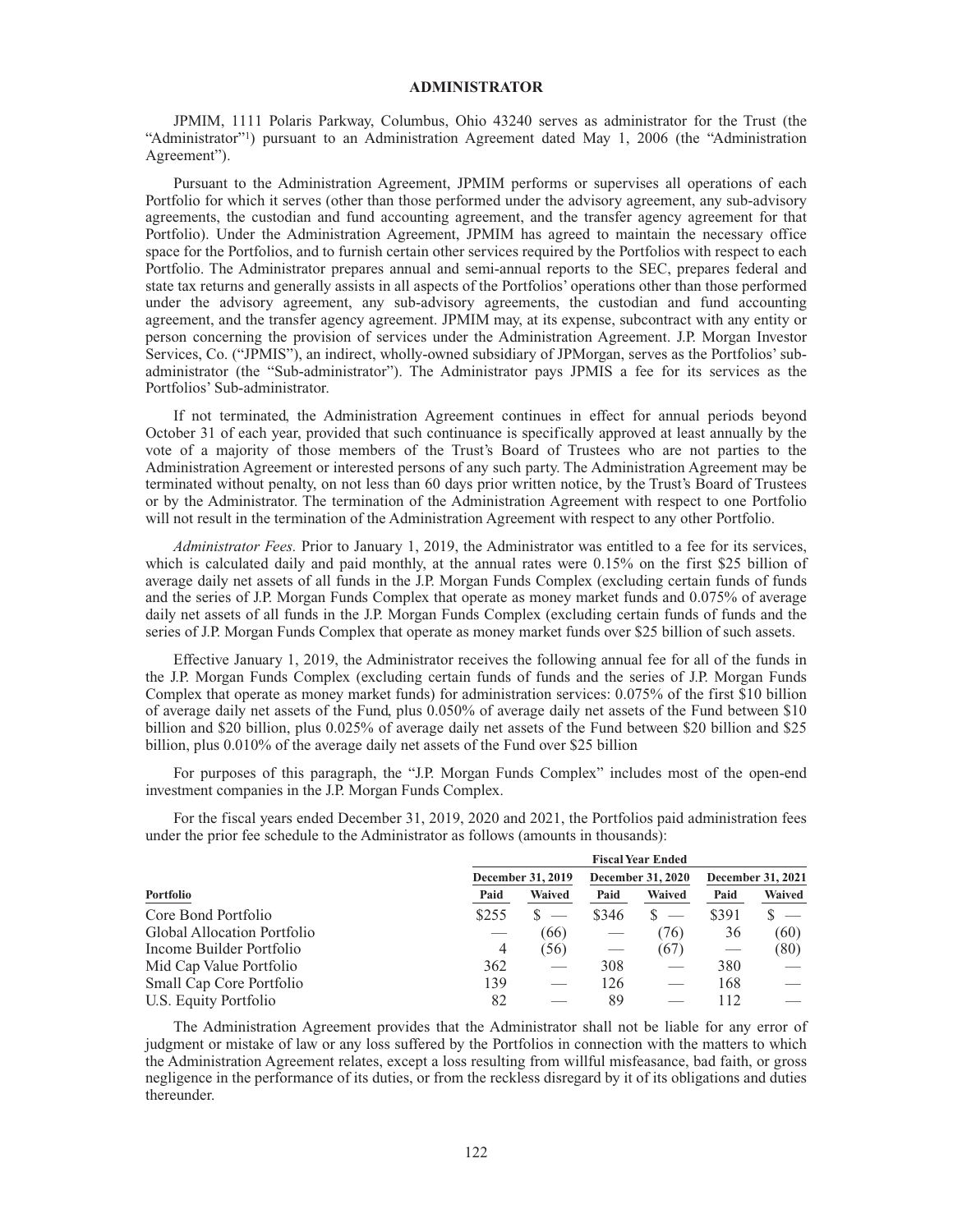# **Distributor**

Since May 1, 2005, JPMDS has served as the distributor for all the Trusts and holds itself available to receive purchase orders for each of the Portfolio's shares. In that capacity, JPMDS has been granted the right, as agent of each Trust, to solicit and accept orders for the purchase of shares of each of the Portfolios in accordance with the terms of the Distribution Agreement between the Trust and JPMDS. JPMDS is an affiliate of JPMIM, and JPMorgan Chase Bank and is a direct, wholly-owned subsidiary of JPMorgan Chase. The principal offices of JPMDS are located at 1111 Polaris Parkway, Columbus, Ohio 43240.

Unless otherwise terminated, the Distribution Agreement with JPMDS will continue in effect for annual periods beyond October 31 of each year, and will continue thereafter for successive one-year terms if approved at least annually by: (a) the vote of a majority of those members of the Board of Trustees who are not parties to the Distribution Agreement or interested persons of any such party, cast in person at a meeting for the purpose of voting on such approval, and (b) the vote of the Board of Trustees or the vote of a majority of the outstanding voting securities of the Portfolio. The Distribution Agreement may be terminated without penalty on not less than 60 days' prior written notice by the Board of Trustees, by vote of majority of the outstanding voting securities of the Portfolio or by JPMDS. The termination of the Distribution Agreement with respect to one Portfolio will not result in the termination of the Distribution Agreement with respect to any other Portfolio. The Distribution Agreement may also be terminated in the event of its assignment, as defined in the 1940 Act. JPMDS is a broker-dealer registered with the SEC and is a member of the Financial Industry Regulatory Authority ("FINRA").

The following table describes the compensation paid by the Portfolios to the principal underwriter, JPMDS, for the fiscal year ended December 31, 2021 (amounts rounded to the nearest dollar):

| Portfolio                   | <b>Total Underwriting</b><br>Discounts and<br>commissions | <b>Compensation on</b><br><b>Redemptions and</b><br><b>Repurchases</b> | <b>Brokerage</b><br><b>Commissions</b> | Other<br>Compensation* |
|-----------------------------|-----------------------------------------------------------|------------------------------------------------------------------------|----------------------------------------|------------------------|
| Core Bond Portfolio         | $S-$                                                      |                                                                        |                                        | \$858,923              |
| Global Allocation Portfolio |                                                           |                                                                        |                                        | 172,768                |
| Income Builder Portfolio    |                                                           |                                                                        |                                        | 215,438                |
| Mid Cap Value Portfolio     |                                                           |                                                                        |                                        |                        |
| Small Cap Core Portfolio    |                                                           |                                                                        |                                        | 4.298                  |
| U.S. Equity Portfolio       |                                                           |                                                                        |                                        | 44,699                 |

\* Fees paid by the Portfolio pursuant to Rule 12b-1 are provided in the "Distribution Fees" section below.

#### **Distribution Plan**

The Trust has adopted a plan of distribution pursuant to Rule 12b-1 under the 1940 Act (the "Distribution Plan") on behalf of the Class 2 shares of the applicable Portfolios, which provides that such class shall pay for distribution services a distribution fee (the "Distribution Fee"), including payments to JPMDS, at annual rates not to exceed the amounts set forth below.

JPMDS may use the Rule 12b-1 fees payable under the Distribution Plan to finance any activity that is primarily intended to result in the sale of Shares, including, but not limited to, (i) the development, formulation and implementation of marketing and promotional activities, including direct mail promotions and television, radio, magazine, newspaper, electronic and media advertising; (ii) the preparation, printing and distribution of prospectuses, statements of additional information and reports and any supplements thereto (other than prospectuses, statements of additional information and reports and any supplements thereto used for regulatory purposes or distributed to existing shareholders of each Portfolio); (iii) the preparation, printing and distribution of sales and promotional materials and sales literature (including variable insurance contract marketing materials) which is provided to various entities and individuals, including insurance companies, brokers, dealers, financial institutions, financial intermediaries, shareholders, and prospective investors in the variable insurance contracts which utilize each Portfolio as a funding vehicle ("variable insurance contract owners"); (iv) expenditures for sales or distribution support services, including meetings with and assistance to brokers, dealers, financial institutions, and financial intermediaries and in-house telemarketing support services and expenses; (v) preparation of information, analyses, surveys, and opinions with respect to marketing and promotional activities, including those based on meetings with and feedback from JPMDS's sales force and others including potential variable insurance contract owners, and insurance companies and other financial intermediaries; (vi) commissions, incentive compensation, finders' fees, or other compensation paid to, and expenses of employees of JPMDS, insurance companies (or their eligible affiliates) brokers, dealers, and other financial institutions and financial intermediaries that are attributable to any distribution and/or sales support activities,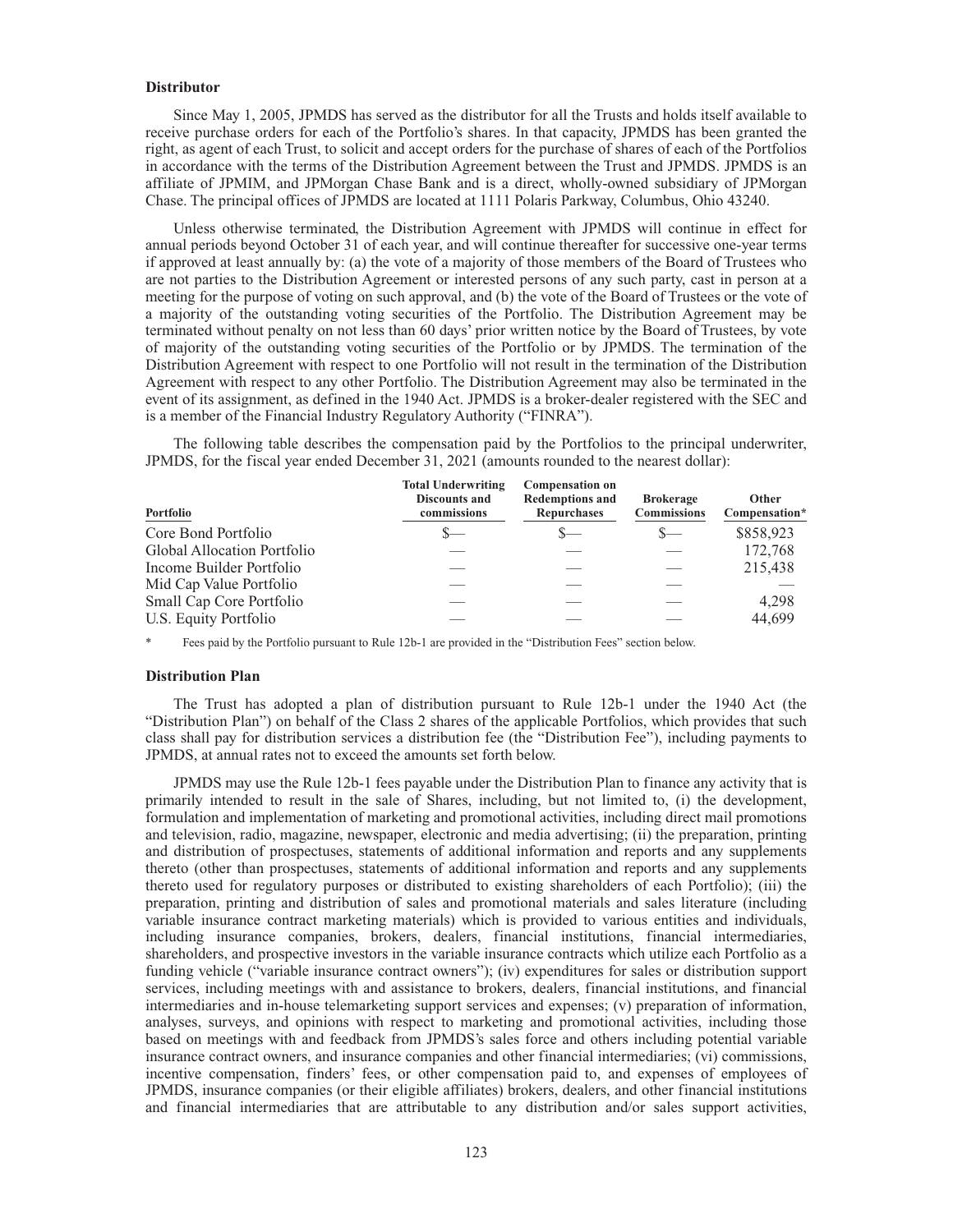including interest expenses and other costs associated with financing of such commissions, incentive compensation, other compensation, fees, and expenses; (vii) travel, promotional materials, equipment, printing, delivery and mailing costs, overhead and other office expenses of JPMDS and its sales force attributable to any distribution and/or sales support activities, including meetings with insurance companies, brokers, dealers, financial institutions and financial intermediaries in order to provide them with information regarding the Portfolios and their investment process and management; (viii) the costs of administering the Distribution Plan;  $(ix)$  expenses of organizing and conducting sales seminars; and  $(x)$ any other costs and expenses relating to any distribution and/or sales support activities. Activities intended to promote one class of shares of a Portfolio may also benefit the Portfolio's other shares and other Portfolios. Anticipated benefits to the Portfolios that may result from the adoption of the Distribution Plan are economic advantages achieved through economies of scale and enhanced viability if the Funds accumulate a critical mass.

*Class 2 Shares.* Class 2 Shares of the Portfolios pay a Distribution Fee of 0.25% of average daily net assets. Some payments under the Distribution Plan may be used to compensate intermediaries with trail or maintenance commissions in an amount not to exceed 0.25% annualized of the average daily net asset value of Class 2 Shares maintained in a Portfolio by such intermediaries' customers.

No class of shares of a Portfolio will make payments or be liable for any distribution expenses incurred by other classes of shares of any Portfolio.

Since the Distribution Fee is not directly tied to expenses, the amount of distribution fees paid by a class of a Portfolio during any year may be more or less than actual expenses incurred pursuant to the Distribution Plan. For this reason, this type of distribution fee arrangement is characterized by the staff of the SEC as being of the "compensation variety" (in contrast to "reimbursement" arrangements by which a distributor's payments are directly linked to its expenses). The shares are not liable for any distribution expenses incurred in excess of the Distribution Fee paid.

Each class of shares is entitled to exclusive voting rights with respect to matters concerning its Distribution Plan.

The Distribution Plan provides that it will continue in effect indefinitely if such continuance is specifically approved at least annually by a vote of both a majority of the Trustees and a majority of the Trustees who are not "interested persons" (as defined in the 1940 Act) of the Trusts and who have no direct or indirect financial interest in the operation of the Distribution Plan or in any agreement related to such plan ("Qualified Trustees").

The Distribution Plan may be terminated, with respect to any class of a Portfolio, at any time by a vote of a majority of the Qualified Trustees or by vote of a majority of the outstanding voting shares of the class of such Portfolio to which it applies (as defined in the 1940 Act and the rules thereunder). The Distribution Plan may not be amended to increase materially the amount of permitted expenses thereunder without the approval of the affected shareholders and may not be materially amended in any case without a vote of the majority of both the Trustees and the Qualified Trustees. Each of the Portfolios will preserve copies of any plan, agreement or report made pursuant to the Distribution Plan for a period of not less than six years from the date of the Distribution Plan, and for the first two years such copies will be preserved in an easily accessible place. The Distribution Plan requires that JPMDS shall provide to the Board of Trustees, and the Board of Trustees shall review, at least quarterly, a written report of the amounts expended (and the purposes therefore) under the Distribution Plan. The selection and nomination of Qualified Trustees shall be committed to the discretion of the disinterested Trustees (as defined in the 1940 Act) then in office.

For the fiscal periods ended December 31, 2019, 2020 and 2021, the Class 2 Shares of the Portfolios paid distribution fees as follows (amounts in thousands):

|                                    | <b>Fiscal Year Ended</b> |        |                          |        |                          |        |  |
|------------------------------------|--------------------------|--------|--------------------------|--------|--------------------------|--------|--|
|                                    | December 31, 2019        |        | <b>December 31, 2020</b> |        | <b>December 31, 2021</b> |        |  |
| Portfolio                          | Paid                     | Waived | Paid                     | Waived | Paid                     | Waived |  |
| Core Bond Portfolio                | \$454                    | $S-$   | \$709                    | $S-$   | \$859                    |        |  |
| <b>Global Allocation Portfolio</b> | 131                      |        | 142                      |        | 173                      |        |  |
| Income Builder Portfolio           | 165                      |        | 187                      |        | 215                      |        |  |
| Small Cap Core Portfolio           | 4                        |        | 3                        |        | $\overline{4}$           |        |  |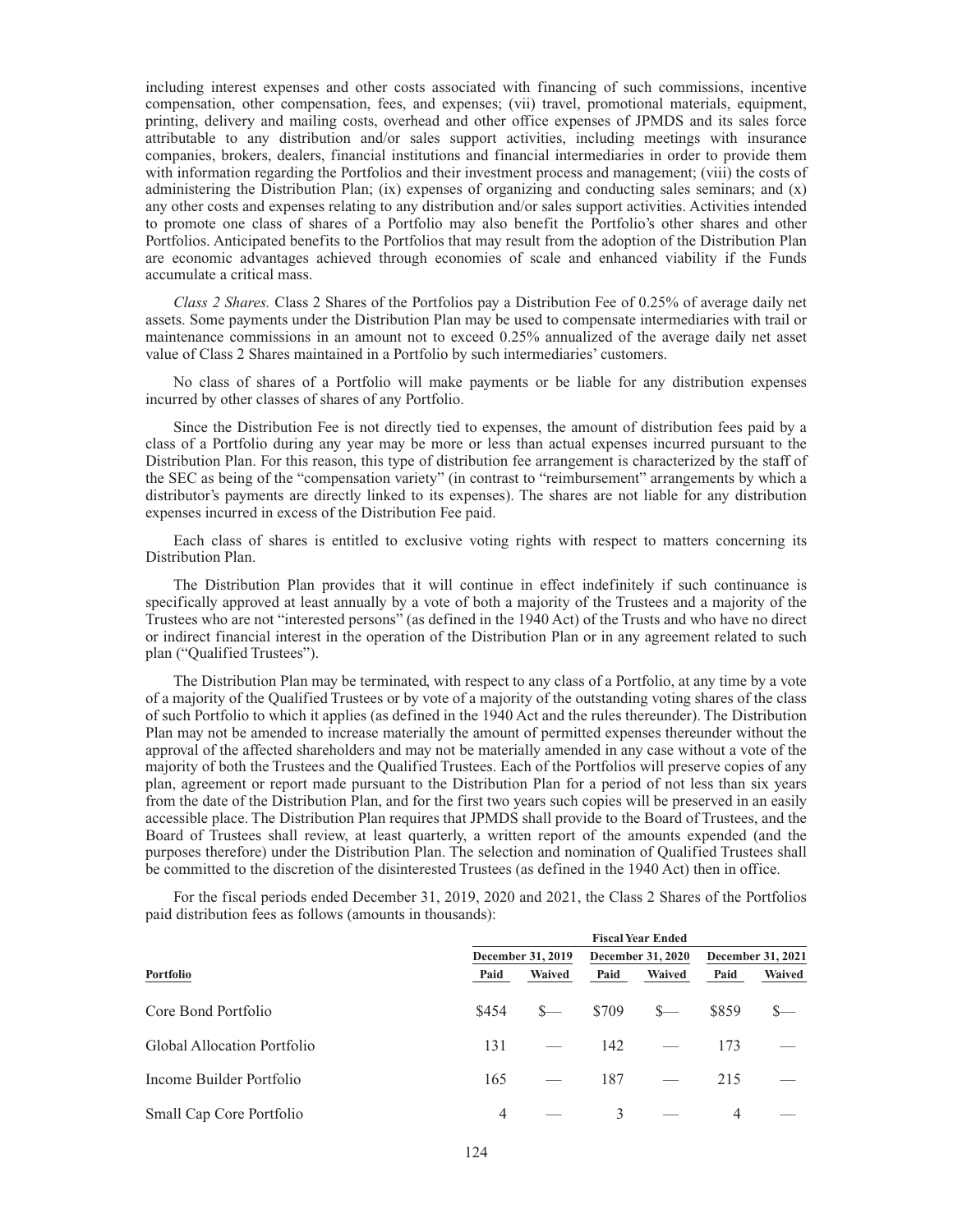| Portfolio                           | <b>Fiscal Year Ended</b> |                                                                                                                |      |                          |      |        |  |  |
|-------------------------------------|--------------------------|----------------------------------------------------------------------------------------------------------------|------|--------------------------|------|--------|--|--|
|                                     | <b>December 31, 2019</b> | <b>December 31, 2020</b>                                                                                       |      | <b>December 31, 2021</b> |      |        |  |  |
|                                     | Paid                     | Waived                                                                                                         | Paid | Waived                   | Paid | Waived |  |  |
| U.S. Equity Portfolio               |                          | $\text{\$}39$ $\text{\$} \text{---}$ $\text{\$}42$ $\text{\$} \text{---}$ $\text{\$}45$ $\text{\$} \text{---}$ |      |                          |      |        |  |  |
| <b>Custodian and Transfer Agent</b> |                          |                                                                                                                |      |                          |      |        |  |  |

#### *Custodian*

Pursuant to the Amended and Restated Global Custody and Fund Accounting Agreement with JPMorgan Chase Bank, N.A. ("JPMorgan Chase Bank"), 383 Madison Avenue, New York, New York 10179, the JPMorgan Chase Bank serves as the Custodian and Fund Accounting Agent for each Portfolio and is responsible for holding portfolio securities and cash and maintaining the books of account and records of portfolio transactions. JPMorgan Chase Bank is an affiliate of the JPMIM and JPMDS.

#### **Fees Prior to December 1, 2019**

For custodian services, each Portfolio pays to JPMorgan Chase Bank annual safekeeping fees of between 0.0006% and 0.35% of assets held by JPMorgan Chase Bank (depending on the domicile in which the asset is held), calculated monthly in arrears and fees between \$2.50 and \$80 for securities trades (depending on the domicile in which the trade is settled), as well as transaction fees on certain activities of \$2.50 to \$20 per transaction. JPMorgan Chase Bank is also reimbursed for its reasonable out-of-pocket or incidental expenses, including, but not limited to, registration and transfer fees and related legal fees.

JPMorgan Chase Bank may also be paid \$15, \$35 or \$60 per proxy (depending on the country where the issuer is located) for its service which helps facilitate the voting of proxies throughout the world. For securities in the U.S. market, this fee is waived if the Adviser votes the proxies directly.

With respect to fund accounting services, the following schedule shall be employed in the calculation of the fees payable for the services provided under the Global Custody and Fund Accounting Agreement. For purposes of determining the asset levels at which a fee applies, assets for that fund type across the entire J.P. Morgan Funds Complex shall be used.

| <b>Money Market Funds:</b>                              |                     |                       |
|---------------------------------------------------------|---------------------|-----------------------|
| Tier One                                                | First \$250 billion | $0.0013\%$            |
| Tier Two                                                | Over \$250 billion  | $0.0010\%$            |
| <b>Complex Assets<sup>1</sup> Funds:</b>                |                     |                       |
| Tier One                                                | First \$75 billion  | 0.00425%              |
| Tier Two                                                | Next \$25 billion   | $0.0040\%$            |
| Tier Three                                              | Over \$100 billion  | $0.0035\%$            |
| <b>Non-Complex Assets Funds:</b>                        |                     |                       |
| Tier One                                                | First \$75 billion  | 0.0025%               |
| Tier Two                                                | Next \$25 billion   | $0.0020\%$            |
| Tier Three                                              | Over \$100 billion  | 0.0015%               |
| <b>Other Fees:</b>                                      |                     |                       |
| Fund of Funds (for a Fund of Funds that invests in J.P. |                     |                       |
| Morgan Funds only)                                      |                     | \$17,500 <sup>2</sup> |
| Additional Share Classes (this additional class expense |                     |                       |
| applies after the fifth class)                          |                     | \$ 2,000              |
| Daily Market-based Net Asset Value Calculation for      |                     |                       |
| Money Market Funds                                      |                     | $$15,000$ per Fund    |
| Hourly Net Asset Value Calculation for Money Market     |                     |                       |
| Funds                                                   |                     | \$5,000 per Fund      |
| Floating NAV Support for Money Market Funds             |                     | \$100,000 per Fund    |

<sup>1</sup> "Complex Assets Funds" are Funds whose strategy "routinely" employs one or more of the following instrument types: Bank Loans, Exchange Traded Derivatives or CFD/Portfolio Swaps. The Funds' classification as either "Complex" or "Non-Complex" will be reviewed on at least an annual basis. Fund of Funds are excluded by both "Complex Assets Funds" and "Non-Complex Assets Funds."

<sup>2</sup> Fund of Funds are not subject to the asset based fees described above.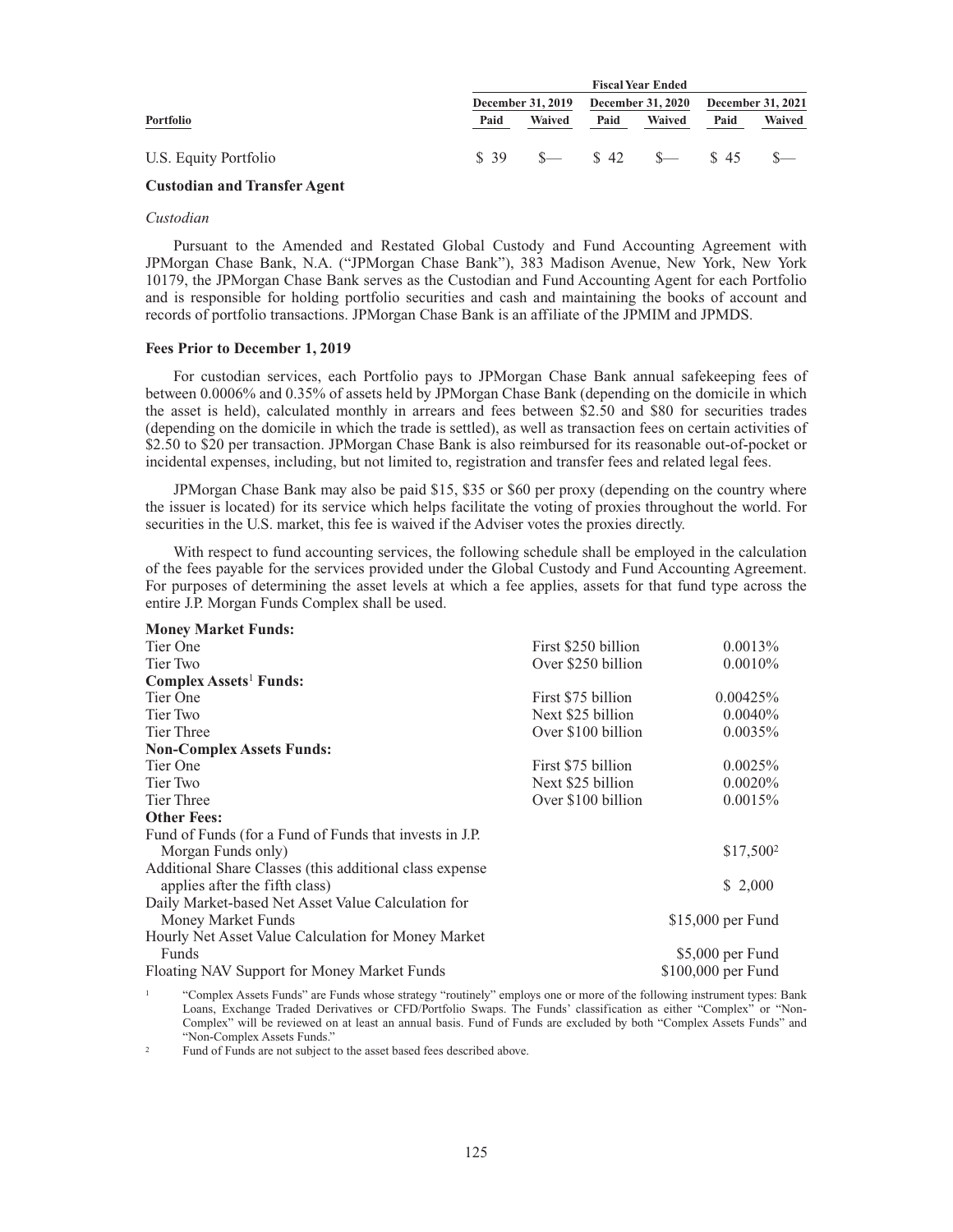Transaction fees with respect to servicing exchange traded derivatives and bank loans are included in the asset tiers noted above, as are bank loan servicing fees.

| <b>Annual Minimums:</b>                                         |                        |
|-----------------------------------------------------------------|------------------------|
| (except for certain Funds of Funds which are subject to the fee |                        |
| described above)                                                |                        |
| Money Market Funds                                              | \$15,000 per Portfolio |
| All Other Funds                                                 | \$20,000 per Portfolio |

In addition, JPMorgan Chase Bank provides derivative servicing, including, with respect to swaps, swaptions and bond and currency options. The fees for these services include a transaction fee of \$5 or \$75 per new contract (depending on whether the transaction is electronic or manual), a fee of up to \$5 or \$75 per contract amendment (including transactions such as trade amendments, cancellations, terminations, novations, option exercises, option expiries, maturities or credit events) and a daily fee of \$1.00 per contract for position management services. In addition a Fund will pay a fee of \$2.00 to \$12.25 per day for the valuation of the derivative positions covered by these services.

Pursuant to an arrangement with JPMorgan Chase Bank, custodian fees may be reduced by amounts calculated as a percentage of uninvested balances for certain Portfolios.

A Portfolio and/or its Cayman subsidiary, as applicable, may at times hold some of their assets in cash, which may subject the Fund and/or the Cayman subsidiary, as applicable, to additional risks and costs, such as increased credit exposure to the custodian bank and fees imposed for cash balances. Cash positions may also hurt the Portfolio's and/or the Cayman subsidiary's performance

### **Fund Accounting Fees**

The table below sets forth the fund accounting fees paid by the Portfolios to JPMorgan Chase Bank, N.A. for the fiscal years indicated (amounts in thousands):

|                             | <b>Fiscal Year Ended</b> |                          |                   |  |  |  |  |
|-----------------------------|--------------------------|--------------------------|-------------------|--|--|--|--|
| Fund                        | <b>December 31, 2019</b> | <b>December 31, 2020</b> | December 31, 2021 |  |  |  |  |
| Core Bond Portfolio         | \$20                     | \$20                     | \$20              |  |  |  |  |
| Global Allocation Portfolio | 20                       | 20                       | 20                |  |  |  |  |
| Income Builder Portfolio    | 20                       | 20                       | 20                |  |  |  |  |
| Mid Cap Value Portfolio     | 20                       | 20                       | 20                |  |  |  |  |
| Small Cap Core Portfolio    | 20                       | 20                       | 20                |  |  |  |  |
| U.S. Equity Portfolio       | 20                       | 20                       | 20                |  |  |  |  |

# **Fees Beginning December 1, 2019**

For custodian services beginning December 1, 2019, each Portfolio will pay to JPMorgan Chase Bank annual safekeeping fees of between 0.0005% and 0.50% of a Portfolio's assets held by JPMorgan Chase Bank (depending on the domicile in which the asset is held), calculated monthly in arrears and fees between \$2.25 and \$100 for securities trades (depending on the domicile in which the trade is settled), as well as additional transaction fees on certain activities of \$2.25 to \$50 per transaction. JPMorgan Chase Bank is also reimbursed for its reasonable out-of-pocket or incidental expenses, including, but not limited to, registration and transfer fees and related legal fees.

JPMorgan Chase Bank may also be paid for the following additional custody services:

- \$15 or \$45 per proxy (depending on the country where the issuer is located) for its service which helps facilitate the voting of proxies throughout the world. For securities in the U.S. market, this fee is waived if the Adviser votes the proxies directly;
- \$2,000 per year for account maintenance for each custody collateral control account;
- \$2.25 or \$15 for income or redemption processing (depending on whether the security is held book entry or physically); and
- \$2.50 to \$53.50 for each cash payment or receipt transaction.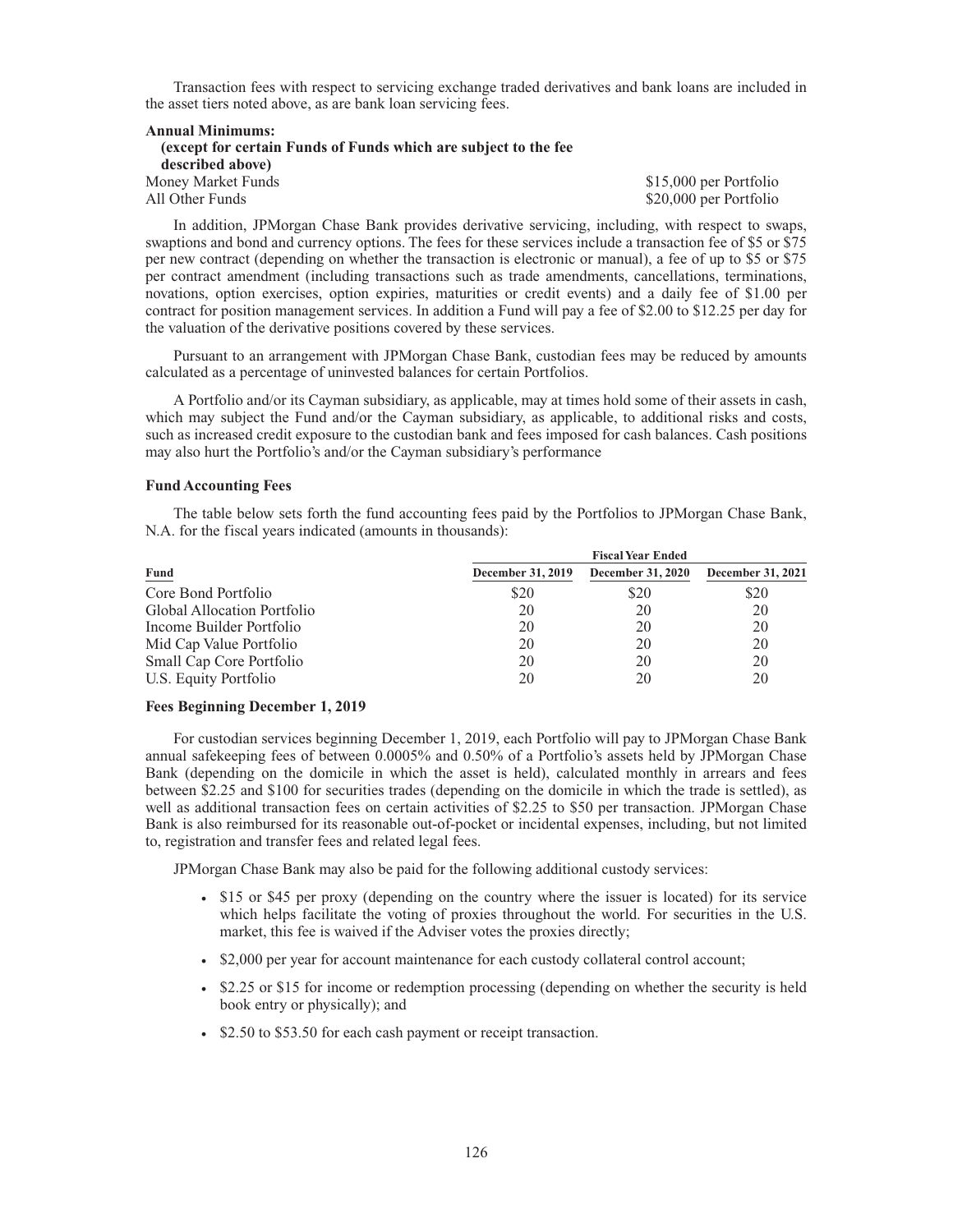With respect to fund accounting services, the following schedule shall be employed in the calculation of the fees payable for the services provided under the Global Custody and Fund Accounting Agreement. For purposes of determining the asset levels at which a fee applies, assets for that fund type across the entire J.P. Morgan Funds Complex shall be used.

| <b>All Funds except Money Market Funds:</b>     |                                |                        |
|-------------------------------------------------|--------------------------------|------------------------|
| Tier One                                        | Up to $$100$ billion           | $0.00375\%$            |
| Tier Two                                        | \$100 billion to \$175 billion | $0.0030\%$             |
| Tier Three                                      | Over \$175 billion             | $0.0020\%$             |
| <b>Other Fees:</b>                              |                                |                        |
| Additional Share Classes (this additional class |                                |                        |
| expense applies after the tenth class) (if      |                                |                        |
| applicable)                                     |                                | \$2,000 per Class      |
| <b>Annual Minimums:</b>                         |                                |                        |
| All Funds                                       |                                | \$20,000 per Portfolio |
|                                                 |                                |                        |

In addition, JPMorgan Chase Bank provides additional servicing for certain types of more complex assets. The fees for these services include a transaction fee of \$50 for each manual trade and an annual fee of \$500 for each bank loan position held by a Portfolio. In addition, JPMorgan Chase Bank will be paid fees of \$0.50 to \$4.50 per position per day for the valuation and processing of certain asset positions covered by these services.

If agreed-upon by the Trust and JPMorgan Chase Bank, custodian fees may, from time to time, be reduced by amounts calculated as a percentage of uninvested balances for certain Portfolios.

A Portfolio and/or its Cayman subsidiary, as applicable, may at times hold some of their assets in cash, which may subject the Fund and/or the Cayman subsidiary, as applicable, to additional risks and costs, such as increased credit exposure to the custodian bank and fees imposed for cash balances. Cash positions may also hurt the Portfolio's and/or the Cayman subsidiary's performance.

#### *Transfer Agent*

DST Asset Manager Solutions, Inc. ("DST" or "Transfer Agent"), 2000 Crown Colony Drive, Quincy, MA 02169, serves as each Portfolio's transfer and dividend disbursing agent. As transfer agent and dividend disbursing agent, DST is responsible for maintaining account records, detailing the ownership of Portfolio shares and for crediting income, capital gains and other changes in share ownership to shareholder accounts.

### **Securities Lending Agent**

To generate additional income, certain Portfolios may lend up to 331⁄3% of their total assets pursuant to agreements ("Borrower Agreements") requiring that the loan be continuously secured by cash. Citibank serves as securities lending agent pursuant to the Securities Lending Agency Agreement effective October 4, 2018. The Portfolios did not loan their securities or employ Citibank during their most recent fiscal year. To the extent that the Portfolios engage in securities lending during the current fiscal year, information concerning the amounts of income and fees/compensation related to securities lending activities will be included in the SAI in the Portfolios next annual update to its registration statement.

Under the Securities Lending Agency Agreement, Citibank, acting as agent for the Portfolios, loans securities to approved borrowers pursuant to the Borrower Agreements substantially in the form approved by the Board of Trustees in exchange for collateral. During the term of the loan, the Portfolio receives payments from borrowers equivalent to the dividends and interest that would have been earned on securities lend while simultaneously seeking to earn income on the investment of cash collateral in accordance with investment guidelines contained in the Securities Lending Agency Agreement. The Portfolio retains the interest on cash collateral investments but is required to pay the borrower a rebate for the use of cash collateral. The net income earned on the securities lending (after payment of rebates and the lending agent's fees) is included in the Statement of Operations as income from securities lending (net in the Portfolio's financial statements). Information on the investment of cash collateral is shown in the Schedule of Portfolio Investments (in the Portfolio's financial statements).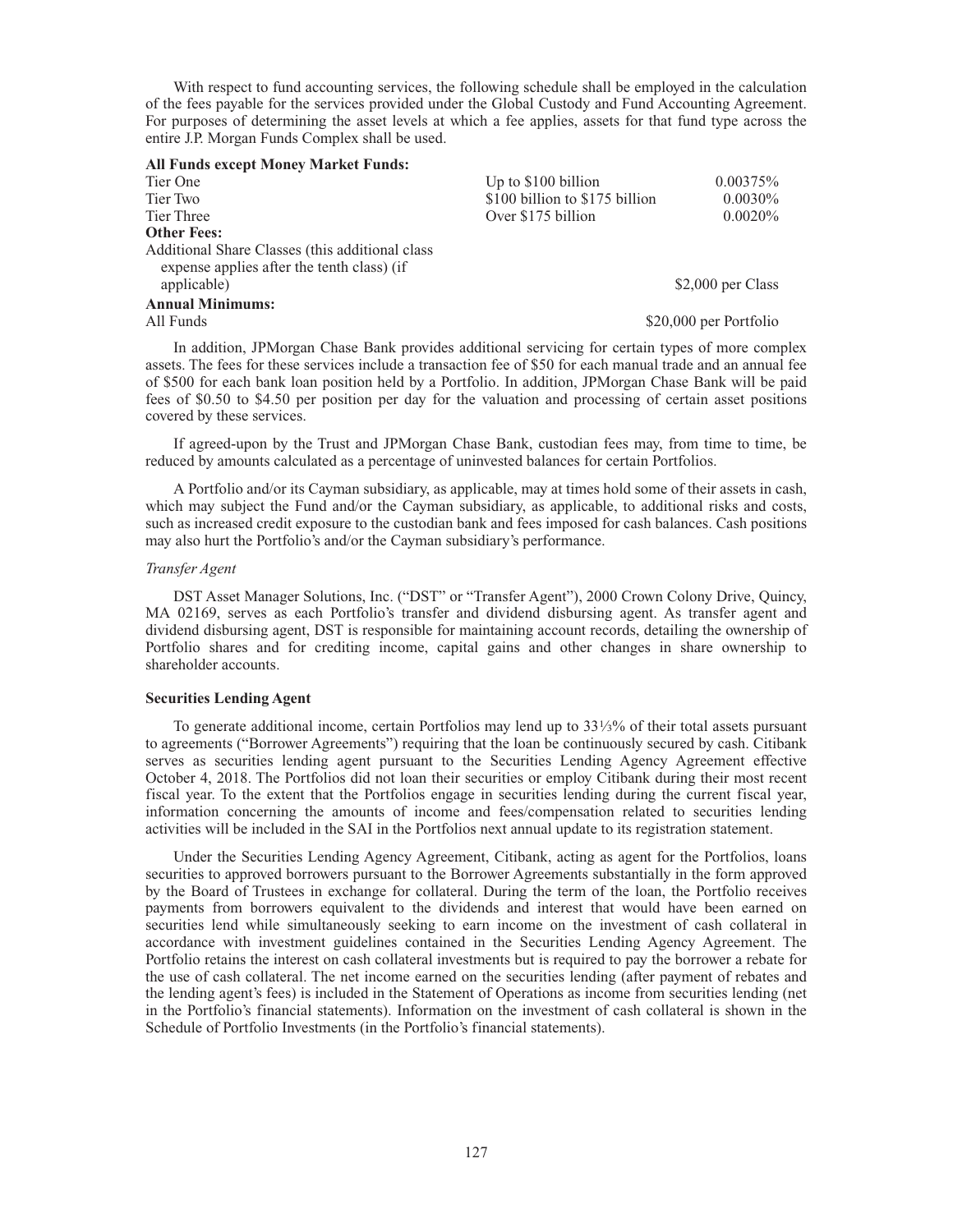Under the Securities Lending Agency Agreement, Citibank is entitled to a fee equal to 8% of (i) the investment income (net of rebates) on cash collateral delivered to Citibank on the Portfolio's behalf in respect of any loans by the Borrowers; and (ii) fees paid by a Borrower with respect to a Loan for which non-cash collateral is provided (to the extent that the Portfolios subsequently authorize Citibank to accept non-cash collateral for securities loans).

To the extent that any of the Portfolios engaged in securities lending during the fiscal year ended December 31, 2021, such Portfolios and information concerning the amounts of income and fees/ compensation related to securities lending activities are described below:

|                                                                  | <b>Global Allocation</b><br>Portfolio | <b>Income Builder</b><br>Portfolio | <b>Mid Cap Value</b><br>Portfolio | <b>Small Cap Core</b><br>Portfolio | <b>U.S. Equity</b><br>Portfolio |
|------------------------------------------------------------------|---------------------------------------|------------------------------------|-----------------------------------|------------------------------------|---------------------------------|
| Gross Income from Securities Lending<br>Activities <sup>1</sup>  | \$14,009                              | \$4,892                            | \$650                             | \$72,111                           | \$695                           |
| Fees and/or Compensation for<br>Securities Lending Activities    |                                       |                                    |                                   |                                    |                                 |
| Revenue Split <sup>2</sup>                                       | 924                                   | 282                                | 40                                | 4,725                              | 41                              |
| Cash Collateral Management<br>Fees <sup>3</sup>                  | 2,468                                 | 1,318                              | 146                               | 13,017                             | 184                             |
| Administrative Fees                                              |                                       |                                    |                                   |                                    |                                 |
| Indemnification Fees                                             |                                       |                                    |                                   |                                    |                                 |
| Rebates to Borrowers                                             | 5                                     | (295)                              | (50)                              | (2,465)                            | (49)                            |
| Others Fees                                                      |                                       |                                    |                                   |                                    |                                 |
| Aggregate Fees/Compensation for<br>Securities Lending Activities | 3,397                                 | 1,305                              | 137                               | 15,278                             | 176                             |
| Net Income from the Securities<br>Lending Activities             | 10,613                                | 3,587                              | 513                               | 56,833                             | 519                             |

<sup>1</sup> Gross income includes income from the reinvestment of cash collateral, premium income (i.e. rebates paid by borrowers to the Fund), management fees from a pooled cash collateral reinvestment vehicle that are deducted from the vehicle's assets before income is distributed, and any other income.

<sup>2</sup> Revenue split represents the share of revenue generated by securities lending program and paid to Citibank, N.A..

Cash collateral is reinvested in certain JPMorgan money market funds that are advised by JPMIM ("money market funds"). Cash collateral management fees include the fees and expenses deducted from the money market funds. The contractual management fees are derived using the Total Annual Fund Operating Expenses after Fee Waivers and/or Expense Reimbursements from the money market funds' most recently available prospectus. Actual fees incurred by the Money Market Funds may differ due to other expenses, fee waivers and expense reimbursements.

#### **INDEPENDENT REGISTERED PUBLIC ACCOUNTING FIRM**

The independent registered public accounting firm for the Trust and the Portfolios is PricewaterhouseCoopers LLP. PricewaterhouseCoopers LLP conducts an annual audit of the financial statements of each of the Portfolios and assists in the preparation and/or review of each Portfolio's federal and state income tax returns.

### **TRUST COUNSEL**

The law firm of Dechert LLP, 1095 Avenue of the Americas, New York, NY 10036-6797, is counsel to the Trust.

# **PORTFOLIO MANAGERS**

#### **Portfolio Managers' Other Accounts Managed\***

The following table shows information regarding all of the other accounts for which advisory fees are not based on the performance of the accounts that are managed by each portfolio manager of the Portfolios as of December 31, 2021:

|                                              |                                        | <b>Non-Performance Based Fee Advisory Accounts</b> |                                                   |                                     |                                        |                                     |  |  |
|----------------------------------------------|----------------------------------------|----------------------------------------------------|---------------------------------------------------|-------------------------------------|----------------------------------------|-------------------------------------|--|--|
|                                              |                                        | <b>Registered Investment</b><br><b>Companies</b>   | <b>Other Pooled Investment</b><br><b>Vehicles</b> |                                     |                                        | <b>Other Accounts</b>               |  |  |
|                                              | <b>Number</b><br>of<br><b>Accounts</b> | <b>Total Assets</b><br>(Sthousands)                | <b>Number</b><br>оf<br>Accounts                   | <b>Total Assets</b><br>(Sthousands) | <b>Number</b><br>of<br><b>Accounts</b> | <b>Total Assets</b><br>(Sthousands) |  |  |
| <b>Core Bond Portfolio</b><br>Richard Figuly | 29                                     | \$78,381,612                                       | -15                                               | \$19,379,111                        | - 20                                   | \$ 5,147,409                        |  |  |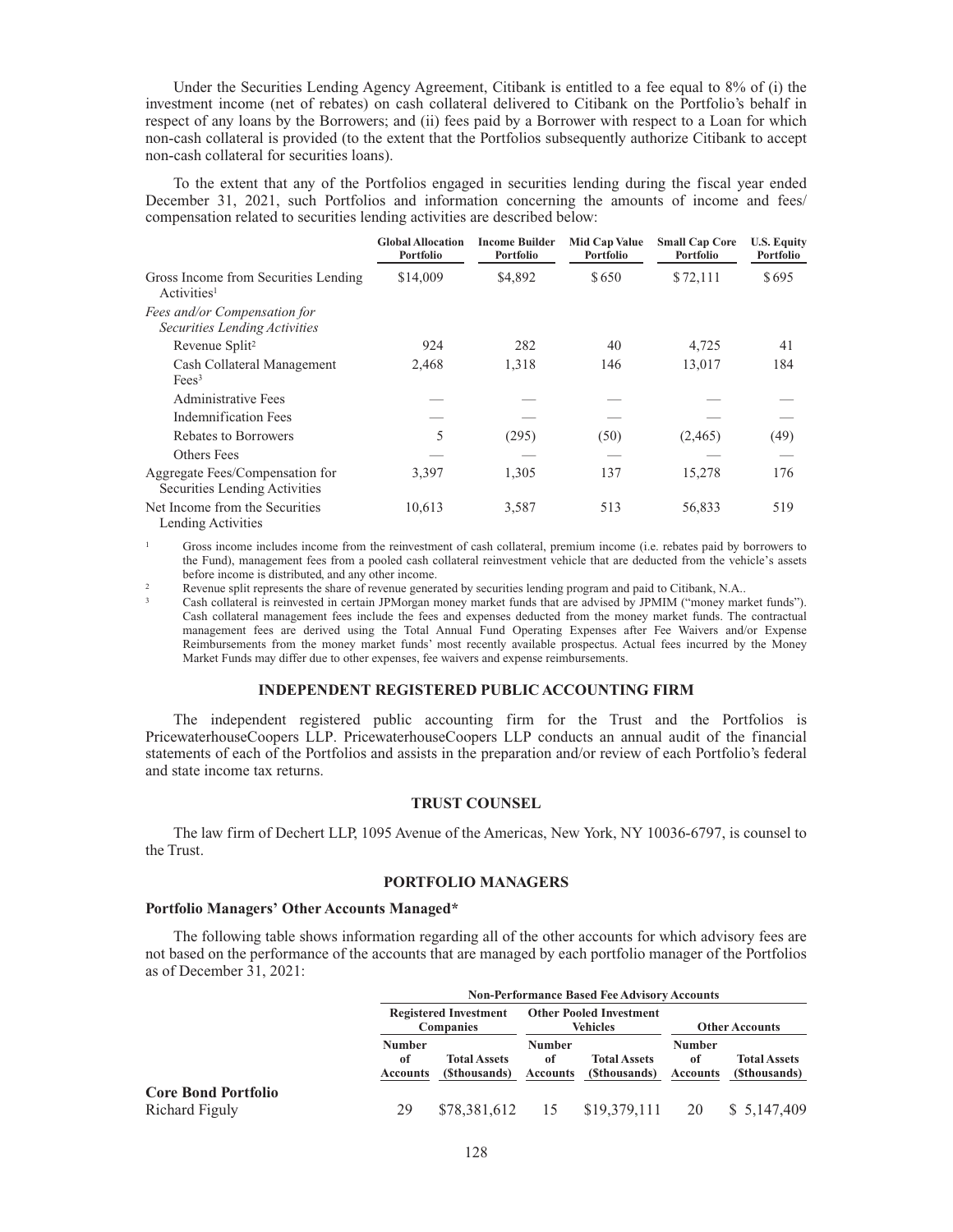|                                    | <b>Non-Performance Based Fee Advisory Accounts</b> |                                           |                                        |                                                   |                                        |                                     |
|------------------------------------|----------------------------------------------------|-------------------------------------------|----------------------------------------|---------------------------------------------------|----------------------------------------|-------------------------------------|
|                                    |                                                    | <b>Registered Investment</b><br>Companies |                                        | <b>Other Pooled Investment</b><br><b>Vehicles</b> |                                        | <b>Other Accounts</b>               |
|                                    | <b>Number</b><br>of<br><b>Accounts</b>             | <b>Total Assets</b><br>(\$thousands)      | <b>Number</b><br>of<br><b>Accounts</b> | <b>Total Assets</b><br>(Sthousands)               | <b>Number</b><br>of<br><b>Accounts</b> | <b>Total Assets</b><br>(Sthousands) |
| Justin Rucker                      | 15                                                 | \$51,835,082                              | 6                                      | \$14,937,787                                      | 26                                     | \$8,117,360                         |
| <b>Steven Lear</b>                 | 17                                                 | 81,214,665                                | 5                                      | 16,981,575                                        | 14                                     | 2,089,812                           |
| <b>Global Allocation Portfolio</b> |                                                    |                                           |                                        |                                                   |                                        |                                     |
| Jeffrey A. Geller                  | 45                                                 | 99,962,603                                | 46                                     | 63,016,579                                        | 20                                     | 16,237,227                          |
| Michael H. Feser                   | 13                                                 | 33,953,098                                | 3                                      | 1,384,544                                         | 11                                     | 2,761,696                           |
| Eric J. Bernbaum                   | 6                                                  | 20,898,461                                | 12                                     | 39,170,767                                        | $\overline{2}$                         | 123,087                             |
| Grace Koo                          | 19                                                 | 24,592,717                                | 1                                      | 266,758                                           | $\boldsymbol{0}$                       | $\theta$                            |
| Philip Camporeale Jr.              | $\overline{2}$                                     | 6,498,569                                 | $\mathbf{1}$                           | 266,758                                           | $\boldsymbol{0}$                       | $\boldsymbol{0}$                    |
| <b>Income Builder Portfolio</b>    |                                                    |                                           |                                        |                                                   |                                        |                                     |
| Michael Schoenhaut                 | 10                                                 | 14,070,452                                | 11                                     | 40,099,903                                        | 1                                      | 119,630                             |
| Eric J. Bernbaum                   | 6                                                  | 20,922,877                                | 12                                     | 39,170,767                                        | $\overline{2}$                         | 123,087                             |
| Jeffrey A. Geller                  | 45                                                 | 99,987,019                                | 46                                     | 63,016,579                                        | 20                                     | 16,237,227                          |
| Gary Herbert                       | 6                                                  | 24,439,003                                | 8                                      | 22,239,715                                        | 9                                      | 2,926,706                           |
| <b>Mid Cap Value Portfolio</b>     |                                                    |                                           |                                        |                                                   |                                        |                                     |
| Jonathan Simon                     | 18                                                 | 37,508,024                                | 6                                      | 11,613,390                                        | 40                                     | 2,558,737                           |
| Lawrence Playford                  | 18                                                 | 38,130,062                                | $\overline{2}$                         | 2,567,679                                         | 34                                     | 1,897,164                           |
| <b>Small Cap Core Portfolio</b>    |                                                    |                                           |                                        |                                                   |                                        |                                     |
| Phillip D. Hart                    | 14                                                 | 6,735,315                                 | $\overline{c}$                         | 1,040,541                                         | $\mathfrak{Z}$                         | 999,702                             |
| Wonseok Choi                       | 16                                                 | 8,524,159                                 | 1                                      | 218,951                                           | 3                                      | 999,702                             |
| Jonathan L. Tse                    | 14                                                 | 7,978,462                                 | 1                                      | 218,951                                           | 3                                      | 999,702                             |
| Akash Gupta                        | 13                                                 | 6,735,291                                 | 1                                      | 218,951                                           | 3                                      | 999,702                             |
| <b>U.S. Equity Portfolio</b>       |                                                    |                                           |                                        |                                                   |                                        |                                     |
| <b>Scott Davis</b>                 | 13                                                 | 27,974,835                                | 5                                      | 13,633,757                                        | 29                                     | 15,754,403                          |
| David Small                        | 18                                                 | 35,545,023                                | $\boldsymbol{7}$                       | 14,215,089                                        | 26                                     | 6,309,774                           |
| Shilpee Raina                      | 11                                                 | 33, 133, 172                              | $\overline{2}$                         | 4,282,024                                         | 12                                     | 7,583,395                           |

The following table shows information on the other accounts managed by each portfolio manager of the Portfolios that have advisory fees wholly or partly based on performance as of December 31, 2021:

|                                    |                                        | <b>Performance Based Fee Advisory Accounts</b>                                                        |                                        |                                     |                                        |                                      |  |  |
|------------------------------------|----------------------------------------|-------------------------------------------------------------------------------------------------------|----------------------------------------|-------------------------------------|----------------------------------------|--------------------------------------|--|--|
|                                    |                                        | <b>Other Pooled Investment</b><br><b>Registered Investment</b><br><b>Vehicles</b><br><b>Companies</b> |                                        |                                     | <b>Other Accounts</b>                  |                                      |  |  |
|                                    | <b>Number</b><br>of<br><b>Accounts</b> | <b>Total Assets</b><br>(Sthousands)                                                                   | <b>Number</b><br>of<br><b>Accounts</b> | <b>Total Assets</b><br>(Sthousands) | <b>Number</b><br>of<br><b>Accounts</b> | <b>Total Assets</b><br>(\$thousands) |  |  |
| <b>Core Bond Portfolio</b>         |                                        |                                                                                                       |                                        |                                     |                                        |                                      |  |  |
| Richard Figuly                     | $\theta$                               | \$0                                                                                                   | 0                                      | \$<br>$\mathbf{0}$                  |                                        | \$1,378,619                          |  |  |
| Justin Rucker                      |                                        | $\theta$                                                                                              | 0                                      | $\theta$                            |                                        | 1,378,619                            |  |  |
| <b>Steven Lear</b>                 | 0                                      | $\theta$                                                                                              | 0                                      | $\theta$                            | 0                                      |                                      |  |  |
| <b>Global Allocation Portfolio</b> |                                        |                                                                                                       |                                        |                                     |                                        |                                      |  |  |
| Jeffrey A. Geller                  | $\theta$                               | $\Omega$                                                                                              | 0                                      | $\theta$                            |                                        | 505,028                              |  |  |
| Michael H. Feser                   |                                        | $\theta$                                                                                              |                                        | $\theta$                            | 0                                      | $_{0}$                               |  |  |
| Eric J. Bernbaum                   |                                        | $\theta$                                                                                              |                                        | 0                                   | 0                                      | 0                                    |  |  |
| Grace Koo                          |                                        | $\theta$                                                                                              |                                        | $\theta$                            | 0                                      |                                      |  |  |
| Philip Camporeale Jr.              |                                        | 0                                                                                                     |                                        | $\theta$                            | 0                                      | $\theta$                             |  |  |
| <b>Income Builder Portfolio</b>    |                                        |                                                                                                       |                                        |                                     |                                        |                                      |  |  |
| Michael Schoenhaut                 |                                        | $\theta$                                                                                              | 0                                      | $\theta$                            | 0                                      |                                      |  |  |
| Eric J. Bernbaum                   |                                        | $\theta$                                                                                              | 0                                      | $\Omega$                            | 0                                      |                                      |  |  |
| Jeffrey A. Geller                  |                                        |                                                                                                       |                                        | $\theta$                            |                                        | 505,028                              |  |  |
| Gary Herbert                       | 0                                      | 0                                                                                                     | 0                                      | $\theta$                            |                                        | 2,950,115                            |  |  |
| <b>Mid Cap Value Portfolio</b>     |                                        |                                                                                                       |                                        |                                     |                                        |                                      |  |  |
| Jonathan Simon                     | 0                                      | $\Omega$                                                                                              | $\theta$                               | $\mathbf{0}$                        |                                        | 123,569                              |  |  |
| Lawrence Playford                  | $\theta$                               | $\theta$                                                                                              | 0                                      | $\theta$                            |                                        | 123,569                              |  |  |
| <b>Small Cap Core Portfolio</b>    |                                        |                                                                                                       |                                        |                                     |                                        |                                      |  |  |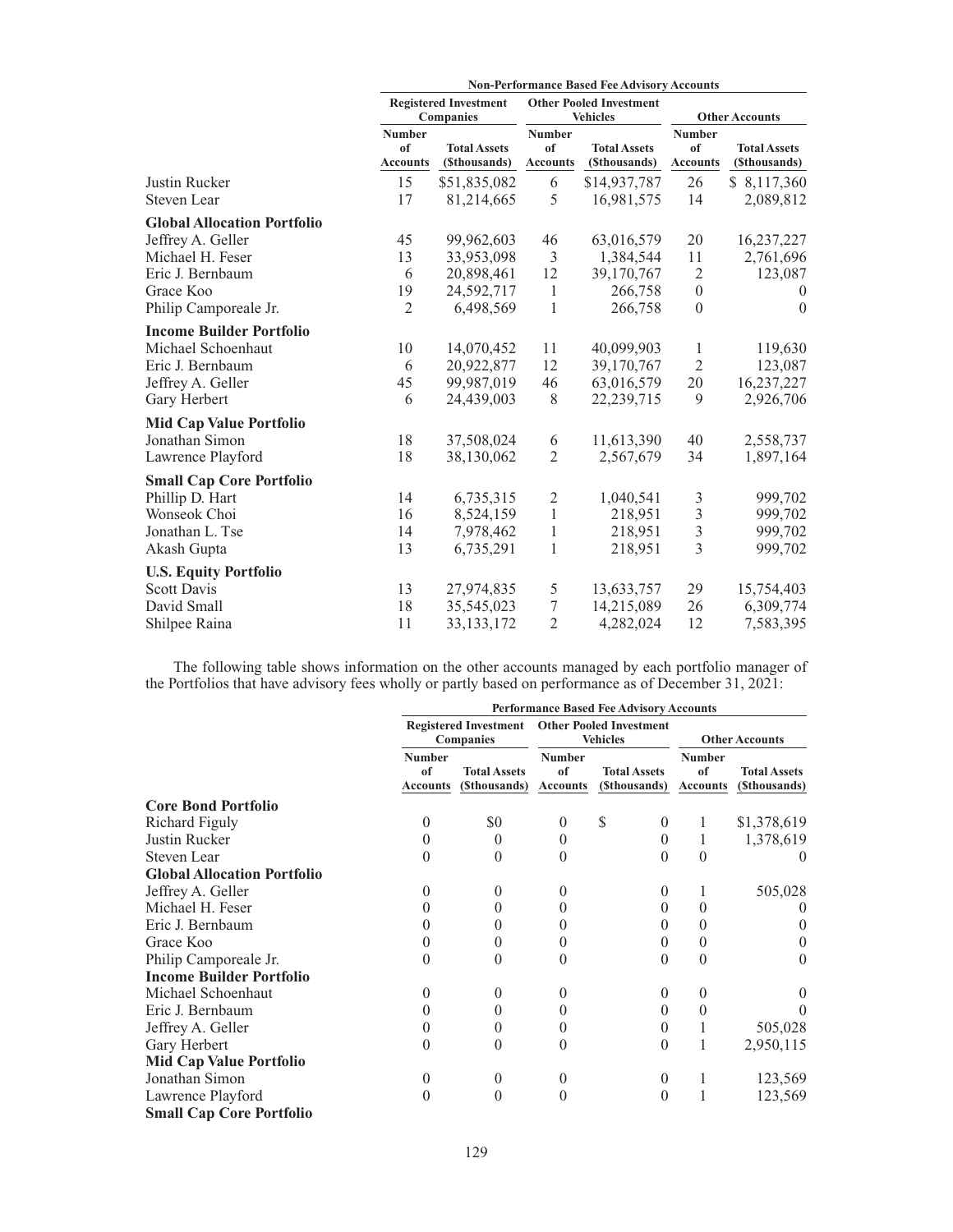| <b>Performance Based Fee Advisory Accounts</b> |                                     |                                        |                                     |                                                                  |                                     |  |  |
|------------------------------------------------|-------------------------------------|----------------------------------------|-------------------------------------|------------------------------------------------------------------|-------------------------------------|--|--|
| <b>Companies</b>                               |                                     |                                        |                                     | <b>Other Accounts</b>                                            |                                     |  |  |
| <b>Number</b><br>of<br><b>Accounts</b>         | <b>Total Assets</b><br>(Sthousands) | <b>Number</b><br>of<br><b>Accounts</b> | <b>Total Assets</b><br>(Sthousands) | <b>Number</b><br>of<br><b>Accounts</b>                           | <b>Total Assets</b><br>(Sthousands) |  |  |
|                                                | \$0                                 | 0                                      | S<br>0                              |                                                                  | S<br>$\theta$                       |  |  |
|                                                |                                     |                                        |                                     |                                                                  | $\theta$                            |  |  |
|                                                | $\theta$                            |                                        |                                     |                                                                  | $\theta$                            |  |  |
|                                                |                                     |                                        |                                     |                                                                  | $\theta$                            |  |  |
|                                                |                                     |                                        |                                     |                                                                  |                                     |  |  |
|                                                | $\Omega$                            |                                        | 3,519,725                           | 2                                                                | 1,415,386                           |  |  |
|                                                | $\theta$                            |                                        | 0                                   |                                                                  | 1,766,324                           |  |  |
|                                                |                                     |                                        |                                     |                                                                  | 969,435                             |  |  |
|                                                |                                     |                                        |                                     | Registered Investment Other Pooled Investment<br><b>Vehicles</b> |                                     |  |  |

The total value and number of accounts managed by a portfolio manager may include sub-accounts of asset allocation, multimanaged and other accounts.

#### **Potential Conflicts of Interest**

#### **JPMIM**

JPMIM1 and/or its affiliates (the "Affiliates" and, together, "JPMorgan") provide an array of discretionary and non-discretionary investment management services and products to institutional clients and individual investors. In addition, JPMorgan is a diversified financial services firm that provides a broad range of services and products to its clients and is a major participant in the global currency, equity, commodity, fixed-income and other markets in which a Portfolio invests or will invest. Investors should carefully review the following, which describes potential and actual conflicts of interest that JPMorgan can face in the operation of its investment management services. JPMorgan and the Portfolios have adopted policies and procedures reasonably designed to appropriately prevent, limit or mitigate the conflicts of interest described below. In addition, many of the activities that create these conflicts of interest are limited and/or prohibited by law, unless an exception is available.

This section is not, and is not intended to be, a complete enumeration or explanation of all of the potential conflicts of interest that may arise. Additional information about potential conflicts of interest regarding JPMIM and JPMorgan is set forth in JPMIM's Form ADV. A copy of Part 1 and Part 2A of JPMIM's and each other Adviser's or Sub-Adviser's Form ADV is available on the SEC's website (www.adviserinfo.sec.gov).

**Acting for Multiple Clients.** In general, JPMIM faces conflicts of interest when it renders investment advisory services to several clients and, from time to time, provides dissimilar investment advice to different clients. For example, when funds or accounts managed by JPMIM ("Other Accounts") engage in short sales of the same securities held by a Portfolio, JPMIM could be seen as harming the performance of a Portfolio for the benefit of the Other Accounts engaging in short sales, if the short sales cause the market value of the securities to fall. In addition, a conflict could arise when one or more Other Accounts invest in different instruments or classes of securities of the same issuer than those in which a Portfolio invests. In certain circumstances, Other Accounts have different investment objectives or could pursue or enforce rights with respect to a particular issuer in which a Portfolio has also invested and these activities could have an adverse effect on the Portfolio. For example, if a Portfolio holds debt instruments of an issuer and an Other Account holds equity securities of the same issuer, then if the issuer experiences financial or operational challenges, the Portfolio (which holds the debt instrument) may seek a liquidation of the issuer, whereas the Other Account (which holds the equity securities) may prefer a reorganization of the issuer. In addition, an issuer in which the Portfolio invests may use the proceeds of the Portfolio's investment to refinance or reorganize its capital structure which could result in repayment of debt held by JPMorgan or an Other Account. If the issuer performs poorly following such refinancing or reorganization, the Portfolio's results will suffer whereas the Other Account's performance will not be affected because the Other Account no longer has an investment in the issuer. Conflicts are magnified with respect to issuers

<sup>1</sup> The affiliates of JPMIM that act as Adviser or Sub-Adviser to a Fund — J.P. Morgan Private Investments Inc. — will also face some or all of the conflicts of interest described in this section. References to JPMIM should be read to apply to these other advisers for a Fund advised or sub-advised by such other adviser.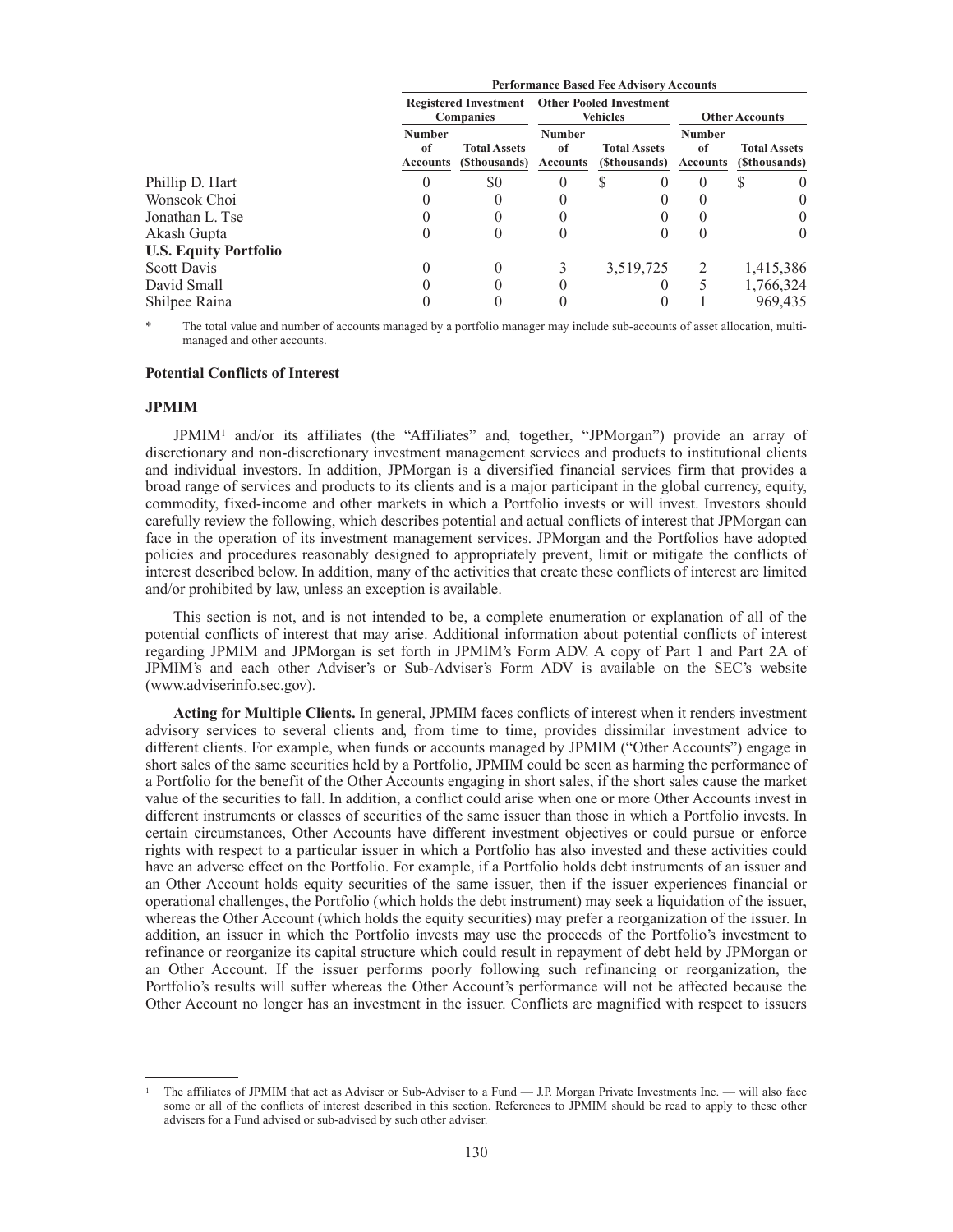that become insolvent. It is possible that in connection with an insolvency, bankruptcy, reorganization, or similar proceeding, a Portfolio will be limited (by applicable law, courts or otherwise) in the positions or actions it will be permitted to take due to other interests held or actions or positions taken by JPMorgan or Other Accounts.

Positions taken by Other Accounts may also dilute or otherwise negatively affect the values, prices or investment strategies associated with positions held by a Portfolio. For example, this may occur when investment decisions for the Portfolio are based on research or other information that is also used to support portfolio decisions by JPMIM for Other Accounts following different investment strategies or by Affiliates in managing their clients' accounts. When an Other Account or an account managed by an Affiliate implements a portfolio decision or strategy ahead of, or contemporaneously with, similar portfolio decisions or strategies for a Portfolio (whether or not the portfolio decisions emanate from the same research analysis or other information), market impact, liquidity constraints, or other factors could result in the Portfolio receiving less favorable investment results, and the costs of implementing such portfolio decisions or strategies could be increased or the Portfolio could otherwise be disadvantaged.

Investment opportunities that are appropriate for a Portfolio may also be appropriate for Other Accounts and there is no assurance the Portfolio will receive an allocation of all or a portion of those investments it wishes to pursue. JPMIM's management of an Other Account that pays it a performance fee or a higher management fee and follows the same or similar strategy as a Portfolio or invests in substantially similar assets as a Portfolio, creates an incentive for JPMIM to favor the account paying it the potentially higher fee, e.g., in placing securities trades.

JPMIM and its Affiliates, and any of their directors, officers or employees, also buy, sell, or trade securities for their own accounts or the proprietary accounts of JPMIM and/or an Affiliate. JPMIM or its Affiliates, within their discretion, may make different investment decisions and take other actions with respect to their own proprietary accounts than those made for client accounts, including the timing or nature of such investment decisions or actions. Further, JPMIM is not required to purchase or sell for any client account securities that it, an Affiliate or any of its or their employees may purchase or sell for their own accounts or the proprietary accounts of JPMIM or an Affiliate or its clients. JPMIM, its Affiliates and their respective directors, officers and employees face a conflict of interest as they will have income or other incentives to favor their own accounts or proprietary accounts.

The portfolio managers of certain Funds-of-Funds have access to the holdings and may have knowledge of the investment strategies and techniques of certain underlying Funds because they are portfolio managers of separately managed accounts following similar strategies as a Fund-of-Funds. They therefore face conflicts of interest in the timing and amount of allocations to an underlying Fund, as well as in the choice of an underlying fund. JPMorgan also faces conflicts of interest when waiving certain fees if those waivers enhance performance.

The chart above shows the number, type and market value as of a specified date of the accounts and other Funds managed by each Portfolio's portfolio managers.

**Acting in Multiple Commercial Capacities.** JPMorgan is a diversified financial services firm that provides a broad range of services and products to its clients and is a major participant in the global currency, equity, commodity, fixed-income and other markets in which a Portfolio invests or may invest. JPMorgan is typically entitled to compensation in connection with these activities and the Portfolios will not be entitled to any such compensation. In providing services and products to clients other than the Portfolios, JPMorgan, from time to time, faces conflicts of interest with respect to activities recommended to or performed for a Portfolio on one hand and for JPMorgan's other clients on the other hand. For example, JPMorgan has, and continues to seek to develop, banking and other financial and advisory relationships with numerous U.S. and non-U.S. persons and governments. JPMorgan also advises and represents potential buyers and sellers of businesses worldwide. The Portfolios have invested in, or may wish to invest in, such entities represented by JPMorgan or with which JPMorgan has a banking or other financial relationship. In addition, certain clients of JPMorgan may invest in entities in which JPMorgan holds an interest, including a Portfolio. In providing services to its clients, JPMorgan from time to time recommends activities that compete with or otherwise adversely affect a Portfolio or the Portfolio's investments. It should be recognized that such relationships may also preclude the Portfolio from engaging in certain transactions and may constrain the Portfolio's investment flexibility. For example, Affiliates that are broker dealers cannot deal with the Portfolios as principal in the purchase and sale of securities unless an exemptive order allowing such transactions is obtained from the SEC. Certain of the Portfolios have received exemptive orders permitting the Portfolios to engage in principal transactions with Affiliates involving taxable and tax exempt money market instruments. However, for the purchase and sale of longer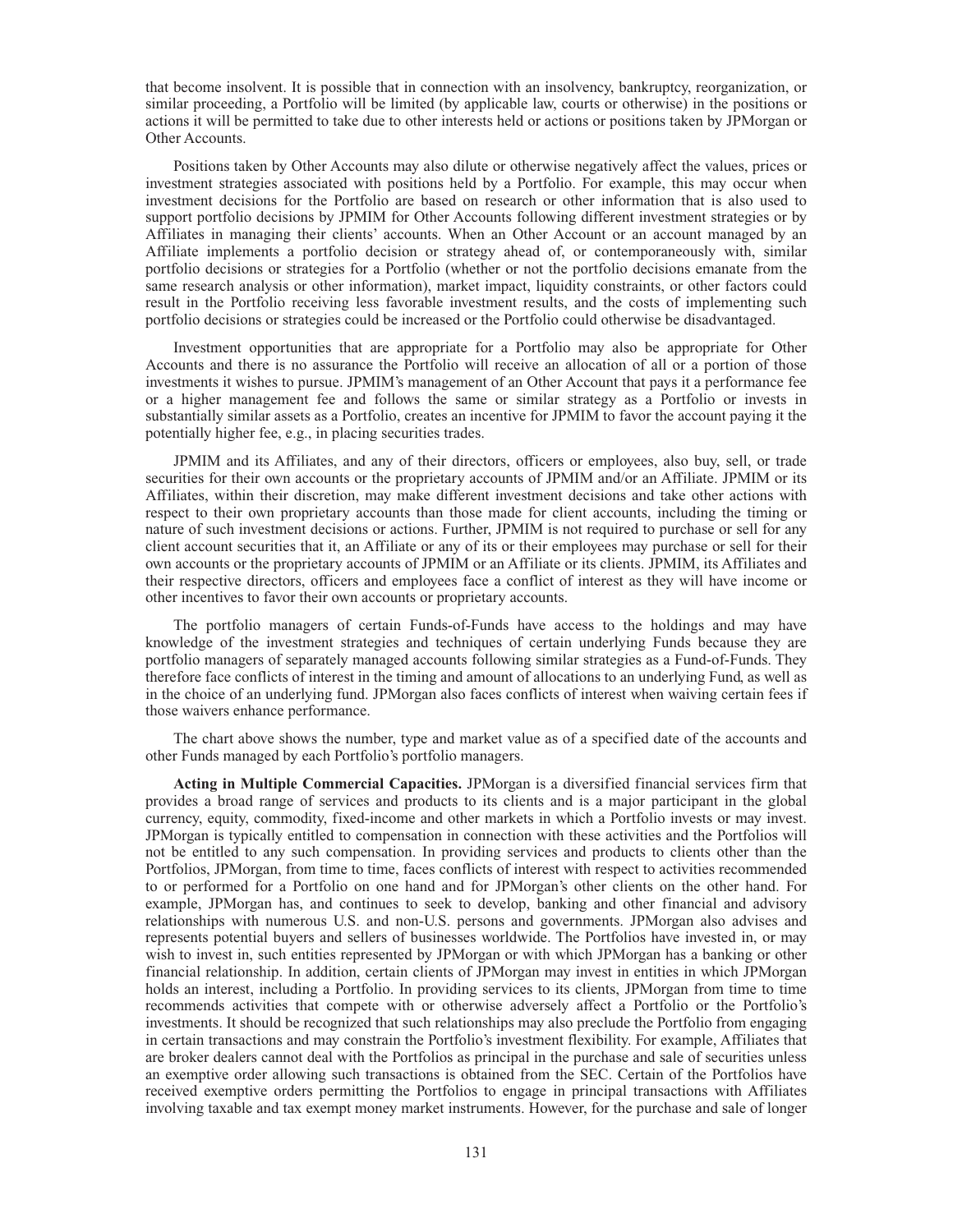term fixed income securities, which are generally principal transactions, the Portfolios cannot use broker dealer Affiliates. Or, if an Affiliate is the sole underwriter of an initial or secondary offering, the Portfolios could not purchase in the offering. In both cases the number of securities and counterparties available to the Portfolios will be fewer than are available to mutual funds that are not affiliated with major broker dealers.

JPMorgan derives ancillary benefits from providing investment advisory, custody, administration, fund accounting and shareholder servicing and other services to the Portfolios, and providing such services to the Portfolios may enhance JPMorgan's relationships with various parties, facilitate additional business development and enable JPMorgan to obtain additional business and generate additional revenue.

**Participations Adverse to the Portfolios.** JPMorgan's participation in certain markets or its actions for certain clients may also restrict or affect a Portfolio's ability to transact in those markets and JPMorgan may face conflicts with respect to the interests involved. For example, when a Portfolio and another JPMorgan client invest in different parts of an issuer's capital structure, decisions over whether to trigger an event of default, over the terms of any workout, or how to exit an investment implicate conflicts of interest. See also "Acting for Multiple Clients."

**Preferential Treatment.** JPMIM receives more compensation with respect to certain Portfolios or Other Accounts than it receives with respect to a Portfolio, or receives compensation based in part on the performance of certain accounts. This creates a conflict of interest for JPMIM and its portfolio managers by providing an incentive to favor those accounts. Actual or potential conflicts of interest also arise when a portfolio manager has management responsibilities to more than one account or Portfolio, such as devotion of unequal time and attention to the management of the Portfolios or accounts.

**Allocation and Aggregation.** Potential conflicts of interest also arise with both the aggregation of trade orders and allocation of securities transactions or investment opportunities. Allocations of aggregated trades, particularly trade orders that were only partially filled due to limited availability, and allocation of investment opportunities raise a potential conflict of interest because JPMorgan has an incentive to allocate trades or investment opportunities to certain accounts or Portfolios. For example, JPMorgan has an incentive to cause accounts it manages to participate in an offering where such participation could increase JPMorgan's overall allocation of securities in that offering. When JPMorgan serves as adviser to the Portfolios, as well as certain Funds-of-Funds, it faces certain potential conflicts of interest when allocating the assets of the Funds-of-Funds among its underlying Funds. For example, JPMorgan has an incentive to allocate assets of the Fund-of-Funds to seed a new Fund or to allocate to an underlying Fund that is small, pays higher fees to JPMorgan or to which JPMorgan has provided seed capital.

**Overall Position Limits.** Potential conflicts of interest also exist when JPMorgan maintains certain overall investment limitations on positions in securities or other financial instruments due to, among other things, investment restrictions imposed upon JPMorgan by law, regulation, contract or internal policies. These limitations have precluded and, in the future could preclude, a Portfolio from purchasing particular securities or financial instruments, even if the securities or financial instruments would otherwise meet the Portfolio's objectives. For example, there are limits on the aggregate amount of investments by affiliated investors in certain types of securities that may not be exceeded without additional regulatory or corporate consent. There also are limits on the writing of options by a Portfolio that could be triggered based on the number of options written by JPMIM on behalf of other investment advisory clients. If certain aggregate ownership thresholds are reached or certain transactions are undertaken, the ability of a Portfolio to purchase or dispose of investments, or exercise rights or undertake business transactions, will be restricted.

**Soft Dollars.** JPMIM pays certain broker-dealers with "soft" or commission dollars generated by client brokerage transactions in exchange for access to statistical information and other research services. JPMIM faces conflicts of interest because the statistical information and other research services may benefit certain other clients of JPMIM more than a Portfolio and can be used in connection with the management of accounts other than the accounts whose trades generated the commissions.

Additionally, when JPMIM uses client brokerage commissions to obtain statistical information and other research services, JPMIM receives a benefit because it does not have to produce or pay for the information or other research services itself. As a result, JPMIM may have an incentive to select a particular broker-dealer in order to obtain such information and other research services from that brokerdealer, rather than to obtain the lowest price for execution.

**Redemptions.** JPMorgan, as a seed investor, JPMorgan Funds of Funds and JPMorgan on behalf of its discretionary clients have significant ownership in certain Portfolios. JPMorgan faces conflicts of interest when considering the effect of redemptions on such Portfolios and on other shareholders in deciding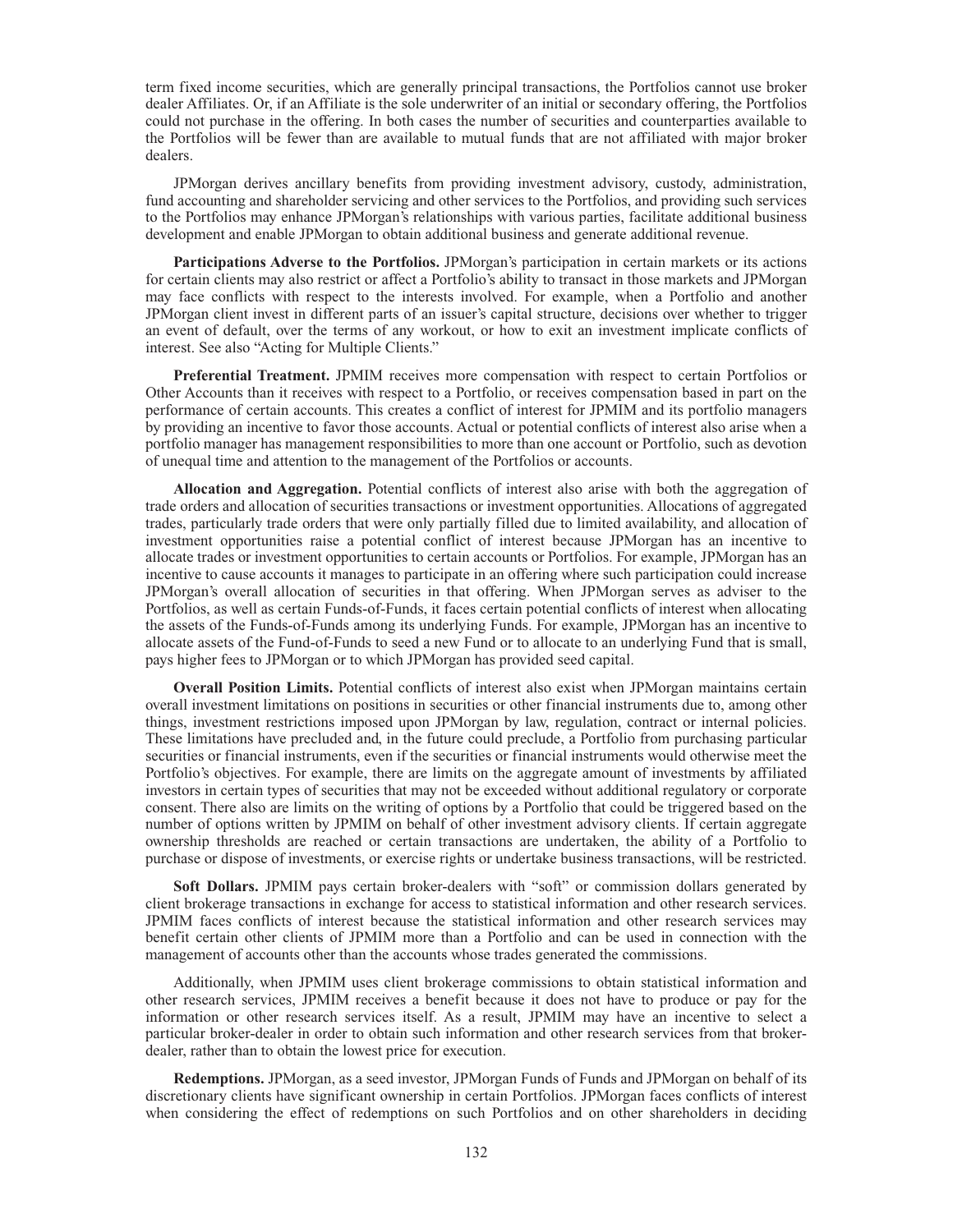whether and when to redeem its shares. A large redemption of shares by JPMorgan, by a JPMorgan Fund of Funds or by JPMorgan acting on behalf of its discretionary clients could result in the Portfolio selling securities when it otherwise would not have done so, accelerating the realization of capital gains and increasing transaction costs. A large redemption could significantly reduce the assets of a Portfolio, causing decreased liquidity and, depending on any applicable expense caps, a higher expense ratio.

**Affiliated Transactions.** The Portfolios are subject to conflicts of interest if they engage in principal or agency transactions with other Portfolios or with JPMorgan. To the extent permitted by law, the Portfolios can enter into transactions in which JPMorgan acts as principal on its own behalf (principal transactions), advises both sides of a transaction (cross transactions) and acts as broker for, and receives a commission from, the Portfolios (agency transactions). Principal and agency transactions create the opportunity for JPMorgan to engage in self-dealing. JPMorgan faces a conflict of interest when it engages in a principal or agency transaction on behalf of a Portfolio, because such transactions result in additional compensation to JPMorgan. JPMorgan faces a potentially conflicting division of loyalties and responsibilities to the parties in these transactions.

In addition, Affiliates of JPMIM have direct or indirect interests in electronic communication networks and alternative trading systems (collectively "ECNs"). JPMIM, in accordance with its fiduciary obligation to seek to obtain best execution, from time to time executes client trades through ECNs in which an Affiliate has, or may acquire, an interest. In such case, the Affiliate will be indirectly compensated based upon its ownership percentage in relation to the transaction fees charged by the ECNs.

JPMorgan also faces conflicts of interest if a Portfolio purchases securities during the existence of an underwriting syndicate for such securities, of which JPMorgan is a member because JPMorgan typically receives fees for certain services that it provides to the syndicate and, in certain cases, will be relieved directly or indirectly of certain financial obligations as a result of a Portfolio's purchase of securities.

**Affiliated Service Providers.** JPMorgan faces conflicts of interest when the Portfolios use service providers affiliated with JPMorgan because JPMorgan receives greater overall fees when they are used. Affiliates provide investment advisory, custody, administration, fund accounting and shareholder servicing services to the Portfolios for which they are compensated by the Portfolios. Similarly, JPMIM faces a conflict of interest if it decides to use or negotiate the terms of a credit facility for a Portfolio if the facility is provided by an Affiliate. In addition, in selecting actively managed underlying funds for JPMorgan Funds of Funds, JPMIM limits its selection to Funds in the JPMorgan family of mutual funds. JPMIM does not consider or canvass the universe of unaffiliated investment companies available, even though there may be unaffiliated investment companies that may be more appropriate for the JPMorgan Fund of Funds or that have superior returns. With respect to a Portfolio's uninvested cash and cash received from securities lending borrowers, JPMIM automatically invests the Portfolio in J.P. Morgan money market funds without considering or canvassing the universe of unaffiliated money market funds available even though there may (or may not) be one or more unaffiliated money market funds or alternative investments that investors might regard as more attractive for the Portfolio or that have superior returns. To the extent a Portfolio invests in a J.P. Morgan money market fund, the Portfolio's investment performance is related to the performance of the J.P. Morgan money market fund and the Portfolio might lose money by investing in a J.P. Morgan money market fund. Because a Portfolio's adviser or its affiliates provide services to and receive fees from J.P. Morgan money market funds, investments by the Portfolio in a J.P. Morgan money market fund benefit JPMIM and/or its affiliates and create a conflict of interest. These investments also will increase assets under management and support particular J.P. Morgan money market funds. The JPMorgan affiliates providing services to the Funds benefit from additional fees when a Fund is included as an underlying Fund in a JPMorgan Fund of Funds. Certain laws applicable to JPMorgan may also have an impact on the ability of JPMorgan to conduct business with the Funds, which may have a negative impact on the Funds. The Funds are treated as affiliates of JPMorgan Chase Bank, N.A. for purposes of Sections 23A and 23B of the U.S. Federal Reserve Act. Those sections require that banking subsidiaries of JPMorgan, such as JPMorgan Chase Bank, N.A. and its subsidiaries, comply with certain standards and restrictions in dealing with affiliates such as the Funds. For example, the Funds may be unable to enter into certain borrowing or servicing arrangements with JPMorgan Chase Bank, N.A.

**Proxy Voting.** Potential conflicts of interest can arise when JPMIM votes proxies for securities held by a Portfolio. A conflict is deemed to exist when the proxy is for JPMorgan Chase & Co. stock or for J.P. Morgan Funds, or when the proxy administrator has actual knowledge indicating that an Affiliate is an investment banker or rendered a fairness opinion with respect to the matter that is the subject of the proxy vote. When such conflicts are identified, the proxy ordinarily will be voted by an independent third party either in accordance with JPMIM's proxy voting guidelines or by the third party using its own guidelines. Potential conflicts of interest can arise when JPMIM invests Portfolio assets in securities of companies that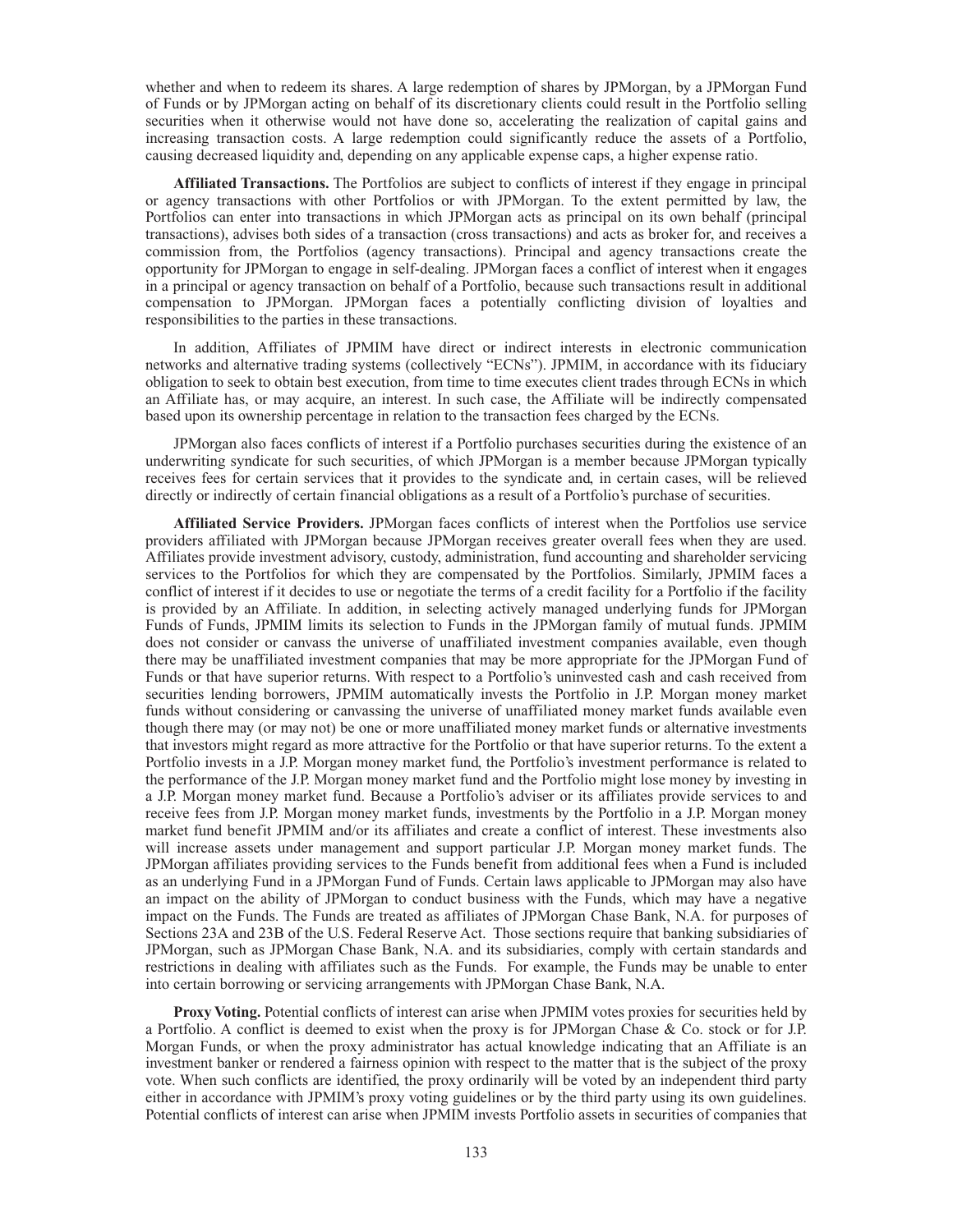are also clients of JPMIM or that have material business relationships with JPMIM or an Affiliate and a vote against management could harm or otherwise affect JPMIM's or the Affiliate's business relationship with that company. See the Proxy Voting section in this SAI.

**Lending.** JPMorgan faces conflicts of interest with respect to interfund lending or the JPMorgan Chase Bank, N.A. credit facility, which could harm the lending or the borrowing Portfolio if JPMorgan favors one Portfolio's or JPMorgan's interests over those of another Portfolio. If a Portfolio engages in securities lending transactions, JPMIM faces a conflict of interest when a JPMIM affiliate operates as a service provider in the securities lending transaction or otherwise receives compensation as part of the securities lending activities.

**Personal Trading.** JPMorgan and any of its directors, officers, agents or employees, face conflicts of interest when transacting in securities for their own accounts because they could benefit by trading in the same securities as a Portfolio, which could have an adverse effect on a Portfolio.

**Valuation.** JPMIM acting in its capacity as the Portfolios' administrator is the primary valuation agent of the Portfolios. JPMIM values securities and assets in the Portfolios according to the Portfolios' valuation policies. From time to time JPMIM will value an asset differently than an Affiliate values the identical asset, including because the Affiliate has information regarding valuation techniques and models or other information that it does not share with JPMIM. This arises particularly in connection with securities or other assets for which market quotations are not readily available or for which market quotations do not represent the value at the time of pricing (e.g., startup companies) and which are fair valued. JPMIM will also face a conflict with respect to valuations as they affect the amount of JPMIM's compensation as investment adviser and administrator.

**Information Access.** As a result of JPMorgan's various other businesses, Affiliates, from time to time, comes into possession of information about certain markets and investments which, if known to JPMIM, could cause JPMIM to seek to dispose of, retain or increase interests in investments held by a Portfolio or acquire certain positions on behalf of a Portfolio. However, JPMorgan's internal information barriers restrict JPMIM's ability to access such information even when it would be relevant to its management of the Portfolios. Such Affiliates can trade differently from the Portfolios potentially based on information not available to JPMIM. If JPMIM acquires or is deemed to acquire material non-public information regarding an issuer, JPMIM will be restricted from purchasing or selling securities of that issuer for its clients, including a Portfolio, until the information has been publicly disclosed or is no longer deemed material. (Such an issuer could include an underlying Fund in a Fund-of-Funds.)

**Gifts and Entertainment.** From time to time, employees of JPMIM receive gifts and/or entertainment from clients, intermediaries, or service providers to the Portfolios or JPMIM, which could have the appearance of affecting or may potentially affect the judgment of the employees, or the manner in which they conduct business.

#### **For Portfolios with Sub-Advisers: Additional Potential Conflicts of Interest**

The Advisers to certain Portfolios have engaged affiliated and/or unaffiliated sub-advisers. The Adviser compensates sub-advisers out of the advisory fees it receives from the Portfolio, which creates an incentive for the Adviser to select sub-advisers with lower fee rates or to select affiliated sub-advisers. In addition, the sub-advisers have interests and relationships that create actual or potential conflicts of interest related to their management of the assets of the Portfolios allocated to such sub-advisers. Such conflicts of interest may be similar to, different from or supplement those conflicts described herein relating to JPMorgan. Such potential conflicts relate to the sub-advisers' trading and investment practices, including, but not limited to, their selection of broker-dealers, aggregation of orders for multiple clients or netting of orders for the same client and the investment of client assets in companies in which they have an interest. Additional information about potential conflicts of interest regarding the sub-advisers is set forth in each sub-adviser's Form ADV. A copy of Part 1 and Part 2 of each sub-adviser's Form ADV is available on the SEC's website (www.adviserinfo.sec.gov).

### **Portfolio Managers' Compensation**

JPMorgan's compensation programs are designed to align the behavior of employees with the achievement of its short- and long-term strategic goals, which revolve around client investment objectives. This is accomplished in part, through a balanced performance assessment process and total compensation program, as well as a clearly defined culture that rigorously and consistently promotes adherence to the highest ethical standards.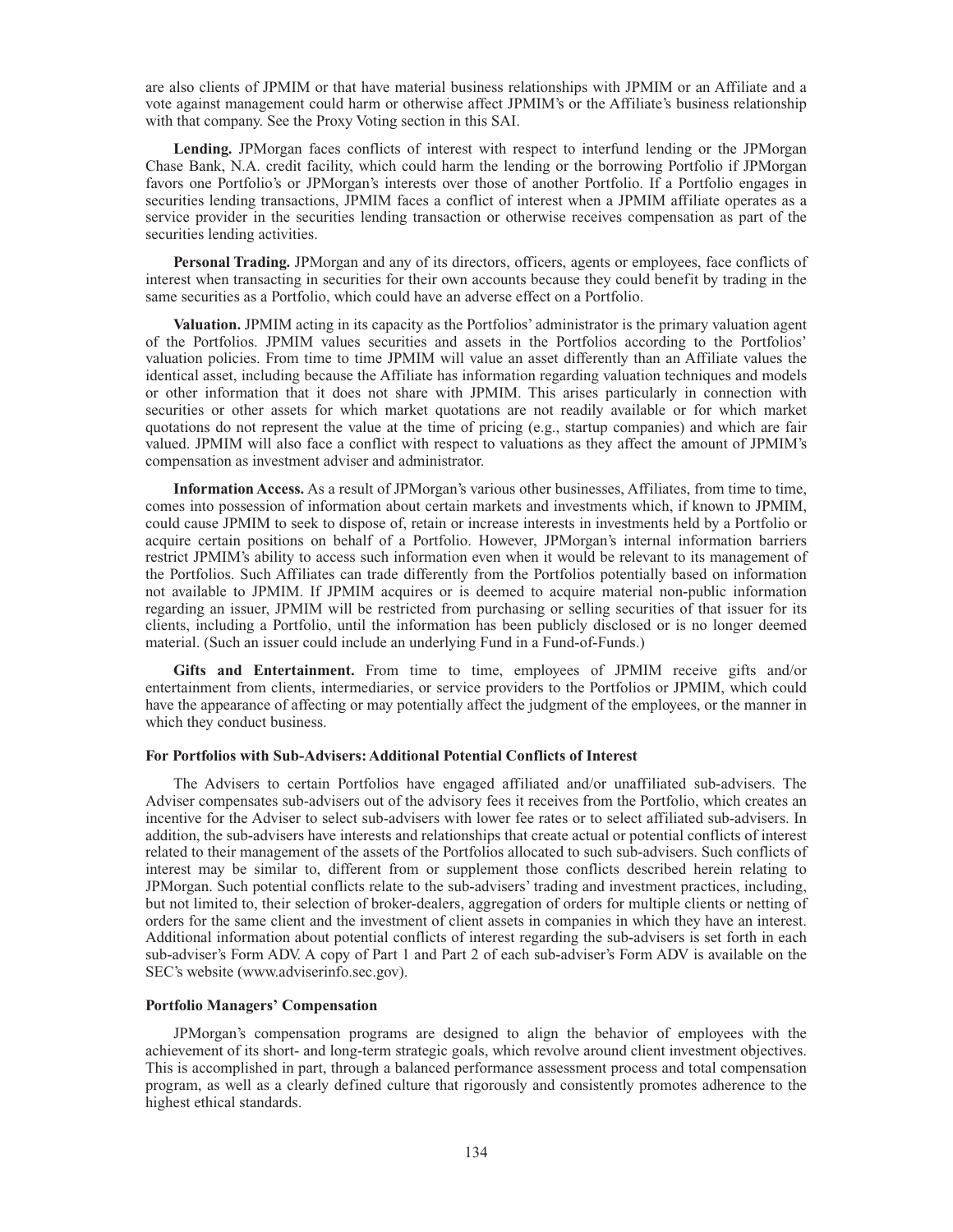The Firm's disciplined pay-for-performance framework focuses on Total Compensation – base salary and incentive pay - so that pay is commensurate with the overall performance of the Firm, respective businesses and individual performance. This includes a balanced discretionary approach to assess the employee's performance throughout the year against four broad dimensions - business results, client/ customer/stakeholder, teamwork and leadership, and risk, controls and conduct. These performance dimensions appropriately consider short, medium and long-term priorities that drive sustained shareholder value, while accounting for risk, controls, and conduct objectives. To promote a proper pay-forperformance alignment, the Firm does not assign relative weightings to these dimensions and also considers other relevant factors, including market practices. When conducting this balanced assessment of performance, for select employees in the Portfolio Management population, regard is given to the performance of relevant funds/strategies. Each Portfolio Manager's performance is evaluated annually based on a number of factors, including, but not limited to:

- The primary consideration which is blended investment performance relative to the competitive indices or peers, with investment performance generally weighted more to the long term;
- individual contribution relative to the client's risk and return objectives; and
- adherence with the Firm's compliance, risk, regulatory and client fiduciary responsibilities, including adherence to the Sustainability Risk Integration Policy – J.P. Morgan Asset Management, as applicable, which contains relevant Environmental, Social and Corporate Governance ("ESG") factors that are intended to guide investment decision-making

An individual performance assessment using the criteria above, in addition to the overall performance of the relevant business unit and investment team, is integrated into the final assessment of incentive compensation for an individual Portfolio Manager as part of the assessment of Business Results.

Feedback from JPMorgan's risk and control professions is considered in assessing performance.

JPMorgan maintains a balanced total compensation program comprised of a mix of fixed compensation (including a competitive base salary and, for certain employees, a fixed cash allowance), and variable compensation in the form of cash incentives, and long-term incentives in the form of equity based and/or fund-tracking incentives that vest over time. Long-term awards comprise up to 60% of overall incentive compensation, depending on an employee's pay level.

Long-term awards are generally in the form of time-vested JPMC Restricted Stock Units ("RSU"). However, portfolio managers are subject to a mandatory deferral of long-term incentive compensation under JPMorgan's Mandatory Investor Plan ("MIP"). The MIP provides for a rate of return equal to that of the Portfolio(s) that the portfolio managers manage, thereby aligning portfolio manager's pay with that of their client's experience/return. 100% if the portfolio manager's long-term incentive compensation is eligible for MIP with 50% allocated to the specific Portfolio(s) they manage as determined by their respective manager. The remaining portion of the overall amount is electable and may be treated as if invested in any of the Portfolios available in the plan or can take the form of RSUs.

In evaluating each portfolio manager's performance with respect to the mutual funds he or she manages, the Adviser uses the following indices as benchmarks to evaluate the performance of the portfolio manager with respect to the Portfolio:

| <b>Name of Portfolio</b>           | <b>Benchmark</b>                                   |
|------------------------------------|----------------------------------------------------|
| Core Bond Portfolio                | Bloomberg U.S. Aggregate Index                     |
| <b>Global Allocation Portfolio</b> | Global Allocation Composite Benchmark <sup>1</sup> |
| Income Builder Portfolio           | Income Builder Composite Benchmark <sup>2</sup>    |
| Mid Cap Value Portfolio            | Russell Mid Cap Value Index                        |
| Small Cap Core Portfolio           | Russell 2000 Index                                 |
| U.S. Equity Portfolio              | S&P 500 Index                                      |
|                                    |                                                    |

1 The Global Allocation Composite Benchmark is comprised of 60% MSCI All Country World Index (net of foreign withholding taxes) and 40% Bloomberg Global Aggregate Index – Unhedged USD.

2 The Income Builder Composite Benchmark is comprised of 60% MSCI World Index (net of foreign withholding taxes) and 40% of Bloomberg U.S. Aggregate Index.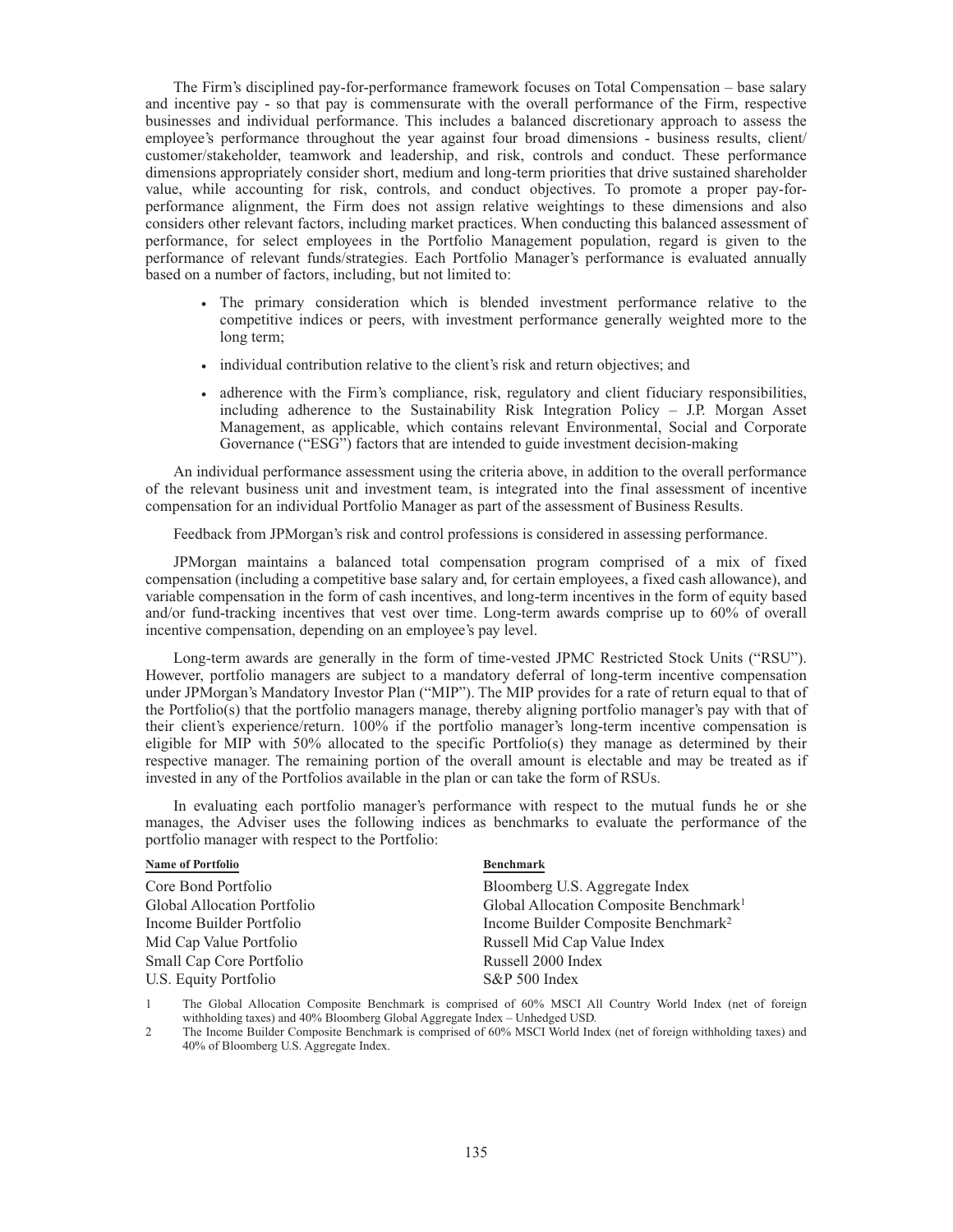#### **Ownership of Securities**

The following table indicates the dollar range of securities of each Portfolio beneficially owned by each Portfolio's portfolio managers as of December 31, 2021, the Portfolios' most recent fiscal year end. Aggregate Dollar Range, if applicable, includes the portfolio manager's deferred compensation balance attributable to the Portfolio through participation in the Adviser's deferred compensation plan. If applicable, this reflects an obligation of the Adviser to pay deferred compensation to the portfolio manager at a future date in an amount based on the performance of the Portfolio and accordingly, is the economic equivalent of an investment in Portfolio shares.

|                                                                                                             | Aggregate Dollar Range of Securities in Portfolio <sup>(1)</sup> |                   |          |  |                                                        |                           |                     |
|-------------------------------------------------------------------------------------------------------------|------------------------------------------------------------------|-------------------|----------|--|--------------------------------------------------------|---------------------------|---------------------|
|                                                                                                             |                                                                  | None \$1-\$10,000 | \$50,000 |  | $$10,001-$ \$50,001- \$100,001-<br>\$100,000 \$500,000 | \$500,001-<br>\$1,000,000 | Over<br>\$1,000,000 |
| <b>Core Bond Portfolio</b>                                                                                  |                                                                  |                   |          |  |                                                        |                           |                     |
| <b>Richard Figuly</b>                                                                                       | X                                                                |                   |          |  |                                                        |                           |                     |
| Justin Rucker                                                                                               | X                                                                |                   |          |  |                                                        |                           |                     |
| <b>Steven Lear</b>                                                                                          | X                                                                |                   |          |  |                                                        |                           |                     |
| <b>Global Allocation Portfolio</b><br>Jeffrey A. Geller                                                     |                                                                  |                   |          |  |                                                        |                           | X                   |
| Michael H. Feser                                                                                            | X                                                                |                   |          |  |                                                        |                           |                     |
| Eric J. Bernbaum                                                                                            | X                                                                |                   |          |  |                                                        |                           |                     |
| Grace Koo                                                                                                   | X                                                                |                   |          |  |                                                        |                           |                     |
| Philip Camporeale Jr.                                                                                       | $\mathbf{X}$                                                     |                   |          |  |                                                        |                           |                     |
| <b>Income Builder Portfolio</b><br>Michael Schoenhaut<br>Eric J. Bernbaum<br>Jeffrey Geller<br>Gary Herbert | X<br>$\mathbf X$                                                 |                   |          |  | X                                                      |                           | X                   |
| <b>Mid Cap Value Portfolio</b><br>Jonathan K. L. Simon<br>Lawrence E. Playford                              | $\mathbf X$                                                      |                   |          |  |                                                        |                           | X                   |
| <b>Small Cap Core Portfolio</b><br>Phillip D. Hart                                                          | X                                                                |                   |          |  |                                                        |                           |                     |
| Wonseok Choi                                                                                                | X                                                                |                   |          |  |                                                        |                           |                     |
| Jonathan L.Tse                                                                                              | X                                                                |                   |          |  |                                                        |                           |                     |
| Akash Gupta                                                                                                 | $\mathbf X$                                                      |                   |          |  |                                                        |                           |                     |
| <b>U.S. Equity Portfolio</b><br><b>Scott Davis</b><br>David Small                                           |                                                                  |                   |          |  |                                                        |                           | X<br>X              |
| Shilpee Raina                                                                                               | X                                                                |                   |          |  |                                                        |                           |                     |

(1) None of the portfolio managers beneficially owned equity securities of the portfolios which are currently held exclusively through insurance company separate accounts..

#### **ADDITIONAL INFORMATION**

#### **Proxy Voting Policies and Procedures**

The Board of Trustees has delegated to JPMIM proxy voting authority with respect to the Portfolios' securities. To ensure that the proxies of portfolio companies are voted in the best interests of the Portfolios, the Portfolios' Board of Trustees has adopted JPMIM's detailed proxy voting procedures (the "Procedures") that incorporate guidelines ("Guidelines") for voting proxies on specific types of issues.

JPMIM is part of a global asset management organization with the capability to invest in securities of issuers located around the globe. Because the regulatory framework and the business cultures and practices vary from region to region, the Guidelines are customized for each region to take into account such variations. Separate Guidelines cover the regions of (1) North America, (2) Europe, Middle East, Africa, Central America and South America ("EMEA"), (3) Asia (ex-Japan) and (4) Japan, respectively.

Notwithstanding the variations among the Guidelines, all of the Guidelines have been designed with the uniform objective of encouraging corporate action that enhances shareholder value consistent with each Portfolio's objectives and strategies. As a general rule, in voting proxies of a particular security, JPMIM will apply the Guidelines of the region in which the issuer of such security is organized. Except as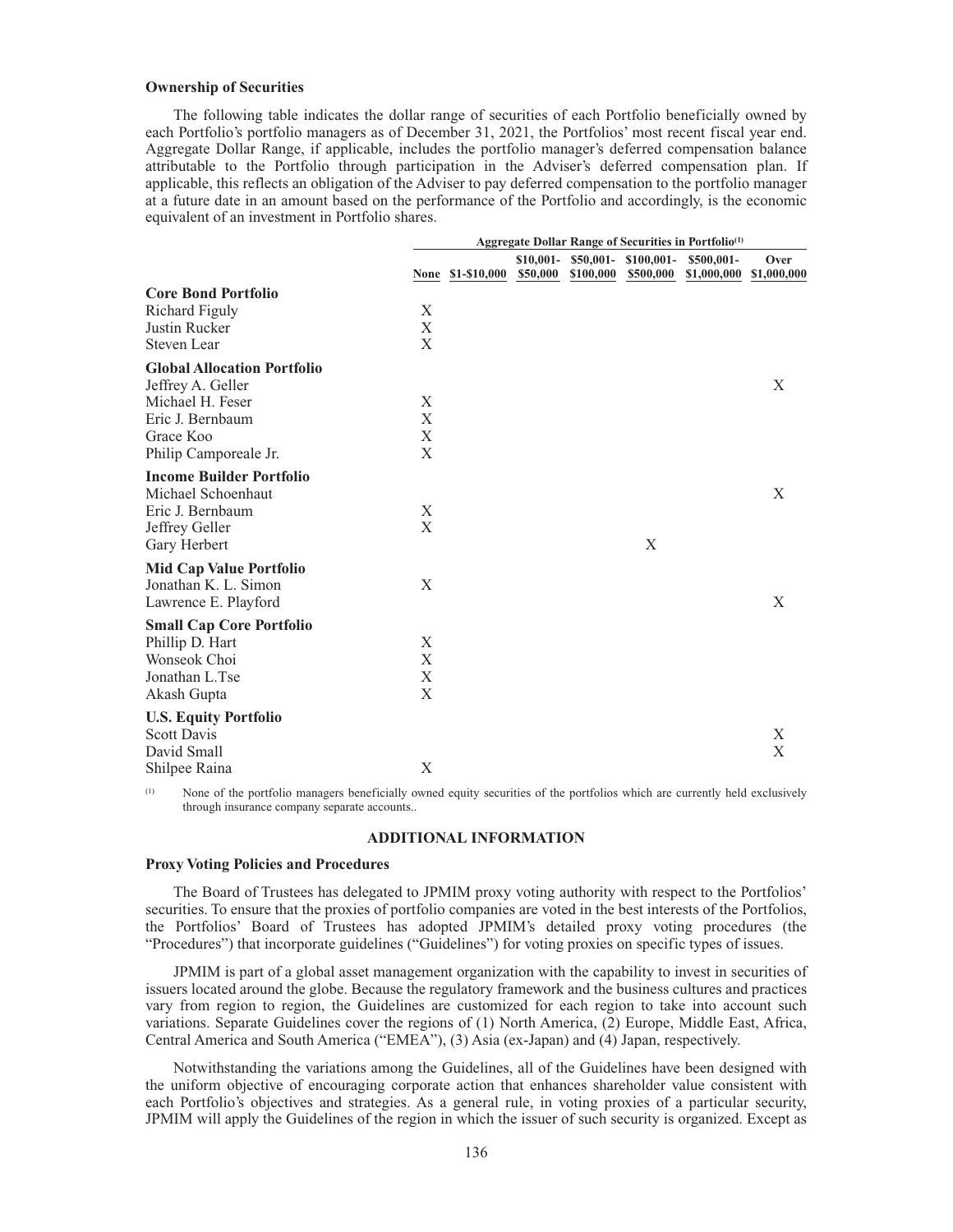noted below, proxy voting decisions will be made in accordance with the Guidelines covering a multitude of both routine and non-routine matters that JPMIM has encountered globally, based on many years of collective investment management experience.

To oversee and monitor the proxy-voting process, JPMIM has established a proxy committee and appointed a proxy administrator in each global location where proxies are voted. The primary functions of each proxy committee include review and approval of the Guidelines annually and the provision of advice and recommendations on general proxy-voting matters as well as on specific voting issues. The procedures permit an independent voting service to perform certain services otherwise carried out or coordinated by the proxy administrator.

Although for many matters the Guidelines specify the votes to be cast, for many others, the Guidelines contemplate case-by-case determinations. In addition, there will undoubtedly be proxy matters that are not contemplated by the Guidelines. For both of these categories of matters and, in the U.S., to override the Guidelines, the Procedures require a certification and review process to be completed before the vote is cast. That process is designed to identify actual or potential material conflicts of interest (between the Portfolio on the one hand, and JPMIM and its affiliates on the other hand) and ensure that the proxy vote is cast in the best interests of the Portfolio. A conflict is deemed to exist when the proxy is for JPMorgan Chase & Co. stock or for a J.P. Morgan Fund, or when the proxy administrator has actual knowledge indicating that a JPMorgan affiliate is an investment banker or rendered a fairness opinion with respect to the matter that is the subject of the proxy vote. When such conflicts are identified, the proxy will be voted by an independent third party either in accordance with JPMorgan proxy voting guidelines or by the third party using its own guidelines; provided, however, that the Adviser's investment professional(s) may request an exception to this process to vote against a proposal rather than referring it to an independent third party ("Exception Request") where the proxy administrator has actual knowledge indicating that a JPMorgan Chase affiliate is an investment banker or rendered a fairness opinion with respect to the matter that is the subject of the proxy vote. The applicable proxy committee shall review the Exception Request and shall determine whether the Adviser should vote against the proposal or whether such proxy should still be referred to an independent third party due to the potential for additional conflicts or otherwise.

When other types of potential material conflicts of interest are identified, the applicable proxy administrator and, as necessary, a legal and/or compliance representative from the applicable proxy committee will evaluate the potential conflict of interest and determine whether such conflict actually exists, and if so, will recommend how JPMIM will vote the proxy. In addressing any material conflict, JPMIM may take one or more of the following measures (or other appropriate action): removing certain JPMIM personnel from the proxy voting process or "walling off " personnel with knowledge of the conflict to ensure that such personnel do not influence the relevant proxy vote, voting in accordance with any applicable Guideline if the application of the Guideline would objectively result in the casting of a proxy vote in a predetermined manner, or deferring the vote to or obtaining a recommendation from an independent third party, in which case the proxy will be voted by, or in accordance with the recommendation of, the independent third party. In the event that a J.P. Morgan Fund, in the aggregate, holds more than 25% of the outstanding voting securities of an open-end registered investment company or registered unit investment trust that is not managed by JPMIM (a "Non-J.P. Morgan Fund"), the J.P. Morgan Fund will vote its respective securities in a Non-J.P. Morgan Fund in the same proportion as the vote of all other holders of such securities.

The following summarizes some of the more noteworthy types of proxy voting policies of the North America Guidelines:

• JPMIM considers votes on director nominees on a case-by-case basis. Votes generally will be withheld from directors who: (a) attend less than 75% of board and committee meetings without a valid excuse; (b) adopt or renew a poison pill without shareholder approval; (c) are affiliated outside directors who serve on audit, compensation or nominating committees or are affiliated outside directors and the full board serves on such committees or the company does not have such committees; (d) ignore a shareholder proposal that is approved by a majority of either the shares outstanding or the votes cast based on a review over a consecutive two year time frame; (e) are insiders and affiliated outsiders on boards that are not at least majority independent except, in the case of controlled companies, vote for non-independent directors who serve on committees other than the audit committee; or (f) are CEOs of publicly-traded companies who serve on more than three public boards or serve on more than four public company boards. In addition, votes are generally withheld for directors who serve on committees in certain cases. For example, JPMIM generally withholds votes from audit committee members in circumstances in which there is evidence that there exists material weaknesses in the company's internal controls. Votes generally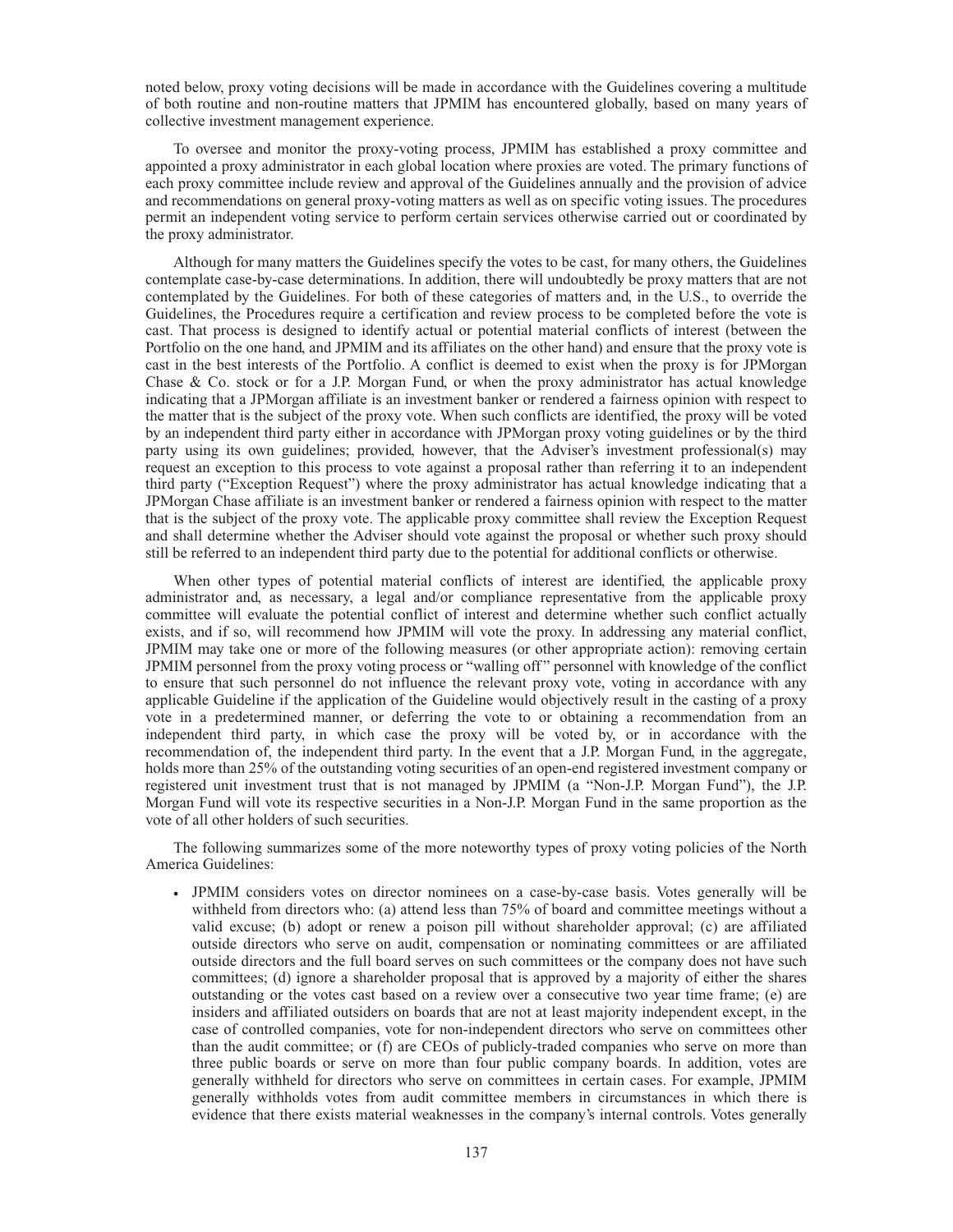are also withheld from directors when there is a demonstrated history of poor performance or inadequate risk oversight or when the board adopts changes to the company's governing documents without shareholder approval if the changes materially diminish shareholder rights. Votes generally will be withheld from Board chair, lead independent directors, or government committee chairs of publicly traded companies where employees have departed for significant violation of code of conduct without claw back of compensation. In addition, JPMIM generally votes against the chair of the nominating committee if one or more directors remain on the board after having received less than majority of votes cast in the prior election.

- JPMIM votes proposals to classify boards on a case-by-case basis, but normally will vote in favor of such proposal if the issuer's governing documents contain each of eight enumerated safeguards (for example, a majority of the board is composed of independent directors and the nominating committee is composed solely of such directors).
- JPMIM also considers management poison pill proposals on a case-by-case basis, looking for shareholder-friendly provisions before voting in favor.
- JPMIM votes against proposals for a super-majority vote to approve a merger.
- JPMIM considers proposals to increase common and/or preferred shares and to issue shares as part of a debt restructuring plan on a case-by-case basis, taking into account such factors as the extent of dilution and whether the transaction will result in a change in control.
- JPMIM considers vote proposals with respect to compensation plans on a case-by-case basis. The analysis of compensation plans focuses primarily on the transfer of shareholder wealth (the dollar cost of pay plans to shareholders) and includes an analysis of the structure of the plan and pay practices of other companies in the relevant industry and peer companies. Other matters included in the analysis are the amount of the company's outstanding stock to be reserved for the award of stock options, whether the exercise price of an option is less than the stock's fair market value at the date of the grant of the options, and whether the plan provides for the exchange of outstanding options for new ones at lower exercise prices.
- JPMIM also considers on a case-by-case basis proposals to change an issuer's state of incorporation, mergers and acquisitions and other corporate restructuring proposals and certain social issue proposals.
- JPMIM generally votes for management proposals which seek shareholder approval to make the state of incorporation the exclusive forum for disputes if the company is a Delaware corporation; otherwise, JPMIM votes on a case by case basis.
- JPMIM supports board refreshment, independence, and a diverse skill set for directors. As a matter of principle, JPMIM expects its investee companies to be committed to diversity and inclusiveness in their general recruitment policies as we believe such diversity contributes to the effectiveness of boards. JPMIM will utilize its voting power to bring about change where Boards are lagging in gender and racial/ethnic diversity. JPMIM will generally vote against the chair of the Nominating Committee when the issuer does not disclose the gender or racial and ethnic composition of the Board, with adequate diversity data considered as adequate in instances where individual directors do not wish to disclose personal identification. JPMIM will also generally vote against the chair of the Nominating Committee when the issuer lacks any gender diversity or any racial/ethnic diversity unless there are mitigating factors such as recent retirement of relevant directors, a relatively new public company, and an ongoing search for a director.
- JPMIM reviews Say on Pay proposals on a case by case basis with additional review of proposals where the issuer's previous year's proposal received a low level of support.

The following summarizes some of the more noteworthy types of proxy voting policies of **Section 12 Social and Environmental Issues** from the North America Guidelines:

• JPMIM generally encourages a level of reporting on environmental matters that is not unduly costly or burdensome and which does not place the company at a competitive disadvantage, but which provides meaningful information to enable shareholders to evaluate the impact of the company's environmental policies and practices on its financial performance. In general, JPMIM supports management disclosure practices that are overall consistent with the goals and objective expressed above. Proposals with respect to companies that have been involved in controversies, fines or litigation are expected to be subject to heightened review and consideration.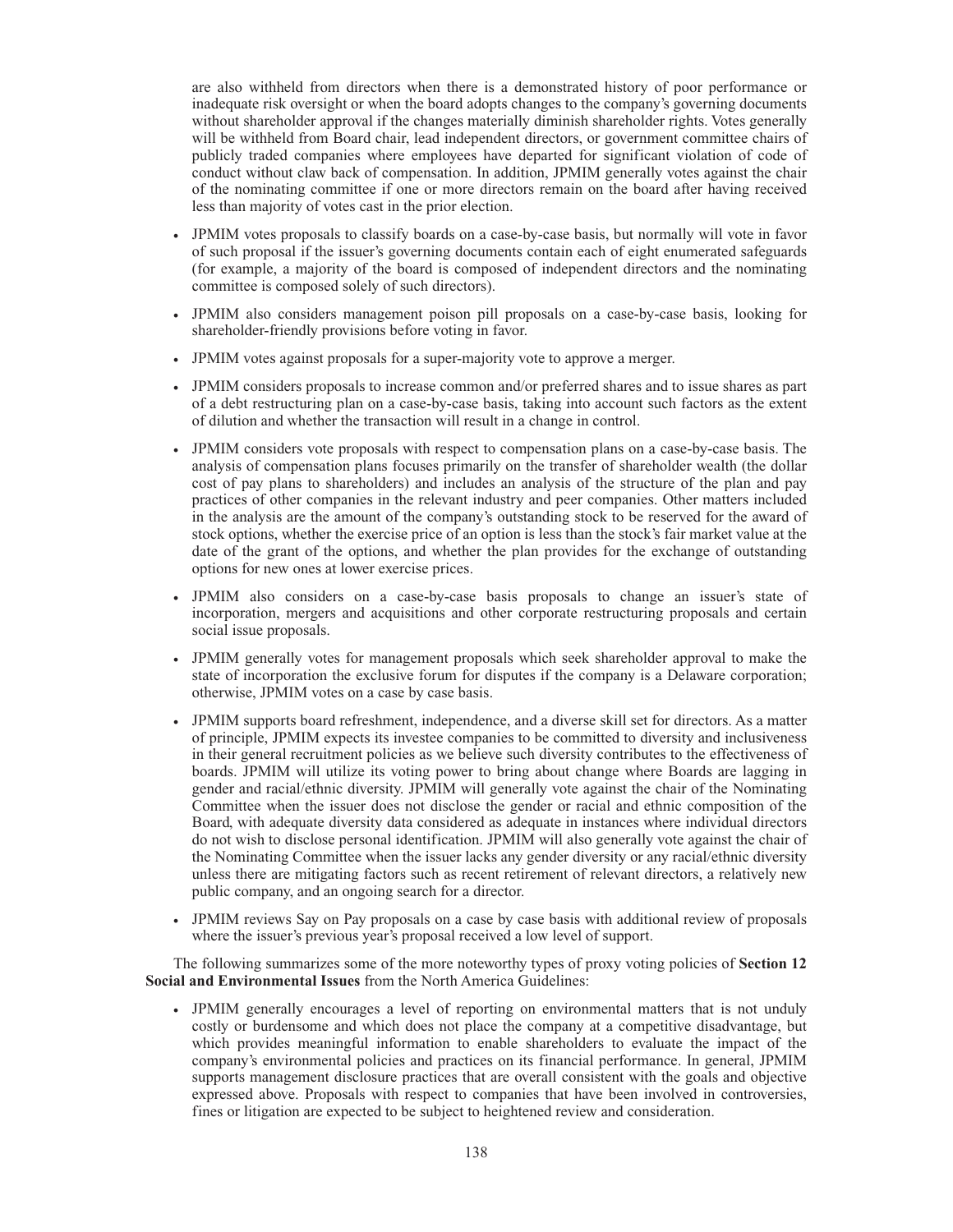- In evaluating how to vote environmental proposals, key considerations may include, but are not limited to, issuer considerations such as asset profile of the company, including whether it is exposed to potentially declining demand for the company's products or services due to environmental considerations; cash deployments; cost structure of the company, including its position on the cost curve, expected impact of future carbon tax and exposure to high fixed operating costs; corporate behavior of the company; demonstrated capabilities of the company, its strategic planning process, and past performance; current level of disclosure of the company and consistency of disclosure across its industry; and whether the company incorporates environmental or social issues in a risk assessment or risk reporting framework. JPMIM may also consider whether peers have received similar proposals and if so, were the responses transparent and insightful; would adoption of the proposal inform and educate shareholders; and have companies that adopted the proposal provided insightful and meaningful information that would allow shareholders to evaluate the long-term risks and performance of the company; does the proposal require disclosure that is already addressed by existing and proposed mandated regulatory requirements or formal guidance at the local, state, or national level or the company's existing disclosure practices; and does the proposal create the potential for unintended consequences such as a competitive disadvantage.
- JPMIM votes against the chair of the committee responsible for providing oversight of environmental matters and/or risk where JPMIM believes the company is lagging peers in terms of disclosure, business practices or targets. JPMIM also votes against committee members, lead independent director and/or board chair for companies that have lagged over several years.
- With regard to social issues, among other factors, JPMIM considers the company's labor practices, supply chain, how the company supports and monitors those issues, what types of disclosure the company and its peers currently provide, and whether the proposal would result in a competitive disadvantage for the company.
- JPMIM expects Boards to provide oversight of human capital management which includes the company management of its workforce, use of full time versus part time employees, workforce cost, employee engagement and turnover, talent development, retention and training, compliance record and health and safety. As an engaged and diverse employee base is integral to a company's ability to innovate, respond to a diverse customer base and engage with diverse communities and deliver shareholder returns, JPMIM will generally support shareholder resolutions seeking the company to disclose data on workforce demographics including diversity, and release of EEO-1 or comparable data where such disclosure is deemed by JPMIM as inadequate

**Non-U.S. Guidelines.** The following summarizes some of the more noteworthy types of proxy voting policies of the EMEA, Asia (Ex-Japan) and Japan Guidelines (collectively, "Non-U.S. Guidelines"):

- Corporate governance procedures differ among the countries. Because of time constraints and local customs, it is not always possible for JPMIM to receive and review all proxy materials in connection with each item submitted for a vote. Many proxy statements are in foreign languages. Proxy materials are generally mailed by the issuer to the sub-custodian which holds the securities for the client in the country where the portfolio company is organized, and there may not be sufficient time for such materials to be transmitted to JPMIM in time for a vote to be cast. In some countries, proxy statements are not mailed at all, and in some locations, the deadline for voting is two to four days after the initial announcement that a vote is to be solicited and it may not always be possible to obtain sufficient information to make an informed decision in good time to vote.
- Certain markets require that shares being tendered for voting purposes are temporarily immobilized from trading until after the shareholder meeting has taken place. Elsewhere, notably emerging markets, it may not always be possible to obtain sufficient information to make an informed decision in good time to vote. Some markets require a local representative to be hired in order to attend the meeting and vote in person on our behalf, which can result in considerable cost. JPMIM also considers the cost of voting in light of the expected benefit of the vote. In certain instances, it may sometimes be in the Portfolio's best interests to intentionally refrain from voting in certain overseas markets from time to time.
- The Non-U.S. Guidelines reflect the applicable region's corporate governance or stewardship codes with respect to corporate governance and proxy voting. For example, the EMEA Guidelines for UK companies are based on the revised UK Corporate Governance Code. If a portfolio company chooses to deviate from the provisions of the UK Corporate Governance Code, the Adviser takes the company's explanation into account as appropriate, based on the Adviser's overall assessment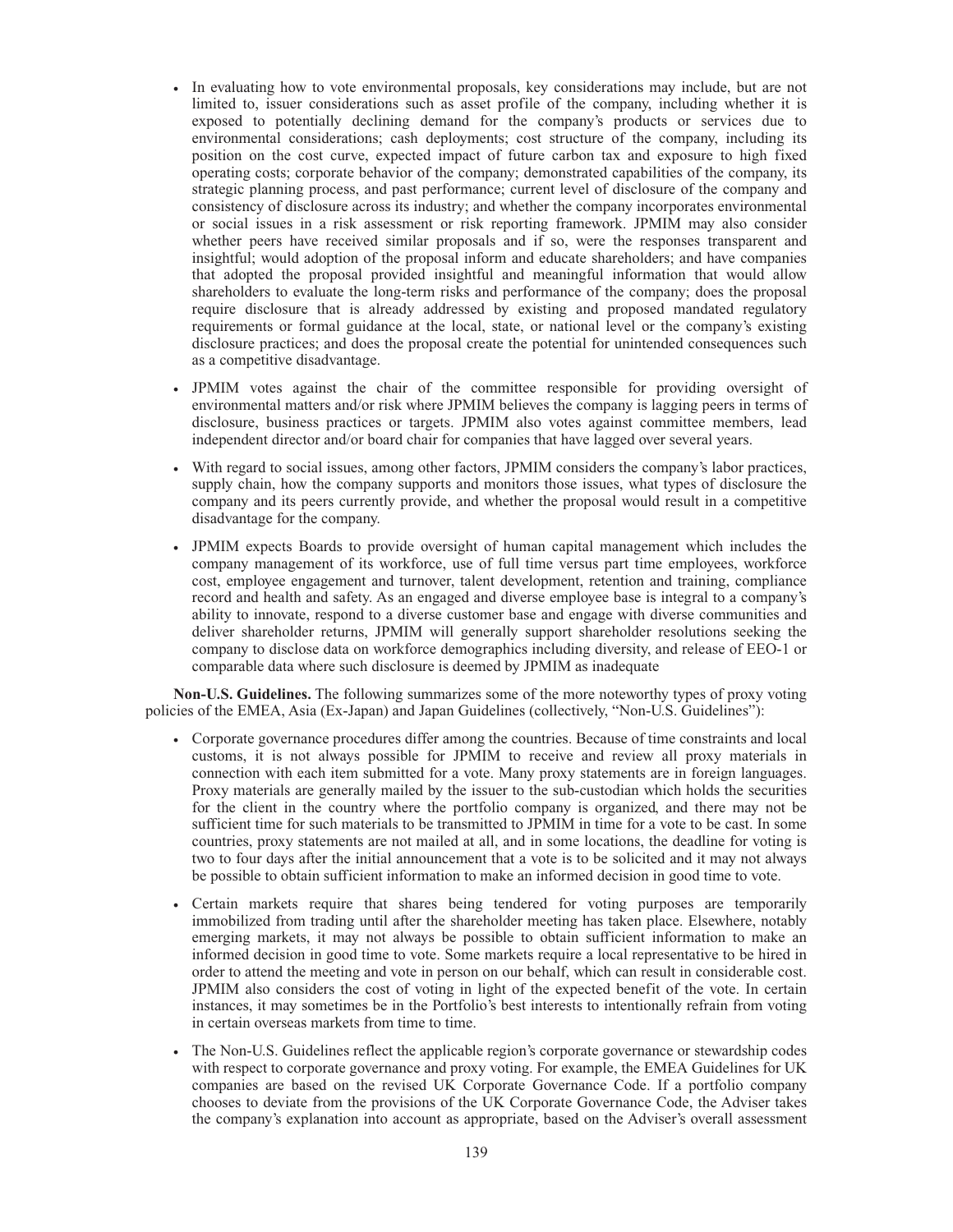of the standards of corporate governance evidenced at the company. For Continental European markets, the Adviser expects companies to comply with local Corporate Governance Codes, where they exist. In markets where a comparable standard does not exist, we use the EMEA Guidelines as the primary basis for voting, while taking local market practice into consideration where applicable. The Japan Guidelines reflect the 2020 revisions to the Japanese Stewardship Code. Likewise, the Asia (Ex-Japan) Guidelines endorse the stewardship principles promoted by different regulators and industry bodies in the region including the Singapore Stewardship Principles for Responsible Investors supported by Monetary Authority of Singapore and Singapore Exchange, the Principles for Responsible Ownership issued by the Securities and Futures Commission in Hong Kong, and the Principles of Internal Governance and Asset Stewardship issued by the Financial Services Council of Australia.

- Where proxy issues concern corporate governance, takeover defense measures, compensation plans, capital structure changes and so forth, JPMIM pays particular attention to management's arguments for promoting the prospective change.
- The Non-U.S. Guidelines encourage transparency and disclosure with respect to remuneration reporting as well as processes and policies designed to align compensation with the long-term performance of portfolio companies.
	- In particular, the EMEA Guidelines indicate that the remuneration policy as it relates to senior management should ideally be presented to shareholders for approval with such votes normally occurring every third year. In addition, the EMEA Guidelines describe information that JPMIM expects to be included in remuneration reports including disclosure on amounts paid to executives, alignment between company performance and pay out to executives, disclosure of, among other things, variable incentive targets, levels of achievement and performance awards, information on the ratio of CEO pay to median employee pay.
	- With respect to the Japan Guidelines, the voting decision will be made taking into account matters such as recent trends in the company's earnings and performance, with the expectation that companies will have a remuneration system comprised of a reasonable mix of fixed and variable (based on short term and medium to long term incentives) compensation. Such Guidelines also support the introduction of clawback clauses in order to prevent excessive risk taking which can negatively impact shareholder value and excessive pay.
	- Where shareholders are able to exercise a binding vote on remuneration policies, the Asia (Ex-Japan) Guidelines reflect JPMIM's belief that such polices should stand the test of time. The Asia (Ex-Japan) Guidelines further encourage companies to provide information on the ratio of CEO pay to median employee pay and to explain the reasons for changes to the ratio as it unfolds year by year. The Asia (Ex-Japan) Guidelines also highlight information that companies should have with regard to gender pay gaps and indicate how this issue is being addressed.
- JPMIM is in favor of a unitary board structure of the type found in the United Kingdom as opposed to tiered board structures. Thus, under the EMEA Guidelines, JPMIM will generally vote to encourage the gradual phasing out of tiered board structures, in favor of unitary boards. However, since tiered boards are still very prevalent in markets outside of the United Kingdom, the Non-U.S. Guidelines do not mandate a unitary board structure and local market practice will always be taken into account.
- JPMIM will use its voting powers to encourage appropriate levels of board independence and diversity, taking into account local market practice.
- JPMIM will usually vote against discharging the board from responsibility in cases of pending litigation, or if there is evidence of wrongdoing for which the board must be held accountable.
- JPMIM will vote in favor of increases in capital which enhance a company's long-term prospects. JPMIM will also vote in favor of the partial suspension of preemptive rights if they are for purely technical reasons (e.g., rights offers which may not be legally offered to shareholders in certain jurisdictions). However, JPMIM will vote against increases in capital which would allow the company to adopt "poison pill" takeover defense tactics, or where the increase in authorized capital would dilute shareholder value in the long term.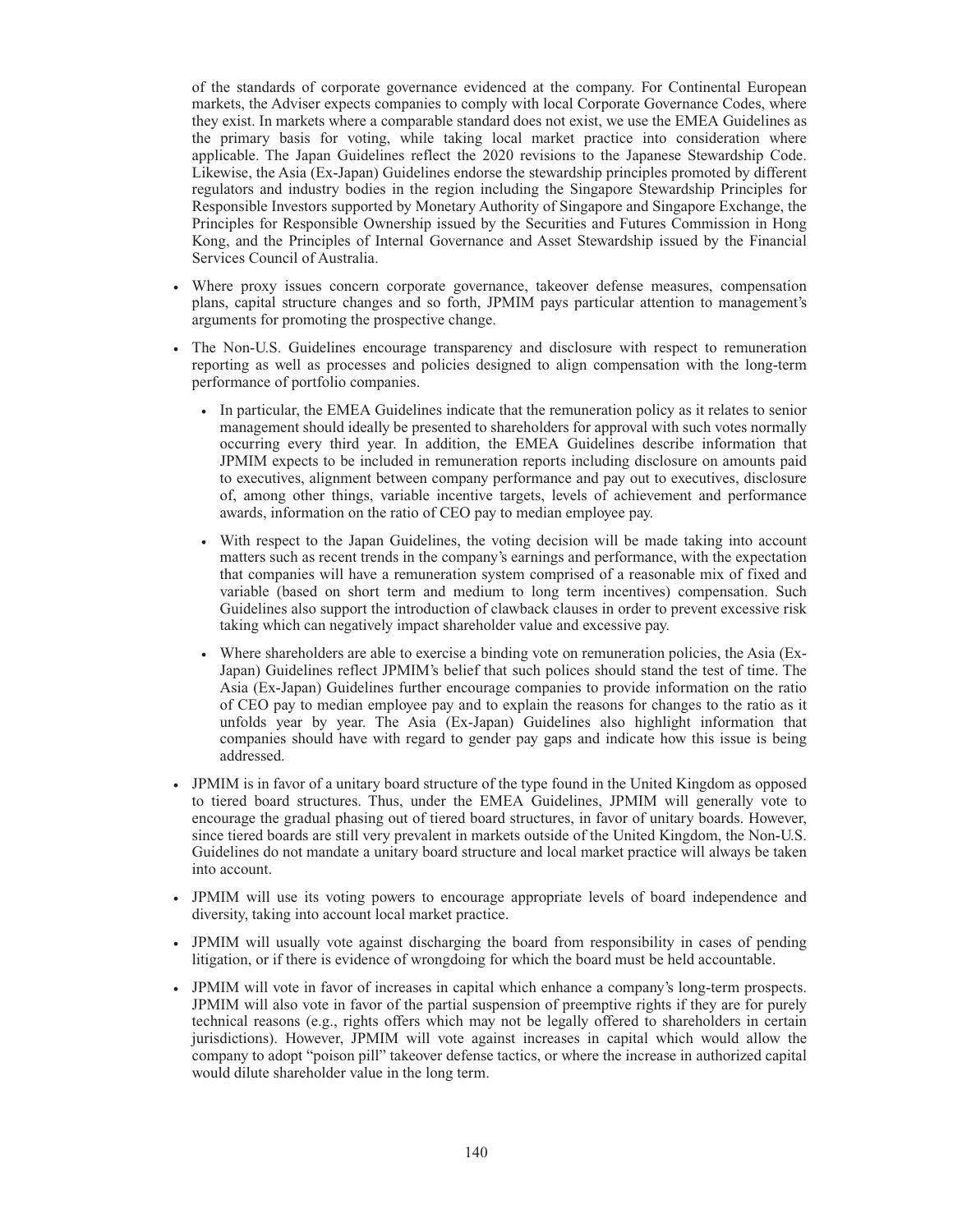- JPMIM will vote in favor of proposals which will enhance a company's long-term prospects. JPMIM will vote against an increase in bank borrowing powers which would result in the company reaching an unacceptable level of financial leverage, where such borrowing is expressly intended as part of a takeover defense, or where there is a material reduction in shareholder value.
- JPMIM will generally vote against anti-takeover devices.
- JPMIM considers social or environmental issues on a case-by-case basis under the Non-U.S. Guidelines, keeping in mind at all times the best economic interests of its clients. With respect to environmental proposals, the Non-U.S. Guidelines indicate that good corporate governance policies should consider the impact of company operations on the environment and the costs of compliance with laws and regulations relating to environmental matters, physical damage to the environment (including the costs of clean-ups and repairs), consumer preferences and capital investments related to climate change. The Non-U.S. Guidelines further encourage a level of environmental reporting that is not unduly costly or burdensome and which does not place the company at a competitive disadvantage, but which provides meaningful information to enable shareholders to evaluate the impact of the company's environmental policies and practices on its financial performance. With regard to social issues, among other factors, JPMIM considers the company's labor practices, supply chain, how the company supports and monitors those issues, what types of disclosure the company and its peers currently provided, and whether the proposal would result in a competitive disadvantage for the company.

**North American and Non-U.S. Guidelines.** The North American and Non-U.S. Guidelines reflect JPMIM's concerns that there may be restrictions on shareholder participation in a virtual only annual general meeting and believes such meetings should only be held in exceptional circumstances, such as during pandemic, and that companies should explain why it is necessary to hold the meeting in this manner. Under the Guidelines, JPMIM generally votes for management proposal allowing for the convening of shareholder meetings by electronic means, so long as the governing documents do not prohibit in-person meetings

**Proxy Voting Record.** In accordance with regulations of the SEC, the Portfolios' proxy voting records for the most recent 12-month period ended June 30 are on file with the SEC and are available on the J.P. Morgan Funds' website at [www.jpmorganfunds.com](http://www.jpmorganfunds.com/) and are on the SEC's website at www.sec.gov.

### **Description of Shares**

The Trust is a Massachusetts business trust. The Trust's Declaration of Trust was filed with the Secretary of State of the Commonwealth of Massachusetts on June 7, 1993 and amended and restated as of May 20, 2010 (the "Declaration of Trust") and authorizes the Board of Trustees to issue an unlimited number of Shares, which are units of beneficial interest, without par value. The Trust's Declaration of Trust authorizes the Board of Trustees to establish one or more series and classes within any series of Shares of the Trust. The Trust presently includes six series of Shares which represent interests in the following Portfolios:

- 1. Core Bond Portfolio
- 2. Global Allocation Portfolio
- 3. Income Builder Portfolio
- 4. Mid Cap Value Portfolio
- 5. Small Cap Core Portfolio
- 6. U.S. Equity Portfolio

The Declaration of Trust may not be amended without the affirmative vote of a majority of the outstanding Shares of the Trust, except that the Trustees may amend the Declaration of the Trust without the vote or consent of shareholders to:

- (1) designate series or classes of the Trust;
- (2) change the name of the Trust; or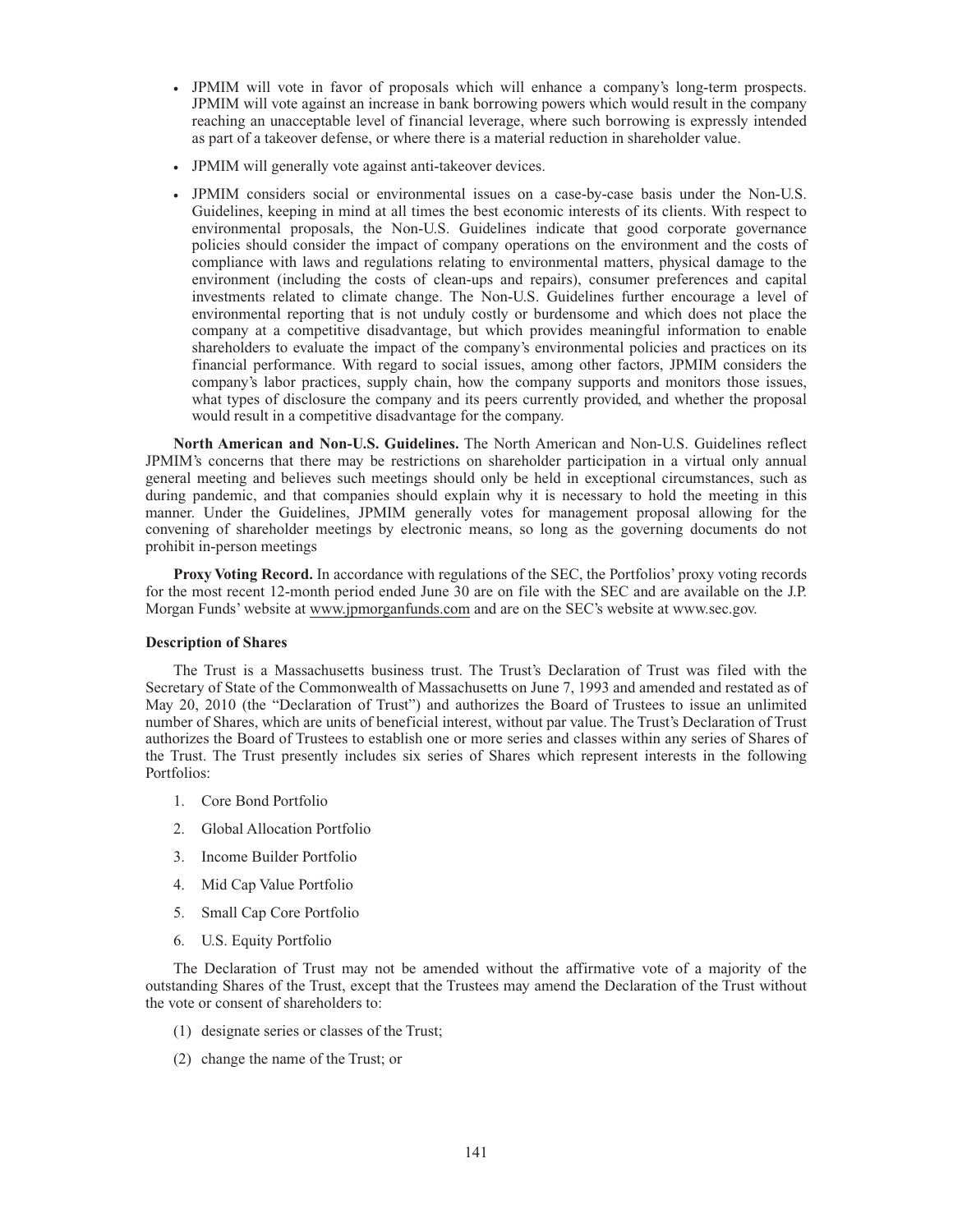(3) supply any omission, cure, correct or supplement any ambiguous, defective or inconsistent provision or to conform the Declaration of Trust to the requirements of applicable federal and state laws or regulations if they deem it necessary.

Shares are fully paid and non-assessable, except as set forth below. Shares have no subscription or preemptive rights and only those conversion or exchange rights as the Board of Trustees may grant in its discretion. When issued for payment as described in the Prospectus and this Statement of Additional Information, the Trust's Shares will be fully paid and non-assessable. In the event of a liquidation or dissolution of the Trust, Shares of a Portfolio are entitled to receive the assets available for distribution belonging to the Portfolio, and a proportionate distribution, based upon the relative asset values of the respective Portfolios, of any general assets or liabilities not belonging to any particular Portfolio which are available for distribution. The assets belonging to a particular Portfolio shall be charged with the liabilities of the Trust in respect of that Portfolio and all expenses, costs, charges and reserves attributable to that Portfolio, except that all expenses, costs, charges and reserves attributable solely to a particular class shall be borne by that class.

As used in this SAI and the Prospectuses, the terms "majority of the outstanding voting securities" or "majority of the outstanding Shares" of the Trust, a particular Portfolio or a particular class of a Portfolio means the following when the 1940 Act governs the required approval: the affirmative vote of the lesser of (a) more than 50% of the outstanding shares of the Trust, such Portfolio or such class of such Portfolio, or (b) 67% or more of the shares of the Trust, such Portfolio or such class of such Portfolio present at a meeting at which the holders of more than 50% of the outstanding shares of the Trust, such Portfolio or such class of such Portfolio are represented in person or by proxy. Otherwise, the declaration of trust or by-laws usually govern the needed approval and generally require that if a quorum is present at a meeting, the vote of a majority of the Shares of the Trust, such Portfolio or such class of such Portfolio, as applicable, shall decide the question.

Rule 18f-2 under the Investment Company Act of 1940 provides that any matter required to be submitted to the holders of the outstanding voting securities of an investment company, such as the Trust, shall not be deemed to have been effectively acted upon unless approved by the holders of a majority of the outstanding Shares of each Portfolio affected by the matter. For purposes of determining whether the approval of a majority of the outstanding Shares of a Portfolio is required in connection with a matter, a Portfolio is deemed to be affected by a matter unless it is clear that the interests of each Portfolio in the matter are identical, or that the matter does not affect any interest of the Portfolio. Under Rule 18f-2, the approval of an investment advisory agreement or any change in investment policy would be effectively acted upon with respect to a Portfolio only if approved by a majority of the outstanding Shares of the Portfolio. However, Rule 18f-2 also provides that the ratification of independent public accountants, the approval of principal underwriting contracts, and the election of Trustees may be effectively acted upon by shareholders of the Trust voting without regard to series.

The Trust may suspend the right of redemption only under the following unusual circumstances:

- (i) when the New York Stock Exchange is closed (other than weekends and holidays) or trading is restricted;
- (ii) when an emergency exists as determined by the SEC, making disposal of portfolio securities or the valuation of net assets not reasonably practicable;
- (iii) during any period when the SEC has by order permitted a suspension of redemption for the protection of shareholders; or
- (iv) when federal securities laws permit.

#### **Shareholder and Trustee Liability**

Under Massachusetts's law, holders of units of beneficial interest in a business trust may, under certain circumstances, be held personally liable as partners for the obligations of the Trust. However, the Trust's Declaration of Trust provides that shareholders shall not be subject to any personal liability for the obligations of the Trust, and that every written agreement, obligation, instrument, or undertaking made by the Trust shall contain a provision to the effect that the shareholders are not personally bound thereunder. The Declaration of Trust provides for indemnification out of the trust property of any shareholder held personally liable solely by reason of his being or having been a shareholder. Thus, the risk of a shareholder incurring financial loss on account of shareholder liability is limited to circumstances in which the Trust itself would be unable to meet its obligations.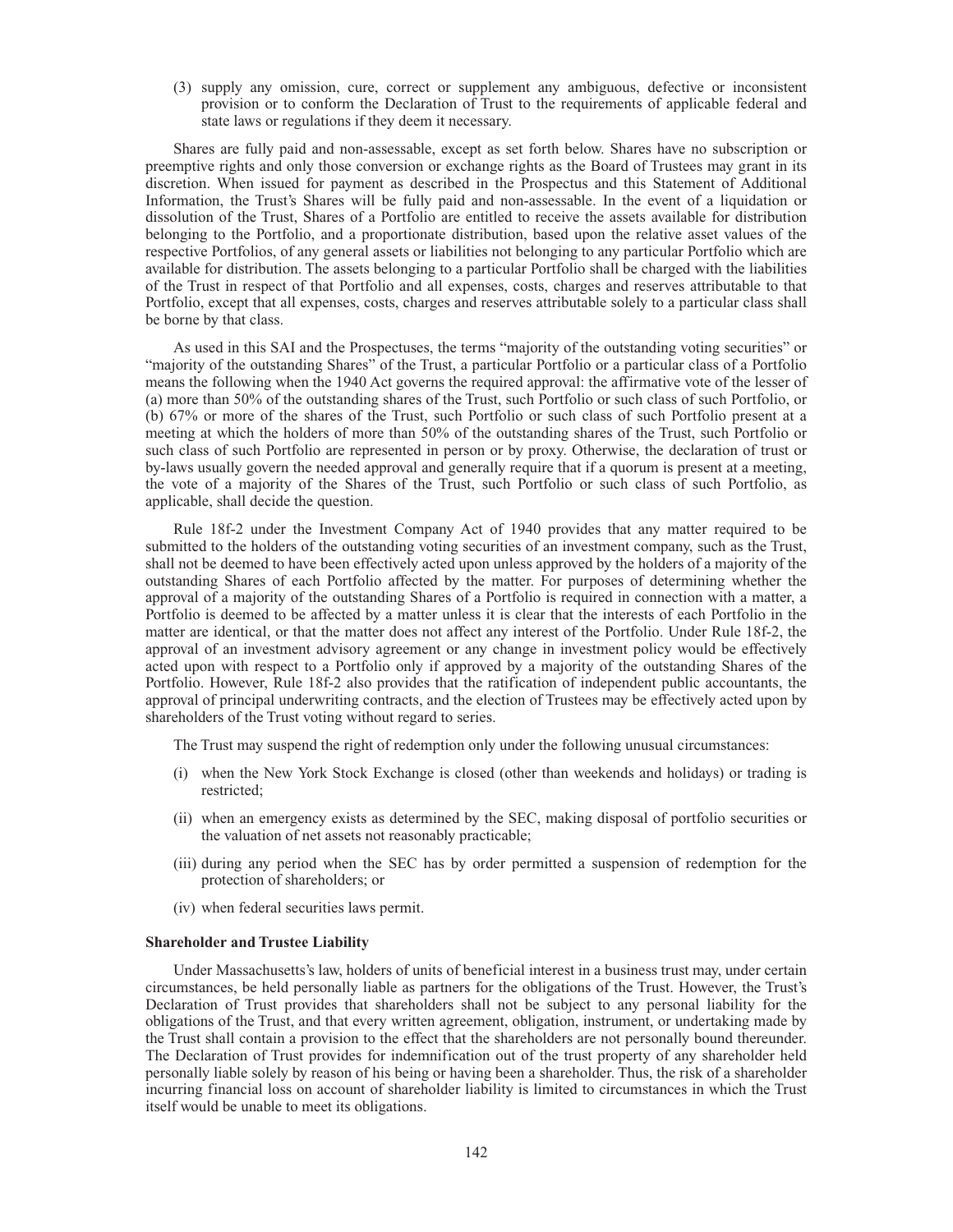The Declaration of Trust states further that no Trustee, officer, or agent of the Trust shall be personally liable in connection with the administration or preservation of the assets of the trust or the conduct of the Trust's business; nor shall any Trustee, officer, or agent be personally liable to any person for any action or failure to act except for his own bad faith, willful misfeasance, gross negligence, or reckless disregard of his duties. The Declaration of Trust also provides that all persons having any claim against the Trustees or the Trust shall look solely to the assets of the Trust for payment.

# **Principal Shareholders**

As of March 31, 2022, the following persons owned of record, or are known by the Trust to own beneficially, 5% or more of the outstanding shares of the Portfolios. Although a shareholder's beneficial ownership of more than 25% of the voting securities of a Portfolio is deemed to result in "control" of the particular Portfolio, as of March 31, 2022, the Trust believes that no variable insurance contract owner owned beneficially more than 25% of the voting securities of any Portfolio. The list below includes record owners of over 5% of the share classes specified below based on the Portfolios' books and records. Such shareholders may hold their shares on behalf of other beneficial owners and may not be beneficial owners of the share classes identified.

| <b>Name of Portfolio</b> | <b>Names and Address of Shareholder</b>                                                                                                   | Percentage<br>Held |
|--------------------------|-------------------------------------------------------------------------------------------------------------------------------------------|--------------------|
|                          | <b>JPMORGAN INSURANCE TRUST CORE BOND PORTFOLIO</b>                                                                                       |                    |
| <b>CLASS 1 SHARES</b>    | NATIONWIDE LIFE INSURANCE COMPANY<br>C/O IPO PORTFOLIO ACCOUNTING<br>PO BOX 182029<br><b>COLUMBUS OH 43218-2029</b>                       | 25.99%             |
|                          | THE LINCOLN NATIONAL LIFE<br><b>INSURANCE COMPANY</b><br>1300 S CLINTON ST<br><b>FORT WAYNE IN 46802-3506</b>                             | 14.41%             |
|                          | TALCOTT RESOLUTION LIFE INS CO<br>SEPARATE ACCOUNT 7<br>PO BOX 5051<br><b>HARTFORD CT 06102-5051</b>                                      | 11.78%             |
|                          | <b>NATIONWIDE LIFE AND</b><br>ANNUITY INSURANCE COMPANY<br>C/O IPO PORTFOLIO ACCOUNTING<br>PO BOX 182029<br><b>COLUMBUS OH 43218-2029</b> | 11.24%             |
|                          | <b>GREAT-WEST LIFE &amp; ANNUITY</b><br>$8515$ E ORCHARD RD $\#$ 2T2<br>GREENWOOD VLG CO 80111-5002                                       | 6.68%              |
| <b>CLASS 2 SHARES</b>    | THE LINCOLN NATIONAL LIFE<br><b>INSURANCE COMPANY</b><br>1300 S CLINTON ST<br>FORT WAYNE IN 46802-3506                                    | 61.74%             |
|                          | NATIONWIDE LIFE INSURANCE COMPANY<br>C/O IPO PORTFOLIO ACCOUNTING<br>PO BOX 182029<br><b>COLUMBUS OH 43218-2029</b>                       | 13.84%             |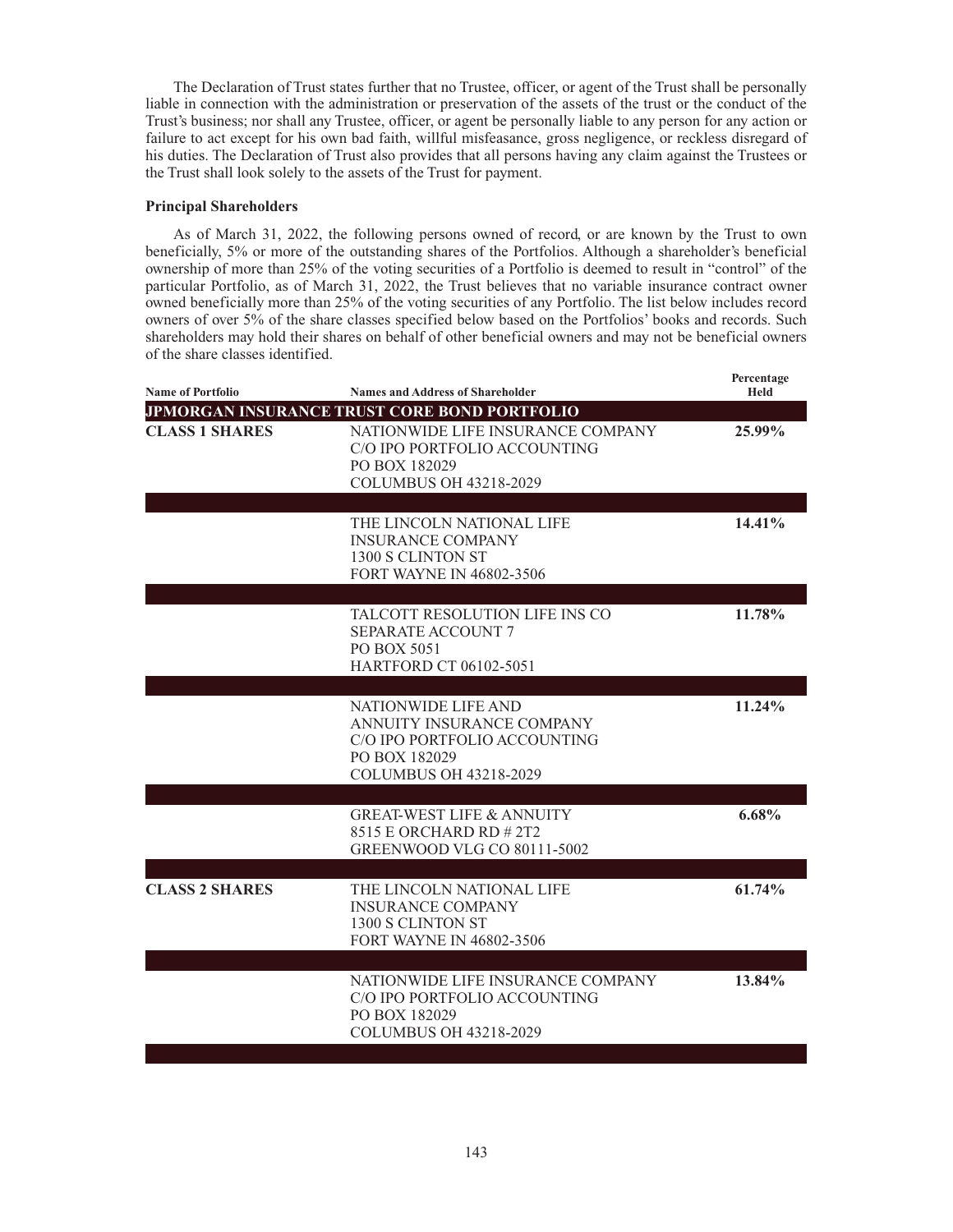| <b>Name of Portfolio</b> | <b>Names and Address of Shareholder</b>                                                                                                                   | Percentage<br>Held |
|--------------------------|-----------------------------------------------------------------------------------------------------------------------------------------------------------|--------------------|
|                          | DELAWARE LIFE INSURANCE COMPANY<br>1601 TRAPELO RD STE 30<br>WALTHAM MA 02451-7360                                                                        | 11.47%             |
|                          | JPMORGAN INSURANCE TRUST GLOBAL ALLOCATION PORTFOLIO                                                                                                      |                    |
| <b>CLASS 1 SHARES</b>    | THE LINCOLN NATIONAL LIFE<br><b>INSURANCE COMPANY</b><br>1300 S CLINTON ST<br>FORT WAYNE IN 46802-3506                                                    | 87.44%             |
|                          | FOR THE SOLE BENEFIT OF CUSTOMERS<br>LOMBARD INTERNATIONAL LIFE<br><b>ASSURANCE COMPANY</b><br>1650 MARKET ST FL 45<br>PHILADELPHIA PA 19103-7341         | 12.04%             |
| <b>CLASS 2 SHARES</b>    | AXA EQUITABLE LIFE SEPARATE ACCOUNT<br>1290 AVENUE OF THE AMERICAS<br>NEW YORK NY 10104-0101                                                              | 48.86%             |
|                          | PACIFIC LIFE INSURANCE COMPANY<br><b>SEPARATE ACCOUNT A</b><br>ATTN CORP VALUABLE PROD ACCTG DEPT<br>700 NEWPORT CENTER DR<br>NEWPORT BEACH CA 92660-6307 | 18.84%             |
|                          | JEFFERSON NATIONAL LIFE INSURANCE<br><b>COMPANY</b><br>10350 ORMSBY PARK PL STE 600<br>LOUISVILLE KY 40223-6175                                           | 17.64%             |
|                          | THE LINCOLN NATIONAL LIFE<br><b>INSURANCE COMPANY</b><br>1300 S CLINTON ST<br><b>FORT WAYNE IN 46802-3506</b>                                             | 7.40%              |
|                          | JPMORGAN INSURANCE TRUST INCOME BUILDER PORTFOLIO                                                                                                         |                    |
| <b>CLASS 1 SHARES</b>    | FOR THE SOLE BENEFIT OF CUSTOMERS<br>LOMBARD INTERNATIONAL LIFE<br><b>ASSURANCE COMPANY</b><br>1650 MARKET ST FL 45<br>PHILADELPHIA PA 19103-7341         | 79.66%             |
|                          | ZURICH AMERICAN LIFE INSURANCE<br><b>COMPANY</b><br>165 BROADWAY 21ST FLOOR<br>NEW YORK NY 10006-1454                                                     | 17.58%             |
| <b>CLASS 2 SHARES</b>    | AXA EQUITABLE LIFE SEPARATE ACCOUNT<br>1290 AVENUE OF THE AMERICAS<br>NEW YORK NY 10104-0101                                                              | 36.03%             |
|                          | PRUCO LIFE INSURANCE CO OF ARIZONA<br>213 WASHINGTON ST<br>NEWARK NJ 07102-2917                                                                           | 25.79%             |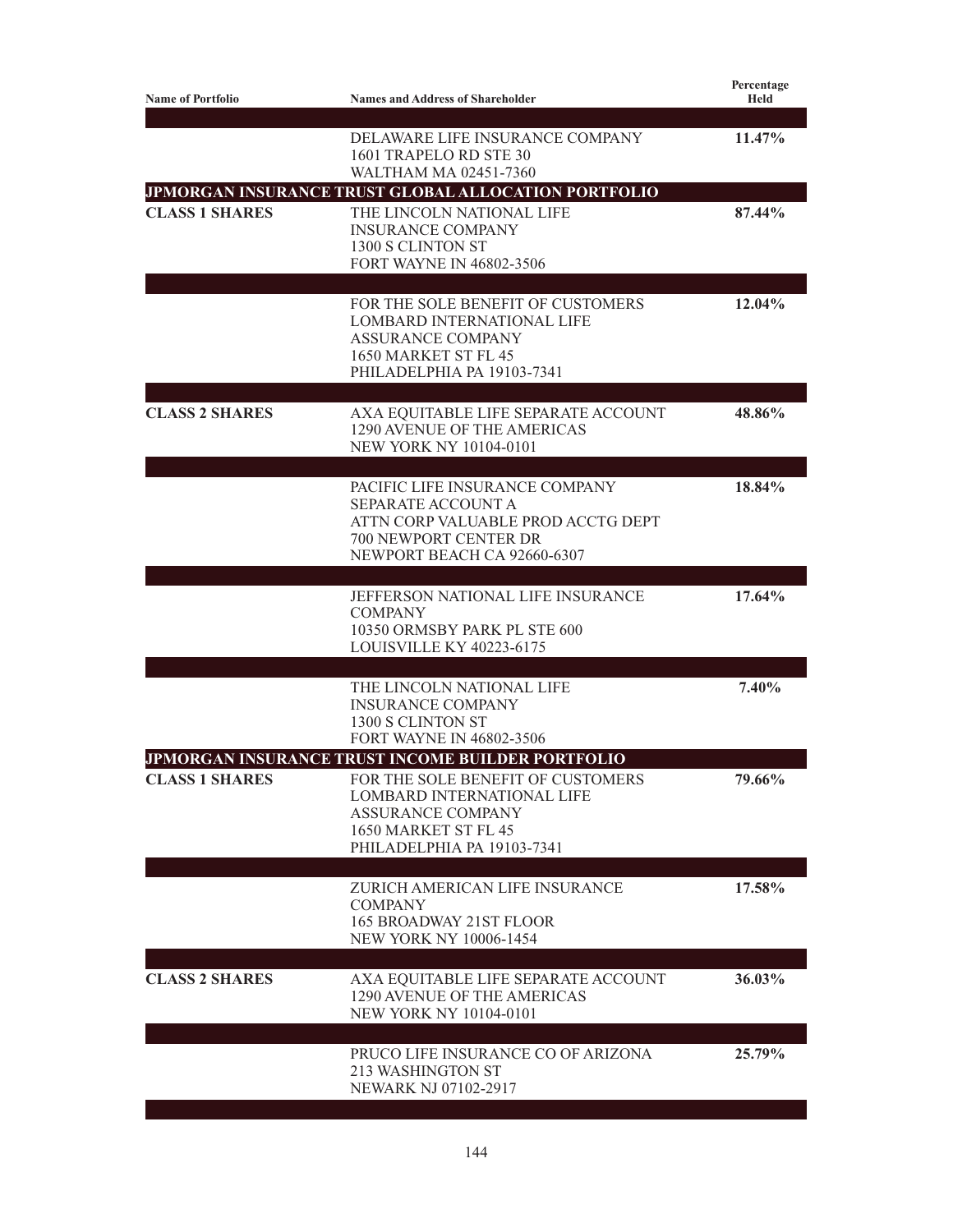| <b>Name of Portfolio</b> | <b>Names and Address of Shareholder</b>                                                                                                                                                                      | Percentage<br>Held |
|--------------------------|--------------------------------------------------------------------------------------------------------------------------------------------------------------------------------------------------------------|--------------------|
|                          | PACIFIC LIFE INSURANCE COMPANY<br><b>SEPARATE ACCOUNT A</b><br>ATTN CORP VALUABLE PROD ACCTG DEPT<br>700 NEWPORT CENTER DR<br>NEWPORT BEACH CA 92660-6307                                                    | 16.68%             |
|                          | JEFFERSON NATIONAL LIFE INSURANCE<br><b>COMPANY</b><br>10350 ORMSBY PARK PL STE 600<br>LOUISVILLE KY 40223-6175                                                                                              | $6.03\%$           |
|                          | THE LINCOLN NATIONAL LIFE<br><b>INSURANCE COMPANY</b><br>1300 S CLINTON ST<br><b>FORT WAYNE IN 46802-3506</b>                                                                                                | 5.37%              |
| <b>CLASS 1 SHARES</b>    | JPMORGAN INSURANCE TRUST MID CAP VALUE PORTFOLIO<br>OHIO NATIONAL LIFE INS COMPANY<br>FOR THE BENEFIT OF ITS SEPARATE<br><b>ACCTS ATTN DAWN CAIN</b><br>ONE FINANCIAL WAY<br><b>CINCINNATI OH 45242-5800</b> | 41.24%             |
|                          | NATIONWIDE LIFE INSURANCE COMPANY<br>C/O IPO PORTFOLIO ACCOUNTING<br>PO BOX 182029<br><b>COLUMBUS OH 43218-2029</b>                                                                                          | 25.24%             |
|                          | NATIONWIDE LIFE INSURANCE COMPANY<br>C/O IPO PORTFOLIO ACCOUNTING<br>PO BOX 182029<br><b>COLUMBUS OH 43218-2029</b>                                                                                          | 10.49%             |
|                          | MODERN WOODMEN OF AMERICA<br>C/O PRODUCT VALUATION<br>5801 SW SIXTH AVE<br>TOPEKA KS 66636-0001                                                                                                              | 5.27%              |
| <b>CLASS 1 SHARES</b>    | JPMORGAN INSURANCE TRUST SMALL CAP CORE PORTFOLIO<br>OHIO NATIONAL LIFE INS COMPANY<br>FOR THE BENEFIT OF ITS SEPARATE<br><b>ACCTS ATTN DAWN CAIN</b><br>ONE FINANCIAL WAY<br>CINCINNATI OH 45242-5800       | 34.31%             |
|                          | TALCOTT RESOLUTION LIFE INSURANCE<br>COMPANY COLI SEPARATE ACCOUNT IV<br>PO BOX 5051<br><b>HARTFORD CT 06102-5051</b>                                                                                        | 18.83%             |
|                          | MODERN WOODMEN OF AMERICA<br><b>C/O PRODUCT VALUATION</b><br>5801 SW SIXTH AVE<br>TOPEKA KS 66636-0001                                                                                                       | 16.95%             |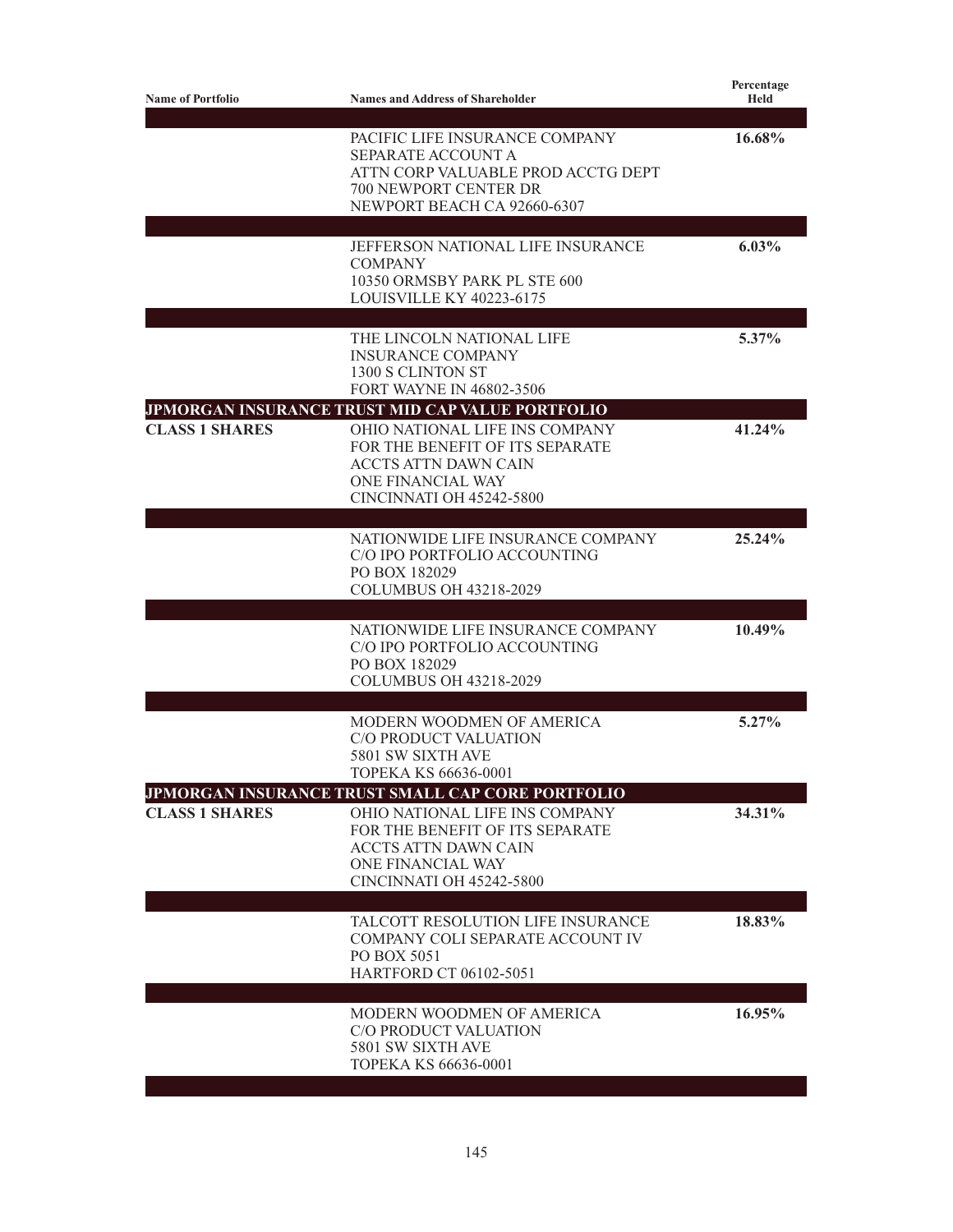| <b>Name of Portfolio</b> | <b>Names and Address of Shareholder</b>                                                                                                                                                   | Percentage<br>Held |
|--------------------------|-------------------------------------------------------------------------------------------------------------------------------------------------------------------------------------------|--------------------|
| <b>CLASS 2 SHARES</b>    | <b>GREAT-WEST LIFE &amp; ANNUITY</b><br>FBO VARIABLE ANNUITY 2 SMARTTRACK I<br>8515 E ORCHARD RD # 2T2<br>GREENWOOD VLG CO 80111-5002                                                     | 33.28%             |
|                          | <b>COUNTRY INVESTORS LIFE ASSURANCE</b><br><b>COMPANY</b><br>5400 UNIVERSITY AVE<br>WDM IA 50266-5950                                                                                     | 29.05%             |
|                          | <b>SECURITY BENEFIT LIFE</b><br>VARIABLE ANNUITY ACCOUNT XIV<br>ONE SECURITY BENEFIT PLACE<br>TOPEKA KS 66636-0001                                                                        | 18.72%             |
|                          | FARM BUREAU LIFE INSURANCE<br><b>COMPANY</b><br>ATTN MUTUAL FUNDS ACCOUNTING<br>5400 UNIVERSITY AVE<br>W DES MOINES IA 50266-5950                                                         | 12.59%             |
| <b>CLASS 1 SHARES</b>    | <b>JPMORGAN INSURANCE TRUST US EQUITY PORTFOLIO</b><br>HORACE MANN LIFE INSURANCE CO<br>SEPARATE ACCOUNT<br>ATTN WILLIAM J KELLY<br><b>1 HORACE MANN PLZ</b><br>SPRINGFIELD IL 62715-0002 | 43.09%             |
|                          | <b>NATIONWIDE LIFE AND</b><br>ANNUITY INSURANCE COMPANY<br>C/O IPO PORTFOLIO ACCOUNTING<br>PO BOX 182029<br><b>COLUMBUS OH 43218-2029</b>                                                 | 15.64%             |
|                          | THE LINCOLN NATIONAL LIFE<br><b>INSURANCE COMPANY</b><br>1300 S CLINTON ST<br>FORT WAYNE IN 46802-3506                                                                                    | 5.14%              |
| <b>CLASS 2 SHARES</b>    | DELAWARE LIFE INSURANCE COMPANY<br>1601 TRAPELO RD STE 30<br>WALTHAM MA 02451-7360                                                                                                        | 91.09%             |
|                          | DELAWARE LIFE INSURANCE COMPANY<br>OF NEW YORK<br>ATTN: OPERATIONAL CONTROL<br>1601 TRAPELO RD STE 30<br>WALTHAM MA 02451-7360                                                            | 7.61%              |

As of December 31, 2021, the Trust believes that the trustees and officers of the Trust, as a group, owned less than 1% of the shares of any Portfolio of the Trust.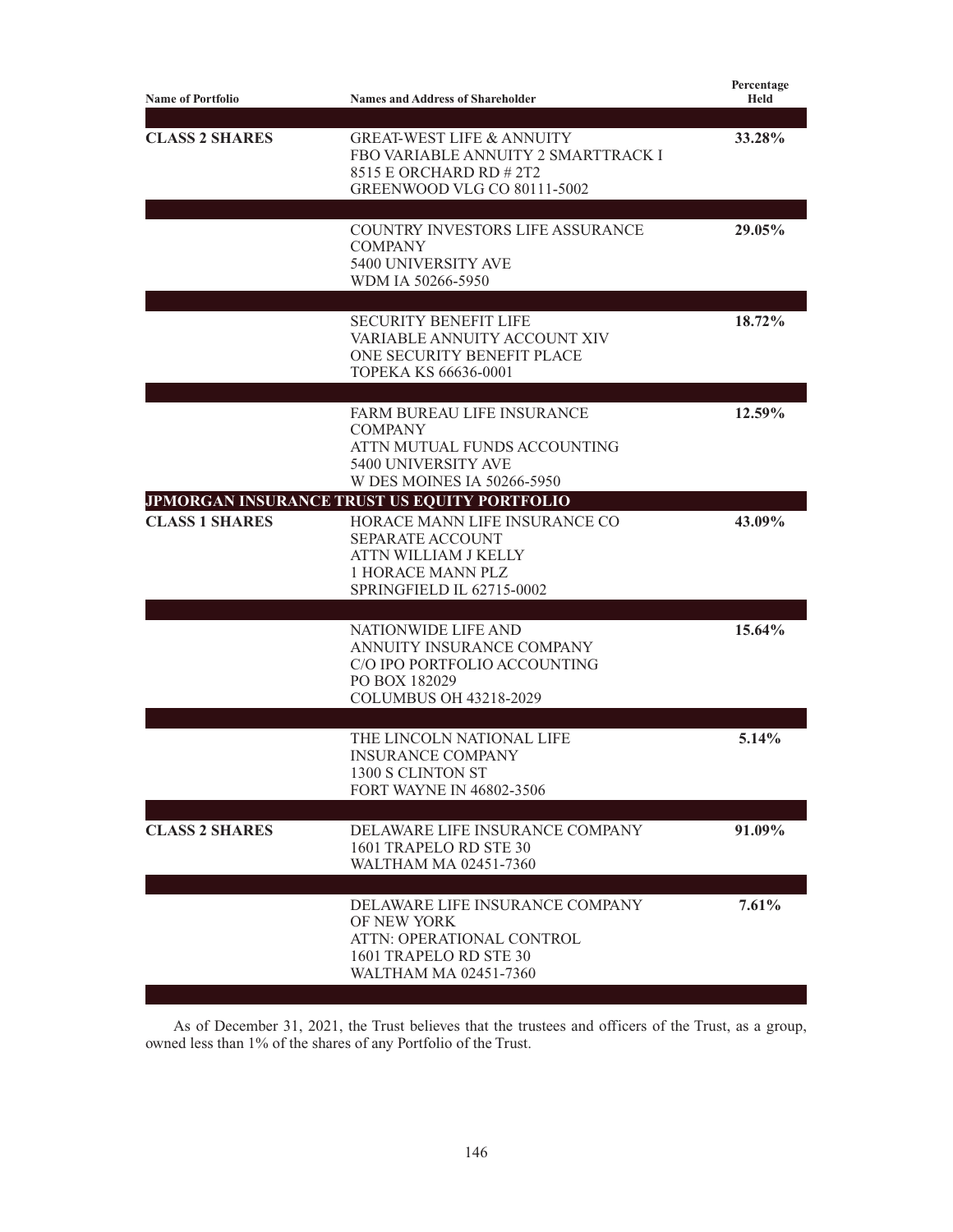#### **Cash Compensation to Service Organizations**

JPMIM, at its own expense and out of its legitimate profits, will pay additional cash amounts to Service Organizations. These amounts are payments over and above the servicing fees paid by the Portfolios. These additional payments are made to the Service Organizations for their providing certain administrative and other services to the Portfolios, including (i) recordkeeping services; (ii) facilitating the delivery of prospectuses, shareholder reports and other information; (iii) processing distributions from the Portfolios; (iv) providing information relating to the Insurance Contracts to the Portfolios; and (v) providing certain other communication support services and administrative services. These payments may be deemed to be other compensation. For the fiscal year ended December 31, 2021, JPMIM paid approximately \$303,939,676 for all of the J.P. Morgan Funds, including the Portfolios, pursuant to written agreements with Service Organizations (including both FINRA member and non-members) including written agreements for sub-transfer agency and/or omnibus accounting services (collectively, "Omnibus Sub-Accounting") and networking.

#### **Portfolio Holdings Disclosure**

As described in the Prospectus and pursuant to the Portfolios' Portfolio Holdings Disclosure Policy, no sooner than 30 days after month end, the Portfolios will make available to the public, upon request to the Portfolios (1-800-480-4111), a complete, uncertified schedule of its portfolio holdings as of the last day of that prior month. In addition, from time to time, each Portfolio may post portfolio holdings on the J.P. Morgan Funds' website on a more timely basis.

The Portfolios' publicly available uncertified, complete list of portfolio holdings information, as described above, may also be provided regularly pursuant to a standing request, such as on a monthly or quarterly basis, to (i) third party service providers, rating and ranking agencies, financial intermediaries, and affiliated persons of the Portfolios and (ii) clients of the Adviser or its affiliates that invest in the Portfolios or such clients' consultants. No compensation or other consideration is received by the Portfolios or the Adviser, or any other person for these disclosures. A list of the entities that receive the Portfolios' portfolio holdings information on such basis and the frequency with which it is provided to them is provided below:

### **All Portfolios**

JPMorgan Chase & Co. Monthly 30 days after month end<br>Bloomberg LP Monthly 30 days after month end 30 days after month end

In addition, certain service providers to the Portfolios or the Adviser, Administrator, Shareholder Servicing Agent or Distributor may for legitimate business purposes receive the Portfolios' portfolio holdings information earlier than the time period specified in the applicable prospectus, such as subadvisers, rating and ranking agencies, pricing services, proxy voting service providers, accountants, attorneys, custodians, securities lending agents (to the extent the Portfolios engage in securities lending), consultants retained to assist in the drafting of management discussion of fund performance in shareholder reports, brokers in connection with Portfolio transactions and in providing pricing quotations, transfer agents and entities providing CDSC financing (released weekly one day after trade date). The Portfolios also disclose portfolio holdings to affiliates of JPMorgan Chase to evaluate their capability to provide derivative analytics services under conditions of confidentiality. The Adviser and affiliates of JPMorgan Chase may also have access to portfolio holdings of certain Portfolios for the limited purpose of hedging the Adviser's liability to pay deferred compensation to portfolio managers and other eligible employees based on the performance of certain designated Portfolios. The Portfolios will also provide portfolio holdings information earlier than the time periods specified in the applicable prospectus to the Investment Company Institute (the "ICI") to support the ICI's advocacy efforts on behalf of the mutual fund industry. The Portfolios may also release portfolio holdings to the Adviser and affiliates of JPMorgan Chase for the limited purposes of hedging seed capital investment of the Adviser in the Portfolios, risk management, and for regulatory reporting purposes applicable to bank holding companies and their subsidiaries. When a Portfolio redeems a shareholder in kind, the shareholder generally receives its proportionate share of the Portfolio's portfolio holdings and, therefore, the shareholder and its agent may receive such information earlier than the time period specified in the Prospectuses. Such holdings are released on conditions of confidentiality, which include appropriate trading prohibitions. "Conditions of confidentiality" include confidentiality terms included in written agreements, implied by the nature of the relationship (e.g., attorney–client relationship), or required by fiduciary or regulatory principles (e.g., custody services provided by financial institutions, Codes of Ethics and Informational Barriers applicable to JPMorgan Chase and its affiliates).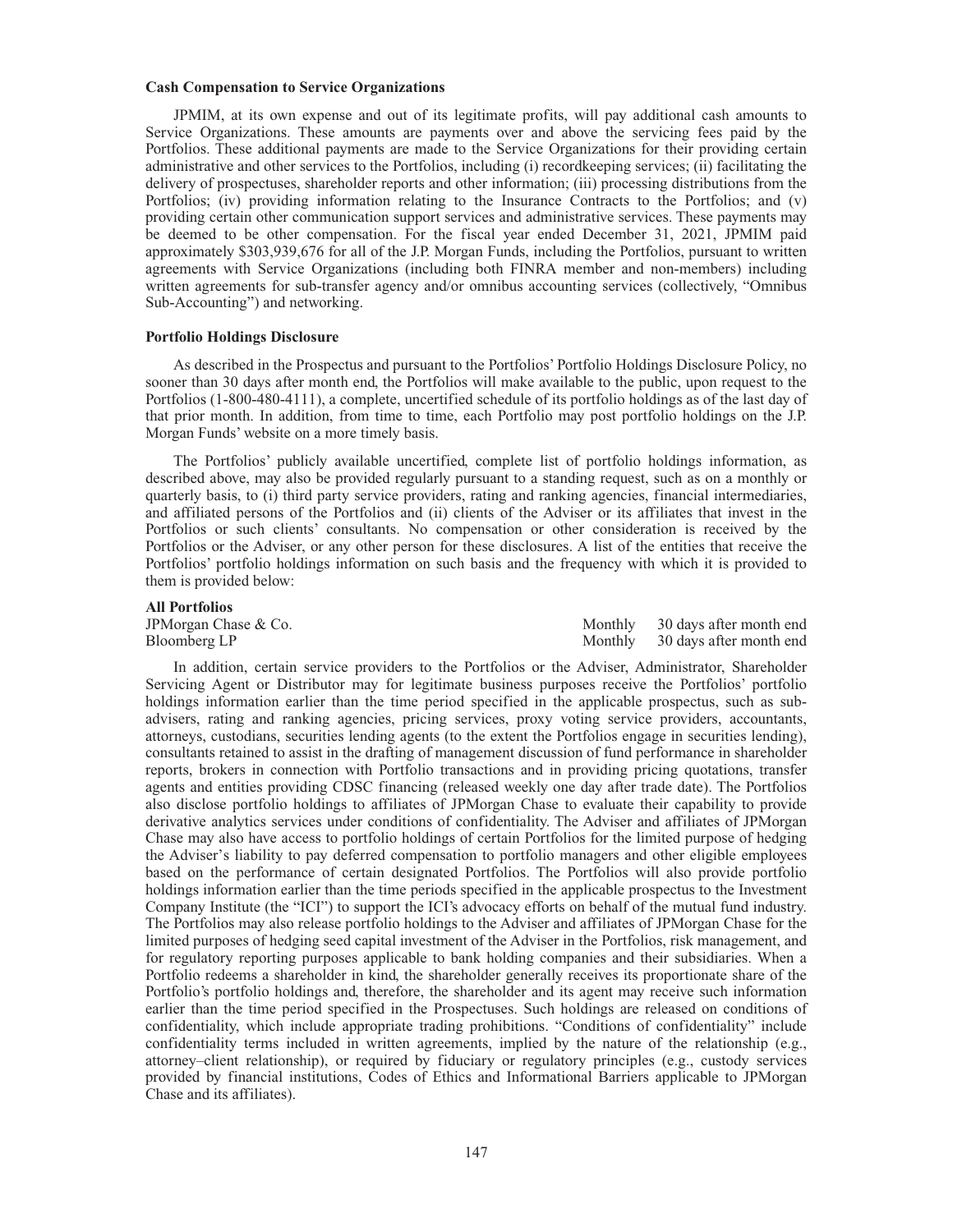Disclosure of a Portfolio's portfolio securities as an exception to the Portfolios' normal business practice requires the business unit proposing such exception to identify a legitimate business purpose for the disclosure and to submit the proposal to the Portfolio's Treasurer for approval following business and legal review. Additionally, no compensation or other consideration is received by a Portfolio or the Portfolio's Adviser, or any other person for these disclosures. The Portfolios' Trustees will review annually a list of such entities that have received such information, the frequency of such disclosures and the business purpose therefor. These procedures are designed to address conflicts of interest between the Portfolios' shareholders on the one hand and the Portfolio's Adviser or any affiliated person of the Portfolio or such entities on the other hand by creating a structured review and approval process which seeks to ensure that disclosure of information about the Portfolio's portfolio securities is in the best interests of the Portfolio's shareholders. There can be no assurance, however, that a Portfolio's policies and procedures with respect to the disclosure of portfolio holdings information will prevent the misuse of such information by individuals or firms in possession of such information.

In addition to the foregoing, the portfolio holdings of certain of the Adviser's separately managed account investment strategies and other vehicles advised or sub-advised by the Adviser or its affiliates, which are the same or substantially similar to certain of the J.P. Morgan Portfolios, are made available on a more timely basis than the time period specified in the applicable prospectus for a Portfolio. While not expected, it is possible that a recipient of portfolio holdings information for a Portfolio or other similarly managed account or vehicle could cause harm to a Portfolio, including by trading ahead of or against a Portfolio based on the information received. Each Portfolio reserves the right to exclude any portion of its holdings from publication or reduce the frequency of disclosure if deemed by the Board or Adviser to be in the best interest of the Portfolio. It is possible that any such recipient of these holdings could trade ahead of or against a Portfolio based on the information received.

Finally, the Portfolios release information concerning any and all portfolio holdings when required by law. Such releases may include providing information concerning holdings of a specific security to the issuer of such security.

#### **Expenses**

The Portfolios pay the expenses incurred in their operations, including their pro-rata share of expenses of the Trust. These expenses include: investment advisory and administrative fees; the compensation of the Trustees; registration fees; interest charges; taxes; expenses connected with the execution, recording and settlement of security transactions; fees and expenses of the Portfolios' custodian for all services to the Portfolios, including safekeeping of portfolios and securities and maintaining required books and accounts; expenses of preparing and mailing reports to investors and to government offices and commissions; expenses of meetings of investors; fees and expenses of independent accountants, legal counsel and any transfer agent, registrar or dividend disbursing agent of the Trusts; insurance premiums; and expenses of calculating the NAV of, and the net income on, shares of the Portfolios. Servicing and distribution fees are all allocated to specific classes of the Portfolios. In addition, the Portfolios may allocate transfer agency and certain other expenses by class. Service providers to a Portfolio may, from time to time, voluntarily waive all or a portion of any fees to which they are entitled and/or reimburse certain expenses as they may determine from time to time. A Portfolio's service providers may discontinue or modify these voluntary actions at any time without notice. Performance for certain Portfolios reflects the voluntary waiver of fees and/or the reimbursement of expenses. Without these voluntary waivers and/or expense reimbursements, performance would have been less favorable.

#### **Miscellaneous**

The Trust is not required to hold a meeting of shareholders for the purpose of annually electing Trustees except that:

(i) the Trust is required to hold a shareholders' meeting for the election of Trustees at such time as less than a majority of the Trustees holding office have been elected by shareholders, and

(ii) if, as a result of a vacancy on the Board of Trustees, less than two-thirds of the Trustees holding office have been elected by the shareholders, that vacancy may only be filled by a vote of the shareholders. In addition, Trustees may be removed from office by a written consent signed by the holders of Shares representing two-thirds of the outstanding Shares of the Trust at a meeting duly called for that purpose. This meeting shall be held upon the written request of the holders of Shares representing not less than 20% of the outstanding Shares of the Trust. Except as set forth above, the Trustees may continue to hold office and may appoint successor Trustees.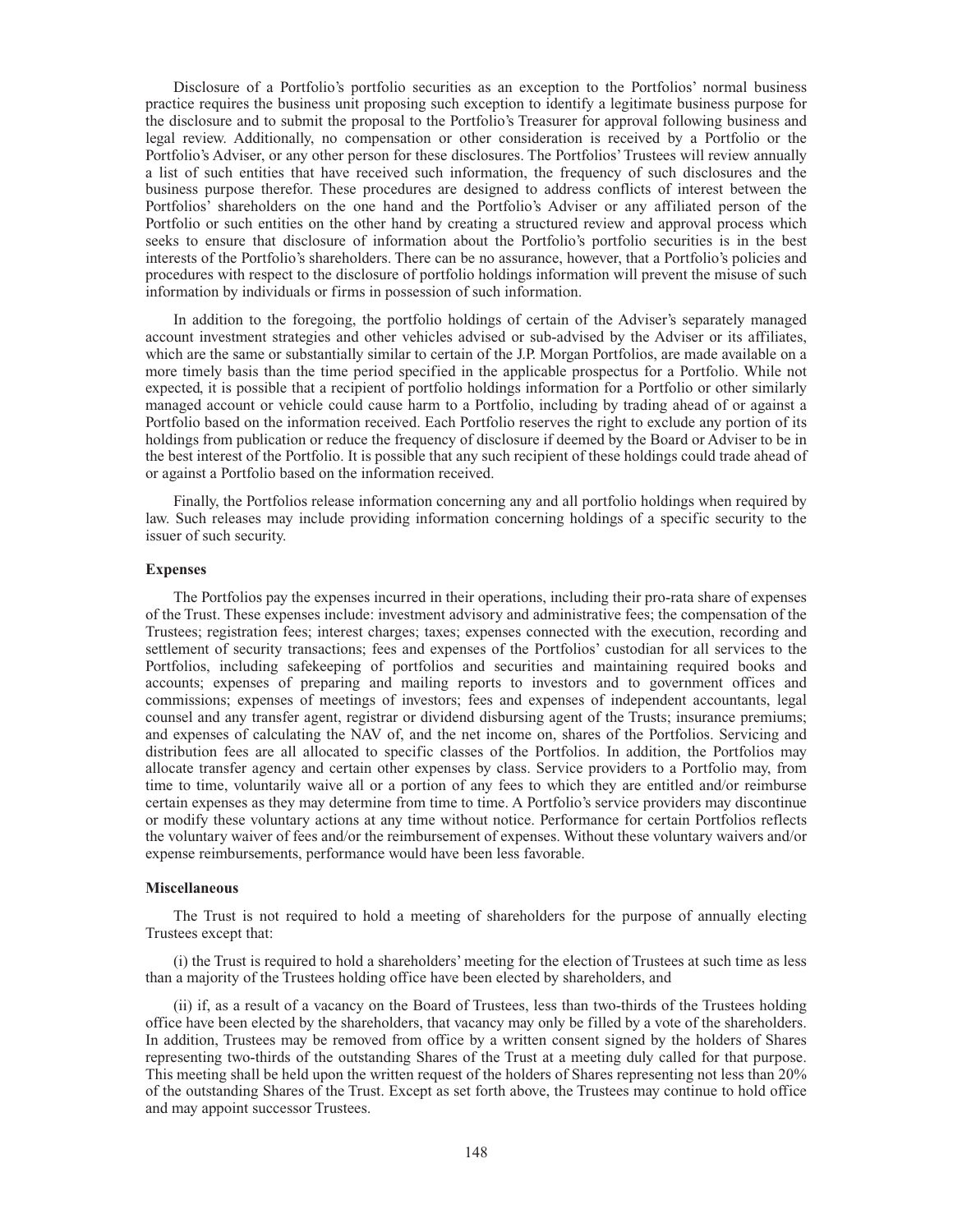As used in the Portfolios' Prospectuses and in this SAI, "assets belonging to a Portfolio" means the consideration received by the Trust upon the issuance or sale of Shares in that Portfolio, together with all income, earnings, profits, and proceeds derived from the investment thereof, including any proceeds from the sale, exchange, or liquidation of such investments, and any funds or payments derived from any reinvestment of such proceeds, and any general assets of the Trust not readily identified as belonging to a particular Portfolio that are allocated to that Portfolio by the Board of Trustees. The Board of Trustees may allocate such general assets in any manner it deems fair and equitable. It is anticipated that the factor that will be used by the Board of Trustees in making allocations of general assets to particular Portfolios will be the relative net assets of the respective Portfolios at the time of allocation. Each Portfolio's direct liabilities and expenses will be charged to the assets belonging to that Portfolio. Each Portfolio will also be charged in proportion to its relative net assets for the general liabilities and expenses of the Trust. The timing of allocations of general assets and general liabilities and expenses of the Trust to particular Portfolios will be determined by the Board of Trustees of the Trust and will be in accordance with generally accepted accounting principles. Determinations by the Board of Trustees of the Trust as to the timing of the allocation of general liabilities and expenses and as to the timing and allocable portion of any general assets with respect to a particular Portfolio are conclusive.

The Trust is registered with the SEC as a management investment company. Such registration does not involve supervision by the SEC of the management or policies of the Trust.

The Prospectuses and this SAI omit certain information contained in the Registration Statement filed with the SEC. Copies of such information may be obtained from the SEC upon payment of the prescribed fee.

The Prospectuses and this SAI are not an offering of the securities herein described in any state in which such offering may not lawfully be made. No salesman, dealer, or other person is authorized to give any information or make any representation other than those contained in the Prospectuses and SAI.

### **FINANCIAL STATEMENTS**

[The Financial Statements of the Portfolios are incorporated by reference into this SAI.](https://www.sec.gov/Archives/edgar/data/0000909221/000119312522048451/d213000dncsr.htm) The Financial Statements for the fiscal year ended December 31, 2021 have been audited by PricewaterhouseCoopers LLP, independent registered public accounting firm for the Portfolios, as indicated in its reports with respect thereto, and are incorporated herein by reference in reliance on the report of said firm, given on the authority of said firm as experts in accounting and auditing. These Financial Statements are available without charge upon request by calling J.P. Morgan Funds Services at 1-800-480-4111.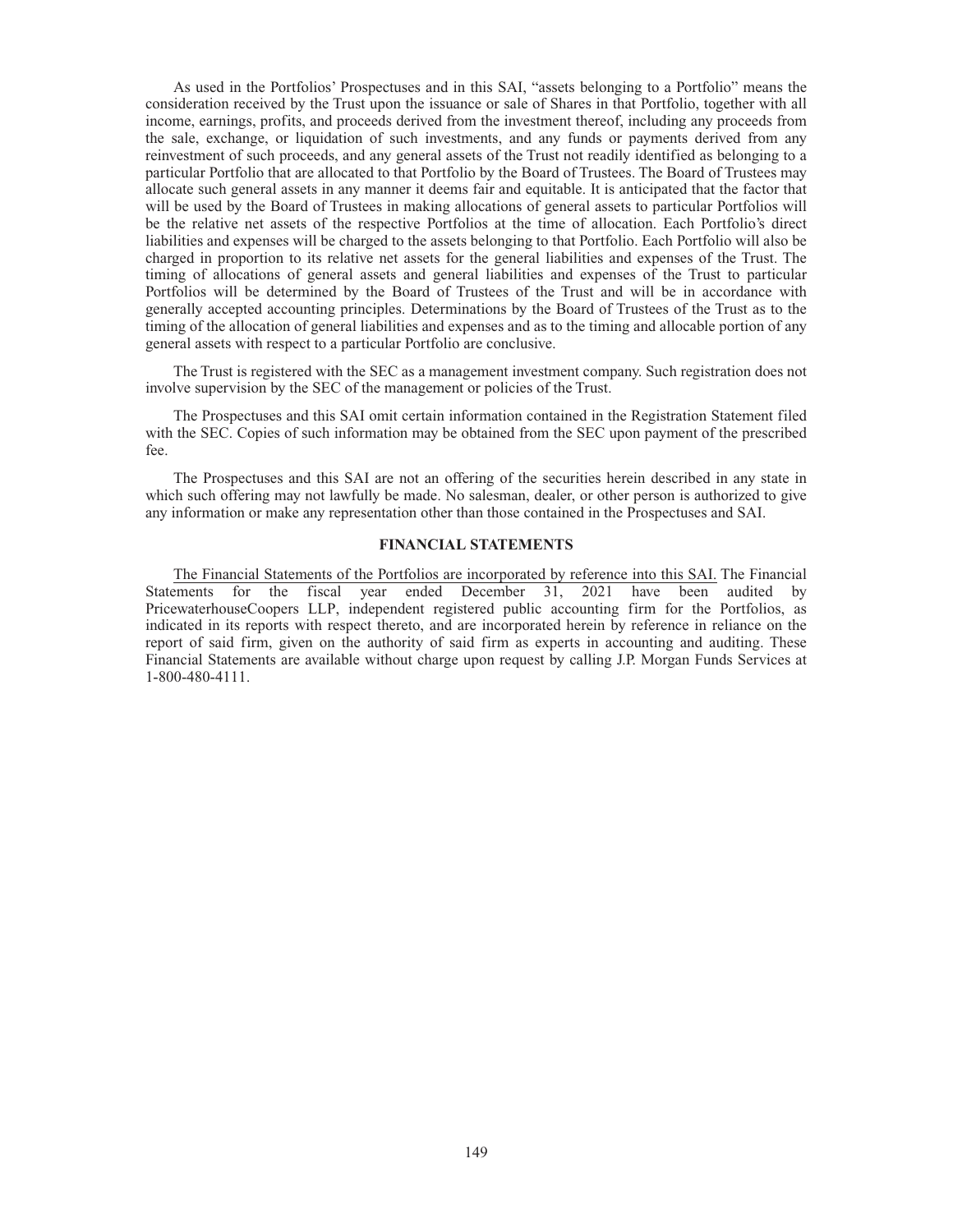# **APPENDIX A — DESCRIPTION OF RATINGS**

The following is a summary of published ratings by certain Nationally Recognized Statistical Rating Organizations ("NRSROs"). Credit ratings evaluate only the safety of principal and interest payments, not the market value risk of lower quality securities. NRSROs may fail to change credit ratings to reflect subsequent events on a timely basis. Although the Adviser considers security ratings when making investment decisions, it also performs its own investment analysis and does not rely solely on the ratings assigned by NRSROs.

A Portfolio only purchases securities that meet the ratings criteria, if any, described in its Prospectus and/or SAI. The Adviser will look at a security's rating at the time of investment. If the securities are unrated, the Adviser must determine that they are of comparable quality to rated securities. Subsequent to its purchase by a Portfolio, a security may cease to be rated or its rating may be reduced below the minimum rating required for purchase by a Portfolio. The Adviser will consider such an event in determining whether a Portfolio should continue to hold the security and is not required to sell a security in the event of a downgrade. Securities issued by the U.S. Government and its agencies and instrumentalities are not rated by NRSROs and so the rating of such securities is determined based on the ratings assigned to the issuer by the NRSRO(s) or if unrated, based on the Adviser's determination of the issuer's credit quality. The Adviser may also use the ratings assigned by NRSROs to non-U.S. governments and their agencies and instrumentalities to determine the rating of those issuers' securities.

From time to time, NRSROs may not agree on the credit quality of a security and issuer and assign different ratings. Certain Portfolios use the NRSROs and methodology described in their Prospectuses to determine the credit quality of their investments, including whether a security is in a particular rating category for purposes of the credit quality requirements specified below. For securities that are not rated by the applicable NRSROs, the Adviser must determine that they are of comparable quality to rated securities. If a Portfolio's Prospectus does not specify the methodology for determining the credit quality of securities that have received different ratings from more than one NRSRO, such securities will be considered investment grade if at least one agency has rated the security investment grade.

Certain Portfolios are rated by NRSROs. In order to maintain a rating from a rating organization, the Portfolio may be subject to additional investment restrictions.

# **DESCRIPTION OF SHORT-TERM CREDIT RATINGS**

#### **Standard & Poor's Financial Services LLC ("S&P")**

A S&P Global Ratings issue credit rating is a forward-looking opinion about the creditworthiness of an obligor with respect to a specific financial obligation, a specific class of financial obligations, or a specific financial program (including ratings on medium-term note programs and commercial paper programs). It takes into consideration the creditworthiness of guarantors, insurers, or other forms of credit enhancement on the obligation and takes into account the currency in which the obligation is denominated. The opinion reflects S&P Global Ratings' view of the obligor's capacity and willingness to meet its financial commitments as they come due, and this opinion may assess terms, such as collateral security and subordination, which could affect ultimate payment in the event of default.

Issue credit ratings can be either long-term or short-term. Short-term issue credit ratings are generally assigned to those obligations considered short-term in the relevant market, typically with an original maturity of no more than 365 days. Short-term ratings are also used to indicate the creditworthiness of an obligor with respect to put features on long-term obligations. Medium-term notes are assigned long-term ratings.

| $A-1$ | A short-term obligation rated 'A-1' is rated in the highest category by S&P. The<br>obligor's capacity to meet its financial commitment on the obligation is strong. Within<br>this category, certain obligations are designated with a plus sign $(+)$ . This indicates that<br>the obligor's capacity to meet its financial commitment on these obligations is extremely<br>strong. |
|-------|---------------------------------------------------------------------------------------------------------------------------------------------------------------------------------------------------------------------------------------------------------------------------------------------------------------------------------------------------------------------------------------|
| $A-2$ | A short-term obligation rated 'A-2' is somewhat more susceptible to the adverse effects<br>of changes in circumstances and economic conditions than obligations in higher rating<br>categories. However, the obligor's capacity to meet its financial commitment on the<br>obligation is satisfactory.                                                                                |
| $A-3$ | A short-term obligation rated 'A-3' exhibits adequate protection parameters. However,<br>adverse economic conditions or changing circumstances are more likely to lead to a<br>weakened capacity of the obligor to meet its financial commitment on the obligation.                                                                                                                   |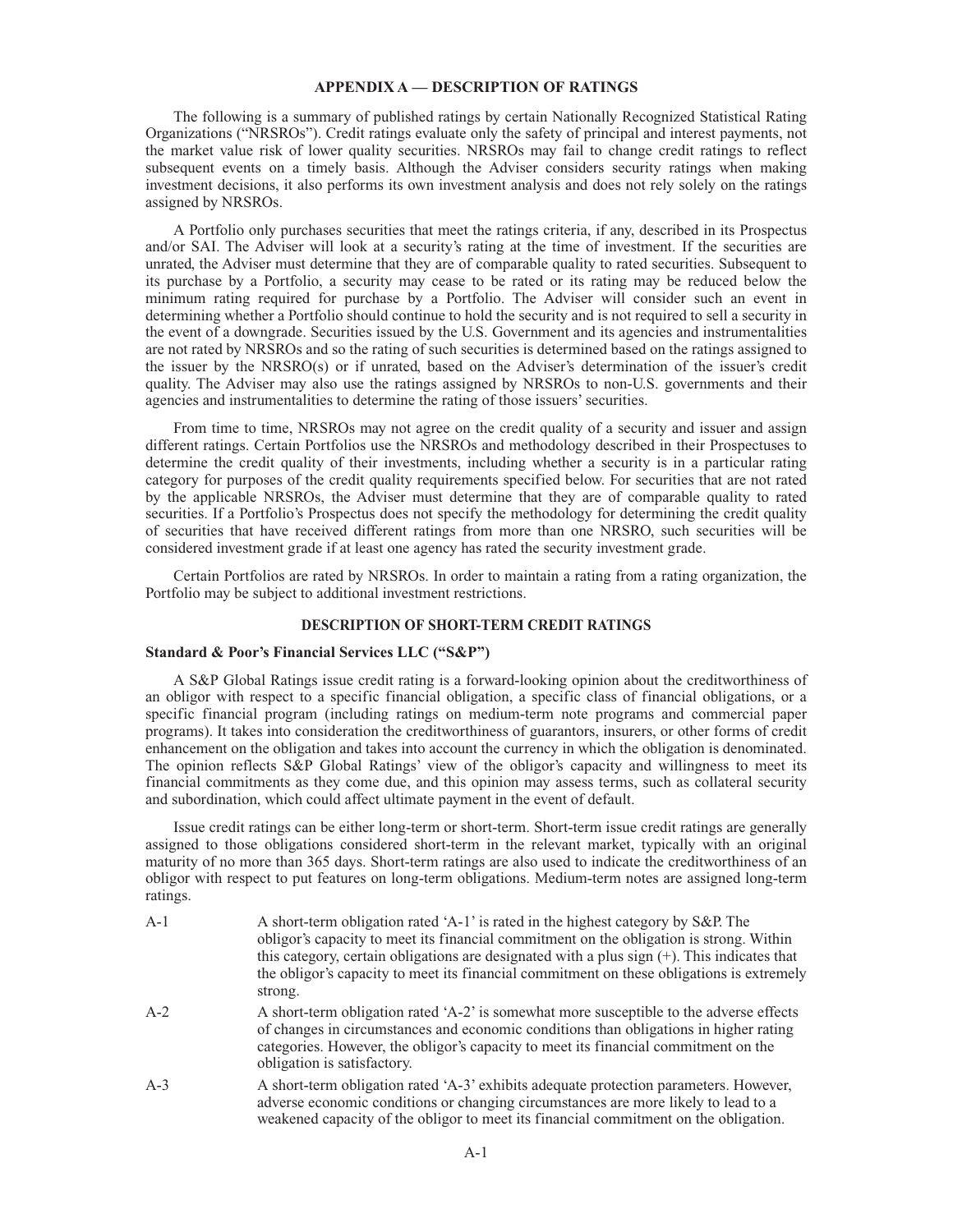| B             | A short-term obligation rated 'B' is regarded as having significant speculative<br>characteristics. The obligor currently has the capacity to meet its financial commitment<br>on the obligation; however, it faces major ongoing uncertainties which could lead to the<br>obligor's inadequate capacity to meet its financial commitment on the obligation.                                                                                                                                                                                                                                                                                                                                                                                                               |
|---------------|----------------------------------------------------------------------------------------------------------------------------------------------------------------------------------------------------------------------------------------------------------------------------------------------------------------------------------------------------------------------------------------------------------------------------------------------------------------------------------------------------------------------------------------------------------------------------------------------------------------------------------------------------------------------------------------------------------------------------------------------------------------------------|
| $\mathcal{C}$ | A short-term obligation rated 'C' is currently vulnerable to nonpayment and is<br>dependent upon favorable business, financial, and economic conditions for the obligor<br>to meet its financial commitment on the obligation.                                                                                                                                                                                                                                                                                                                                                                                                                                                                                                                                             |
| D             | A short-term obligation rated 'D' is in default or in breach of an imputed promise. For<br>non-hybrid capital instruments, the 'D' rating category is used when payments on an<br>obligation are not made on the date due, unless S&P Global Ratings believes that such<br>payments will be made with any stated grace period. However, any stated grace period<br>longer than five business days will be treated as five business days. The 'D' rating also<br>will be used upon the filing of a bankruptcy petition or the taking of a similar action and<br>where default on an obligation is a virtual certainty, for example due to automatic stay<br>provisions. A rating on an obligation is lowered to 'D' if it is subject to a distressed debt<br>restructuring. |

#### *Dual Ratings*

Dual ratings may be assigned to debt issues that have a put option or demand feature. The first component of the rating addresses the likelihood of repayment of principal and interest as due, and the second component of the rating addresses only the demand feature. The first component of the rating can relate to either a short-term or long-term transaction and accordingly use either short-term or long-term rating symbols. The second component of the rating relates to the put option and is assigned a short-term rating symbol (for example, 'AAA/A-1' or 'A-1+/A-1'). With U.S. municipal short-term demand debt, the U.S. municipal short-term note rating symbols are used for the first component of the dating (for example,  $`SP-1+/A-1+').$ 

## *Active Qualifiers (Currently applied and/or outstanding)*

L: Ratings qualified with 'L' apply only to amounts invested up to federal deposit insurance limits.

P: This suffix is used for issues in which the credit factors, the terms, or both, that determine the likelihood of receipt of payment of principal are different from the credit factors, terms or both that determine the likelihood of receipt of interest on the obligation. The 'p' suffix indicates that the rating addresses the principal portion of the obligation only and that the interest is not rated.

Preliminary: Preliminary ratings, with the "prelim" suffix, may be assigned to obligors or obligations, including financial programs, in the circumstances described below. Assignment of a final rating is conditional on the receipt by S&P Global Ratings of appropriate documentation. S&P Global Ratings reserves the right not to issue a final rating. Moreover, if a final rating is issued, it may differ from the preliminary rating.

- Preliminary ratings may be assigned to obligations, most commonly structured and project finance issues, pending receipt of final documentation and legal opinions.
- Preliminary ratings may be assigned to obligations that will likely be issued upon the obligor's emergence from bankruptcy or similar reorganization, based on late-stage reorganization plans, documentation and discussions with the obligor. Preliminary ratings may also be assigned to the obligors. These ratings consider the anticipated general credit quality of the reorganized or postbankruptcy issuer as well as attributes of the anticipated obligation(s).
- Preliminary ratings may be assigned to entities that are being formed or that are in the process of being independently established when, in S&P Global Ratings' opinion, documentation is close to final. Preliminary ratings may also be assigned to these entities' obligations.
- Preliminary ratings may be assigned when a previously unrated entity is undergoing a wellformulated restructuring, recapitalization, significant financing or other transformative event, generally at the point that investor or lender commitments are invited. The preliminary rating may be assigned to the entity and to its proposed obligation(s). These preliminary ratings consider the anticipated general credit quality of the obligor, as well as attributes of the anticipated obligation(s), assuming successful completion of the transformative event. Should the transformative event not occur, S&P Global Ratings would likely withdraw these preliminary ratings.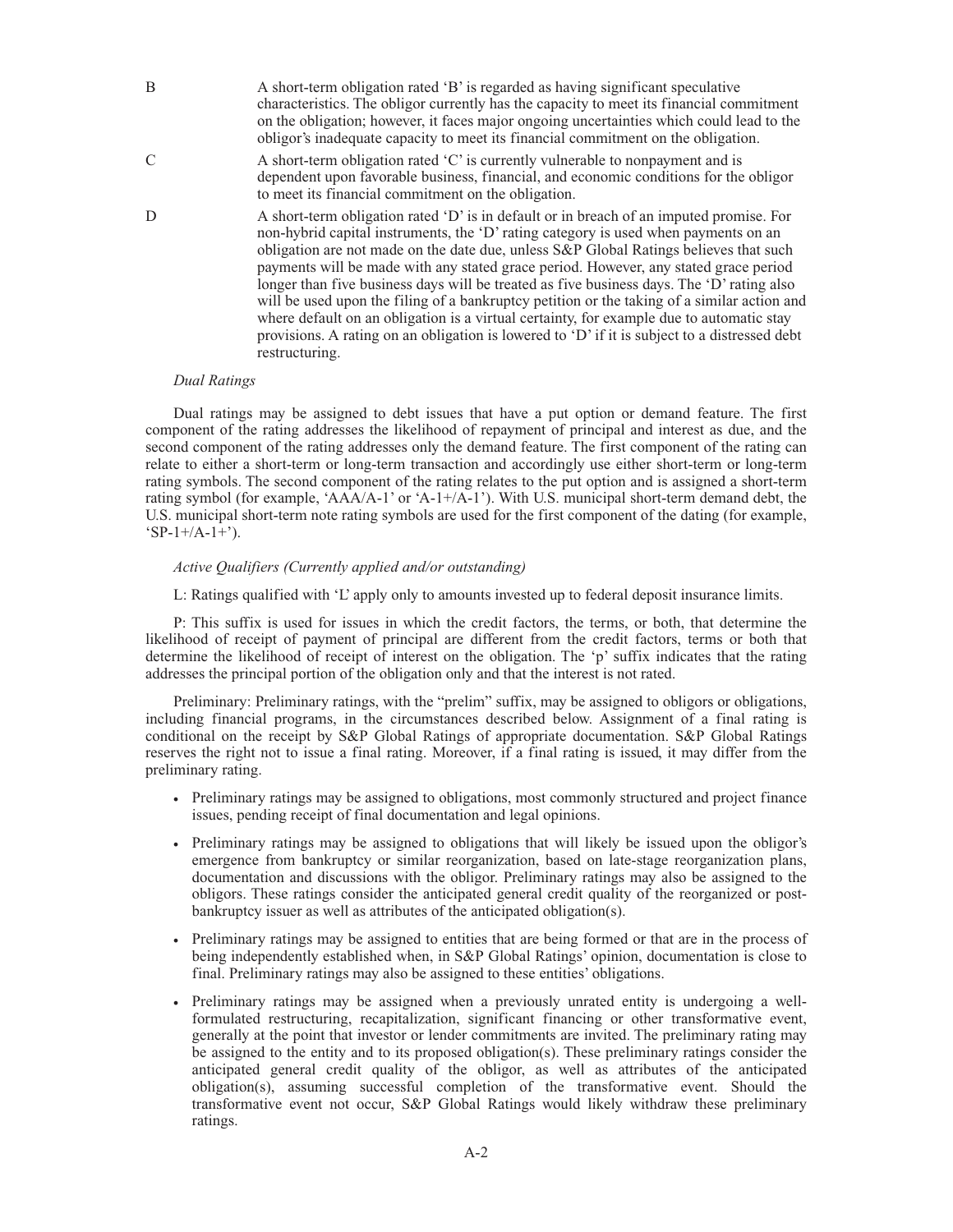• A preliminary recovery rating may be assigned to an obligation that has a preliminary issue credit rating.

t: This symbol indicates termination structures that are designed to honor their contracts to full maturity or, should certain events occur, to terminate and cash settle all their contracts before their final maturity date.

cir: This symbol indicates a counterparty instrument rating (CIR), which is a forward-looking opinion about the creditworthiness of an issuer in a securitization structure with respect to a specific financial obligation to a counterparty (including interest rate swaps, currency swaps, and liquidity facilities). The CIR is determined on an ultimate payment basis; these opinions do not take into account timeliness of payment.

## *Inactive Qualifiers (No longer applied or outstanding)*

\*: This symbol indicated continuance of the ratings is contingent upon S&P Global Ratings' receipt of an executed copy of the escrow agreement or closing documentation confirming investments and cash flows. Discontinued use in August 1998.

c: This qualifier was used to provide additional information to investors that the bank may terminate its obligation to purchase tendered bonds if the long-term credit rating of the issuer is below an investment-grade level and/or the issuer's bonds were deemed taxable. Discontinued use in January 2001.

G: The letter 'G' followed the rating symbol when a fund's portfolio consisted primarily of direct U.S. government securities.

pi: This qualifier was used to indicate ratings that were based on an analysis of an issuer's published financial information, as well as additional information in the public domain. Such ratings did not, however, reflect in-depth meetings with an issuer's management and therefore could have been based on less comprehensive information than ratings without a 'pi' suffix. Discontinued use as of December 2014 and as of August 2015 for Lloyd's Syndicate Assessments.

pr: The letters 'pr' indicate that the rating is provisional. A provisional rating assumed the successful completion of a project financed by the debt being rated and indicates that payment of debt service requirements was largely or entirely dependent upon the successful, timely completion of the project. This rating, however, while addressing credit quality subsequent to completion of the project, made no comment on the likelihood of or the risk of default upon failure of such completion.

q: A 'q' subscript indicates that the rating is based solely on quantitative analysis of publicly available information. Discontinued use in April 2001.

r: The 'r' modifier was assigned to securities containing extraordinary risks, particularly market risks, that are not covered in the credit rating. The absence of an 'r' modifier should not be taken as an indication that an obligation would not exhibit extraordinary noncredit-related risks. S&P Global Ratings discontinued the use of the 'r' modifier for most obligations in June 2000 and for the balance of obligations (mainly structured finance transactions) in November 2002.

## **Fitch Ratings ("Fitch")**

A short-term issuer or obligation rating is based in all cases on the short-term vulnerability to default of the rated entity and relates to the capacity to meet financial obligations in accordance with the documentation governing the relevant obligation. Short-term deposit ratings may be adjusted for loss severity. Short-Term Ratings are assigned to obligations whose initial maturity is viewed as "short term" based on market convention. Typically, this means up to 13 months for corporate, sovereign, and structured obligations, and up to 36 months for obligations in U.S. public finance markets.

- F1 HIGHEST SHORT-TERM CREDIT QUALITY. Indicates the strongest intrinsic capacity for timely payment of financial commitments; may have an added "+" to denote any exceptionally strong credit feature.
- F2 GOOD SHORT-TERM CREDIT QUALITY. Good intrinsic capacity for timely payment of financial commitments.
- F3 FAIR SHORT-TERM CREDIT QUALITY. The intrinsic capacity for timely payment of financial commitments is adequate.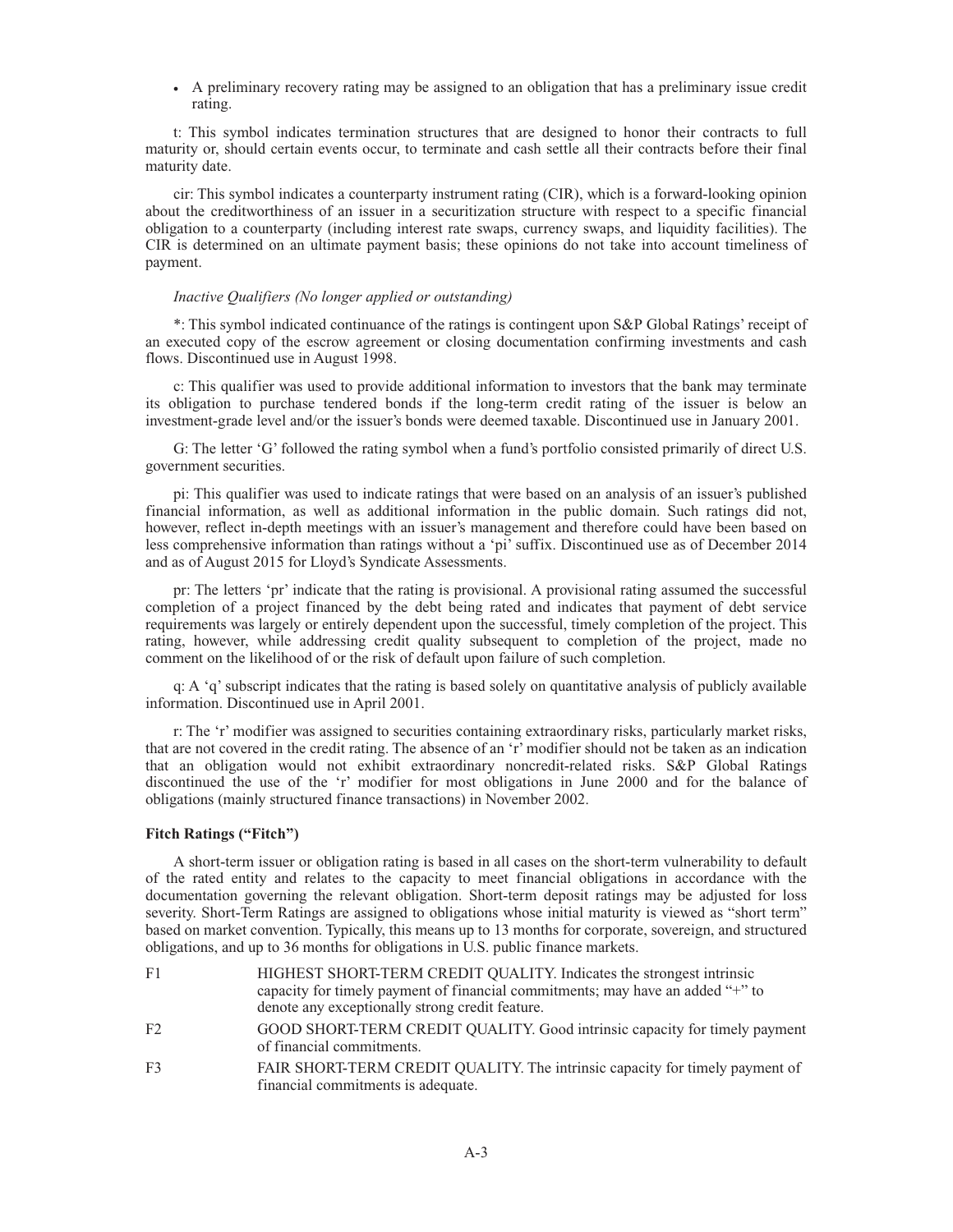| B             | SPECULATIVE SHORT-TERM CREDIT QUALITY. Minimal capacity for timely<br>payment of financial commitments, plus heightened vulnerability to near term adverse<br>changes in financial and economic conditions.           |
|---------------|-----------------------------------------------------------------------------------------------------------------------------------------------------------------------------------------------------------------------|
| $\mathcal{C}$ | HIGH SHORT-TERM DEFAULT RISK. Default is a real possibility.                                                                                                                                                          |
| <b>RD</b>     | RESTRICTED DEFAULT. Indicates an entity that has defaulted on one or more of its<br>financial commitments, although it continues to meet other financial obligations.<br>Typically applicable to entity ratings only. |
| D             | DEFAULT. Indicates a broad-based default event for an entity, or the default of a short-<br>term obligation.                                                                                                          |

## **Limitations of the Credit Ratings Scale**

Specific limitations relevant to the Credit Ratings scale include:

- The ratings do not predict a specific percentage of default likelihood or failure likelihood over any given time period.
- The ratings do not opine on the market value of any issuer's securities or stock, or the likelihood that this value may change.
- The ratings do not opine on the liquidity of the issuer's securities or stock.
- The ratings do not opine on the possible loss severity on an obligation should an issuer (or an obligation with respect to structured finance transactions) default, except in the following two cases:
- Ratings assigned to individual obligations of issuers in corporate finance, banks, non-bank financial institutions, insurance and covered bonds.
- In limited circumstances for U.S. public finance obligations where Chapter 9 of the Bankruptcy Code provides reliably superior prospects for ultimate recovery to local government obligations that benefit from a statutory lien on revenues or during the pendency of a bankruptcy proceeding under the Code if there is sufficient visibility on potential recovery prospects.
- The ratings do not opine on the suitability of an issuer as a counterparty to trade credit.
- The ratings do not opine on any quality related to an issuer's business, operational or financial profile other than the agency's opinion on its relative vulnerability to default or in the case of bank Viability Ratings on its relative vulnerability to failure. For the avoidance of doubt, not all defaults will be considered a default for rating purposes. Typically, a default relates to a liability payable to an unaffiliated, outside investor.
- The ratings do not opine on any quality related to a transaction's profile other than the agency's opinion on the relative vulnerability to default of an issuer and/or of each rated tranche or security.
- The ratings do not predict a specific percentage of extraordinary support likelihood over any given period.
- In the case of bank Support Ratings and Support Rating Floors, the ratings do not opine on any quality related to an issuer's business, operational or financial profile other than the agency's opinion on its relative likelihood of receiving external extraordinary support.
- The ratings do not opine on the suitability of any security for investment or any other purposes.

# **Moody's Investors Service, Inc. ("Moody's")**

Moody's global short-term rating scales are forward-looking opinions of the relative credit risks of financial obligations issued by non-financial corporates, financial institutions, structured finance vehicles, project finance vehicles and public sector entities. Short-term ratings are assigned to obligations with an original maturity of thirteen months or less and reflect both on the likelihood of a default or impairment on contractual financial obligations and the expected financial loss suffered in the event of default or impairment.

Moody's employs the following designations to indicate the relative repayment ability of rated issuers: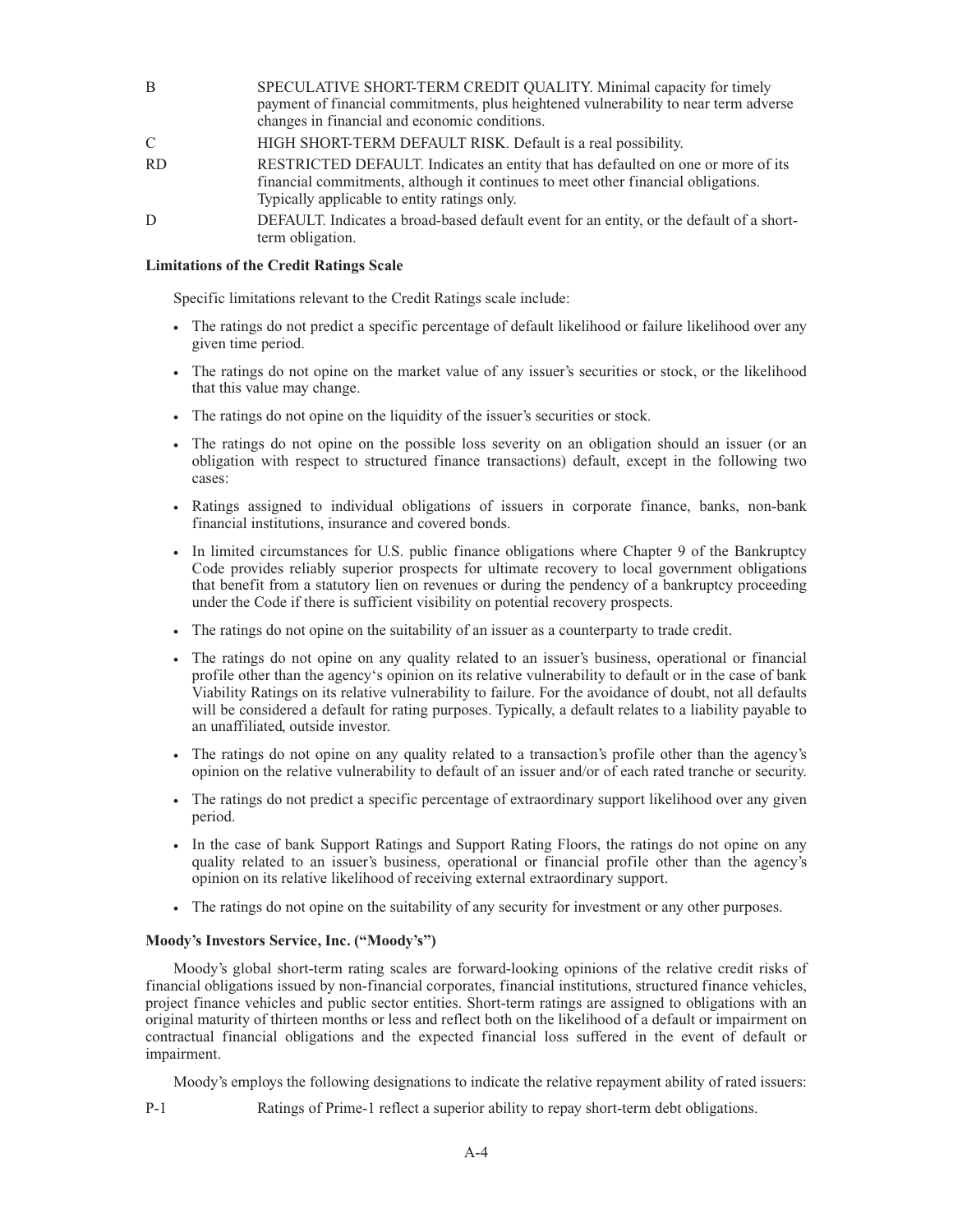| P-2 |  |  | Ratings of Prime-2 reflect a strong ability to repay short-term debt obligations. |
|-----|--|--|-----------------------------------------------------------------------------------|
|-----|--|--|-----------------------------------------------------------------------------------|

- P-3 Ratings of Prime-3 reflect an acceptable ability to repay short-term obligations.
- NP Issuers (or supporting institutions) rated Not Prime do not fall within any of the Prime rating categories.

## **DBRS Morningstar**

The DBRS Morningstar short-term debt rating scale provides an opinion on the risk that an issuer will not meet its short-term financial obligations in a timely manner. Ratings are based on quantitative and qualitative considerations relevant to the issuer and the relative ranking of claims. The R-1 and R-2 rating categories are further denoted by the subcategories "(high)," "(middle)," and "(low)."

| $R-1$ (high)   | Highest credit quality. The capacity for the payment of short-term financial obligations<br>as they fall due is exceptionally high. Unlikely to be adversely affected by future events.                                                                                                                                                                                        |
|----------------|--------------------------------------------------------------------------------------------------------------------------------------------------------------------------------------------------------------------------------------------------------------------------------------------------------------------------------------------------------------------------------|
| R-1 (middle)   | Superior credit quality. The capacity for the payment of short-term financial obligations<br>as they fall due is very high. Differs from R-1 (high) by a relatively modest degree.<br>Unlikely to be significantly vulnerable to future events.                                                                                                                                |
| $R-1$ (low)    | Good credit quality. The capacity for the payment of short-term financial obligations as<br>they fall due is substantial. Overall strength is not as favorable as higher rating<br>categories. May be vulnerable to future events, but qualifying negative factors are<br>considered manageable.                                                                               |
| $R-2$ (high)   | Upper end of adequate credit quality. The capacity for the payment of short-term<br>financial obligations as they fall due is acceptable. May be vulnerable to future events.                                                                                                                                                                                                  |
| $R-2$ (middle) | Adequate credit quality. The capacity for the payment of short-term financial<br>obligations as they fall due is acceptable. May be vulnerable to future events or may be<br>exposed to other factors that could reduce credit quality.                                                                                                                                        |
| $R-2$ (low)    | Lower end of adequate credit quality. The capacity for the payment of short-term<br>financial obligations as they fall due is acceptable. May be vulnerable to future events.<br>A number of challenges are present that could affect the issuer's ability to meet such<br>obligations.                                                                                        |
| $R-3$          | Lowest end of adequate credit quality. There is a capacity for the payment of short-term<br>financial obligations as they fall due. May be vulnerable to future events and the<br>certainty of meeting such obligations could be impacted by a variety of developments.                                                                                                        |
| $R-4$          | Speculative credit quality. The capacity for the payment of short-term financial<br>obligations as they fall due is uncertain.                                                                                                                                                                                                                                                 |
| $R-5$          | Highly speculative credit quality. There is a high level of uncertainty as to the capacity<br>to meet short-term financial obligations as they fall due.                                                                                                                                                                                                                       |
| D              | When the issuer has filed under any applicable bankruptcy, insolvency or winding up<br>statute or there is a failure to satisfy an obligation after the exhaustion of grace periods,<br>a downgrade to D may occur. DBRS Morningstar may also use SD (Selective Default)<br>in cases where only some securities are impacted, such as the case of a "distressed"<br>exchange". |
|                | <b>DECOUPTION OF LONG TEDM CREDIT BATIMOR</b>                                                                                                                                                                                                                                                                                                                                  |

#### **DESCRIPTION OF LONG-TERM CREDIT RATINGS**

# **S&P**

# *Long-Term Issue Credit Ratings*

Issue credit ratings are based, in varying degrees, on S&P Global Ratings' analysis of the following considerations:

- Likelihood of payment capacity and willingness of the obligor to meet its financial commitment on an obligation in accordance with the terms of the obligation;
- Nature and provisions of the financial obligation, and the promise we impute; and
- Protection afforded by, and relative position of, the obligation in the event of bankruptcy, reorganization, or other arrangement under the laws of bankruptcy and other laws affecting creditors' rights.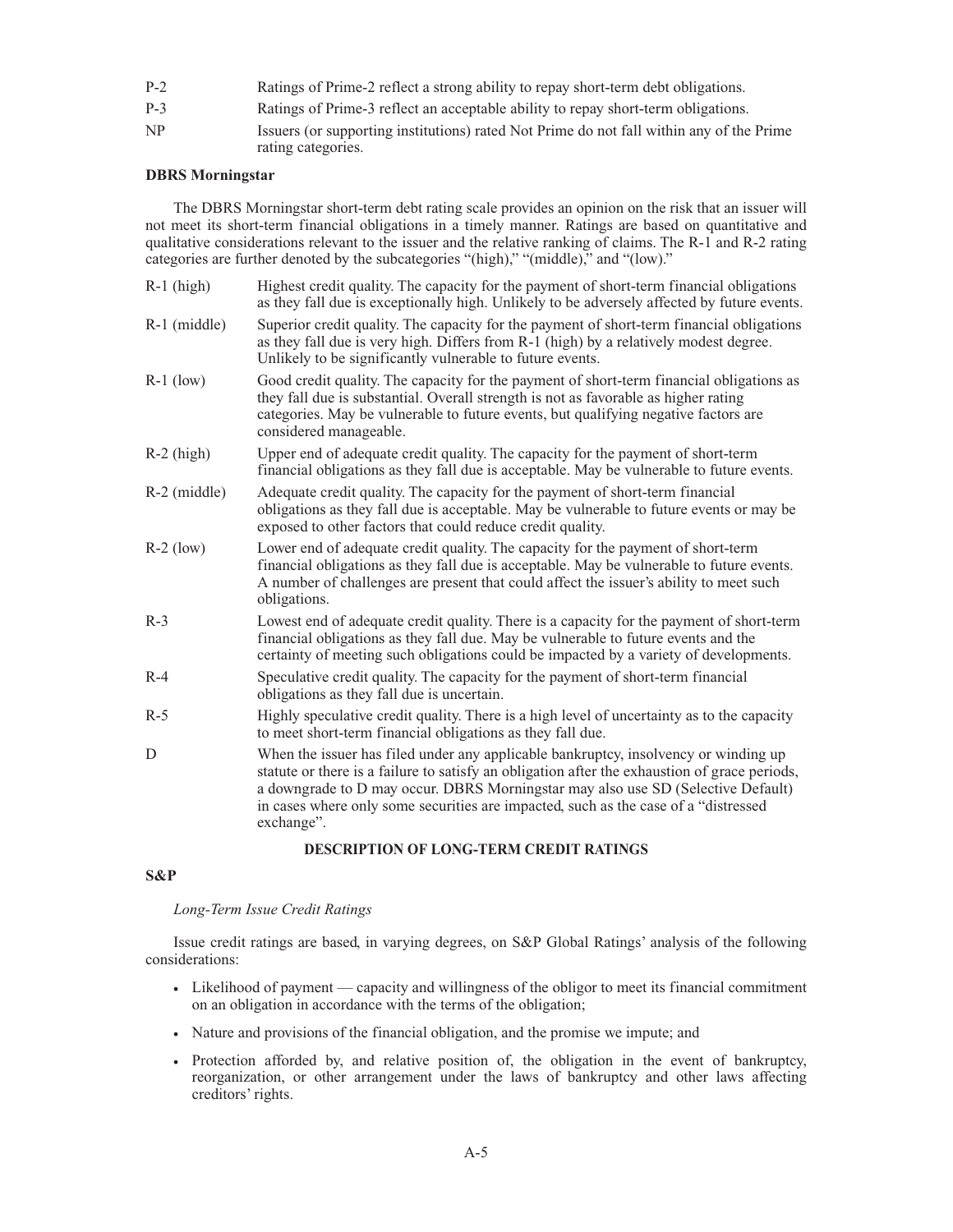Issue ratings are an assessment of default risk, but may incorporate an assessment of relative seniority or ultimate recovery in the event of default. Junior obligations are typically rated lower than senior obligations, to reflect lower priority in bankruptcy, as noted above. (Such differentiation may apply when an entity has both senior and subordinated obligations, secured and unsecured obligations, or operating company and holding company obligations.)

| AAA                       | An obligation rated 'AAA' has the highest rating assigned by S&P. The obligor's<br>capacity to meet its financial commitments on the obligation is extremely strong.                                                                                                                                                                                                                                                                                                                                                                                                                                                                                                                                                                                           |
|---------------------------|----------------------------------------------------------------------------------------------------------------------------------------------------------------------------------------------------------------------------------------------------------------------------------------------------------------------------------------------------------------------------------------------------------------------------------------------------------------------------------------------------------------------------------------------------------------------------------------------------------------------------------------------------------------------------------------------------------------------------------------------------------------|
| AA                        | An obligation rated 'AA' differs from the highest-rated obligations only to a small<br>degree. The obligor's capacity to meet its financial commitments on the obligation is<br>very strong.                                                                                                                                                                                                                                                                                                                                                                                                                                                                                                                                                                   |
| А                         | An obligation rated 'A' is somewhat more susceptible to the adverse effects of changes<br>in circumstances and economic conditions than obligations in higher-rated categories.<br>However, the obligor's capacity to meet its financial commitments on the obligation is<br>still strong.                                                                                                                                                                                                                                                                                                                                                                                                                                                                     |
| <b>BBB</b>                | An obligation rated 'BBB' exhibits adequate protection parameters. However, adverse<br>economic conditions or changing circumstances are more likely to weaken the obligor's<br>capacity to meet its financial commitments on the obligation.                                                                                                                                                                                                                                                                                                                                                                                                                                                                                                                  |
| BB,B,CCC,<br>$CC$ and $C$ | Obligations rated 'BB', 'B', 'CCC', 'CC', and 'C' are regarded as having significant<br>speculative characteristics. 'BB' indicates the least degree of speculation and 'C' the<br>highest. While such obligations will likely have some quality and protective<br>characteristics, these may be outweighed by large uncertainties or major exposure to<br>adverse conditions                                                                                                                                                                                                                                                                                                                                                                                  |
| <b>BB</b>                 | An obligation rated 'BB' is less vulnerable to nonpayment than other speculative issues.<br>However, it faces major ongoing uncertainties or exposure to adverse business,<br>financial, or economic conditions that could lead to the obligor's inadequate capacity to<br>meet its financial commitments on the obligation.                                                                                                                                                                                                                                                                                                                                                                                                                                   |
| Β                         | An obligation rated 'B' is more vulnerable to nonpayment than obligations rated 'BB',<br>but the obligor currently has the capacity to meet its financial commitment on the<br>obligation. Adverse business, financial, or economic conditions will likely impair the<br>obligor's capacity or willingness to meet its financial commitments on the obligation.                                                                                                                                                                                                                                                                                                                                                                                                |
| <b>CCC</b>                | An obligation rated 'CCC' is currently vulnerable to nonpayment, and is dependent<br>upon favorable business, financial, and economic conditions for the obligor to meet its<br>financial commitments on the obligation. In the event of adverse business, financial, or<br>economic conditions, the obligor is not likely to have the capacity to meet its financial<br>commitments on the obligation.                                                                                                                                                                                                                                                                                                                                                        |
| <b>CC</b>                 | An obligation rated 'CC' is currently highly vulnerable to nonpayment. The 'CC' rating<br>is used when a default has not yet occurred but S&P Global Ratings expects default to<br>be a virtual certainty, regardless of the anticipated time to default.                                                                                                                                                                                                                                                                                                                                                                                                                                                                                                      |
| C                         | An obligation rated 'C' is currently highly vulnerable to nonpayment, and the obligation<br>is expected to have lower relative seniority or lower ultimate recovery compared with<br>obligations that are rated higher.                                                                                                                                                                                                                                                                                                                                                                                                                                                                                                                                        |
| D                         | An obligation rated 'D' is in default or in breach of an imputed promise. For non-hybrid<br>capital instruments, the 'D' rating category is used when payments on an obligation are<br>not made on the date due, unless S&P Global Ratings believes that such payments will<br>be made within five business days in the absence of a stated grace period or within the<br>earlier of the stated grace period or 30 calendar days. The 'D' rating also will be used<br>upon the filing of a bankruptcy petition or the taking of similar action and where default<br>on an obligation is a virtual certainty, for example due to automatic stay provisions. A<br>rating on an obligation is lowered to 'D' if it is subject to a distressed debt restructuring. |

Plus (+) or Minus (-): The ratings from AA to CCC may be modified by the addition of a plus (+) or minus (-) sign to show relative standing within the rating categories.

#### **Fitch**

Rated entities in a number of sectors, including financial and non-financial corporations, sovereigns, insurance companies, and certain sectors within public finance are generally assigned Issuer Default Ratings (IDRs). IDRs are also assigned to certain entities or enterprises in global infrastructure, project finance and public finance. IDRs opine on an entity's relative vulnerability to default (including by way of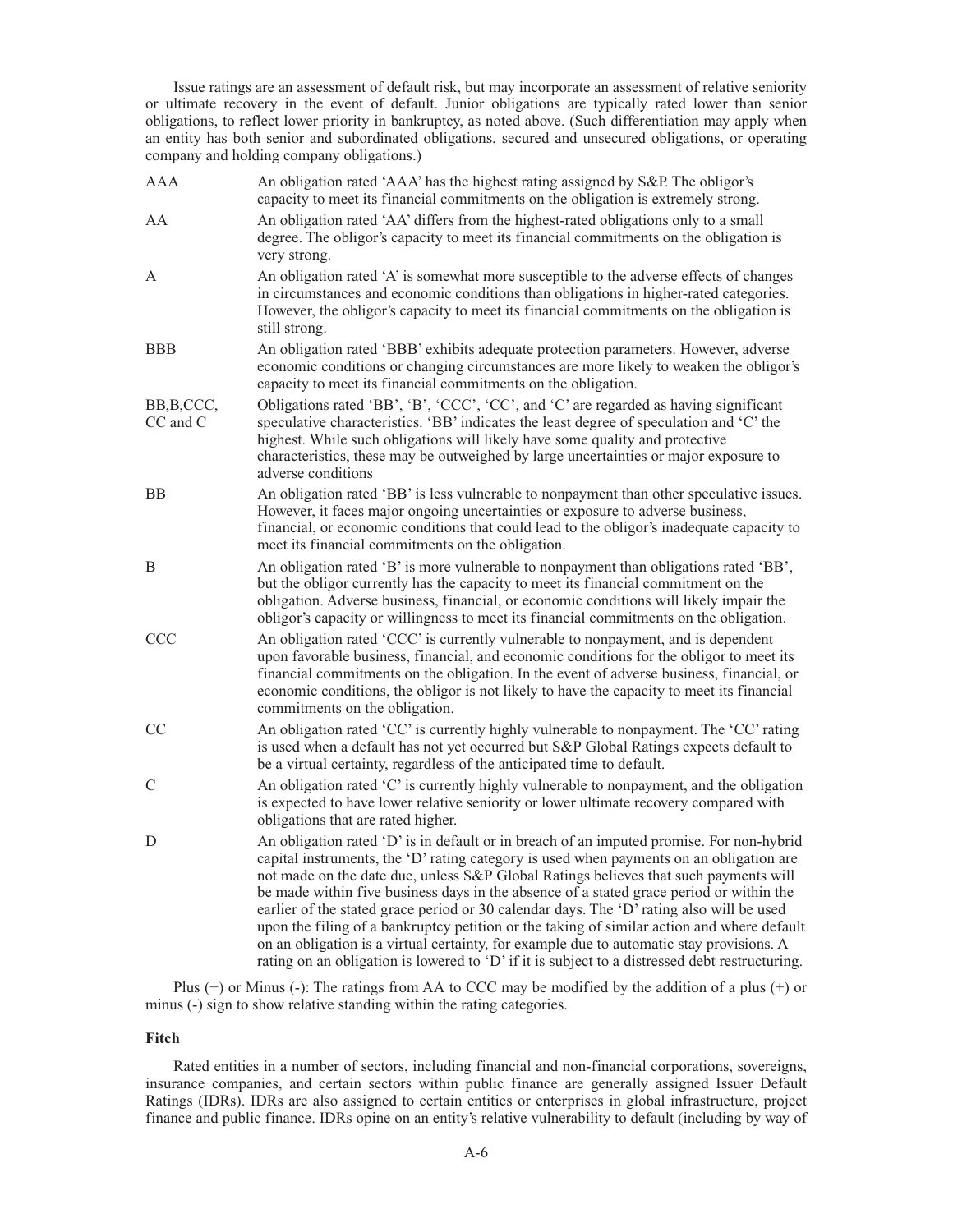a distressed debt exchange) on financial obligations. The threshold default risk addressed by the IDR is generally that of the financial obligations whose non-payment would best reflect the uncured failure of that entity. As such, IDRs also address relative vulnerability to bankruptcy, administrative receivership or similar concepts.

In aggregate, IDRs provide an ordinal ranking of issuers based on the agency's view of their relative vulnerability to default, rather than a prediction of a specific percentage likelihood of default.

| AAA        | HIGHEST CREDIT QUALITY. 'AAA' ratings denote the lowest expectation of default<br>risk. They are assigned only in cases of exceptionally strong capacity for payment of<br>financial commitments. This capacity is highly unlikely to be adversely affected by<br>foreseeable events.                                                                                                                                                                                                                                                                                                                                                                                                                                                                                                                                                                                                                                               |
|------------|-------------------------------------------------------------------------------------------------------------------------------------------------------------------------------------------------------------------------------------------------------------------------------------------------------------------------------------------------------------------------------------------------------------------------------------------------------------------------------------------------------------------------------------------------------------------------------------------------------------------------------------------------------------------------------------------------------------------------------------------------------------------------------------------------------------------------------------------------------------------------------------------------------------------------------------|
| AA         | VERY HIGH CREDIT QUALITY. 'AA' ratings denote expectations of very low default<br>risk. They indicate very strong capacity for payment of financial commitments. This<br>capacity is not significantly vulnerable to foreseeable events.                                                                                                                                                                                                                                                                                                                                                                                                                                                                                                                                                                                                                                                                                            |
| А          | HIGH CREDIT QUALITY. 'A' ratings denote expectations of low default risk. The<br>capacity for payment of financial commitments is considered strong. This capacity may,<br>nevertheless, be more vulnerable to adverse business or economic conditions than is the<br>case for higher ratings.                                                                                                                                                                                                                                                                                                                                                                                                                                                                                                                                                                                                                                      |
| BBB        | GOOD CREDIT QUALITY. 'BBB' ratings indicate that expectations of default risk are<br>currently low. The capacity for payment of financial commitments is considered<br>adequate, but adverse business or economic conditions are more likely to impair this<br>capacity.                                                                                                                                                                                                                                                                                                                                                                                                                                                                                                                                                                                                                                                            |
| ΒB         | SPECULATIVE. 'BB' ratings indicate an elevated vulnerability to default risk,<br>particularly in the event of adverse changes in business or economic conditions over<br>time; however, business or financial flexibility exists that supports the servicing of<br>financial commitments.                                                                                                                                                                                                                                                                                                                                                                                                                                                                                                                                                                                                                                           |
| B          | HIGHLY SPECULATIVE. 'B' ratings indicate that material default risk is present, but a<br>limited margin of safety remains. Financial commitments are currently being met;<br>however, capacity for continued payment is vulnerable to deterioration in the business<br>and economic environment.                                                                                                                                                                                                                                                                                                                                                                                                                                                                                                                                                                                                                                    |
| $\rm{CCC}$ | SUBSTANTIAL CREDIT RISK. Default is a real possibility.                                                                                                                                                                                                                                                                                                                                                                                                                                                                                                                                                                                                                                                                                                                                                                                                                                                                             |
| CC         | VERY HIGH LEVELS OF CREDIT RISK. Default of some kind appears probable.                                                                                                                                                                                                                                                                                                                                                                                                                                                                                                                                                                                                                                                                                                                                                                                                                                                             |
| C          | NEAR DEFAULT. A default or default-like process has begun, or the issuer is in<br>standstill, or for a closed funding vehicle, payment capacity is irrevocably impaired.<br>Conditions that are indicative of a 'C' category rating for an issuer include:                                                                                                                                                                                                                                                                                                                                                                                                                                                                                                                                                                                                                                                                          |
|            | • the issuer has entered into a grace or cure period following non-payment of a<br>material financial obligation;<br>• the issuer has entered into a temporary negotiated waiver or standstill agreement<br>following a payment default on a material financial obligation;<br>• the formal announcement by the issuer or their agent of a distressed debt exchange;<br>a closed financing vehicle where payment capacity is irrevocably impaired such that<br>it is not expected to pay interest and/or principal in full during the life of the<br>transaction, but where no payment default is imminent.                                                                                                                                                                                                                                                                                                                         |
| <b>RD</b>  | RESTRICTED DEFAULT. 'RD' ratings indicate an issuer that in Fitch's opinion has<br>experienced:                                                                                                                                                                                                                                                                                                                                                                                                                                                                                                                                                                                                                                                                                                                                                                                                                                     |
|            | an uncured payment default or distressed debt exchange on a bond, loan or other<br>material financial obligation, but<br>has not entered into bankruptcy filings, administration, receivership, liquidation or<br>$\bullet$<br>other formal winding-up procedure, and<br>has not otherwise ceased operating. This would include:<br>$\bullet$<br>the selective payment default on a specific class or currency of debt;<br>the uncured expiry of any applicable grace period, cure period or default forbearance<br>period following a payment default on a bank loan, capital markets security or other<br>material financial obligation;<br>the extension of multiple waivers or forbearance periods upon a payment default on<br>$\bullet$<br>one or more material financial obligations, either in series or in parallel;<br>ordinary execution of a distressed debt exchange on one or more material financial<br>obligations. |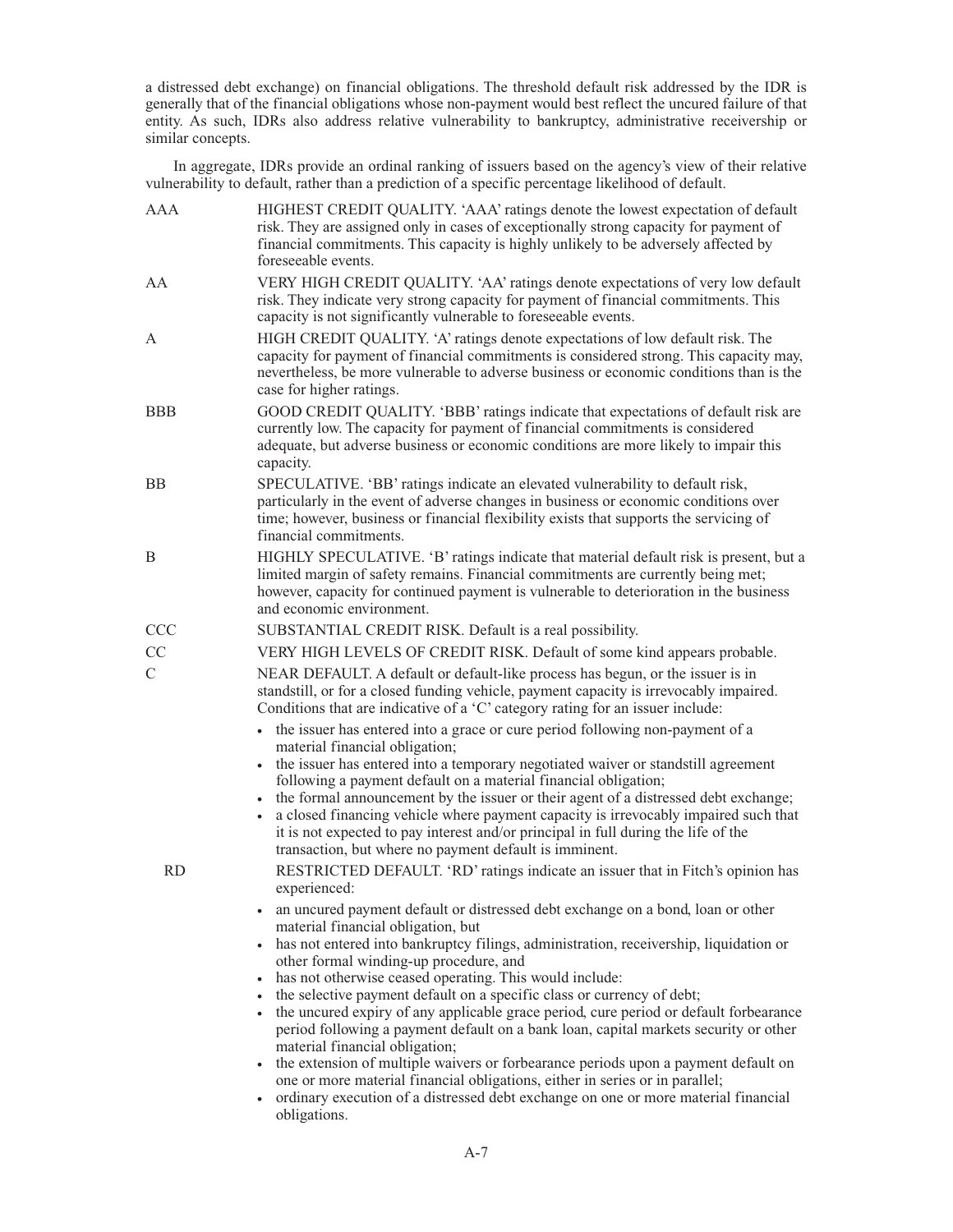D DEFAULT. 'D' ratings indicate an issuer that in Fitch Ratings' opinion has entered into bankruptcy filings, administration, receivership, liquidation or other formal winding-up procedure or that has otherwise ceased business.

Default ratings are not assigned prospectively to entities or their obligations; within this context, nonpayment on an instrument that contains a deferral feature or grace period will generally not be considered a default until after the expiration of the deferral or grace period, unless a default is otherwise driven by bankruptcy or other similar circumstance, or by a distressed debt exchange.

In all cases, the assignment of a default rating reflects the agency's opinion as to the most appropriate rating category consistent with the rest of its universe of ratings, and may differ from the definition of default under the terms of an issuer's financial obligations or local commercial practice.

#### **Limitations of the Credit Rating Scale:**

Specific limitations relevant to the credit rating scale are listed under Description of Short-Term Credit Ratings section.

#### **Moody's**

#### *Long-Term Obligation Ratings*

Moody's long-term rating scales are forward-looking opinions of the relative credit risks of financial obligations issued by non-financial corporates, financial institutions, structured finance vehicles, project finance vehicles and public sector entities. Long-term ratings are assigned to issuers or obligations with an original maturity of one year or more and reflect both on the likelihood of a default or impairment on contractual financial obligations and the expected financial loss suffered in the event of default or impairment.

| Aaa           | Obligations rated Aaa are judged to be of the highest quality, subject to the lowest level<br>of credit risk.                                           |
|---------------|---------------------------------------------------------------------------------------------------------------------------------------------------------|
| Aa            | Obligations rated Aa are judged to be of high quality and are subject to very low credit<br>risk.                                                       |
| A             | Obligations rated A are judged to be upper-medium grade and are subject to low credit<br>risk.                                                          |
| Baa           | Obligations rated Baa are judged to be medium-grade and subject to moderate credit<br>risk and as such may possess certain speculative characteristics. |
| Ba            | Obligations rated Ba are judged to be speculative and are subject to substantial credit<br>risk.                                                        |
| B             | Obligations rated B are considered speculative and are subject to high credit risk.                                                                     |
| Caa           | Obligations rated Caa are judged to be speculative of poor standing and are subject to<br>very high credit risk.                                        |
| Ca            | Obligations rated Ca are highly speculative and are likely in, or very near, default, with<br>some prospect of recovery of principal and interest.      |
| $\mathcal{C}$ | Obligations rated C are the lowest rated and are typically in default, with little prospect<br>for recovery of principal or interest.                   |

Moody's appends numerical modifiers, 1, 2, and 3 to each generic rating classification from Aa through Caa. The modifier 1 indicates that the obligation ranks in the higher end of its generic rating category; the modifier 2 indicates a mid-range ranking; and the modifier 3 indicates a ranking in the lower end of that generic rating category. Additionally, a "(hyb)" indicator is appended to all ratings of hybrid securities issued by banks, insurers, finance companies, and securities firms.<sup>\*</sup>

<sup>\*</sup>By their terms, hybrid securities allow for the omission of scheduled dividends, interest, or principal payments, which can potentially result in impairment if such an omission occurs. Hybrid securities may also be subject to contractually allowable writedowns of principal that could result in impairment. Together with the hybrid indicator, the long-term obligation rating assigned to a hybrid security is an expression of the relative credit risk associated with that security.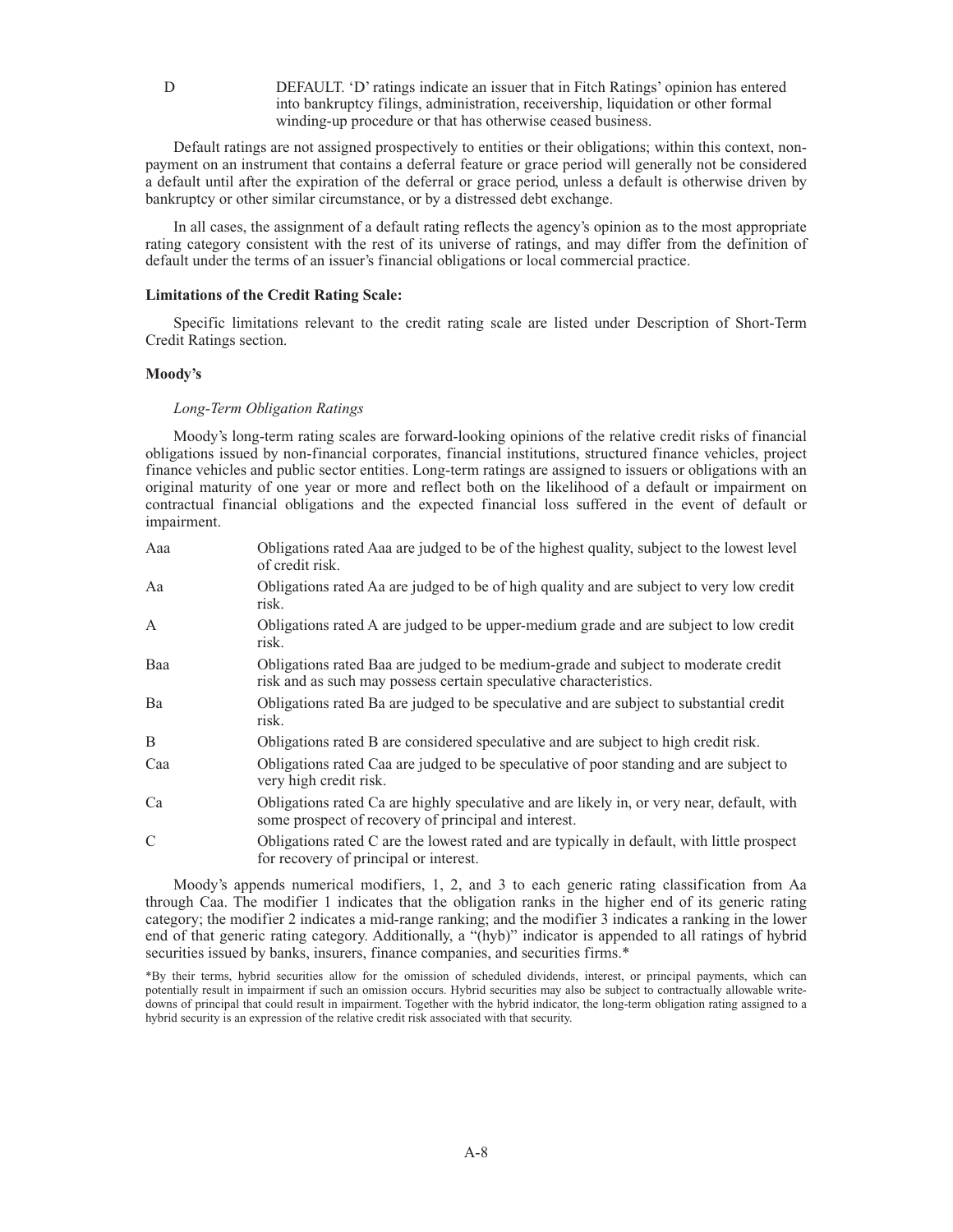#### **DBRS Morningstar**

## *Long-Term Obligations*

The DBRS Morningstar long-term rating scale provides an opinion on the risk of default. That is, the risk that an issuer will fail to satisfy its financial obligations in accordance with the terms under which an obligations has been issued. Ratings are based on quantitative and qualitative considerations relevant to the issuer, and the relative ranking of claims. All rating categories other than AAA and D also contain subcategories "(high)" and "(low)." The absence of either a "(high)" or "(low)" designation indicates the rating is in the middle of the category.

| AAA                                     | Highest credit quality. The capacity for the payment of financial obligations is<br>exceptionally high and unlikely to be adversely affected by future events.                                                                                                                                                                                                                                                                                                             |
|-----------------------------------------|----------------------------------------------------------------------------------------------------------------------------------------------------------------------------------------------------------------------------------------------------------------------------------------------------------------------------------------------------------------------------------------------------------------------------------------------------------------------------|
| AA                                      | Superior credit quality. The capacity for the payment of financial obligations is<br>considered high. Credit quality differs from AAA only to a small degree. Unlikely to be<br>significantly vulnerable to future events.                                                                                                                                                                                                                                                 |
| A                                       | Good credit quality. The capacity for the payment of financial obligations is substantial,<br>but of lesser credit quality than AA. May be vulnerable to future events, but qualifying<br>negative factors are considered manageable.                                                                                                                                                                                                                                      |
| <b>BBB</b>                              | Adequate credit quality. The capacity for the payment of financial obligations is<br>considered acceptable. May be vulnerable to future events.                                                                                                                                                                                                                                                                                                                            |
| <b>BB</b>                               | Speculative, non-investment grade credit quality. The capacity for the payment of<br>financial obligations is uncertain. Vulnerable to future events.                                                                                                                                                                                                                                                                                                                      |
| B                                       | Highly speculative credit quality. There is a high level of uncertainty as to the capacity<br>to meet financial obligations.                                                                                                                                                                                                                                                                                                                                               |
| CCC/CC/C                                | Very highly speculative credit quality. In danger of defaulting on financial obligations.<br>There is little difference between these three categories, although CC and C ratings are<br>normally applied to obligations that are seen as highly likely to default, or subordinated<br>to obligations rated in the CCC to B range. Obligations in respect of which default has<br>not technically taken place but is considered inevitable may be rated in the C category. |
| D                                       | When the issuer has filed under any applicable bankruptcy, insolvency or winding up<br>statute or there is a failure to satisfy an obligation after the exhaustion of grace periods,<br>a downgrade to D may occur. DBRS Morningstar may also use SD (Selective Default)<br>in cases where only some securities are impacted, such as the case of a "distressed<br>exchange".                                                                                              |
| <b>DESCRIPTION OF INSURANCE RATINGS</b> |                                                                                                                                                                                                                                                                                                                                                                                                                                                                            |

#### **S&P**

## *Insurer Financial Strength Rating Definitions*

An S&P Global Ratings insurer financial strength rating is a forward-looking opinion about the financial security characteristics of an insurance organization with respect to its ability to pay under its insurance policies and contracts in accordance with their terms. Insurer financial strength ratings are also assigned to health maintenance organizations and similar health plans with respect to their ability to pay under their policies and contracts in accordance with their terms.

This opinion is not specific to any particular policy or contract, nor does it address the suitability of a particular policy or contract for a specific purpose or purchaser. Furthermore, the opinion does not take into account deductibles, surrender or cancellation penalties, timeliness of payment, nor the likelihood of the use of a defense such as fraud to deny claims.

Insurer financial strength ratings do not refer to an organization's ability to meet nonpolicy (i.e. debt) obligations. Assignment of ratings to debt issued by insurers or to debt issues that are fully or partially supported by insurance policies, contracts, or guarantees is a separate process from the determination of insurer financial strength ratings, and it follows procedures consistent with those used to assign an issue credit rating. An insurer financial strength rating is not a recommendation to purchase or discontinue any policy or contract issued by an insurer.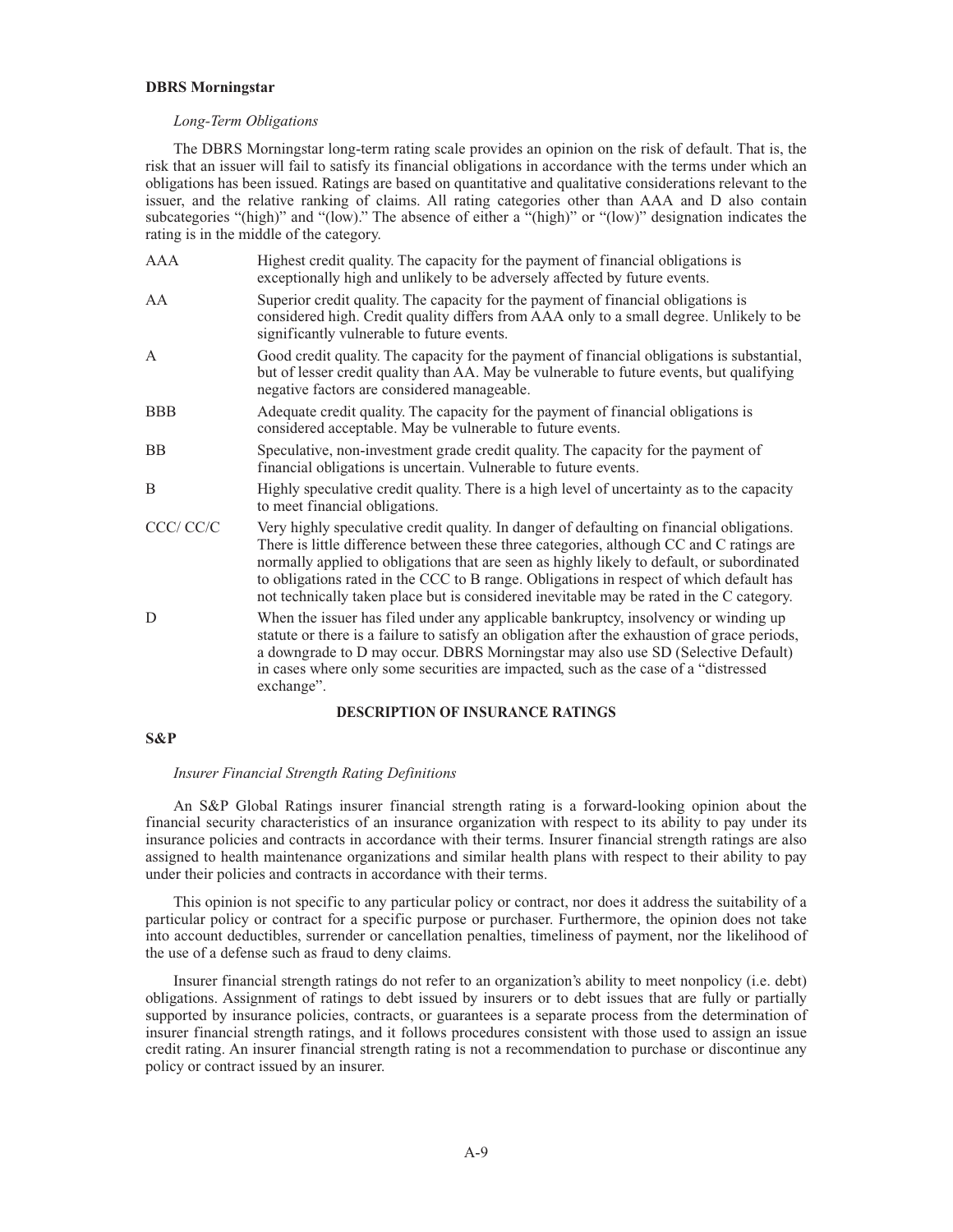## *Insurer Financial Strength Ratings*

| <b>AAA</b>         | An insurer rated 'AAA' has extremely strong financial security characteristics. 'AAA' is<br>the highest insurer financial strength rating assigned by S&P Global Ratings.                                                                                                                                                                                                                                           |
|--------------------|---------------------------------------------------------------------------------------------------------------------------------------------------------------------------------------------------------------------------------------------------------------------------------------------------------------------------------------------------------------------------------------------------------------------|
| AA                 | An insurer rated 'AA' has very strong financial security characteristics, differing only<br>slightly from those rated higher.                                                                                                                                                                                                                                                                                       |
| A                  | An insurer rated 'A' has strong financial security characteristics, but is somewhat more<br>likely to be affected by adverse business conditions than are insurers with higher ratings.                                                                                                                                                                                                                             |
| <b>BBB</b>         | An insurer rated 'BBB' has good financial security characteristics, but is more likely to<br>be affected by adverse business conditions than are higher-rated insurers.                                                                                                                                                                                                                                             |
| BB,B,CCC<br>and CC | An insurer rated 'BB' or lower is regarded as having vulnerable characteristics that may<br>outweigh its strengths; 'BB' indicates the least degree of vulnerability within the range;<br>and 'CC' the highest.                                                                                                                                                                                                     |
| <b>BB</b>          | An insurer rated 'BB' has marginal financial security characteristics. Positive attributes<br>exist, but adverse business conditions could lead to insufficient ability to meet financial<br>commitments.                                                                                                                                                                                                           |
| B                  | An insurer rated 'B' has weak financial security characteristics. Adverse business<br>conditions will likely impair its ability to meet financial commitments.                                                                                                                                                                                                                                                      |
| <b>CCC</b>         | An insurer rated 'CCC' has very weak financial security characteristics, and is<br>dependent on favorable business conditions to meet financial commitments.                                                                                                                                                                                                                                                        |
| CC                 | An insurer rated 'CC' has extremely weak financial security characteristics and is likely<br>not to meet some of its financial commitments.                                                                                                                                                                                                                                                                         |
| R                  | An insurer rated 'R' is under regulatory supervision owing to its financial condition.<br>During the pendency of the regulatory supervision, the regulators may have the power to<br>favor one class of obligations over others or pay some obligations and not others. The<br>rating does not apply to insurers subject only to nonfinancial actions such as market<br>conduct violations.                         |
| SD or D            | An insurer rated 'SD' (selective default) or 'D" is in default on one or more of its<br>insurance policy obligations but is not under regulatory supervision that would involve a<br>rating of 'R'.                                                                                                                                                                                                                 |
|                    | The 'D' rating also will be used upon the filing of a bankruptcy petition or the taking of<br>similar action if payments on a policy obligation are at risk. A 'D' rating is assigned<br>when S&P Global Ratings believes that the default will be a general default and that the<br>obligor will fail to pay substantially all of its obligations in full in accordance with the<br>policy terms.                  |
|                    | An 'SD' rating is assigned when S&P Global Ratings believes that the insurer has<br>selectively defaulted on a specific class of policies but it will continue to meet its<br>payment obligations on other classes of obligations. An 'SD' includes the completion of<br>a distressed debt restructuring. Claim denials due to lack of coverage or other legally<br>permitted defenses are not considered defaults. |

Ratings from 'AA' to 'CCC' may be modified by the addition of a plus  $(+)$  or minus  $(-)$  sign to show relative standing within the rating categories.

# **Fitch**

### *Insurer Financial Strength Ratings*

The Insurer Financial Strength (IFS) Rating provides an assessment of the financial strength of an insurance organization. The IFS Rating is assigned to the insurance company's policyholder obligations, including assumed reinsurance obligations and contract holder obligations, such as guaranteed investment contracts. The IFS Rating reflects both the ability of the insurer to meet these obligations on a timely basis, and expected recoveries received by claimants in the event the insurer stops making payments or payments are interrupted, due to either the failure of the insurer or some form of regulatory intervention. In the context of the IFS Rating, the timeliness of payments is considered relative to both contract and/or policy terms but also recognizes the possibility of reasonable delays caused by circumstances common to the insurance industry, including claims reviews, fraud investigations and coverage disputes.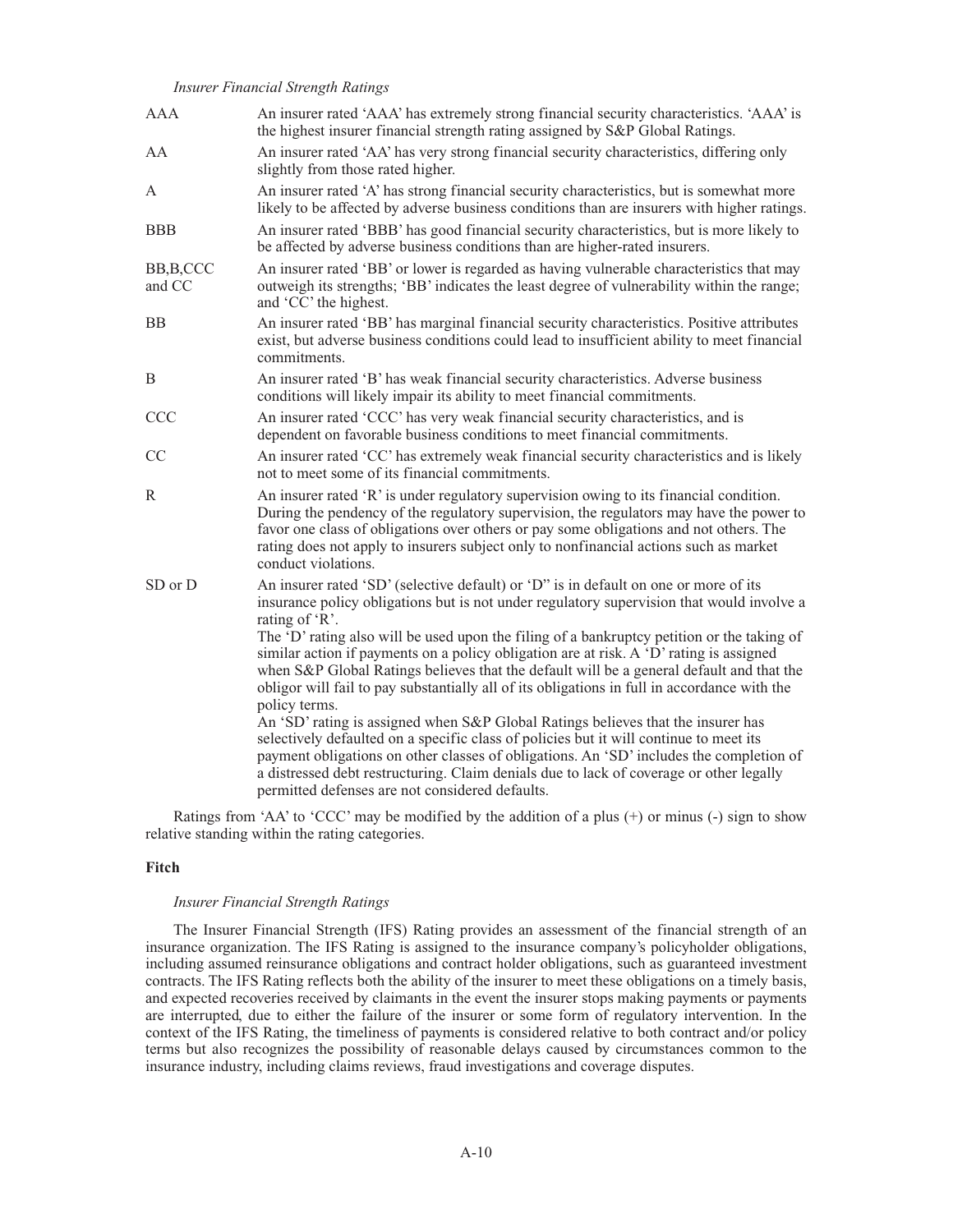The IFS Rating does not encompass policyholder obligations residing in separate accounts, unitlinked products or segregated funds, for which the policyholder bears investment or other risks. However, any guarantees provided to the policyholder with respect to such obligations are included in the IFS Rating.

Expected recoveries are based on the agency's assessments of the sufficiency of an insurance company's assets to fund policyholder obligations, in a scenario in which payments have ceased or been interrupted. Accordingly, expected recoveries exclude the impact of recoveries obtained from any government sponsored guaranty or policyholder protection funds. Expected recoveries also exclude the impact of collateralization or security, such as letters of credit or trusteed assets, supporting select reinsurance obligations.

IFS Ratings can be assigned to insurance and reinsurance companies in any insurance sector, including the life & annuity, non-life, property/casualty, health, mortgage, financial guaranty, residual value and title insurance sectors, as well as to managed care companies such as health maintenance organizations.

The IFS Rating uses the same symbols used by the agency for its International and National credit ratings of long-term or short-term debt issues. However, the definitions associated with the ratings reflect the unique aspects of the IFS Rating within an insurance industry context.

Obligations for which a payment interruption has occurred due to either the insolvency or failure of the insurer or some form of regulatory intervention will generally be rated between 'B' and 'C' on the Long-Term IFS Rating scales (both International and National). International Short-Term IFS Ratings assigned under the same circumstances will align with the insurer's International Long-Term IFS Rating.

### *Long-Term International IFS Ratings*

The following rating scale applies to foreign currency and local currency ratings. Ratings of 'BBB-' and higher are considered to be "secure," and those of 'BB+' and lower are considered to be "vulnerable."

| AAA        | EXCEPTIONALLY STRONG. 'AAA' IFS Ratings denote the lowest expectation of<br>ceased or interrupted payments. They are assigned only in the case of exceptionally<br>strong capacity to meet policyholder and contract obligations. This capacity is highly<br>unlikely to be adversely affected by foreseeable events.                                                                                                                                                                                                                                                                                                                                                        |
|------------|------------------------------------------------------------------------------------------------------------------------------------------------------------------------------------------------------------------------------------------------------------------------------------------------------------------------------------------------------------------------------------------------------------------------------------------------------------------------------------------------------------------------------------------------------------------------------------------------------------------------------------------------------------------------------|
| AA         | VERY STRONG. 'AA' IFS Ratings denote a very low expectation of ceased or<br>interrupted payments. They indicate very strong capacity to meet policyholder and<br>contract obligations. This capacity is not significantly vulnerable to foreseeable events.                                                                                                                                                                                                                                                                                                                                                                                                                  |
| A          | STRONG. 'A' IFS Ratings denote a low expectation of ceased or interrupted payments.<br>They indicate strong capacity to meet policyholder and contract obligations. This<br>capacity may, nonetheless, be more vulnerable to changes in circumstances or in<br>economic conditions than is the case for higher ratings.                                                                                                                                                                                                                                                                                                                                                      |
| <b>BBB</b> | GOOD. 'BBB' IFS Ratings indicate that there is currently a low expectation of ceased<br>or interrupted payments. The capacity to meet policyholder and contract obligations on<br>a timely basis is considered adequate, but adverse changes in circumstances and<br>economic conditions are more likely to impact this capacity.                                                                                                                                                                                                                                                                                                                                            |
| <b>BB</b>  | MODERATELY WEAK. 'BB' IFS Ratings indicate that there is an elevated<br>vulnerability to ceased or interrupted payments, particularly as the result of adverse<br>economic or market changes over time. However, business or financial alternatives may<br>be available to allow for policyholder and contract obligations to be met in a timely<br>manner.                                                                                                                                                                                                                                                                                                                  |
| B          | WEAK. 'B' IFS Ratings indicate two possible conditions. If obligations are still being<br>met on a timely basis, there is significant risk that ceased or interrupted payments could<br>occur in the future, but a limited margin of safety remains. Capacity for continued<br>timely payments is contingent upon a sustained, favorable business and economic<br>environment, and favorable market conditions. Alternatively, a 'B' IFS Rating is<br>assigned to obligations that have experienced ceased or interrupted payments, but with<br>the potential for extremely high recoveries. Such obligations would possess a recovery<br>assessment of 'RR1' (Outstanding). |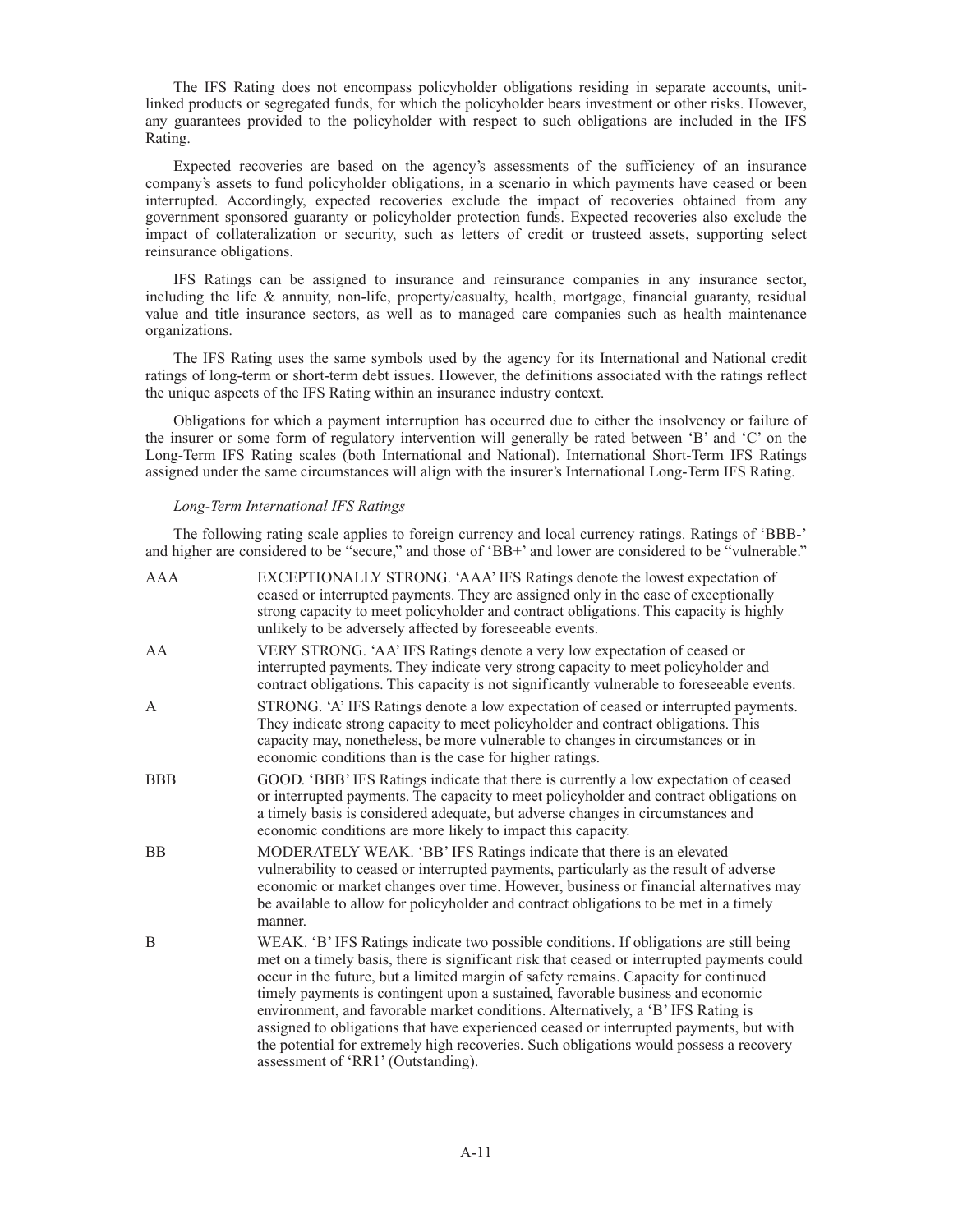| CCC. | VERY WEAK. 'CCC' IFS Ratings indicate two possible conditions. If obligations are<br>still being met on a timely basis, there is a real possibility that ceased or interrupted<br>payments could occur in the future. Capacity for continued timely payments is solely<br>reliant upon a sustained, favorable business and economic environment, and favorable<br>market conditions. Alternatively, a 'CCC' IFS Rating is assigned to obligations that have<br>experienced ceased or interrupted payments, and with the potential for average to<br>superior recoveries. Such obligations would possess a recovery assessment of 'RR2'<br>(Superior), 'RR3' (Good), and 'RR4' (Average). |
|------|------------------------------------------------------------------------------------------------------------------------------------------------------------------------------------------------------------------------------------------------------------------------------------------------------------------------------------------------------------------------------------------------------------------------------------------------------------------------------------------------------------------------------------------------------------------------------------------------------------------------------------------------------------------------------------------|
| CC   | EXTREMELY WEAK. 'CC' IFS Ratings indicate two possible conditions. If<br>obligations are still being met on a timely basis, it is probable that ceased or interrupted<br>payments will occur in the future. Alternatively, a 'CC' IFS Rating is assigned to<br>obligations that have experienced ceased or interrupted payments, with the potential for<br>average to below-average recoveries. Such obligations would possess a recovery<br>assessment of 'RR4' (Average) or 'RR5' (Below Average).                                                                                                                                                                                     |
|      | DISTRESSED. 'C' IFS Ratings indicate two possible conditions. If obligations are still<br>being met on a timely basis, ceased or interrupted payments are imminent. Alternatively,<br>a 'C' IFS Rating is assigned to obligations that have experienced ceased or interrupted<br>payments, and with the potential for below average to poor recoveries. Such obligations<br>would possess a recovery assessment of 'RR5' (Below Average) or 'RR6' (Poor).                                                                                                                                                                                                                                |

#### *Short-Term IFS Ratings*

A Short-Term Insurer Financial Strength Rating (ST-IFS Rating) provides an assessment of the nearterm financial health of an insurance organization and its capacity to meet senior obligations to policyholders and contract holders that would be expected to be due within one year. The analysis supporting the ST-IFS Rating encompasses all of the factors considered within the context of the IFS Rating, but with greater weight given to an insurer's near-term liquidity, financial flexibility and regulatory solvency characteristics, and less weight given to longer-term issues such as competitiveness and earnings trends.

The agency will only assign a ST-IFS Rating to insurers that also have been assigned an IFS Rating. Currently, ST-IFS Ratings are used primarily by U.S. life insurance companies that sell short-term funding agreements.

The ST-IFS Rating uses the same international ratings scale used by the agency for short-term debt and issuer ratings.

| F <sub>1</sub> | Insurers are viewed as having a strong capacity to meet their near-term obligations.<br>When an insurer rated in this rating category is designated with a $(+)$ sign, it is viewed<br>as having a very strong capacity to meet near-term obligations. |
|----------------|--------------------------------------------------------------------------------------------------------------------------------------------------------------------------------------------------------------------------------------------------------|
| F <sub>2</sub> | Insurers are viewed as having a good capacity to meet their near-term obligations.                                                                                                                                                                     |
| F <sub>3</sub> | Insurers are viewed as having an adequate capacity to meet their near-term obligations.                                                                                                                                                                |
| B              | Insurers are viewed as having a weak capacity to meet their near-term obligations.                                                                                                                                                                     |
| C              | Insurers are viewed as having a very weak capacity to meet their near-term obligations.                                                                                                                                                                |

#### *Recovery Ratings*

Recovery Ratings are assigned to selected individual securities and obligations, most frequently for individual obligations of corporate finance issuers with IDRs in speculative grade categories.

Among the factors that affect recovery rates for securities are the collateral, the seniority relative to other obligations in the capital structure (where appropriate), and the expected value of the company or underlying collateral in distress.

The Recovery Rating scale is based on the expected relative recovery characteristics of an obligation upon the curing of a default, emergence from insolvency or following the liquidation or termination of the obligor or its associated collateral.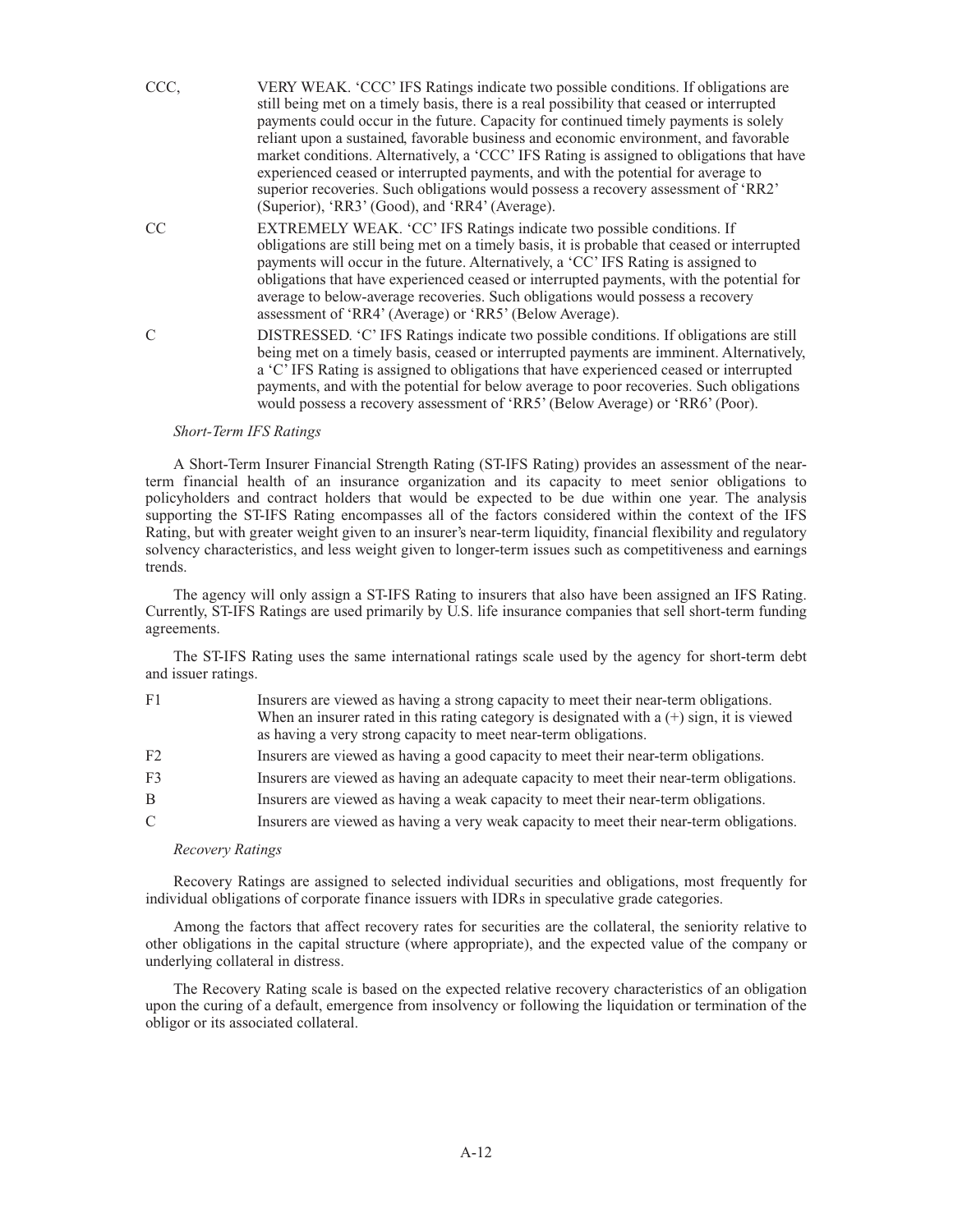Recovery Ratings are an ordinal scale and do not attempt to precisely predict a given level of recovery. As a guideline in developing the rating assessments, the agency employs broad theoretical recovery bands in its ratings approach based on historical averages and analytical judgement, but actual recoveries for a given security may deviate materially from historical averages.

| RR1             | <b>OUTSTANDING RECOVERY PROSPECTS GIVEN DEFAULT. 'RR1' rated securities</b><br>have characteristics consistent with securities historically recovering 91%–100% of<br>current principal and related interest. |
|-----------------|---------------------------------------------------------------------------------------------------------------------------------------------------------------------------------------------------------------|
| RR <sub>2</sub> | SUPERIOR RECOVERY PROSPECTS GIVEN DEFAULT. 'RR2' rated securities have<br>characteristics consistent with securities historically recovering 71%–90% of current<br>principal and related interest.            |
| RR <sub>3</sub> | GOOD RECOVERY PROSPECTS GIVEN DEFAULT. 'RR3' rated securities have<br>characteristics consistent with securities historically recovering 51%–70% of current<br>principal and related interest.                |
| RR4             | AVERAGE RECOVERY PROSPECTS GIVEN DEFAULT. 'RR4' rated securities have<br>characteristics consistent with securities historically recovering 31%–50% of current<br>principal and related interest.             |
| RR <sub>5</sub> | BELOW AVERAGE RECOVERY PROSPECTS GIVEN DEFAULT. 'RR5' rated<br>securities have characteristics consistent with securities historically recovering 11%–<br>30% of current principal and related interest.      |
| RR <sub>6</sub> | POOR RECOVERY PROSPECTS GIVEN DEFAULT. 'RR6' rated securities have<br>characteristics consistent with securities historically recovering $0\%$ –10% of current<br>principal and related interest.             |

## **Limitations of the Recovery Ratings Scale**

Specific limitations relevant to the Recovery Ratings scale include:

- The ratings do not predict a specific percentage of recovery should a default occur.
- The ratings do not opine on the market value of any issuer's securities or stock, or the likelihood that this value may change.
- The ratings do not opine on the liquidity of the issuer's securities or stock.
- The ratings do not opine on any quality related to an issuer or transaction's profile other than the agency's opinion on the relative loss severity of the rated obligation should the obligation default.
- Recovery Ratings, in particular, reflect a fundamental analysis of the underlying relationship between financial claims on an entity or transaction and potential sources to meet those claims. The size of such sources and claims is subject to a wide variety of dynamic factors outside the agency's analysis that will influence actual recovery rates.
- Out-of-court settlements are not contemplated by Fitch's Recovery Ratings, other than in broad concession payments for some classes of junior-ranking bonds in some specific scenarios. In reality, out-of-court settlements will be influenced heavily by creditor composition and local political and economic imperatives, and Fitch does not attempt to factor these into its Recovery Ratings.
- Creditor composition is outside the scope of Recovery Ratings. Concentration of creditors at a certain level of the capital structure, common ownership of claims at different levels in a capital structure or even differing entry prices of investors within a creditor class can have profound effect on actual recovery rates.
- Information flows for companies close to default can become erratic, which may reduce Fitch's visibility on its Recovery Ratings.
- Enterprise valuations play a key role in the allocation of recoveries across credit classes. Recovery Ratings assume cash-flow multiples or advance rates, which are driven by subjective forecasts of Fitch analysts of post-restructuring cash flow, achievable exit multiples and appropriate advance rates. All these parameters are subject to volatility before and during the restructuring process.
- Recovery rates are strongly influenced by legal decisions. Potential legal decisions are not factored into Fitch's Recovery Ratings.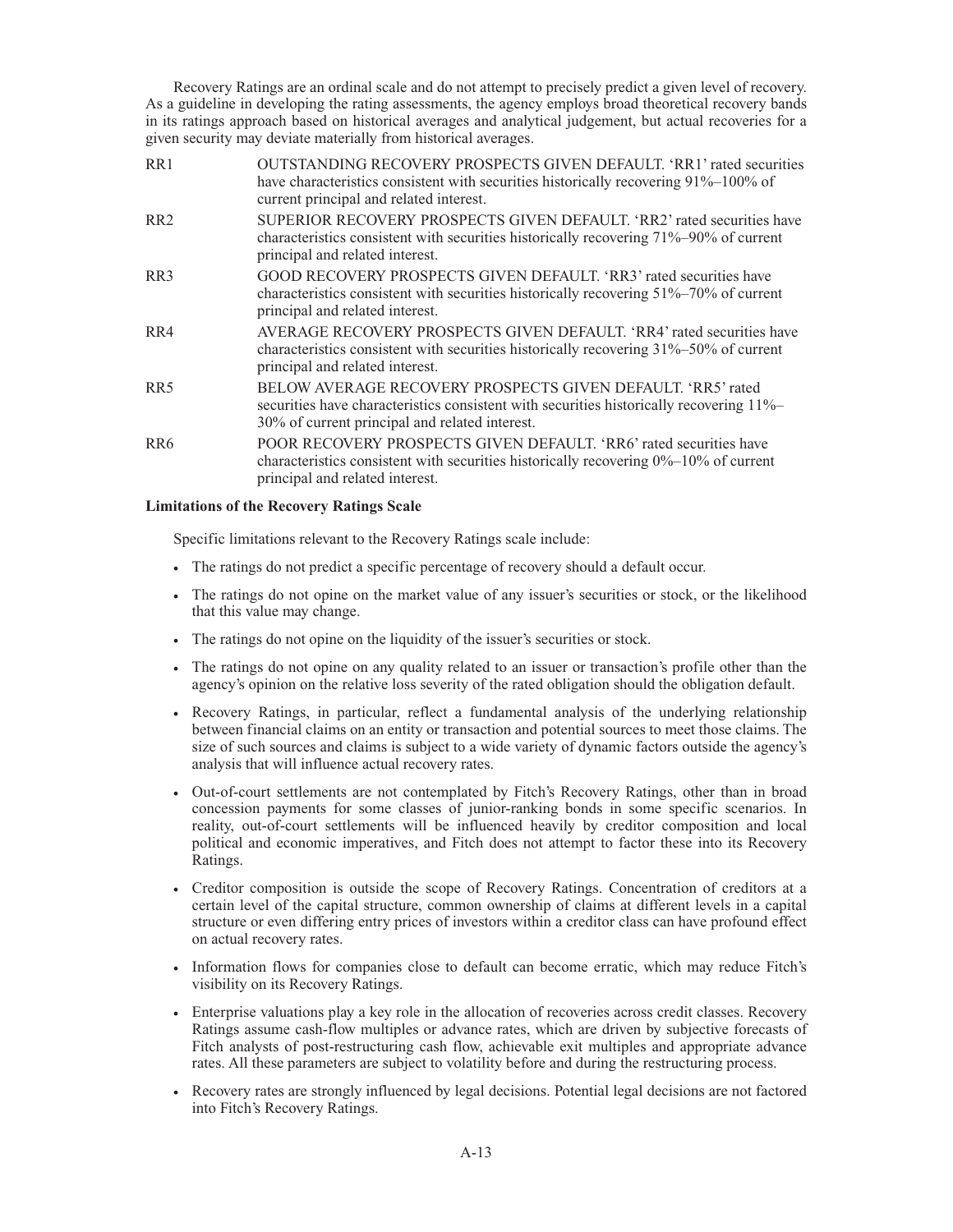## **Moody's**

## *Insurance Financial Strength Ratings*

Moody's Insurance Financial Strength Ratings are opinions of the ability of insurance companies to pay punctually senior policyholder claims and obligations and also reflect the expected financial loss suffered in the event of default.

| Aaa           | Insurance companies rated Aaa are judged to be of the highest quality, subject to the<br>lowest level of credit risk.                                           |
|---------------|-----------------------------------------------------------------------------------------------------------------------------------------------------------------|
| Aa            | Insurance companies rated Aa are judged to be of high quality and are subject to very<br>low credit risk.                                                       |
| $\mathsf{A}$  | Insurance companies rated A are judged to be upper-medium grade and are subject to<br>low credit risk.                                                          |
| Baa           | Insurance companies rated Baa are judged to be medium-grade and subject to moderate<br>credit risk and as such may possess certain speculative characteristics. |
| Ba            | Insurance companies rated Ba are judged to be speculative and are subject to substantial<br>credit risk.                                                        |
| <sup>B</sup>  | Insurance companies rated B are considered speculative and are subject to high credit<br>risk.                                                                  |
| Caa           | Insurance companies rated Caa are judged to be speculative of poor standing and are<br>subject to very high credit risk.                                        |
| Ca            | Insurance companies rated Ca are highly speculative and are likely in, or very near,<br>default, with some prospect of recovery of principal and interest.      |
| $\mathcal{C}$ | Insurance companies rated C are the lowest rated and are typically in default, with little<br>prospect for recovery of principal or interest.                   |

Note: Moody's appends numerical modifiers 1, 2, and 3 to each generic rating classification from Aa through Caa. The modifier 1 indicates that the obligation ranks in the higher end of its generic rating category; the modifier 2 indicates a mid-range ranking; and the modifier 3 indicates a ranking in the lower end of that generic rating category. Additionally, a "(hyb)" indicator is appended to all ratings of hybrid securities issued by banks, insurers, finance companies, and securities firms.\*

\*By their terms, hybrid securities allow for the omission of scheduled dividends, interest, or principal payments, which can potentially result in impairment if such an omission occurs. Hybrid securities may also be subject to contractually allowable write-downs of principal that could result in impairment. Together with the hybrid indicator, the long-term obligation rating assigned to a hybrid security is an expression of the relative credit risk associated with that security.

*Short-Term Insurance Financial Strength Ratings*

- P-1 Ratings of Prime-1 reflect a superior ability to repay short-term debt obligations.
- P-2 Ratings of Prime-2 reflect a strong ability to repay short-term debt obligations.
- P-3 Ratings of Prime-3 reflect an acceptable ability to repay short-term obligations.
- P-4 Issuers (or supporting institutions) rated Not Prime do not fall within any of the Prime rating categories.

## **DESCRIPTION OF SHORT-TERM MUNICIPAL BOND RATINGS**

# **S&P**

# *Municipal Short-Term Note Ratings*

An S&P's U.S. municipal note rating reflects S&P's opinion about the liquidity factors and market access risks unique to the notes. Notes due in three years or less will likely receive a note rating. Notes with an original maturity of more than three years will most likely receive a long-term debt rating. In determining which type of rating, if any, to assign, S&P Global Ratings' analysis will review the following considerations:

• Amortization schedule — the larger the final maturity relative to other maturities, the more likely it will be treated as a note; and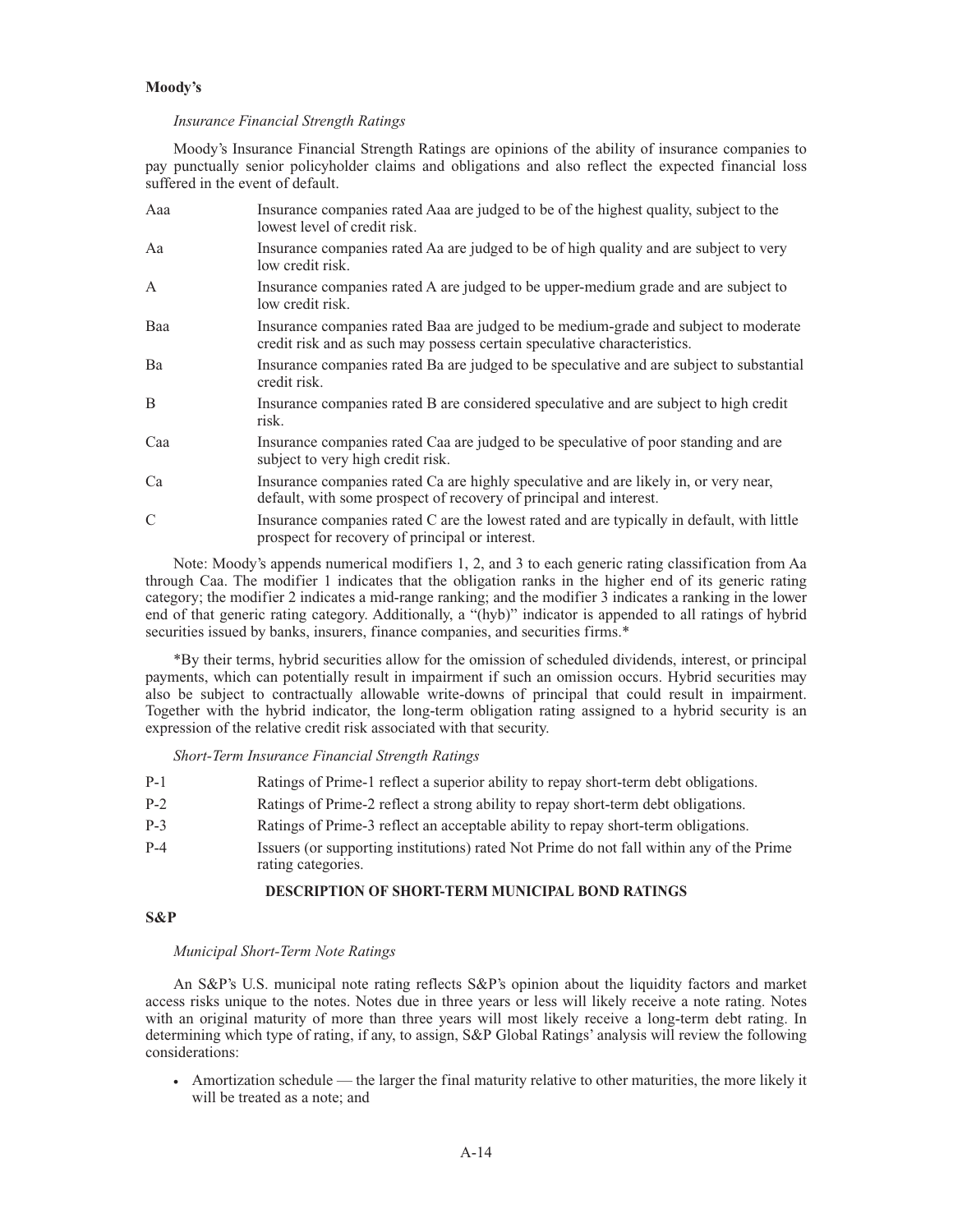• Source of payment — the more dependent the issue is on the market for its refinancing, the more likely it will be treated as a note.

Note rating symbols are as follows:

| $SP-1$ | Strong capacity to pay principal and interest. An issue determined to possess a very<br>strong capacity to pay debt service is given a plus $(+)$ designation.                                                                                                                                  |
|--------|-------------------------------------------------------------------------------------------------------------------------------------------------------------------------------------------------------------------------------------------------------------------------------------------------|
| $SP-2$ | Satisfactory capacity to pay principal and interest, with some vulnerability to adverse<br>financial and economic changes over the term of the notes.                                                                                                                                           |
| $SP-3$ | Speculative capacity to pay principal and interest.                                                                                                                                                                                                                                             |
| D      | "D' is assigned upon failure to pay the note when due, completion of a distressed debt<br>restructuring, or the filing of a bankruptcy petition or the taking of similar action and<br>where default on an obligation is a virtual certainty, for example, due to automatic stay<br>provisions. |

# **Moody's**

# *Short-Term Obligation Ratings*

The Municipal Investment Grade (MIG) scale is used to rate US municipal cash flow notes, bond anticipation notes and certain other short-term obligations, which typically mature in three years or less. Under certain circumstances, the MIG scale is used for bond anticipation notes with maturities of up to five years.

| MIG <sub>1</sub> | This designation denotes superior credit quality. Excellent protection is afforded by<br>established cash flows, highly reliable liquidity support or demonstrated broad-based<br>access to the market for refinancing. |
|------------------|-------------------------------------------------------------------------------------------------------------------------------------------------------------------------------------------------------------------------|
| MIG <sub>2</sub> | This designation denotes strong credit quality. Margins of protection are ample although<br>not as large as in the preceding group.                                                                                     |
| MIG <sub>3</sub> | This designation denotes acceptable credit quality. Liquidity and cash-flow protection<br>may be narrow, and market access for refinancing is likely to be less well-established.                                       |
| SG               | This designation denotes speculative-grade credit quality. Debt instruments in this<br>category may lack sufficient margins of protection.                                                                              |

# *Demand Obligation Ratings*

In the case of variable rate demand obligations (VRDOs), a two-component rating is assigned; a long or short-term debt rating and a demand obligation rating. The first element represents Moody's evaluation of the degree of risk associated with scheduled principal and interest payments. The second element represents Moody's evaluation of the degree of risk associated with the ability to receive purchase price upon demand ("demand feature"). The second element uses a rating from a variation of the MIG rating scale, the Variable Municipal Investment Grade or VMIG scale. VMIG ratings of demand obligations with unconditional liquidity support are mapped from the short-term debt rating (or counterparty assessment) of the support provider, or the underlying obligor in the absence of third party liquidity support, with VMIG1 corresponding to P-1, VMIG 2 to P-2, VMIG 3 to P-3 and SG to not prime. For example, the VMIG rating for an industrial revenue bond with Company XYZ as the underlying obligor would normally have the same numerical modifier as Company XYZ's prime rating. Transitions of VMIG ratings of demand obligations with conditional liquidity support, as shown in the diagram below, differ from transitions on the Prime scale to reflect the risk that external liquidity support will terminate if the issuer's long-term rating drops below investment grade.

| VMIG 1 | This designation denotes superior credit quality. Excellent protection is afforded by the |
|--------|-------------------------------------------------------------------------------------------|
|        | superior short-term credit strength of the liquidity provider and structural and legal    |
|        | protections that ensure the timely payment of purchase price upon demand.                 |

- VMIG 2 This designation denotes strong credit quality. Good protection is afforded by the strong short-term credit strength of the liquidity provider and structural and legal protections that ensure the timely payment of purchase price upon demand.
- VMIG 3 This designation denotes acceptable credit quality. Adequate protection is afforded by the satisfactory short-term credit strength of the liquidity provider and structural and legal protections that ensure the timely payment of purchase price upon demand.